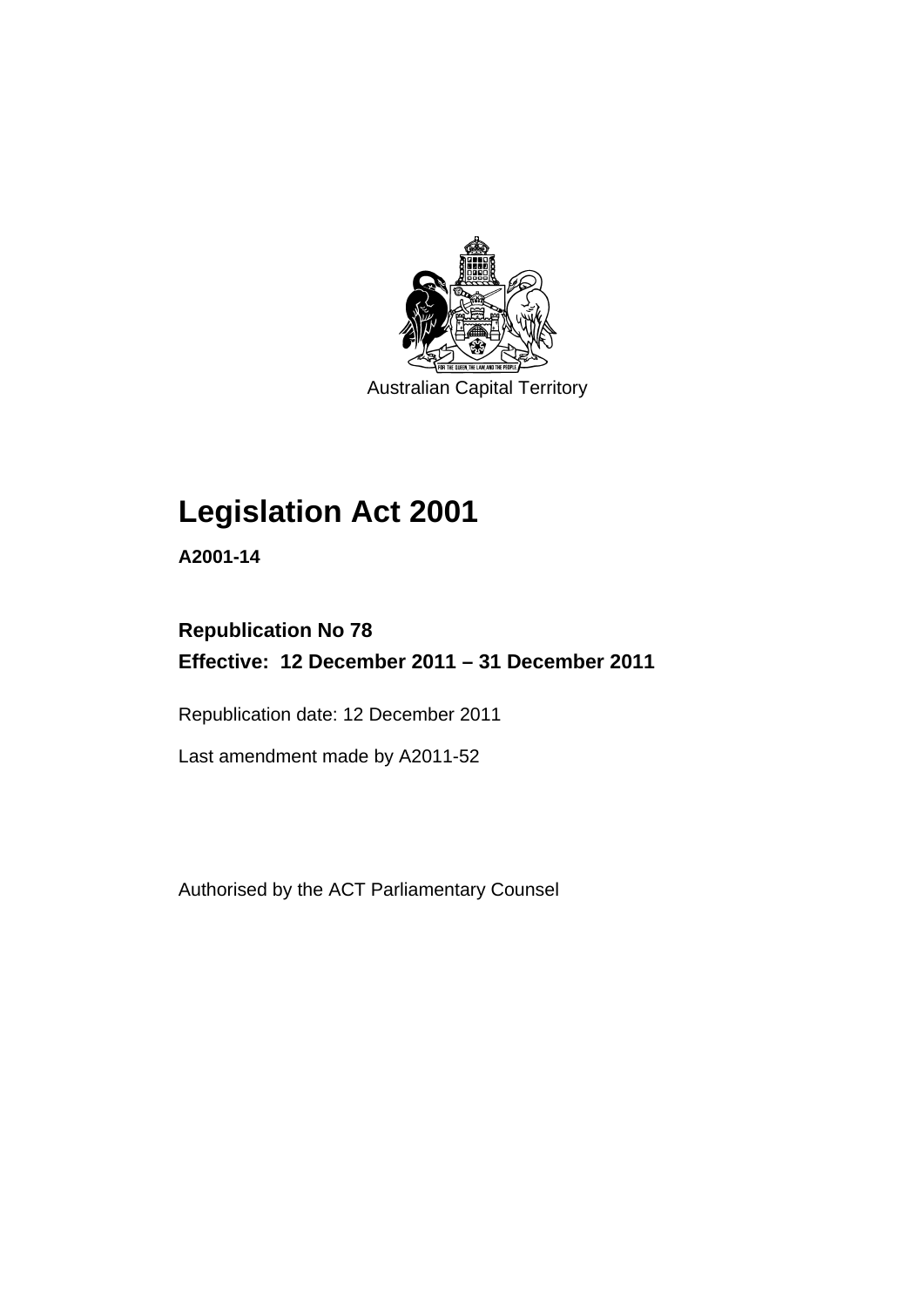## **About this republication**

#### **The republished law**

This is a republication of the *Legislation Act 2001* (including any amendment made under the *Legislation Act 2001*, part 11.3 (Editorial changes)) as in force on 12 December 2011*.* It also includes any commencement, amendment, repeal or expiry affecting this republished law to 12 December 2011.

The legislation history and amendment history of the republished law are set out in endnotes 3 and 4.

#### **Kinds of republications**

The Parliamentary Counsel's Office prepares 2 kinds of republications of ACT laws (see the ACT legislation register at www.legislation.act.gov.au):

- authorised republications to which the *Legislation Act 2001* applies
- unauthorised republications.

The status of this republication appears on the bottom of each page.

#### **Editorial changes**

The *Legislation Act 2001*, part 11.3 authorises the Parliamentary Counsel to make editorial amendments and other changes of a formal nature when preparing a law for republication. Editorial changes do not change the effect of the law, but have effect as if they had been made by an Act commencing on the republication date (see *Legislation Act 2001*, s 115 and s 117). The changes are made if the Parliamentary Counsel considers they are desirable to bring the law into line, or more closely into line, with current legislative drafting practice.

This republication does not include amendments made under part 11.3 (see endnote 1).

#### **Uncommenced provisions and amendments**

If a provision of the republished law has not commenced, the symbol  $\mathbf{U}$  appears immediately before the provision heading. Any uncommenced amendments that affect this republished law are accessible on the ACT legislation register (www.legislation.act.gov.au). For more information, see the home page for this law on the register.

#### **Modifications**

If a provision of the republished law is affected by a current modification, the symbol  $\mathbf{M}$ appears immediately before the provision heading. The text of the modifying provision appears in the endnotes. For the legal status of modifications, see the *Legislation Act 2001*, section 95.

#### **Penalties**

At the republication date, the value of a penalty unit for an offence against this law is \$110 for an individual and \$550 for a corporation (see *Legislation Act 2001*, s 133).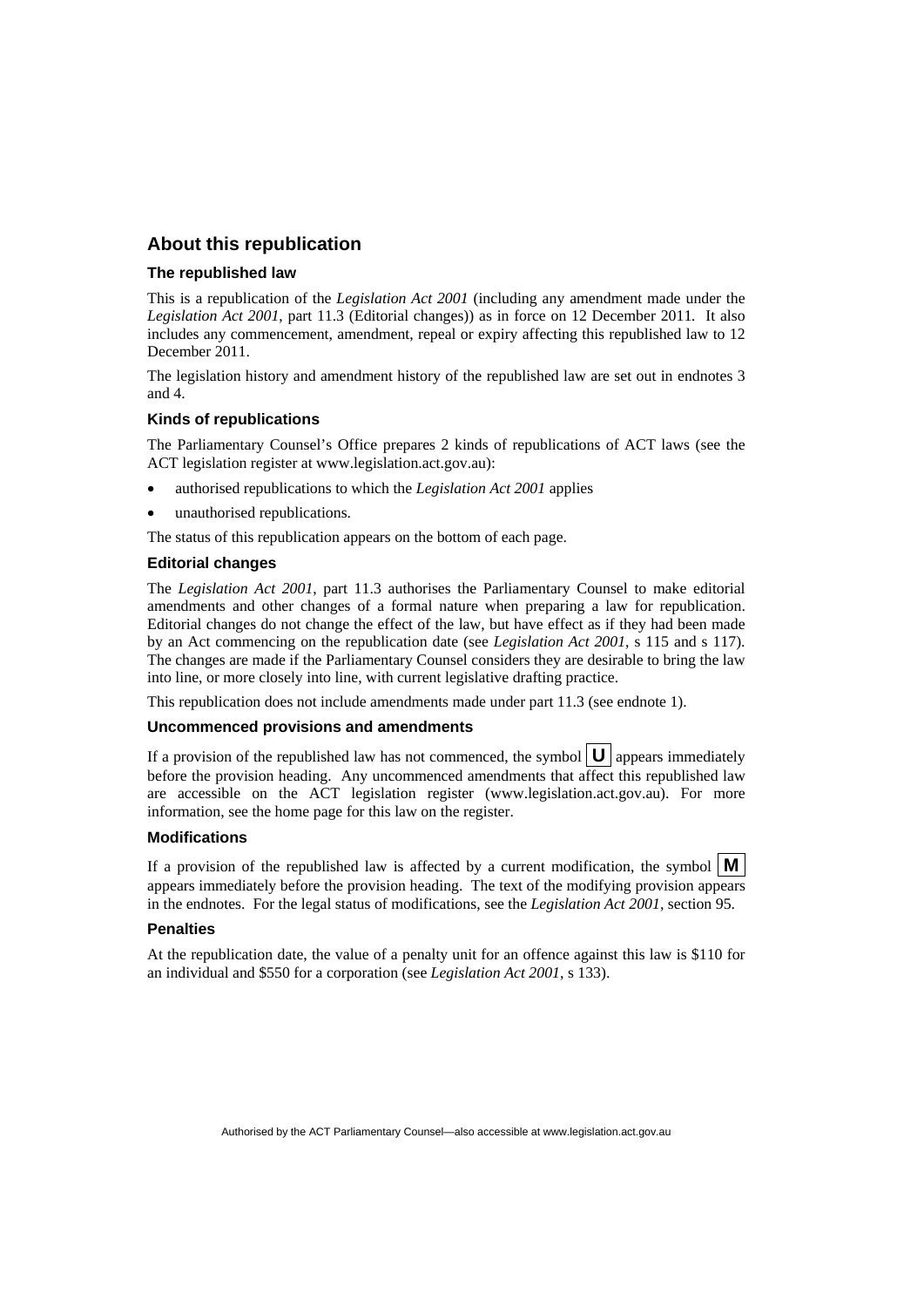

# **Legislation Act 2001**

## **Contents**

## **Chapter 1 [Preliminary](#page-17-0)**

| <b>Part 1.1</b> | <b>General</b>                                 |   |
|-----------------|------------------------------------------------|---|
| 1               | Name of Act                                    | 2 |
| 2               | Dictionary                                     | 2 |
| 2A              | <b>Notes</b>                                   | 2 |
| 3               | Objects                                        | 3 |
| 4               | Application of Act                             | 4 |
| 5               | Determinative and non-determinative provisions | 5 |
| 6               | Legislation Act provisions must be applied     | 5 |
| <b>Part 1.2</b> | <b>Basic concepts</b>                          |   |
|                 | Meaning of Act generally                       | 9 |

| R78      | Legislation Act 2001         | contents 1 |
|----------|------------------------------|------------|
| 12/12/11 | Effective: 12/12/11-31/12/11 |            |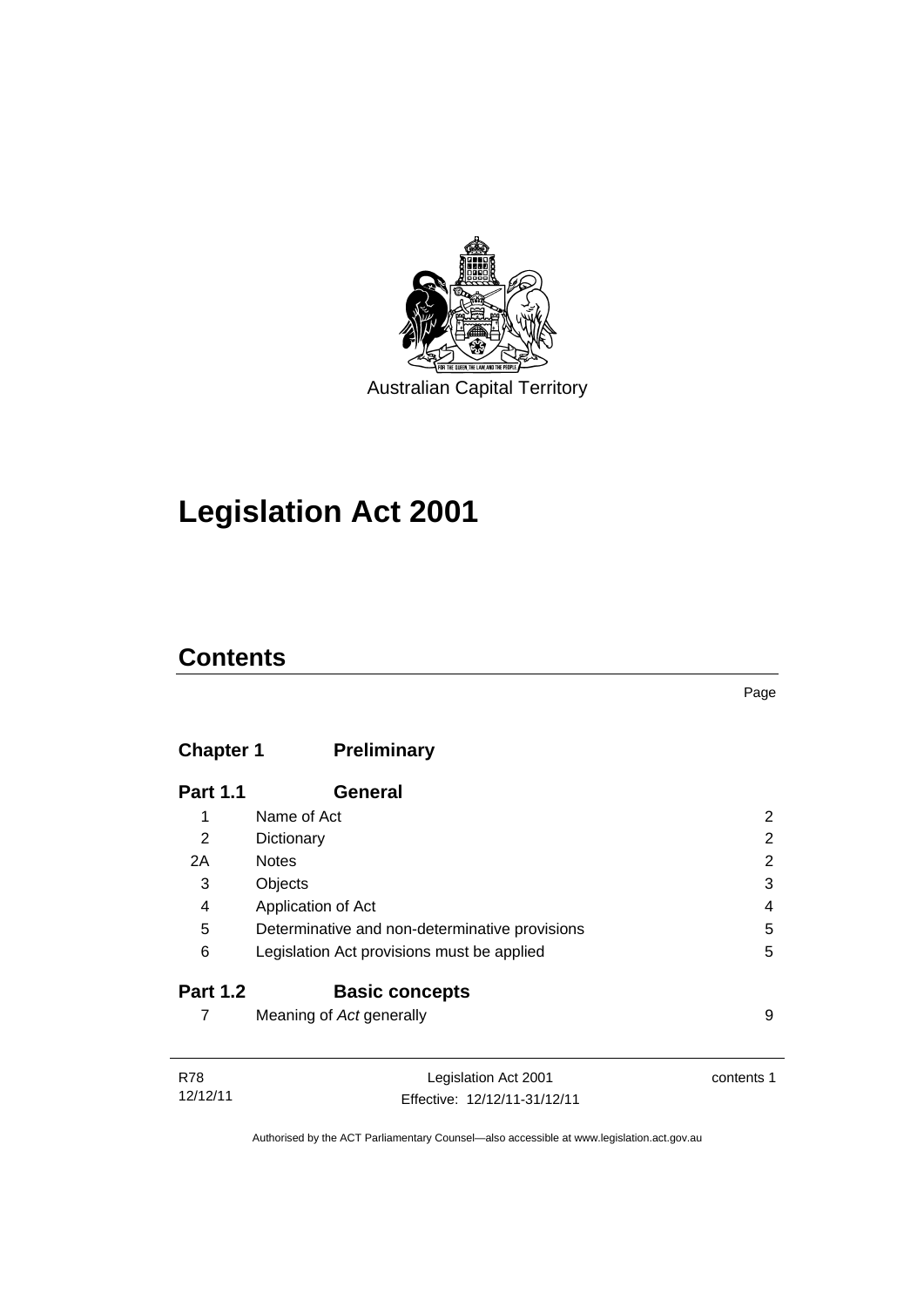| Contents         |                                                                      |          |
|------------------|----------------------------------------------------------------------|----------|
|                  |                                                                      | Page     |
| 8                | Meaning of subordinate law                                           | 9        |
| 9                | Meaning of disallowable instrument                                   | 9        |
| 10               | Meaning of notifiable instrument                                     | 10       |
| 11               | Meaning of commencement notice                                       | 10       |
| 12               | Meaning of legislative instrument                                    | 10       |
| 13               | Meaning of statutory instrument                                      | 11       |
| 14               | Meaning of <i>instrument</i>                                         | 11       |
| 15               | Meaning of authorised republication                                  | 11       |
| 16               | Meaning of <i>provision</i>                                          | 12       |
| <b>Part 1.3</b>  | Sources of law in the ACT                                            |          |
| 17               | References to Acts include references to former Cwlth enactments etc | 14       |
|                  |                                                                      |          |
| <b>Chapter 2</b> | <b>ACT legislation register and website</b>                          |          |
| 18               | <b>ACT</b> legislation register                                      | 15       |
| 19               | Contents of register                                                 | 15       |
| 20               | Prompt registration                                                  | 19       |
| 21               | Approved website                                                     | 20       |
| 22               | Access to registered material at approved website                    | 20       |
|                  |                                                                      |          |
| <b>Chapter 3</b> | Authorised versions and evidence of laws                             |          |
|                  | and legislative material                                             |          |
| 22A              | Definitions-ch 3                                                     | 21       |
| 23               | Authorisation of versions by parliamentary counsel                   | 22       |
| 24               | Authorised electronic versions                                       | 22       |
| 25               | Authorised written versions                                          | 23       |
| 26               | Judicial notice of certain matters                                   | 25       |
|                  |                                                                      |          |
| <b>Chapter 4</b> | <b>Numbering and notification of Acts</b>                            |          |
| 27               | Numbering of Acts                                                    | 27       |
| 28               | Notification of Acts                                                 | 27       |
| 29               | References to enactment or passing of Acts                           | 29       |
|                  |                                                                      |          |
| contents 2       | Legislation Act 2001                                                 | R78      |
|                  | Effective: 12/12/11-31/12/11                                         | 12/12/11 |
|                  |                                                                      |          |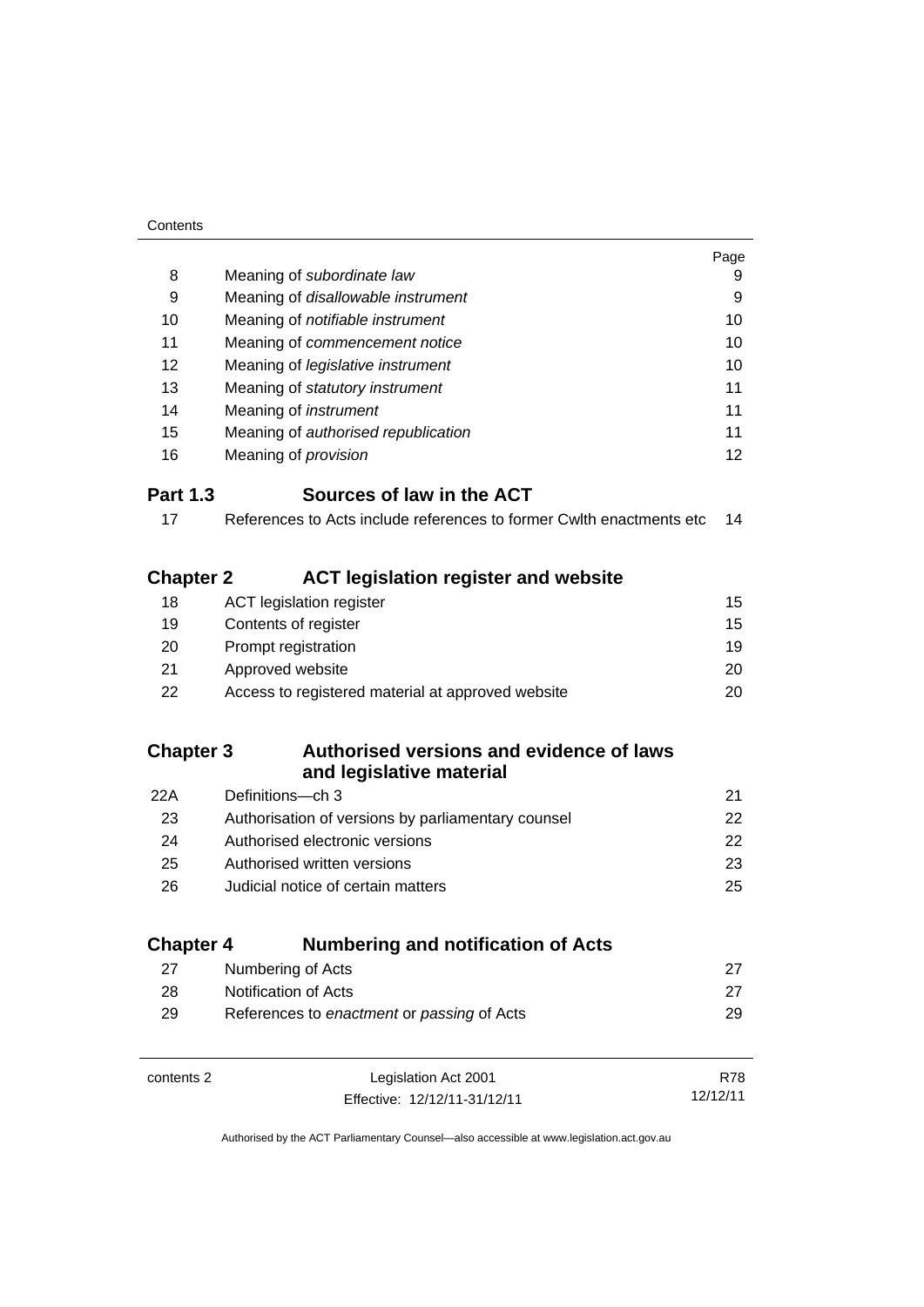|                  |                                                                                          | Contents   |
|------------------|------------------------------------------------------------------------------------------|------------|
| 30               | References to <i>notification</i> of Acts                                                | Page<br>29 |
| <b>Chapter 5</b> | <b>Regulatory impact statements for subordinate</b><br>laws and disallowable instruments |            |
| <b>Part 5.1</b>  | <b>Preliminary</b>                                                                       |            |
| 31               | Definitions-ch 5                                                                         | 30         |
| 32               | Other publication or consultation requirements not affected                              | 31         |
| 33               | Guidelines about costs of proposed subordinate laws and disallowable<br>instruments      | 31         |
| <b>Part 5.2</b>  | <b>Requirements for regulatory impact</b><br><b>statements</b>                           |            |
| 34               | Preparation of regulatory impact statements                                              | 32         |
| 35               | Content of regulatory impact statements                                                  | 33         |
| 36               | When is preparation of regulatory impact statement unnecessary?                          | 34         |
| 37               | When must regulatory impact statement be presented?                                      | 35         |
| <b>Part 5.3</b>  | <b>Failure to comply with requirements for</b><br>regulatory impact statements           |            |
| 38               | Effect of failure to comply with pt 5.2                                                  | 36         |
| <b>Chapter 6</b> | Making, notification and numbering of<br>statutory instruments                           |            |
| <b>Part 6.1</b>  | General                                                                                  |            |
| 39               | Meaning of matter-ch 6                                                                   | 37         |
| 40               | Presumption of validity                                                                  | 37         |
| 41               | Making of certain statutory instruments by Executive                                     | 37         |
| <b>Part 6.2</b>  | Making of statutory instruments generally                                                |            |
| 42               | Power to make statutory instruments                                                      | 39         |
| 43               | Statutory instruments to be interpreted not to exceed powers under<br>authorising law    | 40         |
| <b>R78</b>       | Legislation Act 2001                                                                     | contents 3 |
| 12/12/11         | Effective: 12/12/11-31/12/11                                                             |            |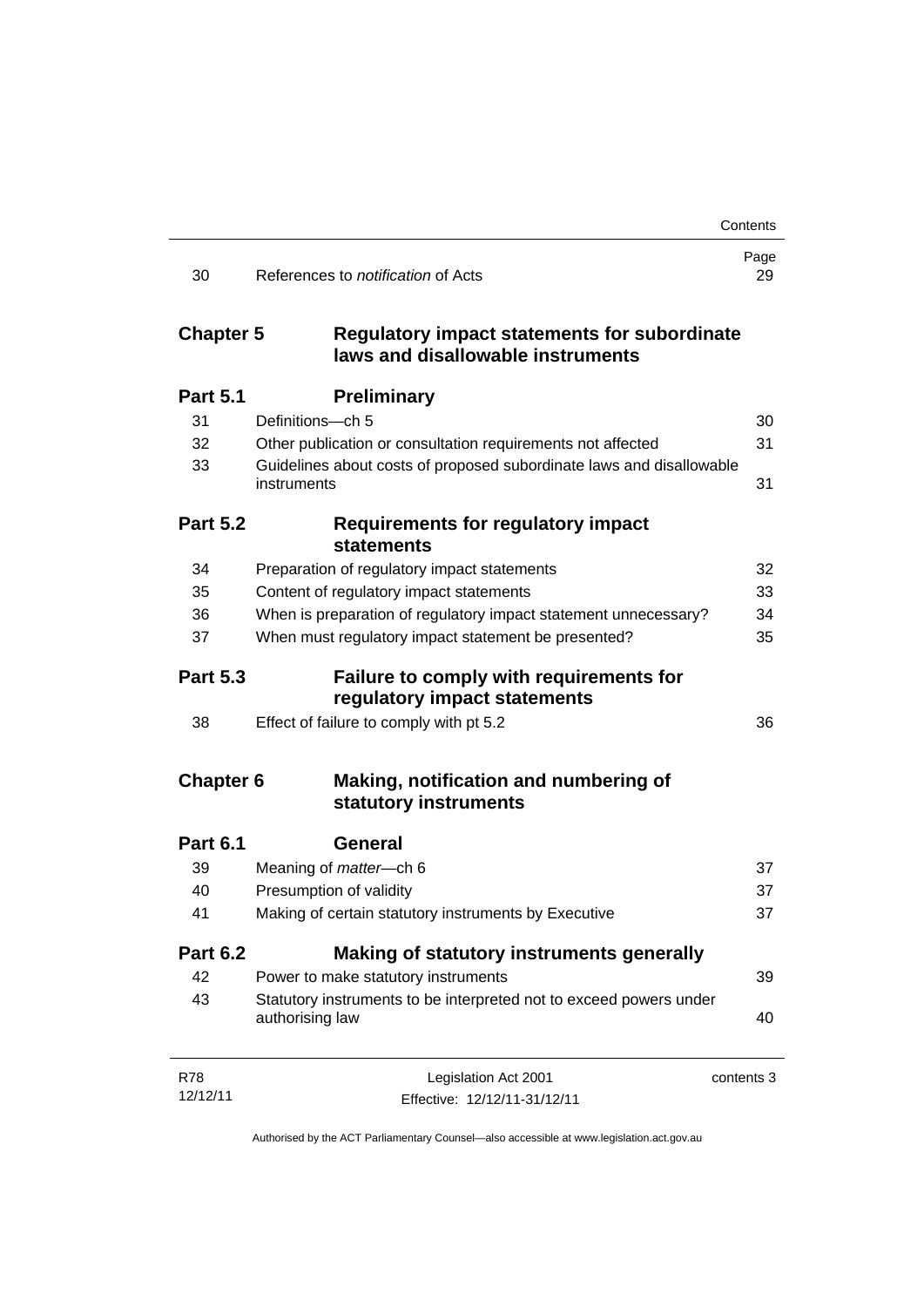| Contents        |                                                                                                     |      |
|-----------------|-----------------------------------------------------------------------------------------------------|------|
|                 |                                                                                                     | Page |
| 44              | Power to make statutory instruments for Act etc                                                     | 42   |
| 45              | Power to make court rules                                                                           | 43   |
| 46              | Power to make instrument includes power to amend or repeal                                          | 44   |
| 47              | Statutory instrument may make provision by applying law or<br>instrument                            | 44   |
| 48              | Power to make instrument includes power to make different provision<br>for different categories etc | 49   |
| 49              | Single instrument may exercise several powers or satisfy several<br>requirements                    | 49   |
| 50              | Relationship between authorising law and instrument dealing with<br>same matter                     | 50   |
| 51              | Instrument may make provision in relation to land by reference to map<br>etc                        | 50   |
| 52              | Instrument may authorise determination of matter etc                                                | 51   |
| 53              | Instrument may prohibit                                                                             | 52   |
| 54              | Instrument may require making of statutory declaration                                              | 52   |
| <b>Part 6.3</b> | Making of certain statutory instruments about                                                       |      |
|                 | fees                                                                                                |      |
| 55              | Definitions-pt 6.3                                                                                  | 53   |
| 56              | Determination of fees by disallowable instrument                                                    | 53   |
| 57              | Fees payable in accordance with determination etc                                                   | 55   |
| 58              | Regulations may make provision about fees                                                           | 56   |
| <b>Part 6.4</b> | Numbering and notification of legislative<br><b>instruments</b>                                     |      |

| Numbering                                             | 59 |
|-------------------------------------------------------|----|
| Correction etc of name of instrument                  | 59 |
| Correction of name of explanatory statement etc.      | 61 |
| Notification of legislative instruments               | 61 |
| Effect of failure to notify legislative instrument    | 64 |
| References to notification of legislative instruments | 65 |
|                                                       |    |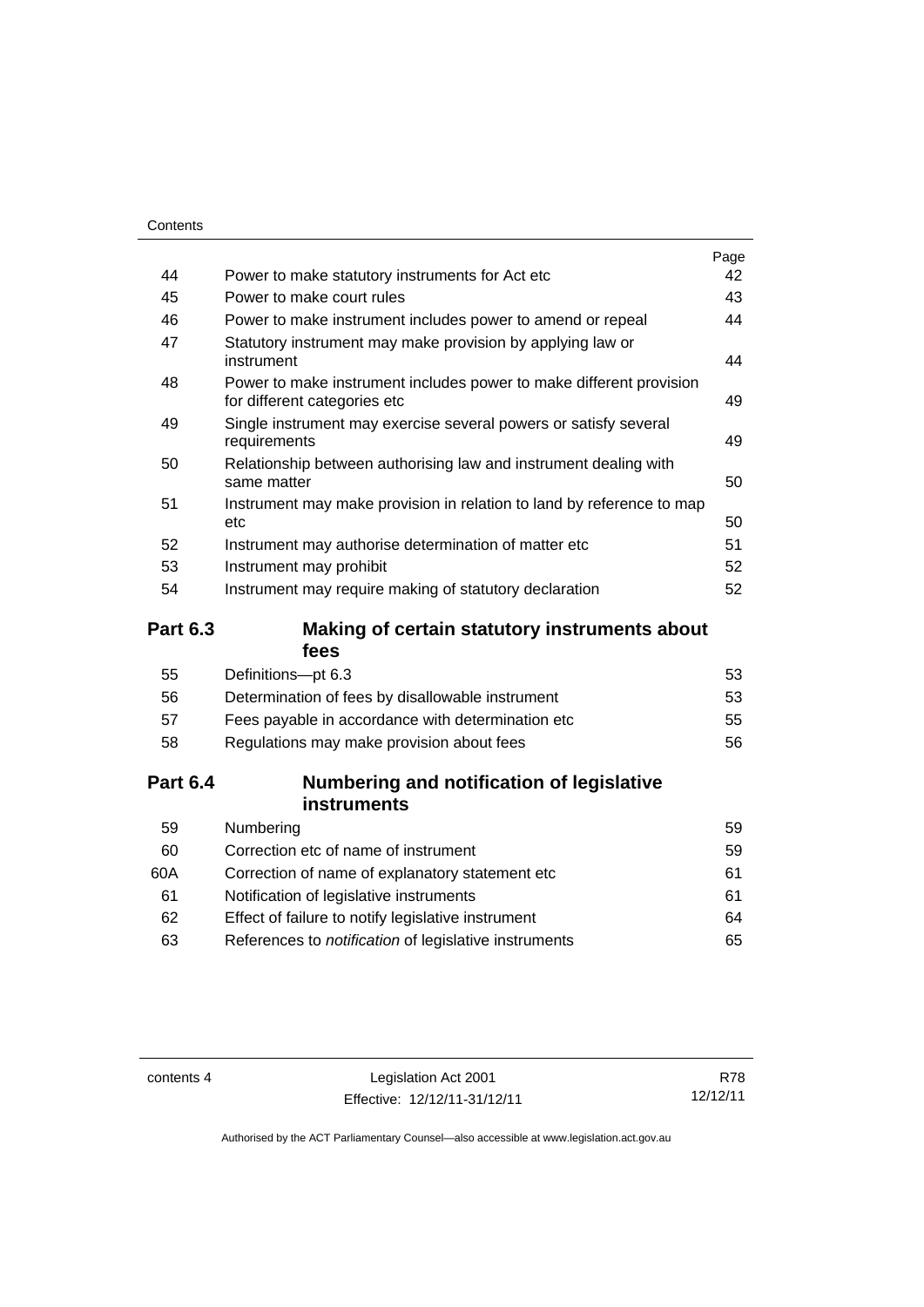| Contents |
|----------|
|----------|

|                  |                                                                                                        | Page |
|------------------|--------------------------------------------------------------------------------------------------------|------|
| <b>Chapter 7</b> | Presentation, amendment and disallowance<br>of subordinate laws and disallowable<br><b>instruments</b> |      |
| 64               | Presentation of subordinate laws and disallowable instruments                                          | 66   |
| 65               | Disallowance by resolution of Assembly                                                                 | 66   |
| 65A              | Notification of disallowance by resolution of Assembly                                                 | 67   |
| 66               | Revival of affected laws                                                                               | 69   |
| 67               | Making of instrument same in substance within 6 months after<br>disallowance                           | 70   |
| 68               | Amendment by resolution of Assembly                                                                    | 71   |
| 69               | Notification of amendments made by resolution of Assembly                                              | 72   |
| 70               | Making of amendment restoring effect of law within 6 months after<br>amendment                         | 74   |
| 71               | Effect of dissolution or expiry of Assembly on notice of motion                                        | 75   |
| <b>Chapter 8</b> | <b>Commencement and exercise of powers</b>                                                             |      |
|                  | before commencement                                                                                    |      |
| 72               | Meaning of law-ch 8                                                                                    | 76   |
| 73               | General rules about commencement                                                                       | 76   |
| 74               | Time of commencement                                                                                   | 78   |
| 75               | Commencement of naming and commencement provisions                                                     | 79   |
| <b>75AA</b>      | Commencement of provisions identifying amended laws                                                    | 80   |
| 75A              | Meaning of commences retrospectively                                                                   | 81   |
| 75B              | Retrospective commencement requires clear indication                                                   | 81   |
| 76               | Non-prejudicial provision may commence retrospectively                                                 | 82   |
| 77               | Commencement by commencement notice                                                                    | 83   |
| 78               | Separate commencement of amendments                                                                    | 84   |
| 79               | Automatic commencement of postponed law                                                                | 85   |

80 References to *commencement* [of law 86](#page-101-1) 81 [Exercise of powers between notification and commencement 87](#page-102-0)

79A [Commencement of amendment of uncommenced law 86](#page-101-0)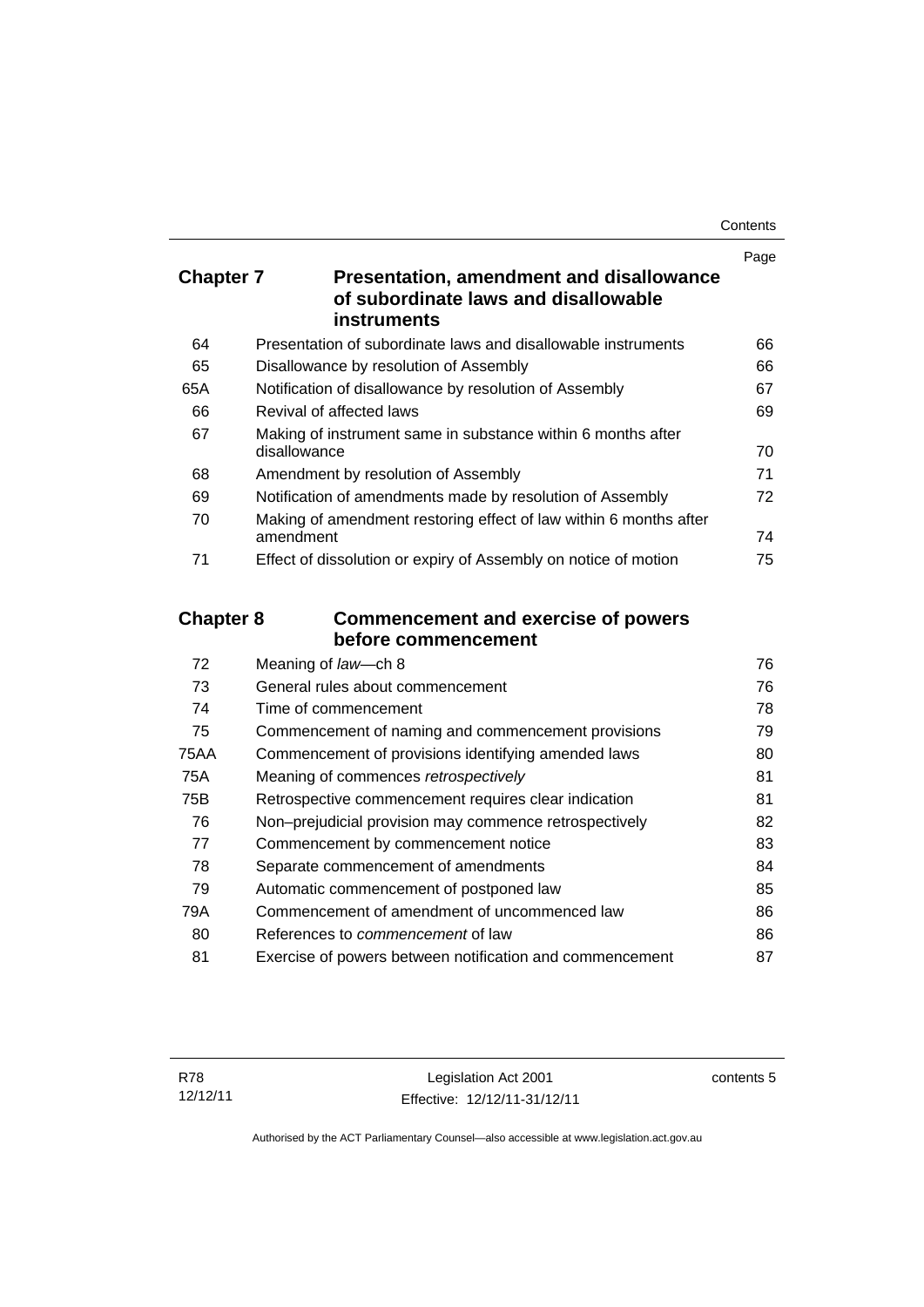|                         |                                                                                                                                   | Page       |
|-------------------------|-----------------------------------------------------------------------------------------------------------------------------------|------------|
| <b>Chapter 9</b>        | <b>Repeal and amendment of laws</b>                                                                                               |            |
| <b>Part 9.1</b>         | <b>General</b>                                                                                                                    |            |
| 82                      | Definitions-ch 9                                                                                                                  | 90         |
| 83                      | Consequences of amendment of statutory instrument by Act                                                                          | 90         |
| 84                      | Saving of operation of repealed and amended laws                                                                                  | 90         |
| 84A                     | Creation of offences and changes in penalties                                                                                     | 91         |
| <b>Part 9.2</b>         | <b>Repeal</b>                                                                                                                     |            |
| 85                      | When repeal takes effect                                                                                                          | 93         |
| 86                      | Repealed and amended laws not revived on repeal of repealing and<br>amending laws                                                 | 93         |
| 87                      | Commencement not undone if repealed                                                                                               | 95         |
| 88                      | Repeal does not end effect of transitional laws etc                                                                               | 95         |
| 89                      | Automatic repeal of certain laws and provisions                                                                                   | 97         |
| <b>Part 9.3</b>         | Amendment                                                                                                                         |            |
| 90                      | Law and amending laws to be read as one                                                                                           | 102        |
| 91                      | Insertion of provisions by amending law                                                                                           | 102        |
| 92                      | Amendment to be made wherever possible                                                                                            | 104        |
| 93                      | Provisions included in another provision for amendment purposes                                                                   | 105        |
| 94                      | Continuance of appointments etc made under amended provisions                                                                     | 106        |
| 95                      | Status of modifications                                                                                                           | 107        |
| 96                      | Relocated provisions                                                                                                              | 108        |
|                         |                                                                                                                                   |            |
| <b>Chapter 10</b><br>97 | <b>Referring to laws</b>                                                                                                          |            |
|                         | Definitions-ch 10                                                                                                                 | 109        |
| 98                      | References to ACT law include law containing reference                                                                            | 110<br>110 |
| 99<br>100               | References in ACT statutory instruments to the Act                                                                                | 110        |
| 101                     | Referring to particular ACT laws                                                                                                  | 112        |
| 102                     | Referring to particular laws of other jurisdictions etc<br>References to laws include references to laws as in force from time to |            |
|                         | time                                                                                                                              | 112        |
| 103                     | References to repealed laws                                                                                                       | 114        |

| contents 6 | Legislation Act 2001         | R78      |
|------------|------------------------------|----------|
|            | Effective: 12/12/11-31/12/11 | 12/12/11 |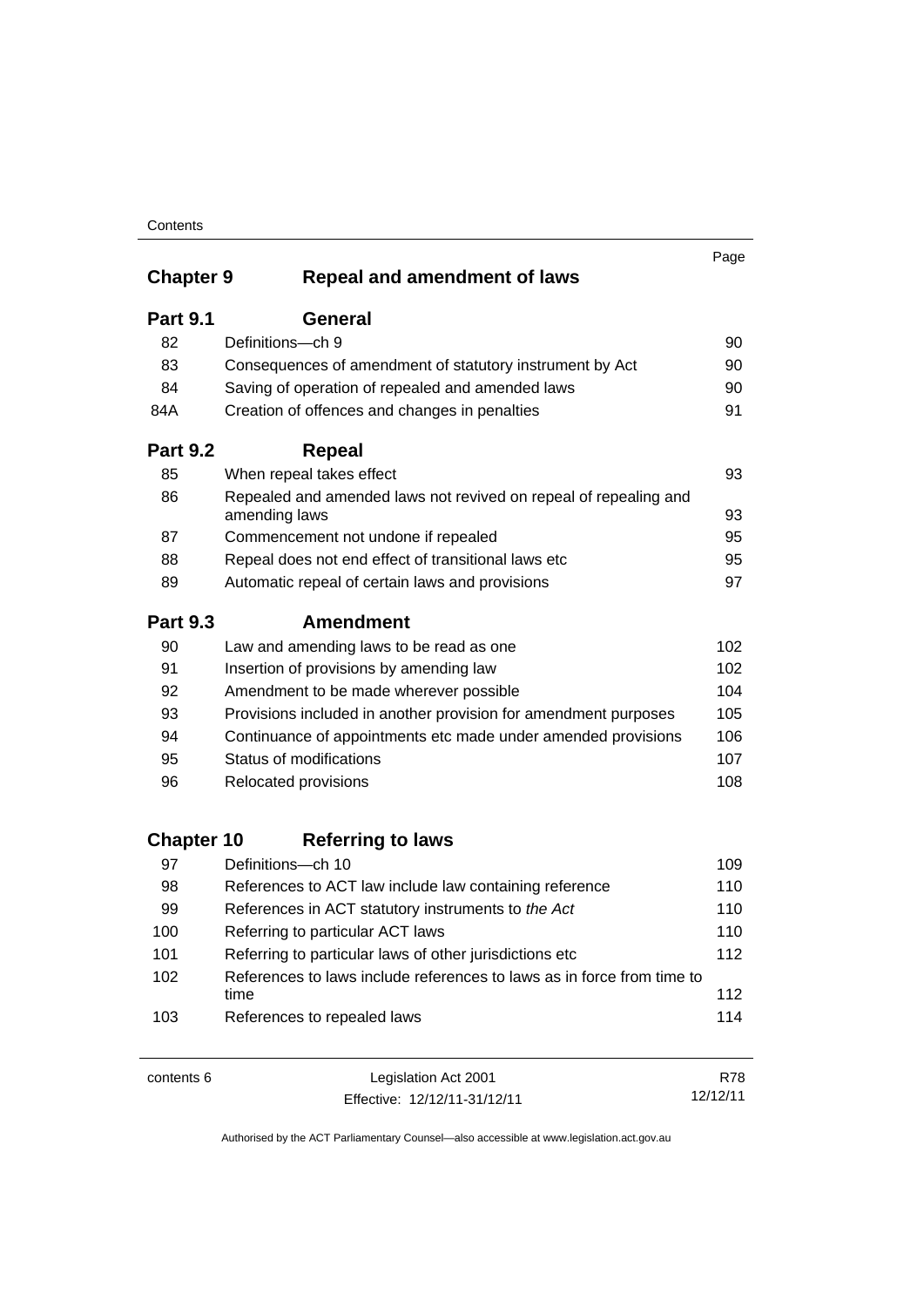|                   |                                                                    | Contents |
|-------------------|--------------------------------------------------------------------|----------|
|                   |                                                                    | Page     |
| 104               | References to laws include references to instruments under laws    | 114      |
| 105               | Referring to provisions of laws                                    | 115      |
| 106               | References to provisions of laws are inclusive                     | 115      |
| 106A              | References to paragraphs etc of laws                               | 116      |
| <b>Chapter 11</b> | <b>Republication of Acts and statutory</b><br>instruments          |          |
| <b>Part 11.1</b>  | General                                                            |          |
| 107               | Definitions-ch 11                                                  | 117      |
| 108               | Republication in register                                          | 117      |
| 109               | Republications may be published with other information             | 117      |
| 110               | Collections of laws                                                | 118      |
| <b>Part 11.2</b>  | Substantive amendments made by laws                                |          |
| 111               | Incorporation of amendments                                        | 119      |
| 112               | Reference to amending laws                                         | 119      |
| 113               | Provisions not republished or relocated                            | 119      |
| Part 11.3         | <b>Editorial changes</b>                                           |          |
| 114               | Authorisation for parliamentary counsel                            | 121      |
| 115               | Amendments not to change effect                                    | 121      |
| 116               | Ambit of editorial amendments                                      | 121      |
| 117               | Legal effect of editorial changes                                  | 124      |
| 118               | Reference to editorial amendments                                  | 124      |
| <b>Chapter 12</b> | Scope of Acts and statutory instruments                            |          |
| 120               | Act to be interpreted not to exceed legislative powers of Assembly | 125      |

121 Binding effect of Acts 122 Application to Territory **127** 

contents 7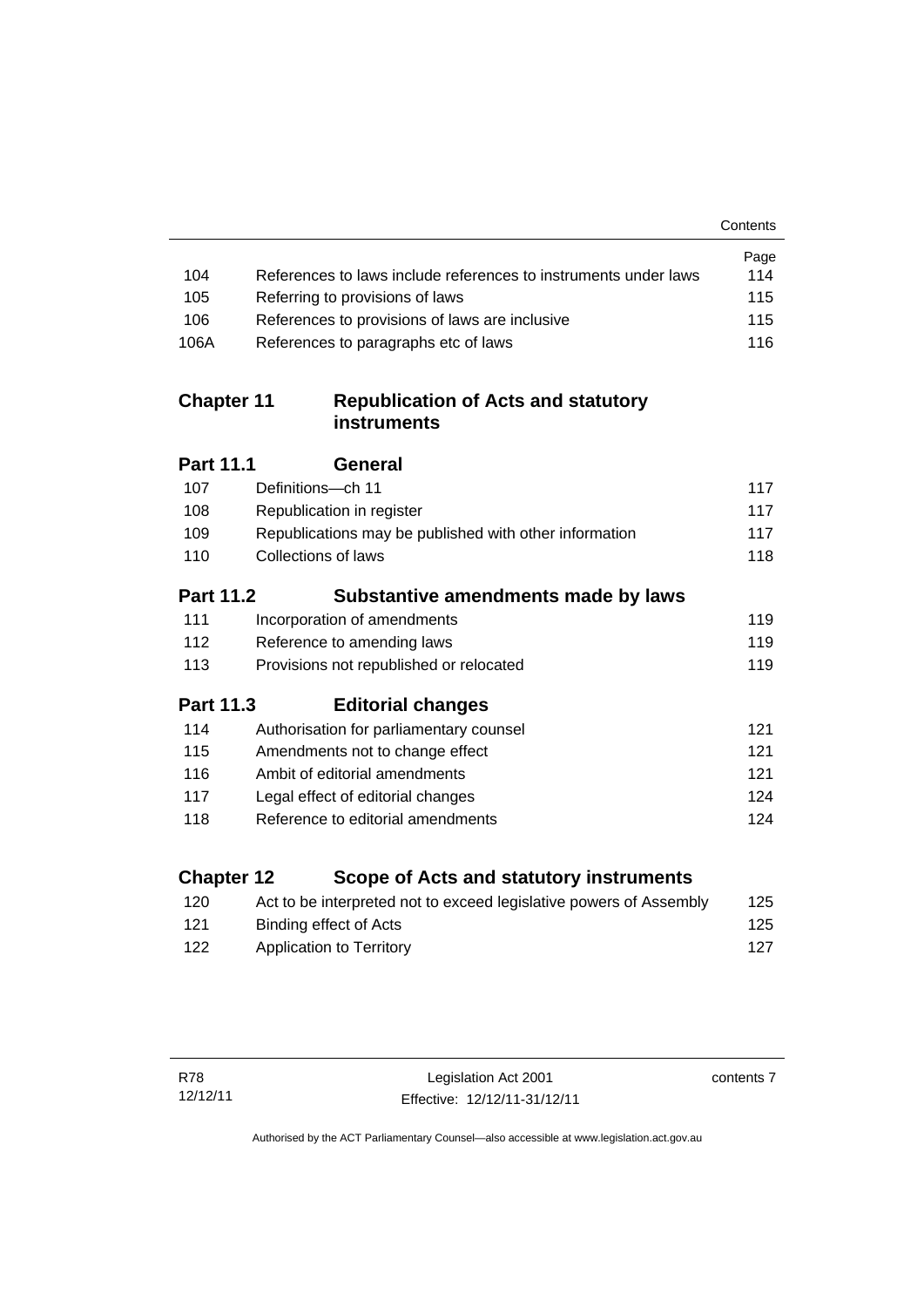| Contents |
|----------|
|----------|

| <b>Chapter 13</b> |               | <b>Structure of Acts and statutory instruments</b>            | Page |
|-------------------|---------------|---------------------------------------------------------------|------|
| <b>Part 13.1</b>  |               | General                                                       |      |
| 125               |               | Meaning of law-ch 13                                          | 128  |
| 126               |               | Material that is part of Act or statutory instrument          | 128  |
| 127               |               | Material that is not part of Act or statutory instrument      | 129  |
| <b>Part 13.2</b>  |               | <b>Particular kinds of provisions</b>                         |      |
| 130               |               | What is a <i>definition</i> ?                                 | 131  |
| 131               |               | Signpost definitions                                          | 132  |
| 132               | Examples      |                                                               | 133  |
| 133               | Penalty units |                                                               | 134  |
| 134               |               | Penalties at end of sections and subsections                  | 134  |
| 135               |               | Penalties not at end of sections and subsections              | 137  |
| <b>Chapter 14</b> |               | Interpretation of Acts and statutory<br><b>instruments</b>    |      |
| <b>Part 14.1</b>  |               | <b>Purpose and scope</b>                                      |      |
| 136               |               | Meaning of Act-ch 14                                          | 139  |
| 137               |               | Purpose and scope-ch 14                                       | 139  |
| <b>Part 14.2</b>  |               | Key principles of interpretation                              |      |
| 138               |               | Meaning of working out the meaning of an Act-pt 14.2          | 140  |
| 139               |               | Interpretation best achieving Act's purpose                   | 140  |
| 140               |               | Legislative context                                           | 141  |
| 141               |               | Non-legislative context generally                             | 142  |
| 142               |               | Non-legislative context-material that may be considered       | 143  |
| 143               |               | Law stating material for consideration in working out meaning | 144  |
| <b>Chapter 15</b> |               | Aids to interpretation                                        |      |
| <b>Part 15.1</b>  |               | <b>General</b>                                                |      |
| 144               |               | Meaning of commonly-used terms                                | 146  |

R78 12/12/11

Effective: 12/12/11-31/12/11

contents 8 Legislation Act 2001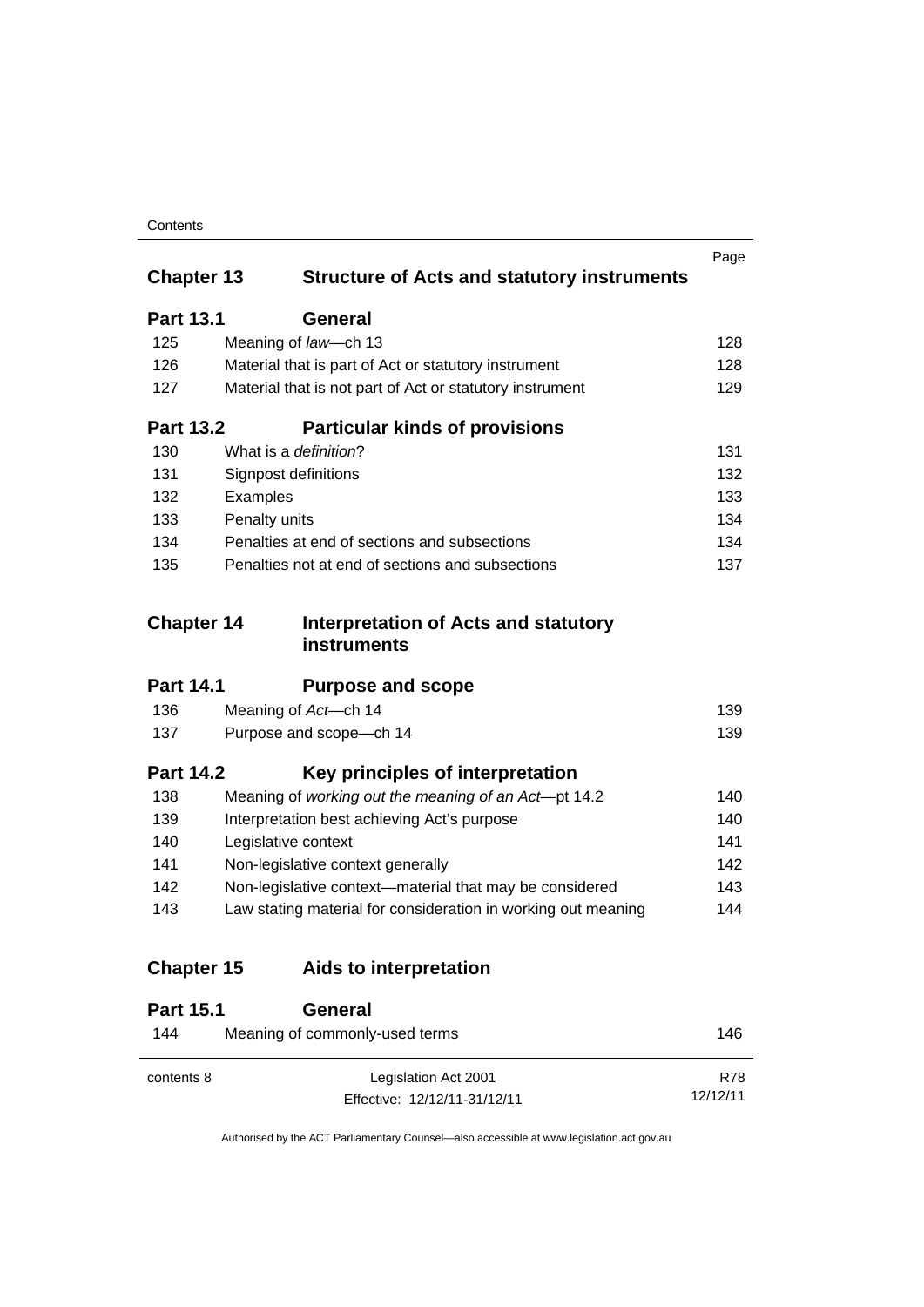|                  |                                                                        | Contents   |
|------------------|------------------------------------------------------------------------|------------|
|                  |                                                                        | Page       |
| 145              | Gender and number                                                      | 146        |
| 146              | Meaning of may and must                                                | 146        |
| 147              | Changes of drafting practice not to affect meaning                     | 147        |
| 148              | Terms used in instruments have same meanings as in authorising<br>laws | 148        |
| 149              | Age in years                                                           | 148        |
| 150              | Measurement of distance                                                | 148        |
| 151              | Working out periods of time generally                                  | 149        |
| 151A             | Periods of time ending on non-working days                             | 151        |
| 151B             | Doing things for which no time is fixed                                | 152        |
| 151C             | Power to extend time                                                   | 153        |
| 152              | Continuing effect of obligations                                       | 154        |
| <b>Part 15.2</b> | <b>Definitions</b>                                                     |            |
| 155              | Definitions apply subject to contrary intention                        | 155        |
| 156              | Application of definitions in dictionaries and sections                | 155        |
| 157              | Defined terms—other parts of speech and grammatical forms              | 157        |
| <b>Part 15.3</b> | References to various entities and things                              |            |
| 160              | References to people generally                                         | 158        |
| 161              | Corporations liable to offences                                        | 159        |
| 162              | References to a Minister or the Minister                               | 160        |
| 163              | References to a director-general or the director-general               | 161        |
| 164              | References to Australian Standards etc                                 | 162        |
| 165              | References to Assembly committees that no longer exist                 | 163        |
| 168              | References to person with interest in land include personal            |            |
|                  | representative etc                                                     | 163        |
| 169              | References to domestic partner and domestic partnership                | 163        |
| 169A             | References to transgender people                                       | 164        |
| 169B             | References to intersex people                                          | 165        |
| <b>Part 15.4</b> | Preservation of certain common law<br>privileges                       |            |
| 170              | Privileges against self-incrimination and exposure to civil penalty    | 166        |
| 171              | Client legal privilege                                                 | 166        |
| <b>R78</b>       | Legislation Act 2001                                                   | contents 9 |

Effective: 12/12/11-31/12/11

12/12/11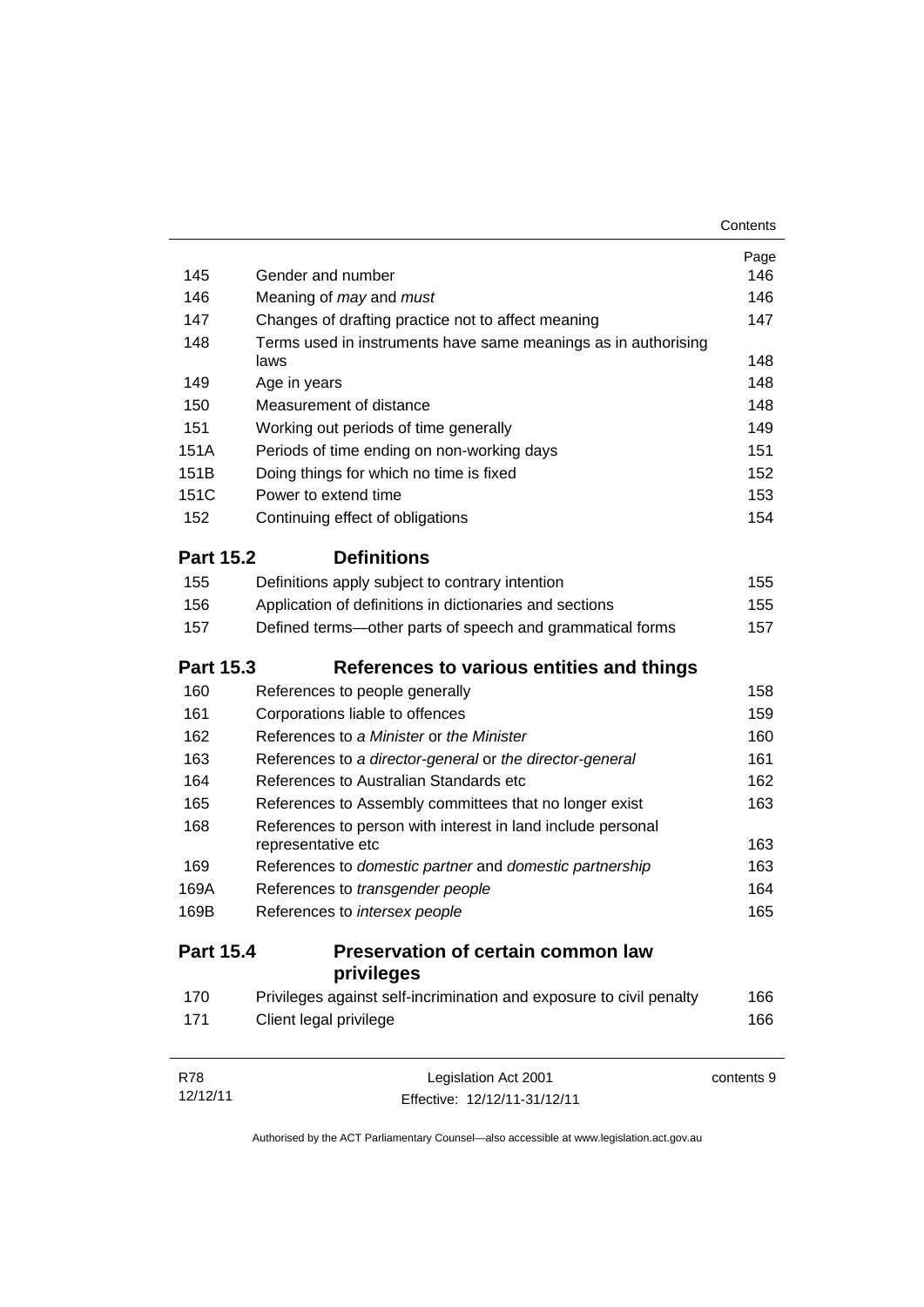| Contents |
|----------|
|----------|

| <b>Chapter 16</b> | <b>Courts, tribunals and other decision-makers</b>         | Page |
|-------------------|------------------------------------------------------------|------|
| 175               | Meaning of law—ch 16                                       | 167  |
| 176               | Jurisdiction of courts and tribunals                       | 167  |
| 177               | Recovery of amounts owing under laws                       | 167  |
| 178               | Power to decide includes power to take evidence etc        | 167  |
| 179               | Content of statements of reasons for decisions             | 168  |
| 180               | Power to make decision includes power to reverse or change | 169  |
|                   |                                                            |      |

## **Chapter 17 [Entities and positions](#page-185-0)**

| 182  | Meaning of law-ch 17               | 170 |
|------|------------------------------------|-----|
| 183  | Change of name of entity           | 170 |
| 184  | Change in constitution of entity   | 170 |
| 184A | References to entity               | 171 |
| 185  | References to occupant of position | 171 |
| 186  | Change of name of position         | 172 |
| 187  | Chair and deputy chair etc         | 172 |

## **[Chapter 18](#page-188-0) Offences**

| 188 | Meaning of ACT law—ch 18                                              | 173  |
|-----|-----------------------------------------------------------------------|------|
| 189 | Reference to offence includes reference to related ancillary offences | 173  |
| 190 | Indictable and summary offences                                       | 174  |
| 191 | Offences against 2 or more laws                                       | 174  |
| 192 | When must prosecutions begin?                                         | 175  |
| 193 | Continuing offences                                                   | 176. |

## **Chapter 19 [Administrative and machinery provisions](#page-192-0)**

| <b>Part 19.1</b>        | <b>Introductory</b>                                                            |                        |
|-------------------------|--------------------------------------------------------------------------------|------------------------|
| 195                     | Meaning of law-ch 19                                                           | 177                    |
| <b>Part 19.2</b><br>196 | <b>Functions</b><br>Provision giving function gives power to exercise function | 178                    |
| contents 10             | Legislation Act 2001<br>Effective: 12/12/11-31/12/11                           | <b>R78</b><br>12/12/11 |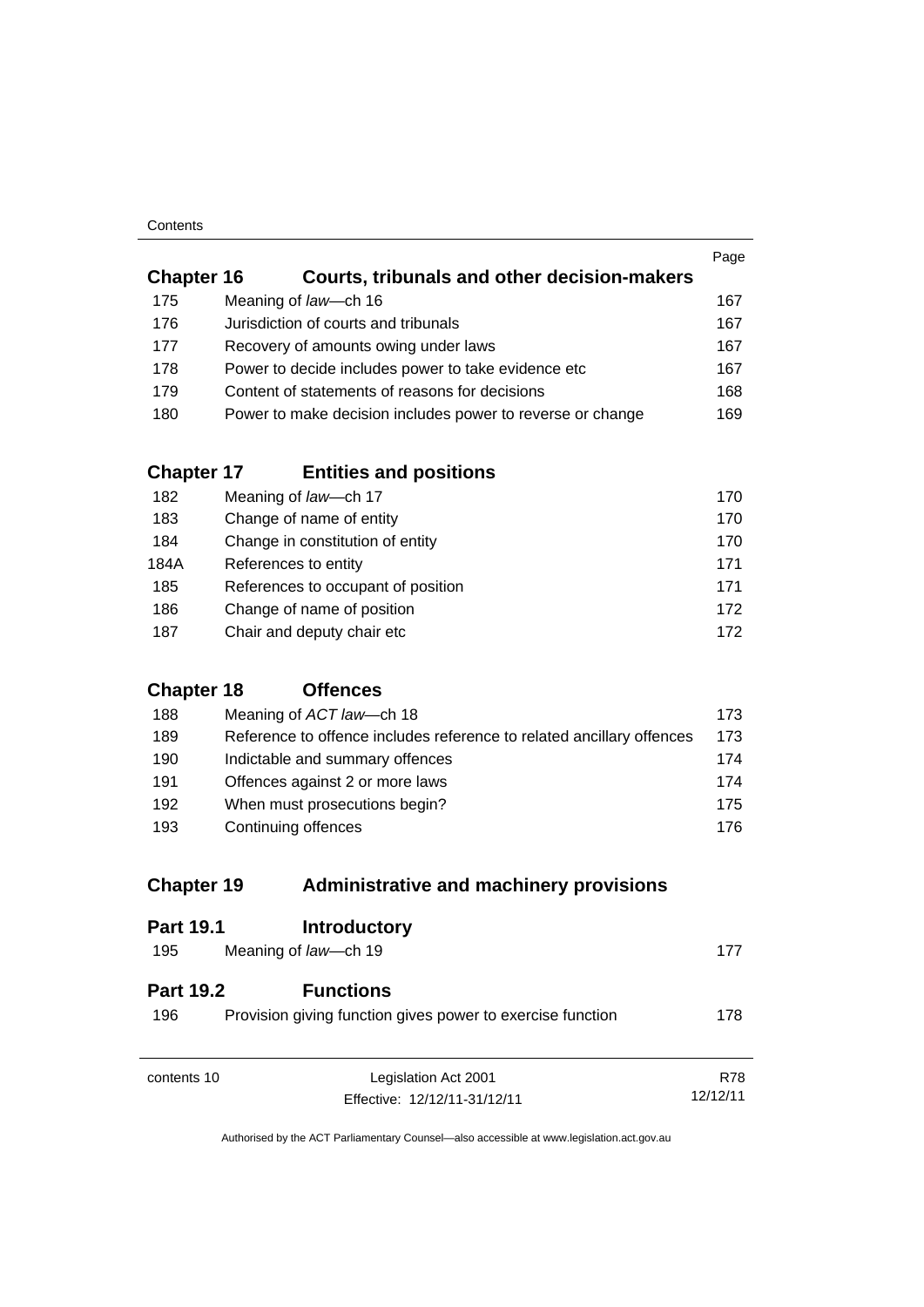| 197              | Statutory functions may be exercised from time to time                        | Page<br>178 |
|------------------|-------------------------------------------------------------------------------|-------------|
| 199              | <b>Functions of bodies</b>                                                    | 178         |
| 200              | Functions of occupants of positions                                           | 180         |
| <b>Part 19.3</b> | <b>Appointments</b>                                                           |             |
| Division 19.3.1  | Appointments-general                                                          |             |
| 205              | Application-div 19.3.1                                                        | 181         |
| 206              | Appointments must be in writing etc                                           | 181         |
| 207              | Appointment may be by name or position                                        | 181         |
| 208              | Power of appointment includes power to suspend etc                            | 182         |
| 209              | Power of appointment includes power to make acting appointment                | 182         |
| 210              | Resignation of appointment                                                    | 184         |
| 211              | Appointment not affected by appointer changes                                 | 184         |
| 212              | Appointment not affected by defect etc                                        | 184         |
| Division 19.3.2  | <b>Acting appointments</b>                                                    |             |
| 215              | Application-div 19.3.2                                                        | 185         |
| 216              | Acting appointments must be in writing etc                                    | 185         |
| 217              | Acting appointment may be made by name or position                            | 185         |
| 218              | Instrument may provide when acting appointment has effect etc                 | 186         |
| 219              | Appointer may decide terms of acting appointment etc                          | 186         |
| 220              | Appointee may exercise functions under acting appointment etc                 | 187         |
| 221              | How long does an acting appointment operate?                                  | 187         |
| 222              | Resignation of acting appointment                                             | 188         |
| 223              | Effect of acting appointment on substantive appointment etc                   | 188         |
| 224              | Acting appointment not affected by appointer changes                          | 189         |
| 225              | Acting appointment not affected by defect etc                                 | 189         |
|                  | Division 19.3.2A<br><b>Standing acting arrangements</b>                       |             |
| 225A             | Application-div 19.3.2A                                                       | 190         |
| 225B             | Person acting under standing acting arrangement may exercise<br>functions etc | 190         |
| Division 19.3.3  | <b>Appointments-Assembly consultation</b>                                     |             |
| 226              | Meaning of statutory position-div 19.3.3                                      | 190         |
| 227              | Application-div 19.3.3                                                        | 191         |
| R78              | Legislation Act 2001                                                          | contents 11 |

12/12/11 Effective: 12/12/11-31/12/11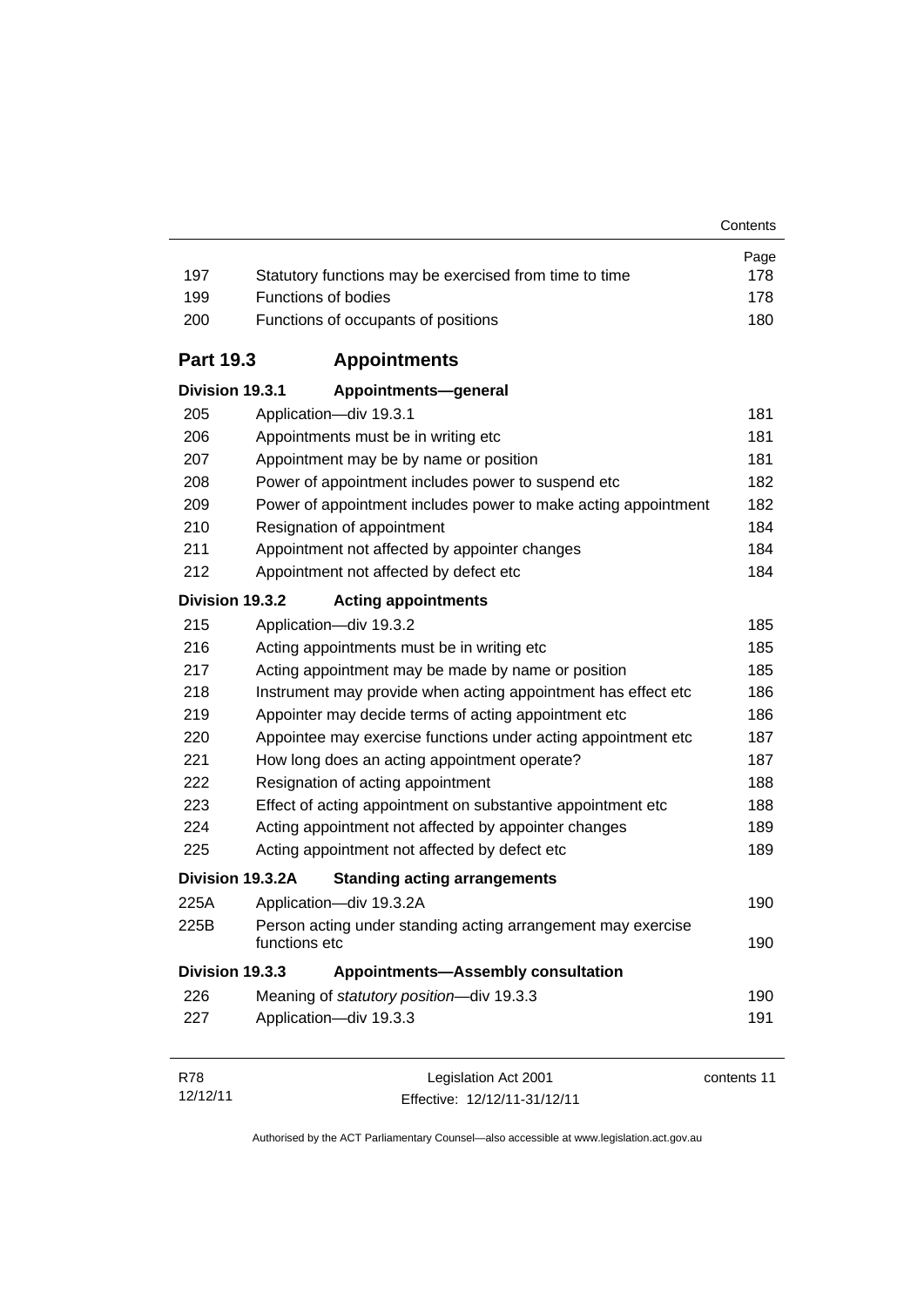|                  |                                                       | Page       |
|------------------|-------------------------------------------------------|------------|
| 228              | Consultation with appropriate Assembly committee      | 191        |
| 229              | Appointment is disallowable instrument                | 192        |
| <b>Part 19.4</b> | <b>Delegations</b>                                    |            |
| 230              | Application-pt 19.4 generally                         | 193        |
| 231              | Application-pt 19.4 to subdelegations                 | 193        |
| 232              | Delegation must be in writing etc                     | 193        |
| 233              | Delegation may be made by name or position            | 194        |
| 234              | Instrument may provide when delegation has effect etc | 194        |
| 235              | Delegation may be made to 2 or more delegates         | 194        |
| 236              | Power to delegate may not be delegated                | 195        |
| 237              | Delegation may be amended or revoked                  | 195        |
| 238              | Appointer responsible for delegated function          | 196        |
| 239              | Exercise of delegation by delegate                    | 196        |
| 240              | Appointer may exercise delegated function             | 196        |
| 241              | Delegation not affected by appointer changes          | 197        |
| 242              | Delegation not affected by defect etc                 | 197        |
| <b>Part 19.5</b> | <b>Service of documents</b>                           |            |
| 245              | Application-pt 19.5                                   | 198        |
| 246              | Definitions-pt 19.5                                   | 198        |
| 247              | Service of documents on individuals                   | 200        |
| 248              | Service of documents on corporations                  | 200        |
| 249              | Service of documents on agencies                      | 201        |
| 250              | When document taken to be served                      | 202        |
| 251              | Other laws not affected etc                           | 203        |
| 252              | Powers of courts and tribunals not affected           | 203        |
| <b>Part 19.6</b> | <b>Functions of Executive and Ministers</b>           |            |
| 253              | <b>Exercise of functions of Executive</b>             | 204        |
| 254              | Administration of matters not allocated               | 204        |
| 254A             | Delegation by Minister                                | 205        |
| <b>Part 19.7</b> | <b>Other matters</b>                                  |            |
| 255              | Forms                                                 | 206        |
| contents 12      | Legislation Act 2001                                  | <b>R78</b> |
|                  | Effective: 12/12/11-31/12/11                          | 12/12/11   |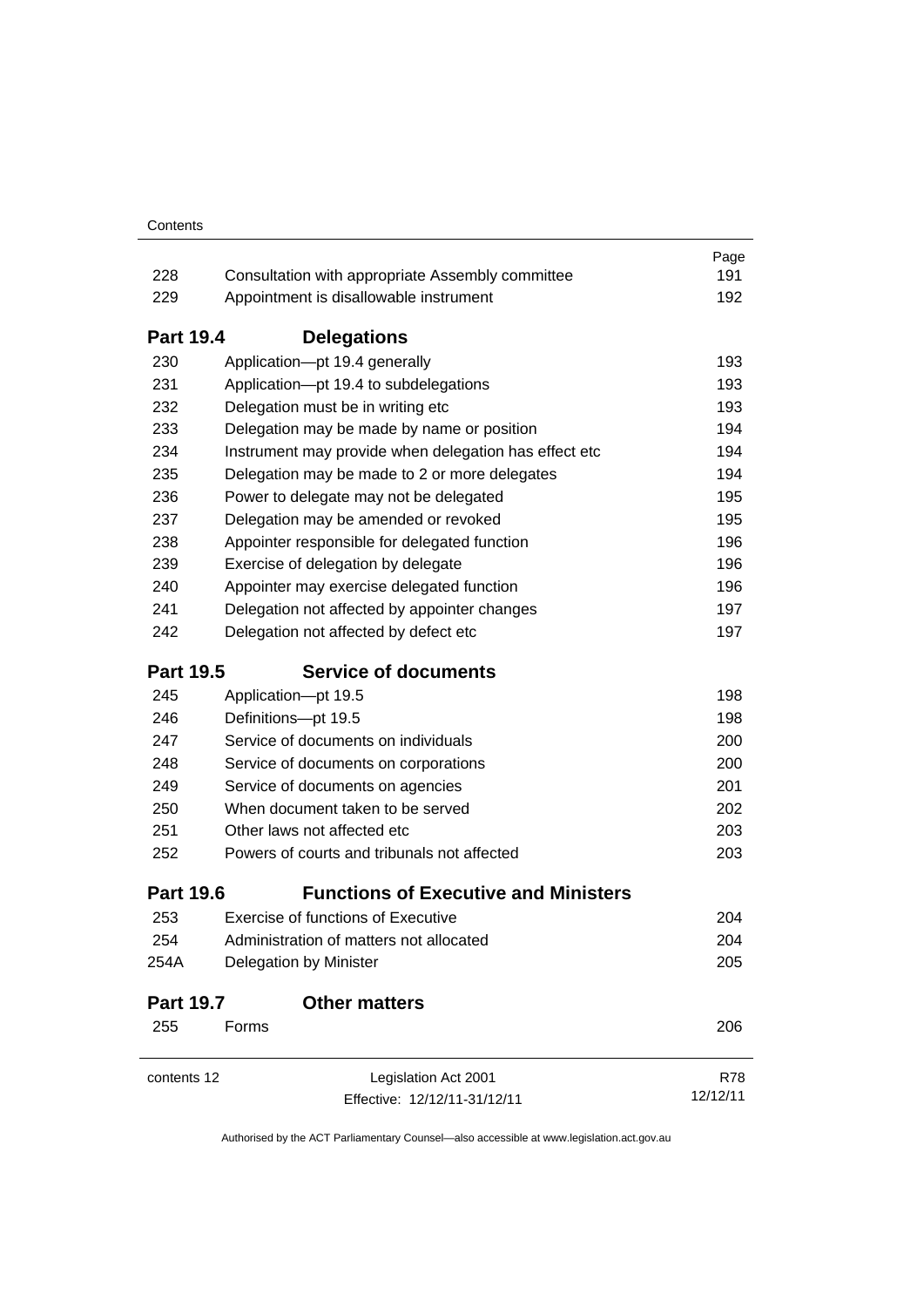|                   |                                              |                                                                      | Contents    |
|-------------------|----------------------------------------------|----------------------------------------------------------------------|-------------|
| 256               | Production of records kept in computers etc. |                                                                      | Page<br>208 |
| <b>Chapter 20</b> |                                              | <b>Miscellaneous</b>                                                 |             |
| 300               | Delegation by parliamentary counsel          |                                                                      | 209         |
| 301               | References to Administration Act 1989 etc.   |                                                                      | 209         |
| 302               | Regulation-making power                      |                                                                      | 209         |
|                   |                                              |                                                                      |             |
| <b>Schedule 1</b> |                                              | Acts included in sources of law in the ACT                           | 210         |
| <b>Part 1.1</b>   |                                              | Former NSW and UK Acts in force before<br>establishment of Territory | 210         |
| <b>Part 1.2</b>   |                                              | Former NSW Acts applied after establishment of<br><b>Territory</b>   | 211         |
| <b>Dictionary</b> |                                              |                                                                      | 212         |
| Part 1            |                                              | <b>Meaning of commonly-used terms</b>                                | 212         |
| Part 2            |                                              | <b>Terms for Legislation Act 2001 only</b>                           | 242         |
| <b>Endnotes</b>   |                                              |                                                                      |             |
| 1                 | About the endnotes                           |                                                                      | 246         |
| 2                 | Abbreviation key                             |                                                                      | 246         |
| 3                 | Legislation history                          |                                                                      | 247         |
| 4                 | Amendment history                            |                                                                      | 259         |

5 [Earlier republications 297](#page-312-0)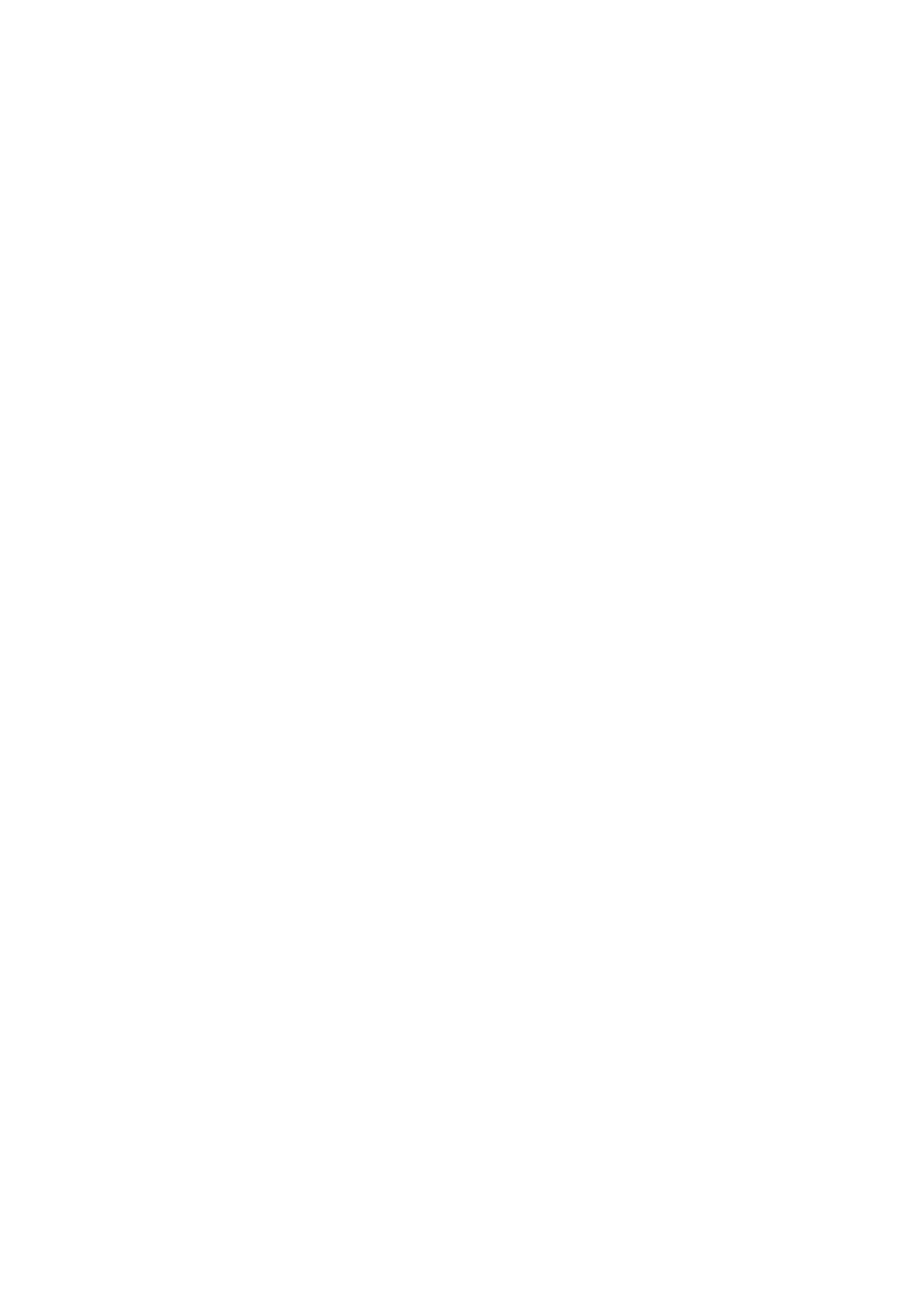

# **Legislation Act 2001**

An Act about legislation

R78 12/12/11

Ī

Legislation Act 2001 Effective: 12/12/11-31/12/11 page 1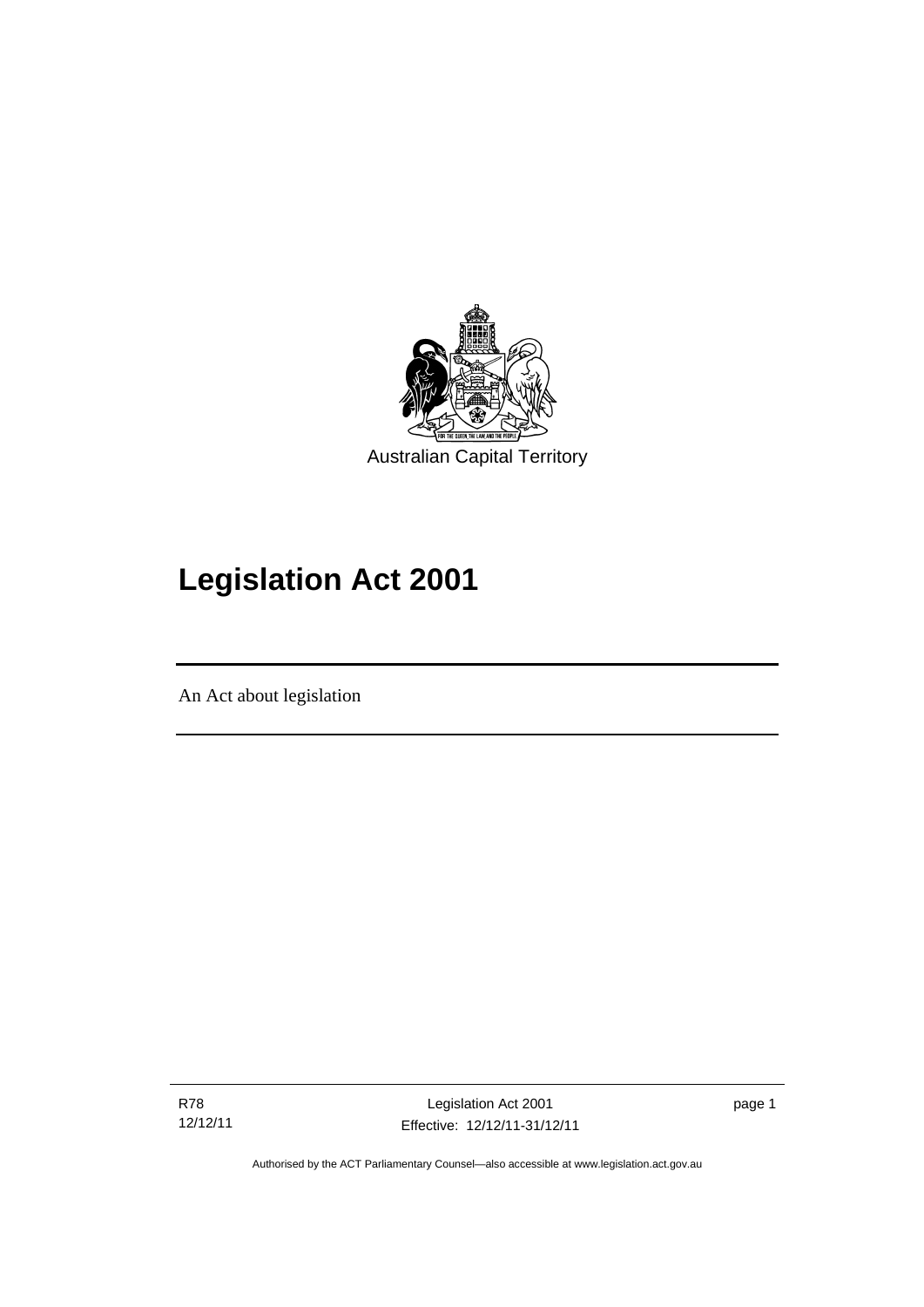**Chapter 1** Preliminary<br>**Part 1.1** General General

Section 1

## <span id="page-17-0"></span>**Chapter 1** Preliminary

## <span id="page-17-1"></span>**Part 1.1 General**

## <span id="page-17-2"></span>**1 Name of Act**

This Act is the *Legislation Act 2001.* 

## <span id="page-17-3"></span>**2 Dictionary**

The dictionary at the end of this Act is part of this Act.

- *Note 1* The dictionary at the end of an Act usually defines certain terms used in the Act, and includes references (*signpost definitions*) to other terms defined elsewhere in the Act. However, in this Act the dictionary is divided into 2 parts.
- *Note 2* Pt 1 defines terms commonly used in Acts (including this Act) and statutory instruments. For example, because of the definition '*month* means calendar month.', the term 'month' has the defined meaning wherever the term is used in an Act or statutory instrument unless the Act or instrument provides otherwise or the contrary intention otherwise appears (see s 144 and s 155).
- *Note 3* Pt 2 defines certain terms used in this Act. For example, the signpost definition '*administrator*, for part 19.5 (Service of documents)—see section 246.' means that the term 'administrator' is defined in s 246 for this Act, pt 19.5. A definition in pt 2 applies to all of this Act unless the definition, or another provision of this Act, provides otherwise or the contrary intention otherwise appears (see s 155 and s 156 (1)).

### <span id="page-17-4"></span>**2A Notes**

A note included in this Act is explanatory and is not part of this Act.

*Note* See s 127 (1), (4) and (5) for the legal status of notes.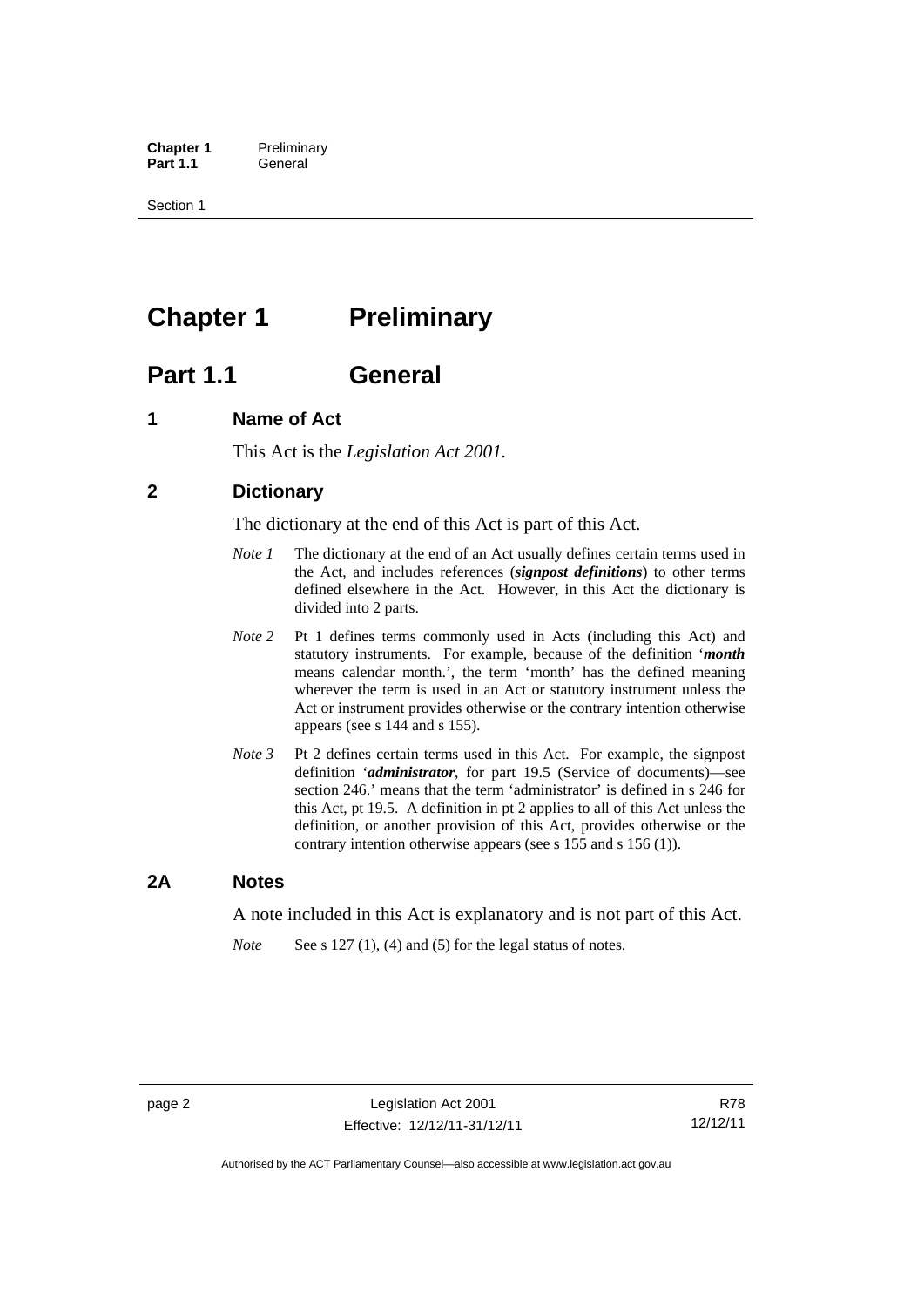## <span id="page-18-0"></span>**3 Objects**

- (1) The main object of this Act is to make legislation more accessible.
- (2) This is to be achieved particularly by—
	- (a) encouraging access to legislation through the internet, while maintaining access to printed legislation; and
	- (b) restating the law dealing with the 'life cycle' of legislation, improving its structure and content, and simplifying its provisions where practicable; and
	- (c) assisting users of legislation to find, read, understand and use legislation by—
		- (i) facilitating the shortening and simplification of legislation; and
		- (ii) promoting consistency in the form and language of legislation; and
		- (iii) providing rules about the interpretation of legislation; and
		- (iv) facilitating the updating and republication of legislation to ensure its ready availability.
- (3) For this section, the '*life cycle*' of legislation includes the making (where relevant), notification, commencement, presentation and disallowance (where relevant), operation, interpretation, proof, republication, amendment and repeal of legislation and instruments made under legislation.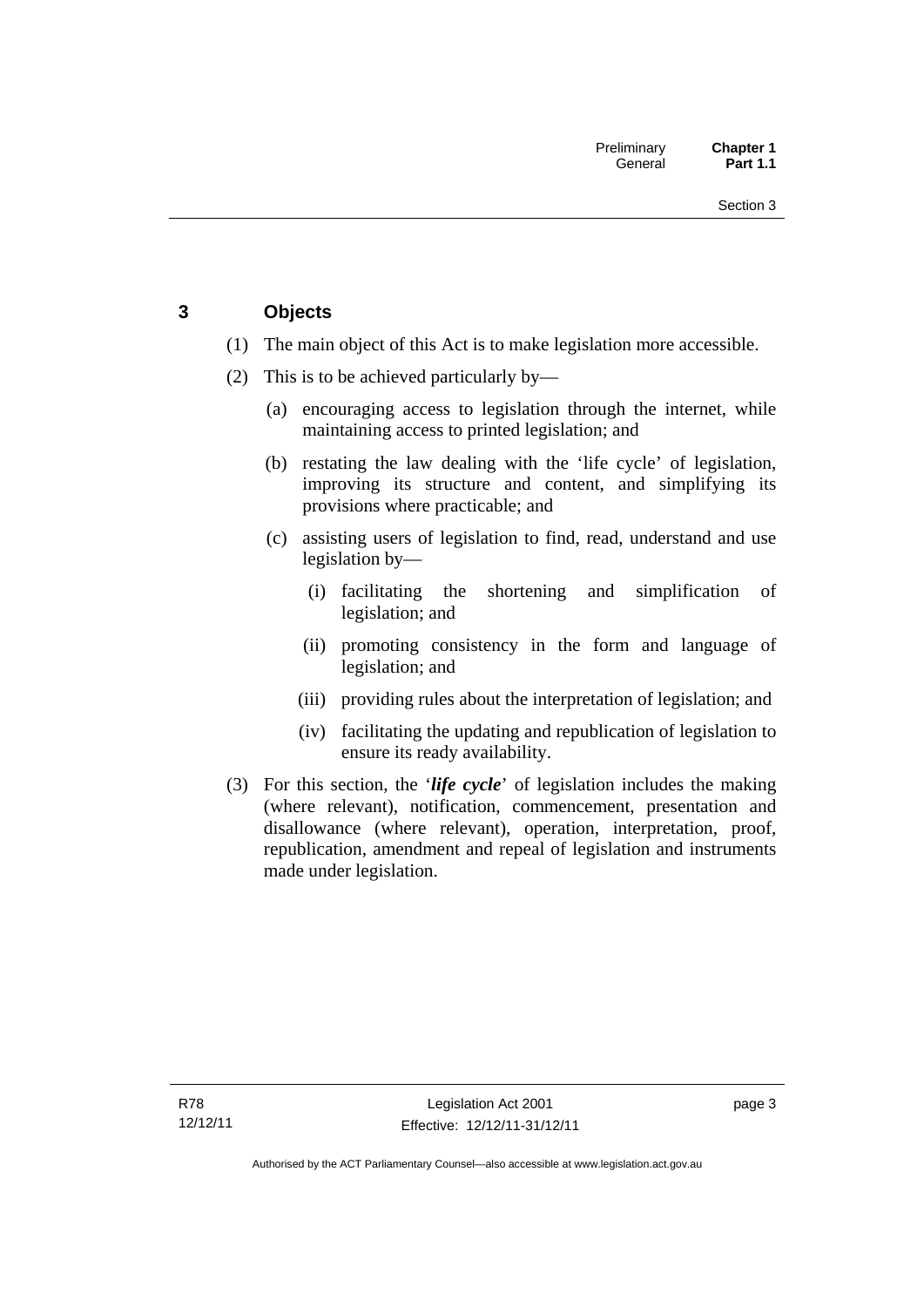## <span id="page-19-0"></span>**4 Application of Act**

- (1) This Act applies to all Acts (including this Act) and statutory instruments.
- (2) In particular, Acts and statutory instruments are taken to be made on the basis that they will operate in conjunction with this Act.

#### **Examples**

- 1 An Act imposes an obligation and provides that people who 'fail' to carry out the obligation are liable to the penalty. The Act does not, however, define 'fail' or indicate that the word is used in a special way. In accordance with this Act, dictionary, pt 1 (see s 144), the word 'fail' includes 'refuse'. In other words, a person who refuses to carry out the obligation will be subject to the penalty in the same way as someone who only neglects the obligation. In this case, the presence in an Act of a word that is defined in this Act attracts the operation of the definition in the dictionary.
- 2 The *XYZ Act 2001* contains the following provision:

The Minister may determine fees for this Act.

Because the XYZ Act authorises a fee to be determined 'for this Act', this Act, s 56 applies and therefore the provisions of pt 6.3 (Making of certain statutory instruments about fees) apply to the determination of fees under the provision. In this case, the operation of provisions of this Act is attracted because the *XYZ Act 2001* contains a provision that triggers the application of the part.

- *Note 1* The determination of a fee by a Minister under an Act is a disallowable instrument and must be in writing (see s 9 (1) (b) and s 42 (2)).
- *Note 2* An example is part of the Act, is not exhaustive and may extend, but does not limit, the meaning of the provision in which it appears (see s 126 and s 132).
- (3) This section is a determinative provision.
	- *Note* See s 5 for the meaning of determinative provisions, and s 6 for their displacement.

R78 12/12/11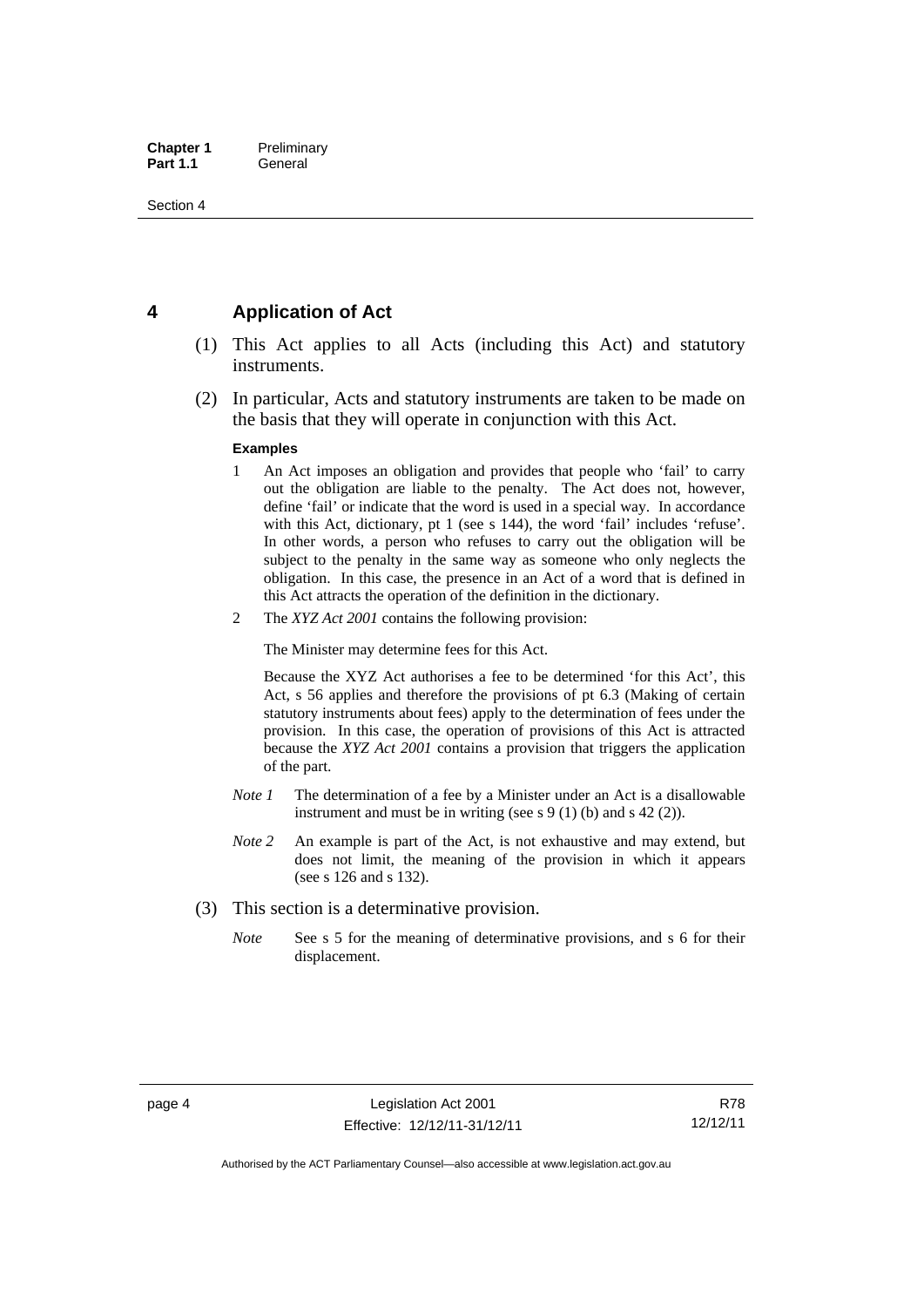### <span id="page-20-0"></span>**5 Determinative and non-determinative provisions**

- (1) This Act consists of determinative and non-determinative provisions.
- (2) A *determinative provision* is a provision of this Act that is declared to be a determinative provision.

#### **Example**

Section 4 (3) provides that s 4 is a determinative provision.

(3) A *non-determinative provision* is any other provision of this Act.

#### **Example**

Section 3 does not contain a provision corresponding to s 4 (3). Therefore, s 3 is not a determinative provision.

*Note* An example is part of the Act, is not exhaustive and may extend, but does not limit, the meaning of the provision in which it appears (see s 126 and s 132).

### <span id="page-20-1"></span>**6 Legislation Act provisions must be applied**

- (1) A provision of this Act must be applied to an Act or statutory instrument, in accordance with the terms of the provision, except so far as it is displaced.
- (2) A determinative provision may be displaced expressly or by a manifest contrary intention.
- (3) A non-determinative provision may be displaced expressly or by a contrary intention.
	- *Note* For the distinction between a 'manifest contrary intention' (see s (2)) and 'contrary intention' (see s (3)), see the examples in this section.
- (4) The declaration of a provision as 'determinative' indicates that it is the intention of the Legislative Assembly that, if the provision is to be displaced at all in a particular case, a more deliberate displacement is required than if the provision were a non-determinative provision.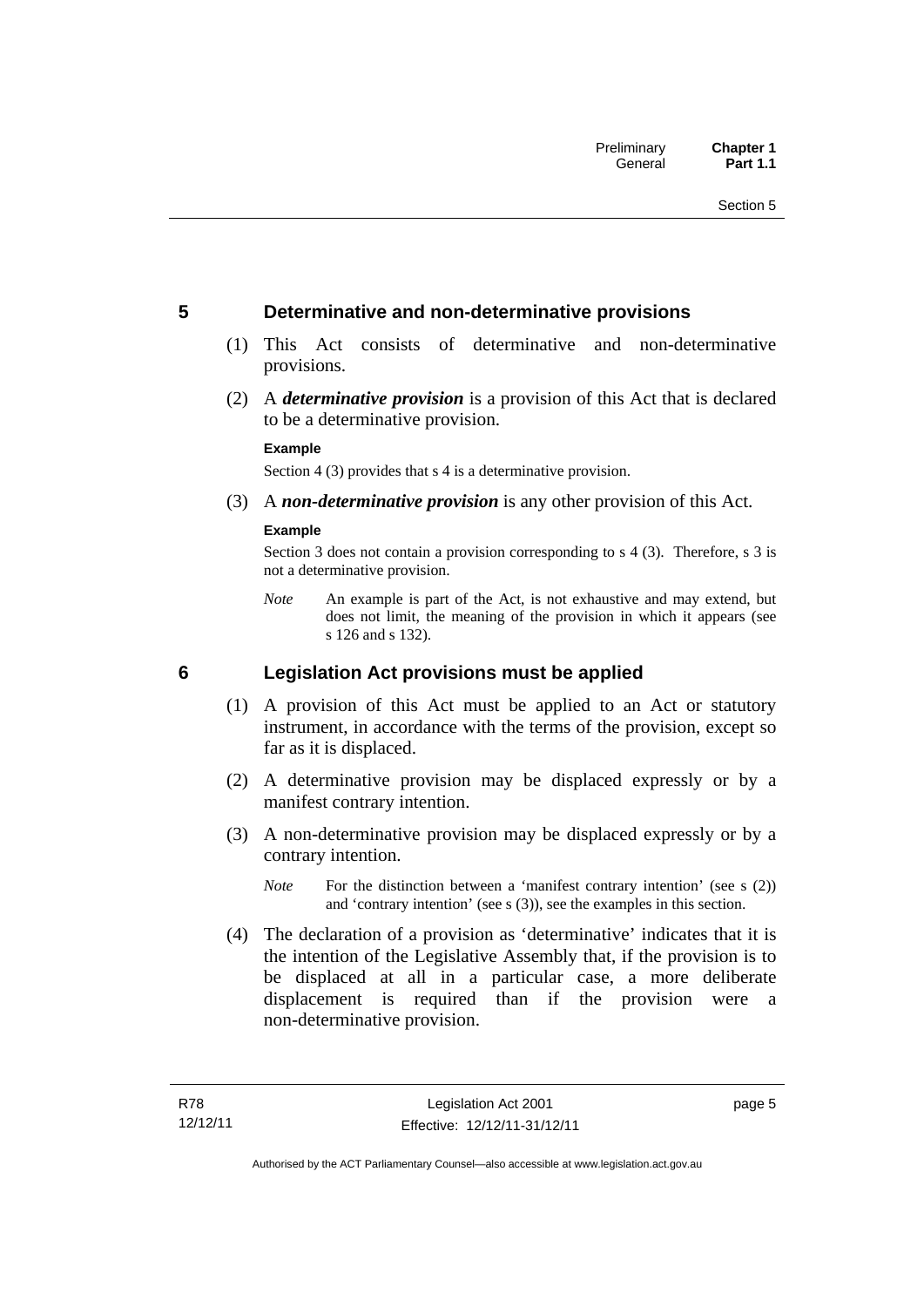- (5) This section applies despite any presumption or rule of interpretation.
- (6) A provision of this Act must not be taken to be displaced by a provision of an Act or statutory instrument so far as the provisions can operate concurrently.
- (7) In particular and without limiting subsection (5), a provision of this Act is not displaced by a provision of an Act or statutory instrument because the provisions deal with the same or a similar subject matter.
- (8) This section is a determinative provision.

#### **Examples—different kinds of displacement**

- 1 *Determinative provision—express displacement* The *Collections Regulation Act 1999* (hypothetical), s 83 contains the following provision:
	- (2) The Legislation Act, section 47 (3) does not apply to a regulation under this Act.

Section 83 (2) illustrates a provision expressly displacing this Act, s 47 (3), a determinative provision.

2 *Determinative provision—manifest contrary intention*

The *Motor Repairers Act 2001* (hypothetical) does not contain a provision like the *Collections Regulation Act 1999*, s 83, but s 79 contains the following provision:

(3) A regulation may apply, adopt or incorporate an instrument or provision of an instrument as in force from time to time.

Section 79 (3) illustrates a provision displacing this Act, s 47 (3), a determinative provision, by a manifest contrary intention because s 79 (3) clearly contradicts s 47 (3).

R78 12/12/11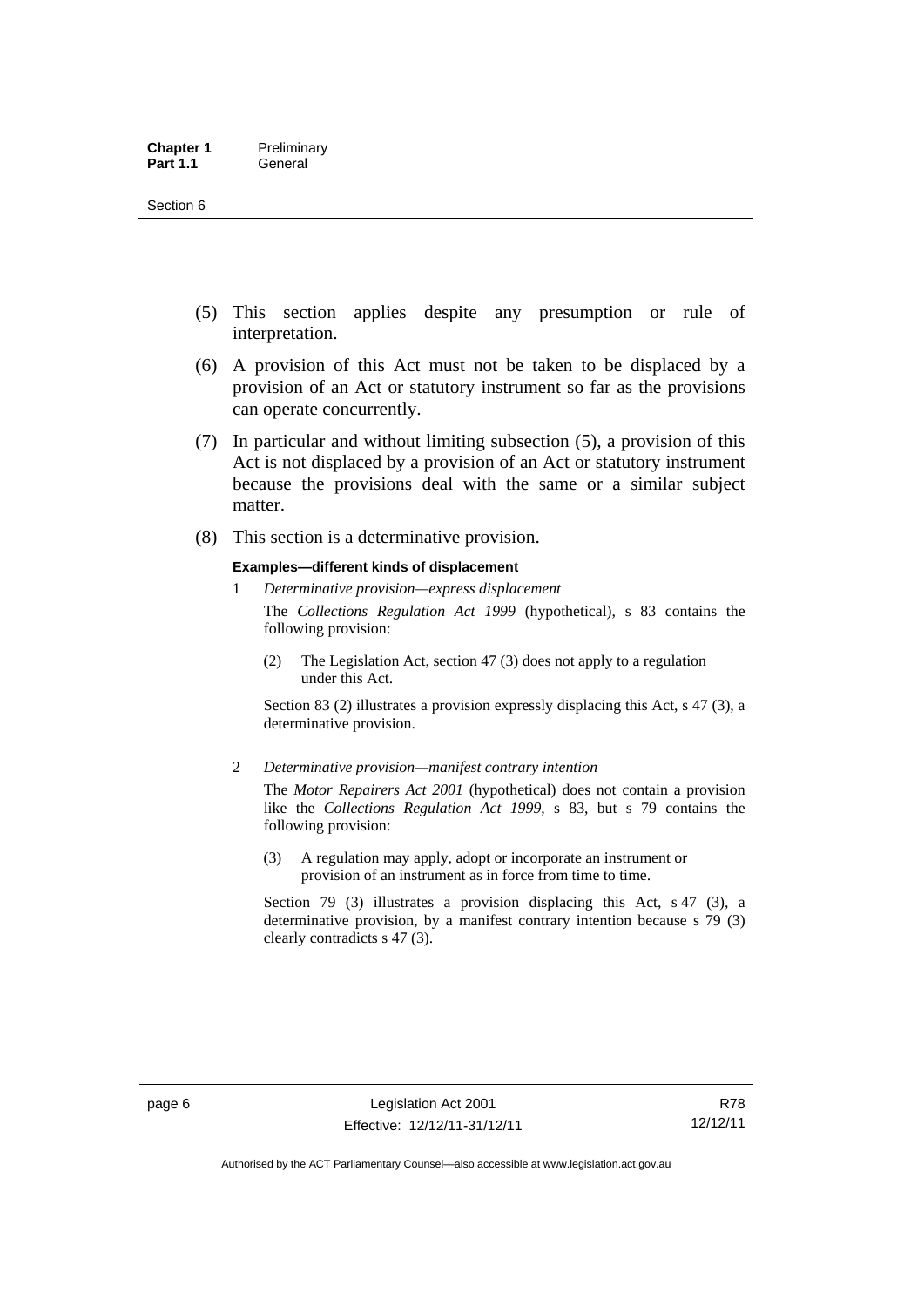#### 3 *Non-determinative provision—contrary intention*

The master of a vessel is charged with contravening the *Liquor Act 2001* (hypothetical), s 126 by selling liquor on or from 'licensed premises' otherwise than at a time authorised by the Act. It is claimed that the sale took place on the vessel. The Act defines 'licensed premises' to mean that part or those parts of a building or buildings and of the land adjoining it or them as defined by the licensing court. It is argued that the complaint is defective in that a vessel cannot be 'licensed premises'. However, s 126 is expressed to apply to 'a licensee, servant, agent or master who sells liquor on or from licensed premises'. In this case, the reference to 'master' indicates a contrary intention indicating that the section is intended to apply to liquor sold on or from vessels.

#### **Example—concurrent operation (no displacement)**

The *Small Clubs Act 2002* (hypothetical) contains the following provision about how notice of the club's annual general meeting may be served on members of a registered small club:

#### **60 Serving notice of annual general meeting**

The executive committee of a registered small club may serve notice of the annual general meeting of the club on members by pinning the notice to a noticeboard in the club house.

This Act, s 247, a non-determinative provision, allows a document to be served on an individual under an Act in a number of ways (by giving the document to the individual, by sending it by prepaid post etc), but does not mention pinning the document to a noticeboard as a method of giving the notice.

Section 247 is not displaced by the *Small Clubs Act 2002*, s 60, because—

- s 60 does not expressly displace section 247 nor does it indicate a contrary intention (see s 6 (1) and (3)) and, in particular, s 60 does not indicate an intention that the method of service it authorises is to be the only method of serving notice of annual general meetings on members of small clubs; and
- the application of s 247 is not displaced by any presumption or rule of interpretation (see s 6 (5)); and
- s 60 and s 247 can operate concurrently (see s 6 (6)) by allowing complementary methods of service; and
- the fact that s 60 and s 247 deal with the same (or a similar) subject matter does not of itself displace s 247 (see s 6 (7) and also s 6 (5)).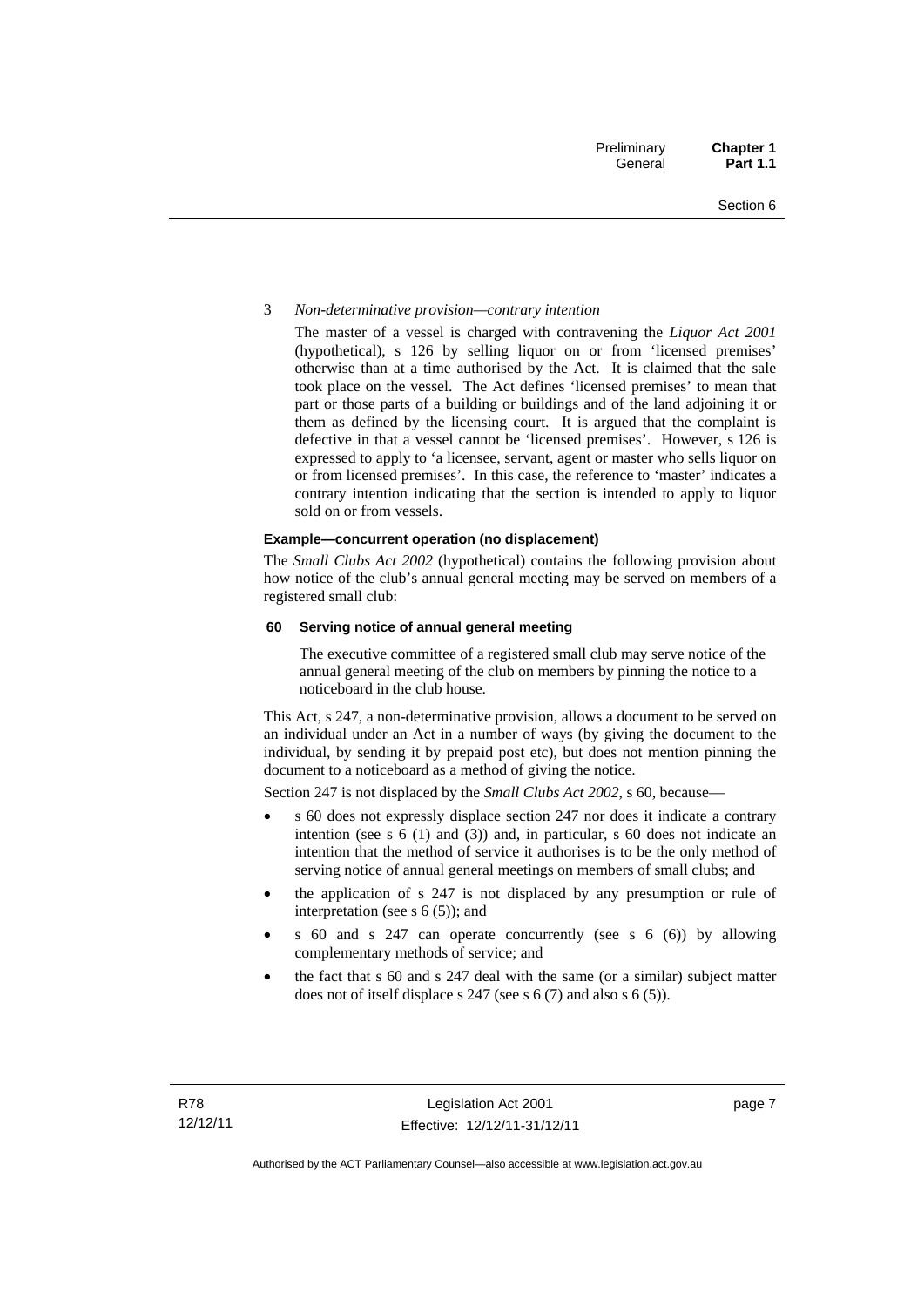#### Section 6

It follows, therefore, that the executive committee is free to serve notice of the annual general meeting under s 60 or s 247.

*Note* An example is part of the Act, is not exhaustive and may extend, but does not limit, the meaning of the provision in which it appears (see s 126 and s 132).

page 8 Legislation Act 2001 Effective: 12/12/11-31/12/11

R78 12/12/11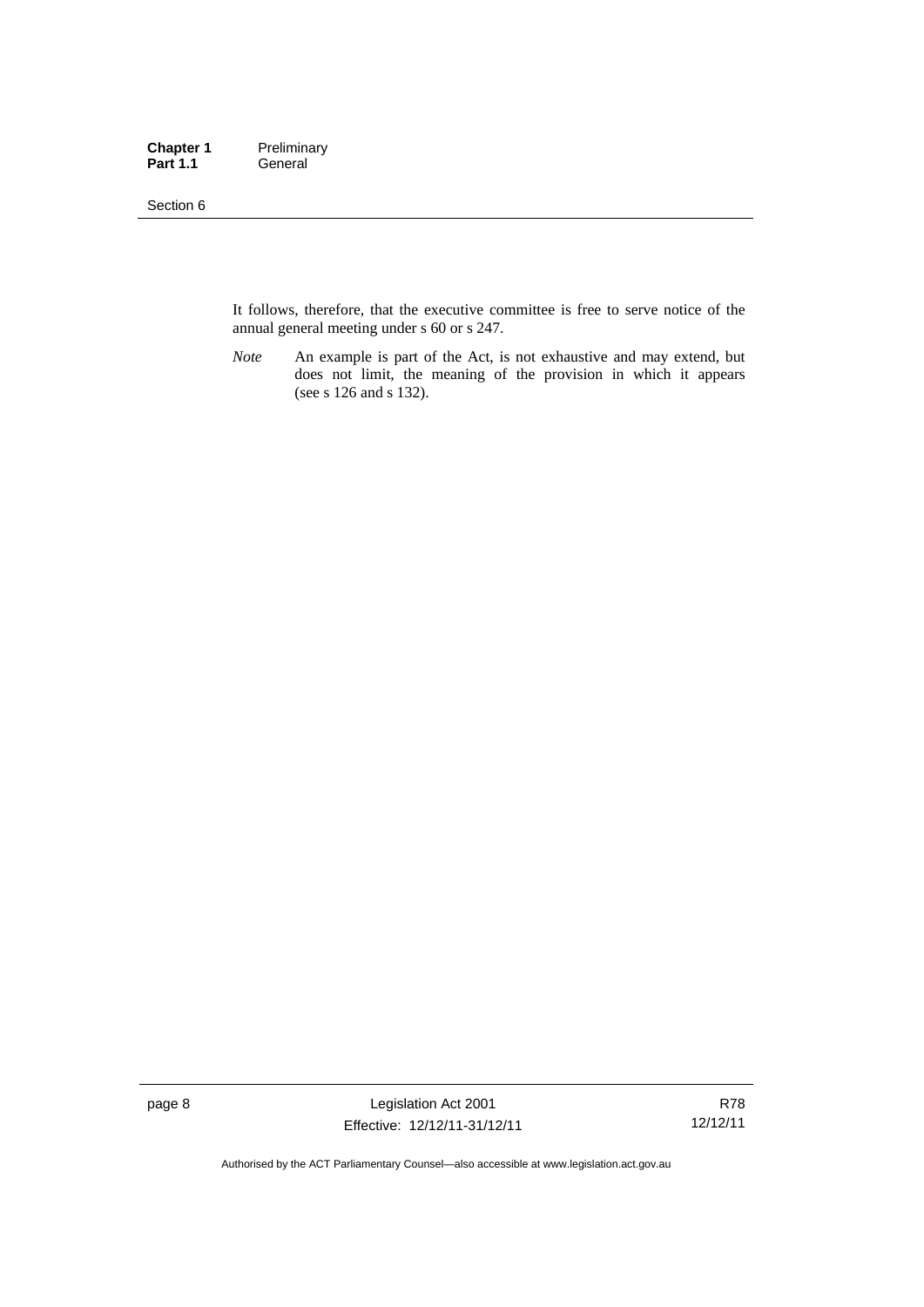## <span id="page-24-0"></span>**Part 1.2 Basic concepts**

## <span id="page-24-1"></span>**7 Meaning of** *Act* **generally**

- (1) An *Act* is an Act of the Legislative Assembly.
- (2) An *Act of the Legislative Assembly* is a law (however described or named) made by the Legislative Assembly under the Self-Government Act.
- (3) A reference to an *Act* includes a reference to a provision of an Act.
	- *Note 1* Section 17 deals with former Commonwealth enactments, and former NSW and UK Acts, that have become ACT Acts.
	- *Note 2* Section 100 (1) deals with references to particular Acts.

## <span id="page-24-2"></span>**8 Meaning of** *subordinate law*

- (1) A *subordinate law* is a regulation, rule or by-law (whether or not legislative in nature) made under—
	- (a) an Act; or
	- (b) another subordinate law; or
	- (c) power given by an Act or subordinate law and also power given otherwise by law.
- (2) A reference to a *subordinate law* includes a reference to a provision of a subordinate law.

## <span id="page-24-3"></span>**9 Meaning of** *disallowable instrument*

- (1) A *disallowable instrument* is—
	- (a) a statutory instrument (whether or not legislative in nature) that is declared to be a disallowable instrument by an Act, subordinate law or another disallowable instrument; or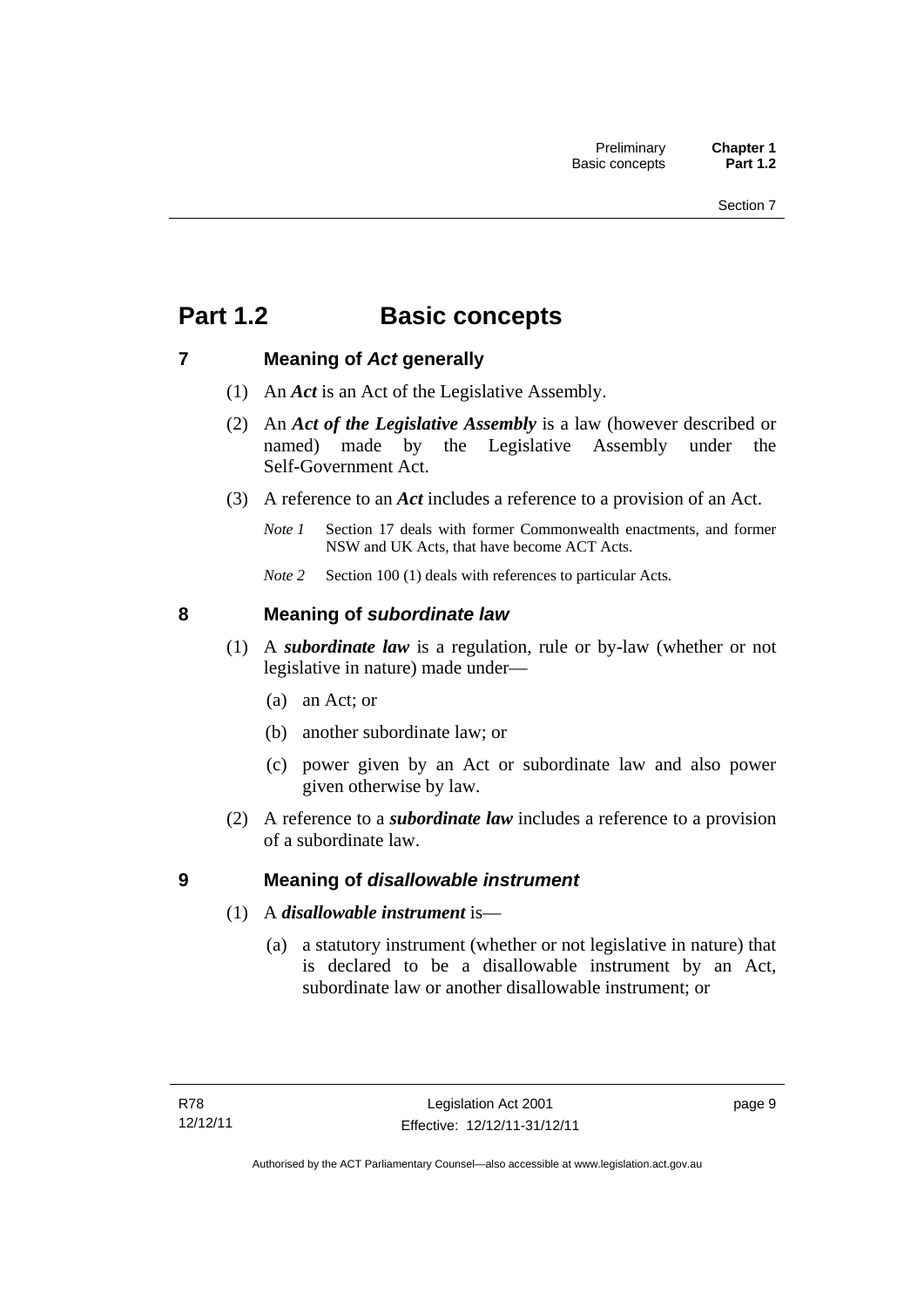(b) a determination of fees or charges by a Minister under an Act or subordinate law.

*Note Statutory instrument* is defined in s 13.

 (2) A reference to a *disallowable instrument* includes a reference to a provision of a disallowable instrument.

### <span id="page-25-0"></span>**10 Meaning of** *notifiable instrument*

- (1) A *notifiable instrument* is a statutory instrument (whether or not legislative in nature) that is declared to be a notifiable instrument by an Act, subordinate law, disallowable instrument or another notifiable instrument.
- (2) A reference to a *notifiable instrument* includes a reference to a provision of a notifiable instrument.

### <span id="page-25-1"></span>**11 Meaning of** *commencement notice*

- (1) A *commencement notice* is a statutory instrument that fixes or otherwise determines the commencement of an Act, subordinate law, disallowable instrument or notifiable instrument.
- (2) A reference to a *commencement notice* includes a reference to a provision of a commencement notice.

### <span id="page-25-2"></span>**12 Meaning of** *legislative instrument*

- (1) A *legislative instrument* is—
	- (a) a subordinate law; or
	- (b) a disallowable instrument; or
	- (c) a notifiable instrument; or
	- (d) a commencement notice.
- (2) A reference to a *legislative instrument* includes a reference to a provision of a legislative instrument.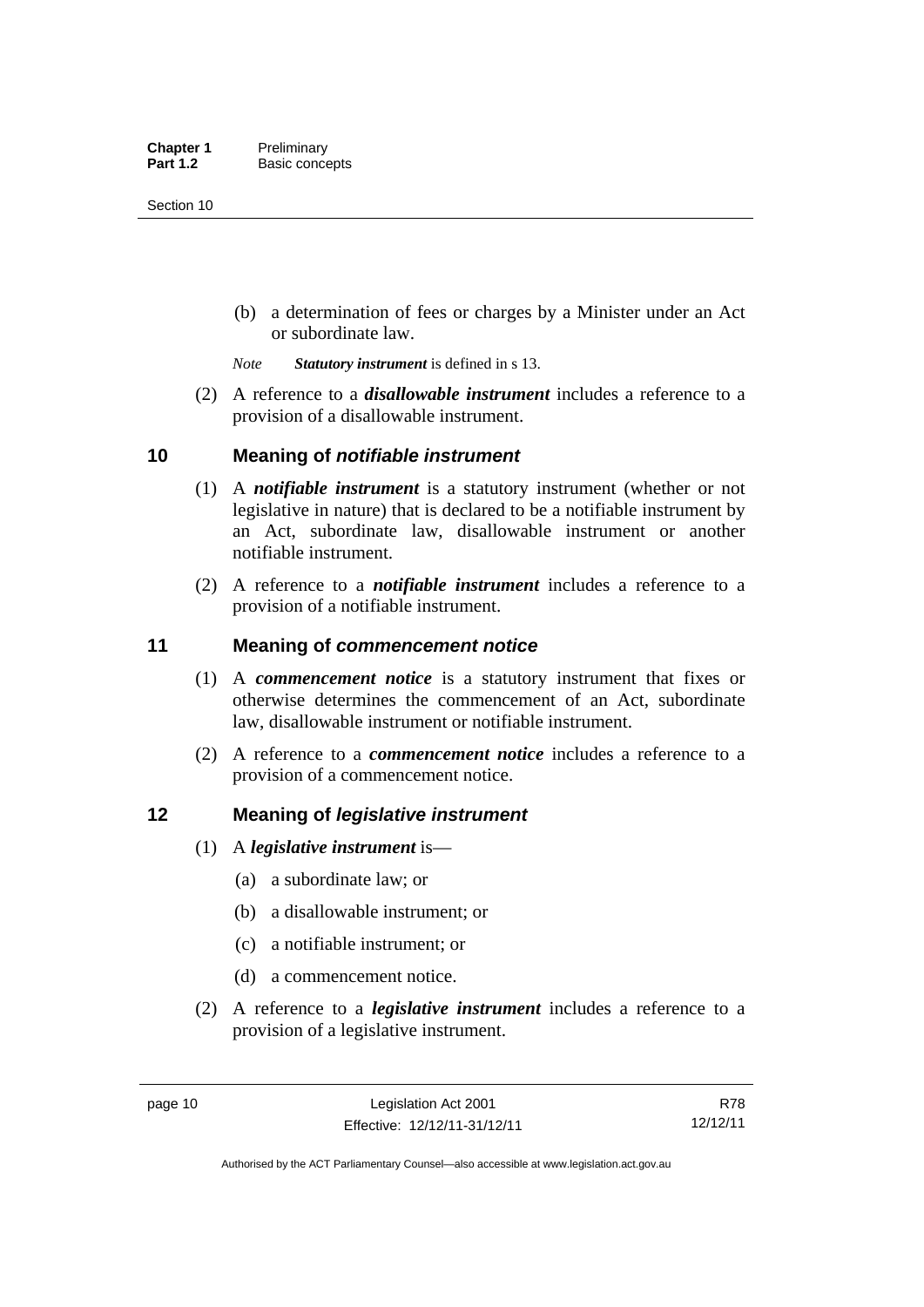## <span id="page-26-0"></span>**13 Meaning of** *statutory instrument*

- (1) A *statutory instrument* is an instrument (whether or not legislative in nature) made under—
	- (a) an Act; or
	- (b) another statutory instrument; or
	- (c) power given by an Act or statutory instrument and also power given otherwise by law.
- (2) A *statutory instrument* includes a subordinate law, disallowable instrument, notifiable instrument and commencement notice.
- (3) A reference to a *statutory instrument* includes a reference to a provision of a statutory instrument.

### <span id="page-26-1"></span>**14 Meaning of** *instrument*

(1) An *instrument* is any writing or other document.

*Note Writing* is defined in the dictionary, pt 1.

 (2) A reference to an *instrument* includes a reference to a provision of an instrument.

### <span id="page-26-2"></span>**15 Meaning of** *authorised republication*

- (1) An *authorised republication* is a republication of a law authorised by the parliamentary counsel under this Act.
- (2) A reference to an *authorised republication* includes a reference to a provision of an authorised republication.
- (3) In this section:

*law*—see section 107 (Definitions—ch 11).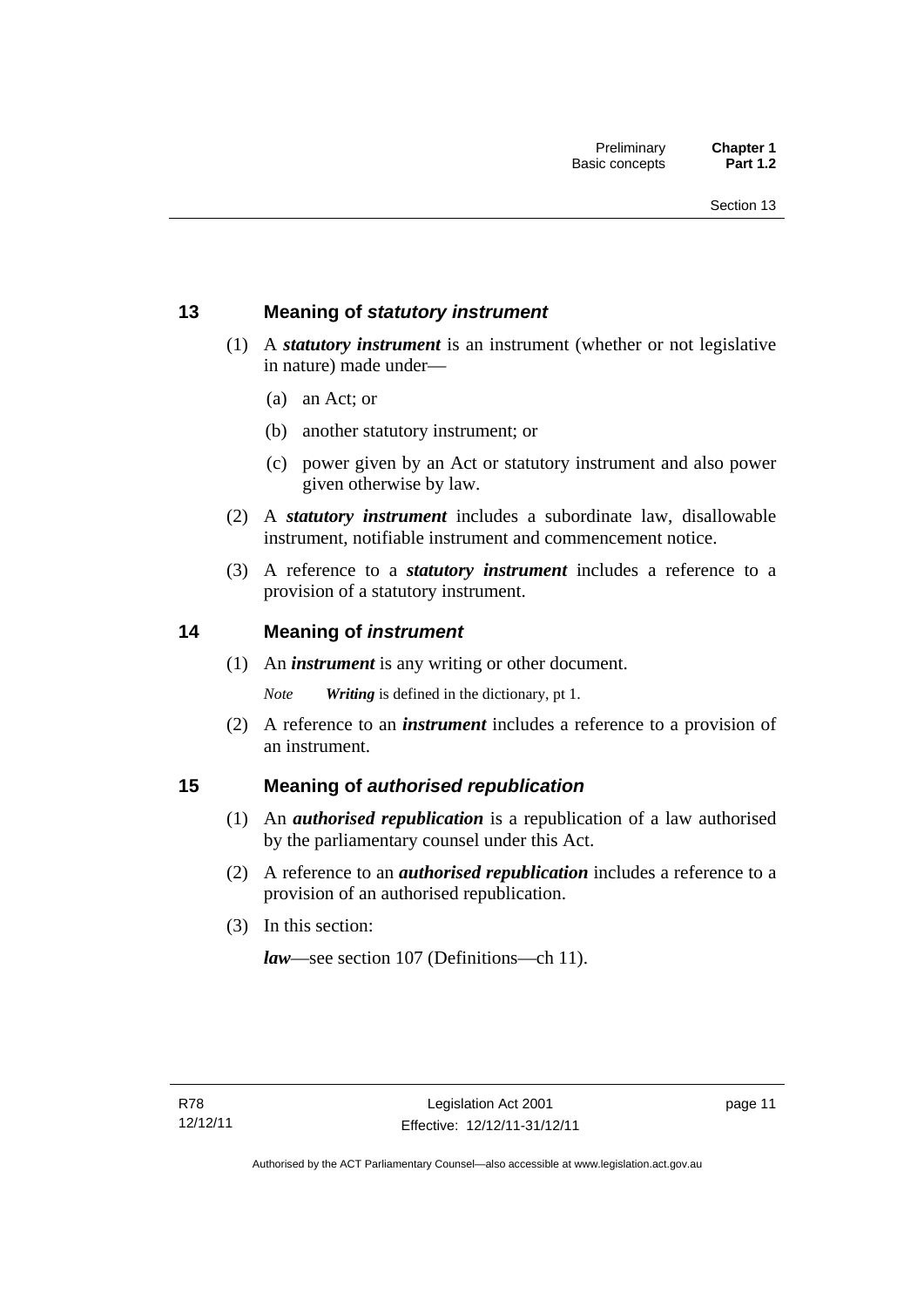### <span id="page-27-0"></span>**16 Meaning of** *provision*

A *provision* of an Act or instrument is any words or anything else that forms part of the Act or instrument.

#### **Examples—provisions consisting of groups of words**

sections, subsections, paragraphs, subparagraphs, sub-subparagraphs, examples

#### **Examples—provisions consisting of groups of other provisions**

chapters, parts, divisions, subdivisions, schedules

- *Note 1* An example is part of the Act, is not exhaustive and may extend, but does not limit, the meaning of the provision in which it appears (see s 126 and s 132).
- *Note 2* See s 126 and s 127 for material that is, or is not, part of an Act or statutory instrument.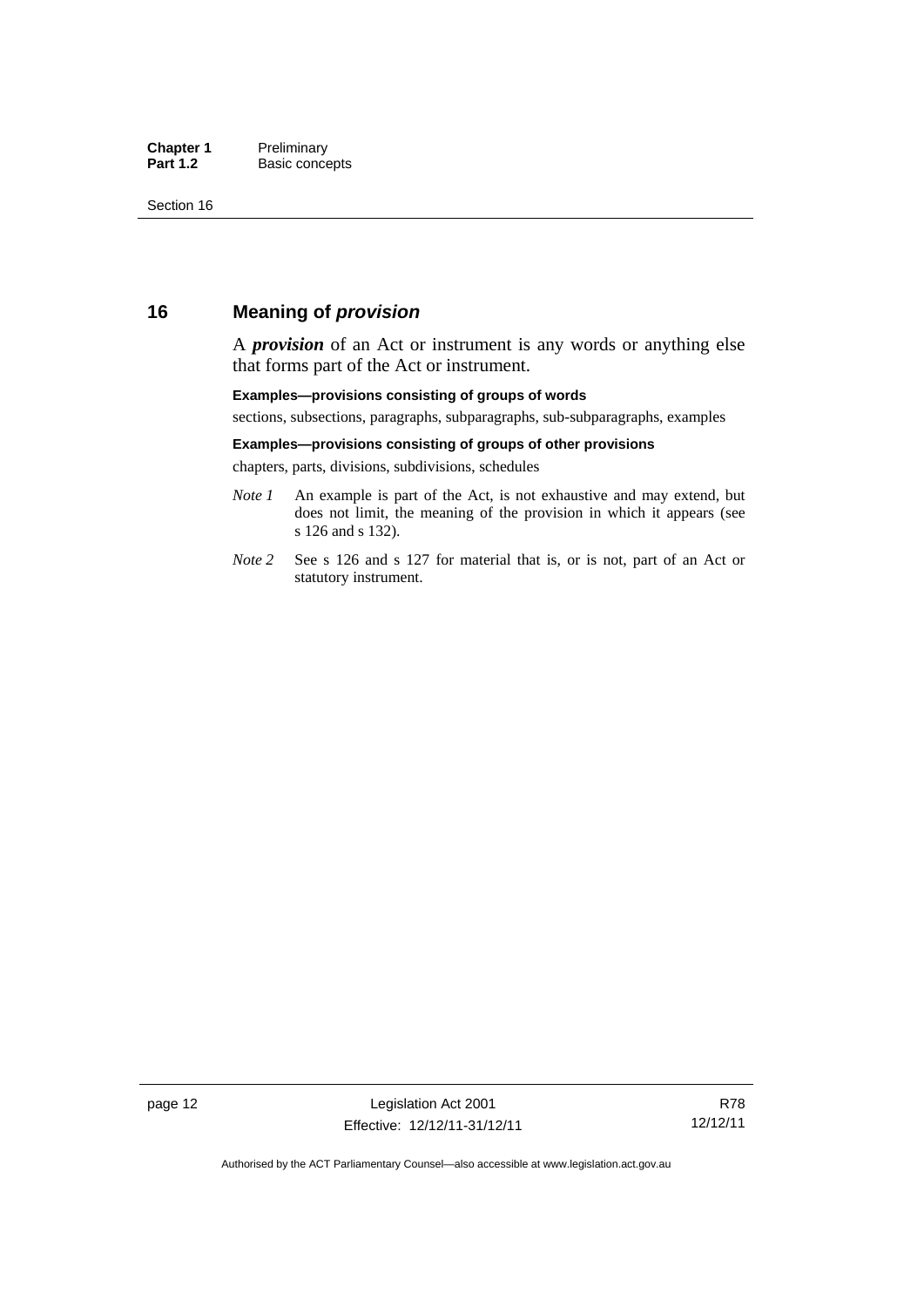## <span id="page-28-0"></span>**Part 1.3 Sources of law in the ACT**

#### **Notes on sources of law**

- *Note 1* The laws in force in the ACT consist of the written law and various unwritten laws known as the principles and rules of common law and equity.
- *Note* 2 The written law of the Territory consists primarily of laws, known as Acts, made by the Legislative Assembly. It also includes regulations, rules of court and other legislative instruments made under specific powers given by Acts. (Written laws made under an Act are commonly called 'subordinate' or 'delegated' legislation.)
- *Note 3* Before self-government, ordinances made by the Governor-General under the *Seat of Government* (*Administration*) *Act 1910* (Cwlth) were the main form of legislation made for the ACT. Most of the ordinances in force at self-government have been converted into Acts (see the Self-Government Act, s 34). However, the Governor-General has power to make ordinances for the ACT on a limited number of topics (see *Seat of Government (Administration) Act 1910* (Cwlth), s 12).
- *Note 4* The written laws in force in the ACT also include the Commonwealth Constitution, Commonwealth Acts, and regulations and other legislative instruments made under Commonwealth Acts. As a general rule, Commonwealth Acts and legislative instruments apply in the ACT in the same way as they apply in other parts of Australia. Commonwealth Acts and instruments prevail over the Acts made by the Legislative Assembly to the extent to which they are inconsistent (see Self-Government Act, s 28).
- *Note 5* Certain Acts of New South Wales and the United Kingdom also formed part of the written laws in force in the ACT. Because of the *Interpretation Act 1967*, s 65, these are now taken to be laws made by the Legislative Assembly as if they had been enacted by the Assembly. (Section 65 has expired, but its previous operation was saved–see s 65 (3)). These Acts are listed in sch 1.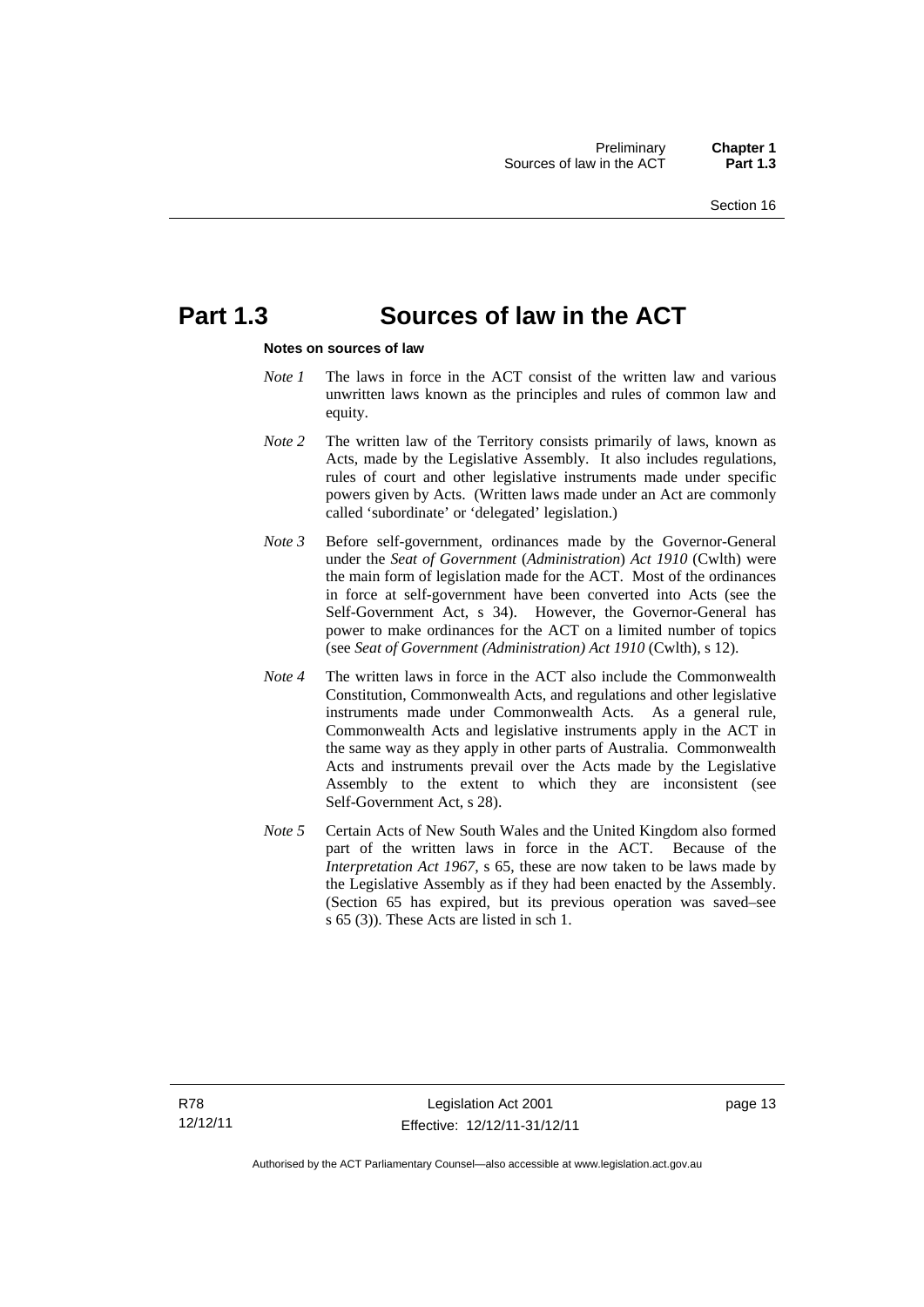## <span id="page-29-0"></span>**17 References to Acts include references to former Cwlth enactments etc**

- (1) A reference to an *Act* includes a reference to a former Commonwealth enactment.
- (2) Without limiting subsection (1), a reference to an *Act* includes a reference to a former NSW Act or former UK Act mentioned in schedule 1.
- (3) In this section:

*former Commonwealth enactment* means a Commonwealth Act or ordinance, a New South Wales Act or Imperial Act that is—

- (a) an enactment within the meaning of the Self-Government Act because of that Act, section 34; or
- (b) an enactment because of the *A.C.T*. *Self-Government (Consequential Provisions) Act 1988* (Cwlth), section 10 (3) or section 12 (2) or (3).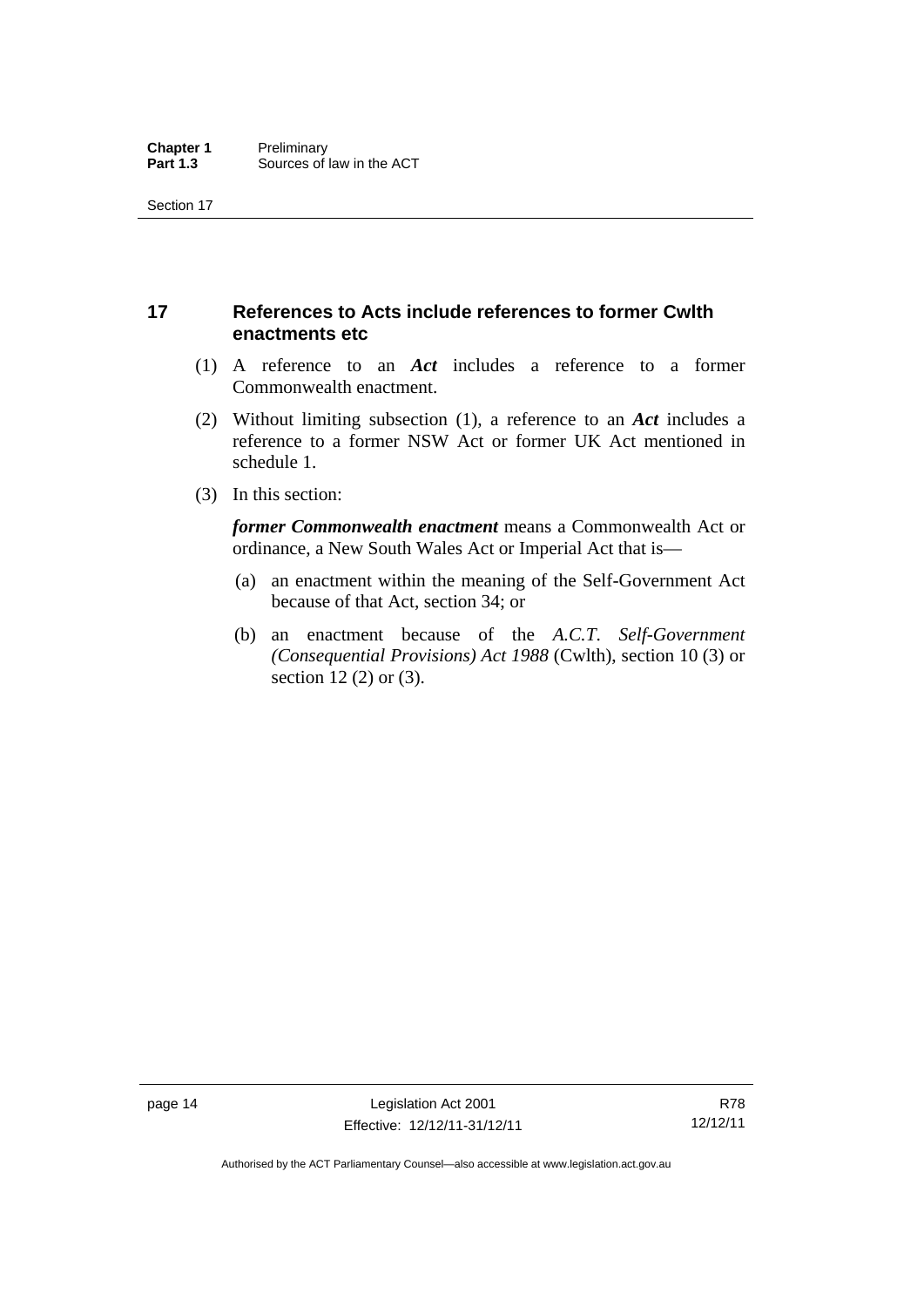## <span id="page-30-0"></span>**Chapter 2 ACT legislation register and website**

## <span id="page-30-1"></span>**18 ACT legislation register**

- (1) The parliamentary counsel must establish and maintain a register of Acts and statutory instruments (the *ACT legislation register*).
- (2) The register must be kept electronically.

#### **Example—how register may be kept**

The register may be kept in the form of, or as part of, 1 or more computer databases, and may include data compiled electronically from the databases.

*Note* An example is part of the Act, is not exhaustive and may extend, but does not limit, the meaning of the provision in which it appears (see s 126 and s 132).

### <span id="page-30-2"></span>**19 Contents of register**

- (1) The ACT legislation register must contain the following:
	- (a) authorised republications of laws currently in force;
	- (b) Acts as made;
	- (c) subordinate laws as made;
	- (d) disallowable instruments as made;
	- (e) notifiable instruments as made;
	- (f) commencement notices as made;
	- (g) resolutions passed, or taken to have been passed, by the Legislative Assembly to disallow a subordinate law or disallowable instrument;
	- (h) resolutions passed, or taken to have been passed, by the Legislative Assembly to amend a subordinate law or disallowable instrument;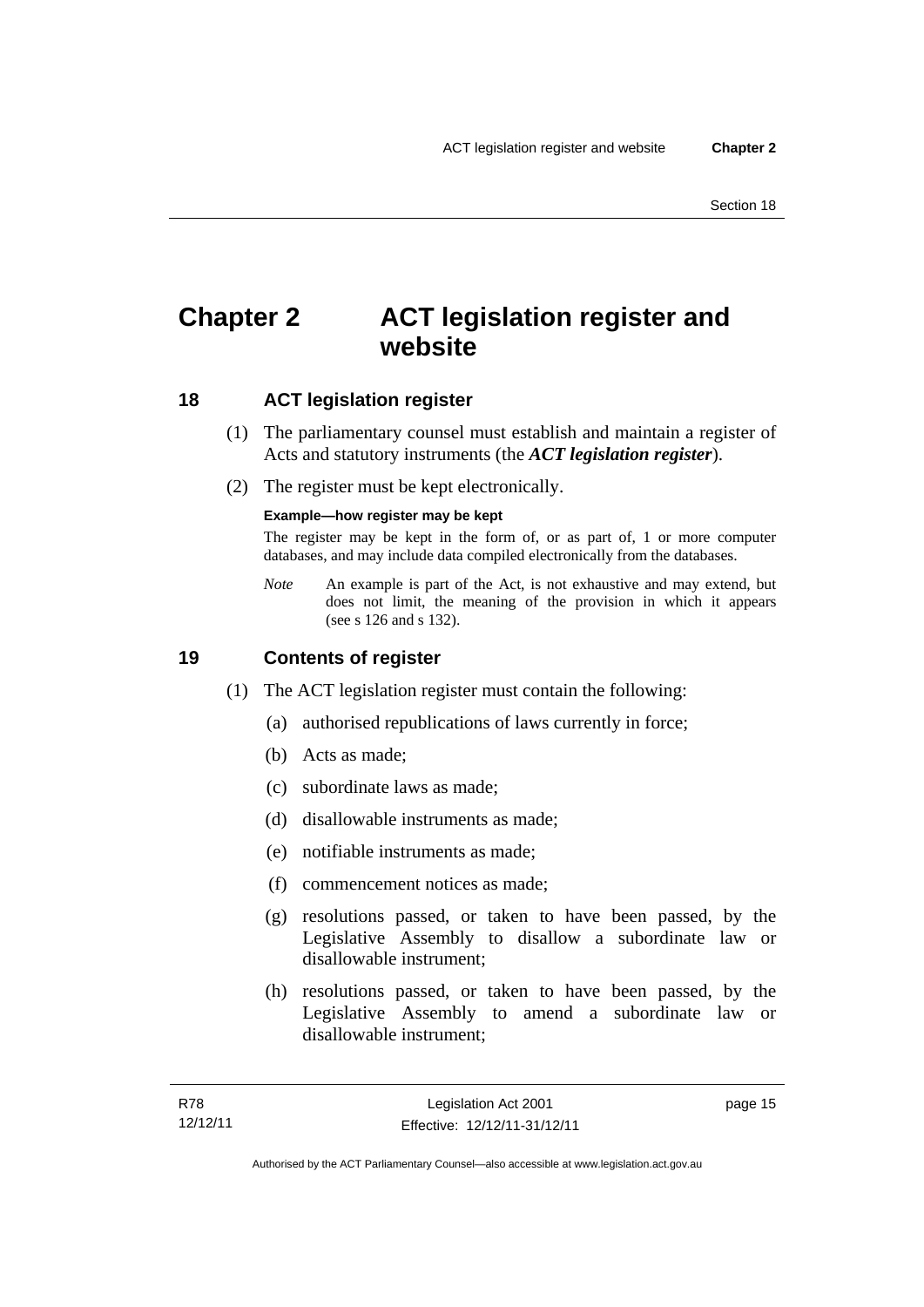- (i) bills presented to the Legislative Assembly;
- (j) explanatory statements for bills, and amendments of bills, presented to the Legislative Assembly;
- (k) explanatory statements, and regulatory impact statements under chapter 5, for subordinate laws and disallowable instruments.
- (2) The ACT legislation register must also contain the following:
	- (a) notifications of the making of Acts;
	- (b) notifications of the making of subordinate laws;
	- (c) notifications of the making of disallowable instruments;
	- (d) notifications of the making of notifiable instruments;
	- (e) notifications of the making of commencement notices;
	- (f) notifications of the disallowance of subordinate laws or disallowable instruments under section 65 (Disallowance by resolution of Assembly);
	- (g) notifications of the amendment of subordinate laws or disallowable instruments under section 68 (Amendment by resolution of Assembly).
- (3) The parliamentary counsel may enter additional material in the register if the parliamentary counsel considers that it is likely to be useful to users of the register.
- (4) Without limiting subsection (3), the additional material may include the following:
	- (a) unauthorised republications of laws currently in force;
	- (b) past versions of unauthorised republications;
	- (c) past versions of authorised republications;
	- (d) statutory instruments that are not legislative instruments;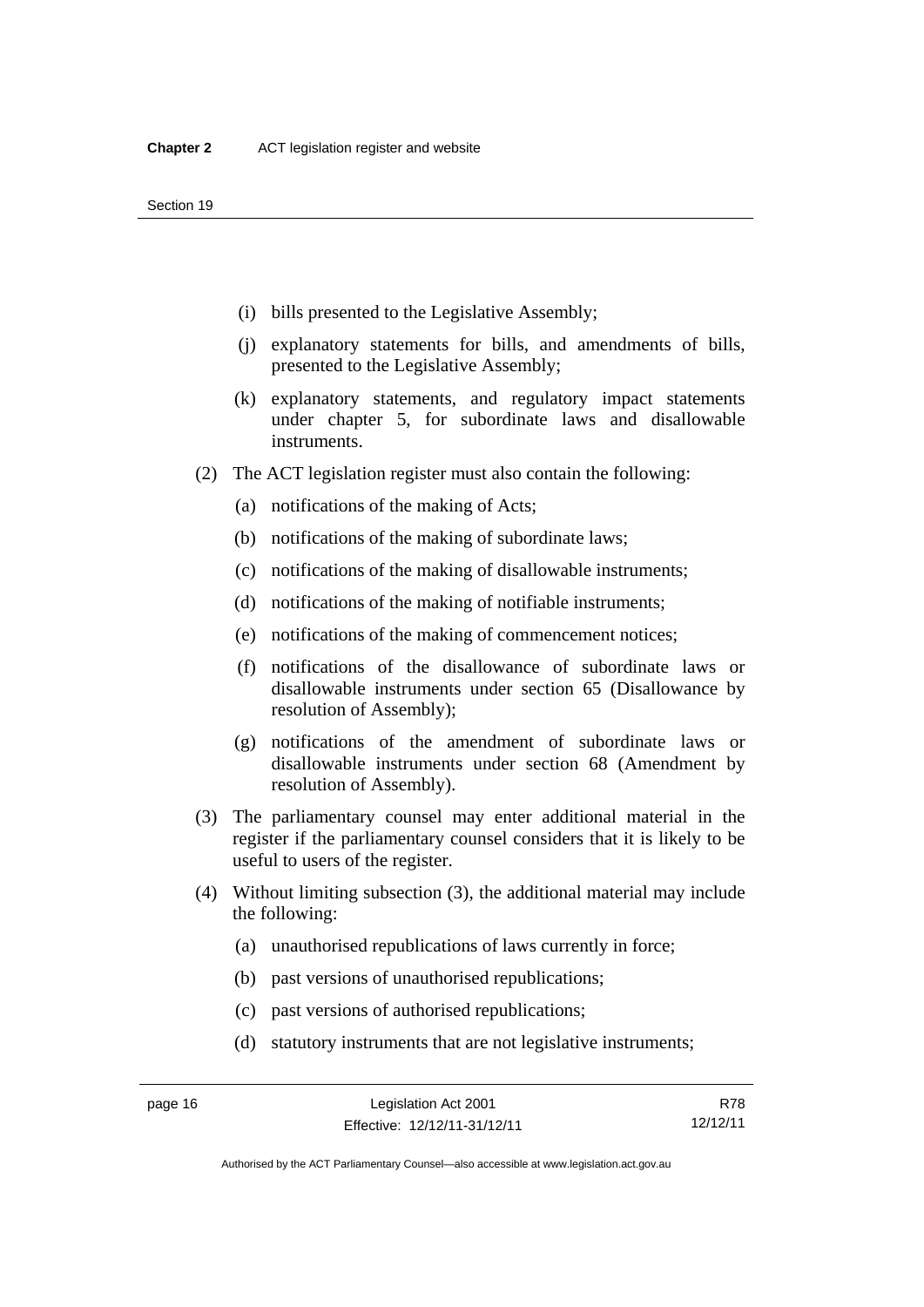- (e) repealed Acts and statutory instruments;
- (f) Commonwealth laws that apply in or in relation to the ACT;
- (g) material relevant to interpreting the rights set out in the *Human Rights Act 2004*, including documents mentioned in that Act, dictionary, definition of *international law*.
- *Note* The following sections deal with the entry of material in the register:
	- s 28 (Notification of Acts)
	- s 61 (Notification of legislative instruments)
	- s 65A (Notification of disallowance by resolution of Assembly)
	- s 69 (Notification of amendments made by resolution of Assembly)
		- s 108 (Republication in register).
- (5) The parliamentary counsel may enter additional material in the register in any way the parliamentary counsel considers is likely to be helpful to users of the register.

#### **Examples**

1 A uniform legislative scheme is entered into under heads of agreement signed on behalf of the Commonwealth, States and Territories. The Legislative Assembly later passes an Act to implement the scheme on behalf of the ACT and the Act is notified and entered in the register. The agreement is also entered in the register as a notifiable instrument with a notifiable instrument number even though the instrument is not taken to be a notifiable instrument under s 10 (Meaning of *notifiable instrument*). The page of the register for the Act contains the heading 'Legislative instruments' and the agreement is listed underneath. The page of the register for the agreement gives particulars for the agreement and mentions that it is not a notifiable instrument but is included in the register for information.

R78 12/12/11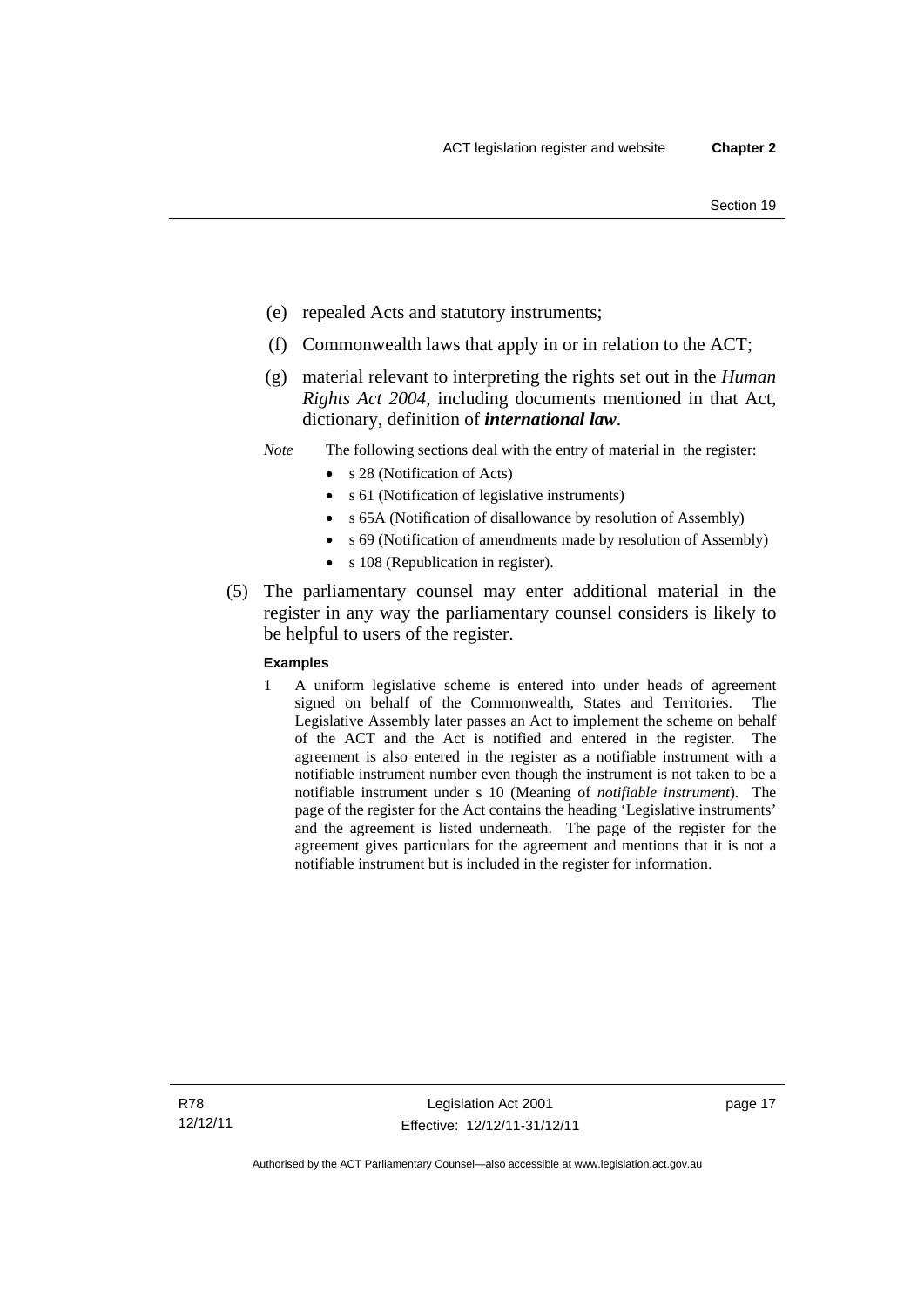- 2 An instrument under the Self-Government Act notifying the appointment of Ministers is entered in the register as a notifiable instrument even though the instrument is not taken to be a notifiable instrument under s 10 (Meaning of *notifiable instrument*). The instrument is also numbered as a notifiable instrument. The page of the register for the notification mentions that it is made under the Self-Government Act and is not a notifiable instrument but is included in the register for information.
- *Note* An example is part of the Act, is not exhaustive and may extend, but does not limit, the meaning of the provision in which it appears (see s 126 and s 132).
- (6) Without limiting subsection (3) or (5), a regulation may prescribe requirements to be satisfied for additional material to be entered in the register under this section, including, for example, requirements about—
	- (a) the form of the material; and
	- (b) the making of requests for its entry in the register.
- (7) A regulation may also make provision about the following in relation to instruments (other than legislative instruments) to be entered in the register under this section:
	- (a) the numbering of the instruments by the parliamentary counsel, whether in a series of numbers allocated under section 59 (Numbering) or otherwise;
	- (b) the identification of the instruments, including, for example, authorising the parliamentary counsel to—
		- (i) add a name to an unnamed instrument; or
		- (ii) amend an instrument's name; or
		- (iii) add notes to an instrument to assist in its identification; or
		- (iv) do anything else in relation to an instrument to assist users of the register to identify or refer to the instrument.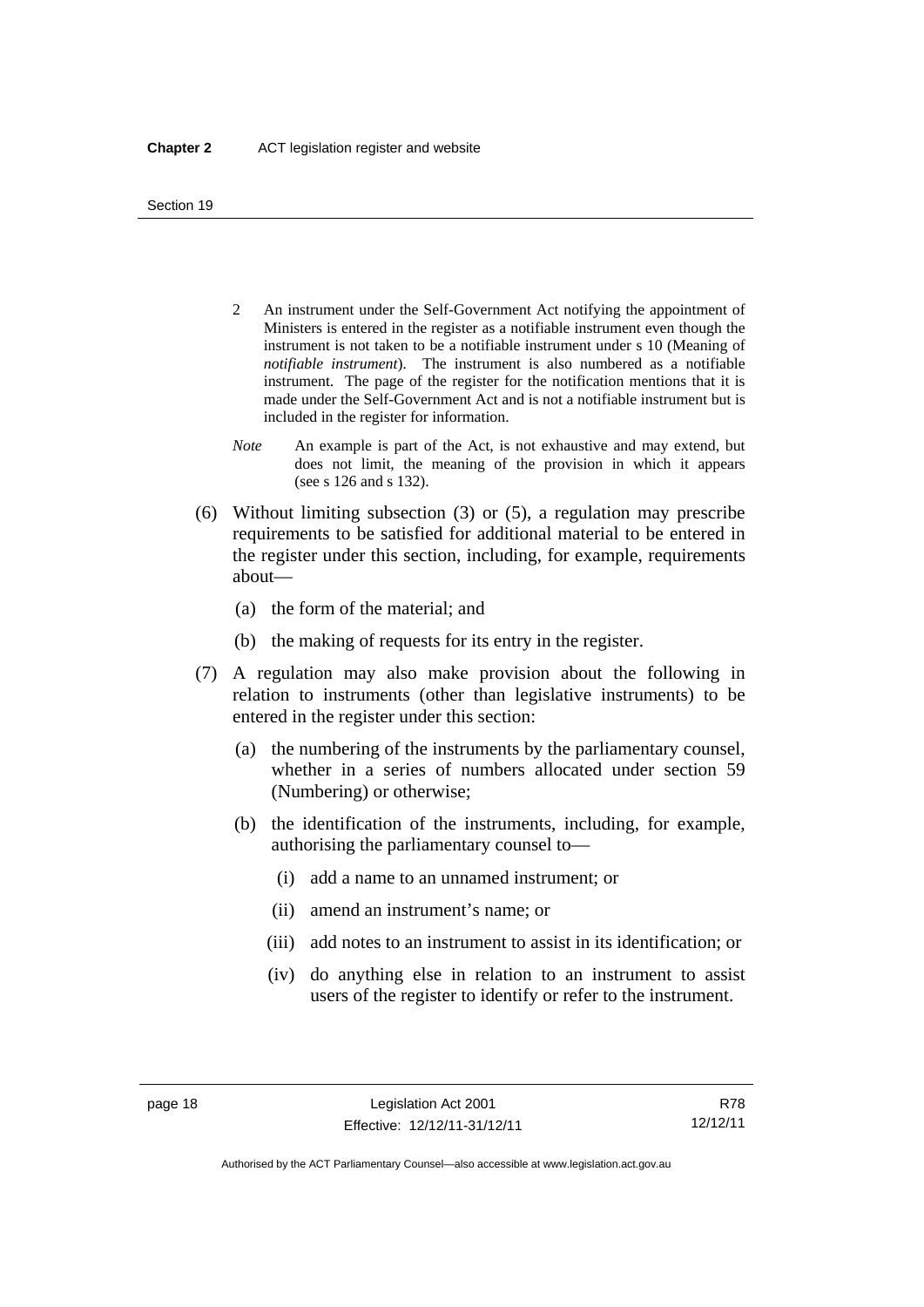- (8) If the register contains an authorised republication of a law currently in force, and the law is amended, the parliamentary counsel must replace the republication with an authorised republication of the law as amended.
- (9) If the register contains an authorised republication of a law, and the law is repealed, expires or, for a subordinate law or disallowable instrument, is disallowed by the Legislative Assembly, the parliamentary counsel must ensure that the republication is no longer shown as a republication of law currently in force.
- (10) If the parliamentary counsel considers it likely to be useful to users of the register to enter information (in any form) in the register, the parliamentary counsel may enter the information at any time.

#### **Example**

guides and indexes to the register

- (11) If an Act passed by the Legislative Assembly, or a legislative instrument made, before the commencement of this Act need not be notified under this Act, the parliamentary counsel may enter the text of the Act or instrument in the register.
- (12) The parliamentary counsel may correct any mistake, error or omission in the register subject to the requirements (if any) of the regulations.
- (13) In this section:

*amended* includes modified.

*law*—see section 107 (Definitions—ch 11).

*repealed* includes lapsed and expired.

## <span id="page-34-0"></span>**20 Prompt registration**

The parliamentary counsel must ensure that anything the parliamentary counsel is required to do in relation to the register is done promptly.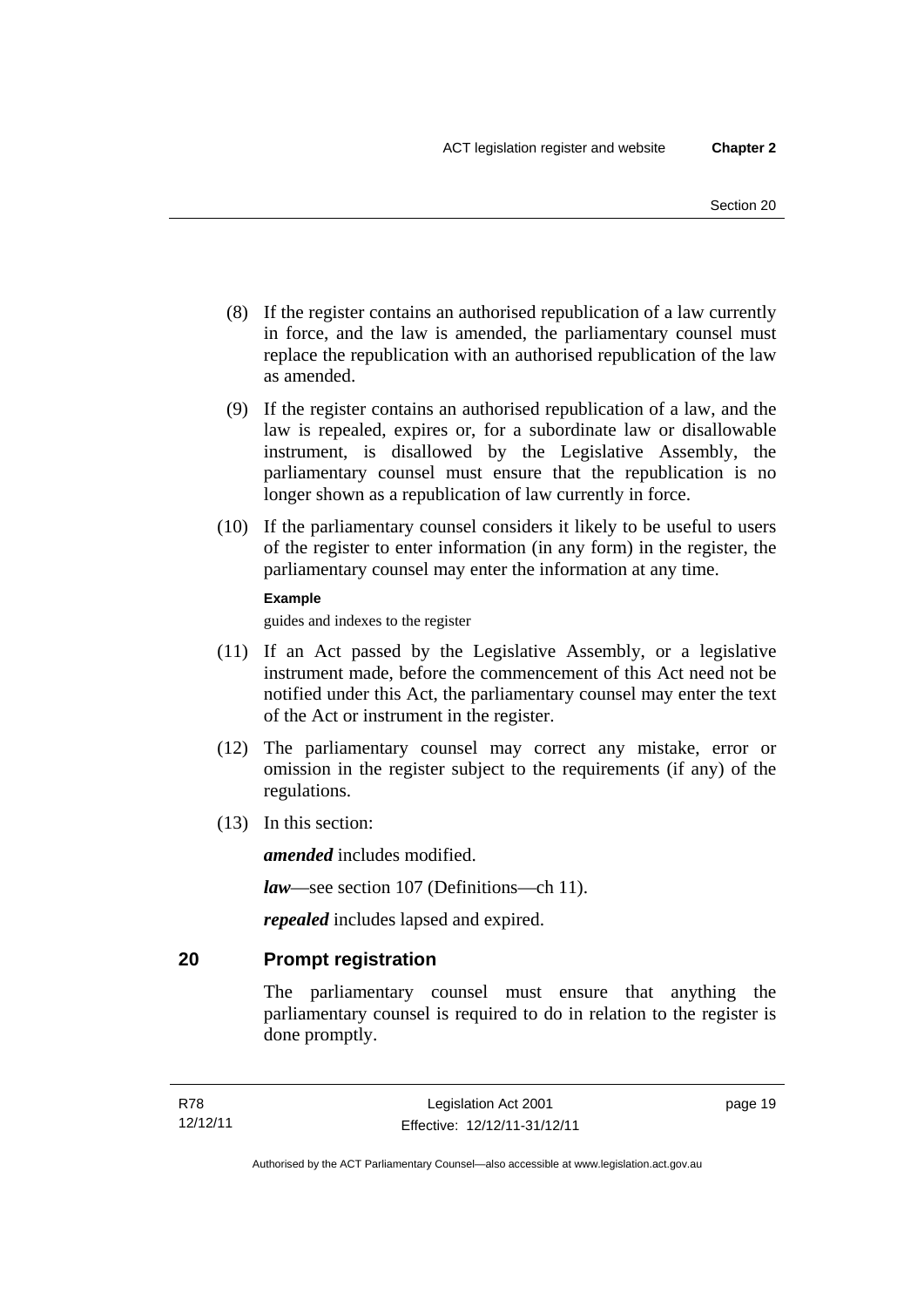Section 21

## <span id="page-35-0"></span>**21 Approved website**

- (1) The parliamentary counsel must approve an internet site, and may approve additional internet sites, for this Act.
- (2) The parliamentary counsel may enter into agreements or arrangements to ensure that users can authenticate an approved website or the material accessible on an approved website.

## <span id="page-35-1"></span>**22 Access to registered material at approved website**

- (1) The parliamentary counsel must ensure, as far as practicable, that a copy of the material mentioned in section 19 (1) and (2) (Contents of register) is accessible at all times on an approved website.
- (2) Access is to be provided without charge by the Territory.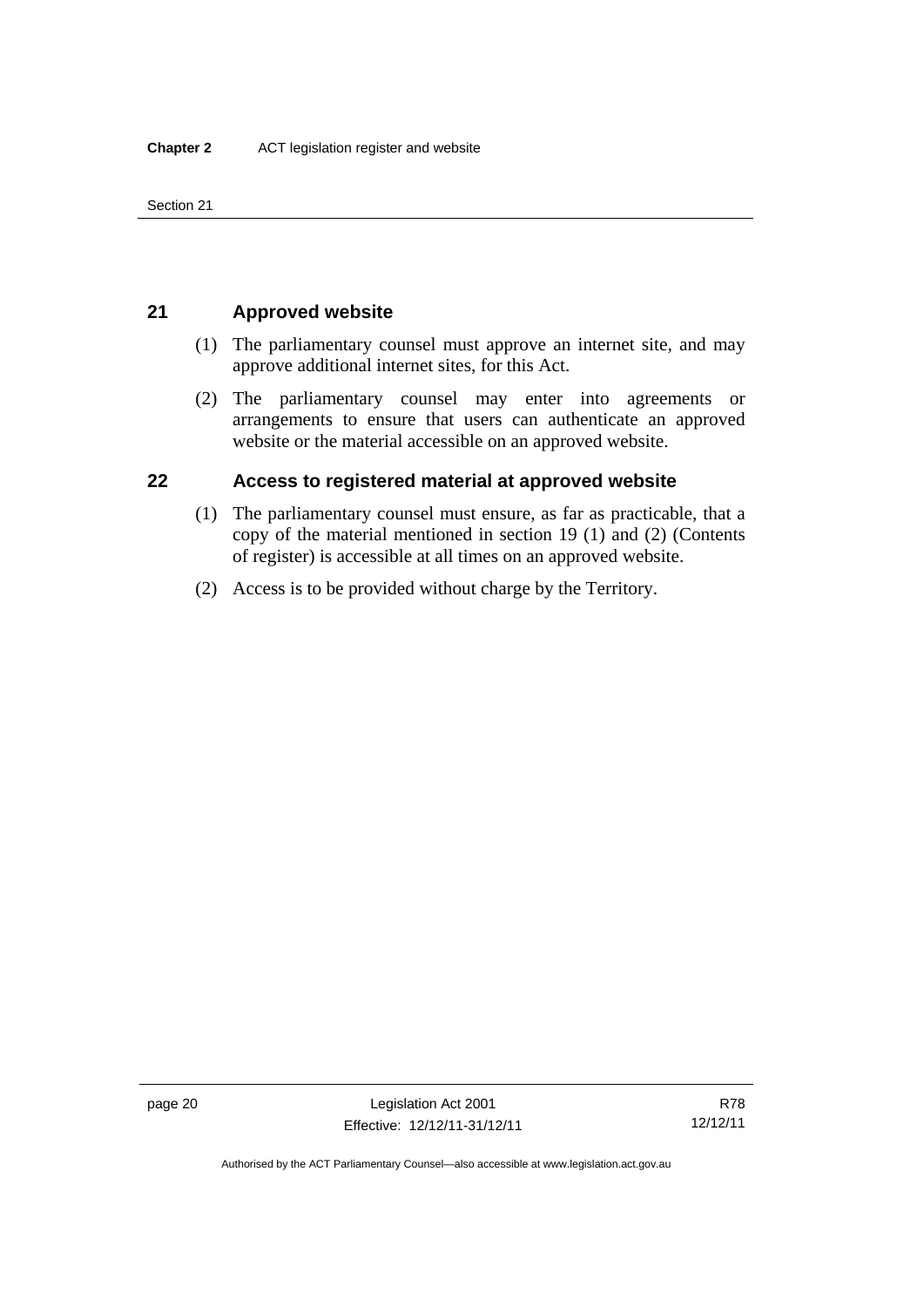# **Chapter 3 Authorised versions and evidence of laws and legislative material**

# **22A Definitions—ch 3**

In this chapter:

*law* means an Act or statutory instrument, whether or not it has been amended, and includes, in relation to a republication—

- (a) a collection of 2 or more Acts or statutory instruments; or
- (b) all or part of an agreement or other instrument that has the force of law or is in, or attached to, an Act or statutory instrument.
- *Note* A reference to an Act or statutory instrument includes a reference to a provision of the Act or instrument (see s 7 and s 13).

*legislative material* means material (other than a law or provision of a law) relating to an Act or statutory instrument.

#### **Examples—legislative material**

- 1 Additional material entered in the register under s 19 (3) (Contents of register) that is not an Act or statutory instrument, for example, appointments of Ministers. Ministers are appointed by the Chief Minister under the Self-Government Act, s 41. An instrument notifying an appointment may be entered in the register even though the instrument is not a statutory instrument.
- 2 Material that may be considered under ch 14 in working out the meaning of an Act or statutory instrument, for example, an explanatory statement for the bill that became the relevant Act that was presented to the Legislative Assembly before the Act was passed.
- *Note* An example is part of the Act, is not exhaustive and may extend, but does not limit, the meaning of the provision in which it appears (see s 126 and s 132).

#### *republication* includes part of a republication.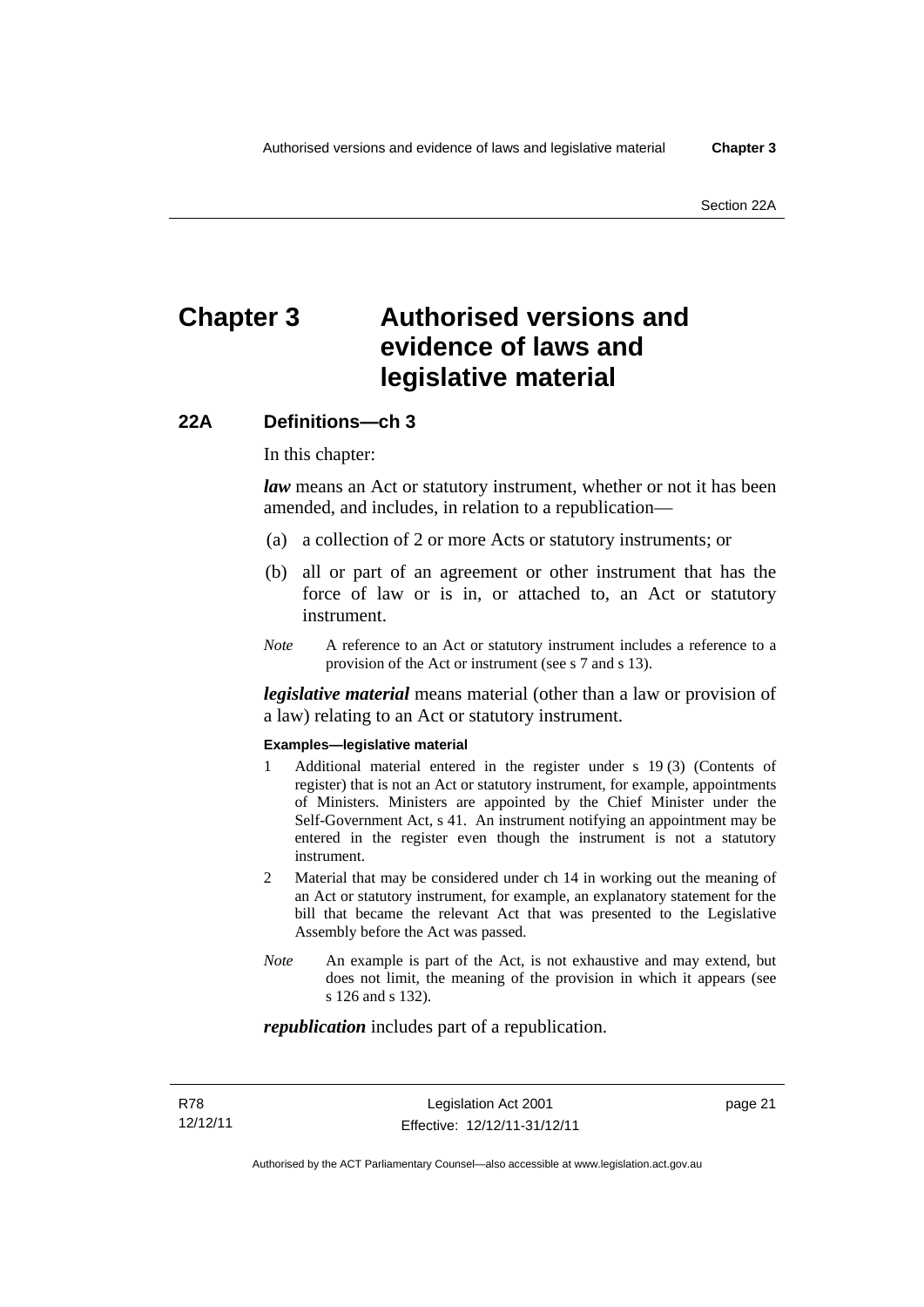## **23 Authorisation of versions by parliamentary counsel**

The parliamentary counsel may authorise written or electronic versions of a law, republication or legislative material.

*Note Written* includes printed (see dict, pt 1, def *writing*).

## **24 Authorised electronic versions**

- (1) An electronic copy of a law, republication or legislative material is an authorised version if—
	- (a) it is accessed at, or downloaded from, an approved website in a format authorised by the parliamentary counsel; or
	- (b) it is authorised by the parliamentary counsel and is in the format in which it is authorised by the parliamentary counsel.

**Example—authorised electronic format**  a locked pdf file

*Note* An example is part of the Act, is not exhaustive and may extend, but does not limit, the meaning of the provision in which it appears (see s 126 and s 132).

- (2) It is presumed, unless the contrary is proved—
	- (a) that an internet site purporting to be an approved website is an approved website; and
	- (b) that an electronic copy of a law, republication or legislative material accessed at, or downloaded from, an approved website and purporting to be authorised by the parliamentary counsel (however expressed) is an authorised version of the law, republication or legislative material; and
	- (c) that any other electronic copy of a law, republication or legislative material purporting to be authorised by the parliamentary counsel (however expressed) is an authorised version of the law, republication or legislative material; and

R78 12/12/11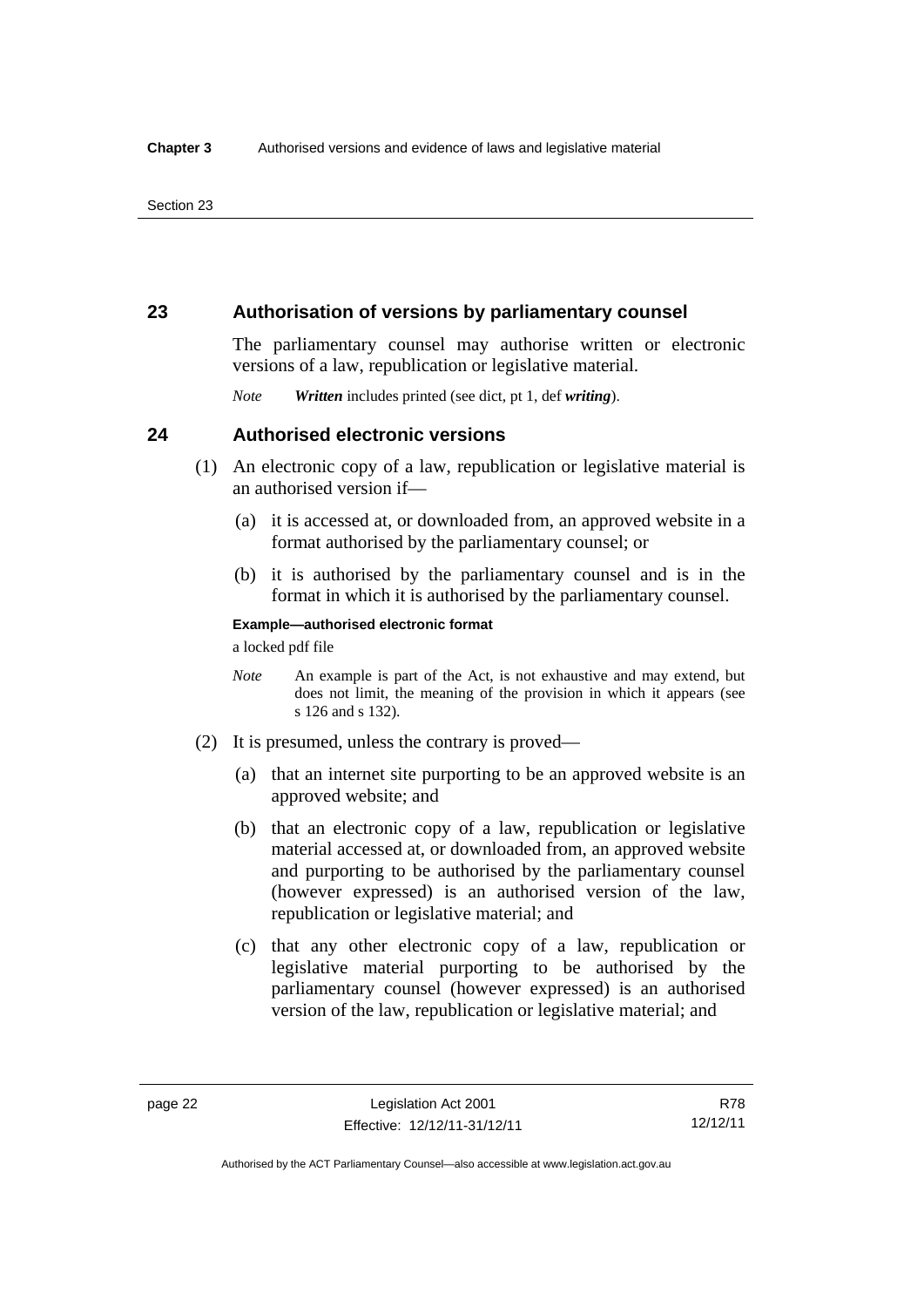page 23

- (d) that an authorised electronic version of an Act or statutory instrument correctly shows the Act or instrument; and
- (e) that an authorised electronic version of a republication of a law correctly shows the law as at the republication date; and
- (f) that an authorised electronic version of legislative material correctly shows the material.

#### **Examples—electronic copy of republication purporting to be authorised by parliamentary counsel**

- 1 The republication has the words 'Authorised by the ACT Parliamentary Counsel' on the front cover and the words 'Authorised when accessed at www.legislation.act.gov.au or in authorised printed form' at the foot of each page of the republication.
- 2 The republication has the words 'Authorised by the ACT Parliamentary Counsel' on the front cover and the words 'Authorised by the ACT Parliamentary Counsel—also accessible at www.legislation.act.gov.au' at the foot of each page of the republication.
- *Note* A reference to an Act or statutory instrument includes a reference to a provision of the Act or instrument (see s 7 (3) and s 13 (3)). A reference to a republication includes a reference to part of a republication (see s 22A def *republication*).

## **25 Authorised written versions**

- (1) A written copy of a law, republication or legislative material is an authorised version if—
	- (a) it is a written copy produced directly from an authorised electronic version of the law, republication or legislative material; or
	- (b) it is a written copy of another version of the law, republication or legislative material authorised by the parliamentary counsel.

#### **Example—par (a)**

An authorised electronic version of an Act is downloaded from an approved website and printed. The printed copy is an authorised written version of the Act.

*Note* An example is part of the Act, is not exhaustive and may extend, but does not limit, the meaning of the provision in which it appears (see s 126 and s 132).

| R78      | Legislation Act 2001         |
|----------|------------------------------|
| 12/12/11 | Effective: 12/12/11-31/12/11 |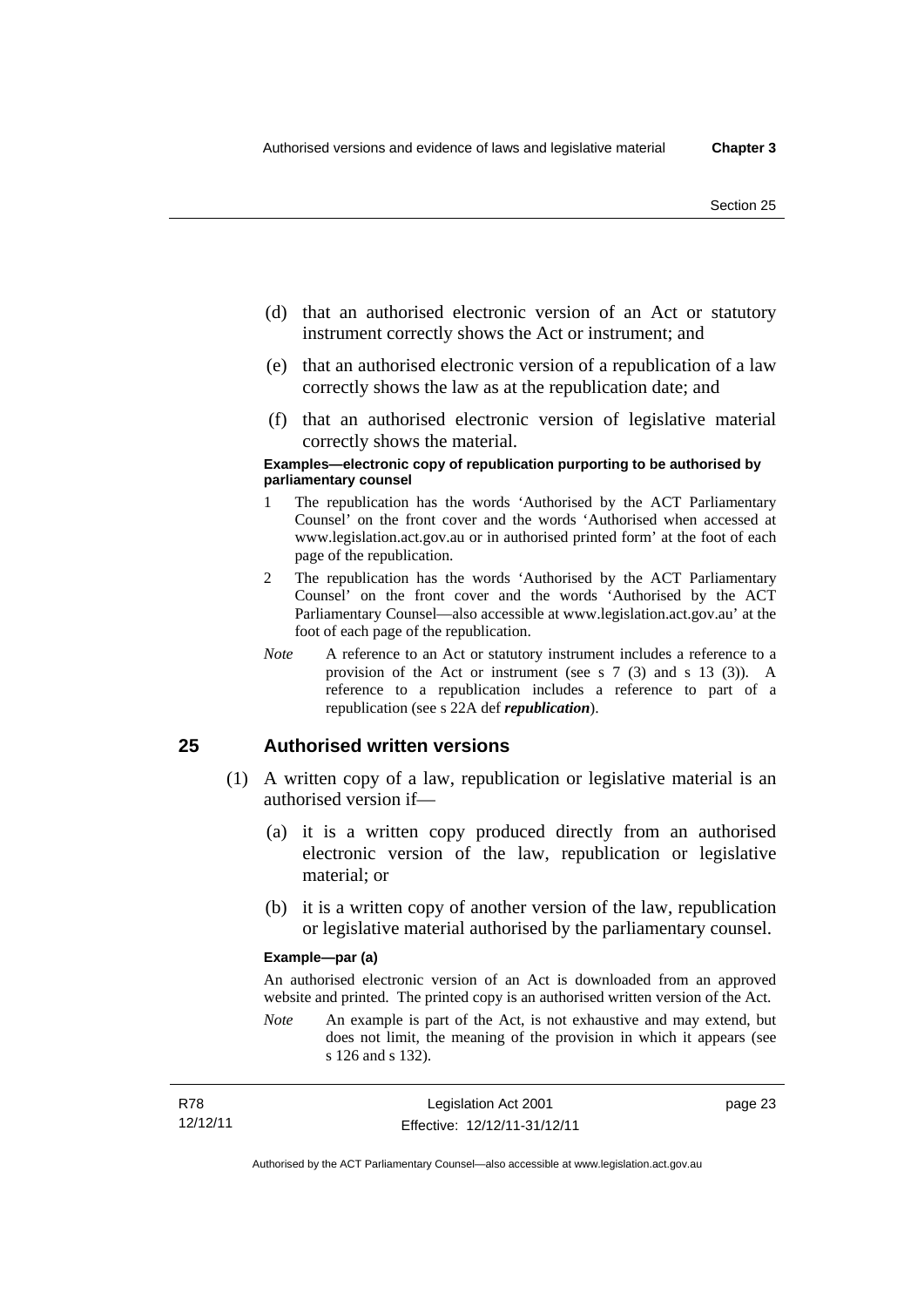- (2) It is presumed, unless the contrary is proved—
	- (a) that a written copy of a law, republication or legislative material purporting to be authorised by the parliamentary counsel (however expressed) is an authorised version of the law, republication or legislative material; and
	- (b) that an authorised written version of an Act or statutory instrument correctly shows the Act or instrument; and
	- (c) that an authorised written version of a republication of a law correctly shows the law as at the republication date; and
	- (d) that an authorised written version of legislative material correctly shows the material.

#### **Examples—written copy of republication purporting to be authorised by parliamentary counsel**

- 1 The republication has the words 'Authorised by the ACT Parliamentary Counsel' on the front cover and the words 'Authorised by the parliamentary counsel and printed by authority of the ACT Government' at the foot of each page of the republication.
- 2 The republication has the words 'Authorised by the ACT Parliamentary Counsel and printed by authority of the ACT Government' on the front cover and the words 'Authorised by the ACT Parliamentary Counsel—also accessible at www.legislation.act.gov.au' at the foot of each page of the republication.
- 3 The republication has the words 'Authorised by the ACT Parliamentary Counsel' on the front cover and the words 'Authorised by the ACT Parliamentary Counsel—also accessible at www.legislation.act.gov.au' at the foot of each page of the republication.
- *Note* A reference to an Act or statutory instrument includes a reference to a provision of the Act or instrument (see s 7 (3) and s 13 (3)). A reference to a republication includes a reference to part of a republication (see s 22A def *republication*).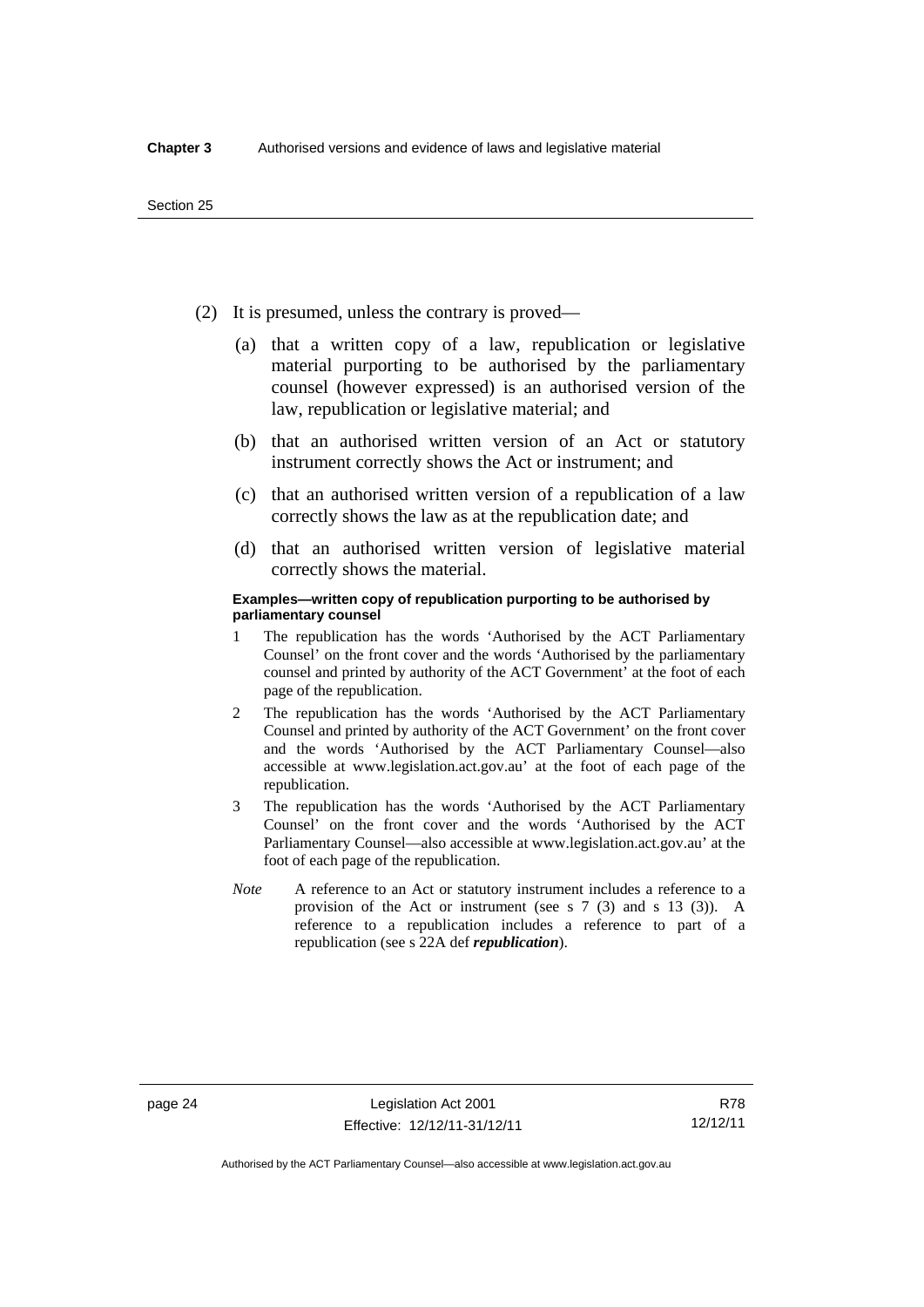# **26 Judicial notice of certain matters**

- (1) Proof is not required about—
	- (a) the passing of a proposed law by the Legislative Assembly or its notification in the register, the gazette or otherwise under section 28 (2) (b); or
	- (b) the making, or notification or publication in the register, the gazette or otherwise under section 61 (2) (b), of a subordinate law, disallowable instrument, notifiable instrument, commencement notice or any other statutory instrument; or
	- (c) the approval (however described) of a statutory instrument by the Executive, a Minister or any other entity; or
	- (d) the provisions of an Act, subordinate law, disallowable instrument, notifiable instrument, commencement notice or any other statutory instrument; or
	- (e) the commencement of an Act, subordinate law, disallowable instrument, notifiable instrument, or any other statutory instrument; or
	- (f) the presentation of a subordinate law, disallowable instrument or any other statutory instrument to the Legislative Assembly; or
	- (g) anything done or not done by or in the Legislative Assembly in relation to a subordinate law, disallowable instrument or any other statutory instrument; or
	- (h) amendments or other changes made under chapter 11 (Republication of Acts and statutory instruments); or
	- (i) the authorisation of a republication under this Act, the provisions of an authorised republication or the republication date of an authorised republication.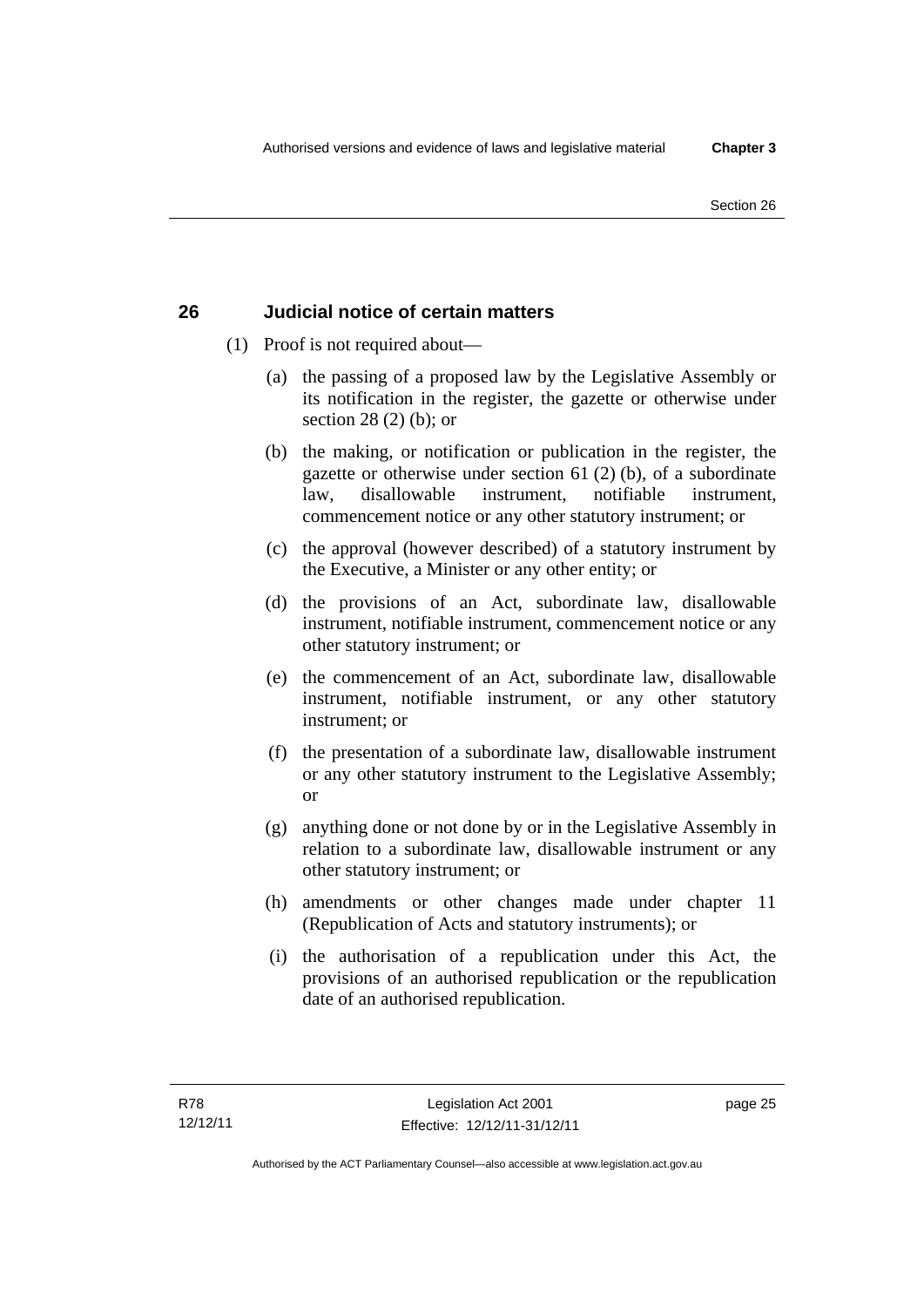(2) A court or tribunal may inform itself of anything mentioned in subsection (1) in any way it considers appropriate.

#### **Examples—ways that may be appropriate**

- 1 using a version of an Act downloaded from an approved website using the internet
- 2 using information obtained from an approved website using the internet
- 3 using an authorised written version of a republication
- *Note* An example is part of the Act, is not exhaustive and may extend, but does not limit, the meaning of the provision in which it appears (see s 126 and s 132).
- (3) However, the court or tribunal must consider whether the source it intends to use appears to be a reliable source of information.
- (4) For subsection (3), an authorised version of a law, republication or legislative material is a reliable source of information.
- (5) This section does not limit any other law providing how a court or tribunal may be informed about a matter mentioned in subsection  $(1)$ .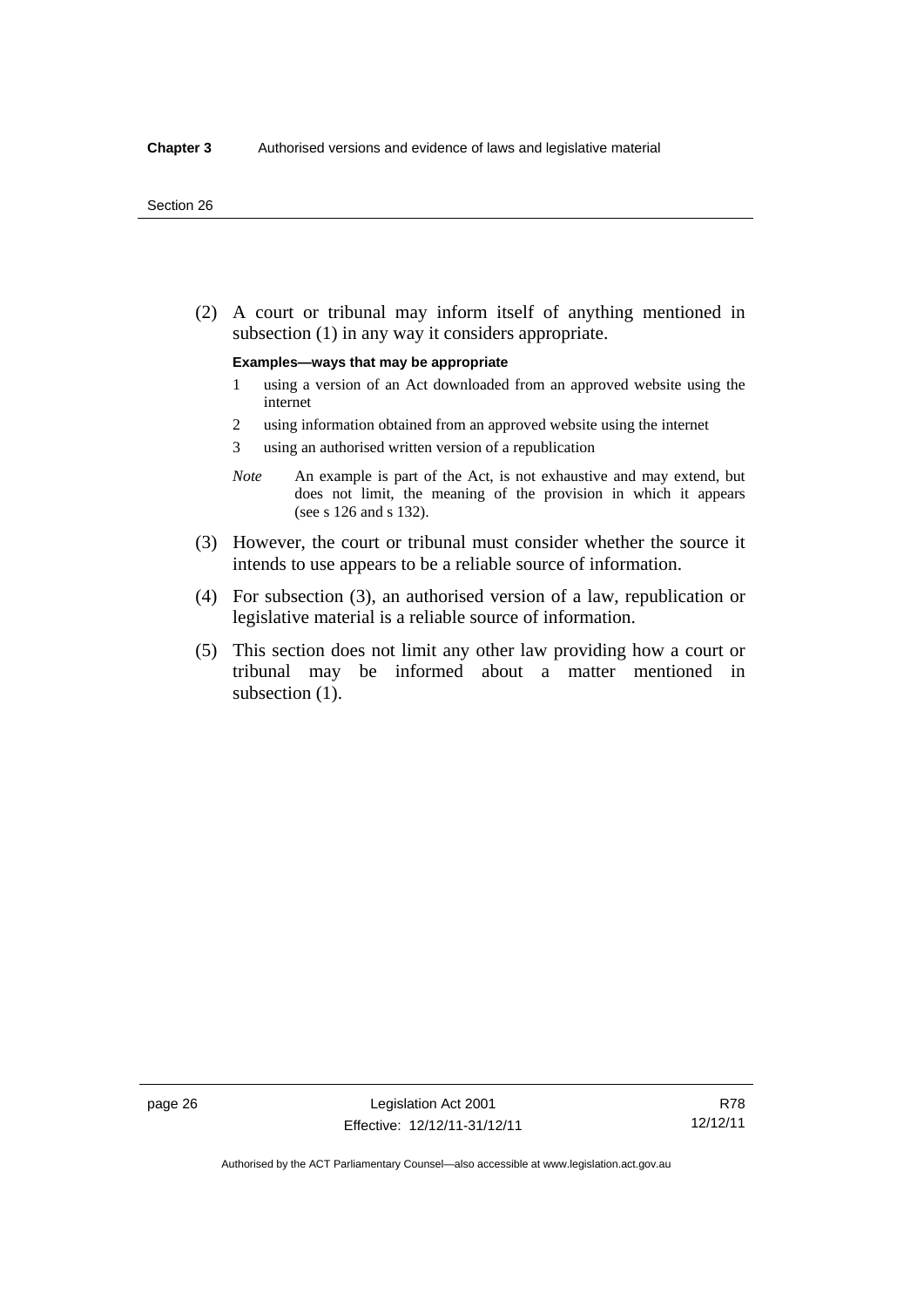# **Chapter 4 Numbering and notification of Acts**

# **27 Numbering of Acts**

The Acts passed in each year are to be numbered as nearly as practicable in the order in which they are passed.

# **28 Notification of Acts**

- (1) If a proposed law is passed by the Legislative Assembly, the Speaker must ask the parliamentary counsel to notify the making of the law.
- (2) If the Speaker asks the parliamentary counsel to notify the making of the proposed law, the parliamentary counsel must—
	- (a) notify the making of the law in the register; or
	- (b) if it is not practicable to notify the making of the proposed law in the register—notify the making of the law in another place the parliamentary counsel considers appropriate.

#### **Examples—other places**

- 1 another government website
- 2 the gazette
- 3 outside the Legislative Assembly
- *Note* An example is part of the Act, is not exhaustive and may extend, but does not limit, the meaning of the provision in which it appears (see Legislation Act, s 126 and s 132).
- (3) If the Speaker asks the parliamentary counsel to notify the making of the proposed law on a particular day, the parliamentary counsel must notify the making of the law on that day unless it is impracticable to do so.
- (4) The making of the proposed law is notified in the register by entering in the register—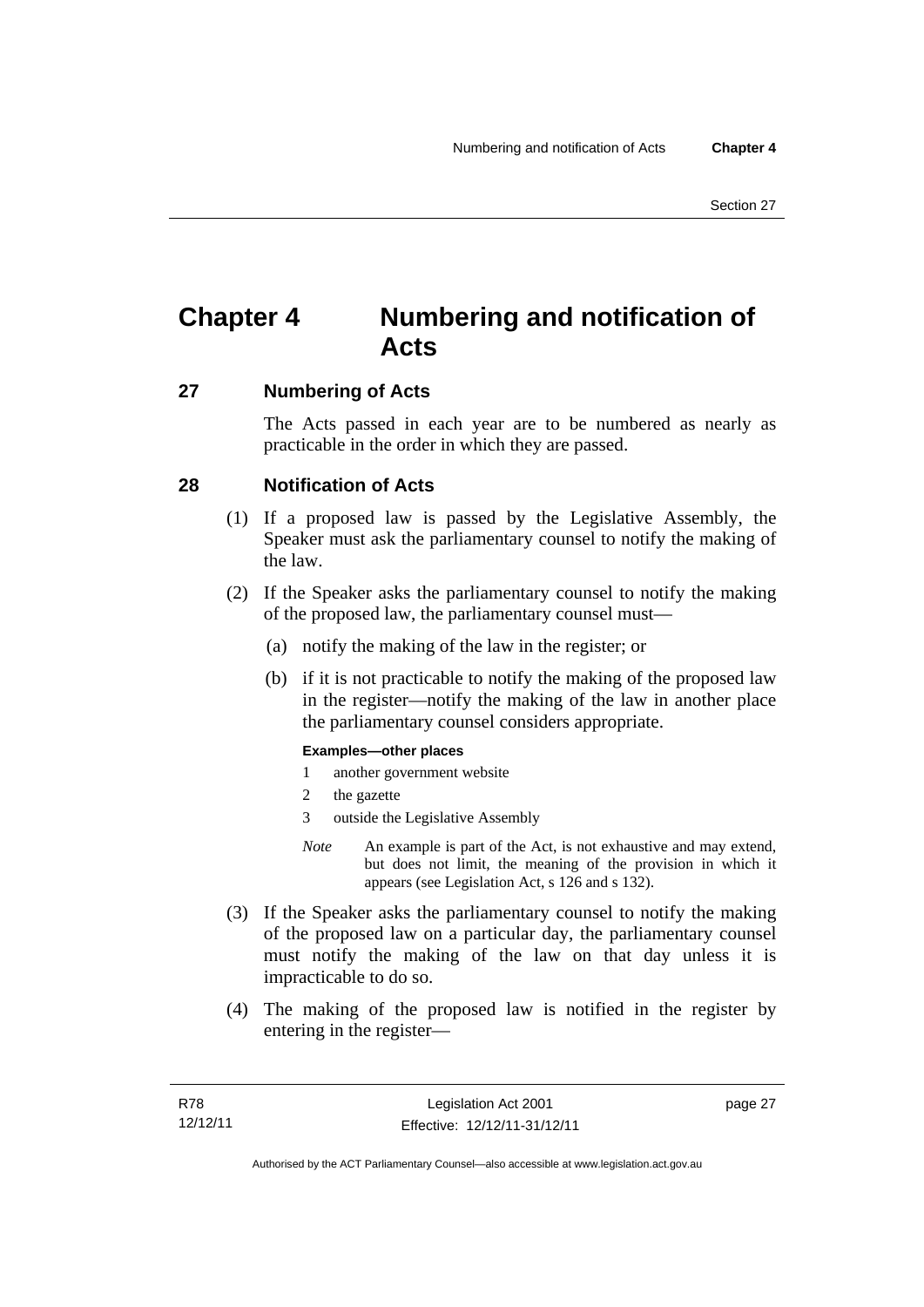- (a) a statement that the law has been passed by the Legislative Assembly; and
- (b) the text of the law.
- (5) The making of the proposed law is notified under subsection (2) (b)  $by-$ 
	- (a) publishing the text of the law in the place decided by the parliamentary counsel under subsection (2) (b); or
	- (b) publishing in that place a statement that—
		- (i) the law has been passed by the Legislative Assembly; and
		- (ii) copies of the law can be obtained at a stated place or stated places (whether by purchase or otherwise).
- (6) If the making of the proposed law is notified under subsection  $(2)$  (b), the parliamentary counsel must as soon as practicable enter in the register—
	- (a) a statement that the law—
		- (i) has been passed by the Legislative Assembly; and
		- (ii) was notified in the stated place on a stated date; and
	- (b) the text of the law.
- (7) If the making of the proposed law is notified by publishing the statement mentioned in subsection (5) (b), copies of the law must be available on the day of publication, or as soon as practicable after that day, at the stated place or each of the stated places.
- (8) If on that day no copies of the law are available at the stated place or any of the stated places, the parliamentary counsel must give the Minister a statement—
	- (a) that copies of the law were not available; and
	- (b) explaining why they were not available.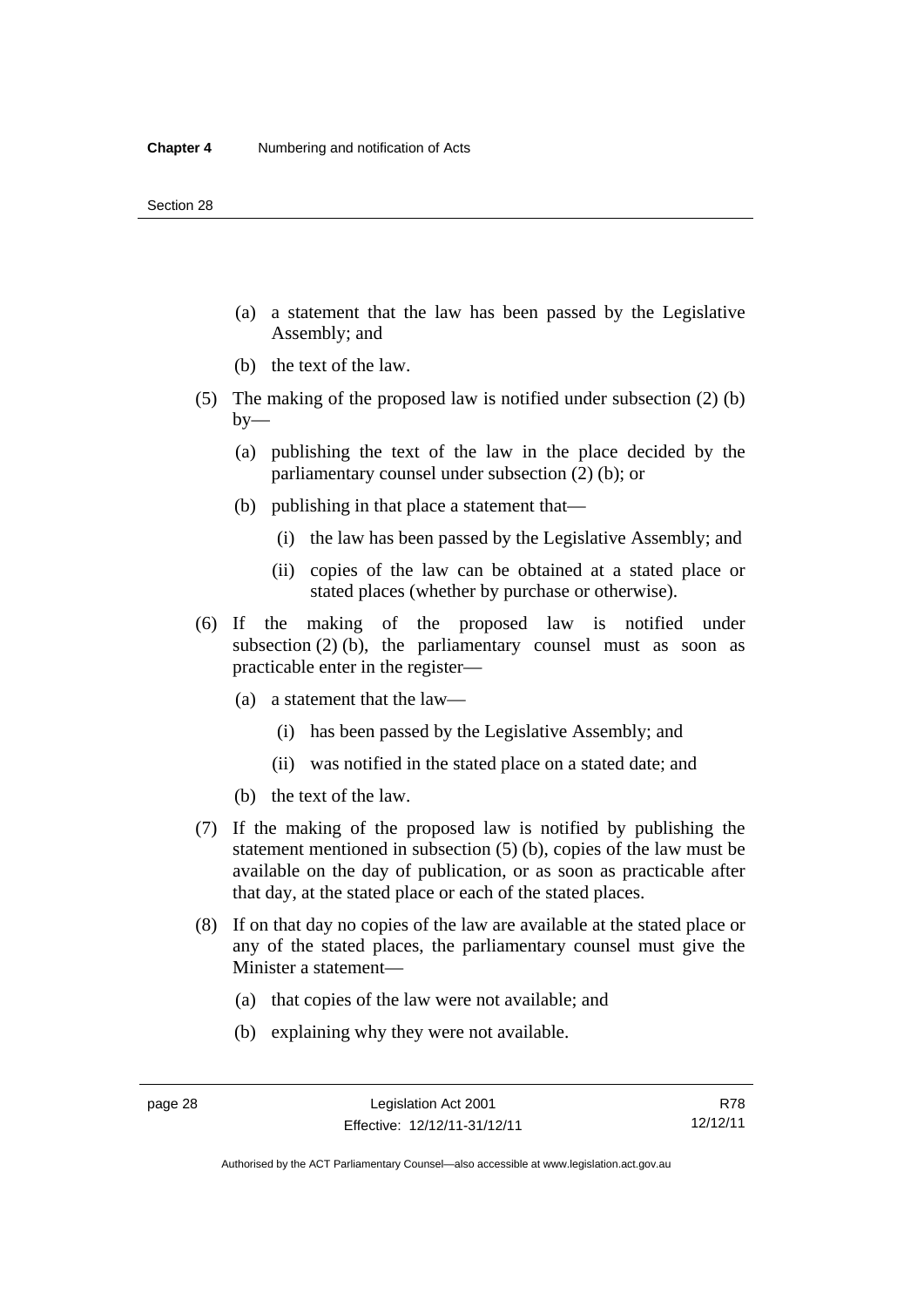- (9) The Minister must present the statement to the Legislative Assembly not later than 6 sitting days after receiving it.
- (10) This section is a determinative provision.
	- *Note* See s 5 for the meaning of determinative provisions, and s 6 for their displacement.

# **29 References to** *enactment* **or** *passing* **of Acts**

In an Act or statutory instrument, a reference to the *enactment* or *passing* of an Act is a reference to the making of the Act having been notified in the register, the gazette or otherwise under section 28 (2) (b).

## **30 References to** *notification* **of Acts**

In an Act or statutory instrument, a reference to the *notification* of an Act is a reference to the making of the Act having been notified in the register, the gazette or otherwise under section 28 (2) (b).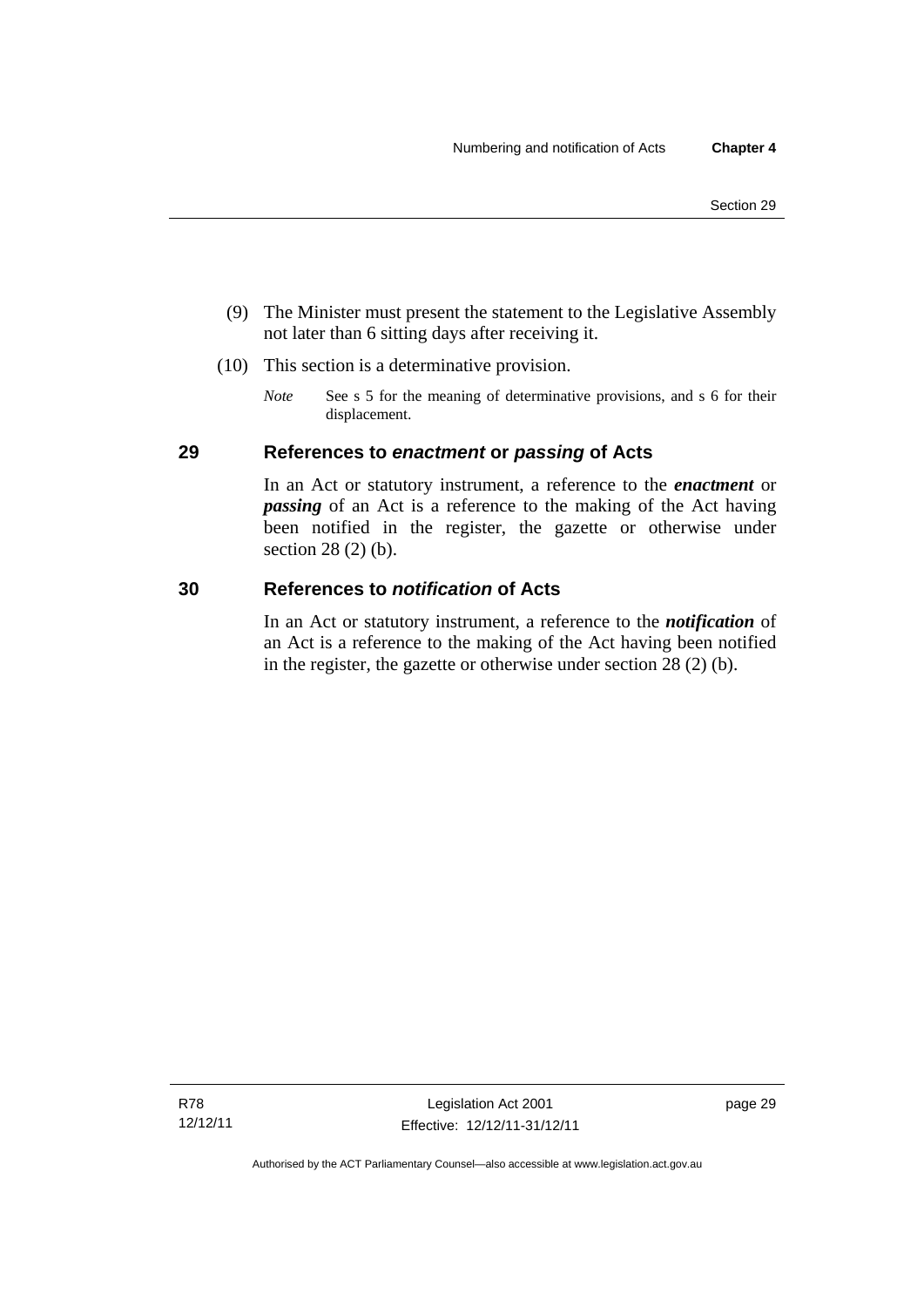#### **Chapter 5** Regulatory impact statements for subordinate laws and disallowable instruments Part 5.1 **Preliminary**

Section 31

# **Chapter 5 Regulatory impact statements for subordinate laws and disallowable instruments**

# **Part 5.1** Preliminary

# **31 Definitions—ch 5**

In this chapter:

*authorising law*, in relation to a proposed subordinate law or disallowable instrument (the *proposed law*), means the Act or statutory instrument (and, if appropriate, the provision of the Act or statutory instrument) under which the proposed law will be made.

*benefits* includes—

- (a) advantages; and
- (b) direct and indirect economic, environmental and social benefits.

*costs* includes—

- (a) burdens and disadvantages; and
- (b) direct and indirect economic, environmental and social costs.

*scrutiny committee principles* means the terms of reference of the Legislative Assembly's Standing Committee on Legal Affairs that apply to subordinate laws and disallowable instruments.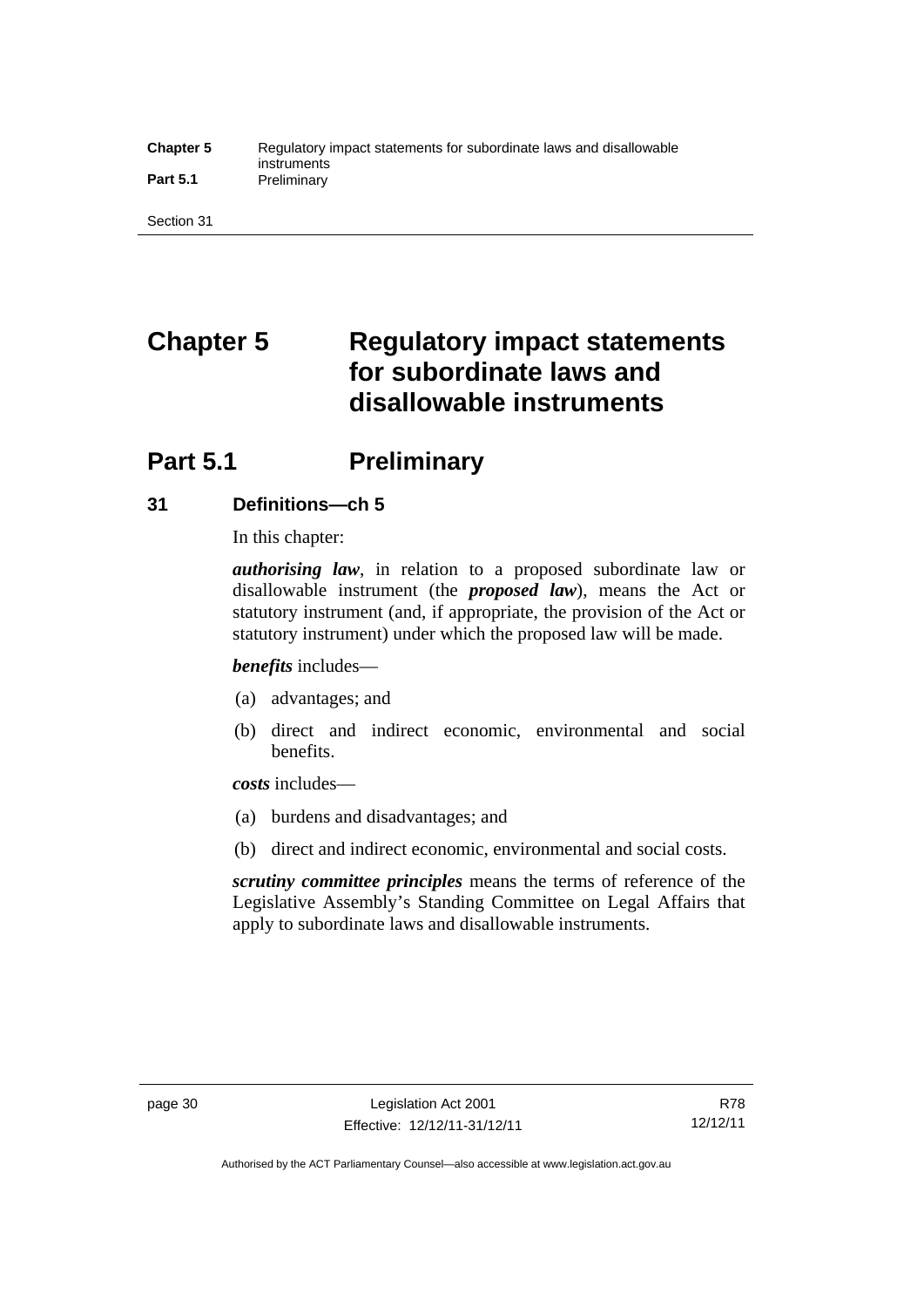# **32 Other publication or consultation requirements not affected**

- (1) Part 5.2 (Requirements for regulatory impact statements) does not affect any requirements in any other territory law for publication or consultation about a proposal to make a subordinate law or disallowable instrument.
- (2) Part 5.2 does not apply to the subordinate law or disallowable instrument if the requirements are of a comparable level to publication and consultation under the part.

## **33 Guidelines about costs of proposed subordinate laws and disallowable instruments**

- (1) The Minister may issue guidelines to be applied in deciding whether a proposed subordinate law or disallowable instrument is, or is not, likely to impose appreciable costs on the community or a part of the community.
- (2) A guideline is a disallowable instrument.
	- *Note* A disallowable instrument must be notified, and presented to the Legislative Assembly, under this Act.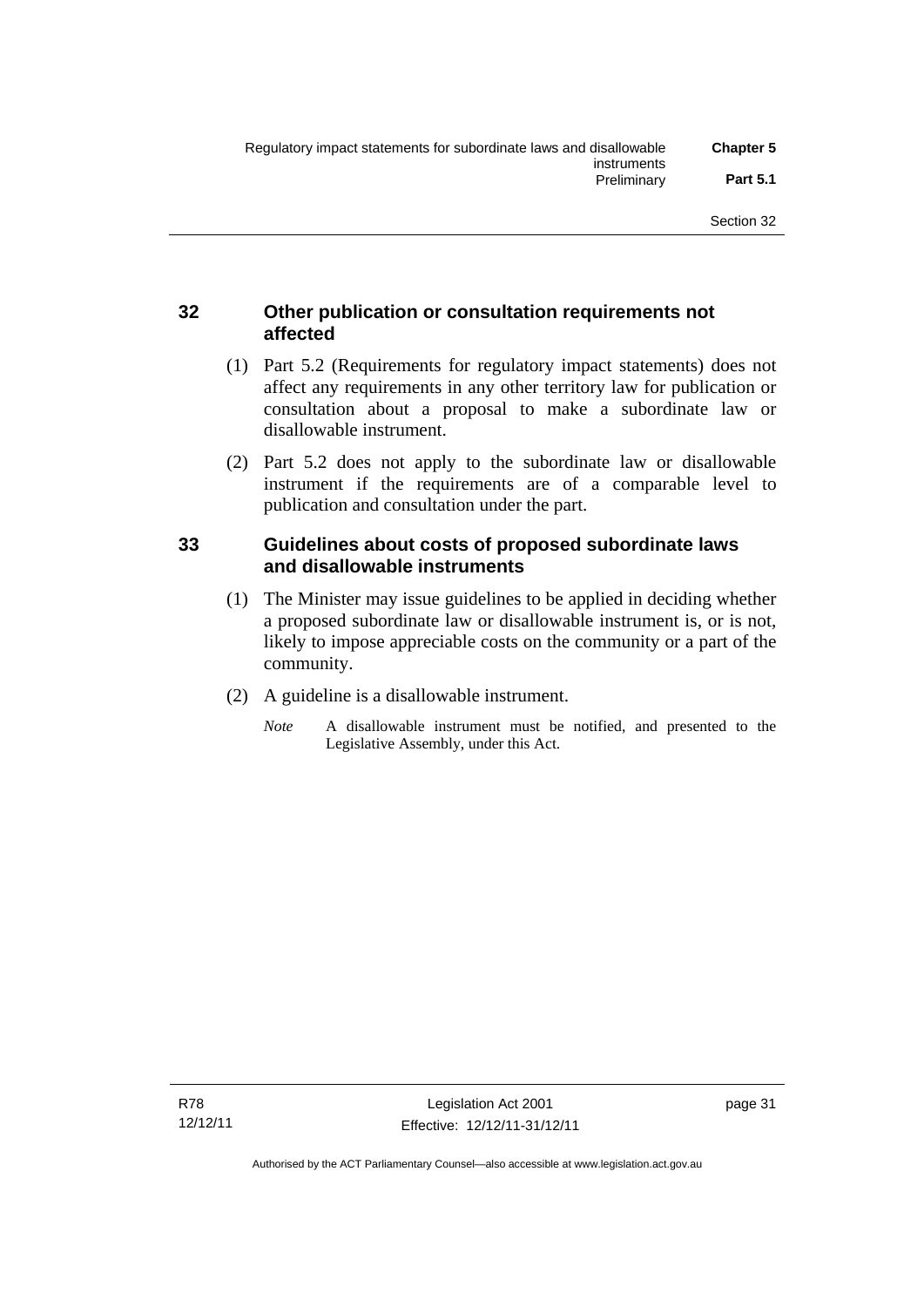# **Part 5.2 Requirements for regulatory impact statements**

## **34 Preparation of regulatory impact statements**

- (1) If a proposed subordinate law or disallowable instrument (the *proposed law*) is likely to impose appreciable costs on the community, or a part of the community, then, before the proposed law is made, the Minister administering the authorising law (the *administering Minister*) must arrange for a regulatory impact statement to be prepared for the proposed law.
- (2) However, this section does not apply to the proposed law if the administering Minister exempts the proposed law from subsection  $(1)$ .

*Note* Section 32 and s 36 also state other circumstances when a regulatory impact statement is not required.

- (3) An exemption under subsection (2) (the *RIS exemption*) is a disallowable instrument.
	- *Note* A disallowable instrument must be notified, and presented to the Legislative Assembly, under this Act.
- (4) If the RIS exemption is disallowed under this Act after the proposed law has been made, the administering Minister must arrange for a regulatory impact statement to be prepared for the subordinate law or disallowable instrument.
- (5) The regulatory impact statement prepared under subsection (4) must be presented to the Legislative Assembly not later than 5 sitting days after the day the RIS exemption is disallowed.
- (6) This chapter (other than section 37 (When must regulatory impact statement be presented?)) applies to the law as if the law were a proposed subordinate law or disallowable instrument.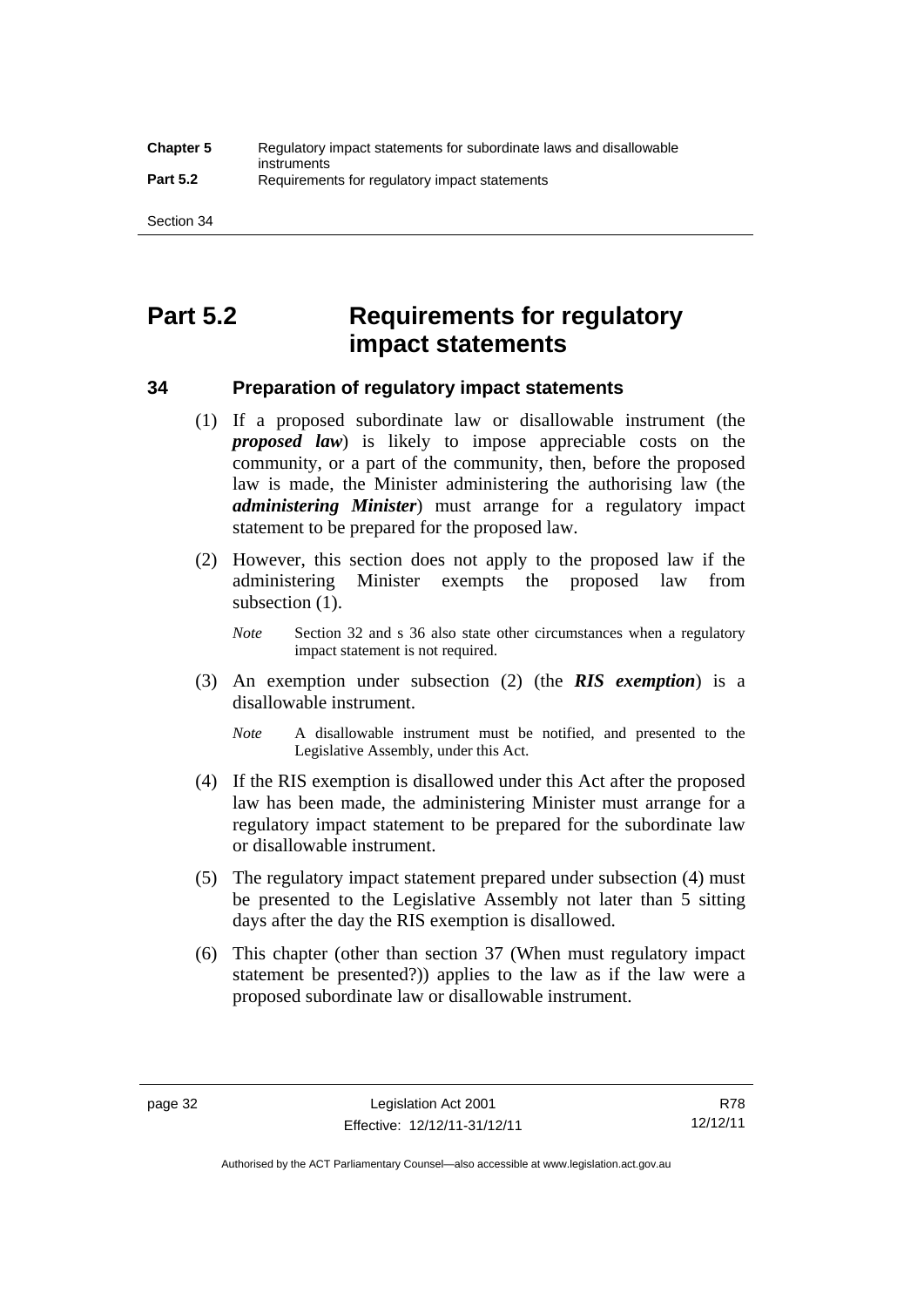# **35 Content of regulatory impact statements**

A regulatory impact statement for a proposed subordinate law or disallowable instrument (the *proposed law*) must include the following information about the proposed law in clear and precise language:

- (a) the authorising law;
- (b) a brief statement of the policy objectives of the proposed law and the reasons for them;
- (c) a brief statement of the way the policy objectives will be achieved by the proposed law and why this way of achieving them is reasonable and appropriate;
- (d) a brief explanation of how the proposed law is consistent with the policy objectives of the authorising law;
- (e) if the proposed law is inconsistent with the policy objectives of another territory law—
	- (i) a brief explanation of the relationship with the other law; and
	- (ii) a brief explanation for the inconsistency;
- (f) if appropriate, a brief statement of any reasonable alternative way of achieving the policy objectives (including the option of not making a subordinate law or disallowable instrument) and why the alternative was rejected;
- (g) a brief assessment of the benefits and costs of implementing the proposed law that—
	- (i) if practicable and appropriate, quantifies the benefits and costs; and
	- (ii) includes a comparison of the benefits and costs with the benefits and costs of any reasonable alternative way of achieving the policy objectives stated under paragraph (f);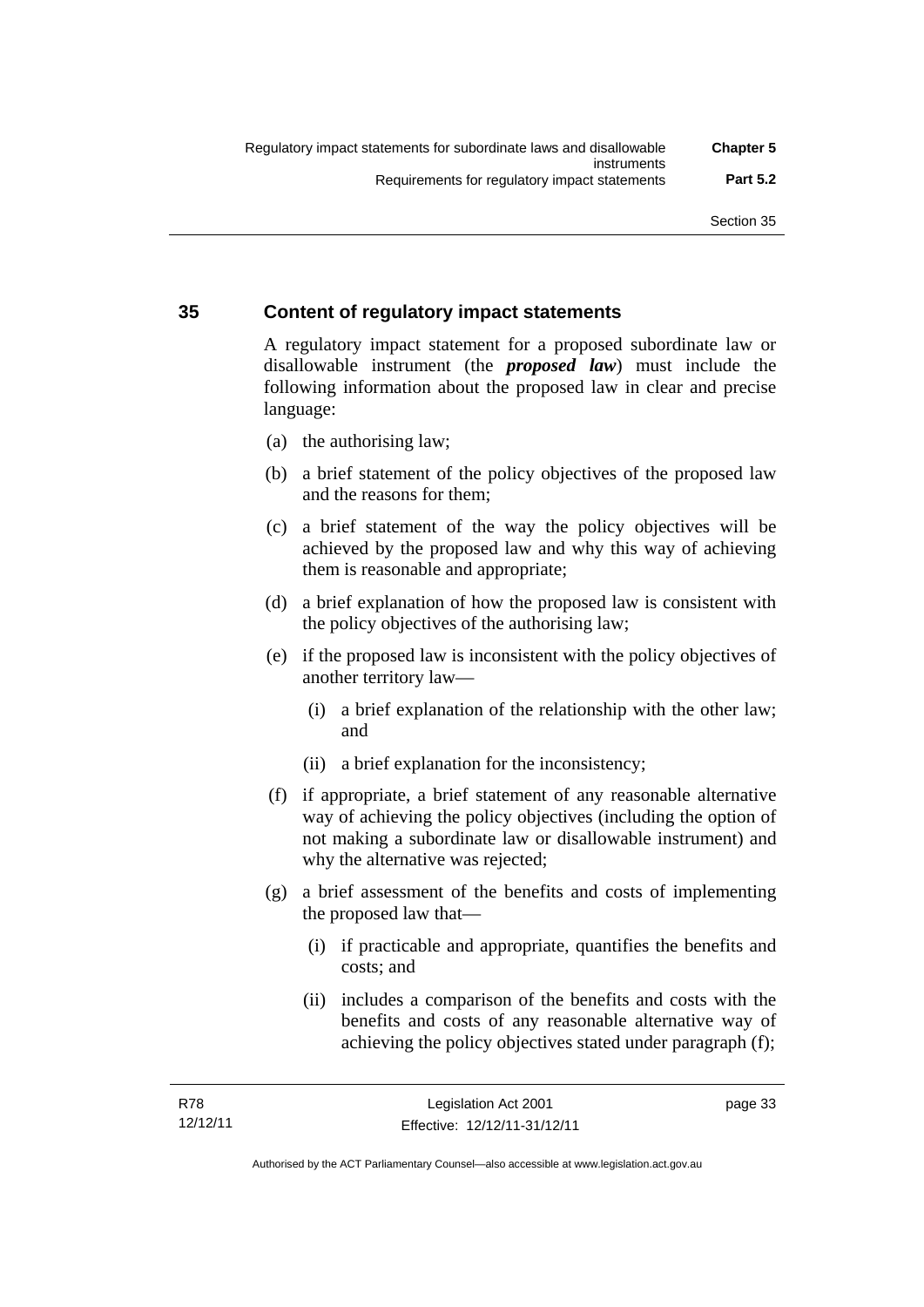| <b>Chapter 5</b> | Regulatory impact statements for subordinate laws and disallowable |
|------------------|--------------------------------------------------------------------|
| <b>Part 5.2</b>  | instruments<br>Requirements for regulatory impact statements       |

Section 36

 (h) a brief assessment of the consistency of the proposed law with the scrutiny committee principles and, if it is inconsistent with the principles, the reasons for the inconsistency.

# **36 When is preparation of regulatory impact statement unnecessary?**

- (1) A regulatory impact statement need not be prepared for a proposed subordinate law or disallowable instrument (the *proposed law*) if the proposed law only provides for, or to the extent it only provides for, any of the following:
	- (a) a matter that is not of a legislative nature, including, for example, a matter of a machinery, administrative, drafting or formal nature;
	- (b) a matter that does not operate to the disadvantage of anyone (other than the Territory or a territory authority or instrumentality) by—
		- (i) adversely affecting the person's rights; or
		- (ii) imposing liabilities on the person;
	- (c) an amendment of a territory law to take account of current legislative drafting practice;
	- (d) the commencement of an Act or statutory instrument;
		- *Note* A reference to an Act or statutory instrument includes a reference to a provision of the Act or instrument (see s 7 and s 13).
	- (e) an amendment of a territory law that does not fundamentally affect the law's application or operation;
	- (f) a matter of a transitional character;
	- (g) a matter arising under a territory law that is part of a uniform scheme of legislation or complementary with legislation of the Commonwealth, a State or New Zealand;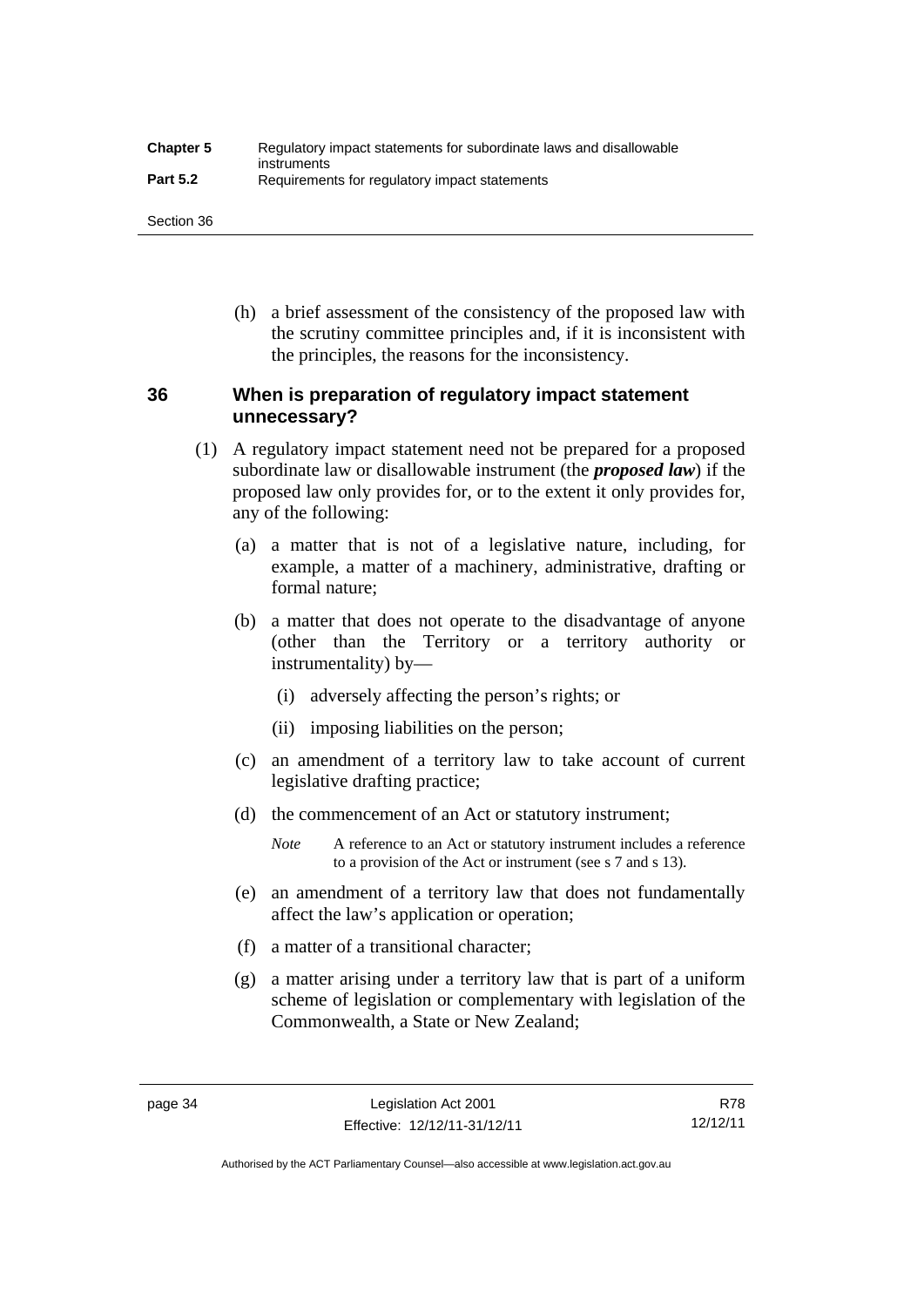- (h) a matter involving the adoption of an Australian or international protocol, standard, code, or intergovernmental agreement or instrument, if an assessment of the benefits and costs has already been made and the assessment was made for, or is relevant to, the ACT;
- (i) a proposal to make, amend or repeal rules of court;
- (j) a matter advance notice of which would enable someone to gain unfair advantage;
- (k) an amendment of a fee, charge or tax consistent with announced government policy.
- (2) A regulatory impact statement also need not be prepared for the proposed law if, or to the extent that, it would be against the public interest because of the nature of the proposed law or the circumstances in which it is made.

#### **Example**

A law may need to be made urgently for controlling the spread of a disease or dealing with another urgent situation.

- *Note 1* An example is part of the Act, is not exhaustive and may extend, but does not limit, the meaning of the provision in which it appears (see this Act, s 126 and s 132).
- *Note* 2 Section 32 and s 34 also state other circumstances when a regulatory impact statement is not required.

## **37 When must regulatory impact statement be presented?**

- (1) This section applies if a regulatory impact statement for a proposed subordinate law or disallowable instrument (the *proposed law*) has been prepared and the proposed law is made.
- (2) The statement must be presented to the Legislative Assembly with the subordinate law or disallowable instrument.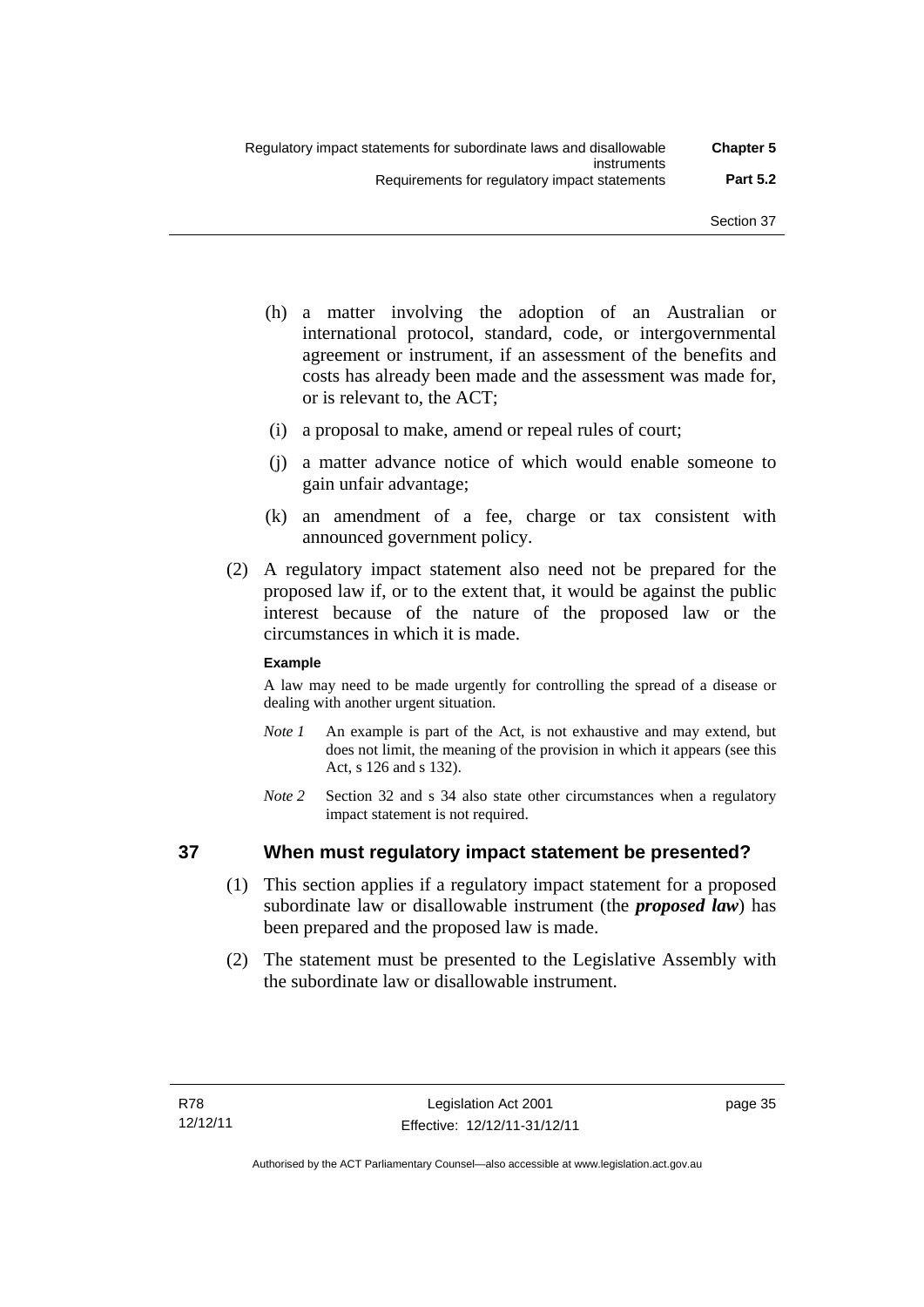#### **Chapter 5** Regulatory impact statements for subordinate laws and disallowable instruments **Part 5.3** Failure to comply with requirements for regulatory impact statements

Section 38

# **Part 5.3 Failure to comply with requirements for regulatory impact statements**

# **38 Effect of failure to comply with pt 5.2**

- (1) Failure to comply with part 5.2 (Requirements for regulatory impact statements) in relation to a subordinate law or disallowable instrument (the *law*) does not—
	- (a) affect the law's validity; or
	- (b) create rights or impose legally enforceable obligations on the Territory, a Minister or anyone else.
- (2) In addition, a decision made, or appearing to be made, under part 5.2 is final and conclusive.
- (3) In this section:

*decision* includes—

- (a) conduct engaged in to make a decision; and
- (b) conduct related to making a decision; and
- (c) failure to make a decision.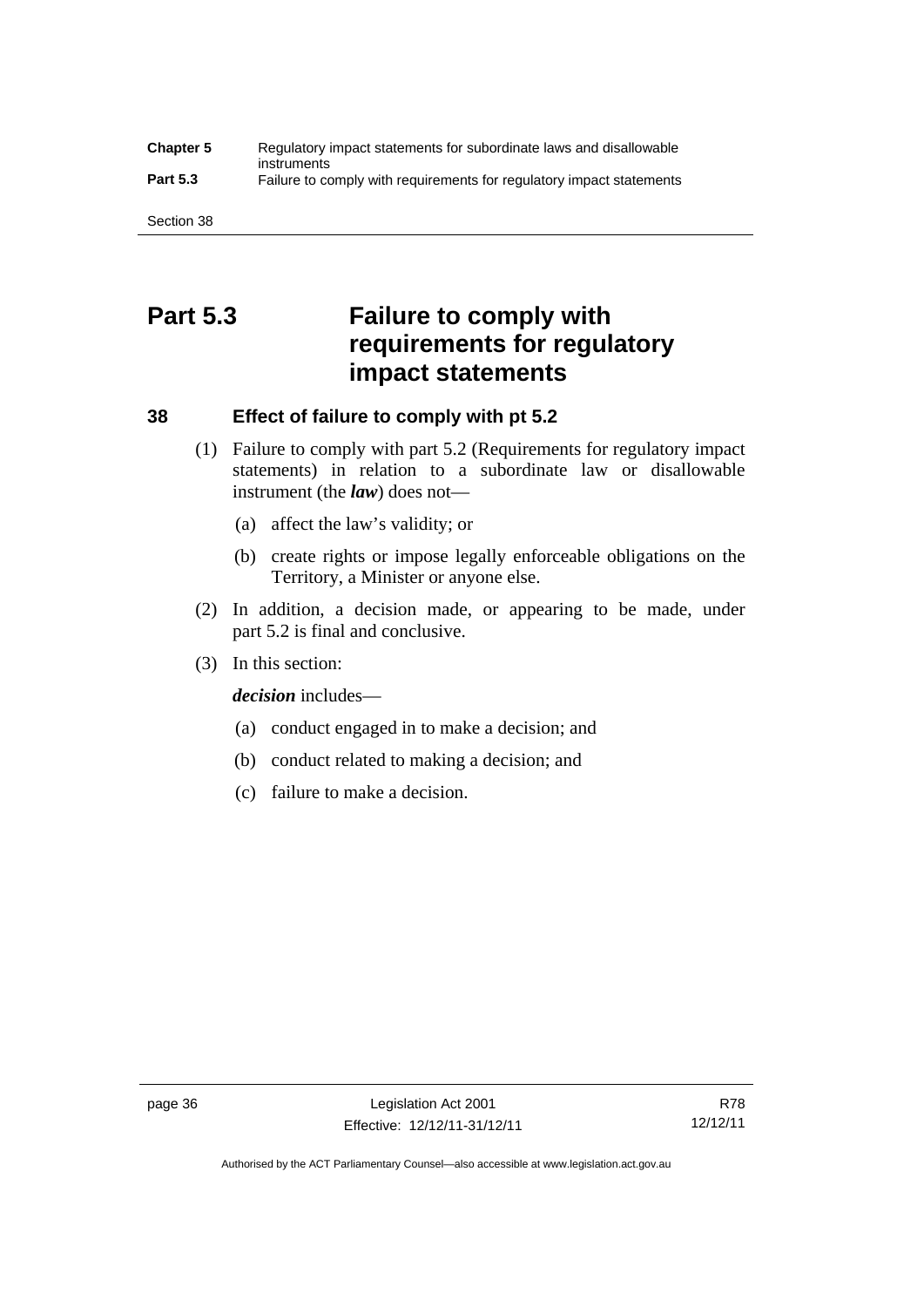# **Chapter 6 Making, notification and numbering of statutory instruments**

# **Part 6.1 General**

# **39 Meaning of** *matter***—ch 6**

In this chapter:

*matter*, in relation to a statutory instrument, includes circumstance, person, place and purpose.

# **40 Presumption of validity**

It is presumed, unless the contrary is proved, that all conditions and steps required for the making of a statutory instrument have been satisfied and carried out.

# **41 Making of certain statutory instruments by Executive**

- (1) This section applies if an Act authorises or requires the Executive to make a subordinate law or disallowable instrument.
- (2) The subordinate law or disallowable instrument is taken to be made by the Executive if—
	- (a) it is signed by 2 or more Ministers who are members of the Executive; and
	- (b) 1 of the signing Ministers is the responsible Minister.
- (3) A subordinate law or disallowable instrument made in accordance with subsection (2) is taken to be made when it is signed by the second Minister signing.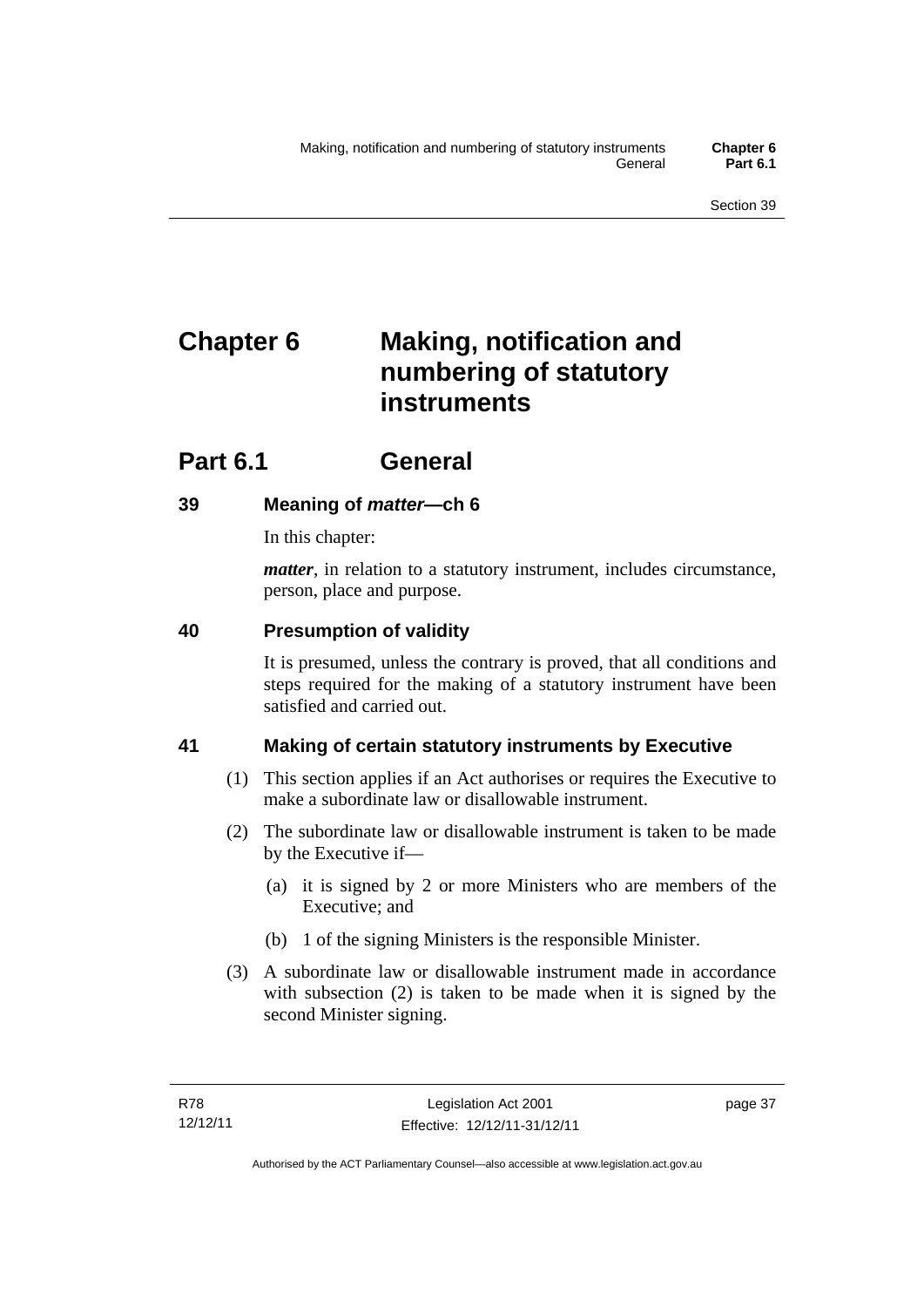- (4) Subsection (2) (b) does not apply if the responsible Minister cannot sign because he or she is absent from the ACT, ill or on leave.
- (5) In this section:

*responsible Minister* means—

- (a) the Minister for the time being administering the Act; or
- (b) if, for the time being, different Ministers administer the Act in relation to different matters—
	- (i) if only 1 Minister administers the Act in relation to the relevant matter—that Minister; or
	- (ii) if 2 or more Ministers administer the Act in relation to the relevant matter—any of the Ministers; or
	- (iii) if subparagraph (ii) does not apply and, for the time being, 2 or more Ministers administer the Act—any of the Ministers;

but does not include a Minister for the time being acting on behalf of the Minister or 2 or more Ministers.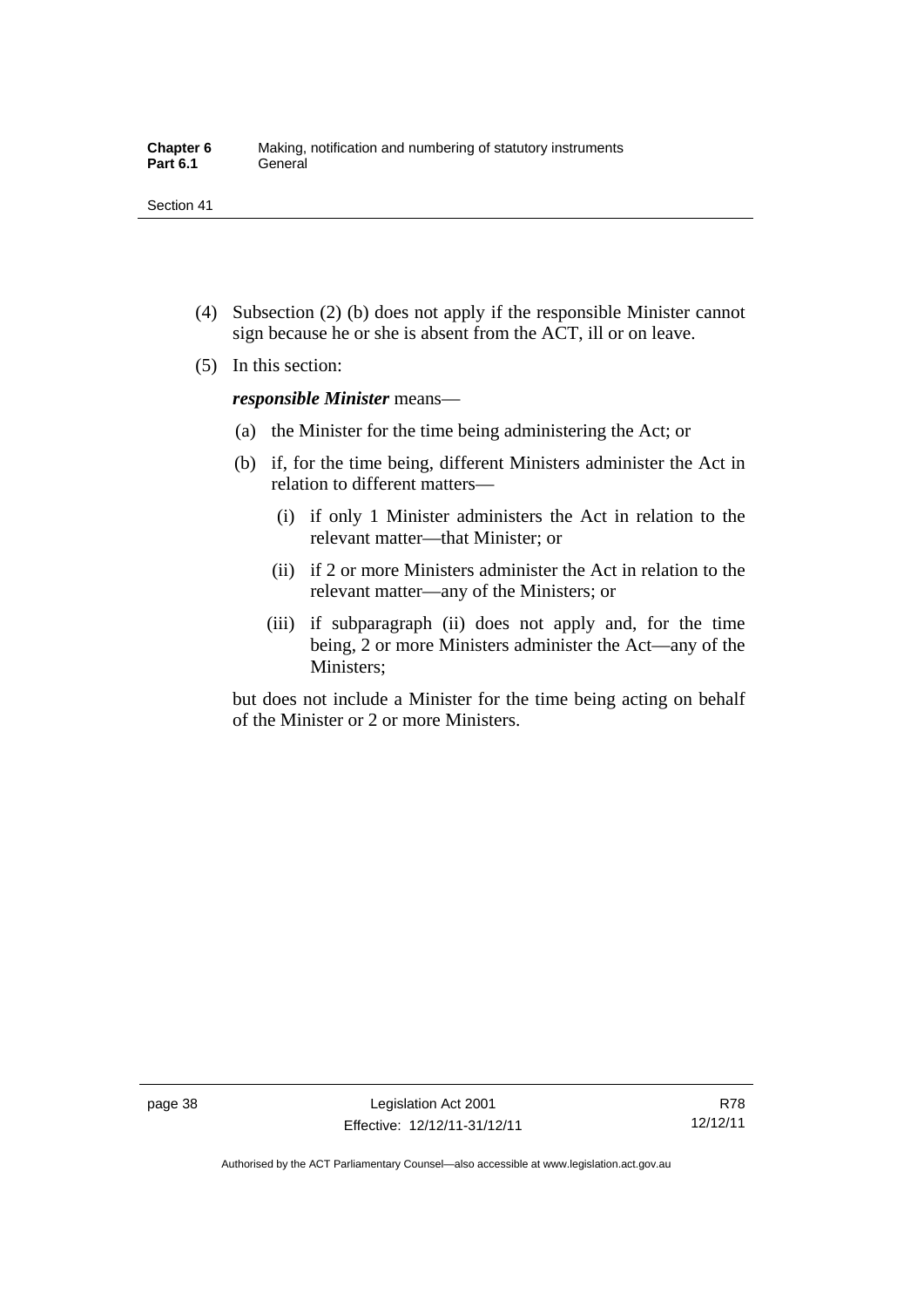# **Part 6.2 Making of statutory instruments generally**

### **42 Power to make statutory instruments**

 (1) If an Act or statutory instrument gives a power that can be exercised by making an instrument, the Act or statutory instrument gives power to make the instrument.

#### **Example**

An Act gives a Minister power to approve codes of practice, but does not require the approval to be in writing or to be given by a particular instrument. The power can be exercised by giving a written approval. The Act, therefore, gives power to make an instrument, namely, a written approval.

- *Note* An example is part of the Act, is not exhaustive and may extend, but does not limit, the meaning of the provision in which it appears (see s 126 and s 132).
- (2) If an Act or statutory instrument gives power to make an instrument that would be a legislative instrument, the power can only be exercised by making an instrument.

#### **Examples**

See examples to s 56 (3) and s 255 (3).

- (3) If an Act or statutory instrument gives power to make an instrument, the power may be exercised from time to time.
- (4) This section is a determinative provision.
	- *Note* See s 5 for the meaning of determinative provisions, and s 6 for their displacement.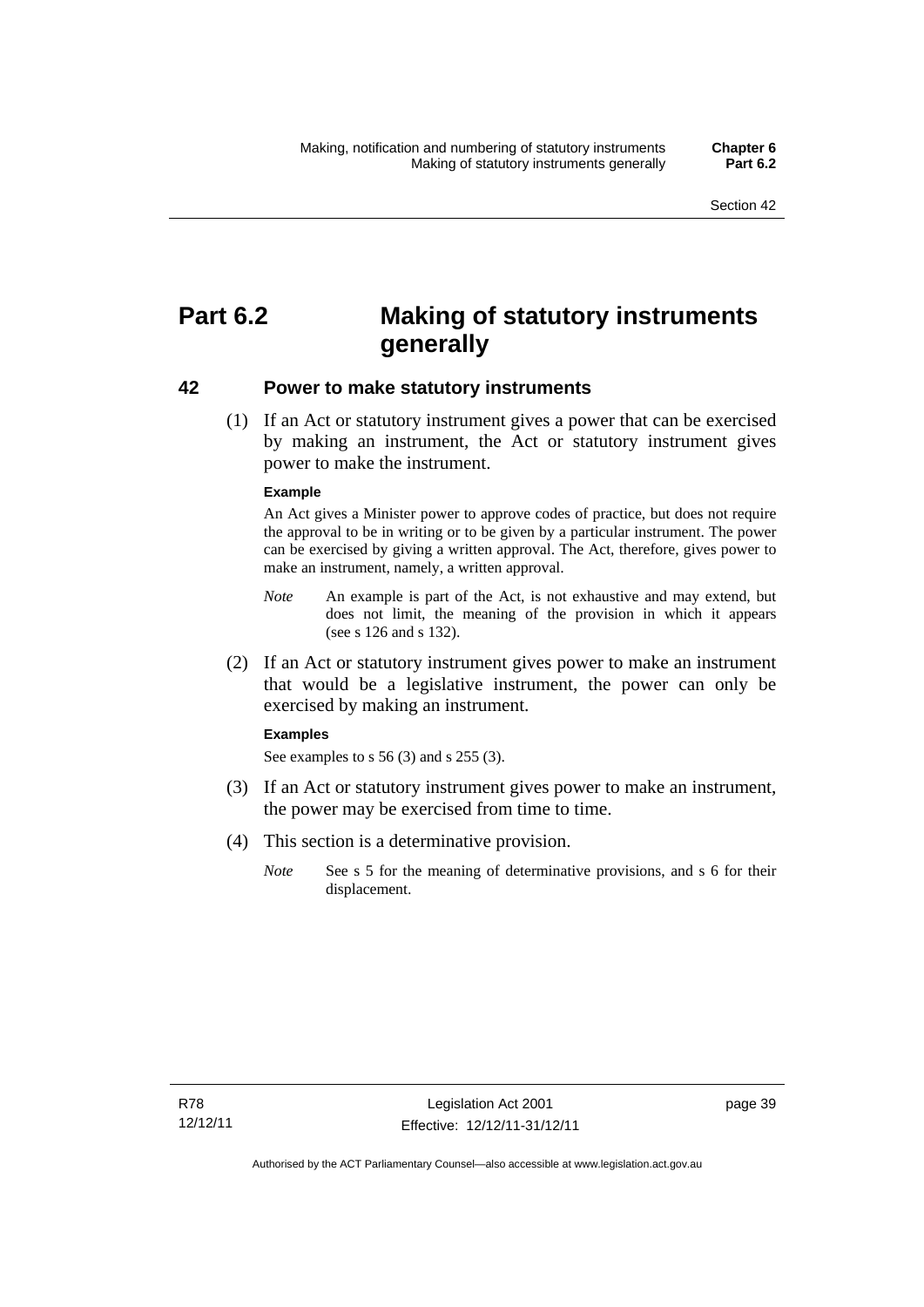# **43 Statutory instruments to be interpreted not to exceed powers under authorising law**

- (1) A statutory instrument is to be interpreted as operating to the full extent of, but not to exceed, the power given by the Act or statutory instrument under which it is made (the *authorising law*).
- (2) Without limiting subsection (1), if a provision of a statutory instrument would, apart from this section, be interpreted as exceeding power—
	- (a) the provision is valid to the extent to which it does not exceed power; and
	- (b) the remainder of the instrument is not affected.

#### **Example 1**

The *Agriculture Services Determination* 2001, pt 4 exceeds the determination– making power given by the *Agriculture Services Act 2000* (hypothetical). The other provisions of the determination are within power.

The determination (apart from pt 4) operates effectively. Pt 4 is treated as if it did not form part of the determination and is disregarded.

*Note* The kind of interpretation indicated in example 1 is known as a divisible interpretation of the determination.

#### **Example 2**

The *Goats Regulation 2001* (hypothetical) is made under the *Goats Act 2001*. The *Goats Regulation 2001*, s 39 seeks to impose rules about the care of 'animals', but the Act only gives power to make regulations about goats.

Section 39 is read restrictively ('read down') as if it mentioned goats. In other words, the section is effective but treated as if it applied only to goats.

*Note* The kind of interpretation indicated in example 2 is known as a distributive interpretation of the regulation.

R78 12/12/11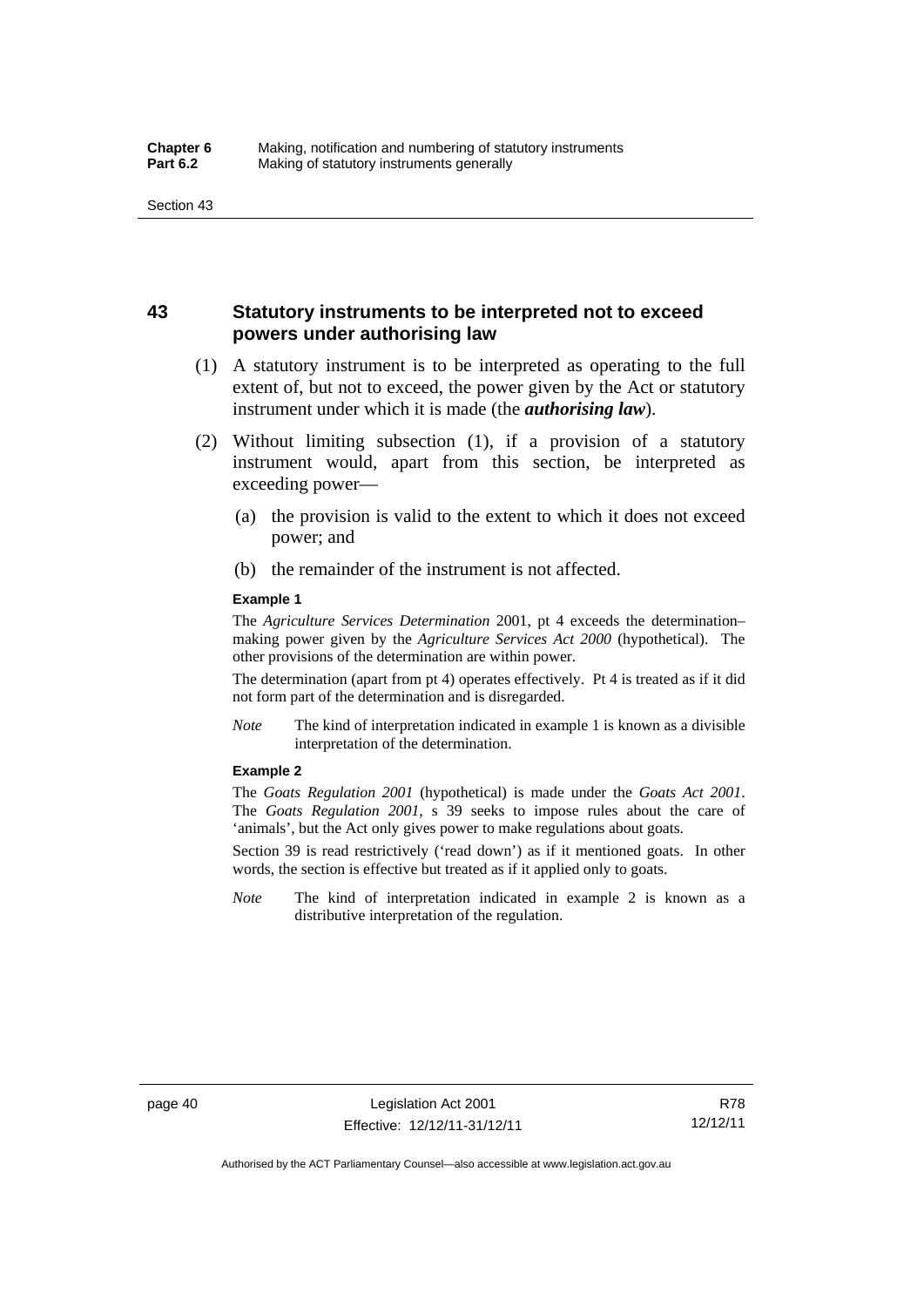#### **Example 3**

The *Wombat Protection Act 2003* (hypothetical) provides that the Minister may appoint a Wombat Advocate. The instrument making the appointment states that the appointment is for 5 years, but the maximum term of appointment authorised under the Act is 4 years.

The instrument is read restrictively ('read down') as if it referred to 4 years. In other words, the instrument is effective but the appointment is only valid for 4 years.

- *Note 1* The kind of interpretation indicated in example 3 is known as a distributive interpretation of the instrument.
- *Note 2* An example is part of the Act, is not exhaustive and may extend, but does not limit, the meaning of the provision in which it appears (see s 126 and s 132).
- (3) Without limiting subsection (1), if the application of a provision of a statutory instrument to a matter would, apart from this section, be interpreted as exceeding power, the provision's application to other matters is not affected.

#### **Example**

The *Community Safety Order 2001* is expressed to apply to all members of the community without qualification although it is in fact made under the *Building Industry (Safety) Act 2000* (hypothetical). That Act is restricted in its operation to the building industry. The order is cast in such wide terms that it cannot be interpreted divisibly or distributively. However, the order applies to entities such as XYZ Constructions Pty Ltd because it is a company in the construction industry.

- (4) This section is in addition to any provision of the statutory instrument or authorising law.
- (5) This section is a determinative provision.
	- *Note* See s 5 for the meaning of determinative provisions, and s 6 for their displacement.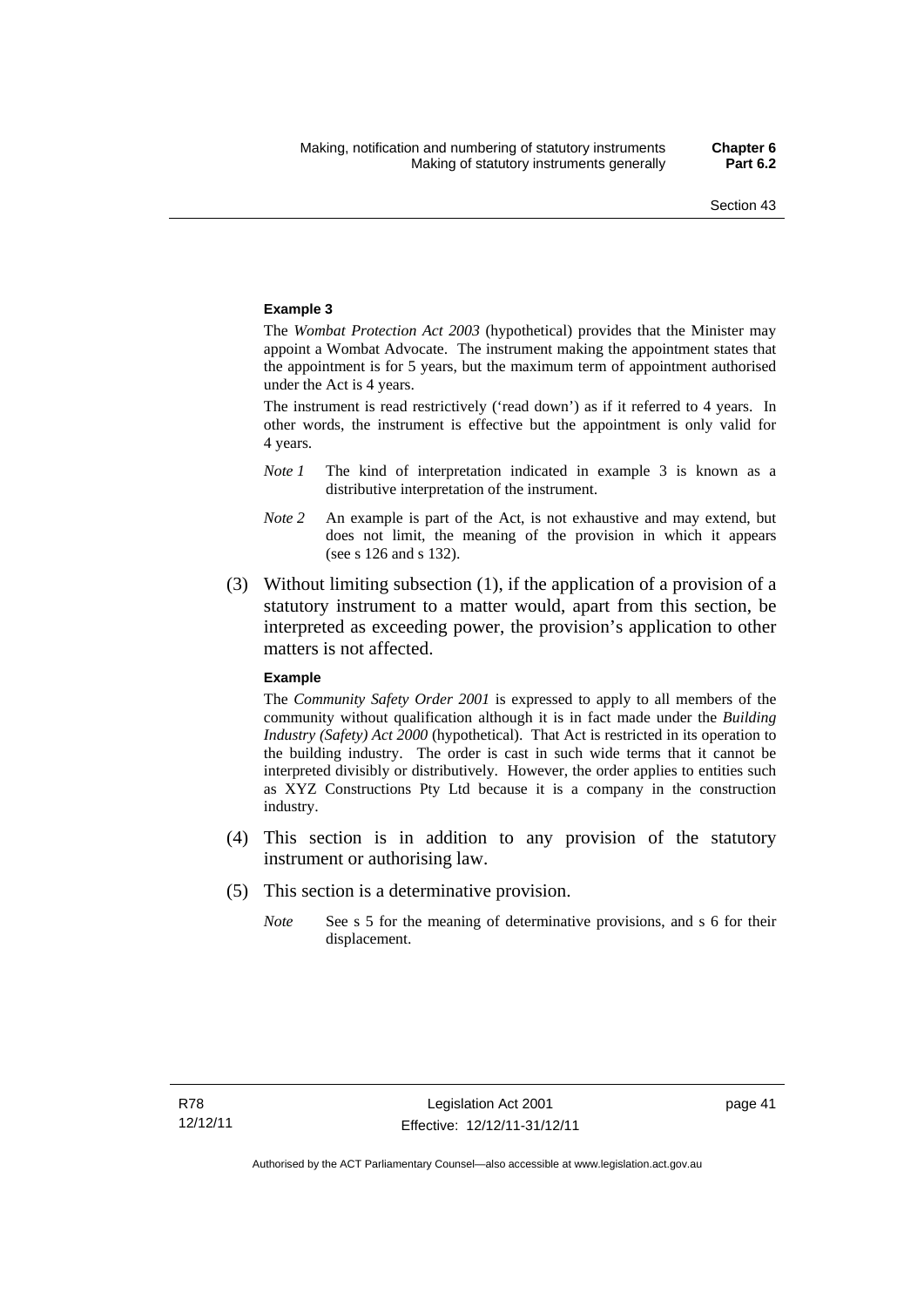#### **44 Power to make statutory instruments for Act etc**

- (1) If an Act or statutory instrument (the *authorising law*) authorises or requires the making of a statutory instrument for the authorising law or another Act or statutory instrument (the *other law*), the power authorises a statutory instrument to be made in relation to any matter that—
	- (a) is required or permitted to be prescribed by the authorising law or other law; or
	- (b) is necessary or convenient to be prescribed for carrying out or giving effect to the authorising law or other law.
- (2) Subsection (1) applies to the authorising law even though the authorising law—
	- (a) only authorises the making of a statutory instrument for the authorising law; or
	- (b) also authorises or requires the making of a statutory instrument about a particular matter.
- (3) Power given by the authorising law to make a statutory instrument about a particular matter does not limit power given by the authorising law or other law to make a statutory instrument (whether or not of the same kind) about any other matter.
- (4) This section is a determinative provision.
	- *Note* See s 5 for the meaning of determinative provisions, and s 6 for their displacement.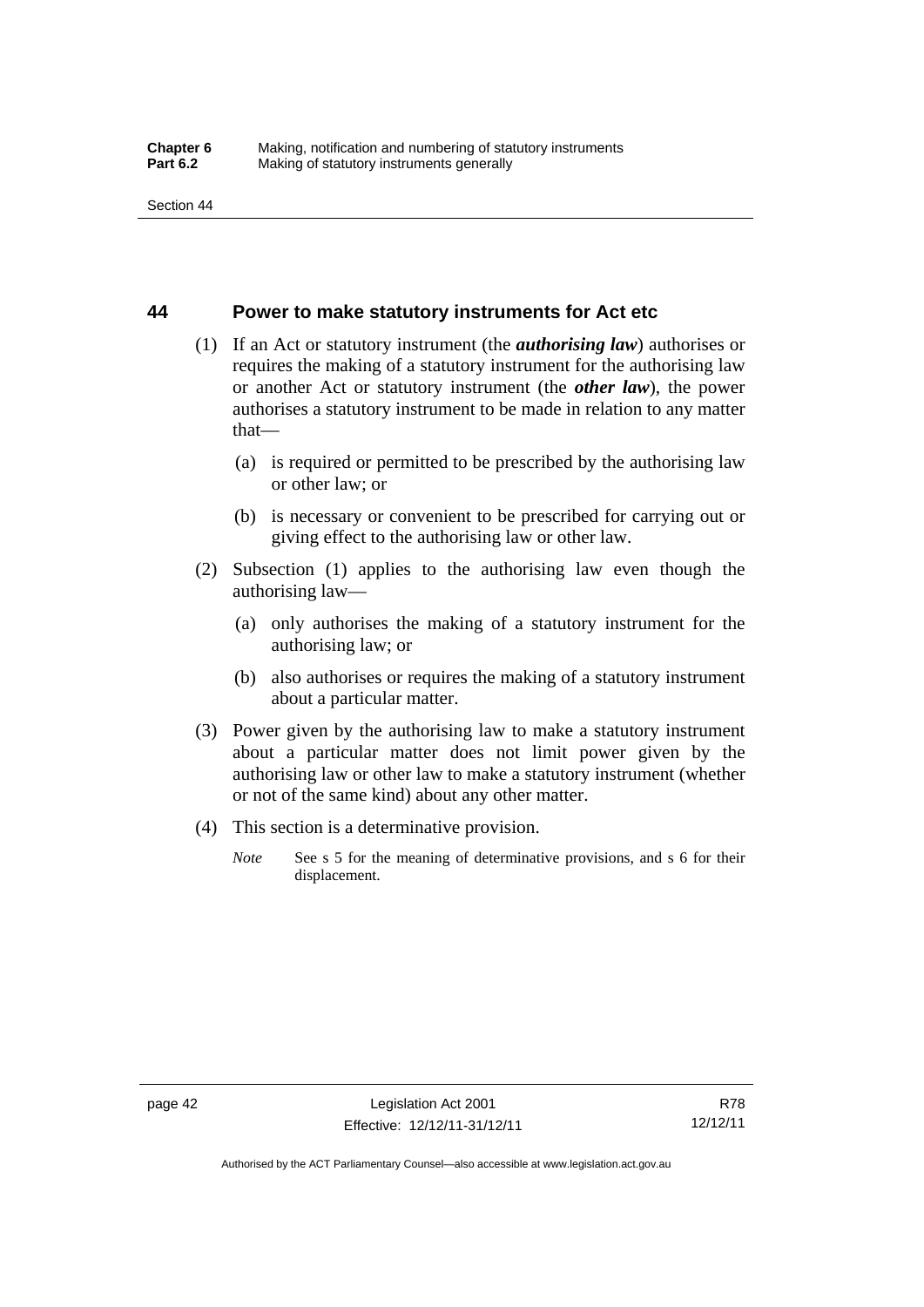## **45 Power to make court rules**

- (1) The power of an entity to make rules for a court includes power to make rules in relation to any matter necessary or convenient to be prescribed for carrying out or giving effect to the court's jurisdiction under any law that authorises or requires anything to be done in or in relation to the court.
- (2) This section is additional to section 44.
- (3) This section is a determinative provision.
	- *Note* See s 5 for the meaning of determinative provisions, and s 6 for their displacement.
- (4) In this section:

*court* includes a tribunal*.*

*disallowable instrument*, for a Commonwealth Act, means an instrument that can be disallowed under the *Legislative Instruments Act 2003* (Cwlth), part 5 (Parliamentary scrutiny of legislative instruments), including that part, or provisions of that part, applied by another Commonwealth law.

*law* means—

- (a) an Act, subordinate law or disallowable instrument; or
	- *Note* A reference to an Act, subordinate law or disallowable instrument includes a reference to a provision of the Act, law or instrument (see s 7, s 8 and s 9).
- (b) a Commonwealth Act or a disallowable instrument under a Commonwealth Act (or a provision of such an Act or instrument).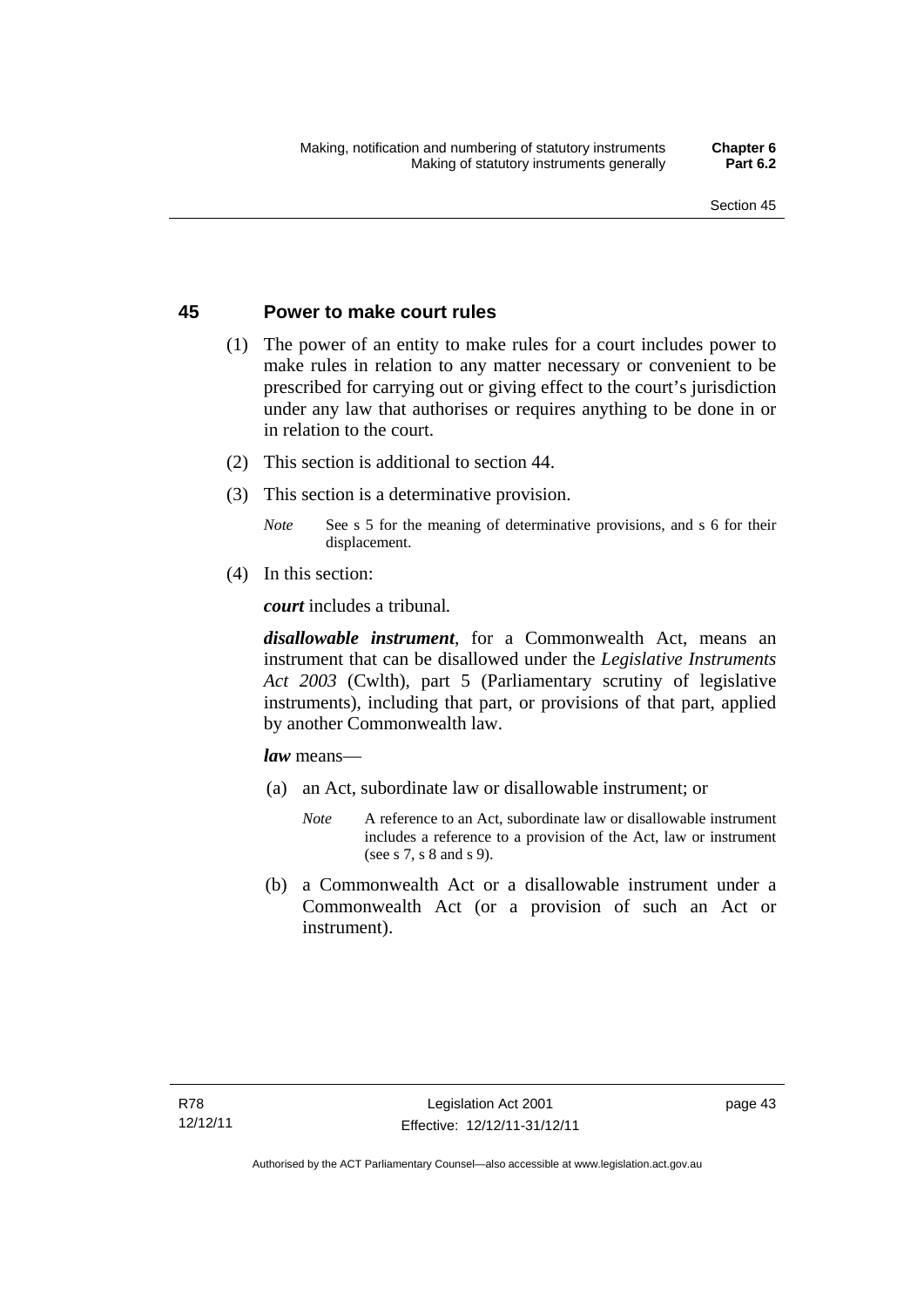# **46 Power to make instrument includes power to amend or repeal**

- (1) Power given under an Act or statutory instrument (the *authorising law*) to make a statutory instrument includes power to amend or repeal the instrument.
- (2) The power to amend or repeal the instrument is exercisable in the same way, and subject to the same conditions, as the power to make the instrument.

#### **Examples**

- 1 If the instrument is a disallowable instrument, an amendment or repeal of the instrument is also a disallowable instrument.
- 2 If the instrument is a notifiable instrument, an amendment or repeal of the instrument is also a notifiable instrument.
- 3 If notice of the making of the instrument must be published in a newspaper, notice of an amendment or repeal of the instrument must also be published in the newspaper.
- *Note* An example is part of the Act, is not exhaustive and may extend, but does not limit, the meaning of the provision in which it appears (see s 126 and s 132).
- (3) Despite subsection (1), a form that is a legislative instrument may be repealed or repealed and remade (with or without changes), but may not be amended.
- (4) This section is a determinative provision.
	- *Note* See s 5 for the meaning of determinative provisions, and s 6 for their displacement.

# **47 Statutory instrument may make provision by applying law or instrument**

 (1) This section applies if an Act, subordinate law or disallowable instrument (the *authorising law*) authorises or requires the making of a statutory instrument (the *relevant instrument*) about a matter.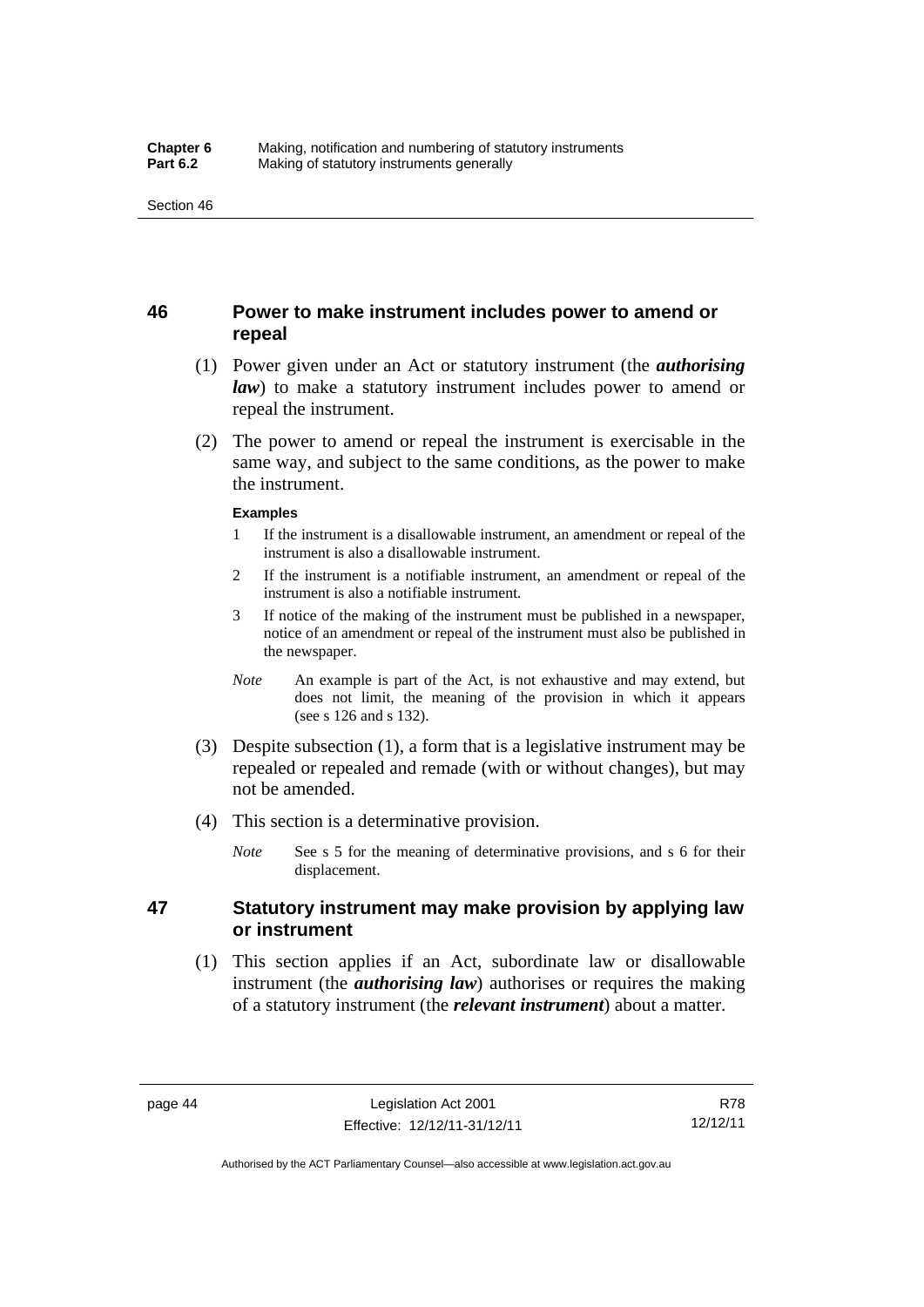- (2) The relevant instrument may make provision about the matter by applying an ACT law—
	- (a) as in force at a particular time; or
	- (b) as in force from time to time.
- (3) The relevant instrument may make provision about the matter by applying a law of another jurisdiction, or an instrument, as in force only at a particular time.

*Note* For information on the operation of s (3), see the examples to s (9).

- (4) If the relevant instrument makes provision about the matter by applying a law of another jurisdiction or an instrument, the following provisions apply:
	- (a) if subsection (3) is displaced by, or under authority given by, an Act or the authorising law—the law of the other jurisdiction or instrument is applied as in force from time to time;
		- *Note* For the displacement of s (3), see s 6, examples 1 and 2.
	- (b) if subsection (3) is not so displaced and the relevant instrument does not provide that the law of the other jurisdiction or instrument is applied as in force at a particular time—the law or instrument is taken to be applied as in force when the relevant instrument is made.

#### **Examples—s (4) (b)**

1 The *Locust Damage Compensation Determination 2003* (a hypothetical disallowable instrument) provides for the making of claims against a compensation fund. Section 43 states that disputes about claims must be decided in accordance with the *Commercial Arbitration Act 1984* (NSW) (the *NSW Act*) as in force from time to time. The determination is made on 1 August 2003. The Act under which the determination is made does not displace s (3). Therefore, even though s 43 purports to apply the NSW Act as in force from time to time, the NSW Act as in force on 1 August 2003 is applied by the determination.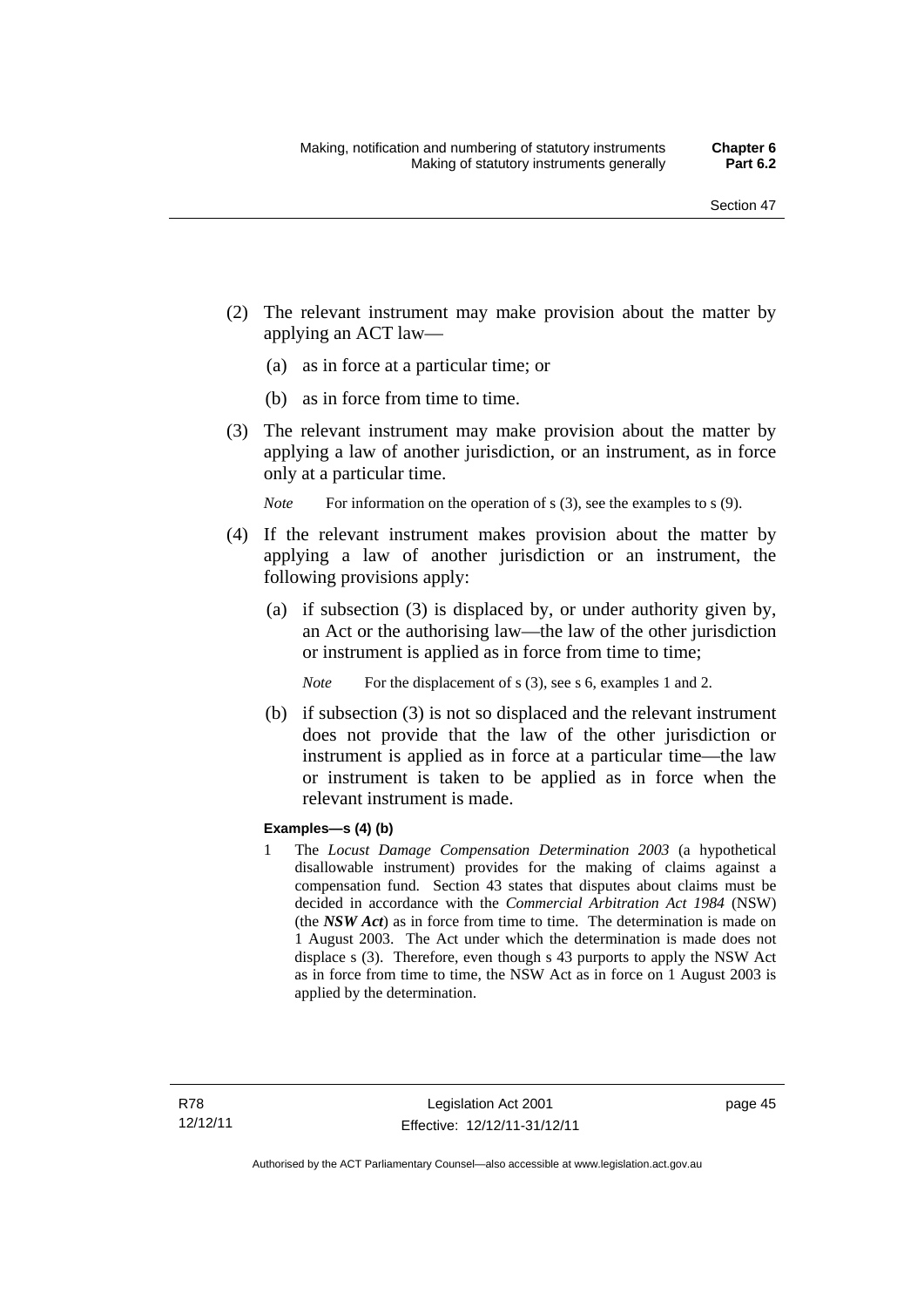Section 47

- 2 The *Locust Damage Compensation Determination 2003* (mentioned in example 1), s 43 states that disputes about claims must be decided in accordance with the *Commercial Arbitration Act 1984* (NSW) (the *NSW Act*), but does not state that the NSW Act is to be applied as in force from time to time or at a particular time. The determination is made on 1 August 2003. The Act under which the determination is made does not displace s (3). Therefore, the NSW Act as in force on 1 August 2003 is applied by the determination.
- *Note* An example is part of the Act, is not exhaustive and may extend, but does not limit, the meaning of the provision in which it appears (see s 126 and s 132).
- (5) If a law of another jurisdiction or an instrument is applied as in force at a particular time, the text of the law or instrument (as in force at that time) is taken to be a notifiable instrument made under the relevant instrument by the entity authorised or required to make the relevant instrument.
- (6) If subsection (3) is displaced and a law of another jurisdiction or an instrument is applied as in force from time to time, the text of each of the following is taken to be a notifiable instrument made under the relevant instrument by the entity authorised or required to make the relevant instrument:
	- (a) the law or instrument as in force at the time the relevant instrument is made;
	- (b) each subsequent amendment of the law or instrument;
	- (c) if the law or instrument is repealed and remade (with or without changes)—the law or instrument as remade and each subsequent amendment of the law or instrument;
	- (d) if a provision of the law or instrument is omitted and remade (with or without changes) in another law or instrument—the provision as remade and each subsequent amendment of the provision.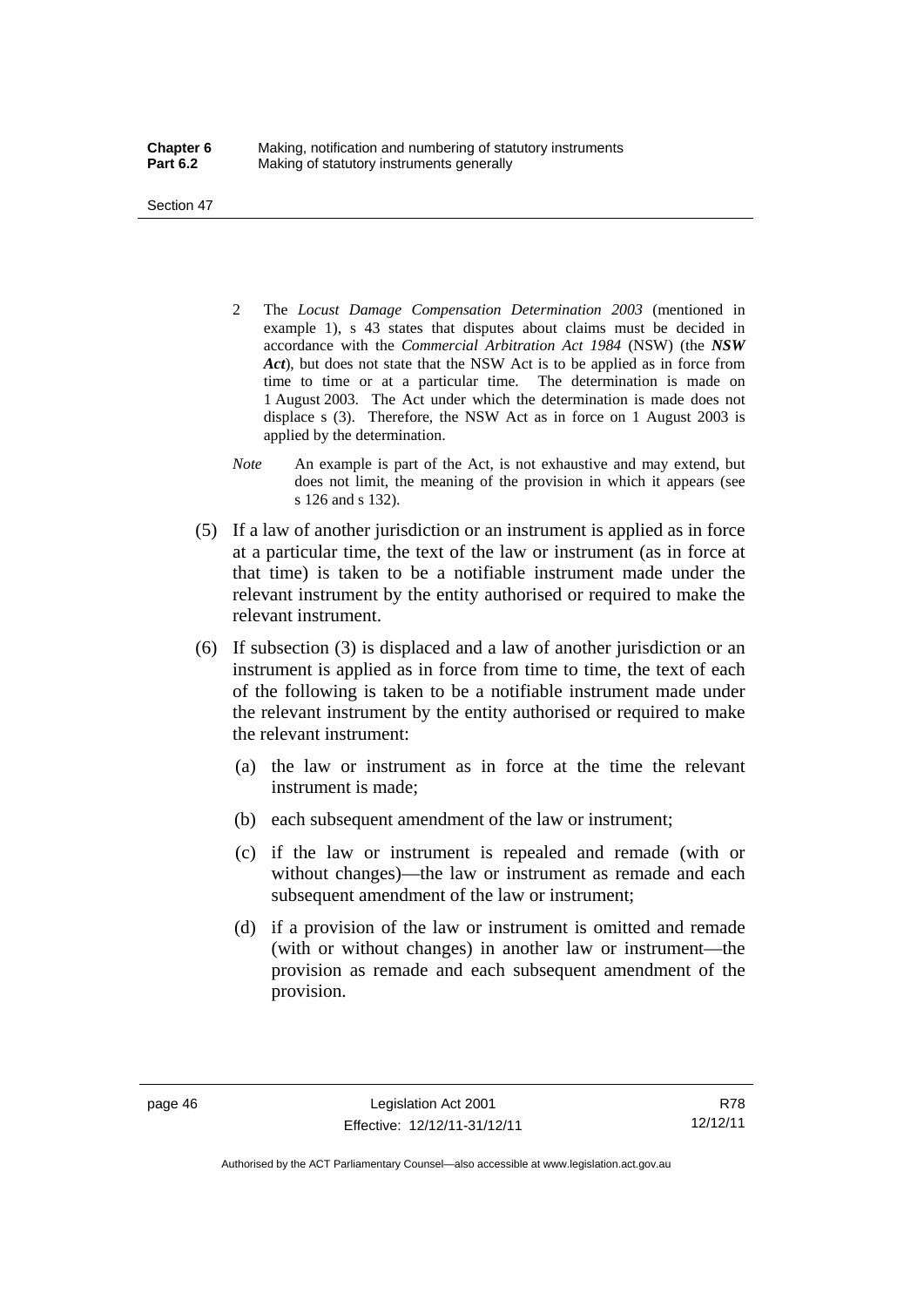- (7) The authorising law or, if the relevant instrument is a subordinate law or disallowable instrument, the relevant instrument may provide that—
	- (a) subsection (5) or (6) does not apply to the relevant instrument; or
	- (b) subsection (5) or (6) applies with the modifications stated in the authorising law or relevant instrument.
- (8) If a provision of an Act, subordinate law or disallowable instrument authorises or requires the application of a law or instrument, the provision authorises the making of changes or modifications to the law or instrument for that application.
- (9) This section is a determinative provision.

#### **Examples—s (3) and s (9)**

Here are 2 examples about the operation of s (3) and (9): the first illustrates how s (3) might be displaced and the second illustrates how a law of another jurisdiction that applies as in force from time to time would operate—

- 1 The effect of s (3) and s (9), and s (10), def *applying*, is that if it is intended to apply, adopt or incorporate a law or instrument as in force from time to time, the authorising law would need to expressly displace s (3) (as illustrated in s 6, examples of different kinds of displacement, example 1) *or* indicate a manifest contrary intention (as illustrated in example 2 in those examples).
- 2 The *ABC Regulation 2001* (made under a provision like those illustrated in s 6, examples of different kinds of displacement, examples 1 and 2) provides that noise measurements are to be taken in accordance with the NSW noise control manual as in force from time to time. The effect of the *ABC Regulation 2001* is that whenever the NSW noise control manual is amended in future, the noise measurements must be taken in accordance with the manual as last amended.
- *Note* See s 5 for the meaning of determinative provisions, and s 6 for their displacement.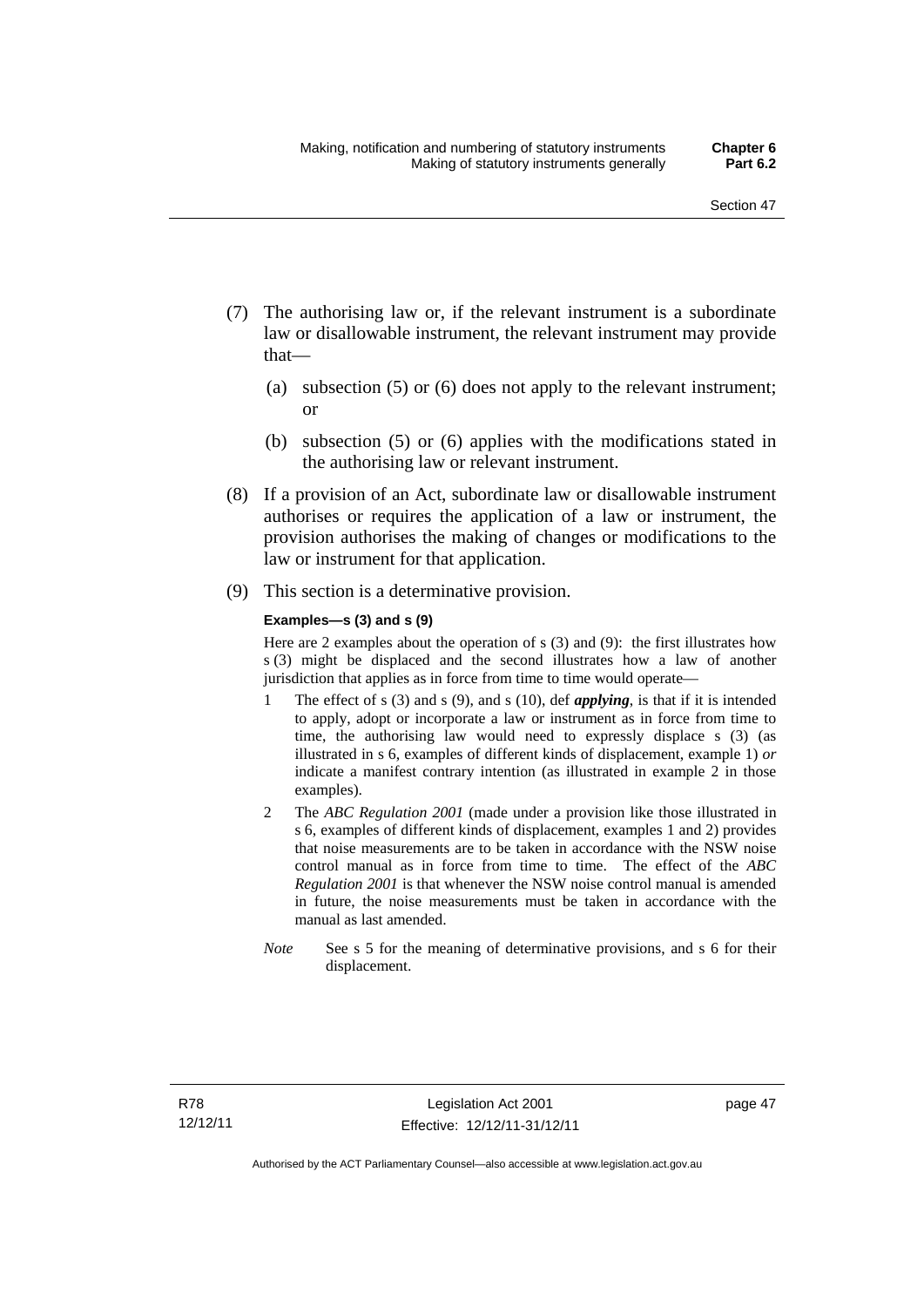(10) In this section:

*ACT law* means an Act, subordinate law or disallowable instrument.

*Note* A reference to an Act, subordinate law or disallowable instrument includes a reference to a provision of the Act, law or instrument (see s 7, s 8 and s 9).

*applying* includes adopting or incorporating.

*Note* See also s 157 (Defined terms–other parts of speech and grammatical forms).

*disallowable instrument*, for a Commonwealth Act, means an instrument that can be disallowed under the *Legislative Instruments Act 2003* (Cwlth), part 5 (Parliamentary scrutiny of legislative instruments), including that part, or provisions of that part, applied by another Commonwealth law.

*instrument* includes a provision of an instrument, but does not include an ACT law or a law of another jurisdiction.

*law of another jurisdiction* means—

- (a) a Commonwealth Act or a disallowable instrument under a Commonwealth Act; or
- (b) a State Act, or any regulation or rule under a State Act; or
- (c) a New Zealand or Norfolk Island Act, or any regulation or rule under a New Zealand or Norfolk Island Act; or
- (d) a provision of a law mentioned in paragraphs (a) to (c).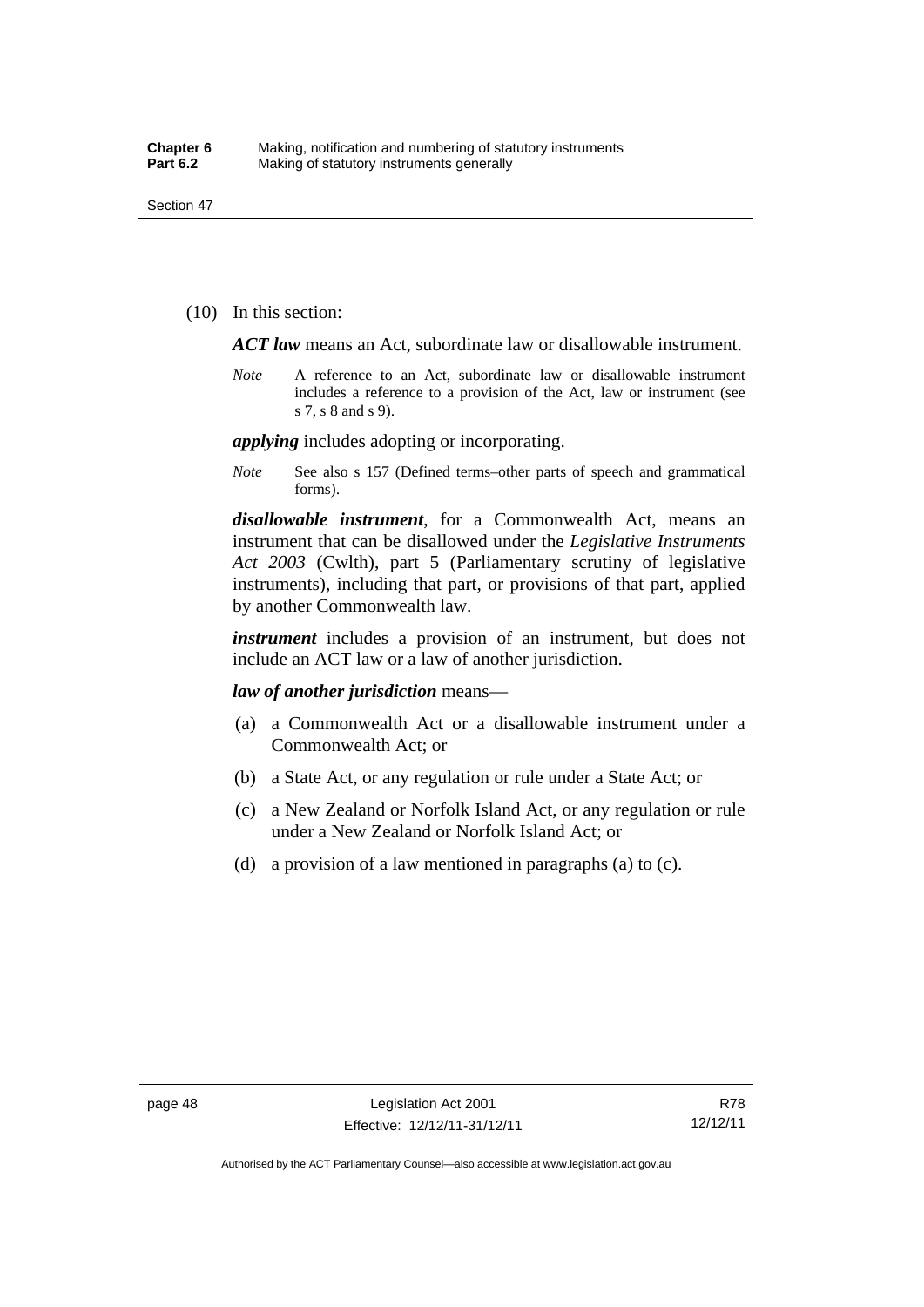# **48 Power to make instrument includes power to make different provision for different categories etc**

- (1) Power given under an Act or statutory instrument to make a statutory instrument includes power—
	- (a) to make different provision in relation to different matters or different classes of matters; or
	- (b) to make an instrument that applies differently by reference to stated exceptions or factors.
- (2) Without limiting subsection (1), power given under an Act or statutory instrument to make a statutory instrument about particular matters includes power to make a statutory instrument about any 1 or more of the matters or a particular class of the matters.
- (3) For this section, a class may consist of a single matter.
- (4) This section is a determinative provision.
	- *Note* See s 5 for the meaning of determinative provisions, and s 6 for their displacement.

# **49 Single instrument may exercise several powers or satisfy several requirements**

- (1) Power given under an Act or statutory instrument may be exercised with any other power to make a single instrument—
	- (a) whether or not the powers are exercised in relation to separate provisions, some of the same provisions, or all of the provisions, of the instrument; or
	- (b) whether or not the other powers are given under the same Act or statutory instrument, another Act or statutory instrument or any other territory law.
- (2) A statutory instrument is taken—
	- (a) to be made under each power given under territory law under which it could be made; and

| R78      | Legislation Act 2001         | page 49 |
|----------|------------------------------|---------|
| 12/12/11 | Effective: 12/12/11-31/12/11 |         |

Authorised by the ACT Parliamentary Counsel—also accessible at www.legislation.act.gov.au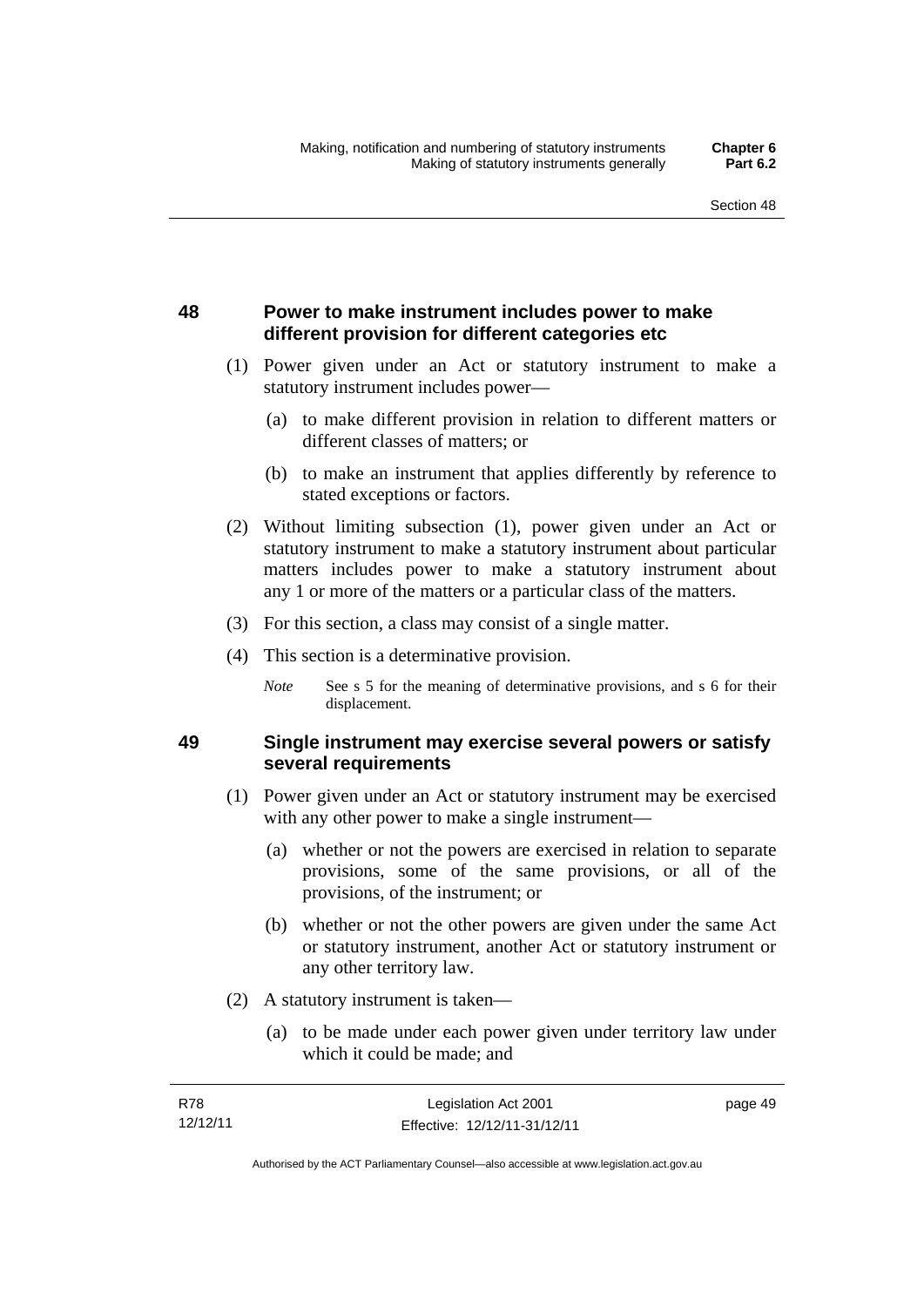- (b) to satisfy each requirement under territory law that it could satisfy.
- (3) Without limiting subsection (2), that subsection applies to an instrument even though—
	- (a) it is stated to be made under a particular territory law (the *authorising law*) or a particular provision of the authorising law; and
	- (b) it is stated to be made for a particular territory law (the *requiring law*) or a particular provision of the requiring law.
- (4) This section is a determinative provision.
	- *Note* See s 5 for the meaning of determinative provisions, and s 6 for their displacement.

## **50 Relationship between authorising law and instrument dealing with same matter**

- (1) If an Act or statutory instrument (the *authorising law*) gives power to make a statutory instrument about a matter, the instrument may make provision in relation to a particular aspect of the matter even though provision is made by the authorising law in relation to another aspect of the matter or in relation to another matter.
- (2) This section is a determinative provision.
	- *Note* See s 5 for the meaning of determinative provisions, and s 6 for their displacement.

## **51 Instrument may make provision in relation to land by reference to map etc**

- (1) This section applies if an Act or statutory instrument authorises or requires provision to be made by statutory instrument in relation to land or waters.
- (2) Provision may be made by reference to—
	- (a) a particular map or plan held by an entity; or

R78 12/12/11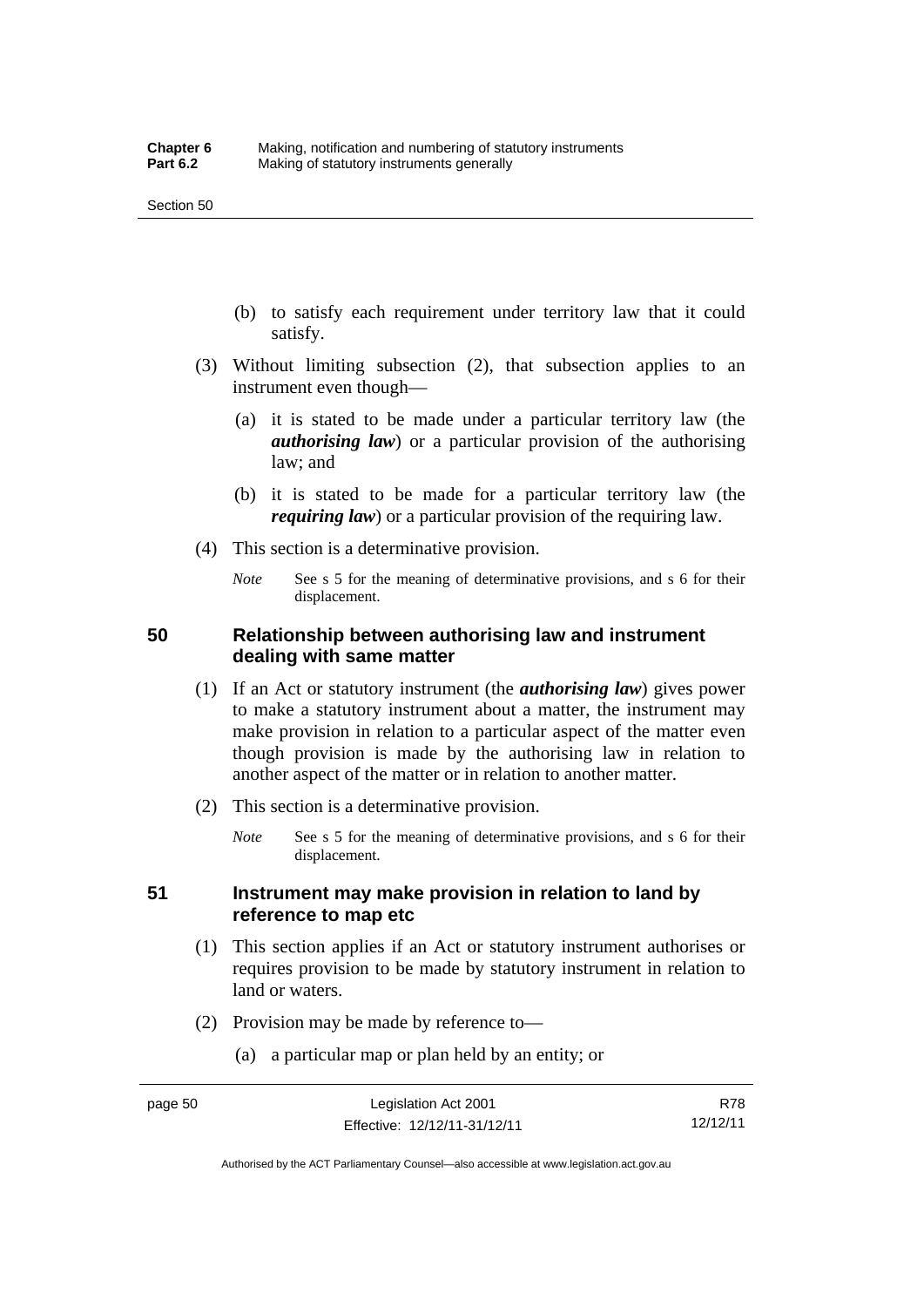(b) a particular entry in a register kept by an entity;

if the map, plan or register is available for inspection (on the internet or otherwise) by members of the public, whether or not on payment of a fee.

### **52 Instrument may authorise determination of matter etc**

- (1) This section applies if an Act or statutory instrument (the *authorising law*) authorises or requires provision to be made about a matter by statutory instrument.
- (2) A statutory instrument made under the authorising law may make provision about the matter by authorising or requiring a stated entity to make provision about the matter, or any aspect of the matter, whether or not from time to time.
- (3) This section is a determinative provision.
	- *Note* See s 5 for the meaning of determinative provisions, and s 6 for their displacement.
- (4) In this section:

*provision*, for a matter, includes determining or regulating the matter, applying the instrument to the matter, being satisfied or forming an opinion about anything relating to the matter, or doing anything else in relation to the matter.

#### **Example**

If an Act provides that an application is to be in a prescribed form, a regulation made under the Act may provide that the form is to be a form approved by the Minister.

*Note* An example is part of the Act, is not exhaustive and may extend, but does not limit, the meaning of the provision in which it appears (see s 126 and s 132).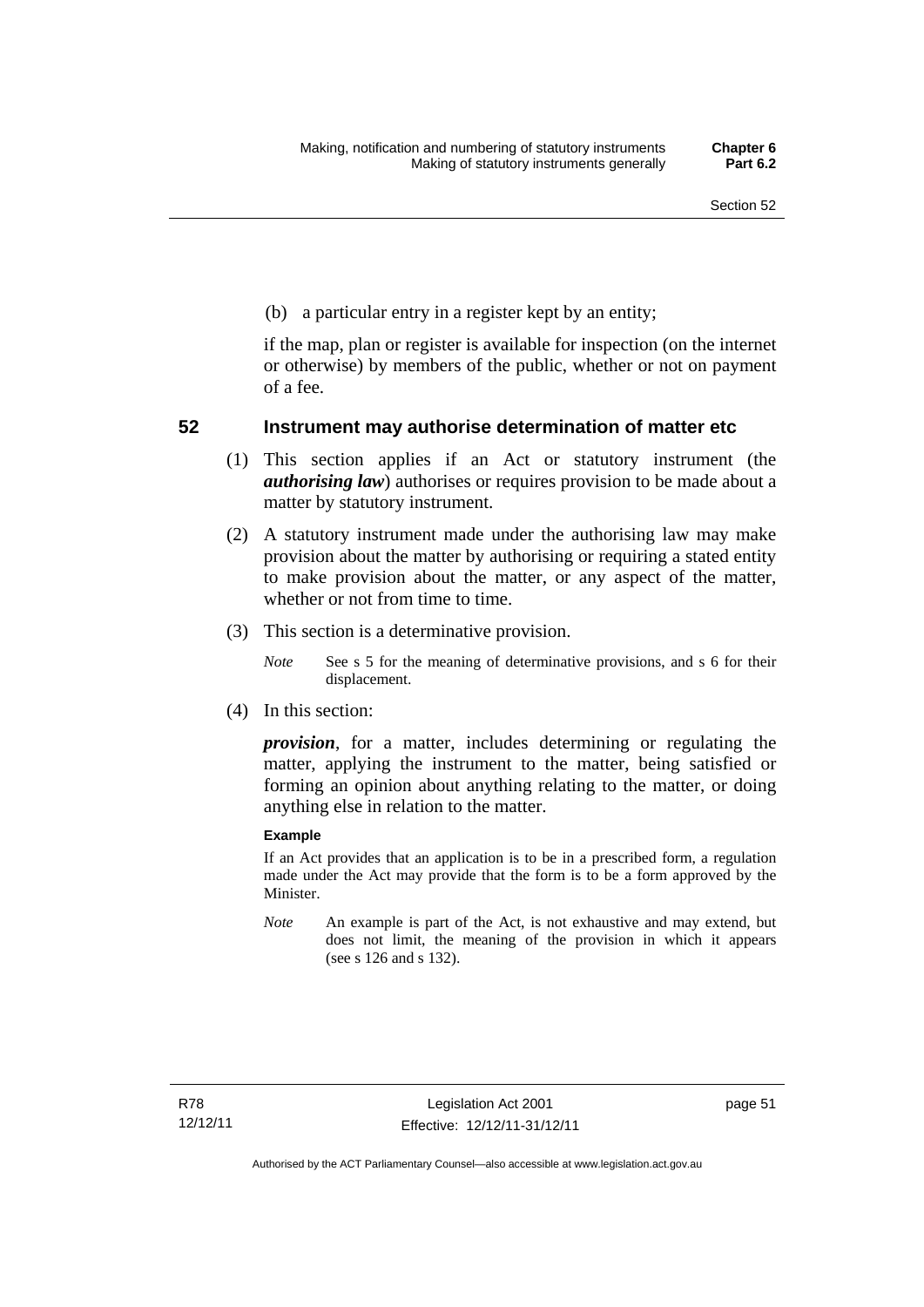## **53 Instrument may prohibit**

- (1) If an Act or statutory instrument authorises or requires a matter to be regulated (however described) by statutory instrument, the power may be exercised by prohibiting by statutory instrument the matter or any aspect of the matter.
- (2) This section is a determinative provision.
	- *Note* See s 5 for the meaning of determinative provisions, and s 6 for their displacement.

#### **54 Instrument may require making of statutory declaration**

- (1) If an Act or statutory instrument (the *authorising law*) gives power to make a statutory instrument, the instrument may require the making of a statutory declaration.
	- *Note* The *Statutory Declarations Act 1959* (Cwlth) applies to the making of statutory declarations under territory laws (see that Act, s 5).
- (2) Subsection (1) applies—
	- (a) whether or not the authorising law authorises or requires penalties to be prescribed by instrument; and
	- (b) if the authorising law authorises or requires penalties to be prescribed by instrument—irrespective of the level of penalties that may be prescribed.
- (3) This section is a determinative provision.
	- *Note* See s 5 for the meaning of determinative provisions, and s 6 for their displacement.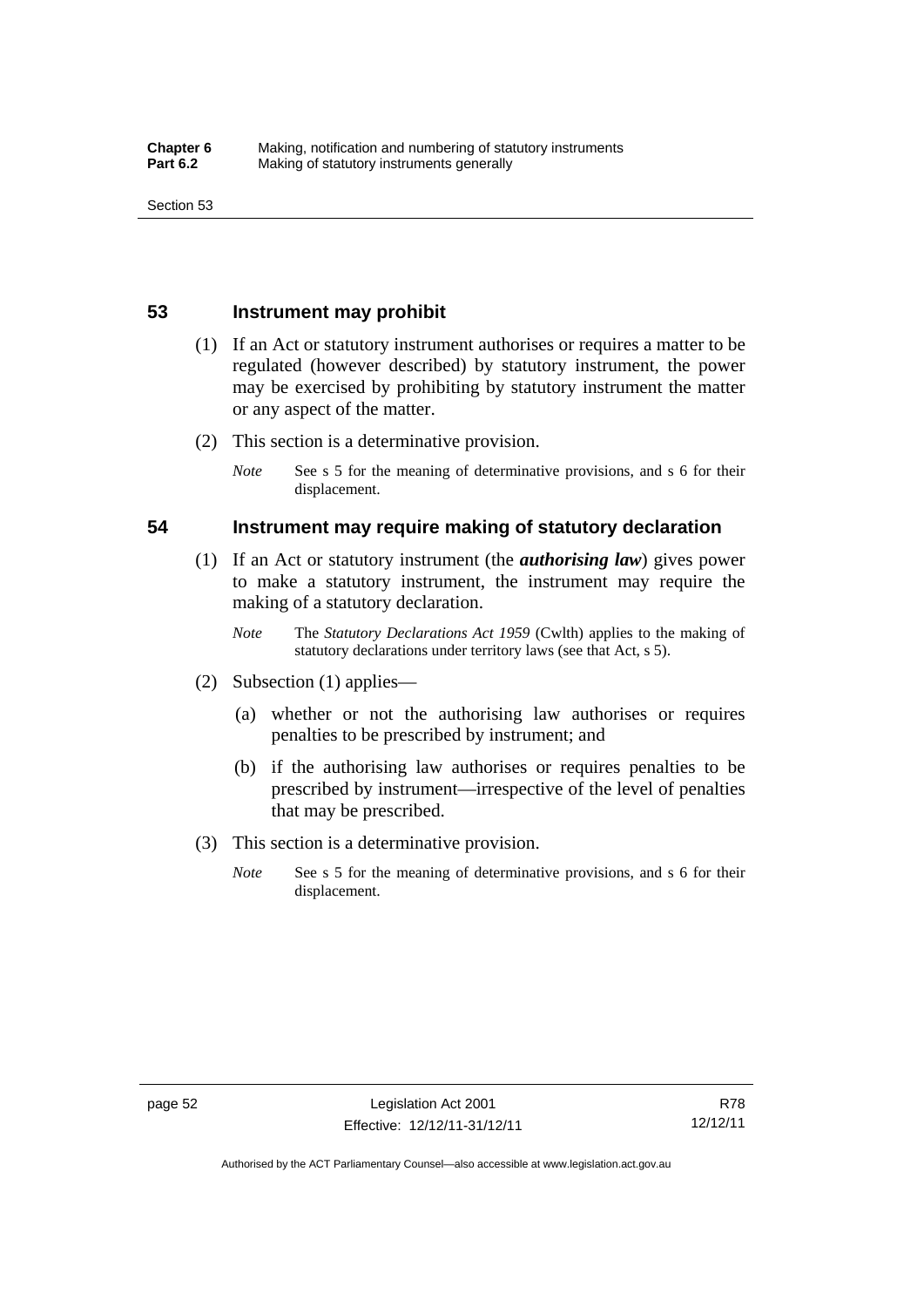# **Part 6.3 Making of certain statutory instruments about fees**

# **55 Definitions—pt 6.3**

In this part:

*fee* includes a charge or other amount.

*provide* a service includes exercise a function.

*service* includes a function or facility.

#### **56 Determination of fees by disallowable instrument**

- (1) This section applies if an Act (the *authorising law*) authorises fees to be determined for an Act or statutory instrument (the *relevant law*).
- (2) The authorising law authorises a fee to be determined in relation to any matter under or related to the relevant law.
- (3) To remove any doubt, a fee may be determined for a provision of the relevant law even though the provision does not mention a fee.

#### **Example**

The X Act, s 15 provides for a person to apply for an approval but makes no mention of a fee for the approval. However, the Act, s 79 (1) provides:

(1) The Minister may determine fees for this Act.

Because s 79 (1) permits a fee to be determined 'for this Act', this Act, s 56 applies in relation to s 15 and the Minister may, in writing, determine an application fee for the approval.

- *Note 1* The determination of a fee by a Minister under an Act is a disallowable instrument and must be in writing (see s 9 (1) (b) and s 42 (2)).
- *Note 2* An example is part of the Act, is not exhaustive and may extend, but does not limit, the meaning of the provision in which it appears (see s 126 and s 132).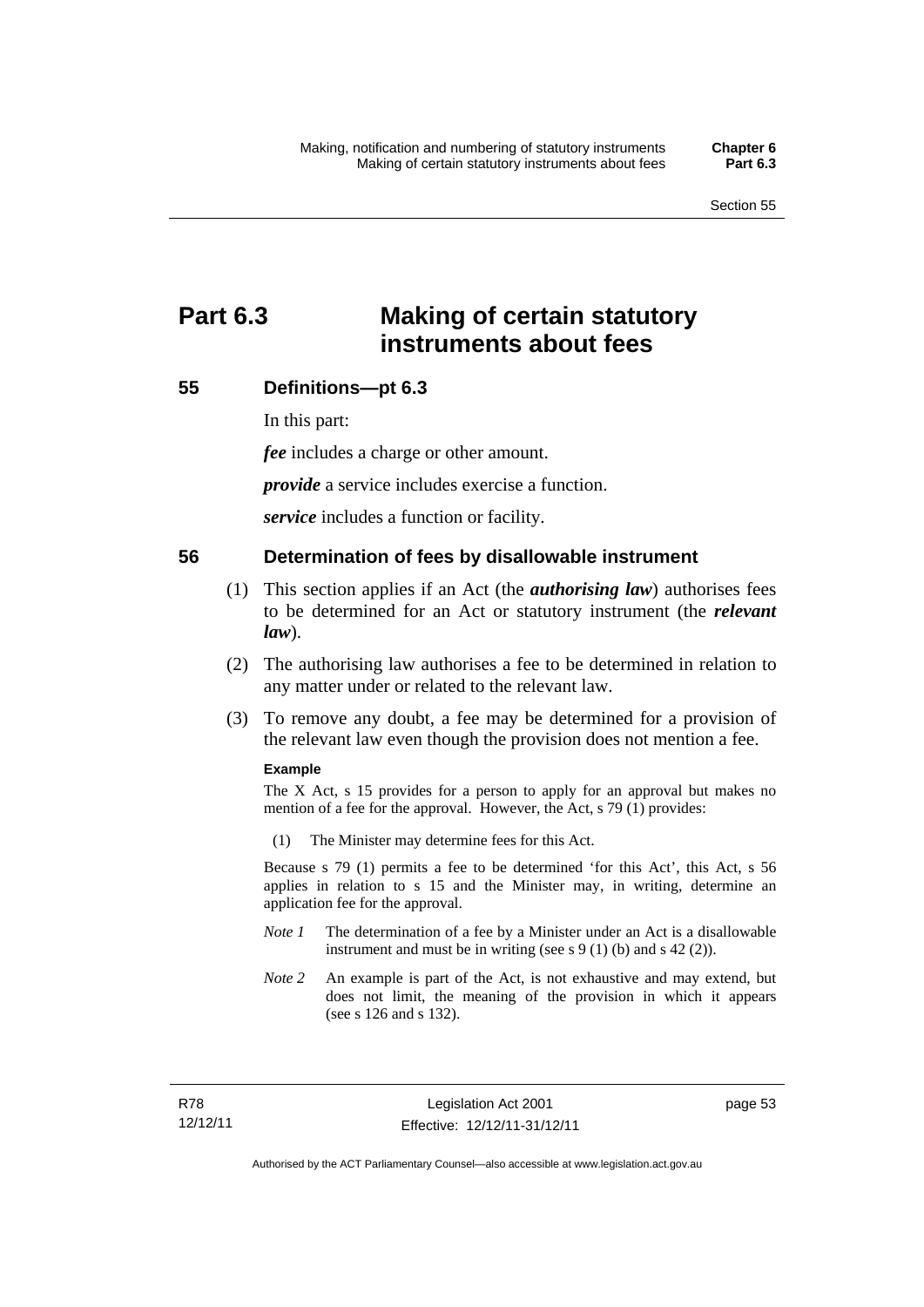- (4) A fee may be determined—
	- (a) by stating the fee; or
	- (b) by setting a rate, or providing a formula or other method, by which the fee is to be worked out; or
	- (c) by a combination of a stated fee and a rate, formula or other method.

#### **Examples—different methods of determining fees**

An instrument may determine a fee by stating an amount (eg \$250), or a rate (eg \$7.50 per kilogram). An instrument may also determine a fee by providing a formula. For example, the fee for a licence issued for part of a year could be worked out using the following formula:

annual fee  $\times$  whole and part months for which licence issued  $\frac{12}{\sqrt{12}}$ 

- (5) The determination—
	- (a) must provide by whom the fee is payable; and
	- (b) must provide to whom the fee is to be paid; and
	- (c) may make provision about the circumstances in which the fee is payable; and
	- (d) may make provision about exempting a person from payment of the fee; and
	- (e) may make provision about when the fee is payable and how it is to be paid (for example, as a lump sum or by instalments); and
	- (f) may mention the service for which the fee is payable; and
	- (g) may make provision about waiving, postponing or refunding the fee (completely or partly); and
	- (h) may make provision about anything else relating to the fee.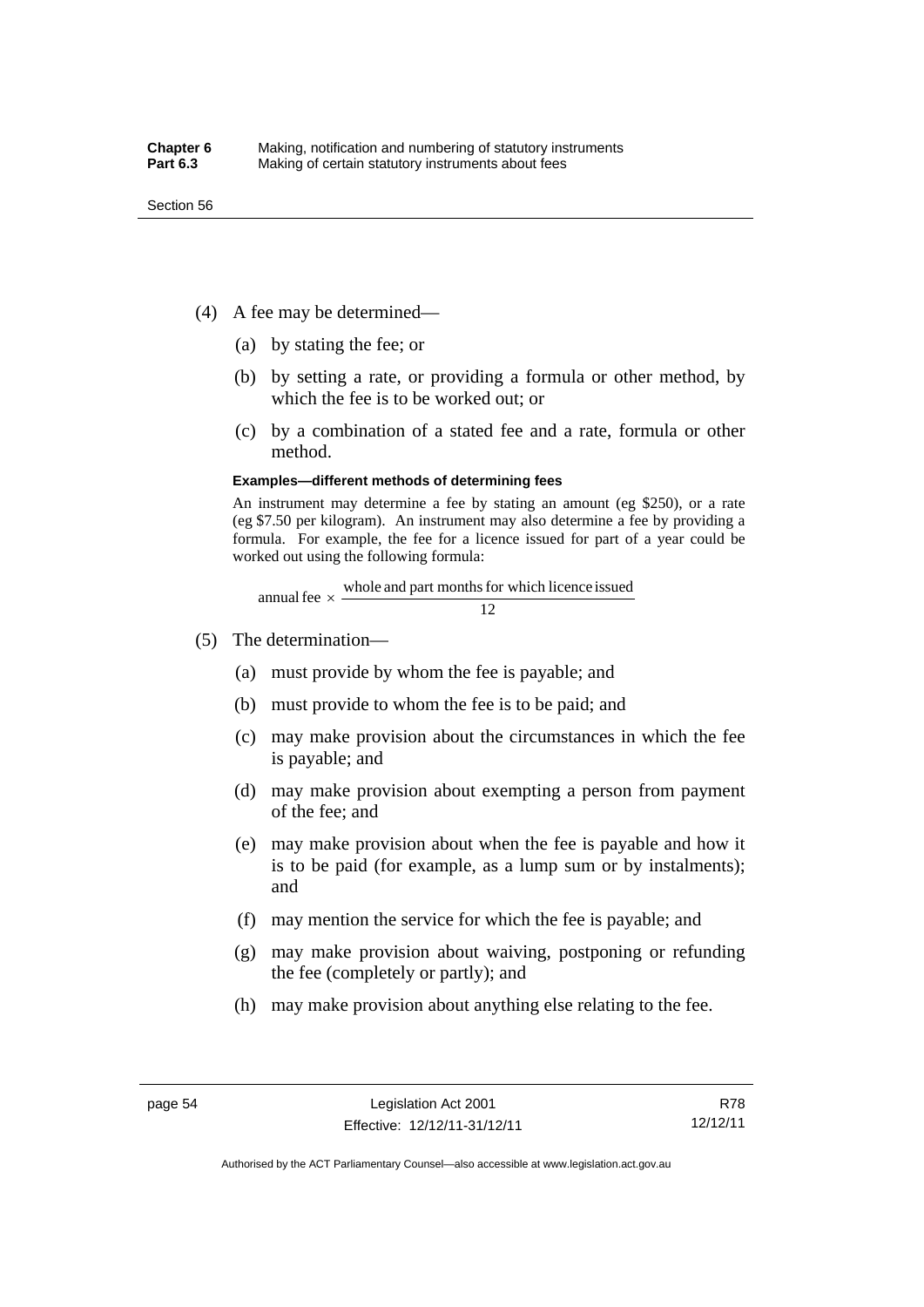#### **Example—par (a)**

a provision that the owner for the time being of a vehicle is liable for any unpaid registration fee

#### **Examples—par (c)**

- 1 a provision that a document prepared and submitted in accordance with a condition imposed under the Act be accompanied by a fee
- 2 a provision that royalty ceases to be payable if the percentage of recoverable minerals is less than the prescribed limit

#### **Examples—par (e)**

- 1 a provision that a levy is payable within 30 days after the day goods are sold
- 2 a provision that, if a licensee fails to pay an instalment payable in the financial year within 14 days after the day it is payable, all remaining instalments payable in the financial year become payable

#### **Example—par (g)**

a provision that a stated official may waive all or part of a charge in stated circumstances, including if the official is satisfied about a stated circumstance

- (6) This section is a determinative provision.
	- *Note* See s 5 for the meaning of determinative provisions, and s 6 for their displacement.

#### **57 Fees payable in accordance with determination etc**

- (1) A fee determined by a disallowable instrument is payable by the
- person by whom the fee is payable under the determination, in relation to the service (if any) mentioned in the determination and in accordance with the determination, to the person to whom the fee is payable under the determination.
- (2) If a service is mentioned in the determination, the fee is payable before the service is provided unless the determination provides otherwise.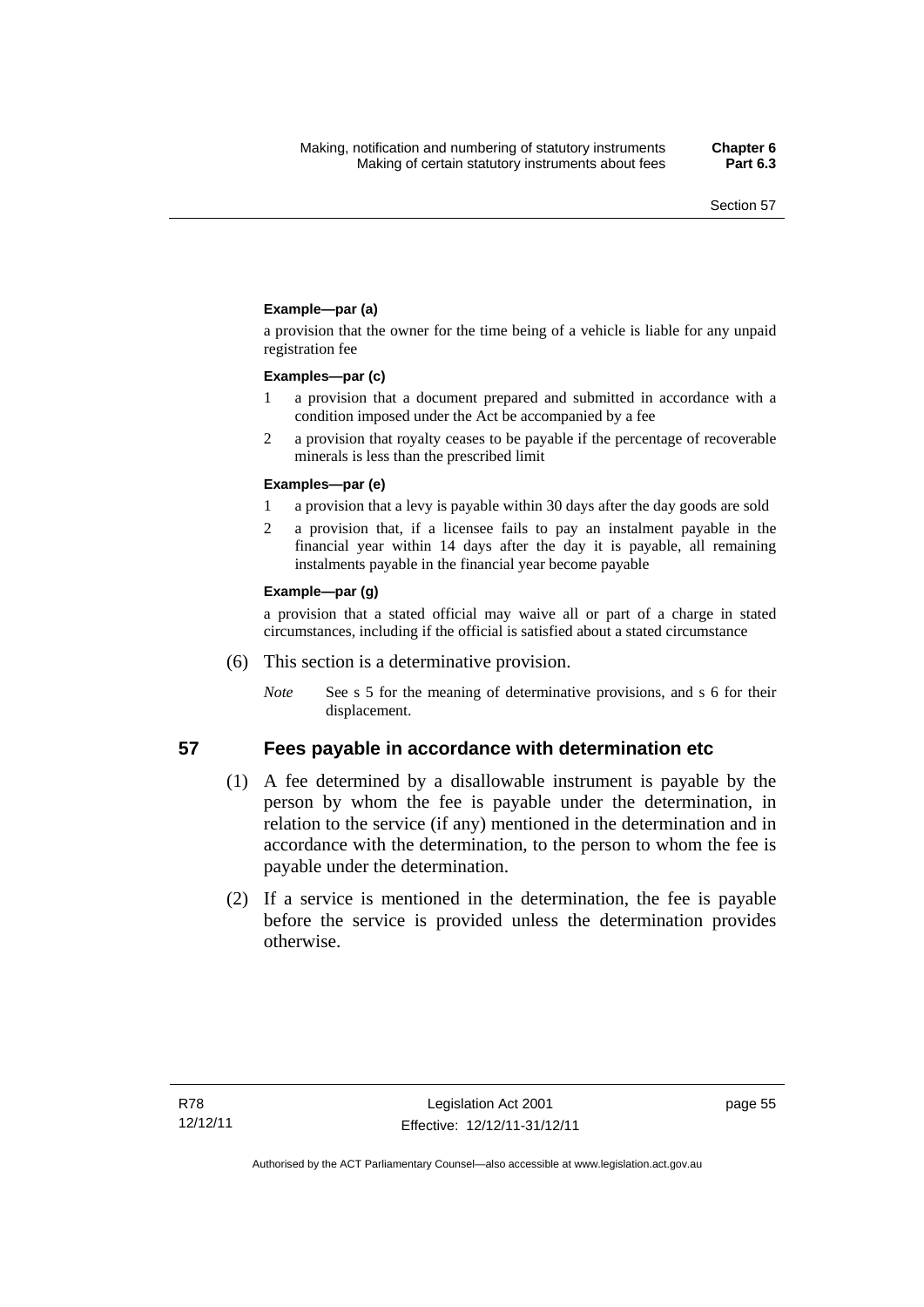#### Section 58

 (3) If the fee is payable in relation to a service mentioned in the determination and the fee has not been paid in accordance with the determination, no-one is obliged to provide the service.

#### **Examples**

- 1 If a fee for a service is payable in advance under a disallowable instrument and the fee is not paid, there is no obligation to provide the service.
- 2 If fees for services over a period of time are payable by instalment under a disallowable instrument and the person paying the fees falls behind in payments on the instalments, there is no obligation to provide further services for the person.
- *Note* An example is part of the Act, is not exhaustive and may extend, but does not limit, the meaning of the provision in which it appears (see s 126 and s 132).
- (4) Subsection (3) applies to a service even though, apart from that subsection, someone is under a duty to provide the service.

#### **Example**

A provision of an Act provides that a registrar 'must' renew a licence if the holder of the licence applies to the registrar for its renewal before the end of the licence term. If a fee is determined for renewal of the licence, the registrar is not required to renew the licence unless the fee is paid.

- (5) This section is a determinative provision.
	- *Note* See s 5 for the meaning of determinative provisions, and s 6 for their displacement.

# **58 Regulations may make provision about fees**

- (1) This section applies if an Act (the *authorising law*)—
	- (a) authorises or requires fees to be determined for the authorising law, or another Act or a statutory instrument (the *fees law*); and
	- (b) the authorising law authorises the making of regulations by the Executive.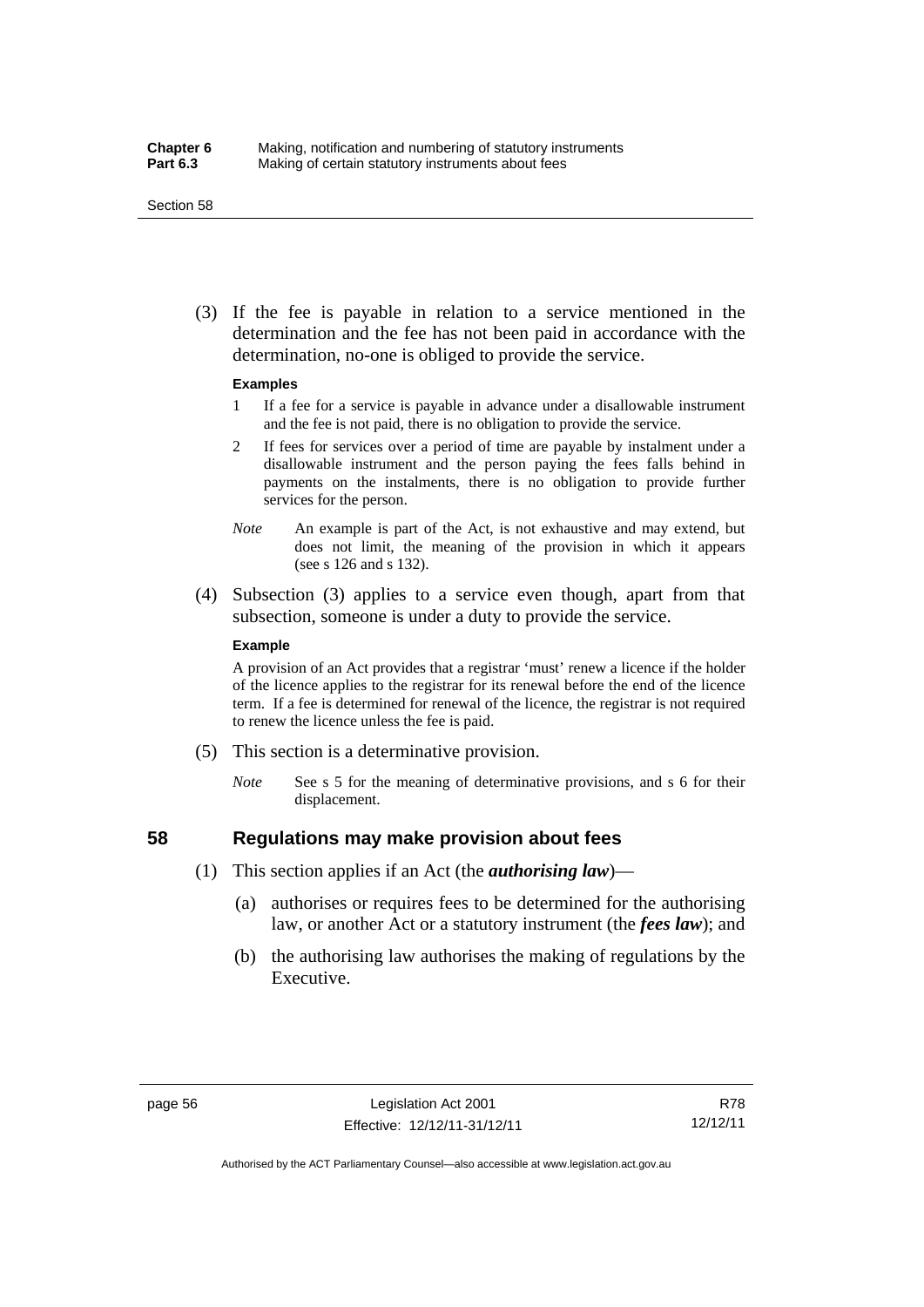- (2) A regulation under the authorising law may make provision in relation to—
	- (a) the payment, collection and recovery of determined fees; and
	- (b) the waiver, postponement or refund of the fees (completely or partly); and
	- (c) anything else about which provision may, under section 56 (Determination of fees by disallowable instrument), be made by determination in relation to determined fees.
- (3) The power mentioned in subsection (2) (b) includes power to make provision in relation to an entitlement to a waiver, postponement or refund of determined fees in circumstances prescribed by regulation (including the removal of a statutory capacity).
- (4) A regulation or the authorising law may make provision in relation to the payment of determined fees by cheque or credit card, including, for example, the consequences of a cheque not being honoured on presentation or a credit card transaction not being honoured.
- (5) A regulation or the authorising law may make provision in relation to the removal of a statutory capacity if any determined fee—
	- (a) is not paid when it is required to be paid; or
	- (b) is paid by cheque and the cheque is not honoured on presentation; or
	- (c) is paid by credit card and the credit card transaction is not honoured.
- (6) A regulation or the authorising law may make provision in relation to the restoration of a statutory capacity (whether prospectively or during any past period).
- (7) This section is in addition to any provision of the authorising law or fees law.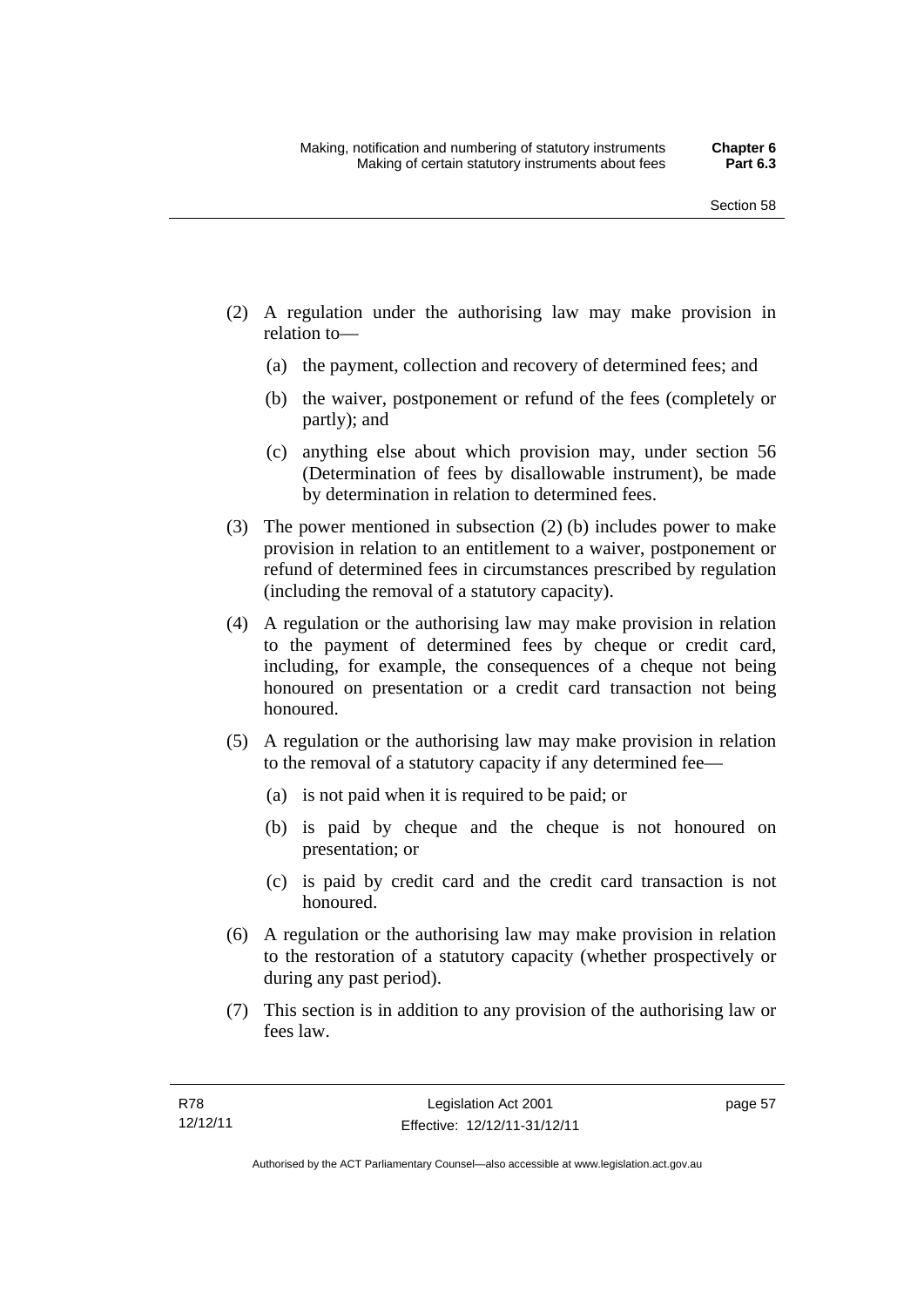- (8) This section is a determinative provision.
	- *Note* See s 5 for the meaning of determinative provisions, and s 6 for their displacement.
- (9) In this section:

*credit card* includes debit card.

*removal*, of a statutory capacity, includes suspension, cancellation, revocation, withdrawal, surrender or other prescribed restriction or termination of a statutory capacity under the fees law or authorising law.

*statutory capacity* includes an accreditation, approval, assessment, authority, certificate, condition, decision, determination, exemption, licence, permission, permit, registration or other prescribed thing giving a status, privilege or benefit under the fees law or authorising law (whether or not required under either law for doing anything).

R78 12/12/11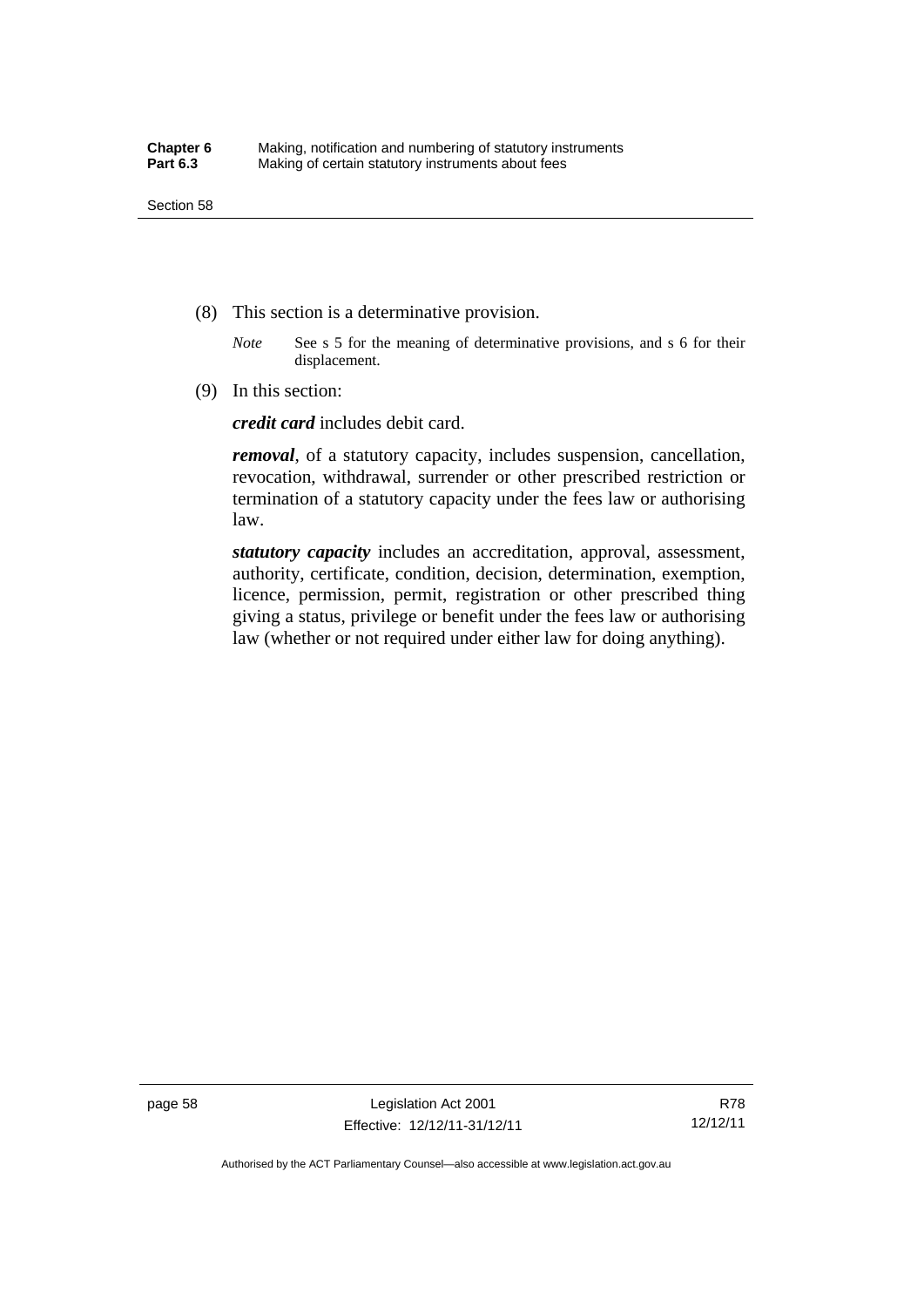# **Part 6.4 Numbering and notification of legislative instruments**

## **59 Numbering**

- (1) The legislative instruments registered in each year must be numbered by the parliamentary counsel as nearly as practicable in the order in which they are notified.
- (2) However, the parliamentary counsel may—
	- (a) allocate different kinds of legislative instruments to different series for numbering purposes; or
	- (b) add distinguishing letters to numbers to indicate the kind of legislative instrument.

## **Examples**

- 1 The parliamentary counsel may number subordinate laws, disallowable instruments, commencement notices and other legislative instruments in different series.
- 2 The parliamentary counsel may add the letters 'SL' to the numbers of registered subordinate laws, the letters 'DI' to the numbers of registered disallowable instruments and the letters 'CN' to the numbers of registered commencement notices.
- *Note* An example is part of the Act, is not exhaustive and may extend, but does not limit, the meaning of the provision in which it appears (see s 126 and s 132).
- (3) Also, a regulation may provide that this section does not apply to a notifiable instrument of a kind prescribed by regulation.

## **60 Correction etc of name of instrument**

- (1) This section applies if a legislative instrument, or a statutory instrument entered on the register under section 19 (3), is unnamed or the name it gives to itself—
	- (a) includes a year that is not the year in which the instrument was notified; or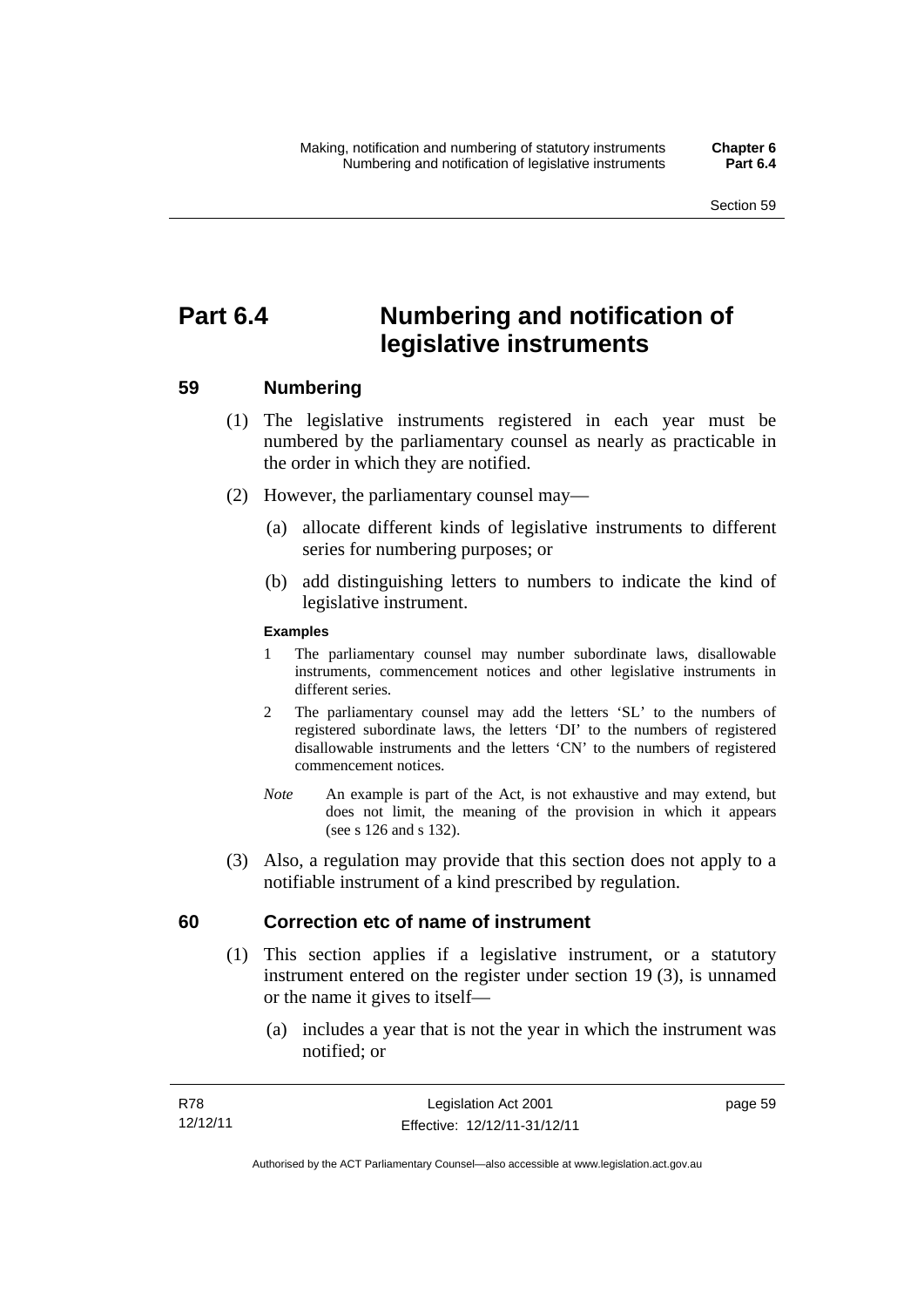#### Section 60

- (b) is the same as another instrument that has been, or is to be, notified under this Act; or
- (c) includes a number that is not consecutive with other instruments that have been notified under this Act; or
- (d) does not include a number that would give the instrument a unique name; or
- (e) is otherwise not in accordance with current legislative drafting practice.

## **Example—par (c)**

A legislative instrument has the name '*XYZ Amendment Rule 2000* (*No 5*)'. Legislative instruments with the names '*XYZ Amendment Rule 2000 (No 1)*', '*XYZ Amendment Rule 2000 (No 2)*' and '*XYZ Amendment Rule 2000 (No 3)*' have already been notified under the Act

#### **Example—par (d)**

A legislative instrument has the name '*XYZ Amendment Rule 2000 (No )*'.

#### **Example—par (e)**

A legislative instrument has the name '*XYY Amendment Order 2002 (No 1)*'. The instrument was made under the *XYZ Act 2000* (the *authorising Act*). The name of the instrument does not correctly reflect the name of the authorising Act.

- *Note* An example is part of the Act, is not exhaustive and may extend, but does not limit, the meaning of the provision in which it appears (see s 126 and s 132).
- (2) The parliamentary counsel may, before notifying the instrument under this Act—
	- (a) add a name to an unnamed instrument; or
	- (b) amend the instrument's name to bring it into line with current legislative drafting practice.
- (3) If the name of an instrument is added or amended under this section, the instrument has effect for all purposes as if the instrument were made with the name as added or amended.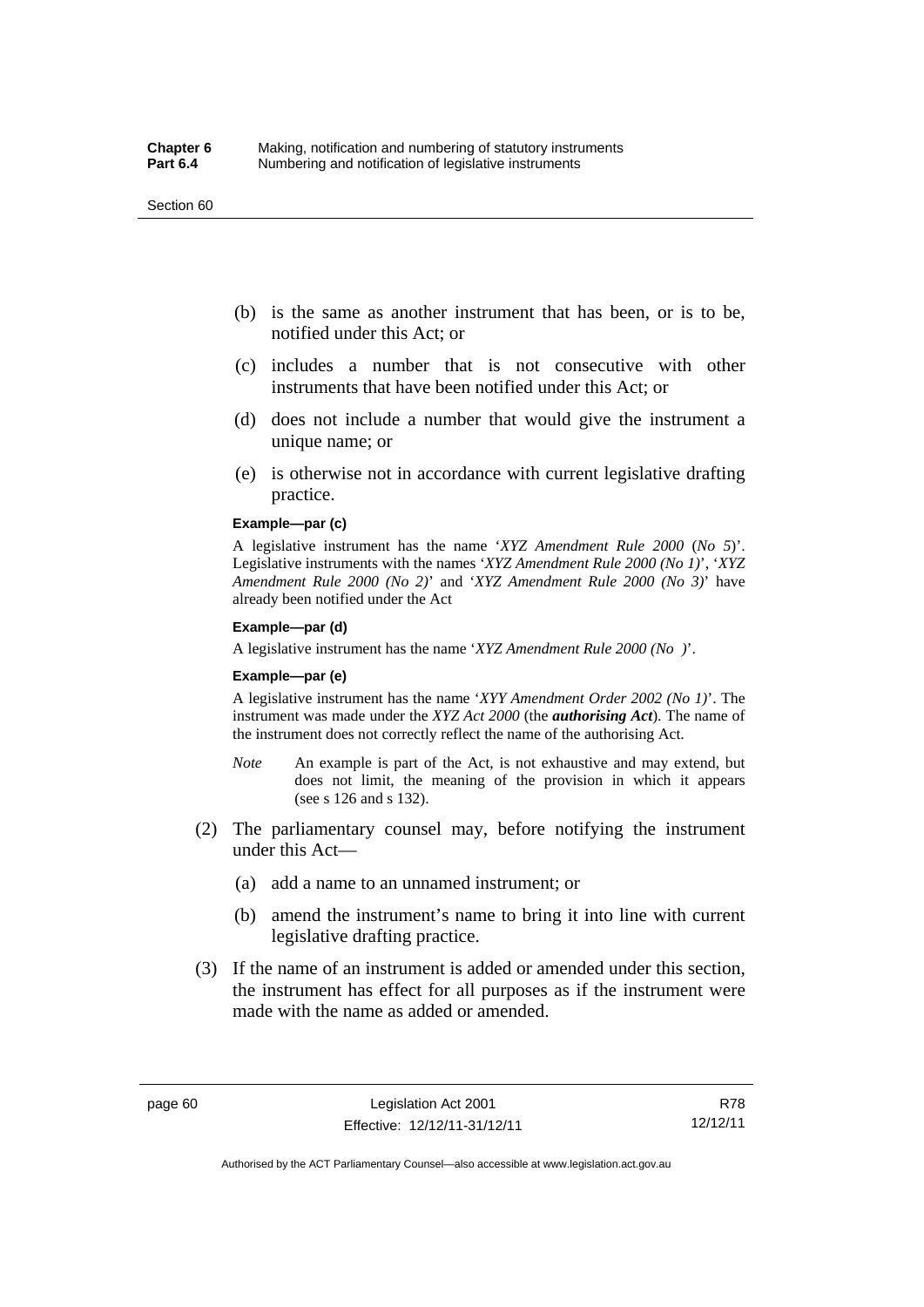(4) If the name of an instrument is added or amended under this section, the parliamentary counsel may make a corresponding change to any explanatory statement or regulatory impact statement for the instrument.

## **60A Correction of name of explanatory statement etc**

- (1) This section applies if an explanatory statement or regulatory impact statement for a legislative instrument—
	- (a) does not include the instrument's number or name in an appropriate place; or
	- (b) includes a reference to the instrument's number or name that is incorrect.
- (2) The parliamentary counsel may, before entering the statement in the register—
	- (a) include the instrument's number or name in an appropriate place in the statement; or
	- (b) correct the reference to the instrument's number or name.

## **61 Notification of legislative instruments**

- (1) If a legislative instrument is made, an authorised person for making a notification request for the instrument may ask the parliamentary counsel to notify the making of the instrument.
- (2) If an authorised person for making a notification request for a legislative instrument asks the parliamentary counsel to notify the making of the instrument and complies with the requirements (if any) prescribed by regulation (whether in relation to the form of the instrument, in relation to the making of the request or otherwise), the parliamentary counsel must—
	- (a) notify the making of the instrument in the register; or

page 61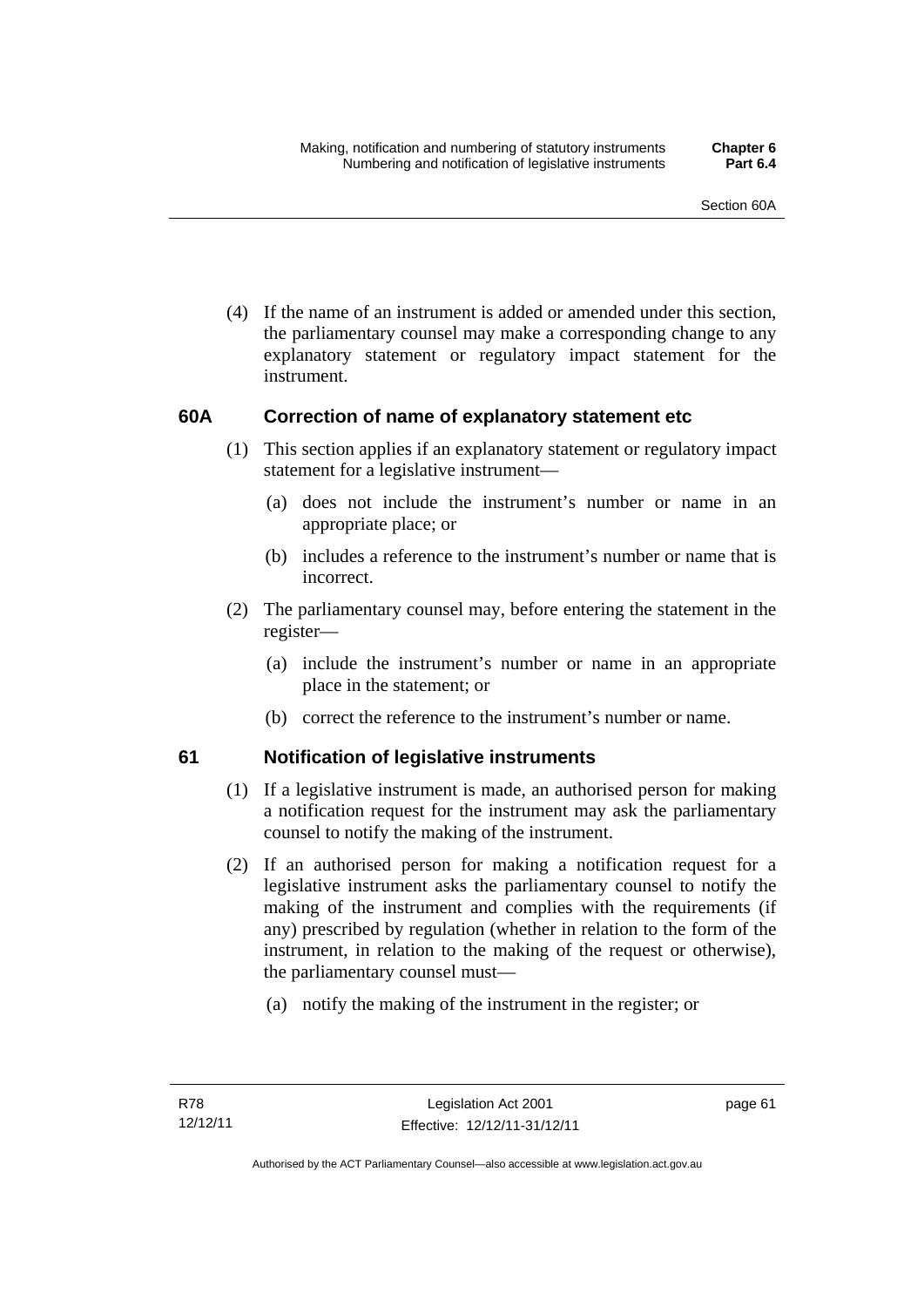#### Section 61

 (b) if it is not practicable to notify the making of the instrument in the register—notify the making of the instrument in another place the parliamentary counsel considers appropriate.

### **Examples—other places**

- 1 another government website
- 2 the gazette
- 3 outside the Legislative Assembly
- *Note* An example is part of the Act, is not exhaustive and may extend, but does not limit, the meaning of the provision in which it appears (see Legislation Act, s 126 and s 132).
- (3) The making of the legislative instrument is notified in the register by entering in the register—
	- (a) a statement that the instrument has been made; and
	- (b) the text of the instrument.
- (4) The making of the legislative instrument is notified under subsection  $(2)$  (b) by—
	- (a) publishing the text of the instrument in the place decided by the parliamentary counsel under subsection (2) (b); or
	- (b) publishing in that place a statement that—
		- (i) the instrument has been made; and
		- (ii) copies of the instrument can be obtained at a stated place or stated places (whether by purchase or otherwise).
- (5) If the making of the legislative instrument is notified under subsection  $(2)$  (b), the parliamentary counsel must as soon as practicable enter in the register—
	- (a) a statement that the instrument—
		- (i) has been made; and
		- (ii) was notified in the stated place on a stated date; and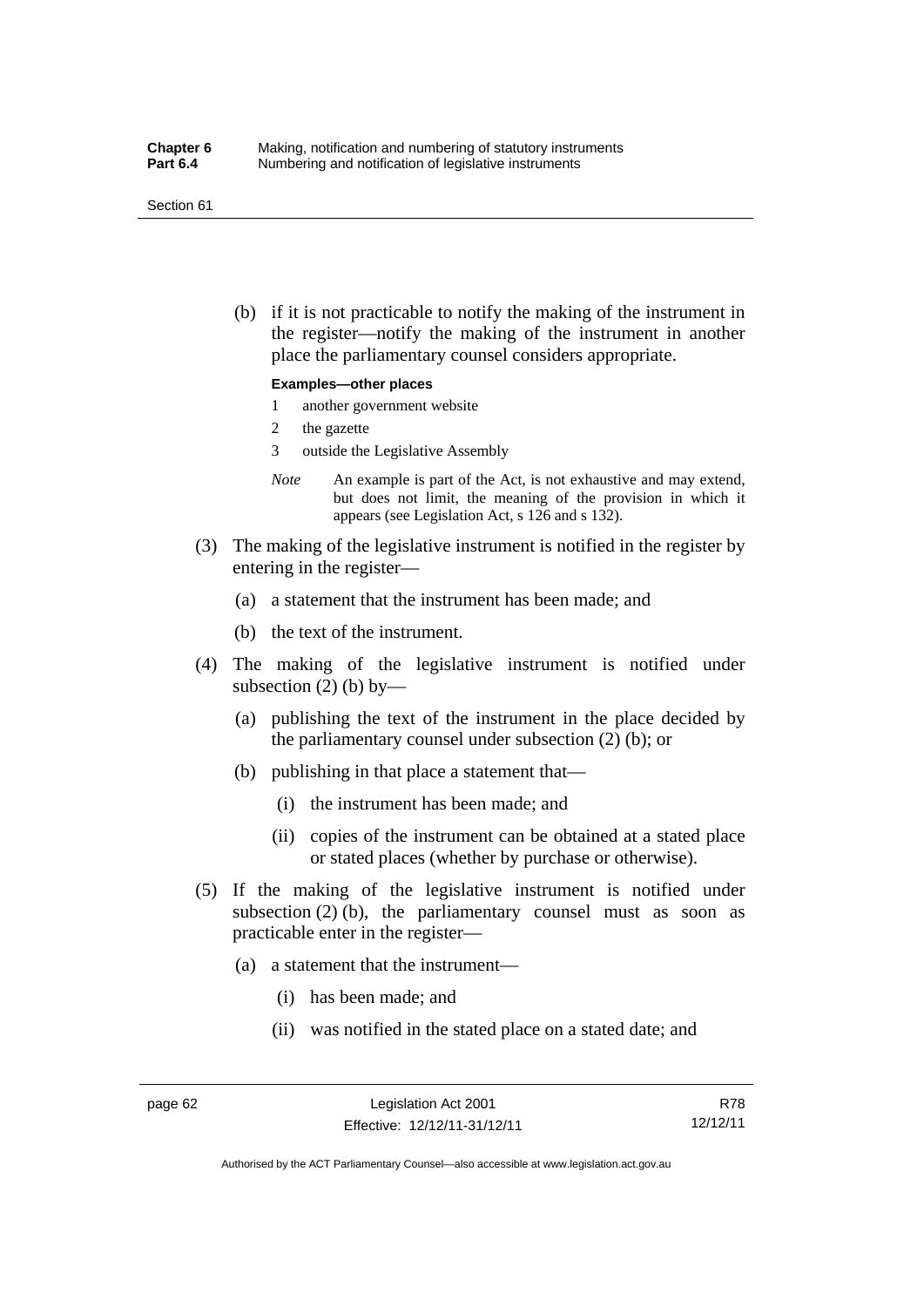- (b) the text of the instrument.
- (6) If the making of the legislative instrument is notified by publishing the statement mentioned in subsection (4) (b), copies of the instrument must be available on the day of publication, or as soon as practicable after that day, at the stated place or each of the stated places.
- (7) If on that day no copies of the legislative instrument are available at the stated place or any of the stated places, the parliamentary counsel must give the Minister a statement—
	- (a) that copies of the instrument were not available; and
	- (b) explaining why they were not available.
- (8) The Minister must present the statement to the Legislative Assembly not later than 6 sitting days after receiving it.
- (9) Despite subsection (2), the parliamentary counsel may notify the making of a legislative instrument even though a requirement prescribed by regulation for subsection (2) (a *prescribed requirement*) is not complied with.
- (10) The notification of a legislative instrument is valid even if—
	- (a) a prescribed requirement was not complied with; or
	- (b) the notification was made on the request of a person who was not, or was no longer, a delegate of an authorised person for making a notification request for the instrument.
- (11) This section is a determinative provision.
	- *Note* See s 5 for the meaning of determinative provisions, and s 6 for their displacement.
- (12) In this section:

*authorised person*, for making a notification request for a legislative instrument, means—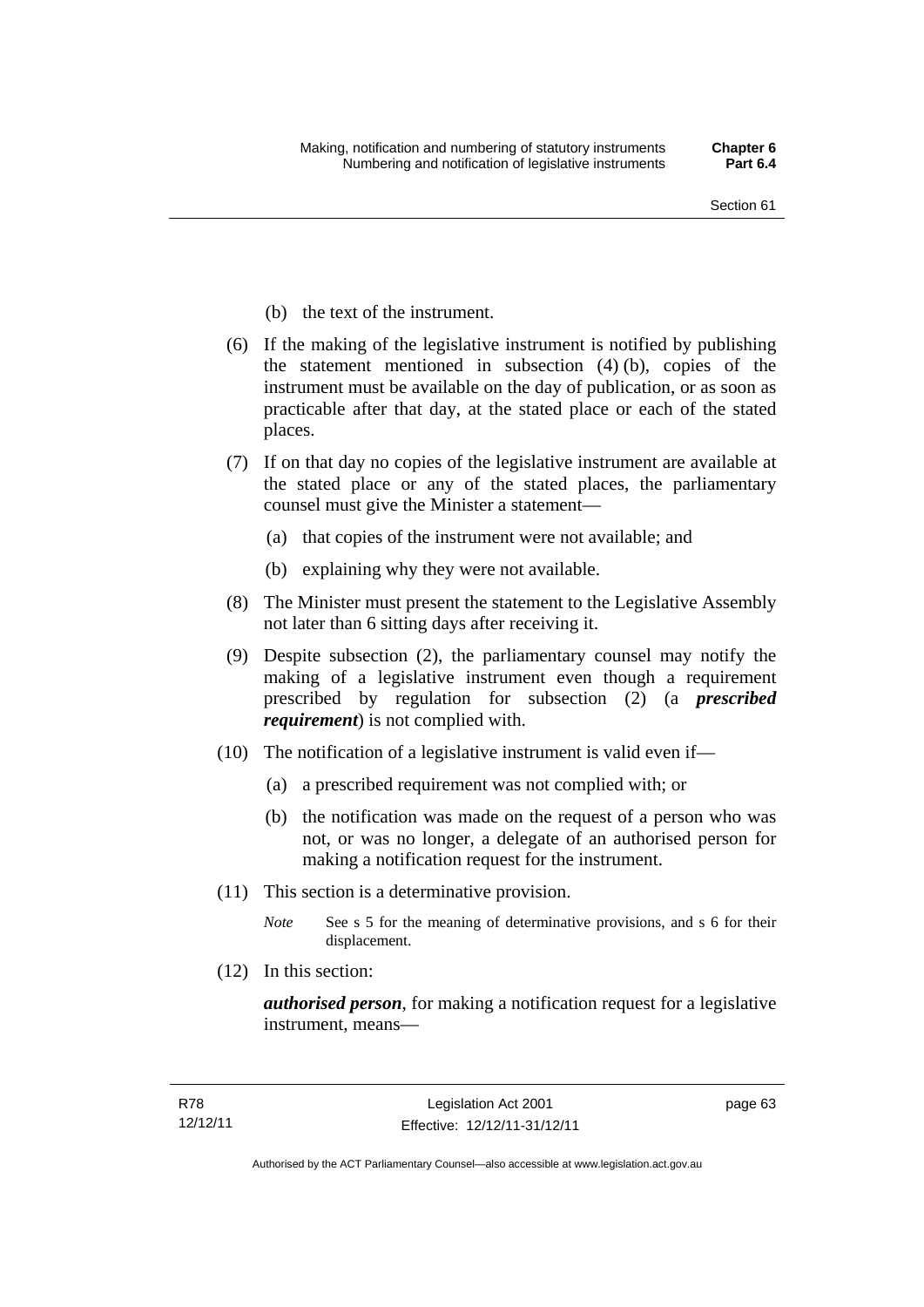- (a) the maker of the instrument; or
- (b) for a legislative instrument made by the Executive—a Minister or director-general; or
- (c) for a legislative instrument made by a Minister—a director-general; or
- (d) for a legislative instrument made by the rule-making committee—
	- (i) the secretary of the committee; or
	- (ii) the registrar of a court or tribunal in relation to which the instrument applies; or
- (e) for any other legislative instrument made by a court or tribunal, or by a member (however described) of a court or tribunal the registrar of the court or tribunal; or
- (f) for any other legislative instrument (other than an instrument prescribed by regulation for this paragraph)—a director-general; or
- (g) for a legislative instrument prescribed by regulation for this paragraph—a person prescribed by regulation as an authorised person for making a notification request for the instrument.

*rule-making committee* means the rule-making committee established under the *Court Procedures Act 2004*.

## **62 Effect of failure to notify legislative instrument**

- (1) A legislative instrument is not enforceable by or against the Territory or anyone else unless it is notified.
- (2) This section is a determinative provision.
	- *Note* See s 5 for the meaning of determinative provisions, and s 6 for their displacement.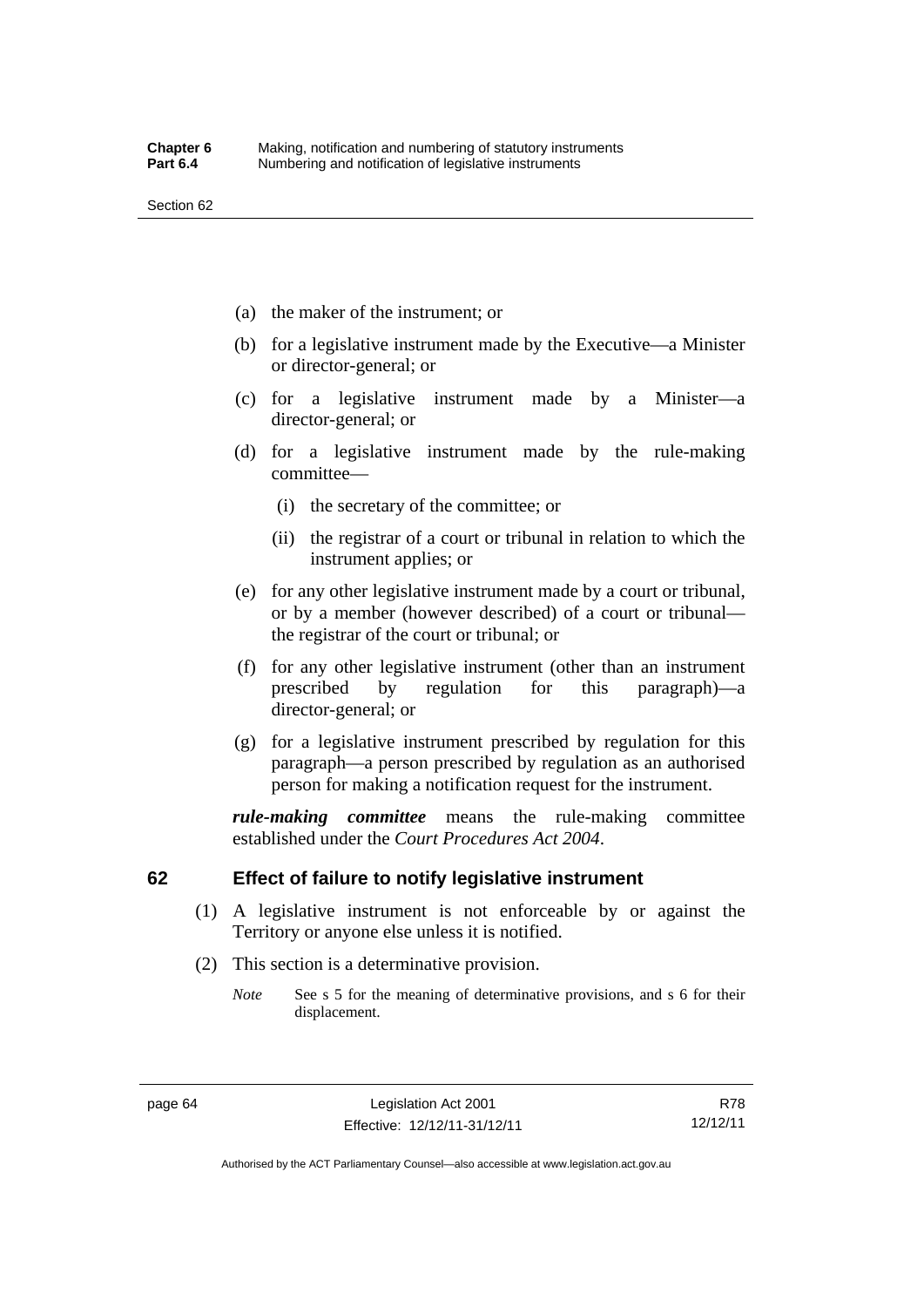## **63 References to** *notification* **of legislative instruments**

In an Act or statutory instrument, a reference to the *notification* of a legislative instrument is a reference to the instrument having been notified in the register, the gazette or otherwise under section  $61$  (2) (b).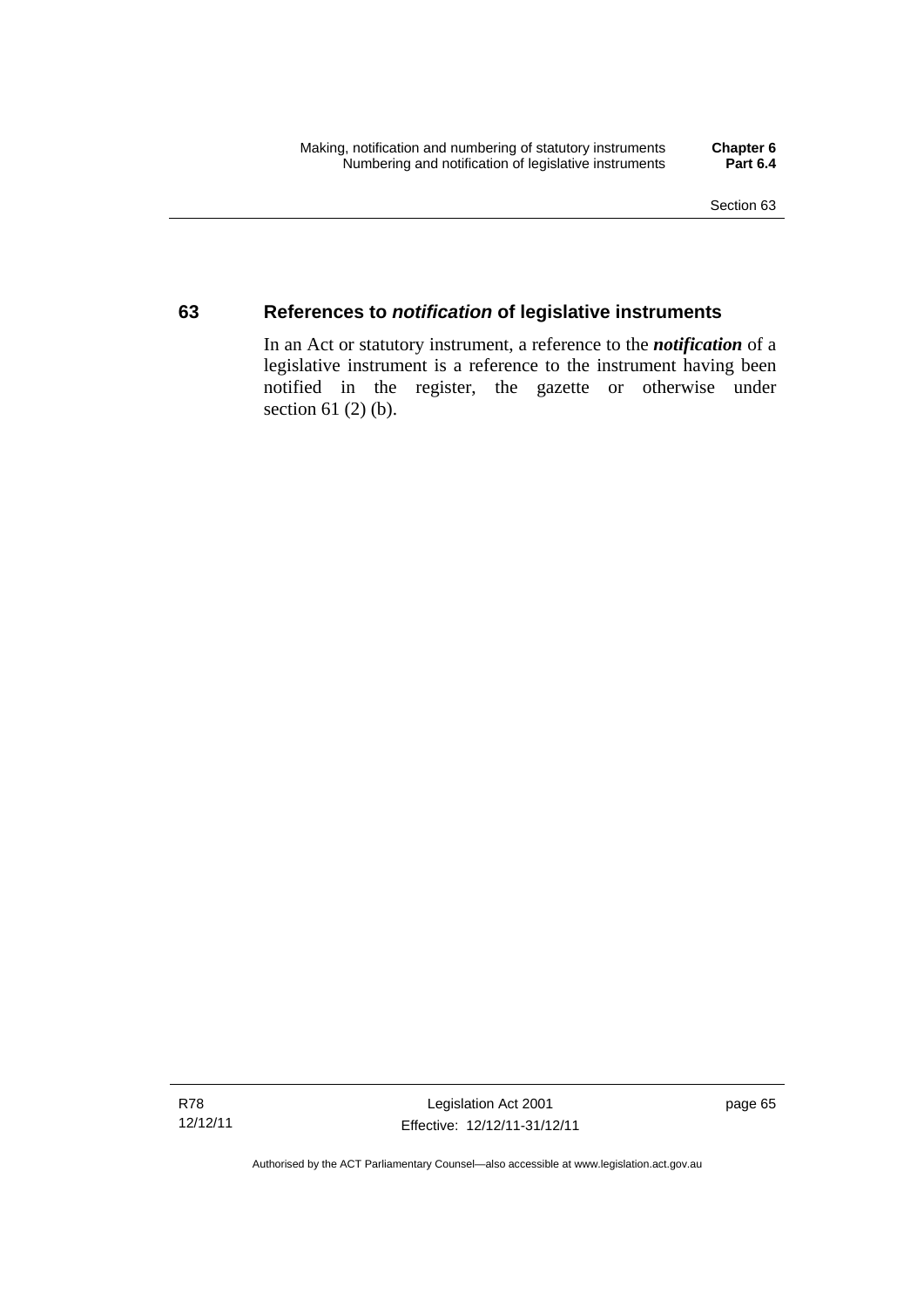#### **Chapter 7** Presentation, amendment and disallowance of subordinate laws and disallowable instruments

# **Chapter 7** Presentation, amendment and **disallowance of subordinate laws and disallowable instruments**

*Note* In this chapter, a reference to a subordinate law or disallowable instrument includes a reference to a provision of a subordinate law or disallowable instrument (see s 8 (2) and s 9 (2)).

## **64 Presentation of subordinate laws and disallowable instruments**

- (1) A subordinate law or disallowable instrument must be presented to the Legislative Assembly not later than 6 sitting days after its notification day.
- (2) If a subordinate law or disallowable instrument is not presented in accordance with subsection (1), it is taken to be repealed.
- (3) This section is a determinative provision.
	- *Note* See s 5 for the meaning of determinative provisions, and s 6 for their displacement.

## **65 Disallowance by resolution of Assembly**

- (1) This section applies if notice of a motion to disallow a subordinate law or disallowable instrument is given in the Legislative Assembly not later than 6 sitting days after the day it is presented to the Assembly.
- (2) If the Legislative Assembly passes a resolution to disallow the subordinate law or disallowable instrument, it is taken to be repealed—
	- (a) on the day after the day the disallowance is notified; or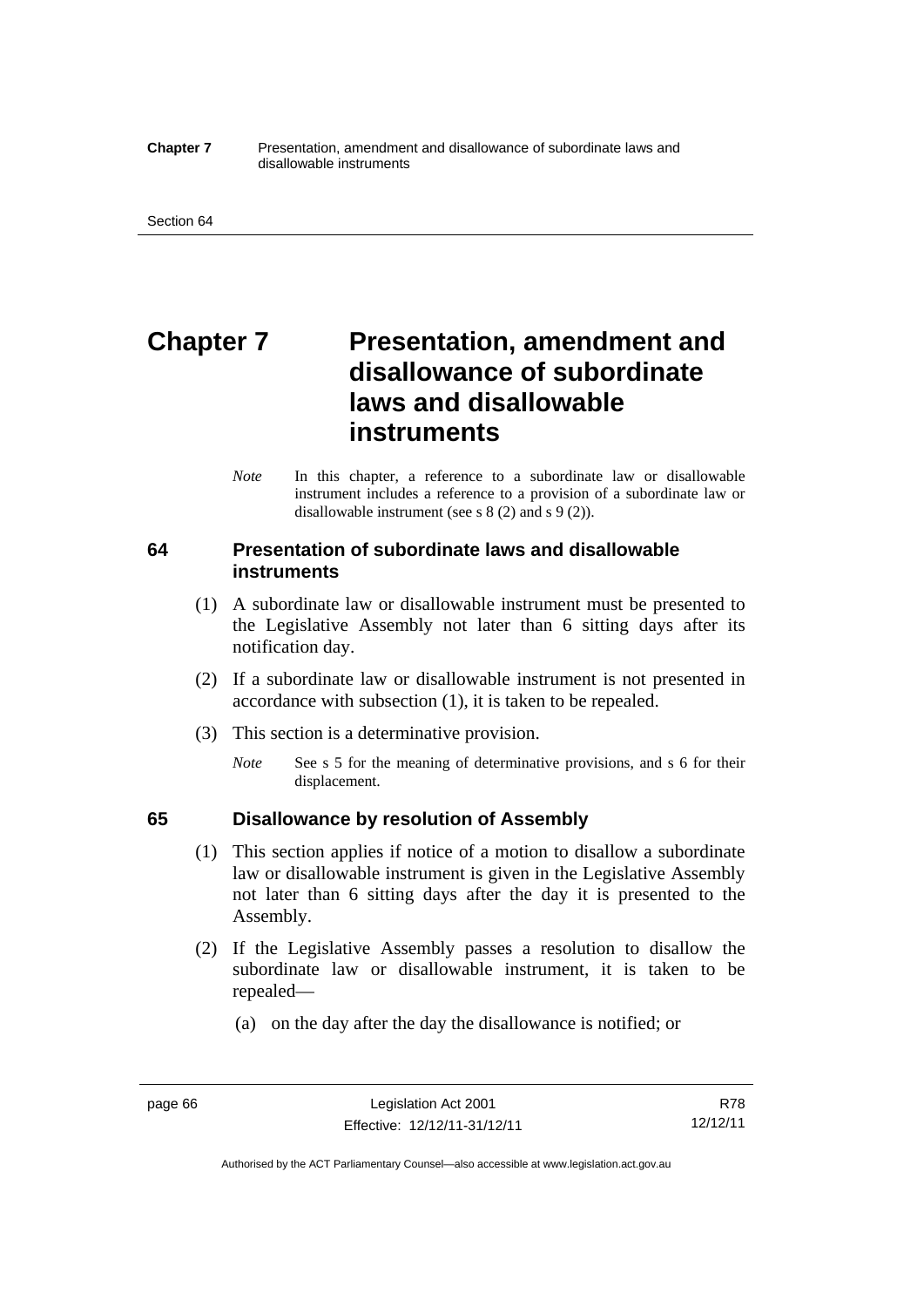- (b) if the resolution provides that it takes effect on the day the resolution is passed—that day.
- (3) For this chapter, the Legislative Assembly is taken to have passed a resolution to disallow the subordinate law or disallowable instrument if, at the end of 6 sitting days after the day the notice is given—
	- (a) the notice has not been withdrawn and the motion has not been called on; or
	- (b) the motion has been called on and moved, but has not been withdrawn or otherwise disposed of.
- (4) If subsection (3) applies, the resolution is taken to be the resolution set out in the motion for the resolution.
- (5) A disallowance under this section has effect for all purposes as if it were a repeal made by an Act.
- (6) This section is a determinative provision.
	- *Note* See s 5 for the meaning of determinative provisions, and s 6 for their displacement.

## **65A Notification of disallowance by resolution of Assembly**

- (1) If a subordinate law or disallowable instrument is disallowed, or taken to have been disallowed, under section 65, the Speaker must ask the parliamentary counsel to notify the disallowance.
- (2) If the Speaker asks the parliamentary counsel to notify the disallowance, the parliamentary counsel must—
	- (a) notify the disallowance in the register; or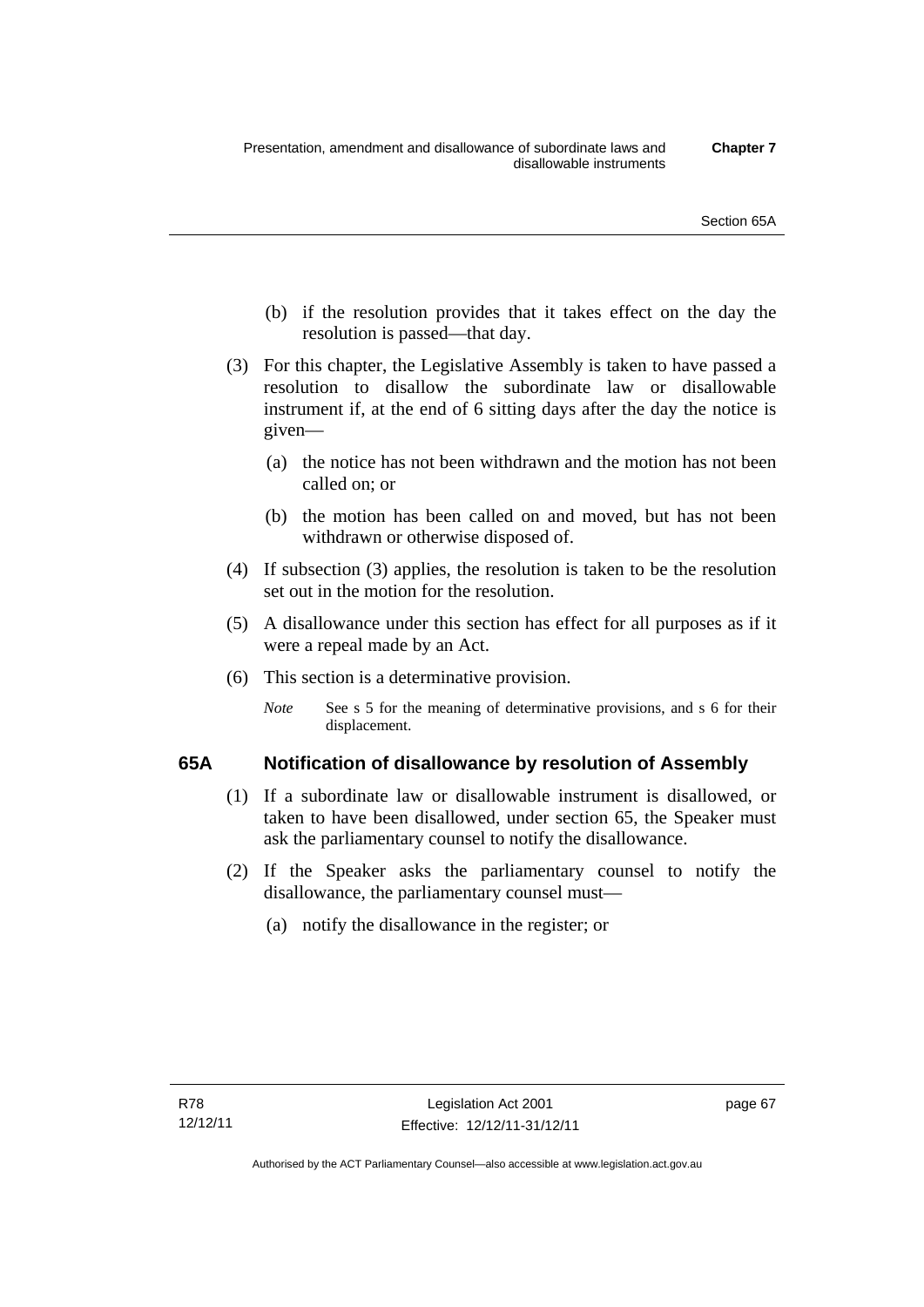#### **Chapter 7** Presentation, amendment and disallowance of subordinate laws and disallowable instruments

#### Section 65A

 (b) if it is not practicable to notify the disallowance in the register—notify the disallowance in another place the parliamentary counsel considers appropriate.

### **Examples—other places**

- 1 another government website
- 2 the gazette
- 3 outside the Legislative Assembly
- *Note* An example is part of the Act, is not exhaustive and may extend, but does not limit, the meaning of the provision in which it appears (see Legislation Act, s 126 and s 132).
- (3) If the Speaker asks the parliamentary counsel to notify the disallowance on a particular day, the parliamentary counsel must notify the disallowance on that day unless it is impracticable to do so.
- (4) The disallowance is notified in the register by entering in the register—
	- (a) a statement that the subordinate law or disallowable instrument has been disallowed under section 65; and
	- (b) the text of the resolution passed, or taken to have been passed, by the Legislative Assembly under section 65; and
	- (c) the day when the resolution was passed or taken to have been passed; and
	- (d) the day when the subordinate law or disallowable instrument is taken to be repealed because of the resolution.
- (5) The disallowance is notified under subsection (2) (b) by publishing in the place decided by the parliamentary counsel under that subsection—
	- (a) a statement that the subordinate law or disallowable instrument has been disallowed under section 65; and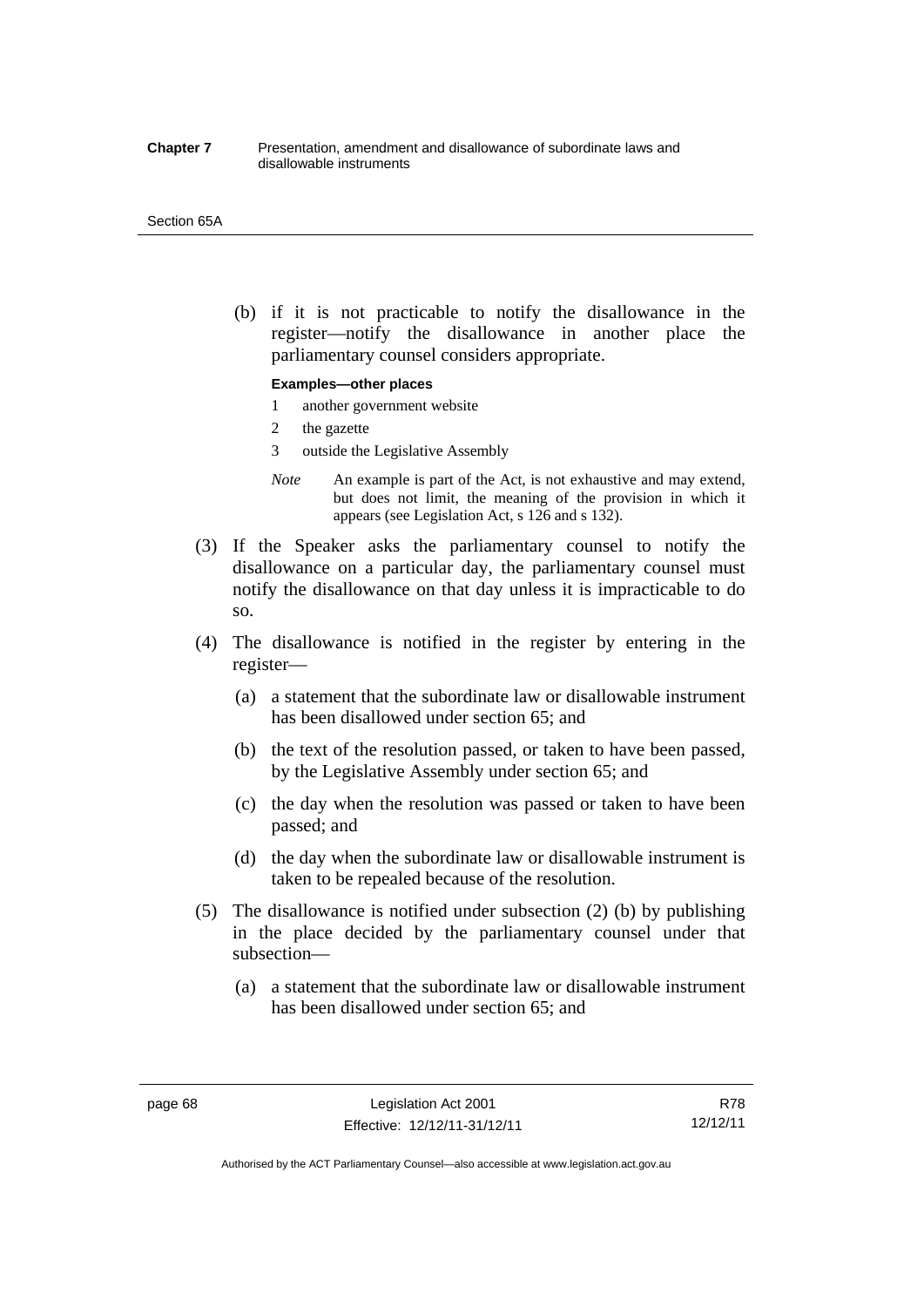- (b) the text of the resolution passed, or taken to have been passed, by the Legislative Assembly under section 65; and
- (c) the day when the resolution was passed or taken to have been passed; and
- (d) the day when the subordinate law or disallowable instrument is taken to be repealed because of the resolution.
- (6) If the disallowance is notified under subsection (2) (b), the parliamentary counsel must enter in the register—
	- (a) a statement that the subordinate law or disallowable instrument has been disallowed under section 65; and
	- (b) a statement that the disallowance was notified under subsection (2) (b) in a stated place on a stated date; and
	- (c) the text of the resolution passed, or taken to have been passed, under section 65; and
	- (d) the day when the resolution was passed or taken to have been passed; and
	- (e) the day when the subordinate law or disallowable instrument is taken to be repealed because of the resolution.
- (7) This section is a determinative provision.
	- *Note* See s 5 for the meaning of determinative provisions, and s 6 for their displacement.

## **66 Revival of affected laws**

- (1) This section applies if—
	- (a) a subordinate law or disallowable instrument (the *disallowed law*) is taken to be repealed under section 64 (Presentation of subordinate laws and disallowable instruments) or section 65 (Disallowance by resolution of Assembly); and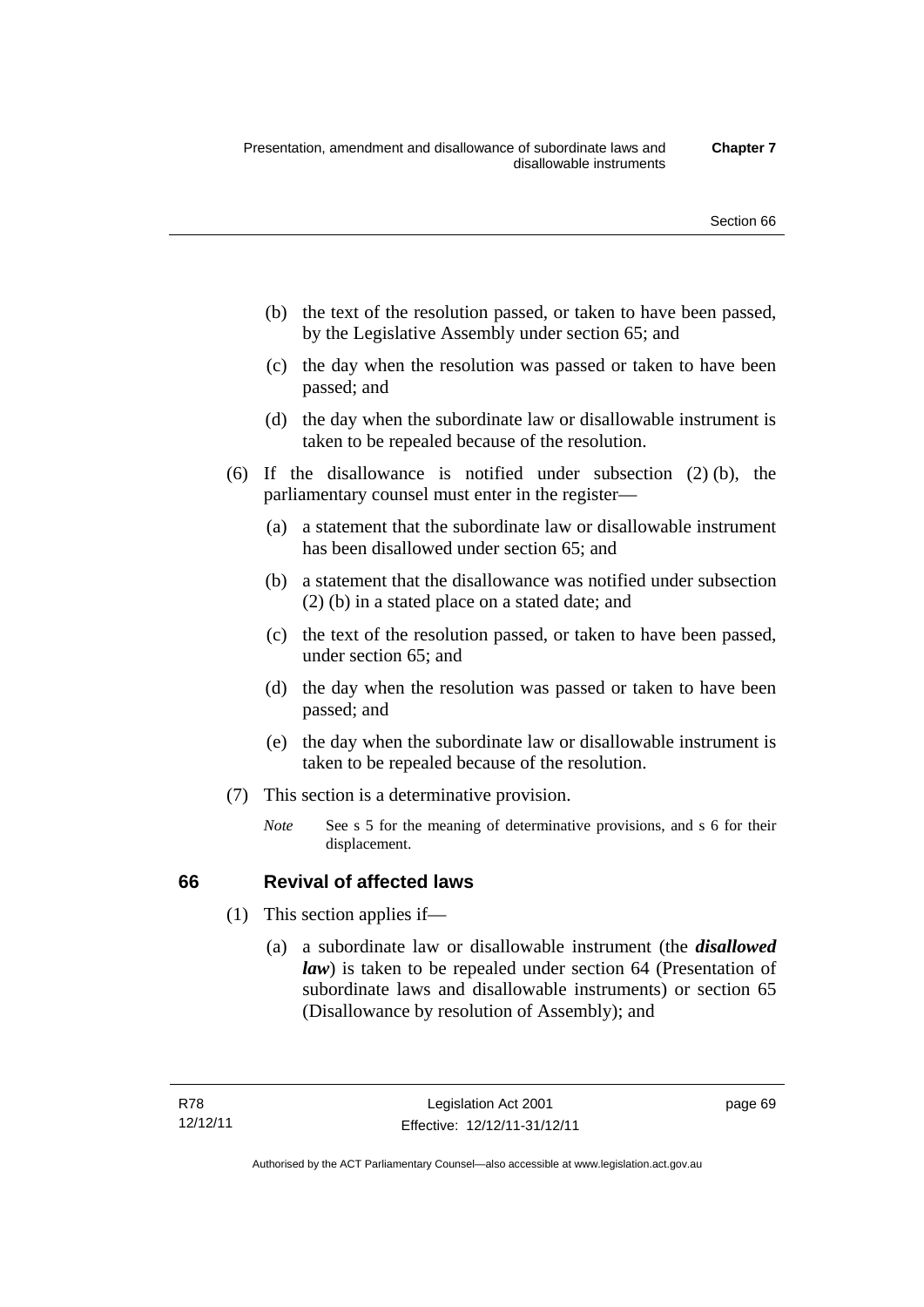#### **Chapter 7** Presentation, amendment and disallowance of subordinate laws and disallowable instruments

#### Section 67

- (b) the disallowed law repealed or amended an Act or statutory instrument (the *affected law*); and
- (c) the repeal or amendment has commenced.
- (2) The affected law is revived, from the beginning of the day after the disallowed law is taken to have been repealed, as if the disallowed law had never been made.
- (3) This section is a determinative provision.
	- *Note* See s 5 for the meaning of determinative provisions, and s 6 for their displacement.

## **67 Making of instrument same in substance within 6 months after disallowance**

- (1) This section applies if a subordinate law or disallowable instrument (the *disallowed law*) is disallowed under section 65 (Disallowance by resolution of Assembly).
- (2) A subordinate law or disallowable instrument the same in substance must not be made within 6 months beginning on the day of the disallowance unless the Legislative Assembly has—
	- (a) rescinded the resolution that disallowed the disallowed law; or
	- (b) by resolution, approved the making of—
		- (i) a subordinate law or disallowable instrument in those terms; or
		- (ii) a subordinate law or disallowable instrument the same in substance as the disallowed law.
- (3) A subordinate law or disallowable instrument made in contravention of this section is void.
- (4) This section is a determinative provision.
	- *Note* See s 5 for the meaning of determinative provisions, and s 6 for their displacement.

R78 12/12/11

Authorised by the ACT Parliamentary Counsel—also accessible at www.legislation.act.gov.au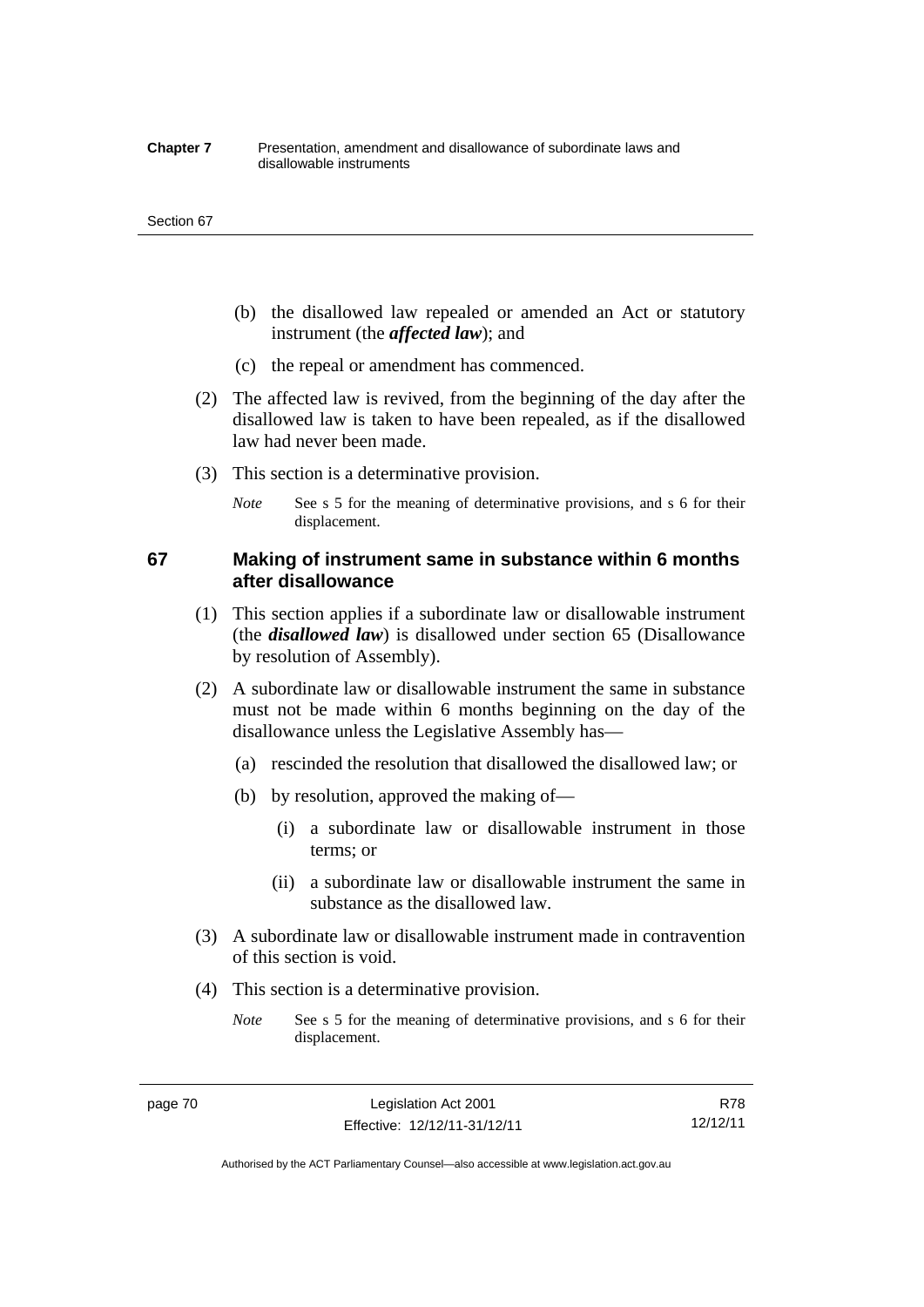## **68 Amendment by resolution of Assembly**

(1) In this section:

*amendment* does not include an amendment that would have the effect of waiving or changing any fee, charge, penalty or other amount payable to the Territory.

*disallowable instrument* does not include a determination of fees or charges by a Minister under an Act or subordinate law.

- (2) This section applies if notice of a motion to amend a subordinate law or disallowable instrument is given in the Legislative Assembly not later than 6 sitting days after the day it is presented to the Assembly.
- (3) If the Legislative Assembly passes a resolution to amend the subordinate law or disallowable instrument, it is amended accordingly—
	- (a) on the day after the day the amendment is notified; or
	- (b) if the resolution provides that it takes effect on the day the resolution is passed—that day.
- (4) For this chapter, the Legislative Assembly is taken to have passed a resolution to amend the subordinate law or disallowable instrument if, at the end of 6 sitting days after the day the notice is given—
	- (a) the notice has not been withdrawn and the motion has not been called on; or
	- (b) the motion has been called on and moved, but has not been withdrawn or otherwise disposed of.
- (5) If subsection (4) applies, the resolution is taken to be the resolution set out in the motion for the resolution.
- (6) An amendment under this section has effect for all purposes as if it had been made by an Act.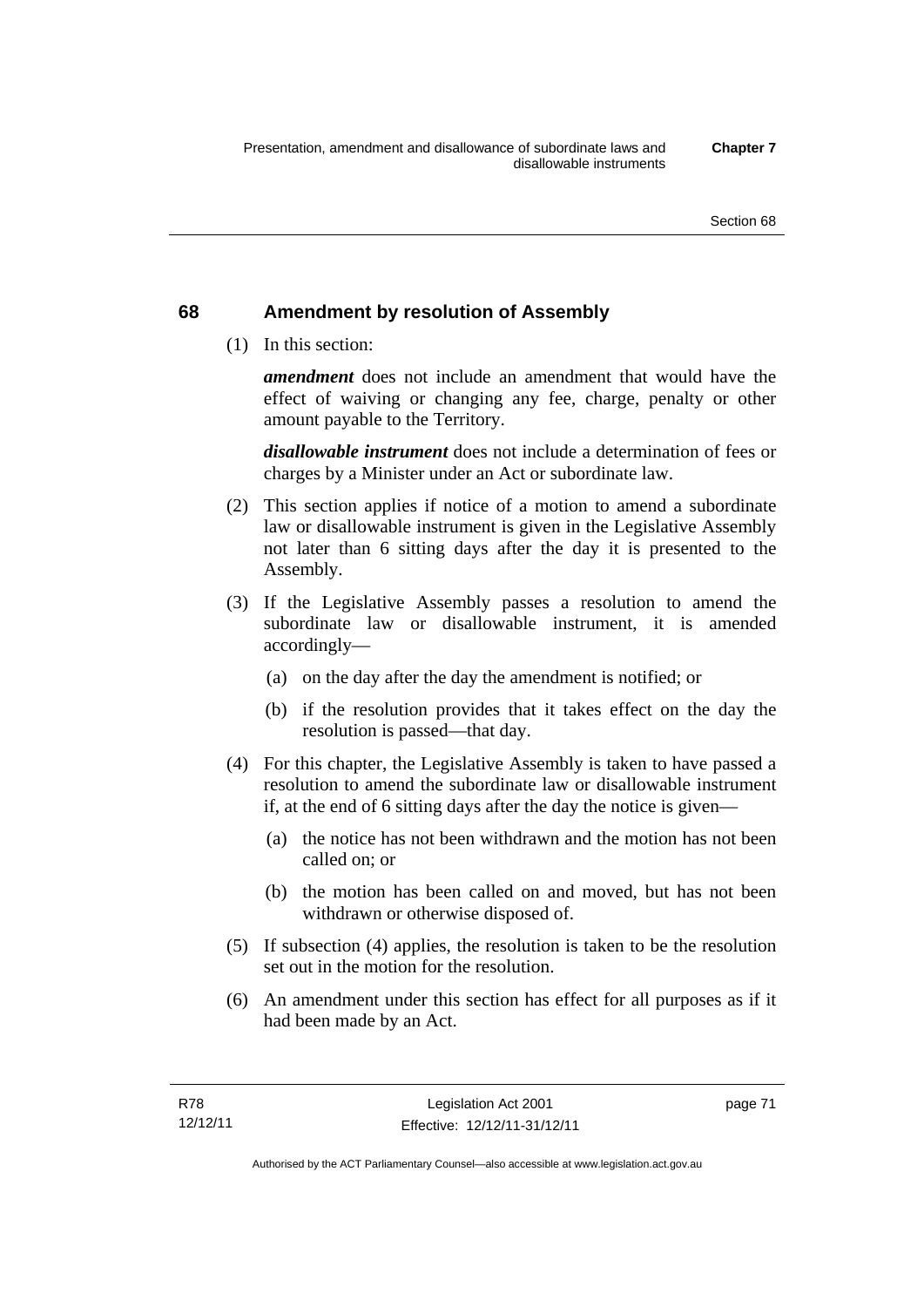#### **Chapter 7** Presentation, amendment and disallowance of subordinate laws and disallowable instruments

#### Section 69

- (7) Without limiting subsection (6), section 83 (Consequences of amendment of statutory instrument by Act) applies to the amendment as if it had been made by an Act.
- (8) This section is a determinative provision.
	- *Note* See s 5 for the meaning of determinative provisions, and s 6 for their displacement.

## **69 Notification of amendments made by resolution of Assembly**

- (1) If a subordinate law or disallowable instrument (the *amended law*) is amended under section 68, the Speaker must ask the parliamentary counsel to notify the amendment.
- (2) If the Speaker asks the parliamentary counsel to notify the amendment, the parliamentary counsel must—
	- (a) notify the amendment in the register; or
	- (b) if it is not practicable to notify the amendment in the register notify the amendment in another place the parliamentary counsel considers appropriate.

#### **Examples—other places**

- 1 another government website
- 2 the gazette
- 3 outside the Legislative Assembly
- *Note* An example is part of the Act, is not exhaustive and may extend, but does not limit, the meaning of the provision in which it appears (see Legislation Act, s 126 and s 132).
- (3) If the Speaker asks the parliamentary counsel to notify the amendment on a particular day, the parliamentary counsel must notify the amendment on that day unless it is impracticable to do so.
- (4) The amendment is notified in the register by entering in the register—

page 72 Legislation Act 2001 Effective: 12/12/11-31/12/11

R78 12/12/11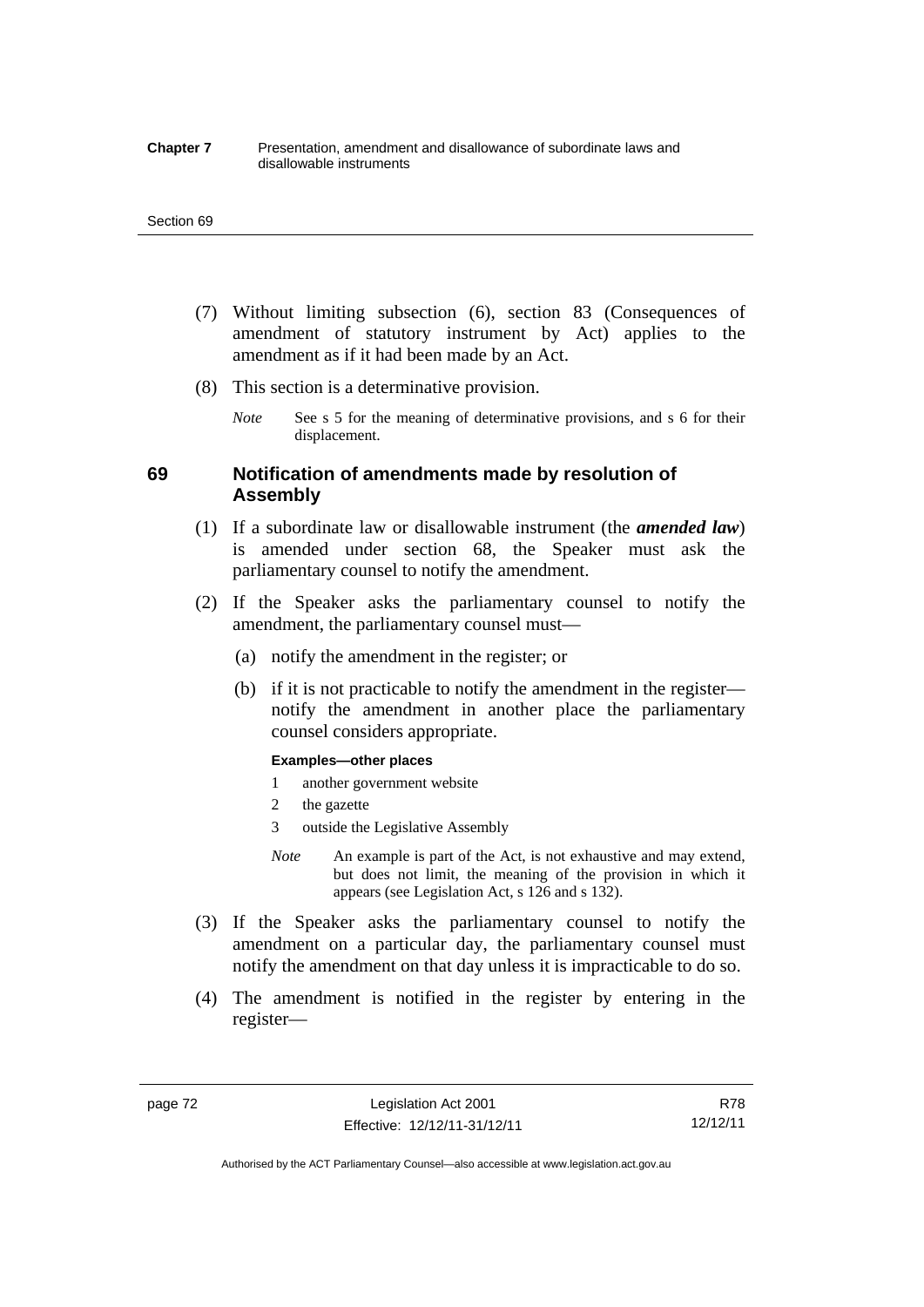- (a) a statement that the amendment of the amended law has been made under section 68; and
- (b) the text of the resolution passed, or taken to have been passed, by the Legislative Assembly under section 68; and
- (c) the day when the resolution was passed or taken to have been passed; and
- (d) the day when the subordinate law or disallowable instrument is taken to be amended because of the resolution.
- (5) The amendment is notified under subsection (2) (b) by publishing in the place decided by the parliamentary counsel under that subsection—
	- (a) a statement that the amendment of the amended law has been made under section 68; and
	- (b) the text of the resolution passed, or taken to have been passed, by the Legislative Assembly under section 68; and
	- (c) the day when the resolution was passed or taken to have been passed; and
	- (d) the day when the subordinate law or disallowable instrument is taken to be amended because of the resolution.
- (6) If the amendment is notified under subsection (2) (b), the parliamentary counsel must enter in the register—
	- (a) a statement that the amendment of the amended law has been made under section 68; and
	- (b) a statement that the amendment was notified under subsection (2) (b) in a stated place on a stated date; and
	- (c) the text of the resolution passed, or taken to have been passed, by the Legislative Assembly under section 68; and
	- (d) the day when the resolution was passed or taken to have been passed; and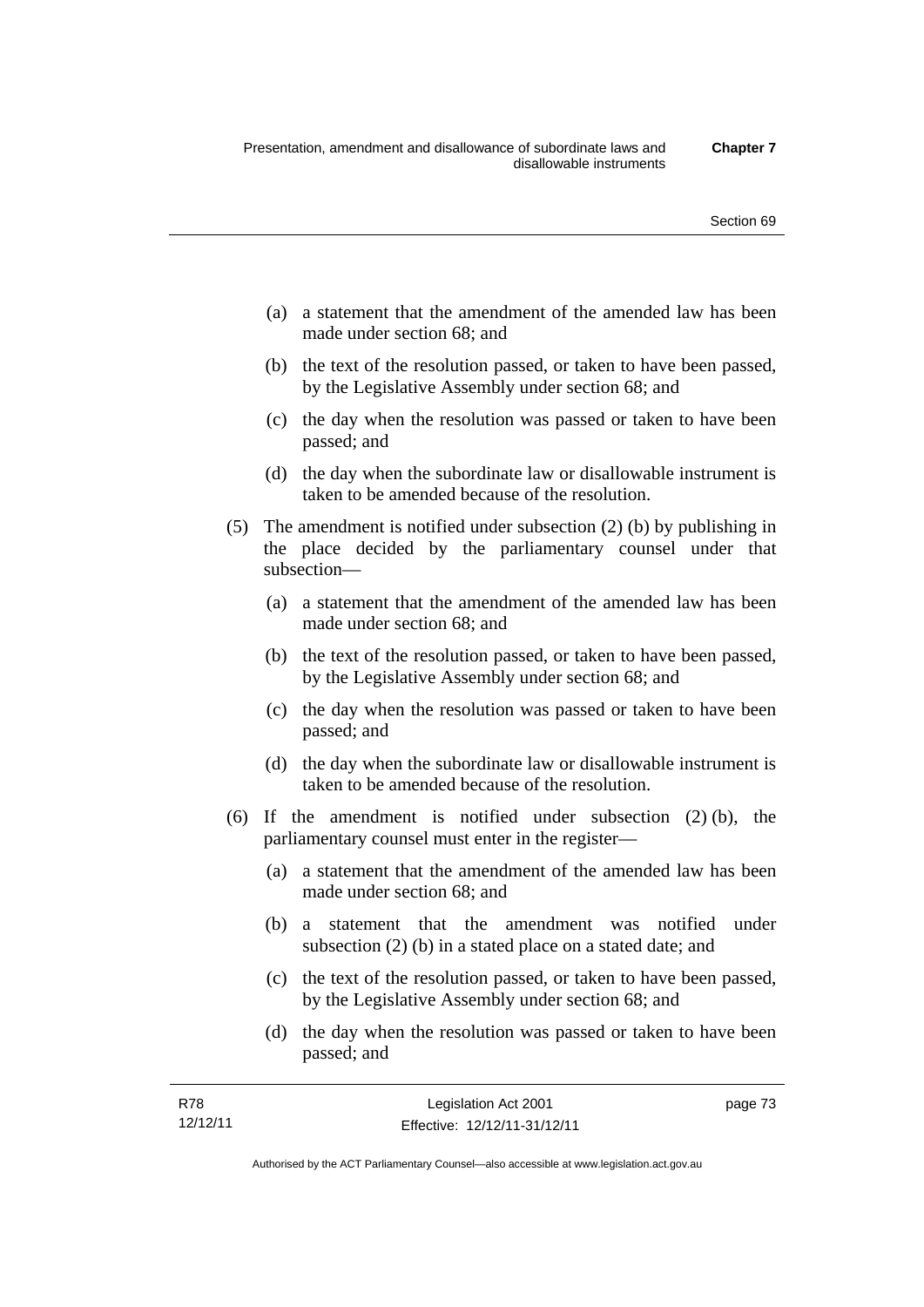#### **Chapter 7** Presentation, amendment and disallowance of subordinate laws and disallowable instruments

#### Section 70

- (e) the day when the subordinate law or disallowable instrument is taken to be amended because of the resolution.
- (7) This section is a determinative provision.
	- *Note* See s 5 for the meaning of determinative provisions, and s 6 for their displacement.

## **70 Making of amendment restoring effect of law within 6 months after amendment**

- (1) This section applies if a subordinate law or disallowable instrument (the *amended law*) is amended under section 68 (Amendment by resolution of Assembly).
- (2) A subordinate law or disallowable instrument the same in substance as the amended law before the amendment (the *earlier law*) must not be made within 6 months beginning on the day the amendment is made unless the Legislative Assembly has—
	- (a) rescinded the resolution that made the amendment; or
	- (b) by resolution approved the making of—
		- (i) a subordinate law or disallowable instrument in those terms; or
		- (ii) a subordinate law or disallowable instrument the same in substance as the earlier law.
- (3) A subordinate law or disallowable instrument made in contravention of this section is void.
- (4) This section is a determinative provision.
	- *Note* See s 5 for the meaning of determinative provisions, and s 6 for their displacement.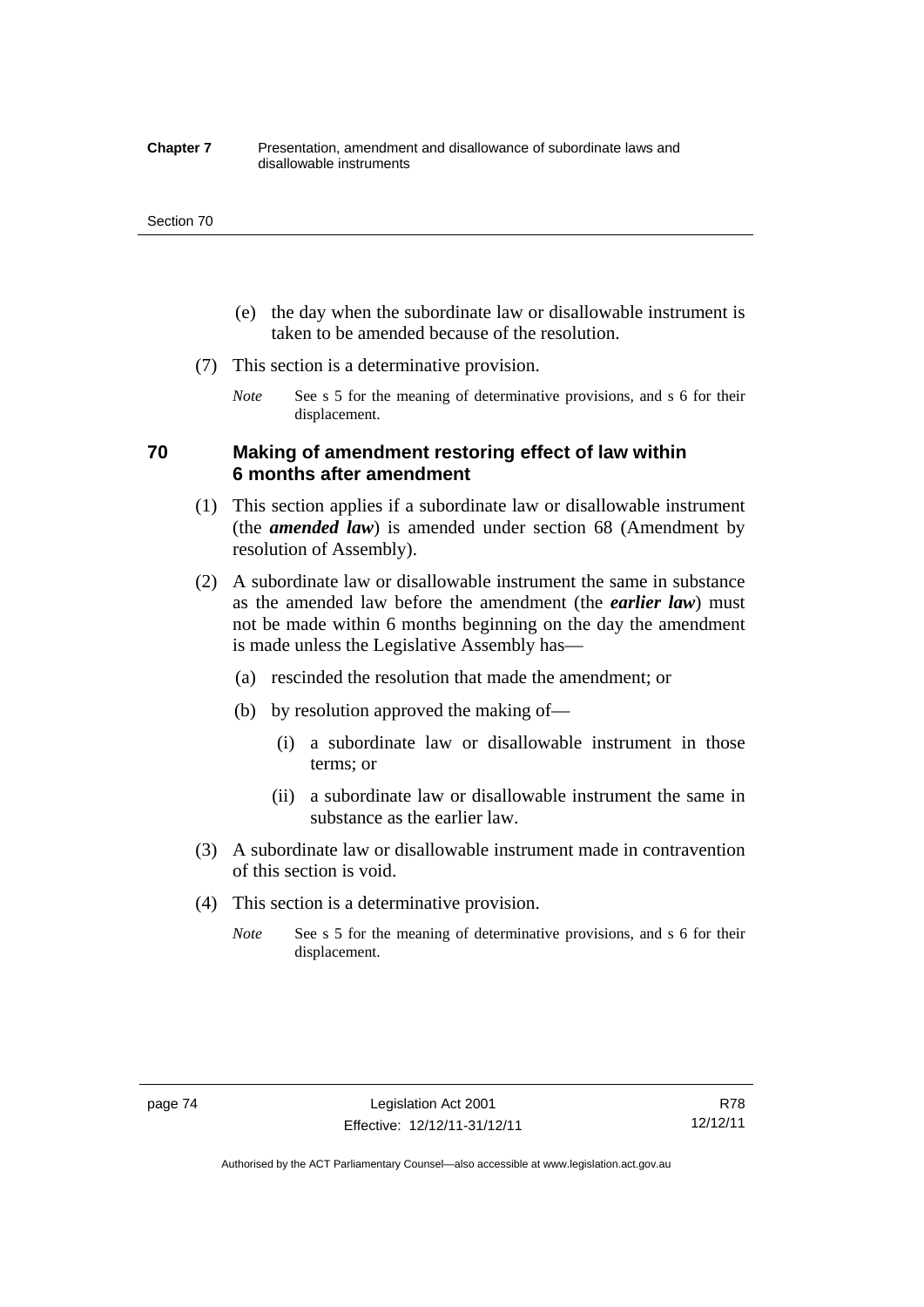## **71 Effect of dissolution or expiry of Assembly on notice of motion**

- (1) This section applies if—
	- (a) notice of motion to disallow or amend a subordinate law or disallowable instrument is given in the Legislative Assembly not later than 6 sitting days after the day the instrument is presented to the Assembly; and
	- (b) not later than 6 sitting days after the day the notice is given, the Assembly is dissolved or expires; and
	- (c) at the time of the dissolution or expiry—
		- (i) the notice has not been withdrawn and the motion has not been called on; or
		- (ii) the motion has been called on and moved, but has not been withdrawn or otherwise disposed of.
- (2) For this chapter, the subordinate law or disallowable instrument is taken to have been presented to the Legislative Assembly on the first sitting day of the Assembly after the next general election of members of the Assembly.
- (3) This section is a determinative provision.
	- *Note* See s 5 for the meaning of determinative provisions, and s 6 for their displacement.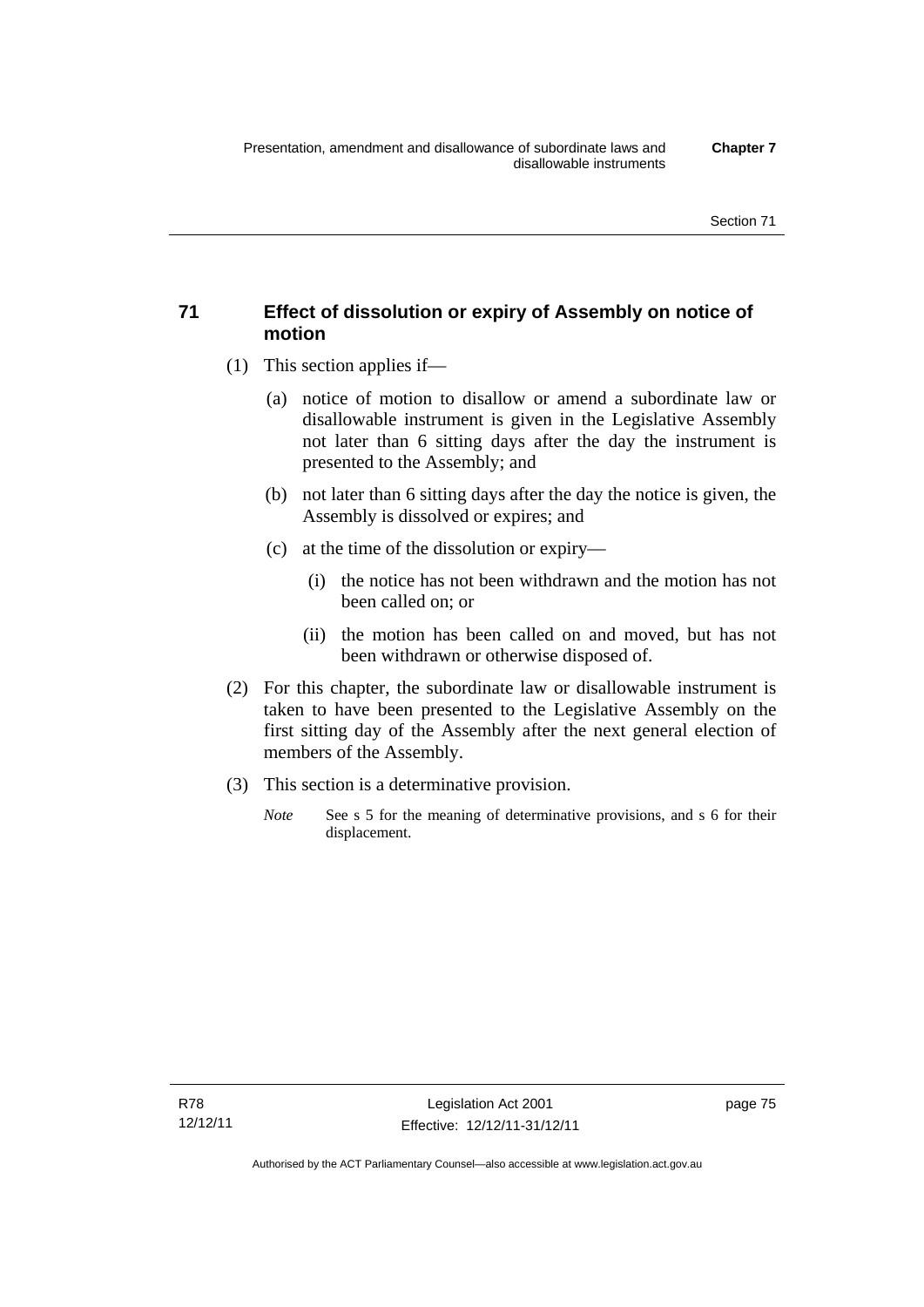# **Chapter 8 Commencement and exercise of powers before commencement**

### **72 Meaning of** *law***—ch 8**

In this chapter:

*law* means an Act or statutory instrument.

*Note* A reference to an Act or statutory instrument includes a reference to a provision of the Act or instrument (see s 7 and s 13).

## **73 General rules about commencement**

- (1) An Act commences—
	- (a) on the day after its notification day; or
	- (b) if the Act or another Act provides for a different date or time of commencement—on that date or at that time.
- (2) A legislative instrument commences—
	- (a) on the day after its notification day; or
	- (b) if an Act or the instrument provides for a later date or time of commencement—on that date or at that time; or
	- (c) if an Act provides for an earlier date or time of commencement—on that date or at that time; or
	- (d) if the instrument, under authority given by an Act, provides for an earlier date or time—on that date or at that time.

#### **Examples—par (b)**

- 1 A subordinate law may provide that it commences on a stated future date or at a stated time on a stated future date.
- 2 A disallowable instrument may provide that it commences on the commencement of a stated law or a stated provision of a stated law.

R78 12/12/11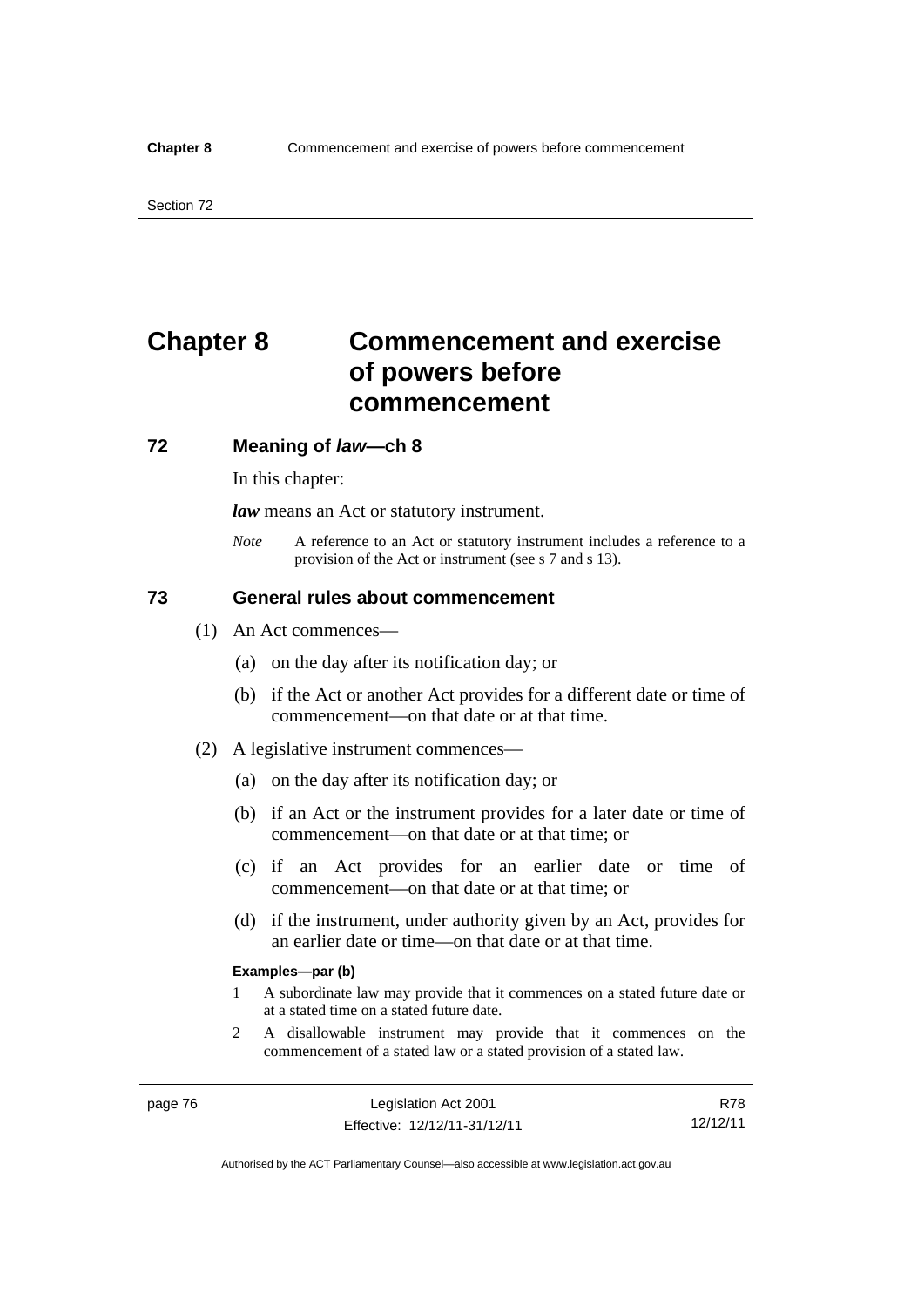- 3 A notifiable instrument may provide that it commences on the expiry of a stated statutory instrument.
- 4 A notifiable instrument may provide that it commences on the date fixed by a Commonwealth Minister, by notice in the Commonwealth gazette, under a stated Commonwealth Act.
- *Note* An example is part of the Act, is not exhaustive and may extend, but does not limit, the meaning of the provision in which it appears (see s 126 and s 132).
- (3) Without limiting subsection (2), if a legislative instrument is notified on a day after the day or time provided by the instrument for its commencement, and subsection (2) (c) or (d) does not apply to the instrument—
	- (a) the instrument is valid; but
	- (b) the instrument commences on the day after its notification day.
- (4) A statutory instrument that is not a legislative instrument commences—
	- (a) on the day after the day it is made or, if it is required under an Act or statutory instrument to be approved (however described) by the Executive, a Minister or any other entity, the day after the day it is approved; or
	- (b) if an Act or the instrument provides for a later date or time of commencement—on that date or at that time; or
	- (c) if an Act provides for an earlier date or time of commencement—on that date or at that time; or
	- (d) if the instrument, under authority given by an Act, provides for an earlier date or time—on that date or at that time.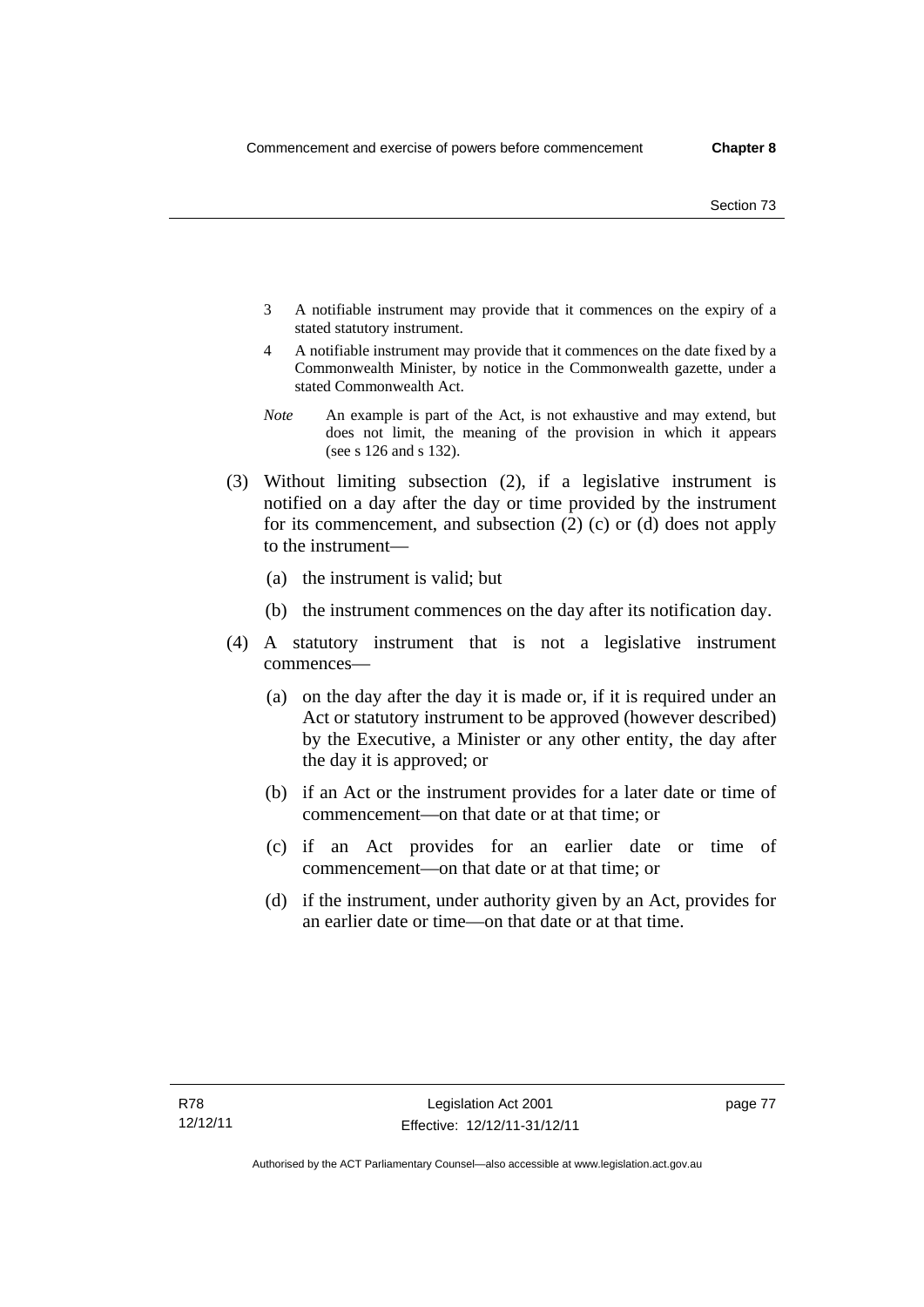- (5) This section is subject to the following sections:
	- (a) section 75 (Commencement of naming and commencement provisions);
	- (b) section 76 (Non-prejudicial provision may commence retrospectively);
	- (c) section 79 (Automatic commencement of postponed law);
	- (d) section 79A (Commencement of amendment of uncommenced law);
	- (e) section 81 (Exercise of powers between notification and commencement).
- (6) This section is a determinative provision.
	- *Note* See s 5 for the meaning of determinative provisions, and s 6 for their displacement.

## **74 Time of commencement**

- (1) If an Act commences on a day, it commences at the beginning of the day unless a different time of commencement is provided by the Act, another Act, or a commencement notice providing for the commencement of the Act.
- (2) If a statutory instrument commences on a day, it commences at the beginning of the day unless a different time of commencement is provided by the instrument, an Act, or a commencement notice providing for the commencement of the instrument.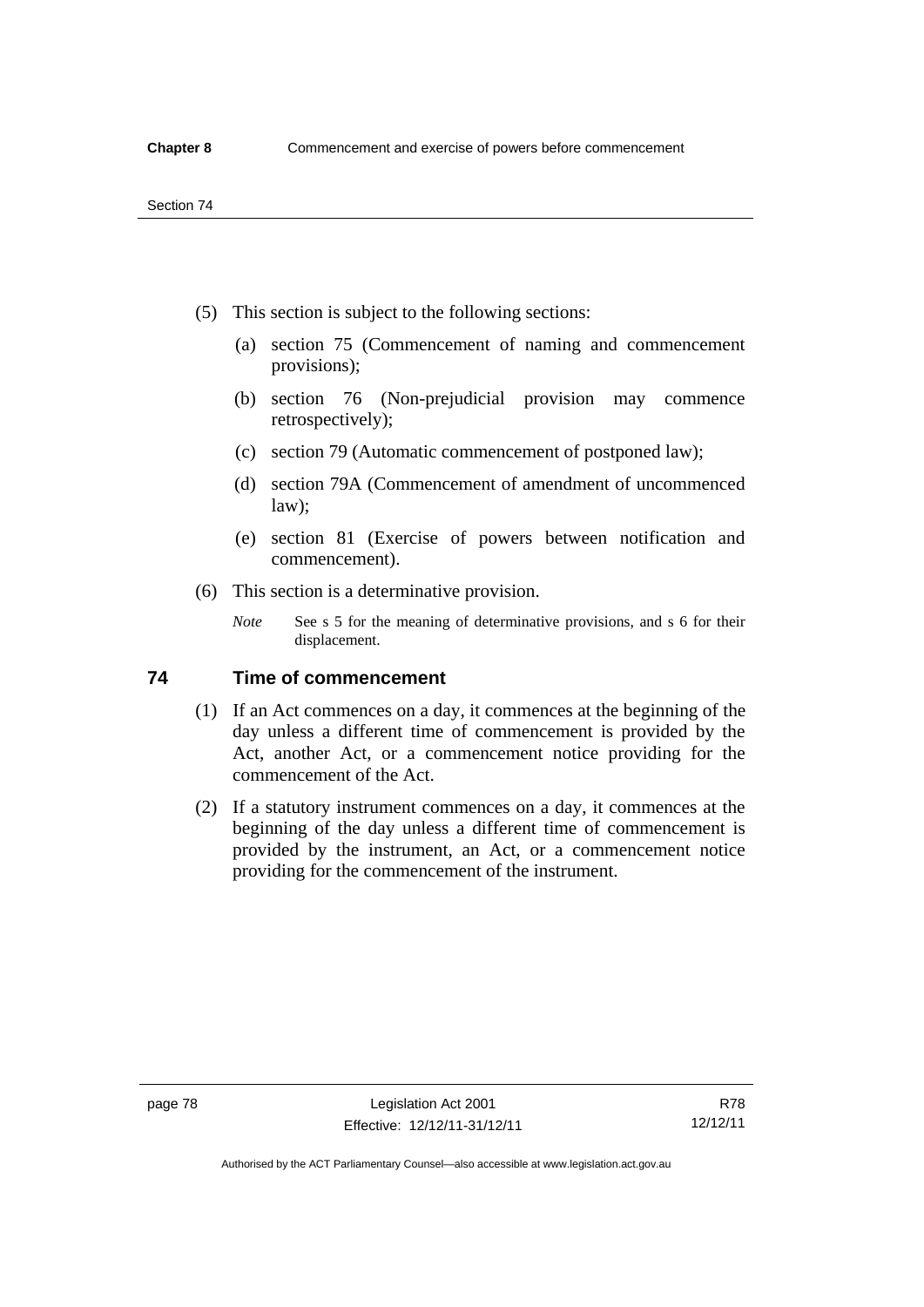## **75 Commencement of naming and commencement provisions**

 (1) The provisions of a law providing for its name and commencement automatically commence on its notification day.

#### **Example**

The *XYZ Act 2002* was notified on 1 October 2002. It contains the following provision:

#### **2 Commencement**

This Act commences on 1 December 2002.

The provisions of the *XYZ Act 2002* providing for its name and commencement commence on 1 October 2002.

- *Note* An example is part of the Act, is not exhaustive and may extend, but does not limit, the meaning of the provision in which it appears (see s 126 and s 132).
- (2) However, if a provision of the law commences before the law's notification day, the naming and commencement provisions are taken to have automatically commenced—
	- (a) on that commencement; or
	- (b) if 2 or more provisions of the law commence at different times before the notification day—on the earlier or earliest of the commencements.

### **Example**

#### **2 Commencement**

- (1) This Act, other than section 9 and section 10, commences on a day fixed by the Minister by written notice.
- (2) Section 9 is taken to have commenced on 1 July 2001.
- (3) Section 10 is taken to have commenced on 1 August 2001.

The provisions of the *XYZ Act 2001* providing for its name and commencement are taken to have commenced on 1 July 2001.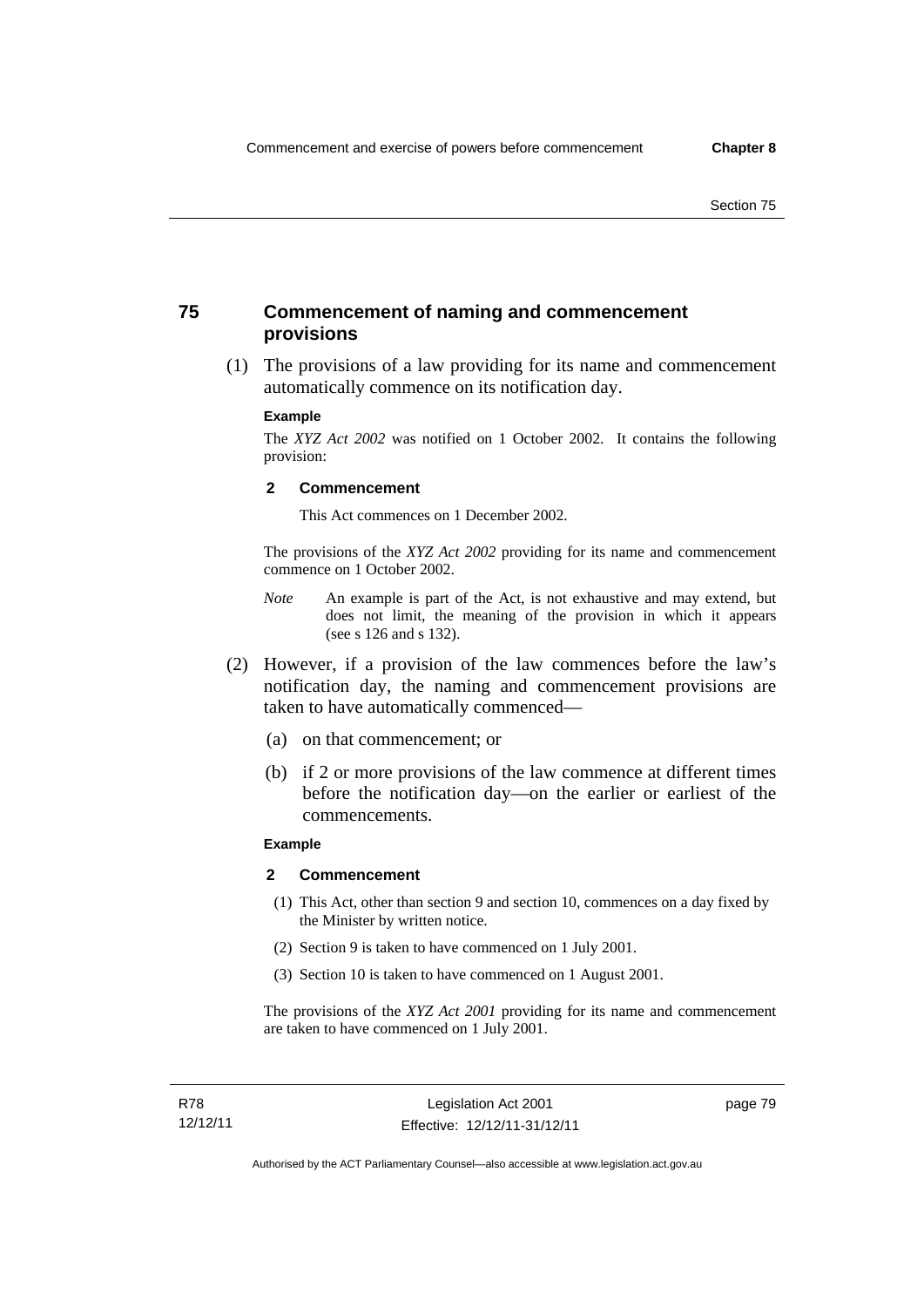- (3) In the application of this section to a statutory instrument that is not a legislative instrument, a reference to the instrument's *notification*  day is a reference to the day after the day it is made or, if it is required under an Act or statutory instrument to be approved (however described) by the Executive, a Minister or any other entity, the day after the day it is approved.
- (4) This section is a determinative provision.
	- *Note* See s 5 for the meaning of determinative provisions, and s 6 for their displacement.

## **75AA Commencement of provisions identifying amended laws**

- (1) This section applies if a law amends another law and includes a provision (a *legislation amended provision*) identifying the amended law.
- (2) The legislation amended provision automatically commences (or is taken to have automatically commenced)—
	- (a) on the commencement of the amendments; or
	- (b) if the amendments commence at different times—on the commencement of the earlier or earliest of the amendments.
- (3) This section is a determinative provision.
	- *Note* See s 5 for the meaning of determinative provision, and s 6 for their displacement.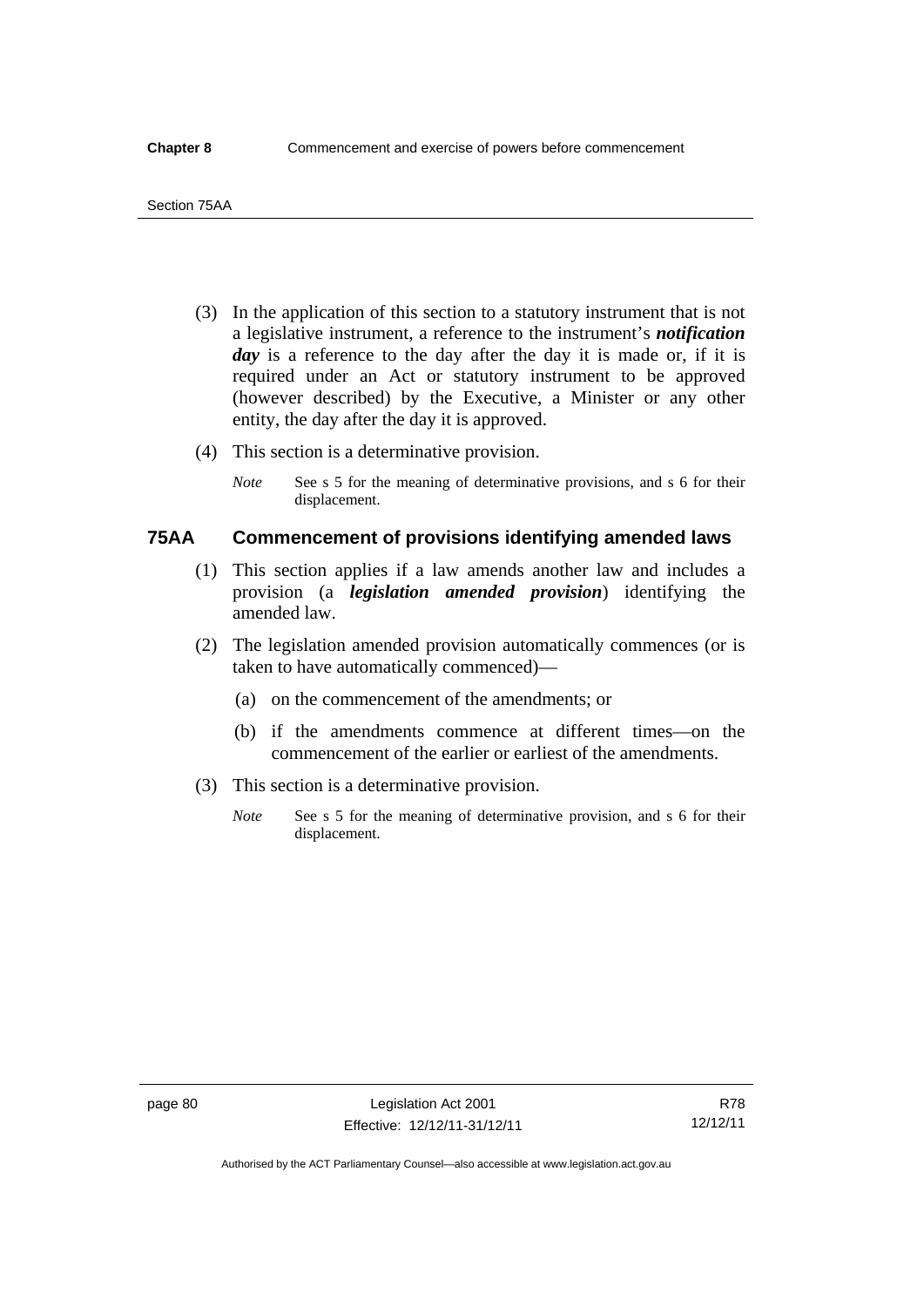## **75A Meaning of commences** *retrospectively*

- (1) An Act or legislative instrument commences *retrospectively* if it commences on a day or at a time earlier than the day after its notification day.
	- *Note* A reference to an Act or legislative instrument includes a reference to a provision of an Act or legislative instrument (see s 7 (3) and s 12 (2)).
- (2) A statutory instrument that is not a legislative instrument commences *retrospectively* if it commences on a day or at a time earlier than the day after the day it is made or, if it is required under an Act or statutory instrument to be approved (however described) by the Executive, a Minister or any other entity, the day after the day it is approved.

## **75B Retrospective commencement requires clear indication**

(1) A law must not be taken to provide for the law (or another law) to commence retrospectively unless the law clearly indicates that it is to commence retrospectively.

#### **Example**

The *XYZ Act 2003* was notified on 1 July 2003. It contains the following provision:

### **2 Commencement**

This Act is taken to have commenced on 17 October 2001.

Section 2 clearly indicates that the Act is to commence retrospectively.

- *Note* An example is part of the Act, is not exhaustive and may extend, but does not limit, the meaning of the provision in which it appears (see s 126 and s 132).
- (2) This section is a determinative provision.
	- *Note* See s 5 for the meaning of determinative provisions, and s 6 for their displacement.

page 81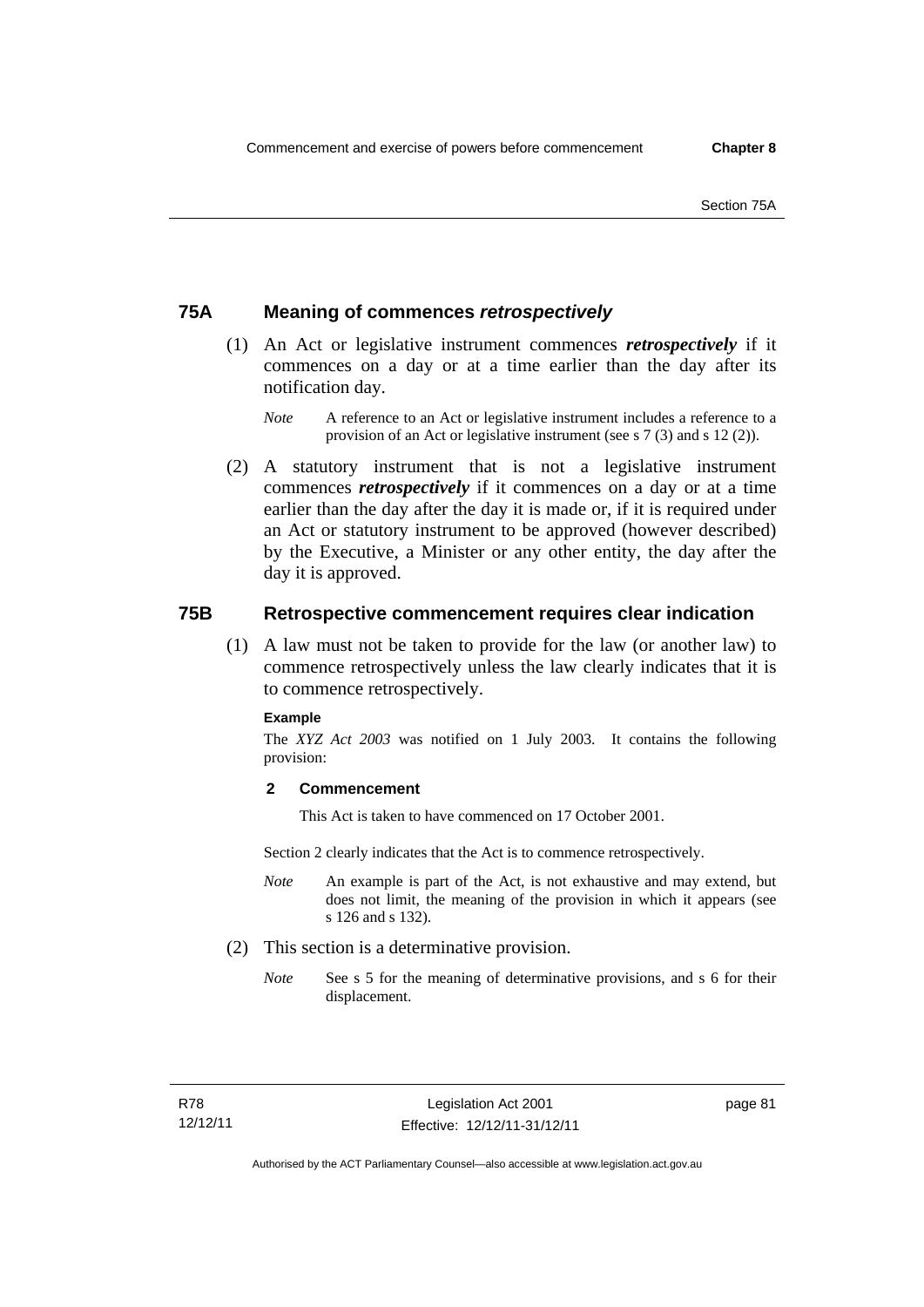## **76 Non–prejudicial provision may commence retrospectively**

- (1) A statutory instrument may provide that a non-prejudicial provision of the instrument commences retrospectively.
- (2) Unless this subsection is displaced by, or under authority given by, an Act, a statutory instrument cannot provide that a prejudicial provision of the instrument commences retrospectively.

#### **Example**

The *Locust Damage Compensation Determination 2003* (a hypothetical disallowable instrument) sets out (among other things) the people who are eligible for compensation under a compensation fund. Previously, there was no restriction on who was eligible. The determination provides that it is taken to have commenced on 1 July 2003, but it is not notified until 15 August 2003. There is nothing in the Act under which the determination is made (or any other Act) that authorises the retrospective commencement.

The provision of the determination that limits who can apply for compensation is a prejudicial provision (ie it adversely affects some people's right to receive compensation) and cannot commence retrospectively. Instead, it would commence on the day after the determination's notification day (see s 73 (3)).

- (3) This section is a determinative provision.
	- *Note* See s 5 for the meaning of determinative provisions, and s 6 for their displacement.
- (4) In this section:

*non-prejudicial provision* means a provision that is not a prejudicial provision.

*prejudicial provision* means a provision that operates to the disadvantage of a person (other than the Territory or a territory authority or instrumentality) by—

- (a) adversely affecting the person's rights; or
- (b) imposing liabilities on the person.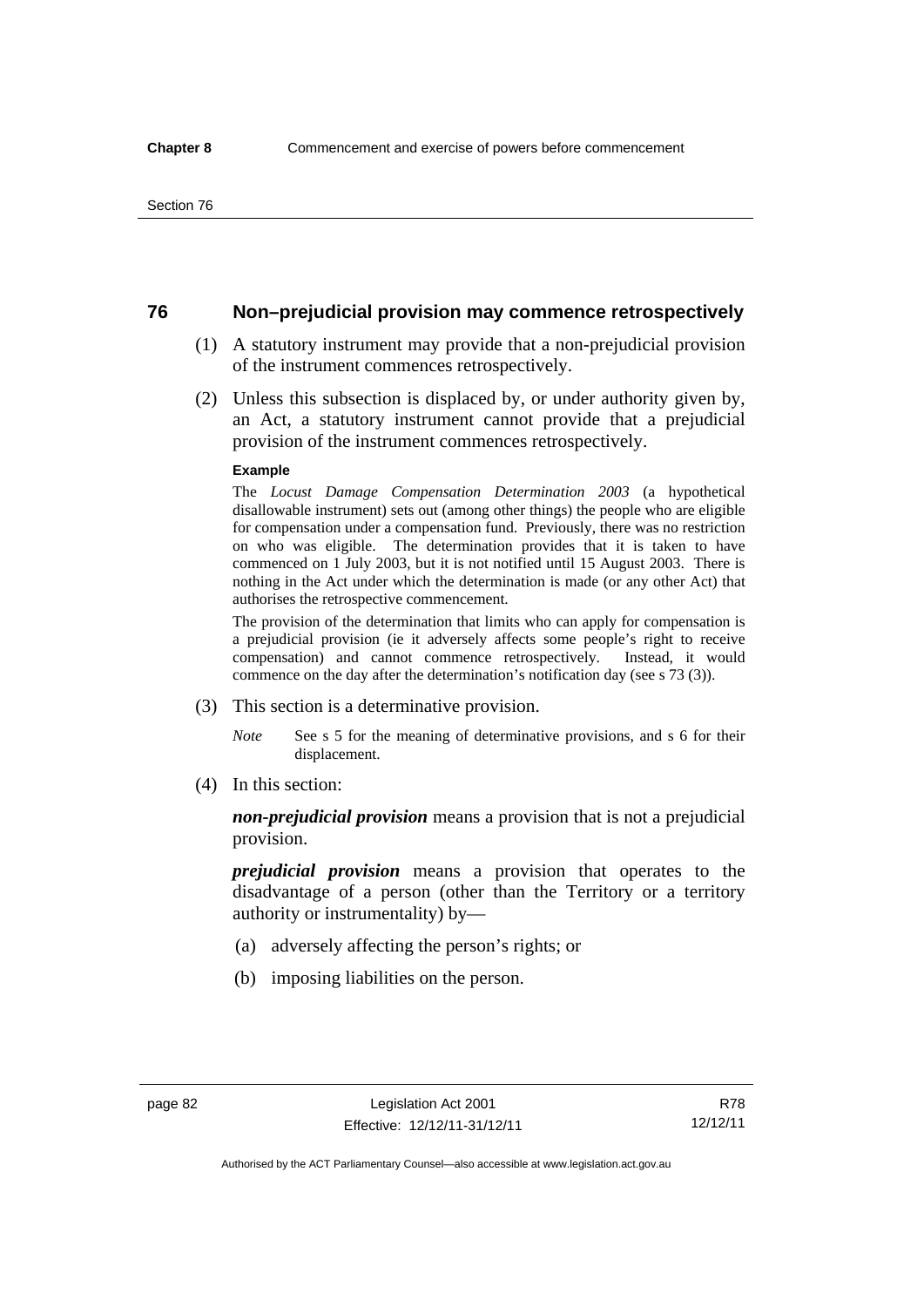## **77 Commencement by commencement notice**

- (1) If a law is expressed to commence on a day fixed or otherwise determined by a notice—
	- (a) a single day, or a time on a single day, may be fixed or determined; or
	- (b) different days or times may be fixed or determined for different provisions.

### **Example**

The *Hypothetical Act 2001* is expressed to commence on a day to be fixed by the Minister by written notice. Unless the Act has commenced automatically in accordance with s 79 (Automatic commencement of postponed law), any of the following arrangements for commencement would be possible:

- (a) a notice could fix a single day (eg 5 June 2001) for the entire Act to commence;
- (b) a notice could fix a time on a single day (eg 8 pm on 5 June 2001) for the entire Act to commence;
- (c) a notice could fix different days or times for the different provisions of the Act to commence (eg pt 7, pt 9 and sch 4 commence on 5 June 2001, pt 11 commences at 5 pm on 30 June 2001, and the remaining provisions of the Act commence on 1 July 2001);
- (d) a notice could fix a single day (eg 5 June 2001) or a time on a single day (eg 8 pm on 5 June 2001) for the provisions of the Act not already commenced to come into operation.
- *Note* An example is part of the Act, is not exhaustive and may extend, but does not limit, the meaning of the provision in which it appears (see s 126 and s 132).
- (2) A commencement notice for a law is valid even if the day or time fixed or otherwise determined by the notice happens before the notice's notification day.
- (3) If the day or time fixed or otherwise determined by a commencement notice for a law happens on or before the notice's notification day, the law commences on the day after the notice's notification day.

page 83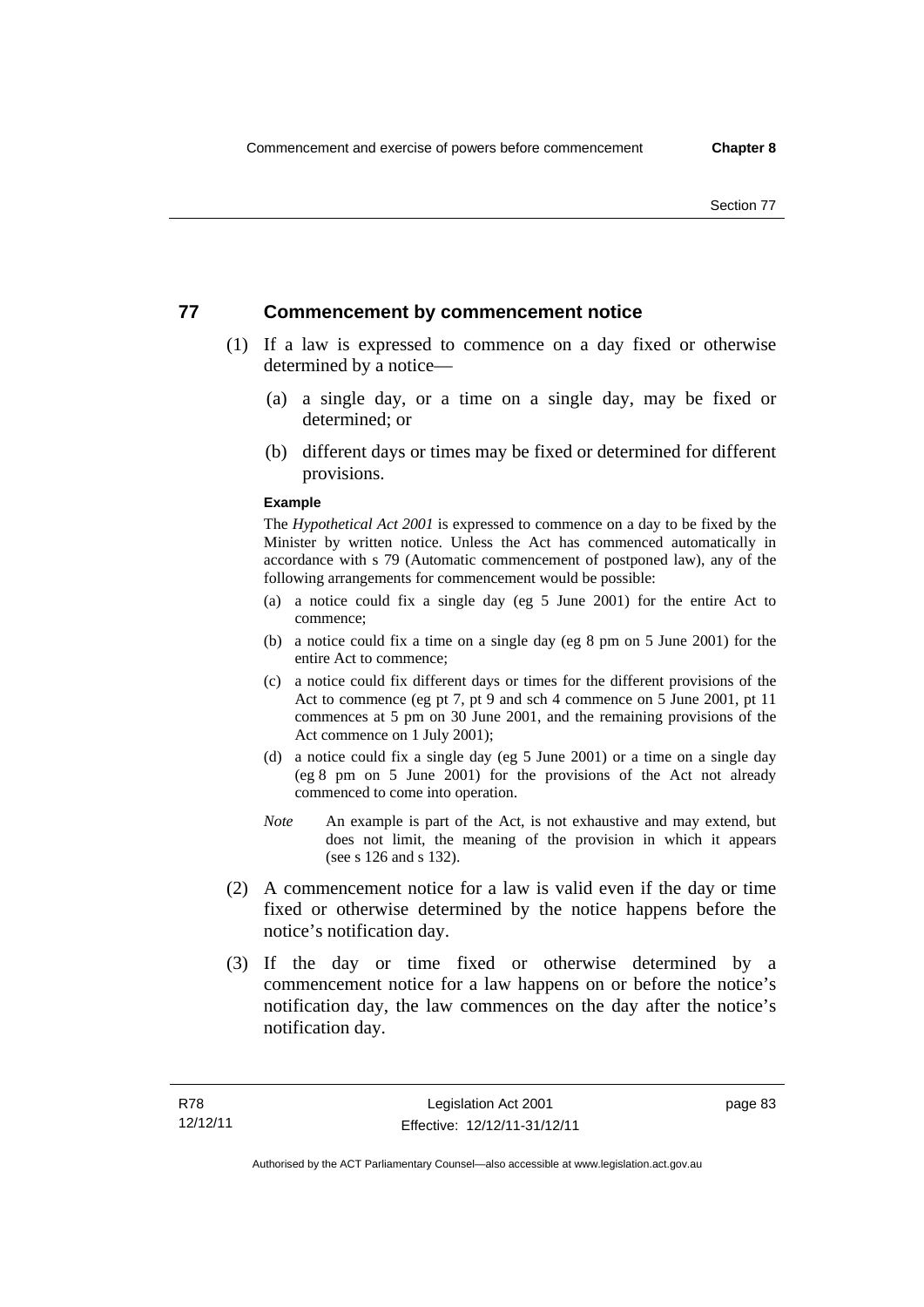- (4) However, subsection (3) does not apply to the commencement notice if—
	- (a) the notice clearly indicates that the law is to commence at an earlier date or time; and
	- (b) the notice provides for the earlier date or time under authority given by an Act.

### **Example—par (a)**

the commencement notice provides that the law or statutory instrument is 'taken to have commenced' at the earlier date or time

- (5) This section is a determinative provision.
	- *Note* See s 5 for the meaning of determinative provisions, and s 6 for their displacement.

## **78 Separate commencement of amendments**

 (1) Amendments made by a provision of a law may be given separate commencements, whether or not the provision is self-contained.

#### **Examples**

- 1 A provision of an amending law inserts 2 sections. The sections may be given separate commencements.
- 2 A provision of an amending law inserts a section that is divided into paragraphs. The paragraphs may be given separate commencements.
- *Note* An example is part of the Act, is not exhaustive and may extend, but does not limit, the meaning of the provision in which it appears (see s 126 and s 132).
- (2) This section is a determinative provision.
	- *Note* See s 5 for the meaning of determinative provisions, and s 6 for their displacement.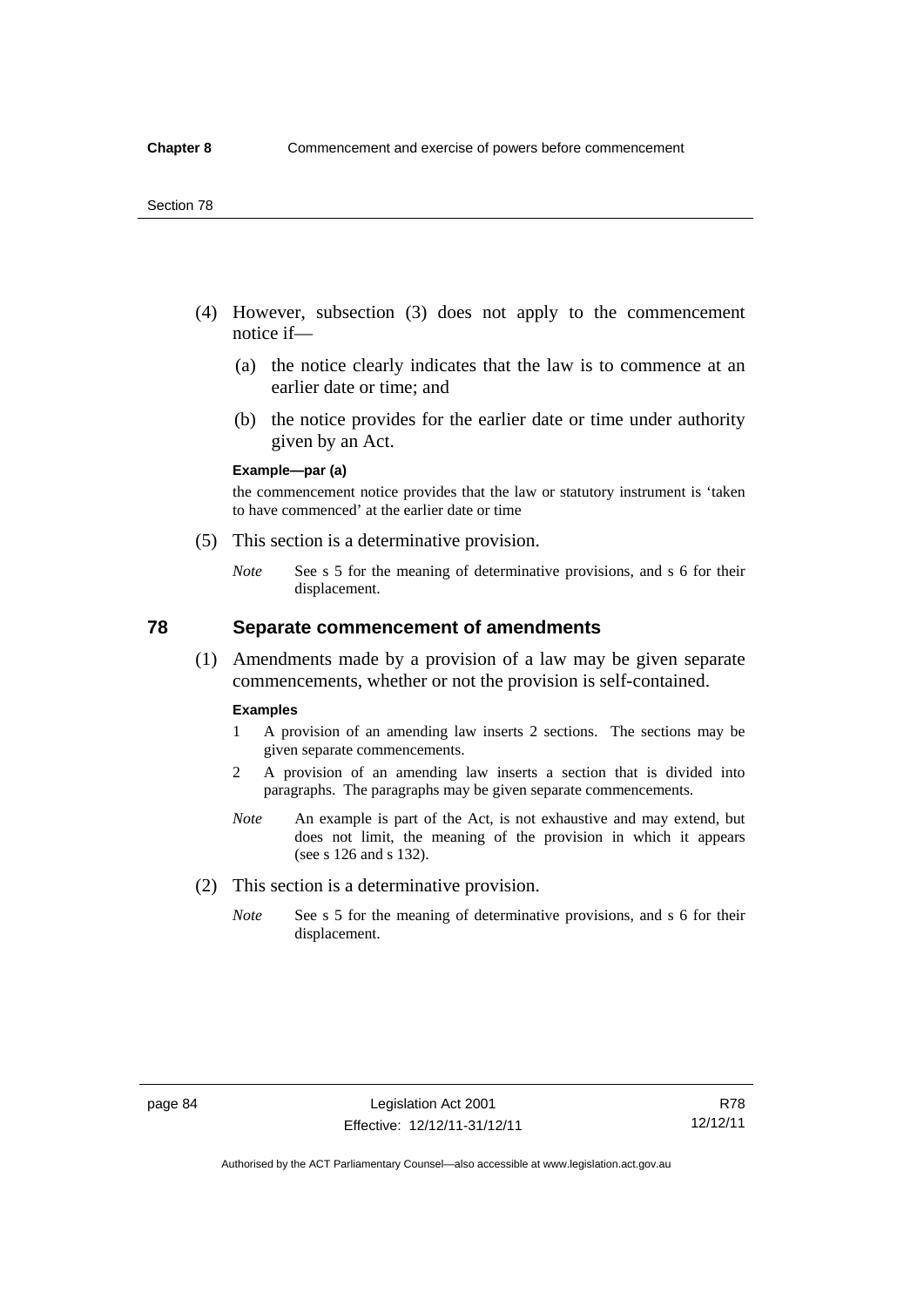## **79 Automatic commencement of postponed law**

 (1) If a postponed law has not commenced within 6 months beginning on its notification day, it automatically commences on the first day after that period.

### **Example**

The *Hypothetical Act 2001* was notified on 5 July 2001 and was expressed to commence on a day to be fixed by the Minister by written notice. If the Act had not commenced by notice on or before 4 January 2002, it would automatically commence on 5 January 2002.

- *Note* An example is part of the Act, is not exhaustive and may extend, but does not limit, the meaning of the provision in which it appears (see s 126 and s 132).
- (2) This section applies to a law unless it is displaced by, or under authority given by, an Act or, if the postponed law is a subordinate law or disallowable instrument, the postponed law.
- (3) This section is a determinative provision.
	- *Note* See s 5 for the meaning of determinative provisions, and s 6 for their displacement.
- (4) In this section:

*enact* includes make.

*law* means an Act, subordinate law, disallowable instrument or notifiable instrument.

*Note* A reference to an Act, subordinate law, disallowable instrument or notifiable instrument includes a reference to a provision of the Act, law or instrument (see s 7, s 8, s 9 and s 10).

*notification day*, for a postponed law, means the notification day  $of$ 

- (a) if the postponed law is a law—the law; or
- (b) if the postponed law is a provision of a law—the law that enacts the provision.

page 85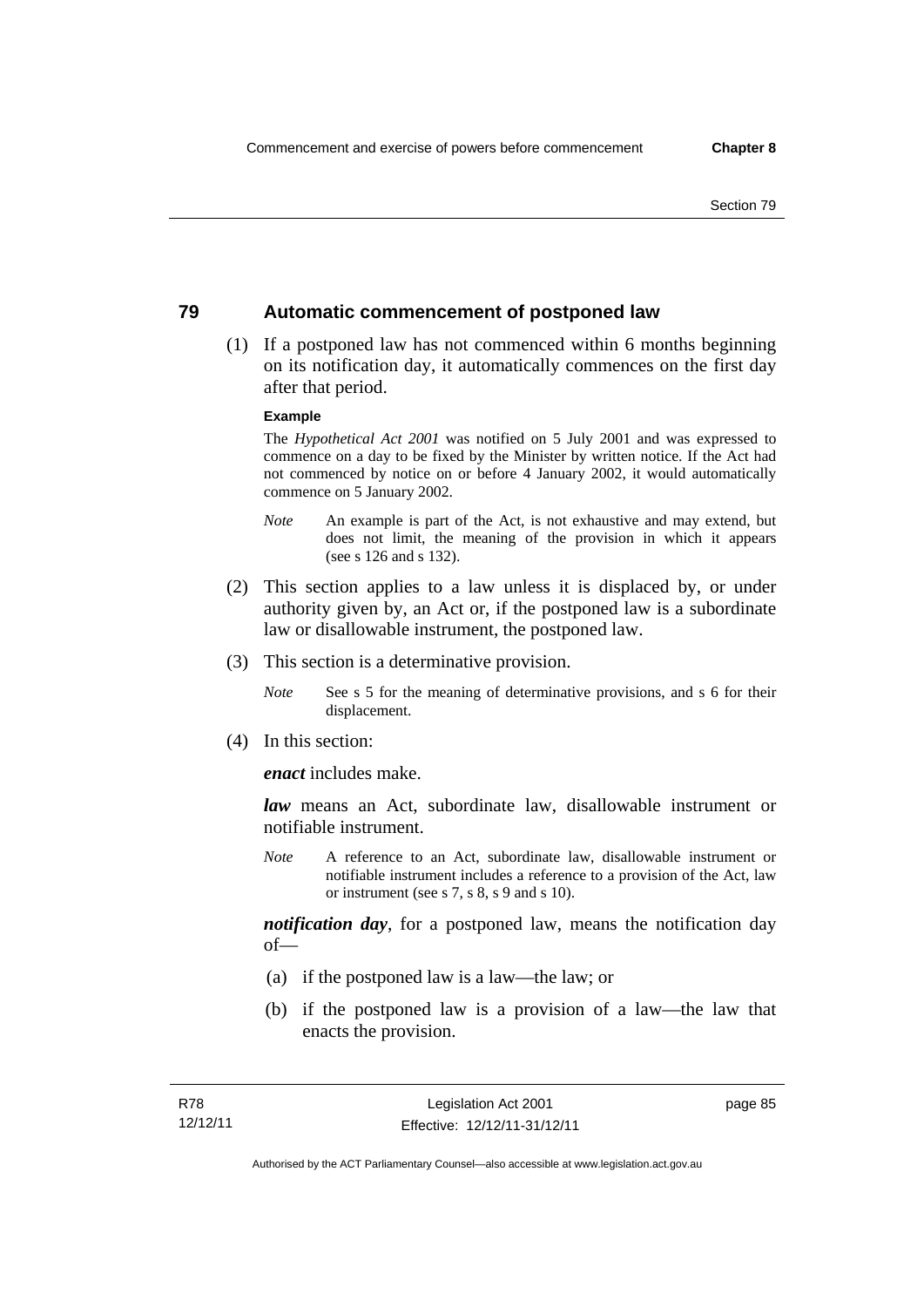#### Section 79A

*postponed law* means a law that does not commence on its notification day because a law postpones its commencement until a day or time fixed or determined by a commencement notice.

## **79A Commencement of amendment of uncommenced law**

- (1) This section applies if a law (the *amending law*) amends a law that has not commenced (the *uncommenced law*).
- (2) The amendment of the uncommenced law does not of itself commence that law.
- (3) The amendment made by the amending law commences on the commencement of the uncommenced law.
- (4) This section is a determinative provision.
	- *Note* See s 5 for the meaning of determinative provisions, and s 6 for their displacement.

## **80 References to** *commencement* **of law**

In a law, a reference to the *commencement* of the law, or another law, (the *law concerned*) is a reference to—

- (a) if the provisions of the law concerned (other than those providing for its name and commencement) commence, or are required to commence, on a single day or at a single time—the commencement of the remaining provisions; or
- (b) if paragraph (a) does not apply and the reference is in a provision of the law concerned—the commencement of the provision; or
- (c) in any other case—the commencement of the relevant provision of the law concerned.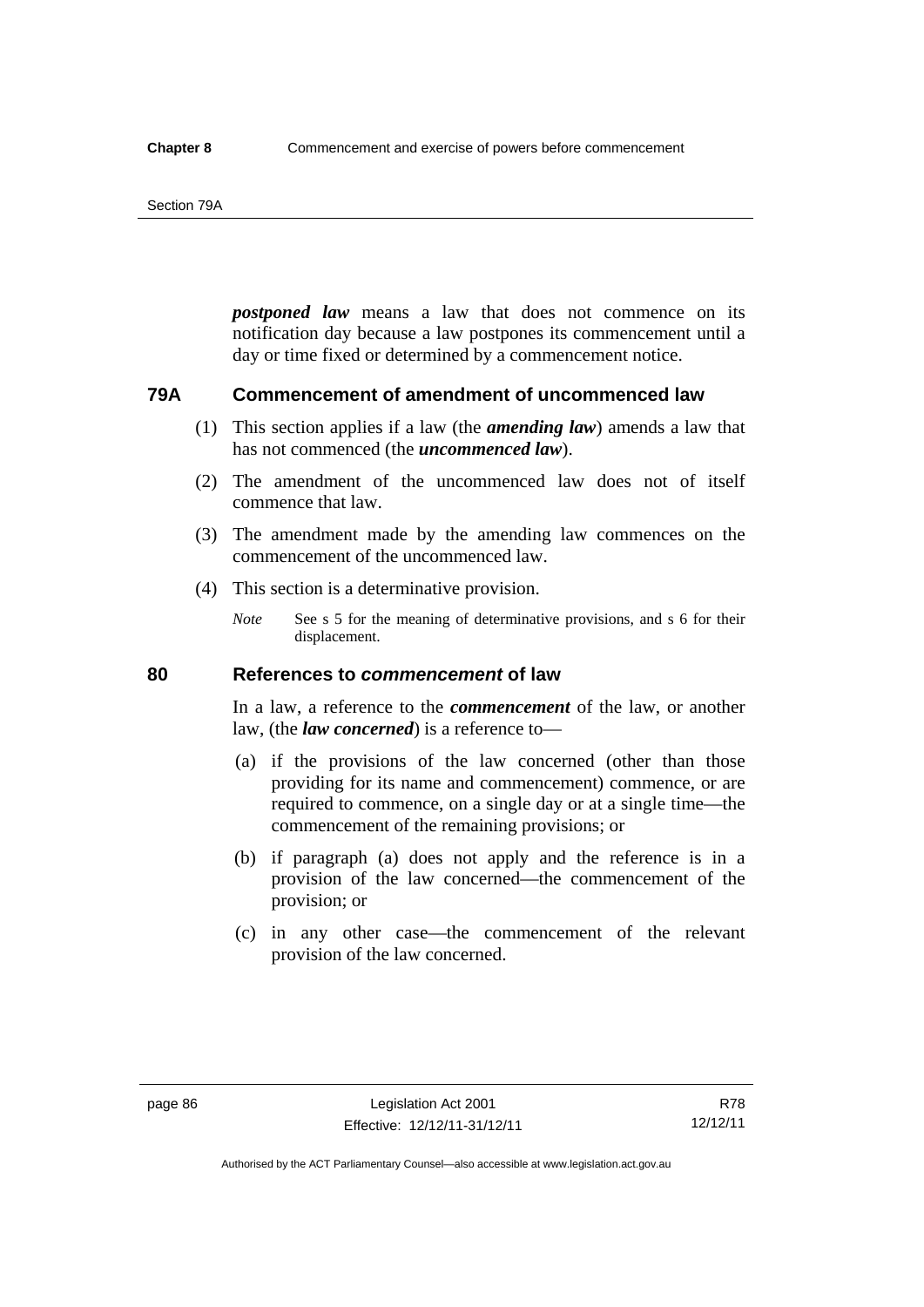## **81 Exercise of powers between notification and commencement**

- (1) This section applies to a power to make an appointment or statutory instrument, or to do anything else, in the following situations:
	- (a) the power is given by a law (the *authorising law*) that has been notified but has not commenced;
	- (b) the power is given by a law (the *authorising law*) as amended by another law (the *amending law*) and the laws have been notified, but all or any of them have not commenced.

### **Examples—powers to which section applies**

- 1 power to delegate a function
- 2 power to give or issue an approval, consent, licence, permit or other authority (however described)
- 3 power to make an acting appointment
- 4 power to issue guidelines
- *Note* An example is part of the Act, is not exhaustive and may extend, but does not limit, the meaning of the provision in which it appears (see s 126 and s 132).
- (2) To remove any doubt and without limiting subsection (1), this section applies to any of the following powers if the power is to be exercised in relation to an entity to be established by the authorising law or the authorising law as amended by the amending law:
	- (a) a power to make an appointment to the entity;
	- (b) a power to make a statutory instrument for the purposes of the entity;
	- (c) a power to do anything else in relation to the entity.

### **Example**

This section applies to powers under an authorising law to be exercised in relation to the conduct of an election for members of a board to be established as a corporation by the authorising law.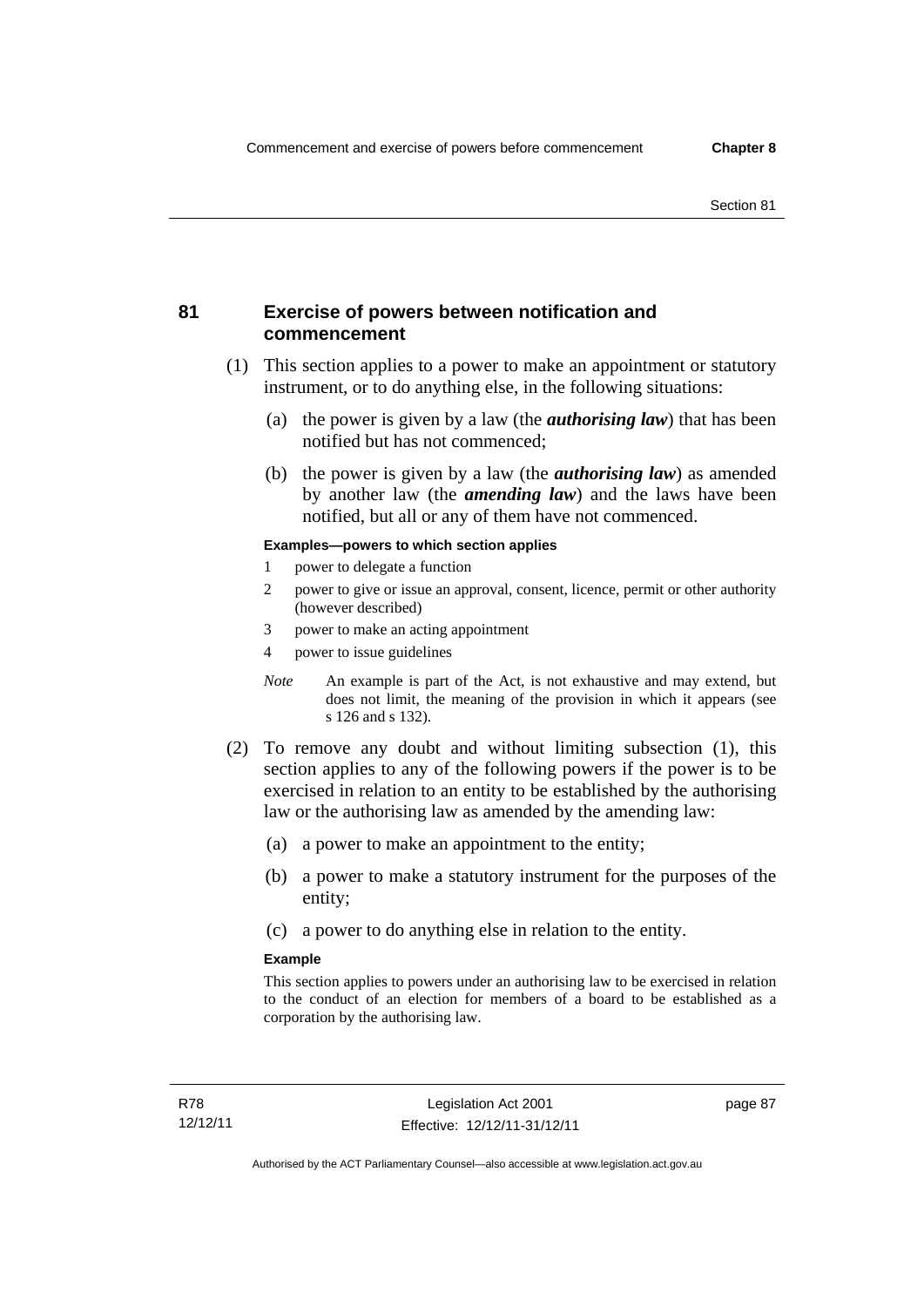#### Section 81

- (3) The power may be exercised at any time even though the authorising law, or the authorising law and amending law (or either of them), is not in force at the time.
- (4) For the exercise of the power, the authorising law, or the authorising law and amending law, are taken to be in force at the time of the exercise of the power.
- (5) Also, anything else may be done under the power at any time for the purpose of bringing, or in relation to bringing, the authorising law, or the authorising law as amended by the amending law, into operation.
- (6) If an appointment or statutory instrument made under this section declares that this subsection applies to it, then, unless the appointment or instrument commences on a different date or at a different time under another provision of this chapter, the appointment or instrument commences on—
	- (a) for an appointment or statutory instrument that is a legislative instrument—the day after its notification day; or
	- (b) for any other appointment or statutory instrument—the day after the day it is made or, if it is required under an Act or statutory instrument to be approved (however described) by the Executive, a Minister or any other entity, the day after the day it is approved.
- (7) In any other case, an appointment or statutory instrument made under this section commences on the latest of the following:
	- (a) the commencement of the authorising law or, if subsection (1) (b) applies and the amending law commences after the authorising law, the commencement of the amending law;
	- (b) on the day or at the time the appointment or instrument would have commenced if it had not been made under this section.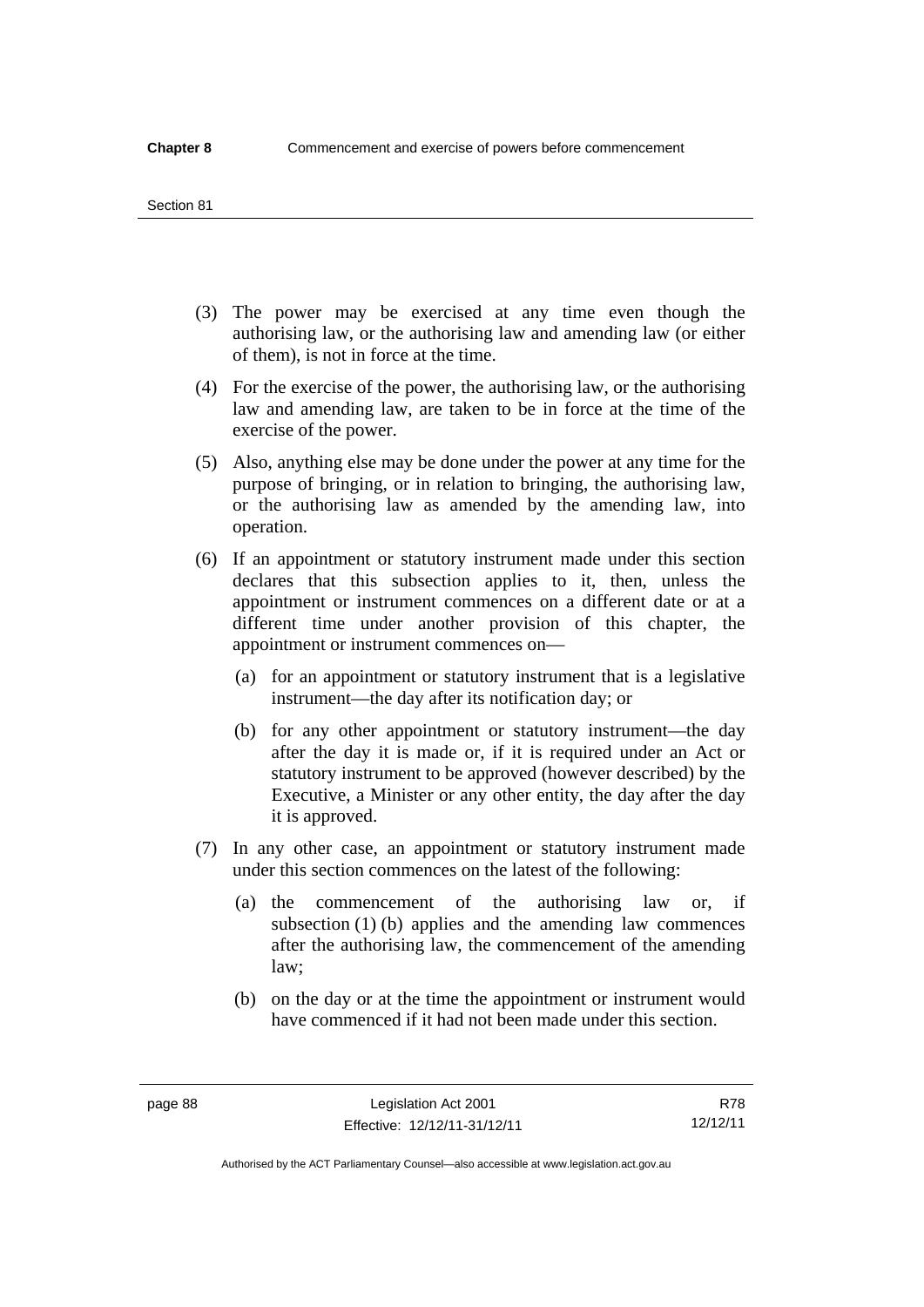- (8) In the application of this section to a statutory instrument that is not a legislative instrument, a reference to the instrument being *notified*  is a reference to the instrument being made or, if it is required under an Act or statutory instrument to be approved (however described) by the Executive, a Minister or any other entity, to the instrument being approved.
- (9) This section is a determinative provision.
	- *Note* See s 5 for the meaning of determinative provisions, and s 6 for their displacement.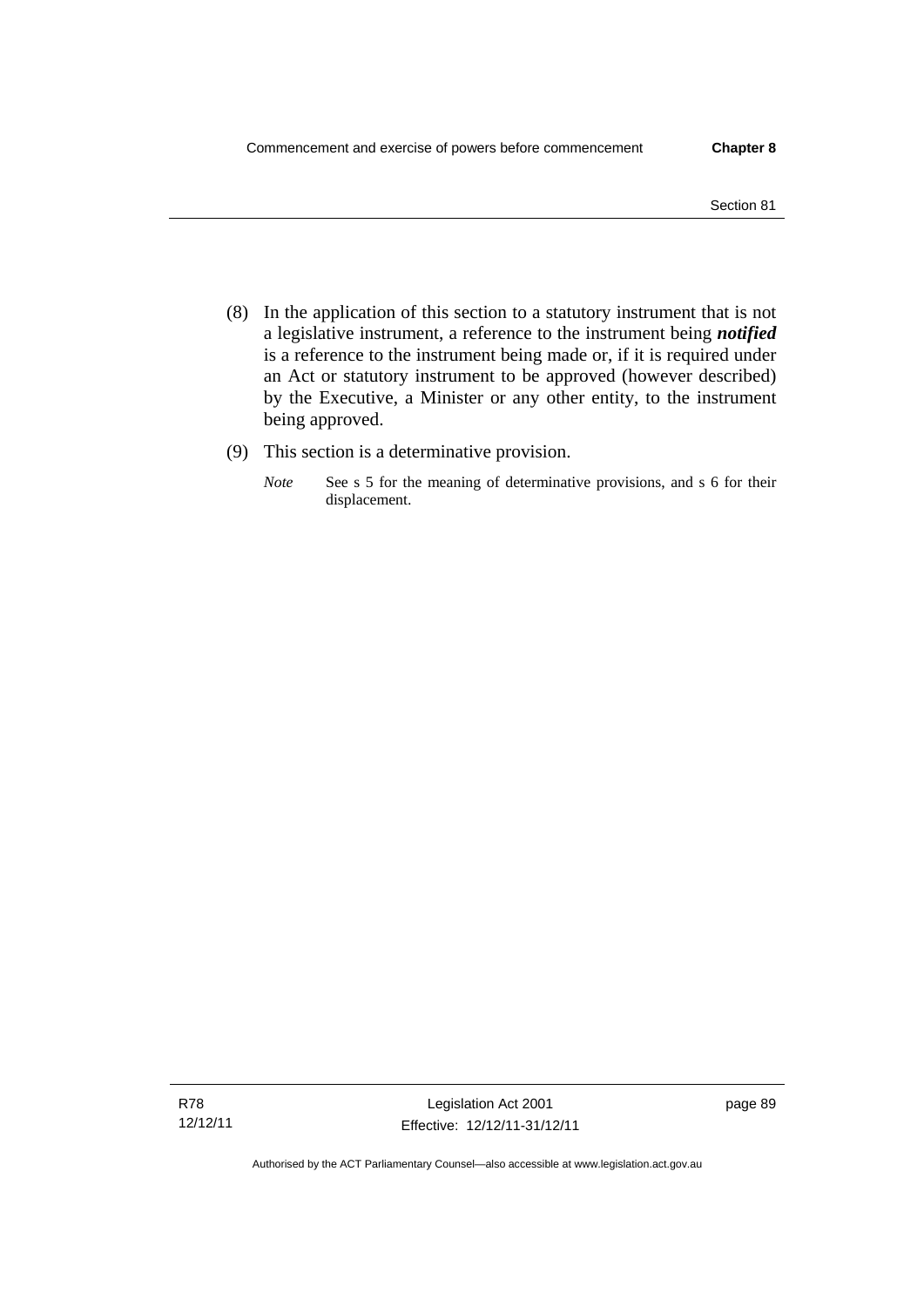Section 82

# **Chapter 9 Repeal and amendment of laws**

# **Part 9.1 General**

## **82 Definitions—ch 9**

In this chapter:

*amend* includes modify.

*law* means an Act or statutory instrument.

*Note* A reference to an Act or statutory instrument includes a reference to a provision of the Act or instrument (see s 7 and s 13).

*repeal* includes lapse and expire.

## **83 Consequences of amendment of statutory instrument by Act**

- (1) If an Act amends a statutory instrument, the instrument may be amended or repealed as if the amendment had been made by another statutory instrument of that kind.
- (2) This section is a determinative provision.
	- *Note* See s 5 for the meaning of determinative provisions, and s 6 for their displacement.

## **84 Saving of operation of repealed and amended laws**

- (1) The repeal or amendment of a law does not—
	- (a) revive anything not in force or existing when the repeal or amendment takes effect; or
	- (b) affect the previous operation of the law or anything done, begun or suffered under the law; or
	- (c) affect an existing right, privilege or liability acquired, accrued or incurred under the law.

R78 12/12/11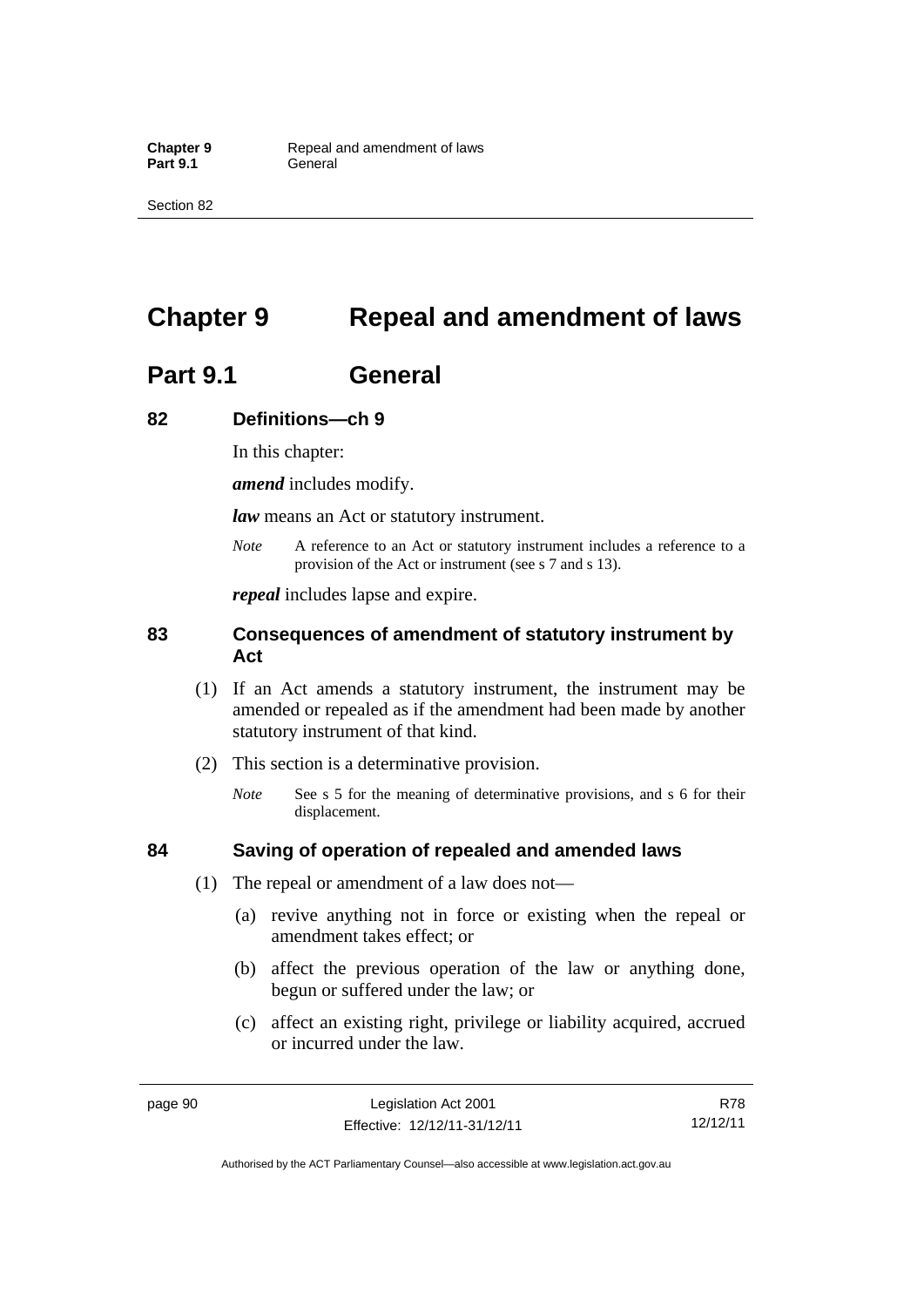- (2) An investigation, proceeding or remedy in relation to an existing right, privilege or liability under the law may be started, exercised, continued or completed, and the right, privilege or liability may be enforced and any penalty imposed, as if the repeal or amendment had not happened.
- (3) Without limiting subsections (1) and (2), the repeal or amendment of a law does not affect—
	- (a) the proof of anything that has happened; or
	- (b) any right, privilege or liability saved by the law.
- (4) This section does not limit any other provision of this chapter and is in addition to any provision of the law by which the repeal or amendment is made.
- (5) This section is a determinative provision.
	- *Note* See s 5 for the meaning of determinative provisions, and s 6 for their displacement.
- (6) In this section:

*liability* includes liability to penalty for an offence against the law.

*penalty* includes punishment and forfeiture.

*privilege* includes immunity.

right includes capacity, interest, status and title.

## **84A Creation of offences and changes in penalties**

- (1) If a law makes an act or omission an offence, the act or omission is only an offence if done or not done after the law commences.
- (2) If a law increases the maximum or minimum penalty, or the penalty, for an offence, the increase applies only to an offence committed after the law commences.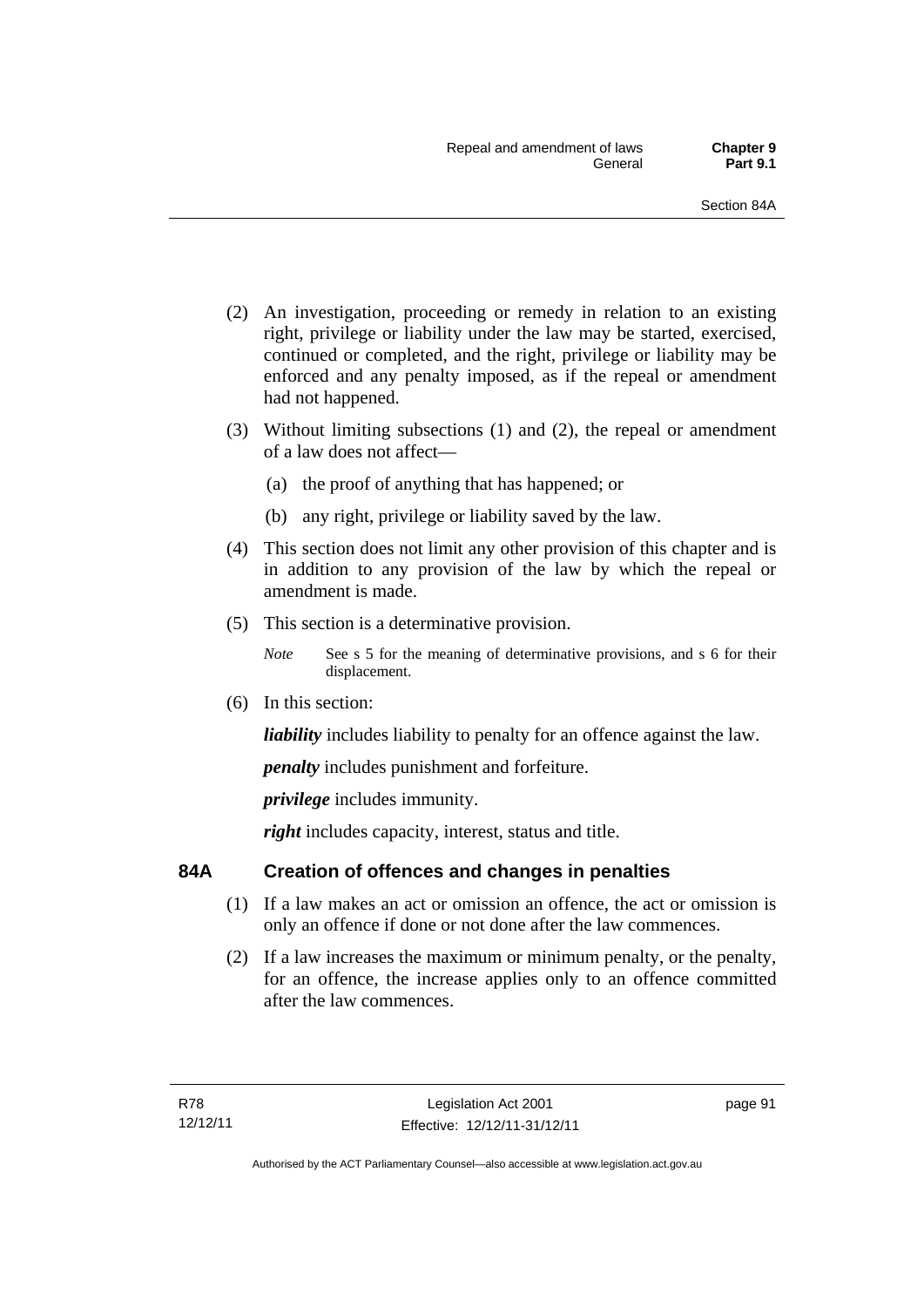- (3) If a law reduces the maximum or minimum penalty, or the penalty, for an offence, the reduction applies to an offence committed before or after the law commences, but does not affect any penalty imposed before the law commences.
- (4) In this section:

*law* means an Act or subordinate law.

- *Note* A reference to an Act or statutory instrument includes a reference to a provision of the Act or instrument (see s 7 and s 8).
- (5) This section is a determinative provision.
	- *Note* See s 5 for the meaning of determinative provisions, and s 6 for their displacement.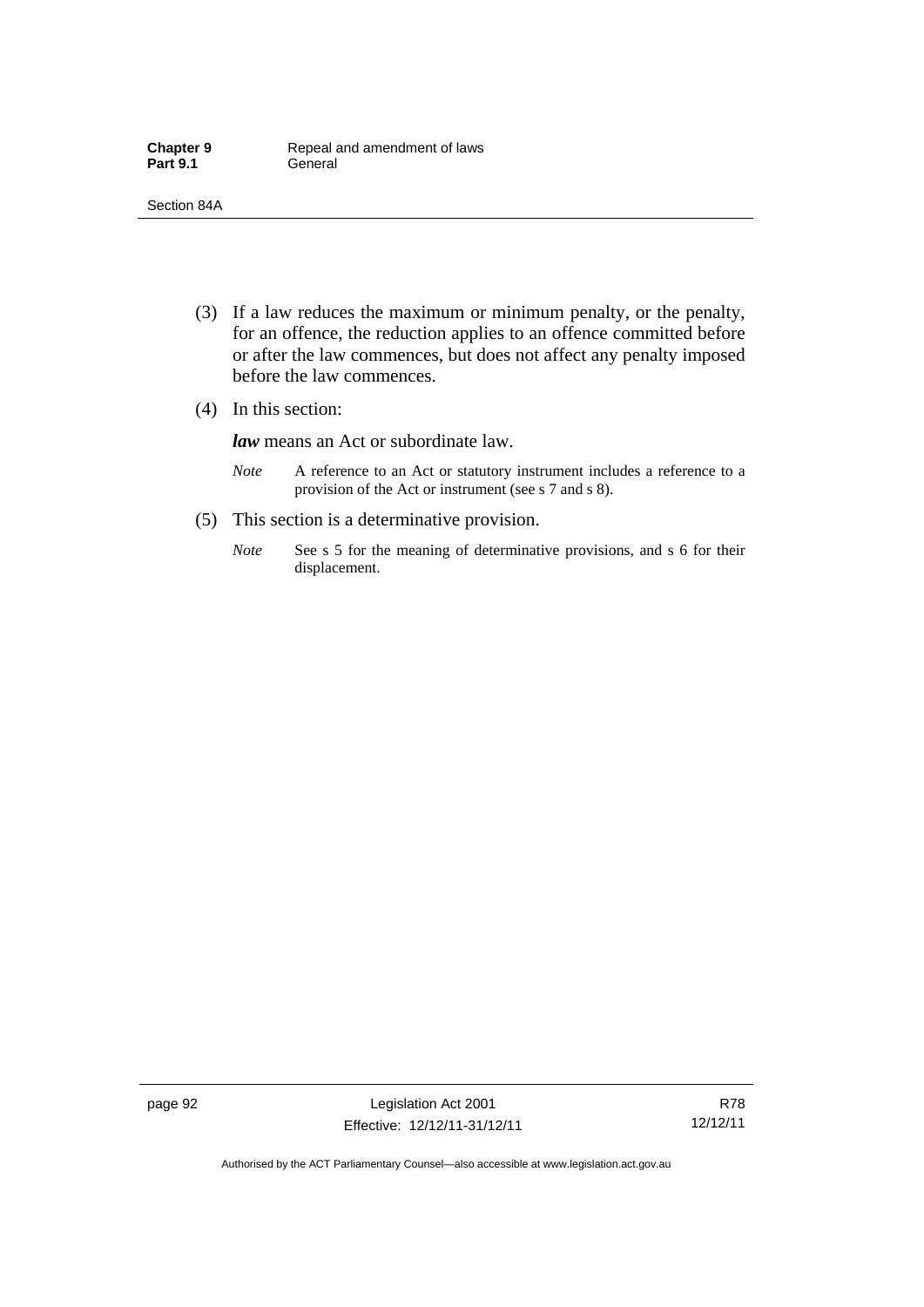## **Part 9.2 Repeal**

## **85 When repeal takes effect**

- (1) This section applies if a law is repealed on a day.
- (2) If the law is remade on that day (with or without changes), the repeal takes effect when the remade law commences.

 (3) If the law is not remade on that day (with or without changes), the law continues in force until the end of the day and the repeal takes effect at midnight on the day.

## **86 Repealed and amended laws not revived on repeal of repealing and amending laws**

 (1) If a law (the *first law*) is repealed by another law (the *other law*), the first law is not revived only because the other law is repealed.

#### **Examples**

- 1 Act A repeals Act B. Act A is repealed. The repeal of Act A does not revive Act B.
- 2 Act A repeals Act B. Act A is automatically repealed under this Act, section 89 (Automatic repeal of certain laws and provisions). The repeal of Act A does not revive Act B.
- *Note* An example is part of the Act, is not exhaustive and may extend, but does not limit, the meaning of the provision in which it appears (see s 126 and s 132).

*Note* Under s 74, if a law commences on a day, it commences at the beginning of the day unless otherwise provided.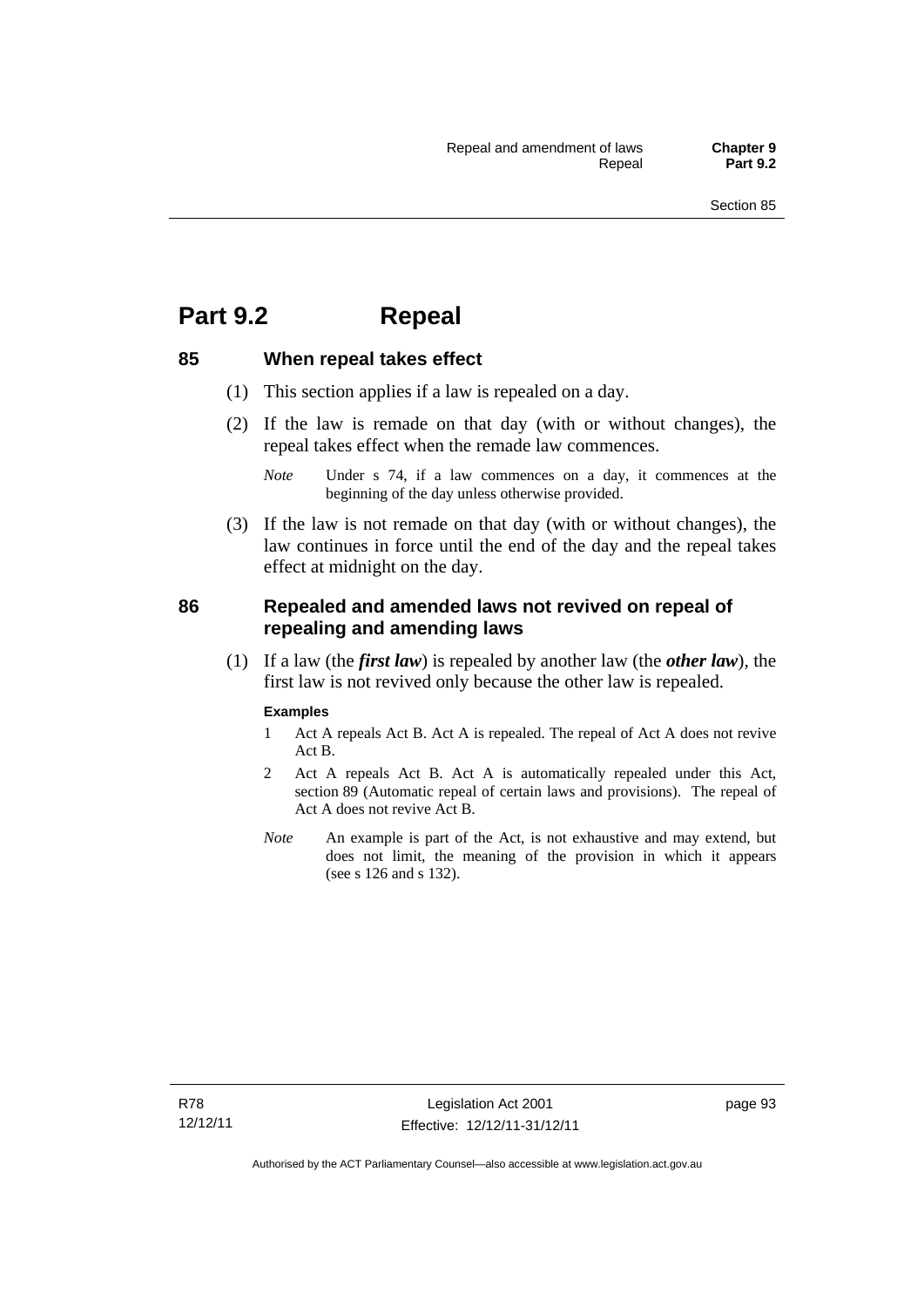(2) If a law (the *first law*) is amended by another law (the *other law*), the continuing operation of the amendments made by the other law is not affected only because the other law is repealed and, in particular, the first law is not revived in the form in which it was in before the amendments took effect only because of the repeal.

#### **Examples**

- 1 Act A amends Act B. Act A is repealed after it has commenced by a later Act C. The amendments made by Act A continue to operate, even though Act A has been repealed.
- 2 Act A amends Act B. Act A is automatically repealed under this Act, section 89. The amendments made by Act A continue to operate, even though Act A has been repealed.
- (3) This section does not limit any other provision of this chapter and is in addition to any provision of the law by which the repeal is made.
- (4) This section is a determinative provision.
	- *Note* See s 5 for the meaning of determinative provisions, and s 6 for their displacement.
- (5) In this section:

*amended* does not include modified.

*law* includes a rule of the common law (including equity).

#### **Examples**

- 1 a common law offence
- 2 a common law rule of practice or procedure
- 3 a right to equitable relief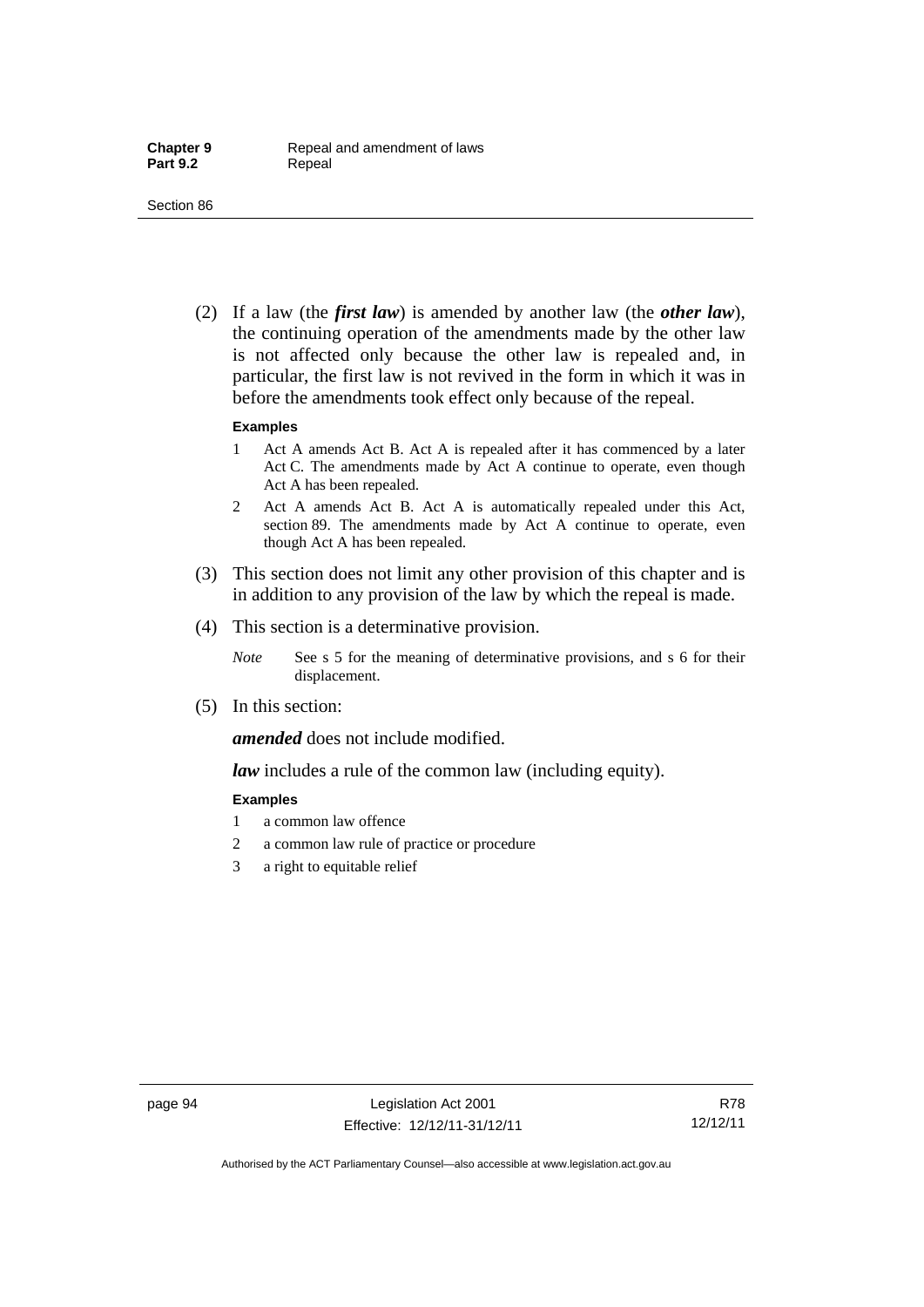## **87 Commencement not undone if repealed**

- (1) If a provision of a law providing for the commencement of the law is repealed after the law has commenced, the repeal of the provision does not affect the continuing operation of the law.
- (2) If a commencement notice providing for the commencement of a law is repealed after the law has commenced, the repeal of the notice does not affect the continuing operation of the law.
- (3) This section does not limit any other provision of this chapter and is in addition to any provision of the law by which the repeal is made.
- (4) This section is a determinative provision.
	- *Note* See s 5 for the meaning of determinative provisions, and s 6 for their displacement.

## **88 Repeal does not end effect of transitional laws etc**

- (1) The continuing operation of a transitional law or validating law is not affected only because the law is repealed.
- (2) Subsection (1) does not apply to a law that is a transitional law or validating law because of modifications that it makes to another law.
- (3) If a law (the *savings law*) declares a law (the *declared law*) to be a law to which this section applies—
	- (a) the effect of the declared law does not end only because of its repeal; and
	- (b) the effect of the savings law does not end only because of its repeal.
- (4) A declaration may be made for subsection (3) about a law whether or not the Act is a law to which subsection (1) applies.
- (5) A declaration made for subsection (3) about a law does not imply that, in the absence of a declaration about it, another law is not a law to which this section applies.

page 95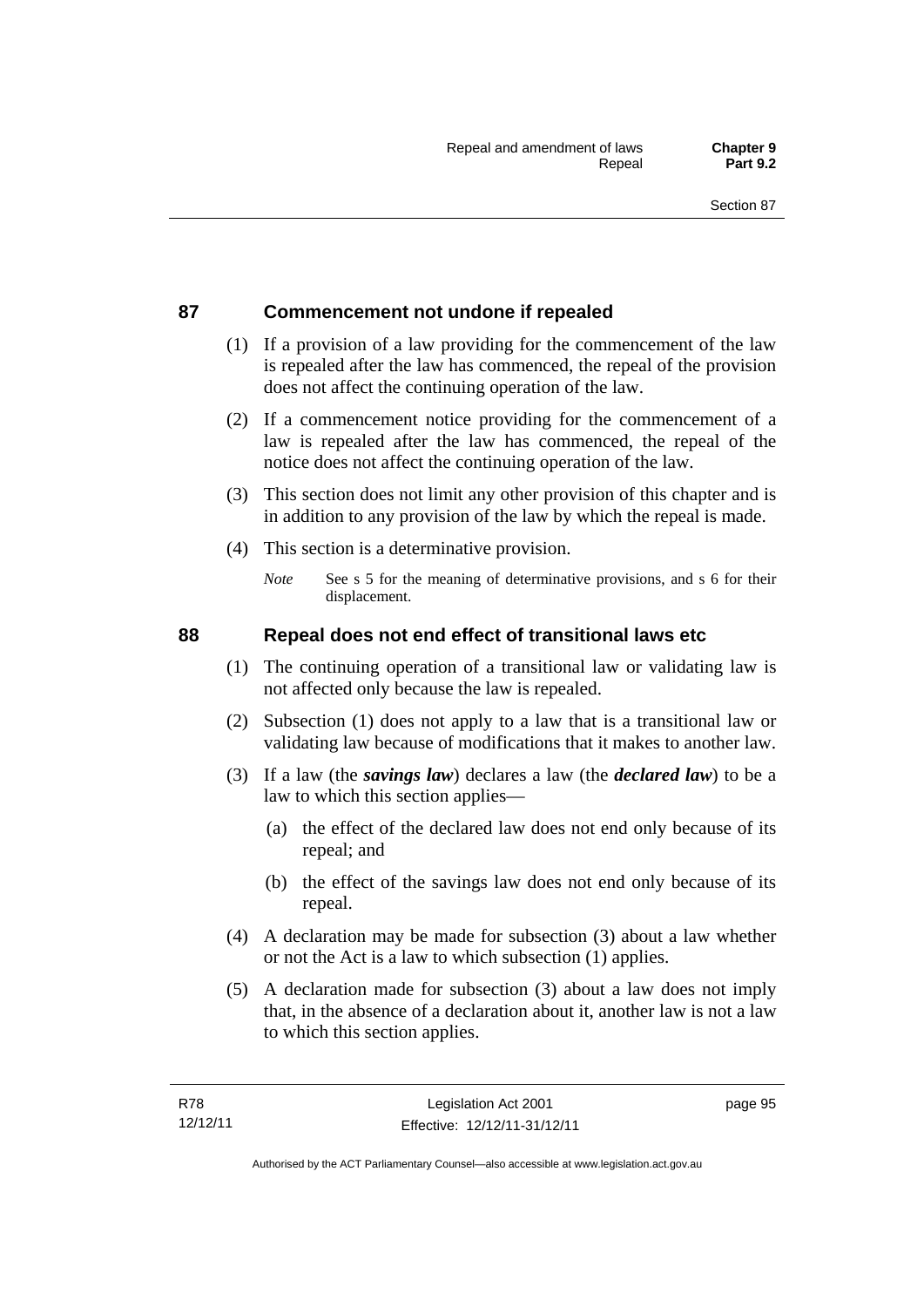- (6) This section does not limit any other provision of this chapter and is in addition to any provision of the law by which the repeal is made.
- (7) This section is a determinative provision.
	- *Note* See s 5 for the meaning of determinative provisions, and s 6 for their displacement.
- (8) To remove any doubt and without limiting section 6 (Legislation Act provisions must be applied), the application of this section to a law is not displaced only because the law is repealed and, in particular, the repeal of the law does not of itself imply an intention to displace the application of this section to the law.
- (9) In this section:

#### *transitional law* means—

- (a) a law made or expressed to be made for a transitional purpose; or
- (b) a law that makes provision consequential on a law mentioned in paragraph (a).

#### **Examples**

- 1 a provision stating that an existing licence under a repealed Act is taken to be a licence of a particular kind under another Act and authorising the imposition of conditions under the other Act
- 2 a provision stating that a provision applies to certain applications made before the commencement of an amendment or only to applications made after the commencement of an amendment
- 3 a declaration made for s (3)
- *Note 1 Transitional* is defined in the dictionary to include application and savings.
- *Note 2* An example is part of the Act, is not exhaustive and may extend, but does not limit, the meaning of the provision in which it appears (see s 126 and s 132).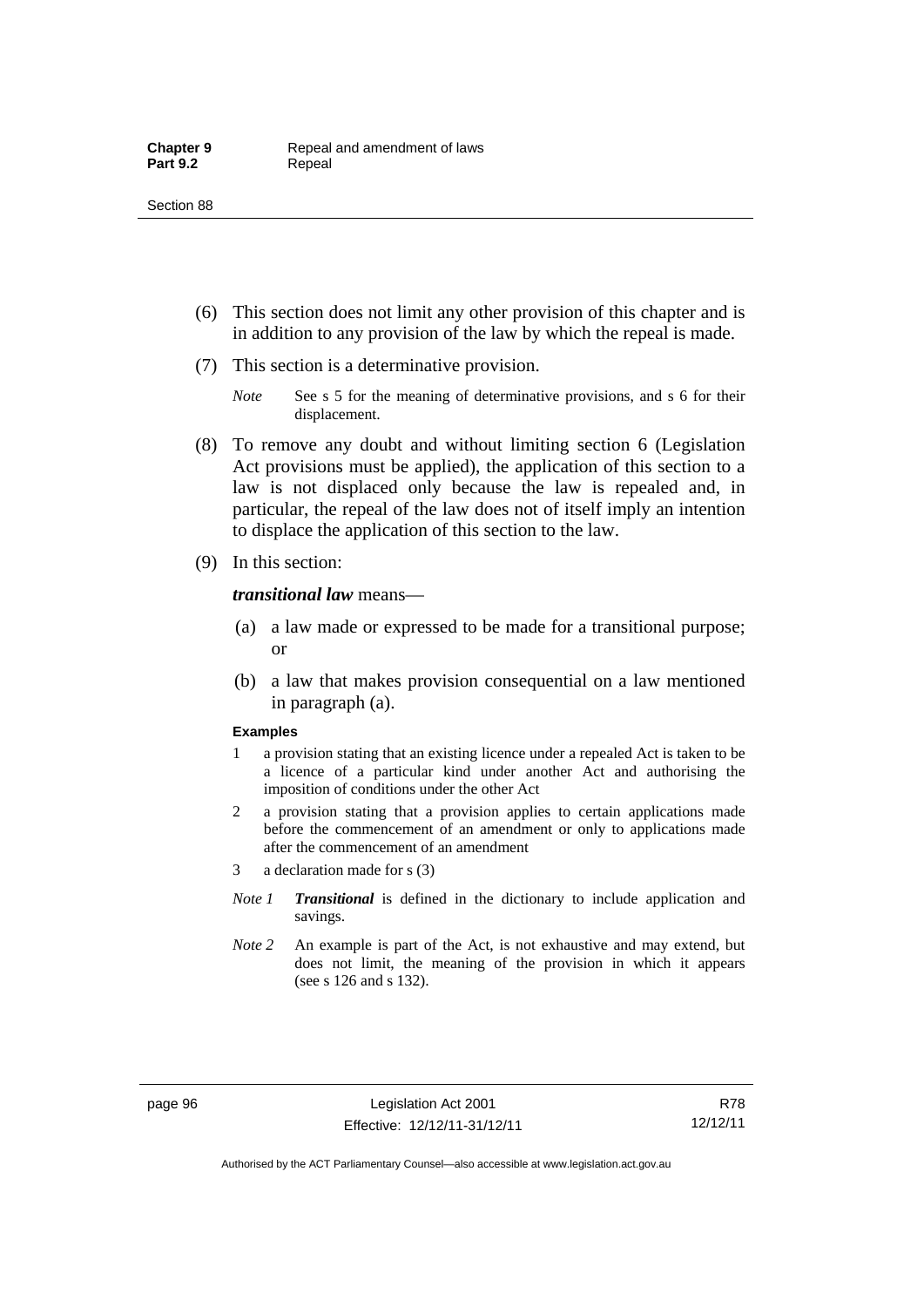#### *validating law* means—

- (a) a law that validates something that is or may be invalid; or
- (b) a law that makes provision consequential on a law mentioned in paragraph (a).

#### **Examples**

- 1 a provision declaring an instrument to have been validly made and acts done in reliance on the instrument to have been validly done
- 2 a provision stating that an instrument that is declared valid is taken to have been amended in a particular way

## **89 Automatic repeal of certain laws and provisions**

- (1) An amending law is automatically repealed on the day after—
	- (a) all of its provisions have commenced; or
	- (b) the last of its provisions that have not commenced are omitted or cannot commence.

#### **Example—provision that can no longer commence**

The *ABC Act 2005* includes a provision that amends the *XYZ Act 2000*. Before the provision commences, the *XYZ Act 2000* is repealed. The provision can, therefore, no longer commence.

- *Note* An example is part of the Act, is not exhaustive and may extend, but does not limit, the meaning of the provision in which it appears (see s 126 and s 132).
- (2) An appropriation Act is automatically repealed on the last day of the financial year for which it makes appropriations.
- (3) An amending provision of a law is automatically repealed immediately after all of the amendments and repeals made by it (or to which it relates) have commenced.
- (4) A commencement provision of a law is automatically repealed immediately after all of the provisions of the law have commenced.

page 97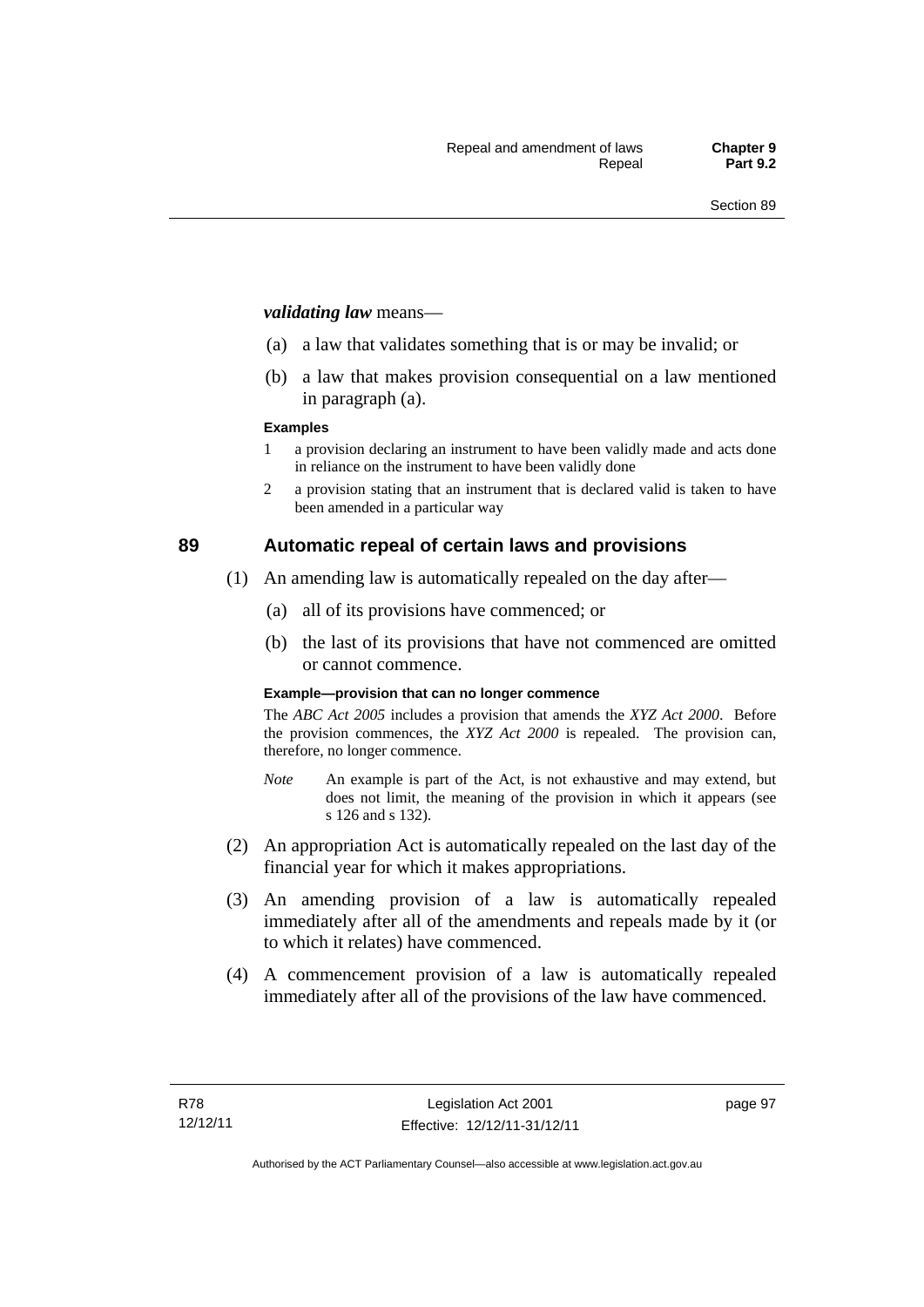- (5) A commencement notice is automatically repealed on the day after the day, or the last of the days, fixed or otherwise determined by the notice for the commencement of a law.
- (6) If an instrument making, or evidencing, an appointment (including an acting appointment) is a legislative instrument, the instrument is automatically repealed—
	- (a) on the day the appointment ends; or
	- (b) if the instrument makes 2 or more appointments that end on different days—on the day the last-ending appointment ends.
- (7) A repeal under this section has effect for all purposes, including, for example, any other provisions of this chapter about repeals.
- (8) If apart from this subsection a law would be automatically repealed on a day that is earlier than its notification day, the law is instead automatically repealed on the day after its notification day.
- (9) In the application of subsection (8) to a statutory instrument that is not a legislative instrument, a reference to the instrument's *notification day* is a reference to the day after the day it is made or, if it is required under an Act or statutory instrument to be approved (however described) by the Executive, a Minister or any other entity, the day after the day it is approved.
- (10) This section does not limit any other provision of this chapter.
- (11) This section is a determinative provision.
	- *Note* See s 5 for the meaning of determinative provisions, and s 6 for their displacement.
- (12) In this section:

*amend* does not include modify.

*amending law* means a law that consists only of provisions of the following kinds:

(a) for an Act—the Act's long title;

R78 12/12/11

Authorised by the ACT Parliamentary Counsel—also accessible at www.legislation.act.gov.au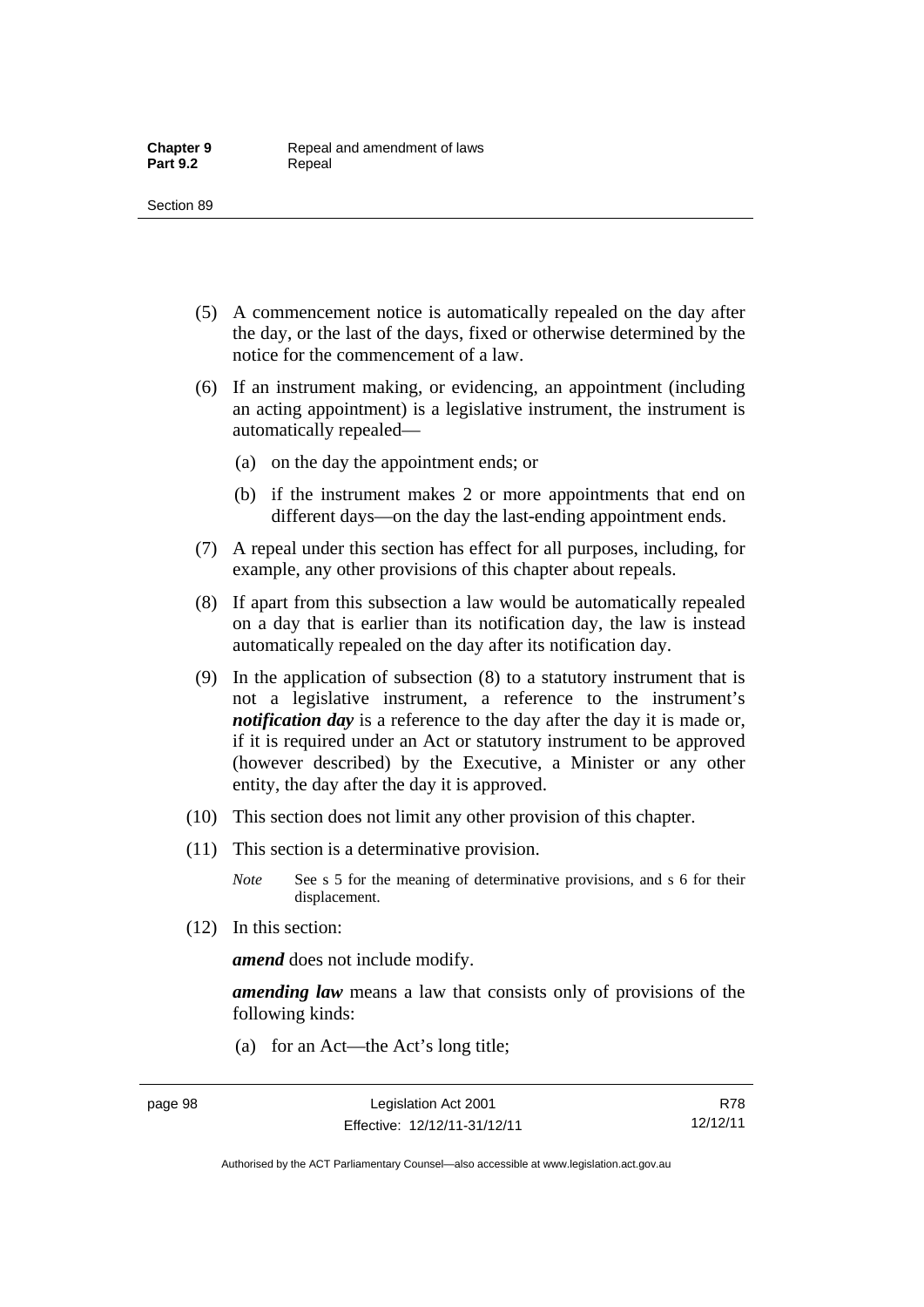- (b) a preamble or recital (however described);
- (c) a provision about the law's name;
- (d) a provision about the law's commencement;
- (e) a provision about the purposes of the law or any of its provisions;

#### **Example**

an objects provision

(f) a provision about the effect of notes;

- (g) a provision providing for the amendment or repeal of a law (including a provision identifying the amended or repealed law);
- (h) a provision declaring a law to be a law to which section 88 (Repeal does not end effect of transitional laws etc) applies;
- (i) a provision about the renumbering of a law;
- (j) a provision authorising or requiring something to be done under chapter 11 (Republication of Acts and statutory instruments).

*amending provision*, of a law, means a provision of the law that only amends or repeals a law, and includes—

- (a) any other provision (for example, a schedule) of the law that only identifies the law amended or repealed; and
- (b) any other provision (for example, a part heading) of the law that only identifies (or groups) provisions that are amended or repealed.

*Note* A note itself is not part of an Act or statutory instrument (see s 127).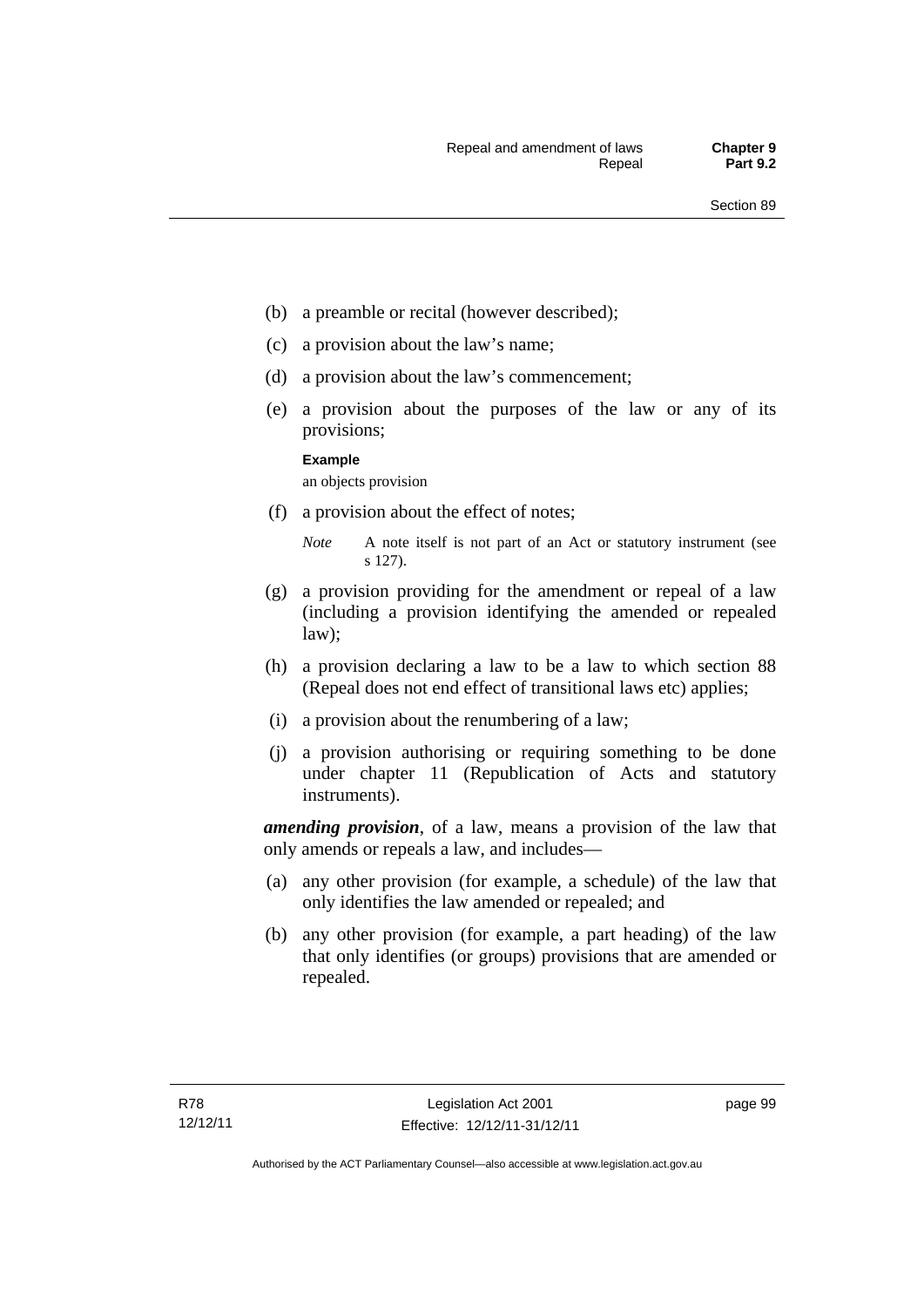*appropriation Act*—see the *Financial Management Act 1996*, dictionary.

*commencement provision*, of a law, means a provision of the law that only provides for the commencement of the law.

#### **Example 1—s 89**

The *Hypothetical Amending Act 2002* repeals and amends a number of Acts. The Act contains the following provisions:

- a long title
- a provision about the Act's name
- a provision about the Act's commencement
- repealing provisions (that is, a provision stating that the Act repeals the Acts mentioned in sch 1 and a schedule (sch 1) setting out the names of the repealed Acts)
- amending provisions (that is, a provision stating that the Act amends the Acts mentioned in sch 2 and a schedule (sch 2) setting out the amended Acts and the amendments of them)
- a provision about the application of this Act, s 88 (Repeal does not end effect of transitional laws etc) to a provision being repealed
- a provision requiring an amended Act (the *XYZ Act 1990*), or a provision of the *XYZ Act 1990*, to be renumbered in the next republication of the Act under this Act.

The Act contains no other provisions. Its repealing provisions, and its other provisions apart from the naming provision, the commencement provision and the amending provisions, commence on the day after its notification day, 22 March 2002. Its amending provisions commence on a date fixed by the Minister by written notice, 12 April 2002. The Act is automatically repealed under s 89 on the day after all of its provisions have commenced, 13 April 2002.

#### **Example 2—s 89**

The *Example Act 2001* contains provisions establishing a new licensing scheme. It also amends several Acts and repeals others. Because it contains the scheme provisions, it is not an amending law covered by s (1). It is, therefore, not automatically repealed under s 89.

page 100 Legislation Act 2001 Effective: 12/12/11-31/12/11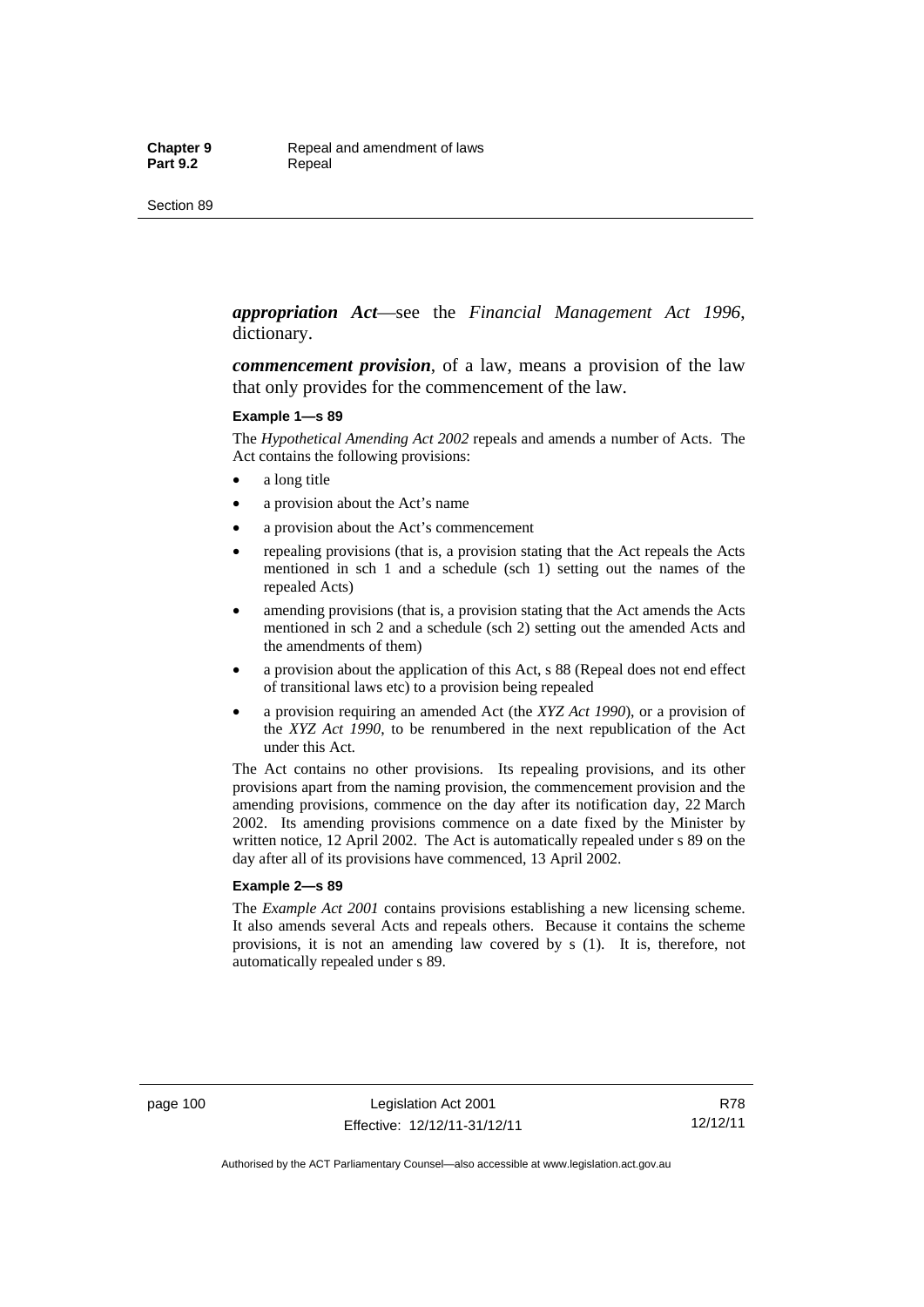#### **Example 3—s 89—see s (12), def** *amending provision*

The *Plant Diseases Act 2003* (hypothetical), pt 6 is as follows:

#### **Part 6 Repeals and consequential amendment**

#### **42 Repeal of Plant Diseases Act 1934**

The *Plant Diseases Act 1934* A1934-21 is repealed.

#### **43 Repeal of Plant Diseases Regulation 1938**

The *Plant Diseases Regulation 1938* (made on 11 February 1938) is repealed.

#### **44 Administrative Decisions (Judicial Review) Act 1989, schedule 1, new item 6**

*insert* 

6 This Act does not apply to decisions of the Minister under the *Plant Diseases Act 2003*, part 3 (Measures for the control of diseases and pests).

Under the definition of *amending provision*, the heading to pt 6, as well as the contents of pt 6, are automatically repealed under s 89.

*Note* An example is part of the Act, is not exhaustive and may extend, but does not limit, the meaning of the provision in which it appears (see s 126 and s 132).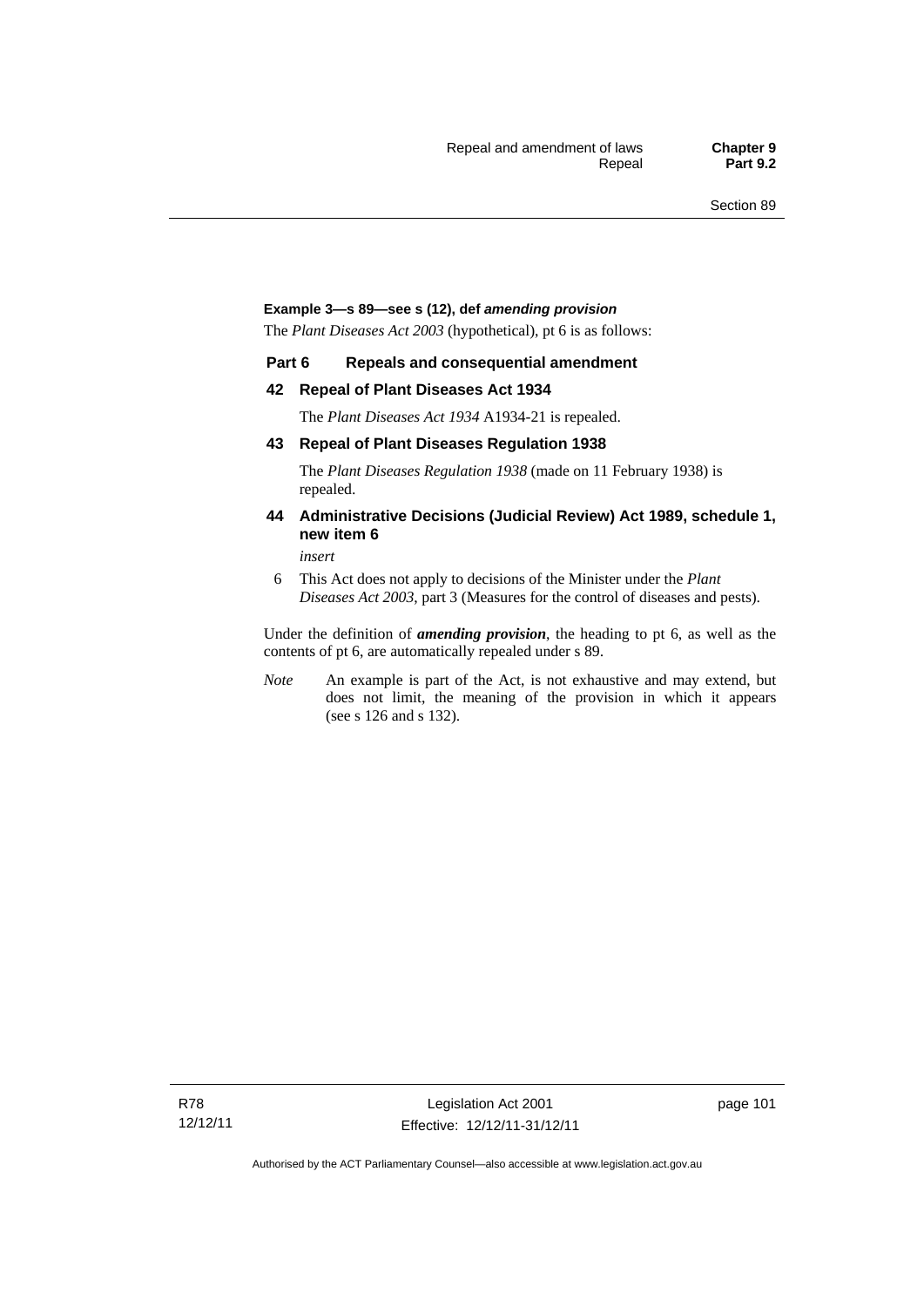## **Part 9.3 Amendment**

#### **90 Law and amending laws to be read as one**

A law and all laws amending it are to be read as one.

#### **91 Insertion of provisions by amending law**

- (1) This section applies if a law (the *amending law*) amends another law (the *amended law*) by inserting any of the following provisions, and does not exactly specify the position in the amended law where it is to be inserted:
	- (a) a chapter, part, division, subdivision, section or subsection (an *inserted chapter, part, division, subdivision, section* or *subsection*);
	- (b) a paragraph (an *inserted paragraph*);
	- (c) a subparagraph (an *inserted subparagraph*);
	- (d) a sub-subparagraph (an *inserted sub-subparagraph*);
	- (e) a definition (an *inserted definition*);
	- (f) any other provision (a *miscellaneous inserted provision*).
- (2) An inserted chapter, part, division, subdivision, section or subsection is inserted in the appropriate numerical or alphanumerical position in the amended law.
- (3) An inserted paragraph is inserted in the appropriate alphabetical position in the amended law.
- (4) An inserted subparagraph is inserted in the appropriate numerical or alphanumerical position in the amended law.
- (5) An inserted sub-subparagraph is inserted in the appropriate alphabetical position in the amended law.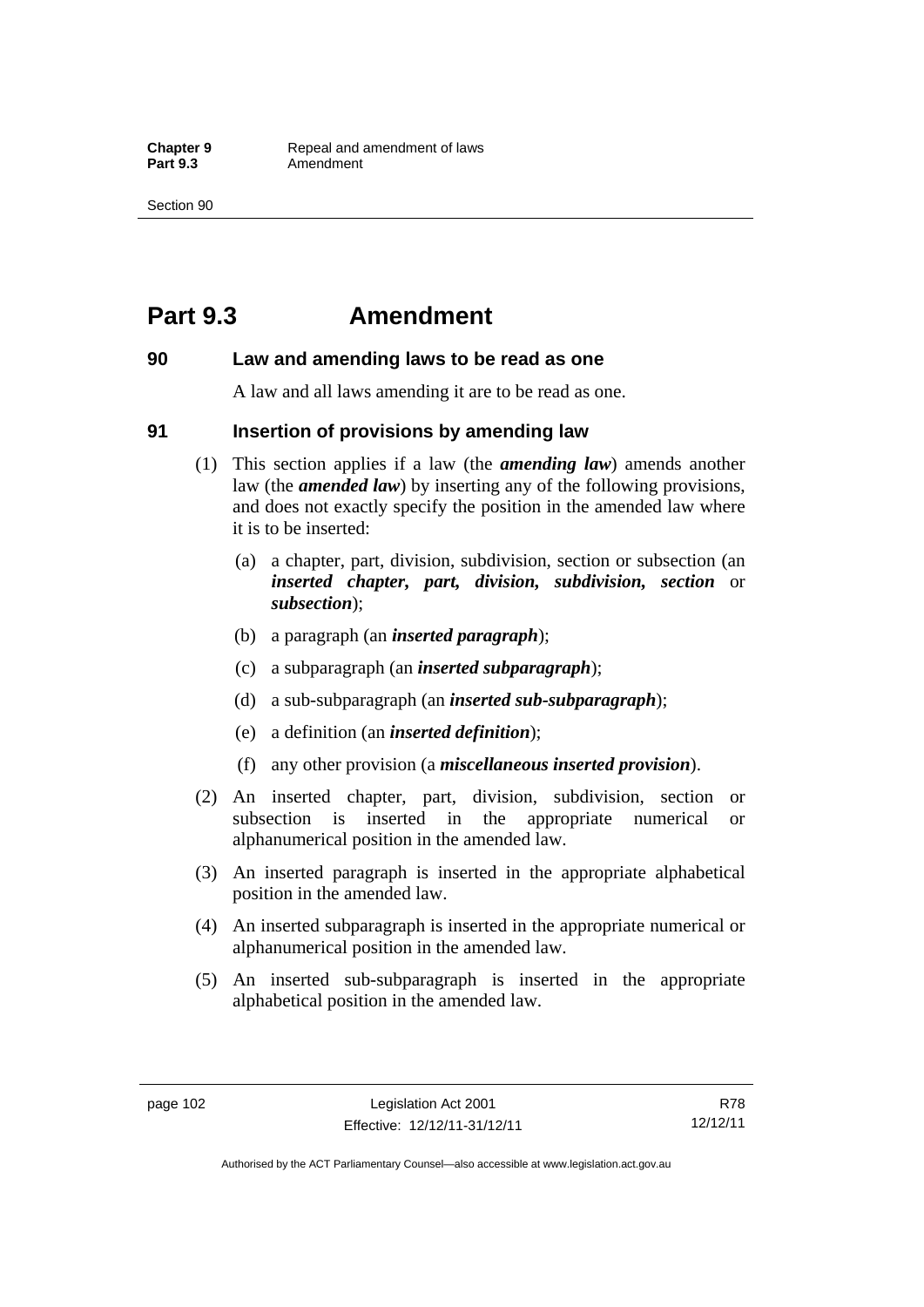- (6) An inserted definition is inserted in the appropriate alphabetical position (worked out on a letter-by-letter basis) in a series of definitions in the amended law.
- (7) A miscellaneous inserted provision is inserted in the appropriate position in the amended law.
- (8) In applying this section to a law that is divided otherwise than into sections, a reference to a section or subsection is a reference to a corresponding provision of the law.
- (9) In working out the appropriate position where a provision is to be inserted in the amended law, regard may be had to the following:
	- (a) the provision number or letter;
	- (b) the heading of the relevant amending provision of the amending law;
	- (c) any other amendments in the amending law including the order of amendments;
	- (d) anything else in the amending law or amended law;
	- (e) current legislative drafting practice.

#### **Examples**

- 1 If a part numbered '3' is to be inserted into an amended law with an existing sequence of parts 'part 1—part 2—part 4', inserted part 3 is inserted between parts 2 and 4.
- 2 If a division numbered '2.2A' is to be inserted into an amended law with an existing sequence of divisions in part 2 'division 2.1—division 2.2 division 2.3', inserted division 2.2A is inserted between divisions 2.2 and 2.3.
- 3 If a section numbered '6AA' is to be inserted into an amended law with an existing sequence of sections 'section 6—section 6A—section 6B', inserted section 6AA is inserted between sections 6A and 6B.
- 4 If a section numbered '7A' is to be inserted (by an amending section headed 'New section 7A', with the command '*in division 2.2, insert*') into an amended law with an existing sequence 'section 7 [in division 2.2] division 2.3 heading—section 8', inserted section 7A is inserted between section 7 and the division 2.3 heading (that is, at the end of division 2.2).

page 103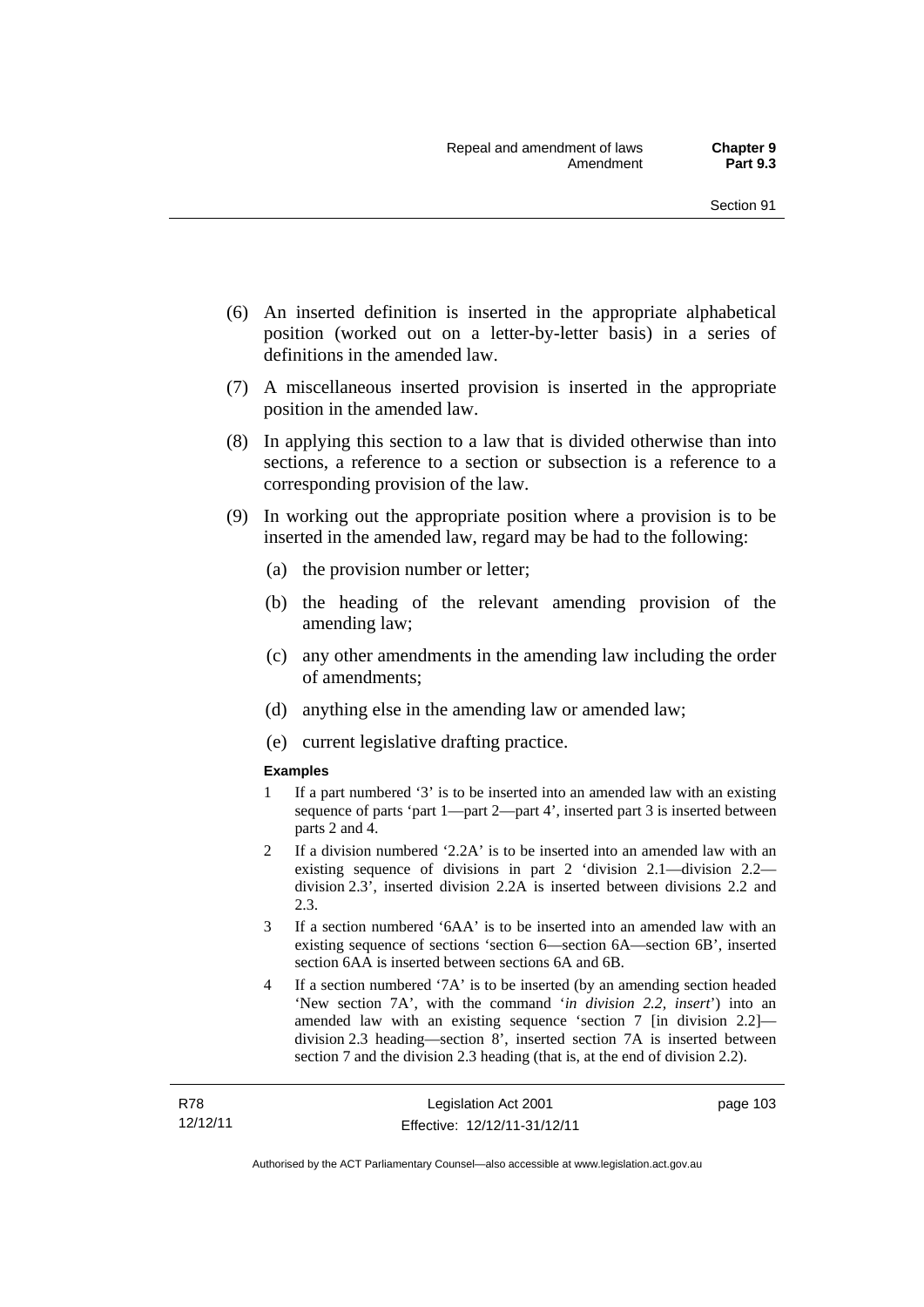- 5 If a section numbered '7A' is to be inserted (by an amending section headed 'New section 7A', with the command '*in division 2.3, insert*') into an amended law with an existing sequence 'section 7 [in division 2.2] division 2.3 heading—section 8', inserted section 7A is inserted between the division 2.3 heading and section 8 (that is, at the beginning of division 2.3).
- *Note* An example is part of the Act, is not exhaustive and may extend, but does not limit, the meaning of the provision in which it appears (see s 126 and s 132).
- (10) This section is a determinative provision.
	- *Note* See s 5 for the meaning of determinative provisions, and s 6 for their displacement.
- (11) In this section:

*insert* includes relocate.

#### **92 Amendment to be made wherever possible**

- (1) If a law amends another law—
	- (a) by omitting a word; or
	- (b) by substituting a word for another word; or
	- (c) by inserting a word before or after a particular word;

the amendment is to be made wherever possible in the other law.

#### **Example**

The *XYZ Amendment Act 2002* is expressed to omit the word 'authorised' from the *ABC Act 1998*, s 20. The word 'authorised' is used once in the heading to s 20, 3 times in s 20 (1), twice in s 20 (3), once in an example to s 20 (4) and twice in a note to s 20 (5). The amendment omits each of those references to the word 'authorised'.

- *Note* An example is part of the Act, is not exhaustive and may extend, but does not limit, the meaning of the provision in which it appears (see s 126 and s 132).
- (2) This section is a determinative provision.
	- *Note* See s 5 for the meaning of determinative provisions, and s 6 for their displacement.

page 104 Legislation Act 2001 Effective: 12/12/11-31/12/11

R78 12/12/11

Authorised by the ACT Parliamentary Counsel—also accessible at www.legislation.act.gov.au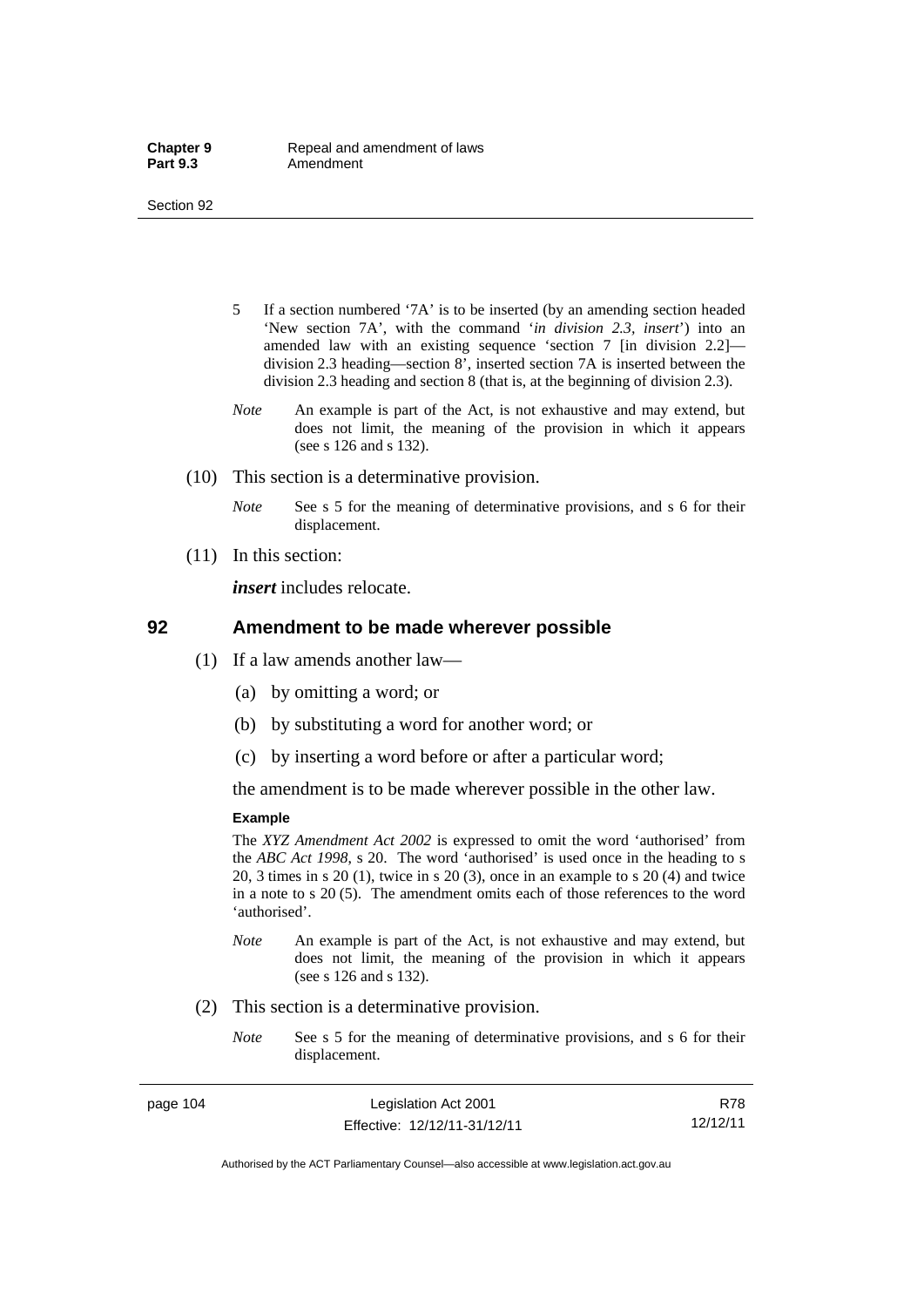## **93 Provisions included in another provision for amendment purposes**

- (1) This section applies for the purpose of amending a law.
- (2) The heading to a chapter, part, division, subdivision, schedule, dictionary, section or any other provision of the law forms part of the provision to which it is a heading.
- (3) An example at the end of a provision of the law is part of the provision unless the example is expressed in a way that indicates that it applies only to another provision.
- (4) A note at the end of a provision of the law is taken, for this section, to be part of the provision unless the note is expressed in a way that indicates that it applies only to another provision.
- (5) However, a note in a law is not, for any other purpose, part of the law.

*Note* Section 127 (Material that is not part of Act or statutory instrument) deals with the status of notes.

- (6) A penalty at the end of a subsection of the law—
	- (a) is part of the subsection unless the penalty is expressed in a way that indicates that it applies only to other subsections of the section; or
	- (b) if the penalty is expressed in a way that indicates that it applies only to other subsections—is part of the section.
- (7) A penalty at the end of a section of the law that is not divided into subsections is part of the section.
- (8) The word 'and', 'or' or 'but', or a similar word, at the end of a paragraph, subparagraph, sub-subparagraph or another provision of the law is part of the provision.

page 105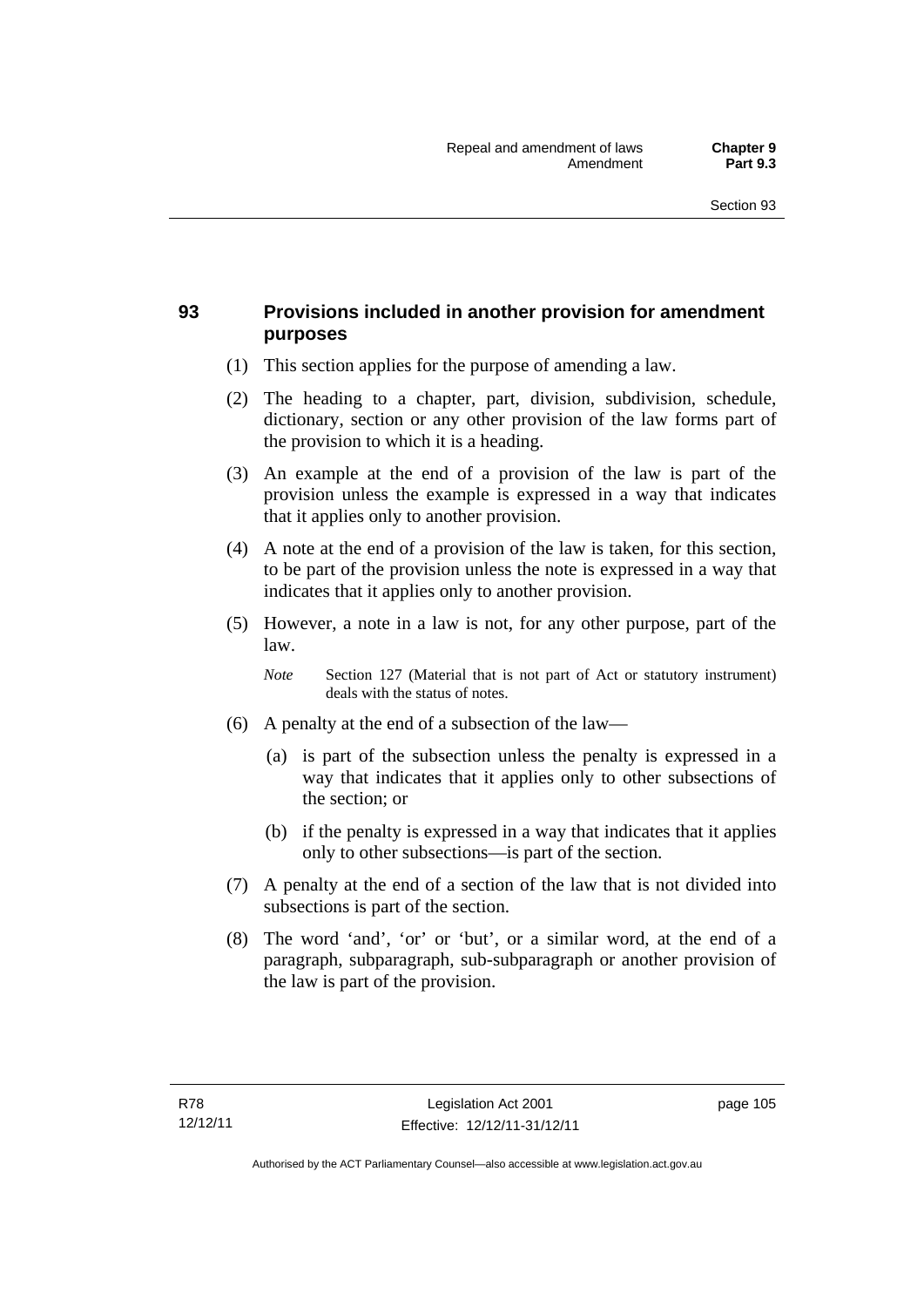- (9) In working out whether an example or note is at the end of a provision of the law, any penalty is to be disregarded, and, for an example, any note is to be disregarded.
	- *Note* According to current legislative drafting practice, examples, notes and penalties to a provision are arranged in the following order at the end of provisions:
		- 1 penalty (first)
		- 2 examples
		- 3 notes (last).
- (10) In applying this section to a law that is divided otherwise than into sections, a reference to a section or subsection is a reference to a corresponding provision of the law.
- (11) This section is a determinative provision.
	- *Note* See s 5 for the meaning of determinative provisions, and s 6 for their displacement.

### **94 Continuance of appointments etc made under amended provisions**

- (1) This section applies if—
	- (a) a law expressly or impliedly authorises or requires—
		- (i) the making of an appointment or statutory instrument; or
		- (ii) the delegation of a function; or
		- (iii) the issue of a licence or permit (however described); or
		- (iv) the doing (however described) of anything else; and
	- (b) the law is amended by another law; and
	- (c) under the amended law—
		- (i) the appointment or statutory instrument may be made; or
		- (ii) the function may be delegated; or
		- (iii) the licence or permit may be issued; or

R78 12/12/11

Authorised by the ACT Parliamentary Counsel—also accessible at www.legislation.act.gov.au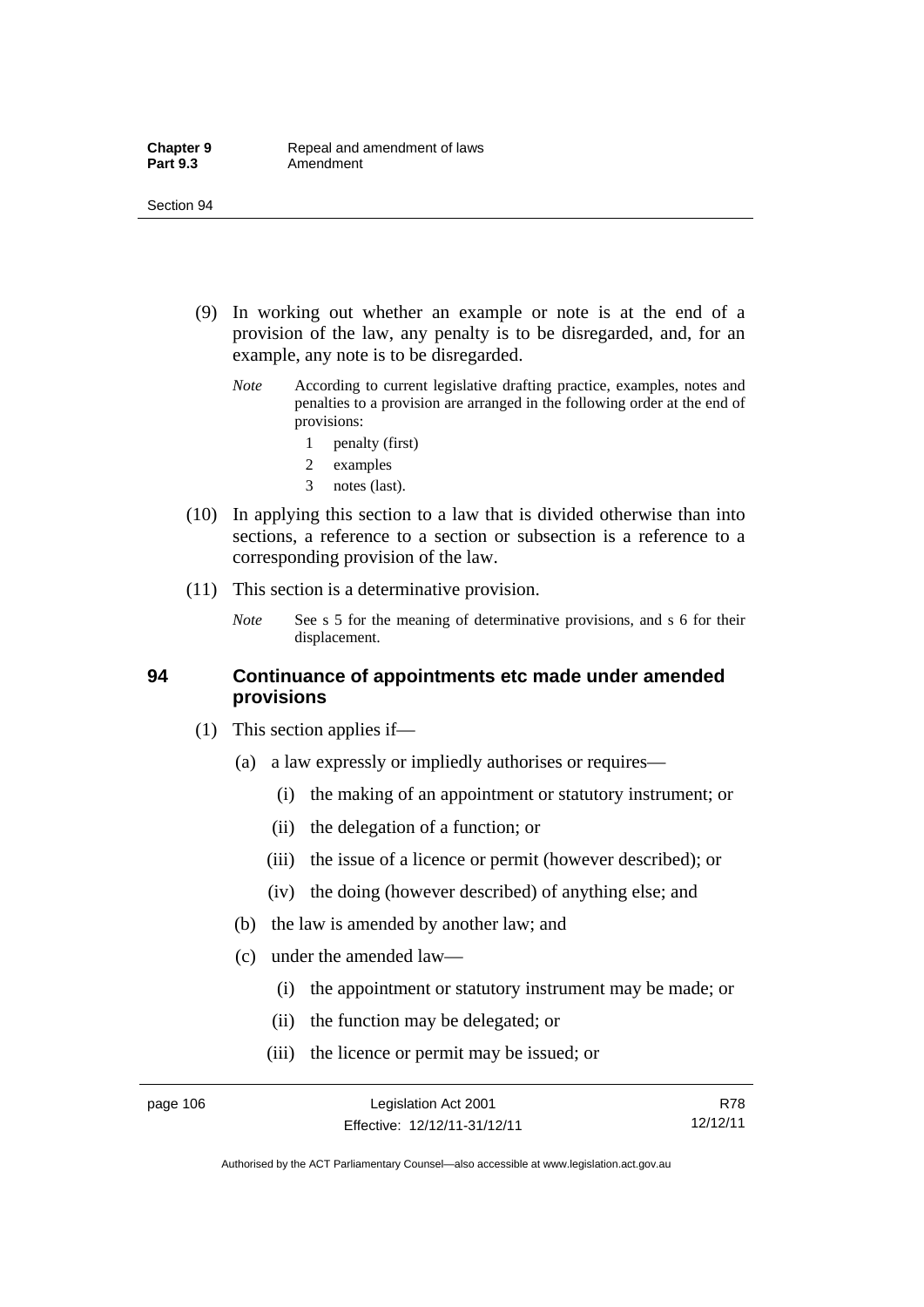(iv) the thing may be done;

whether by the same or a different entity.

#### **Examples—par (a) (iv)**

- 1 the giving of an approval, consent or permission
- 2 the making of a recommendation
- *Note* An example is part of the Act, is not exhaustive and may extend, but does not limit, the meaning of the provision in which it appears (see s 126 and s 132).
- (2) An appointment, statutory instrument, delegation, licence, permit or anything else mentioned in subsection (1) that was in force immediately before the commencement of the amendment continues to have effect as if it had been made, issued or done (however described) under the amended law.
- (3) This section is a determinative provision.
	- *Note* See s 5 for the meaning of determinative provisions, and s 6 for their displacement.
- (4) In this section:

*amend* includes omit and re-enact in the same law (with or without changes), but does not include omit and re-enact in another law.

*appointment* includes acting appointment.

## **95 Status of modifications**

- (1) If a law is modified by another law, the law operates as modified but the modification does not amend the text of the law.
- (2) This section is a determinative provision.
	- *Note* See s 5 for the meaning of determinative provisions, and s 6 for their displacement.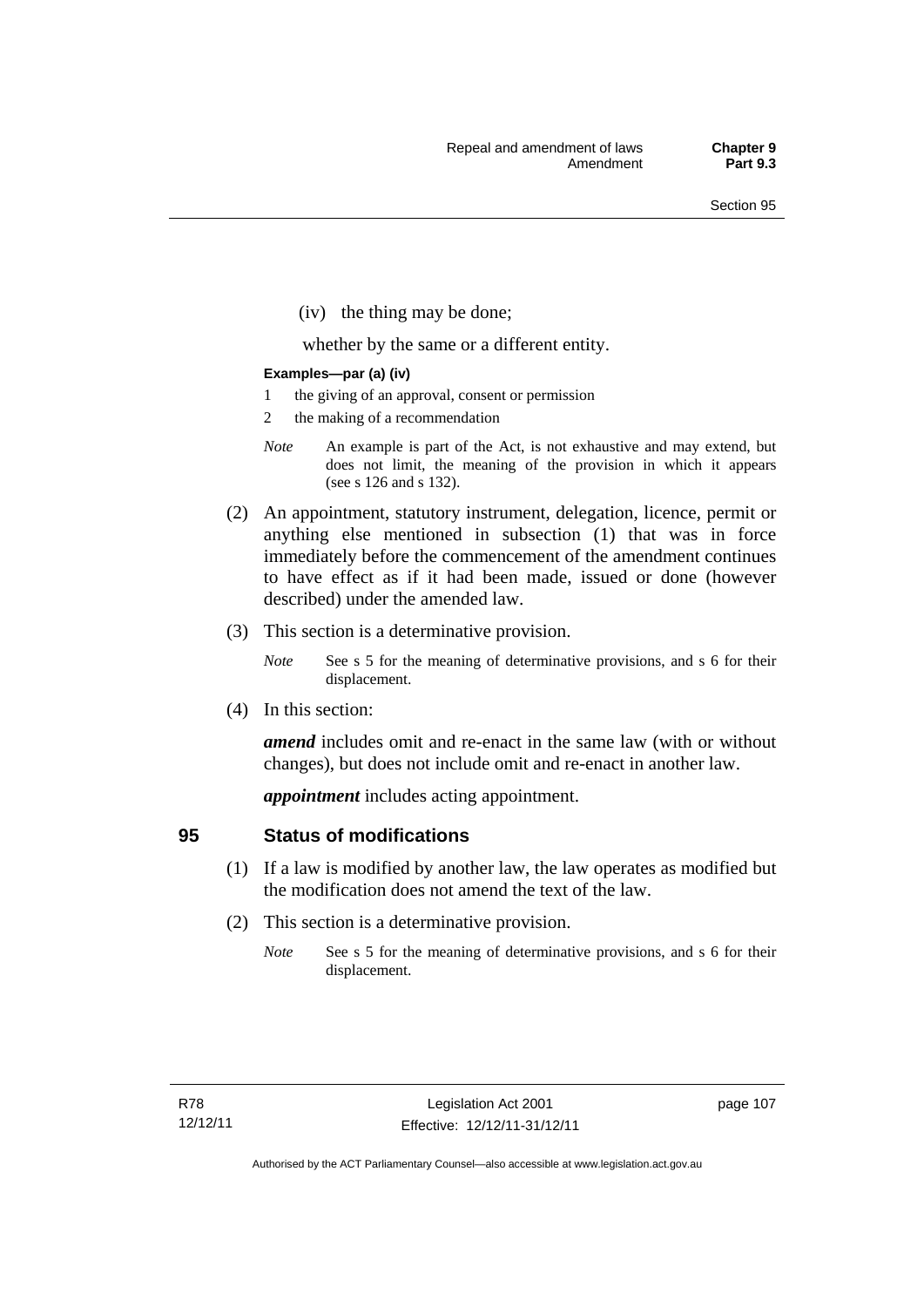## **96 Relocated provisions**

- (1) This section applies if a provision of a law is relocated (with or without changes) to a different place in the same law or to a different law.
- (2) The operation or meaning of the provision is not affected only because of the provision's relocation.
- (3) Without limiting subsection (2), if before its relocation the provision was to be interpreted in a particular way, it is to be interpreted in that way in its new location.

#### **Example**

If a provision of an Act is to be interpreted as if it were a law consolidating the provisions of other laws and it is relocated into another Act, it is to be interpreted in the same way in its new location.

- *Note* An example is part of the Act, is not exhaustive and may extend, but does not limit, the meaning of the provision in which it appears (see s 126 and s 132).
- (4) However, the provision has effect subject to any changes made to, or in relation to, it.
- (5) This section is a determinative provision.
	- *Note* See s 5 for the meaning of determinative provisions, and s 6 for their displacement.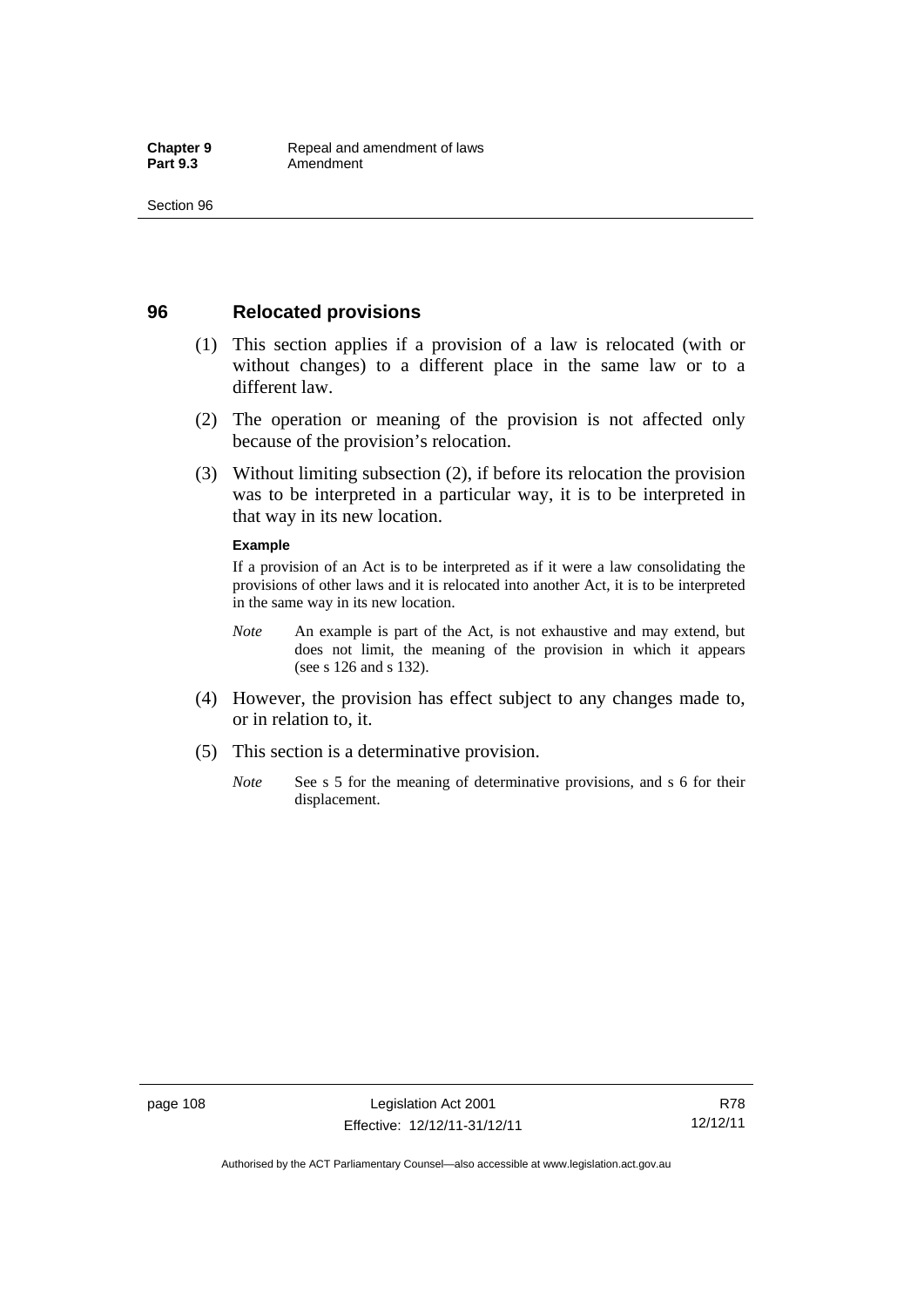## **Chapter 10 Referring to laws**

## **97 Definitions—ch 10**

(1) In this chapter:

*ACT law* means an Act or statutory instrument.

*Note* A reference to an Act or statutory instrument includes a reference to a provision of the Act or instrument (see s 7 and s 13).

*law* means an ACT law or a law of another jurisdiction.

*law of another jurisdiction* means an Act or statutory instrument of another jurisdiction, and includes a provision of an Act or statutory instrument of another jurisdiction.

- *Note Another jurisdiction* means the Commonwealth, a State, another Territory, the United Kingdom or New Zealand (see dict, pt 2).
- (2) In this section:

*Act*, in relation to another Territory, includes ordinance.

*statutory instrument*, of another jurisdiction, means an instrument (whether or not legislative in nature) made under—

- (a) an Act of the other jurisdiction; or
- (b) another statutory instrument of the other jurisdiction; or
- (c) power given by an Act or statutory instrument of the other jurisdiction and also power given otherwise by law.

page 109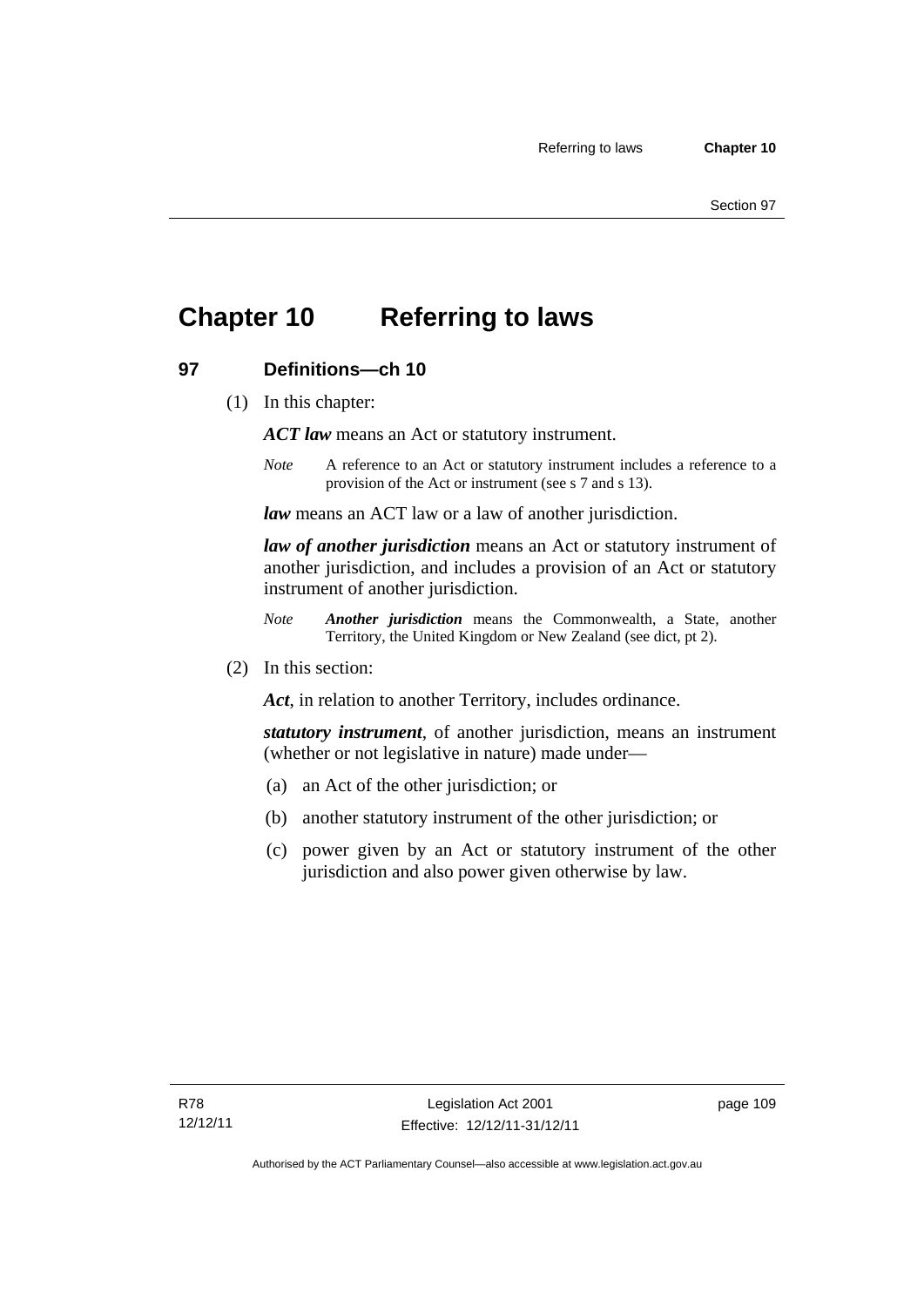#### **98 References to ACT law include law containing reference**

In an ACT law, a reference in general terms to an ACT law of the same kind includes a reference to the law itself.

#### **Example**

The *ABC Act 2001*, s 27 gives a power to confiscate property under certain circumstances. Section 93 of the same Act provides 'If an Act authorises the confiscation of property, the owner of the property has a right of appeal to the Magistrates Court.' The right of appeal under s 93 also applies to the power given by s 27 because the reference to 'an Act' in s 93 includes a reference to the *ABC Act 2001*.

*Note* An example is part of the Act, is not exhaustive and may extend, but does not limit, the meaning of the provision in which it appears (see s 126 and s 132).

#### **99 References in ACT statutory instruments to** *the Act*

In a statutory instrument, a reference to *Act* or *the Act*, without mentioning a particular Act, is a reference to the Act under which the instrument is made or in force.

#### **100 Referring to particular ACT laws**

- (1) An Act may be referred to by—
	- (a) the name the Act gives to itself; or
	- (b) the year it was passed and its number, together with a reference (if necessary) to indicate that it is an Act.

#### **Example—reference to indicate Act**

An Act may be referred to using the word Act or the letter 'A' (eg 'A1993-1' is a reference to Act No 1 of 1993).

*Note* An example is part of the Act, is not exhaustive and may extend, but does not limit, the meaning of the provision in which it appears (see s 126 and s 132).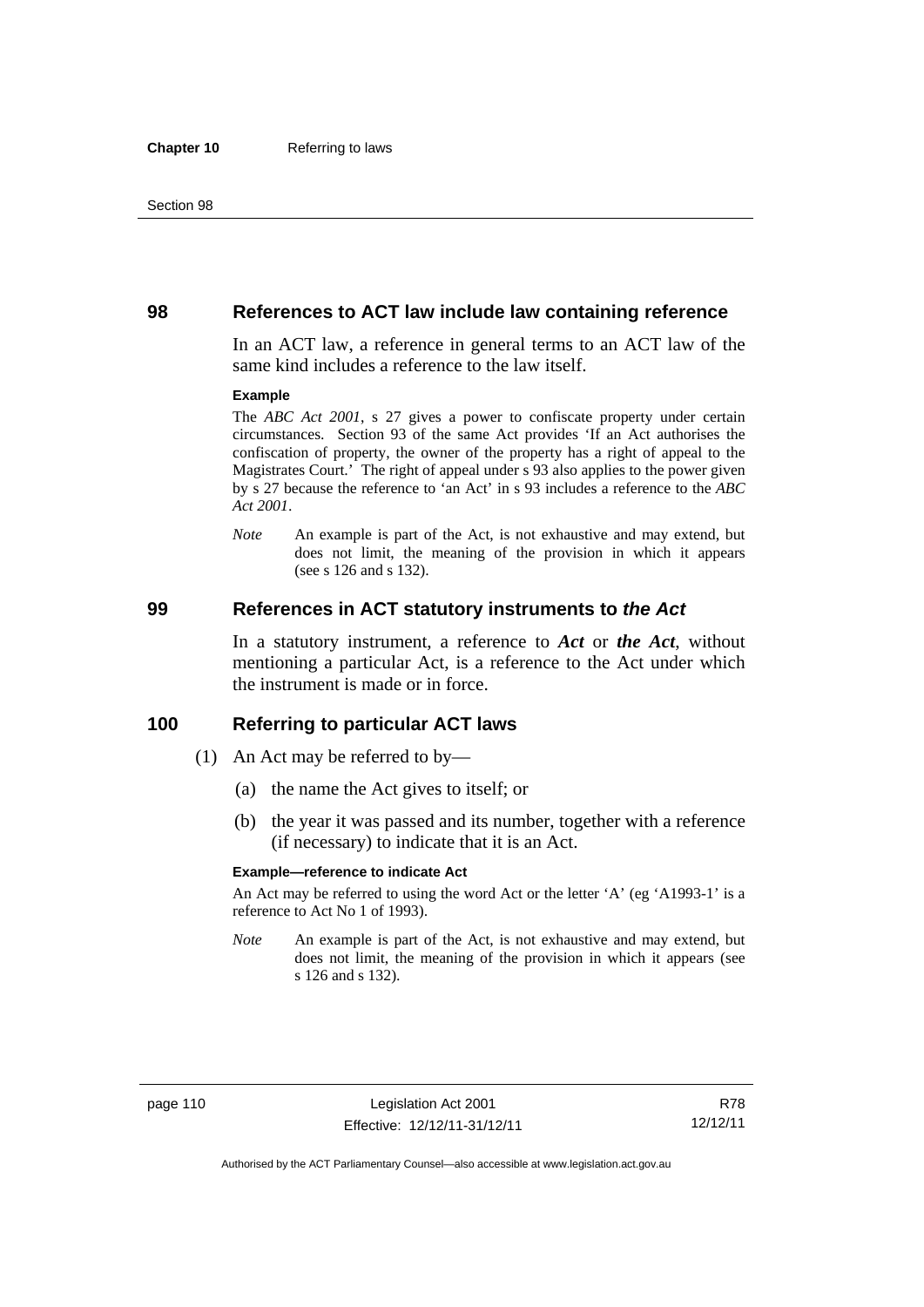- (2) A statutory instrument may be referred to by—
	- (a) any name the instrument gives to itself; or
	- (b) if the instrument was notified in the register, the gazette or otherwise under section 61 (2) (b) and was numbered under this Act or another territory law—the year it was notified and its number, together with a reference (if necessary) to the kind of instrument; or
	- (c) if the instrument was not notified but was numbered under a territory law—the year it was made and its number, together with a reference (if necessary) to the kind of instrument; or
	- (d) if the instrument was notified in the gazette before the commencement of this Act—the number, date and page of the gazette where it was notified; or
	- (e) the date it was made, together with a reference to the Act or statutory instrument under which it was made.

#### **Examples—references to kind of instrument—par (b)**

- 1 A subordinate law may be referred to using the letters 'SL' (eg 'SL2000-11' is a reference to subordinate law No 11 of 2000).
- 2 A disallowable instrument may be referred to using the letters 'DI' (eg 'DI1997-101' is a reference to disallowable instrument No 101 of 1997).
- 3 A notifiable instrument that is not an approved form may be referred to using the letters 'NI' (eg 'NI2002-226' is a reference to notifiable instrument No 226 of 2002).
- 4 An approved form may be referred to using the letters 'AF' (eg 'AF2003-1' is a reference to approved form No 1 of 2003).
- 5 A commencement notice may be referred to using the letters 'CN' (eg 'CN2002-3' is a reference to commencement notice No 3 of 2002).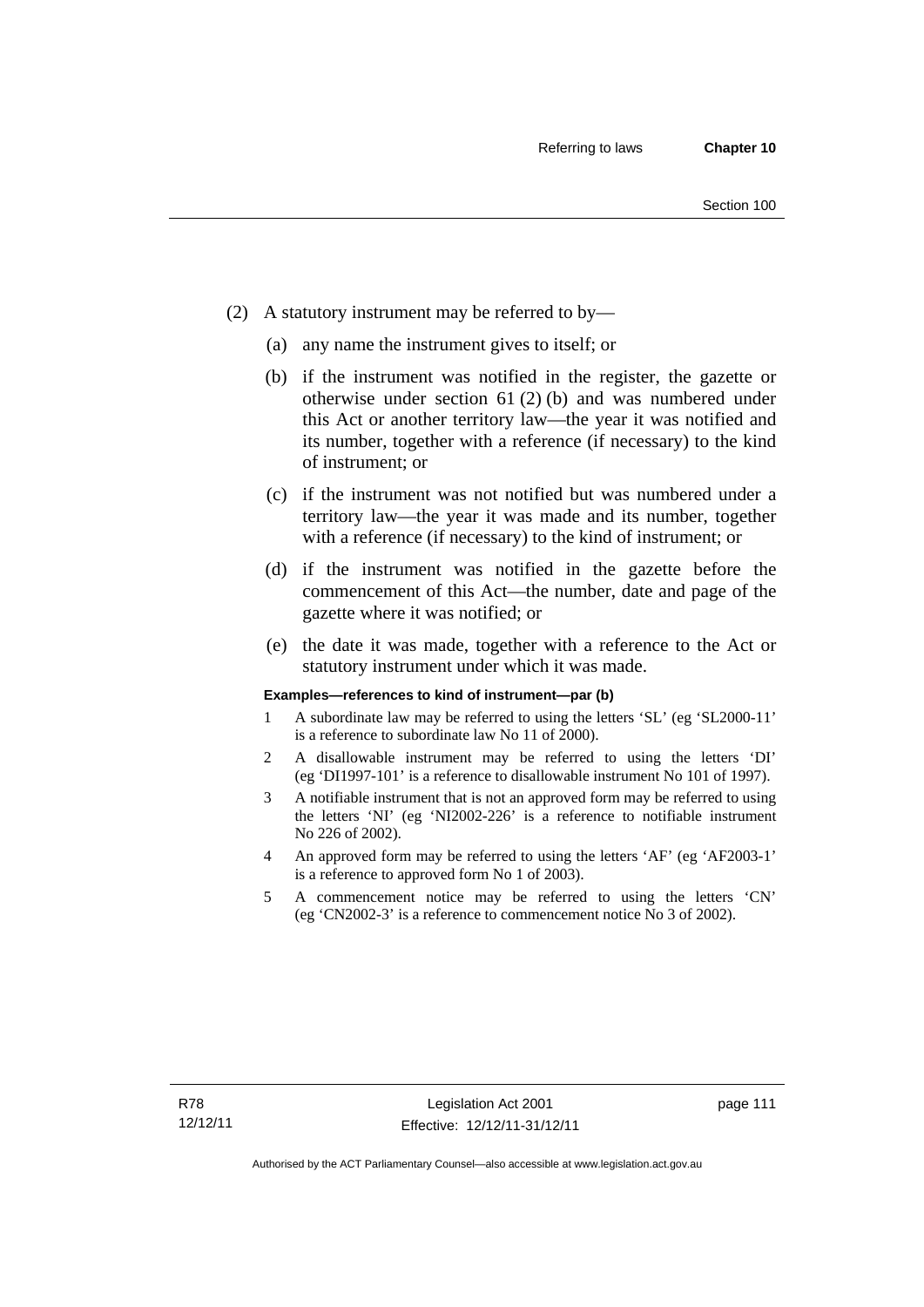## **101 Referring to particular laws of other jurisdictions etc**

- (1) In an ACT law, a law of another jurisdiction (the *relevant law*) may be referred to—
	- (a) by the name the relevant law gives to itself; or
	- (b) in any other way sufficient in a law of the other jurisdiction for referring to the relevant law; or
	- (c) in any way that, under current legislative drafting practice, would be sufficient for referring to the relevant law if it were an ACT law;

together with a reference to the jurisdiction (or an abbreviation of the jurisdiction).

- (2) In an ACT law, a provision of a law of another jurisdiction may be referred to—
	- (a) in a way sufficient in a law of the other jurisdiction for referring to the provision; or
	- (b) in any way that, under current legislative drafting practice, would be sufficient for referring to the provision if it were a provision of an ACT law.
- (3) Subsection (2) does not limit any other provision of this chapter.

## **102 References to laws include references to laws as in force from time to time**

- (1) In an ACT law, a reference to a law includes a reference to the following:
	- (a) the law as originally made, and as amended from time to time since it was originally made;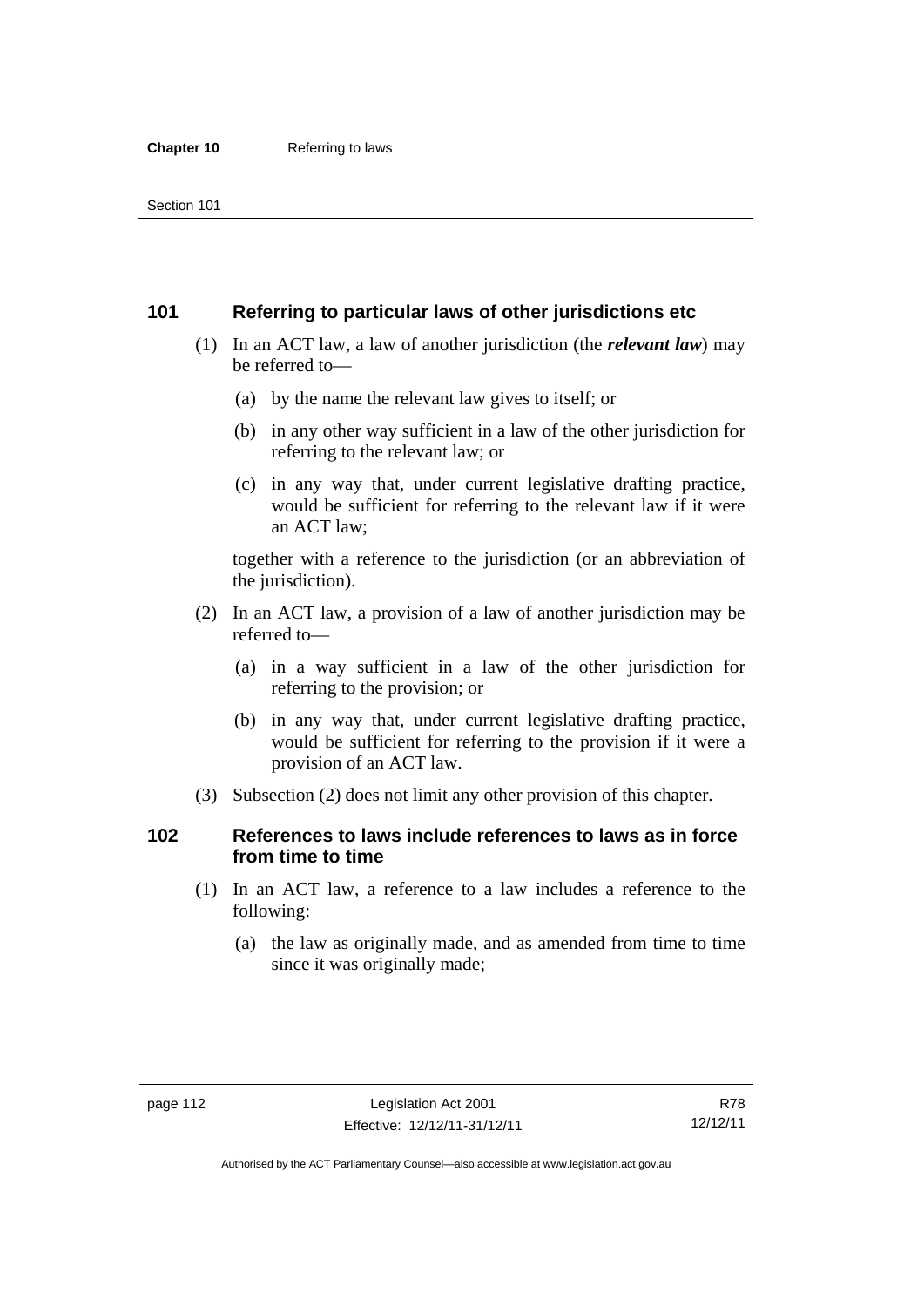- (b) if the law has been repealed and remade (with or without changes) since the reference was made—the law as remade (or last remade), and as amended from time to time since it was remade (or last remade);
- (c) if a relevant provision of the law has been omitted and remade (with or without changes) in another law since the reference was made—the law in which the provision was remade (or last remade), as in force when the provision was remade (or last remade), and as amended from time to time since the provision was remade (or last remade).
- (2) In an ACT law, a reference to a provision of a law includes a reference to the following:
	- (a) the provision as originally made, and as amended from time to time since it was originally made;
	- (b) if the provision has been omitted and remade (with or without changes and whether in the law or another law) since the reference was made—the provision as remade (or last remade), and as amended from time to time since it was remade (or last remade).
- (3) To remove any doubt, if the name of a law is amended, a reference in an ACT law to the law by its name before the amendment includes a reference to the law by its name as amended.
- (4) This section is subject to section 47 (Statutory instrument may make provision by applying law or instrument).
- (5) In this section:

*made* includes enacted.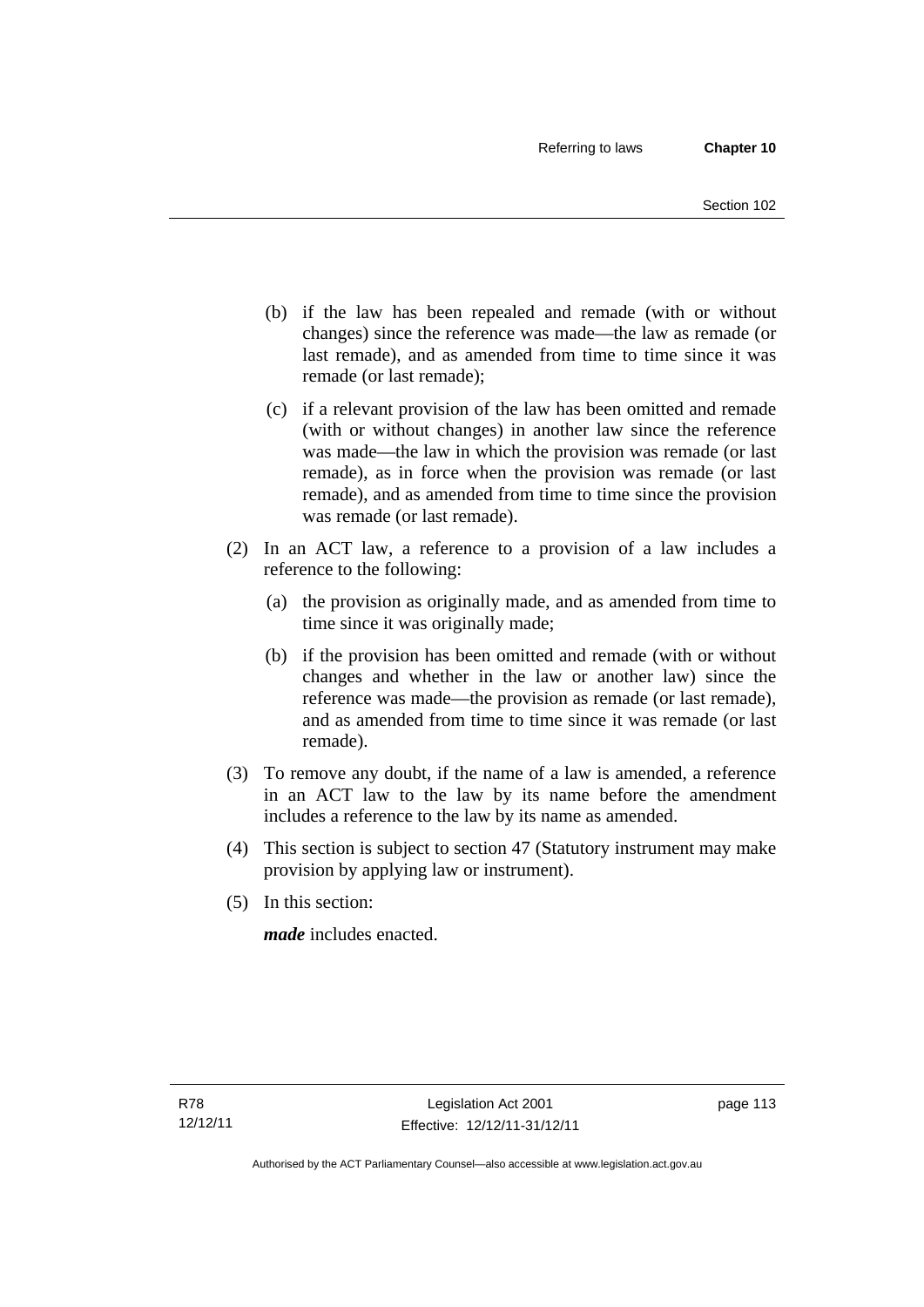## **103 References to repealed laws**

In an ACT law, a reference to a law as repealed is a reference to the law as in force immediately before it was repealed.

#### **Example**

A reference to the '*XYZ Act 2000* (repealed)' is a reference to the *XYZ Act 2000* immediately before it was repealed.

*Note* An example is part of the Act, is not exhaustive and may extend, but does not limit, the meaning of the provision in which it appears (see s 126 and s 132).

## **104 References to laws include references to instruments under laws**

- (1) In an ACT law, a reference (either generally or specifically) to a law includes a reference to the statutory instruments made or in force under the law.
- (2) In subsection (1), a reference to the statutory instruments made or in force under the law includes a reference to any law or instrument applied, adopted or incorporated (with or without change) under the law.
- (3) This chapter applies to an instrument applied, adopted or incorporated under a law as if—
	- (a) the instrument were a law; and
	- (b) any other necessary changes were made.
- (4) In this section:

*statutory instrument*, of another jurisdiction—see section 97 (2).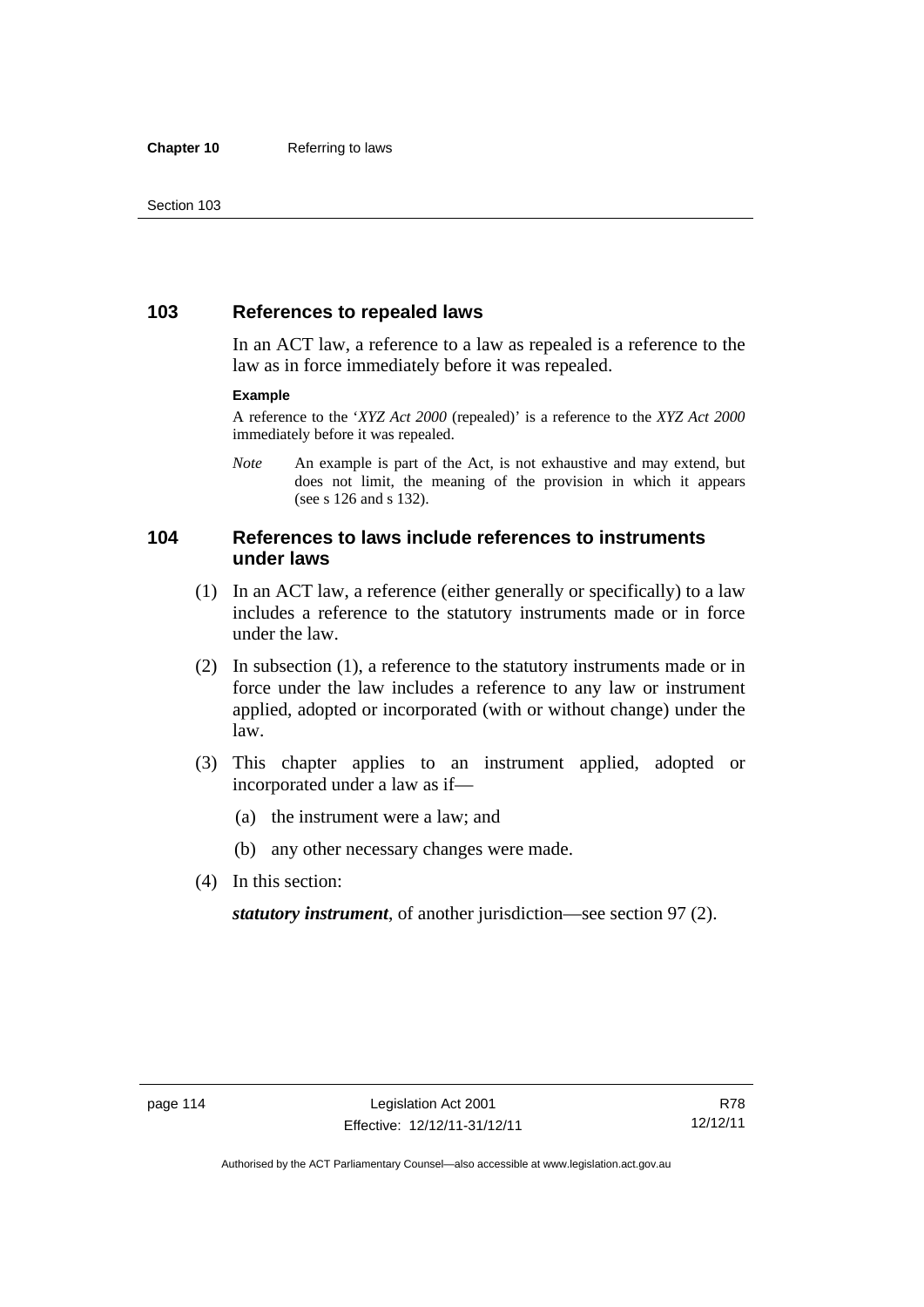## **105 Referring to provisions of laws**

In an ACT law, a provision of a law may be referred to by reference to the provision of the law in which it is contained.

#### **Example**

Paragraph (b) of subsection (2) of section 10 of an Act may be referred to by reference to the section, subsection and paragraph, that is, as section 10 (2) (b).

*Note* An example is part of the Act, is not exhaustive and may extend, but does not limit, the meaning of the provision in which it appears (see s 126 and s 132).

#### **106 References to provisions of laws are inclusive**

In an ACT law, a reference to any part of a law is a reference to the following:

- (a) the provision of the law that begins the part;
- (b) the provision of the law that ends the part;
- (c) any provision of the law between the beginning and end of the part.

#### **Examples**

- 1 A reference to 'sections 5 to 9' includes both section 5 and section 9.
- 2 A reference to 'sections 260 to 264' includes a provision such as a part heading between section 260 and section 261.
- 3 A reference to '*from* child *to* adult' includes both the word 'child' and the word 'adult'.
- *Note* An example is part of the Act, is not exhaustive and may extend, but does not limit, the meaning of the provision in which it appears (see s 126 and s 132).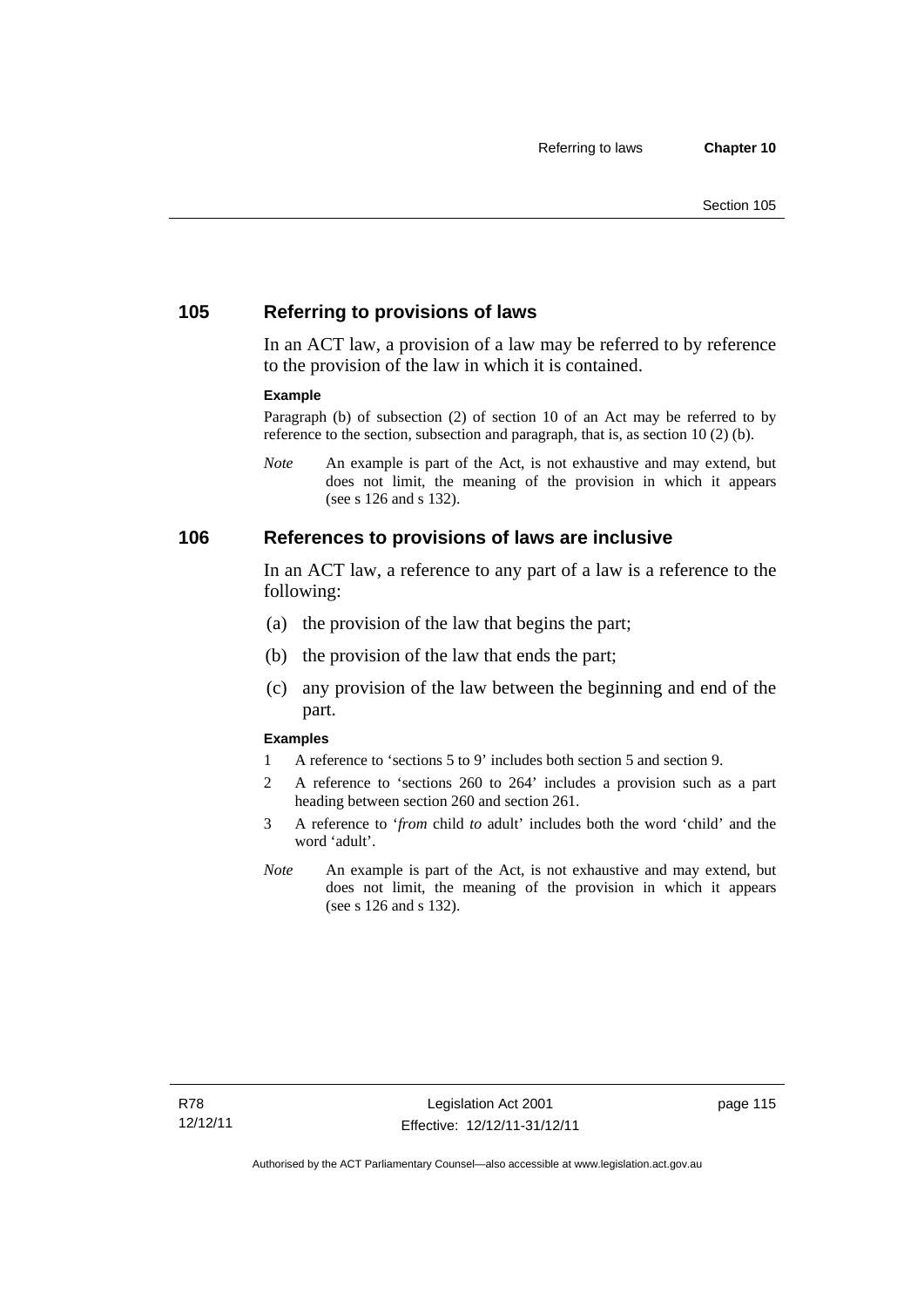#### **Chapter 10** Referring to laws

### **106A References to paragraphs etc of laws**

 (1) In an ACT law, a reference to a paragraph of a provision of a law includes any words in the provision before or after the paragraph that are necessary or desirable to make the reference meaningful.

#### **Example**

A subsection may be divided into paragraphs as follows:

- '(2) An application must be—
	- (a) in writing; and
	- (b) accompanied by a copy of the advertisement of the applicant's intention to apply.'

Paragraphs form part of the sentence in which they are contained. A reference to paragraph (a) in this example that did not include the preceding words 'An application must be' would be meaningless. Section 106A therefore allows the paragraph to be read with those words so that it makes sense.

- *Note 1* Although this section contains a reference to an ACT law and a reference to a law, s 98 makes it clear that the references can be to the same law.
- *Note 2* An example is part of the Act, is not exhaustive and may extend, but does not limit, the meaning of the provision in which it appears (see s 126 and s 132).
- (2) In this section:

*paragraph* includes a subparagraph and a sub-subparagraph.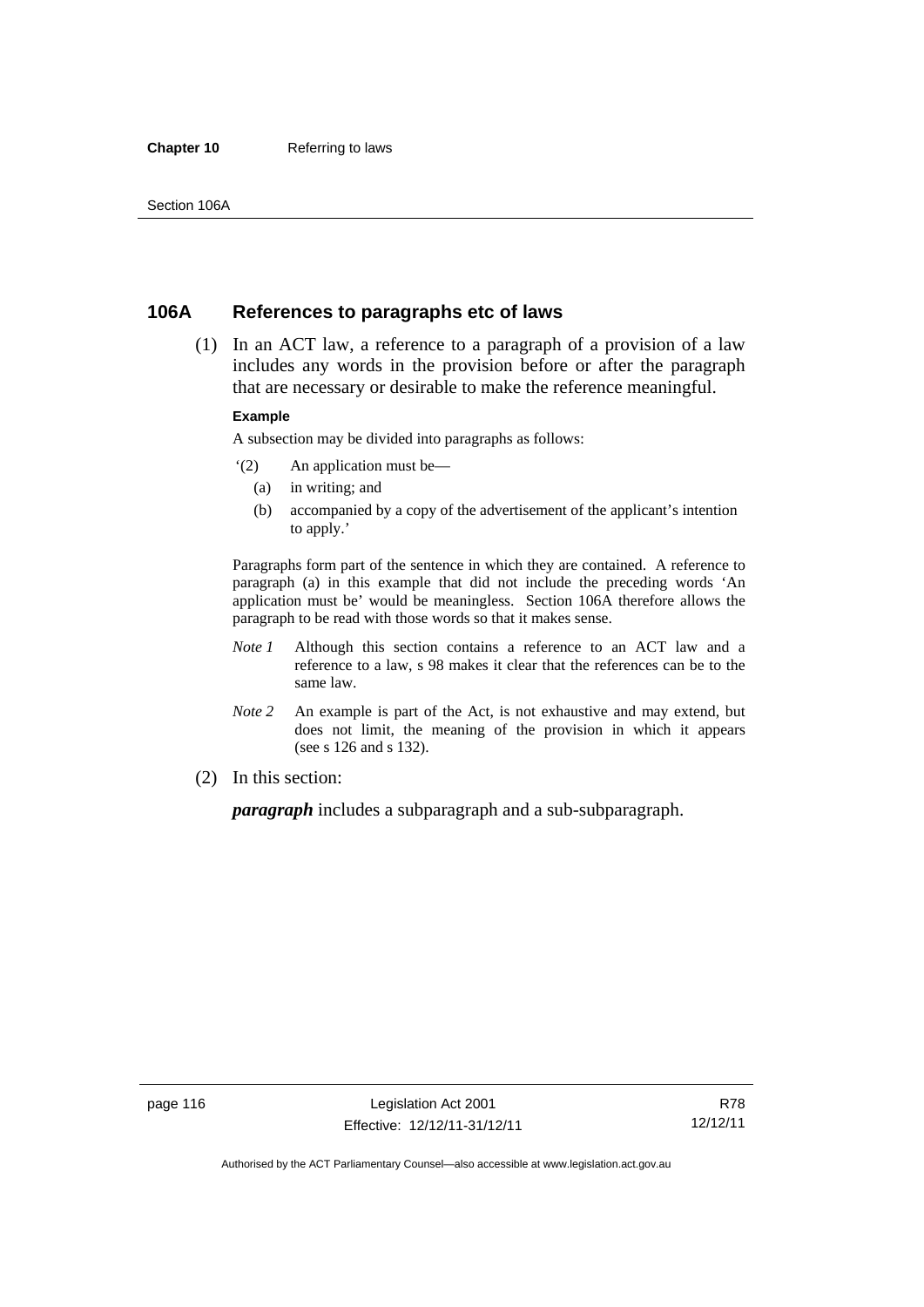# **Chapter 11 Republication of Acts and statutory instruments**

## Part 11.1 General

## **107 Definitions—ch 11**

In this chapter:

*law* means an Act or statutory instrument, whether or not it has been amended, and includes—

- (a) a collection of 2 or more Acts or statutory instruments; or
- (b) all or part of an agreement or other instrument that has the force of law or is in, or attached to, an Act or statutory instrument.
- *Note* A reference to an Act or statutory instrument includes a reference to a provision of the Act or instrument (see s 7 and s 13).

*republication* means a republication of a law.

## **108 Republication in register**

- (1) The parliamentary counsel may republish a law by entering the text of the law in the register.
- (2) This section does not limit the ways in which the parliamentary counsel may republish a law.

## **109 Republications may be published with other information**

The parliamentary counsel may publish information not required by this chapter with a written or electronic version of an authorised republication if the parliamentary counsel considers that the information is likely to be useful to users of the republication.

page 117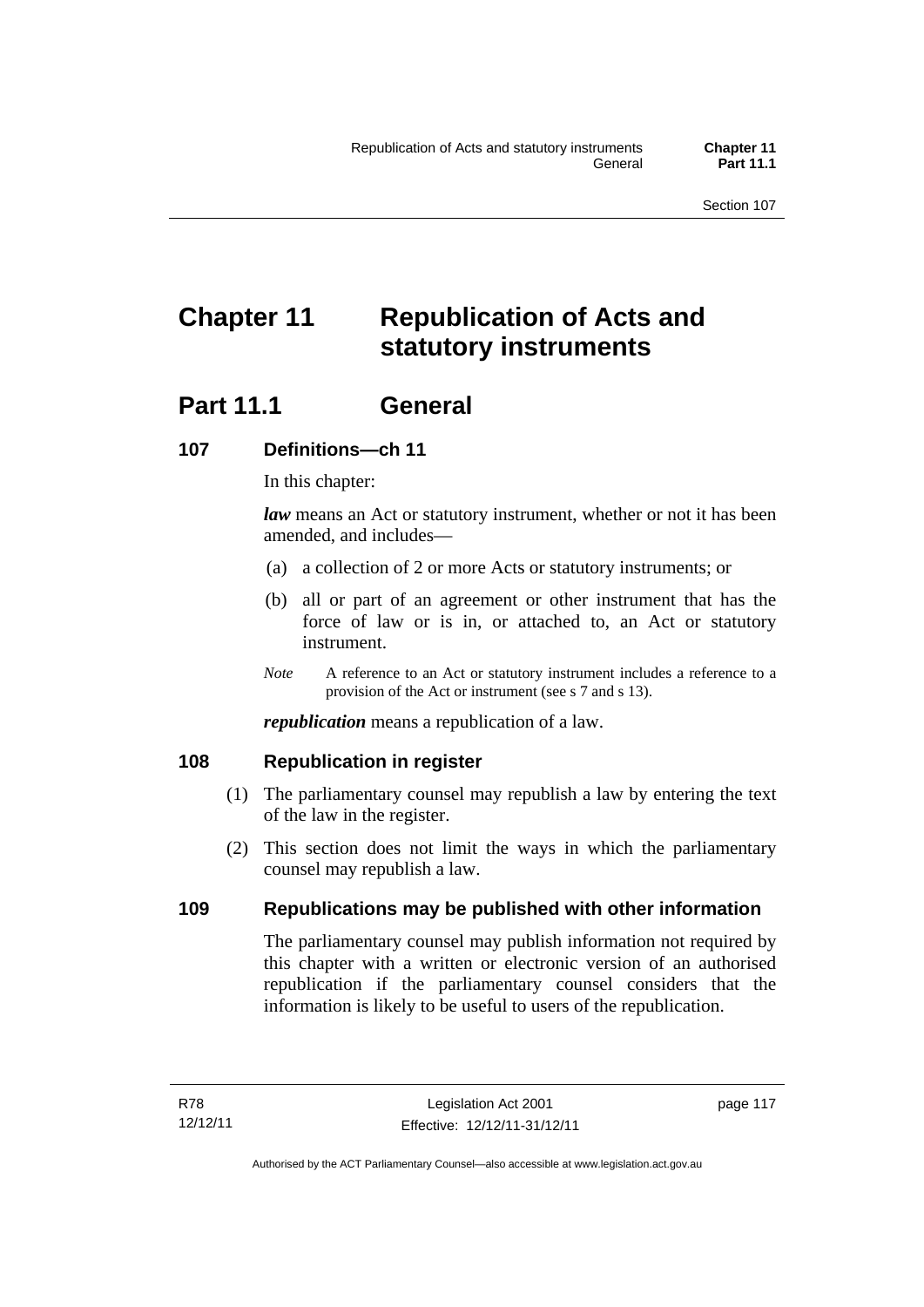## **110 Collections of laws**

- (1) If the parliamentary counsel authorises under this Act the republication of 2 or more laws in a collection, this chapter applies to each of the laws in the collection as if it were republished separately.
- (2) This section does not prevent the use of—
	- (a) a single contents for the collection; or
	- (b) information applying to 2 or more laws in the collection.

Authorised by the ACT Parliamentary Counsel—also accessible at www.legislation.act.gov.au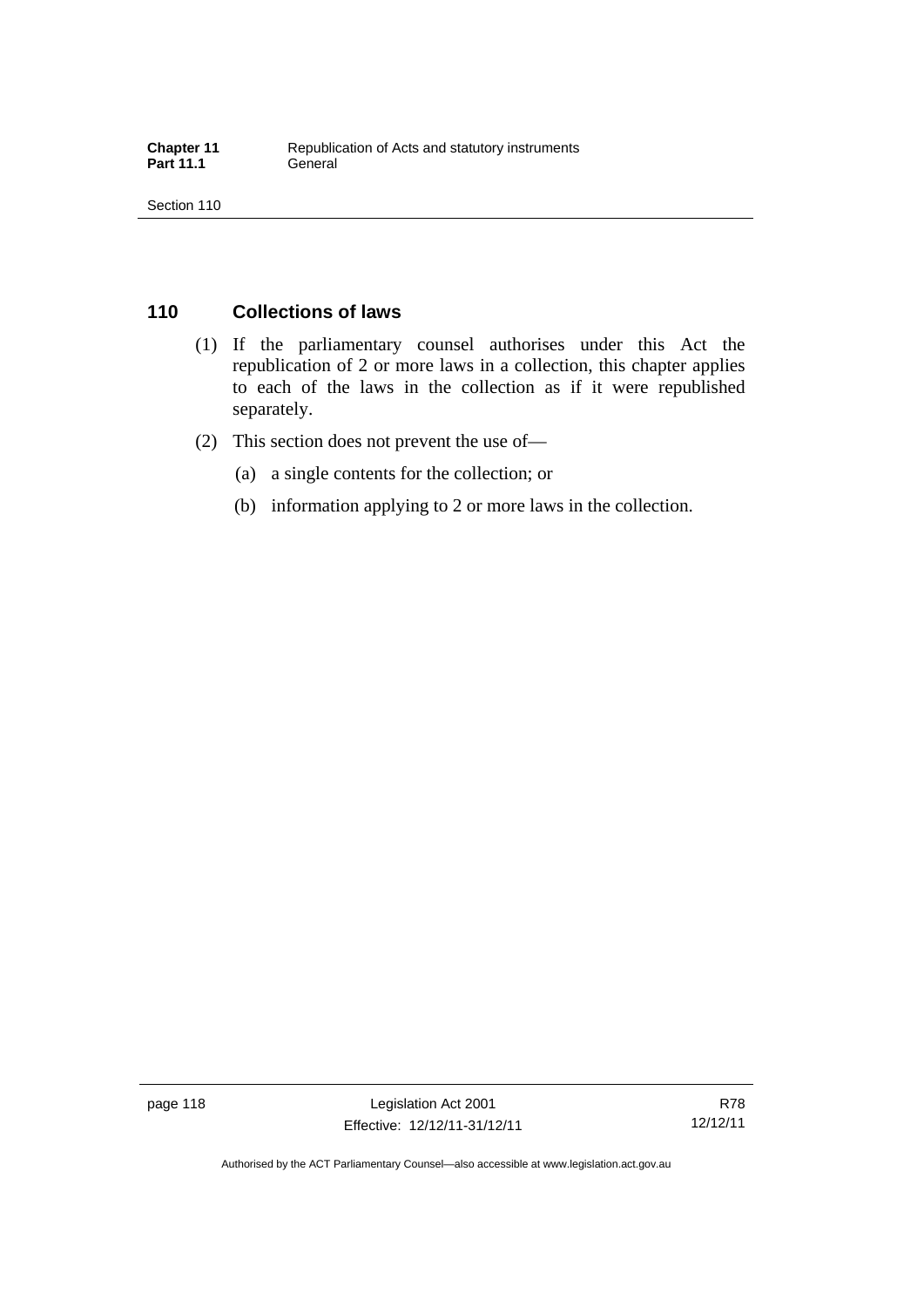## **Part 11.2 Substantive amendments made by laws**

## **111 Incorporation of amendments**

- (1) This section applies to a law if the law has been amended by another law by the omission, insertion, substitution, renumbering or relocation of provisions.
- (2) An authorised republication of the law must show the law as amended by all amendments that commenced on or before the day stated in the republication as the republication date.
- (3) This section does not prevent an authorised republication of the law showing the law as it would be amended by amendments that have not commenced on or before the republication date if the republication indicates, in a suitable place, that the amendments have not commenced.

## **112 Reference to amending laws**

An authorised republication of a law that shows the law as amended must include, in a suitable place, a reference to the law by which each amendment was made.

## **113 Provisions not republished or relocated**

- (1) This part does not require—
	- (a) every provision of a law to be shown in an authorised republication of the law; or
	- (b) each provision of a law to be shown in an authorised republication of the law in the place in the law where it was located when the provision was made.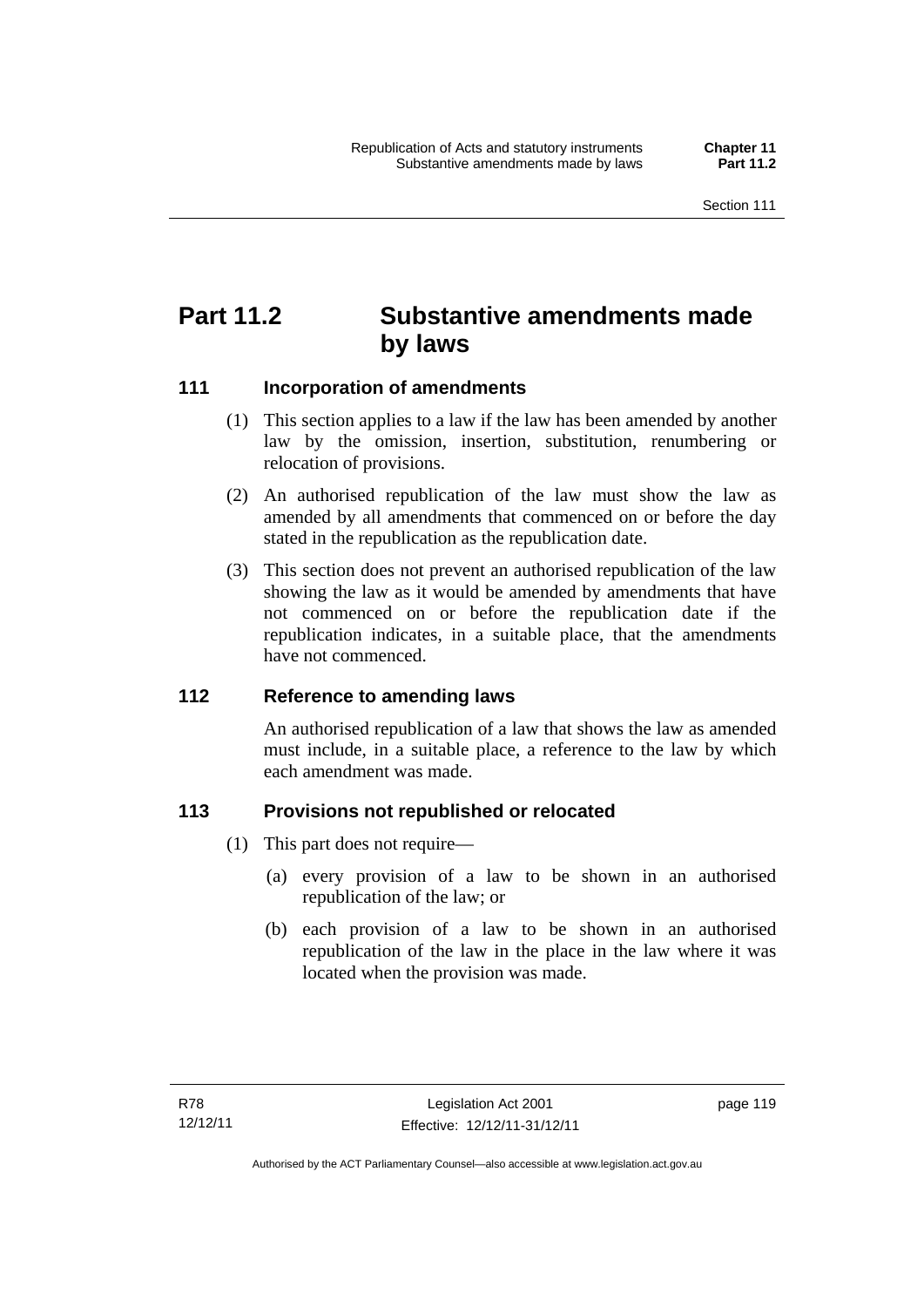- (2) If a provision of a law is not shown in an authorised republication, the republication must indicate that fact in a suitable place.
- (3) If a provision of a law is shown in an authorised republication in a different place in the law to the place where it was located when the provision was made, the republication must indicate that fact in a suitable place.

page 120 Legislation Act 2001 Effective: 12/12/11-31/12/11

R78 12/12/11

Authorised by the ACT Parliamentary Counsel—also accessible at www.legislation.act.gov.au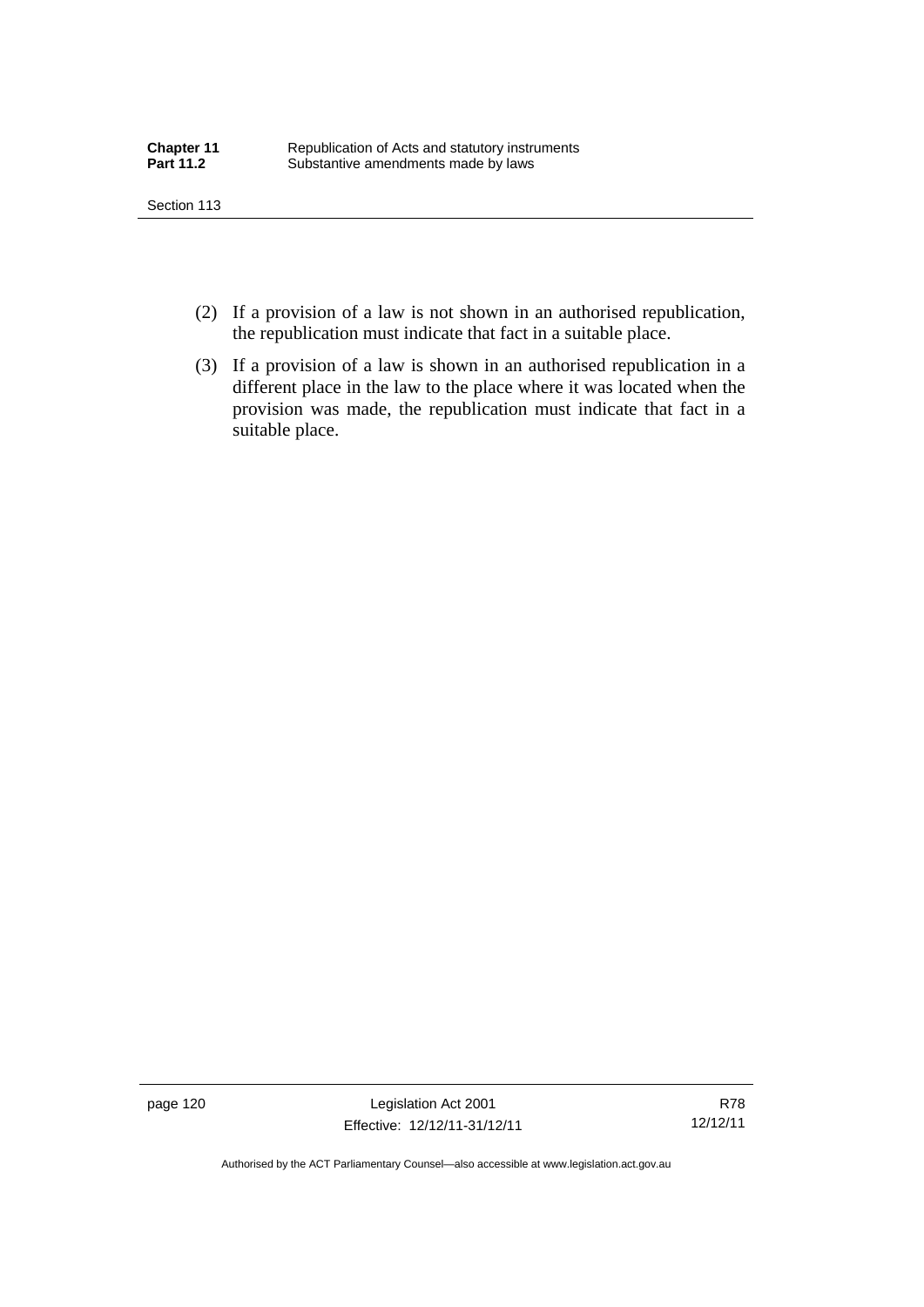## **Part 11.3 Editorial changes**

## **114 Authorisation for parliamentary counsel**

In preparing a law for republication, the parliamentary counsel is authorised—

- (a) to make editorial amendments and other textual amendments of a formal nature that the parliamentary counsel considers desirable to bring the law into line, or more closely into line, with current legislative drafting practice; and
- (b) to make other editorial changes by way of format, layout or printing style, or in any other presentational respect, that the parliamentary counsel considers desirable to bring the law into line, or more closely into line, with current legislative drafting practice.

## **115 Amendments not to change effect**

This part does not permit the making of an amendment of a law that would change the effect of the law.

## **116 Ambit of editorial amendments**

- (1) An *editorial amendment* of a law is an amendment that—
	- (a) corrects a typographical error; or
	- (b) corrects or updates a reference to a law, position, entity, place or thing; or
	- (c) goes only to a matter of spelling, punctuation, grammar or syntax or the use of conjunctives and disjunctives; or
	- (d) changes the name of the law or a provision of the law; or
	- (e) numbers or renumbers a provision of the law; or
	- (f) changes the order of definitions or other provisions of the law; or

| R78      | Legislation Act 2001         | page 121 |
|----------|------------------------------|----------|
| 12/12/11 | Effective: 12/12/11-31/12/11 |          |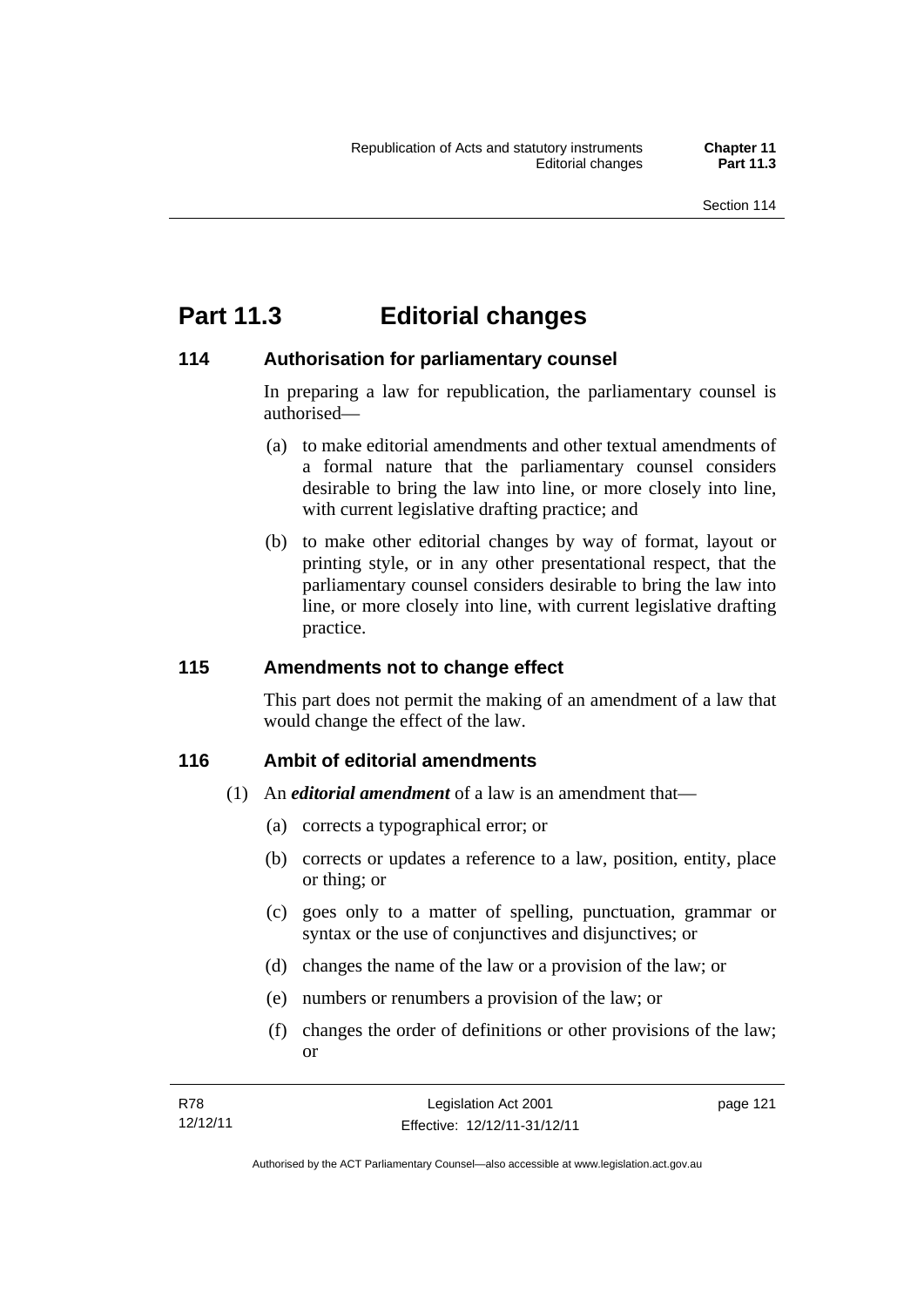- (g) replaces a reference to a provision of a law with a different form of reference to the provision; or
- (h) changes the way of referring to or expressing a number, year, date, time, amount of money, penalty, quantity, measurement, or other matter, idea or concept; or
- (i) replaces a word indicating gender or that could be taken to indicate gender in accordance with current legislative drafting practice; or
- (j) replaces a reference to the Queen, the King or the Crown with a reference to the Sovereign or the Territory; or
- (k) omits—
	- (i) the enacting words or the law-making words (including any signatures); or
	- (ii) a provision that consists only of a description of how the law is arranged into groups of provisions; or
	- (iii) a provision that has expired, the operation of which is exhausted or spent or that is otherwise obsolete or redundant; or
- (l) omits, inserts or changes a referential term; or
- (m) inserts, omits or changes a note; or
- (n) updates a reference to the heading to a provision; or
- (o) is consequential on any amendment made to the law by another law; or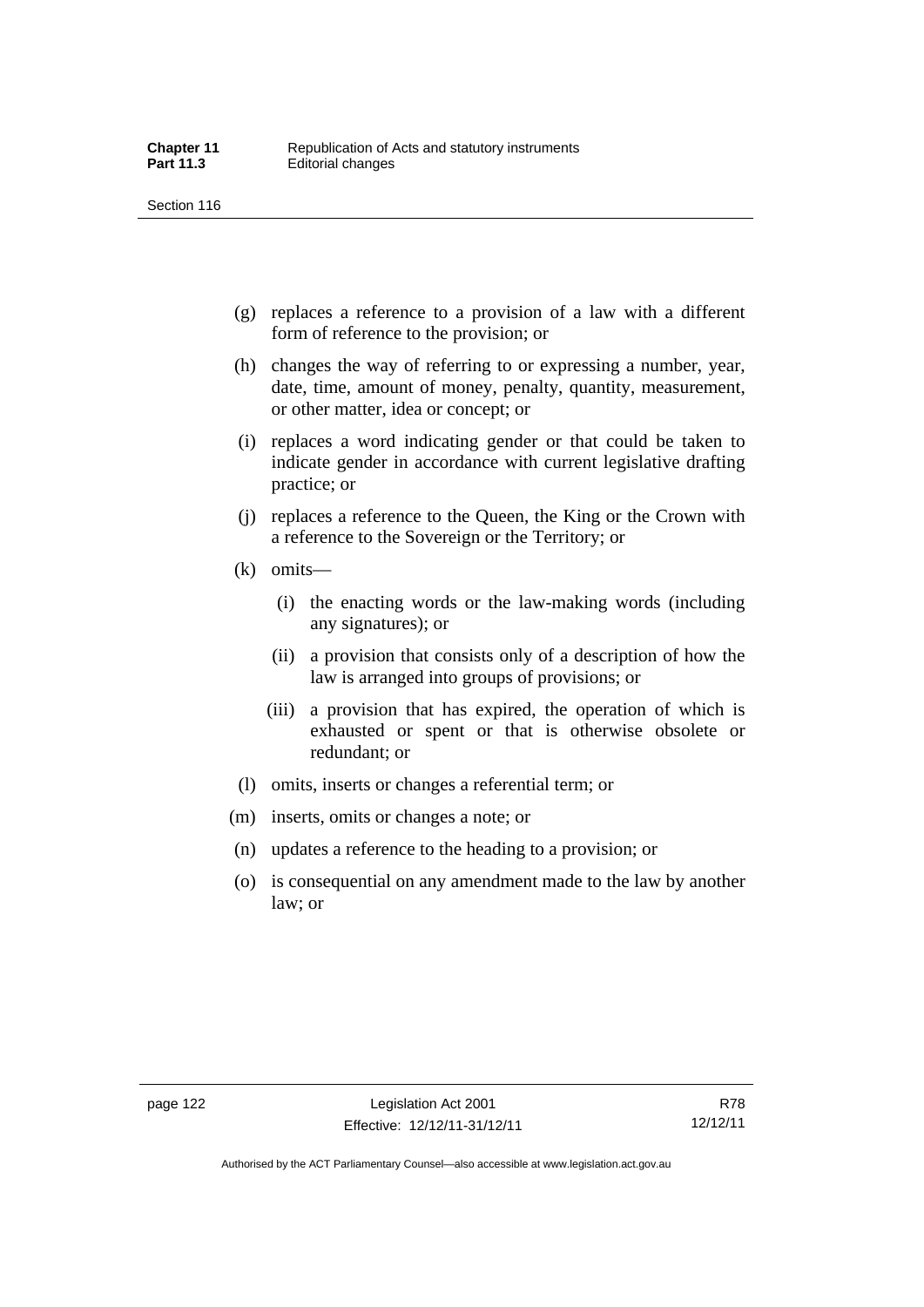(p) is consequential on any other editorial amendment (whether made to that law or another law).

#### **Examples—consequential amendments—par (o)**

- 1 If an amendment adds 1 or more subsections to a section that is not already divided into subsections, the subsection number (1) may be inserted.
- 2 If an amendment omits subsection (1) from a section with 2 subsections, the subsection number (2) may be omitted.
- 3 If an amendment omits subsection (2) from a series of 4 subsections (subsections  $(1)$  to  $(4)$ ), subsections  $(3)$  and  $(4)$  may be renumbered as subsections (2) and (3).
- 4 If an amendment adds a new subsection (3A) to a series of 5 subsections (subsections  $(1)$  to  $(5)$ ), the new subsection and subsections  $(4)$  and  $(5)$  may be renumbered as subsections (4), (5), and (6).
- 5 If an amendment omits paragraph (b) from a series of 4 paragraphs (paragraphs (a) to (d)), paragraphs (c) and (d) may be renumbered as paragraphs (b) and (c).
- 6 If an amendment adds a new paragraph (aa) to a series of 3 paragraphs (paragraphs (a) to (c)), the paragraphs may be renumbered as paragraphs (a), (b), (c) and (d).
- 7 If an amendment makes a change mentioned in any of examples 1 to 6, a cross-reference in any law to any of the provisions that have been renumbered may be correspondingly renumbered.
- 8 If an amendment adds a paragraph as the last paragraph in a series of paragraphs that end in a full stop, the full stop may be changed to a semicolon and, if the series of paragraphs is joined by a conjunction (eg 'and'), the conjunction may be added after the semicolon.
- 9 If an amendment omits a section example from a section that has 2 section examples, the number of the remaining example may be omitted.
- 10 If an amendment adds a subsection note to a subsection that already has a subsection note, the notes may be numbered.
- *Note* An example is part of the Act, is not exhaustive and may extend, but does not limit, the meaning of the provision in which it appears (see s 126 and s 132).
- (2) In this section:

*law* includes a law of another jurisdiction.

*law of another jurisdiction*—see section 97 (1).

page 123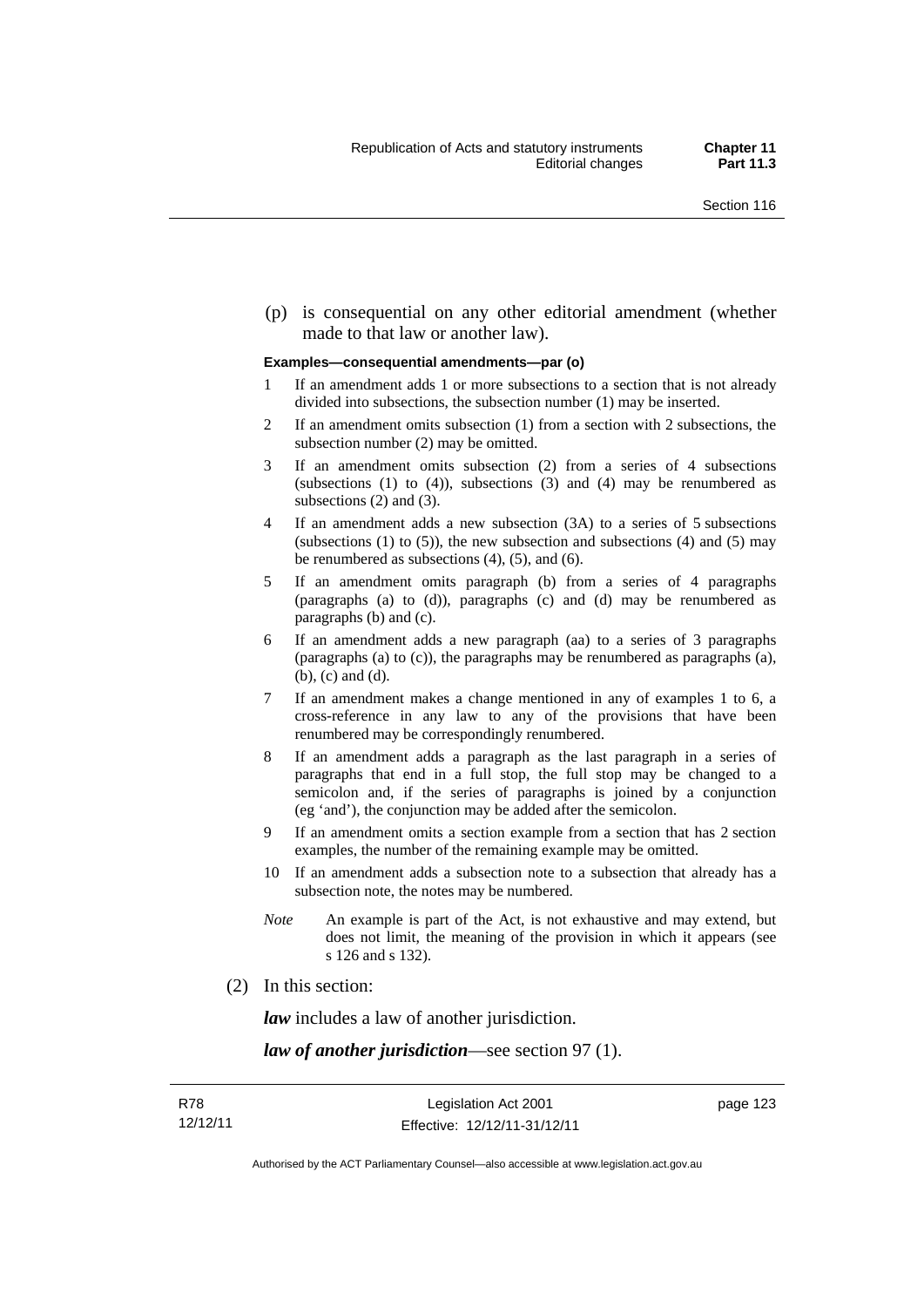*referential term* means a term that identifies a provision as a provision, or part of a provision, of the Act, statutory instrument or provision in which it appears.

#### **Examples**

- 1 of this Act
- 2 of this section
- 3 hereof
- 4 said
- *Note* An example is part of the Act, is not exhaustive and may extend, but does not limit, the meaning of the provision in which it appears (see s 126 and s 132).

## **117 Legal effect of editorial changes**

- (1) A law that is amended or otherwise changed under this part in preparing an authorised republication of the law has effect for all purposes, on and after the republication date, as if the changes had been made by an Act that commenced on the republication date.
- (2) Without limiting subsection (1), section 83 (Consequences of amendment of statutory instrument by Act) applies to an amendment made under this part as if the amendment had been made by an Act.
- (3) This section is subject to section 115 (Amendments not to change effect).

## **118 Reference to editorial amendments**

If a law is amended under this part in preparing an authorised republication of the law, the republication must indicate that fact in a suitable place.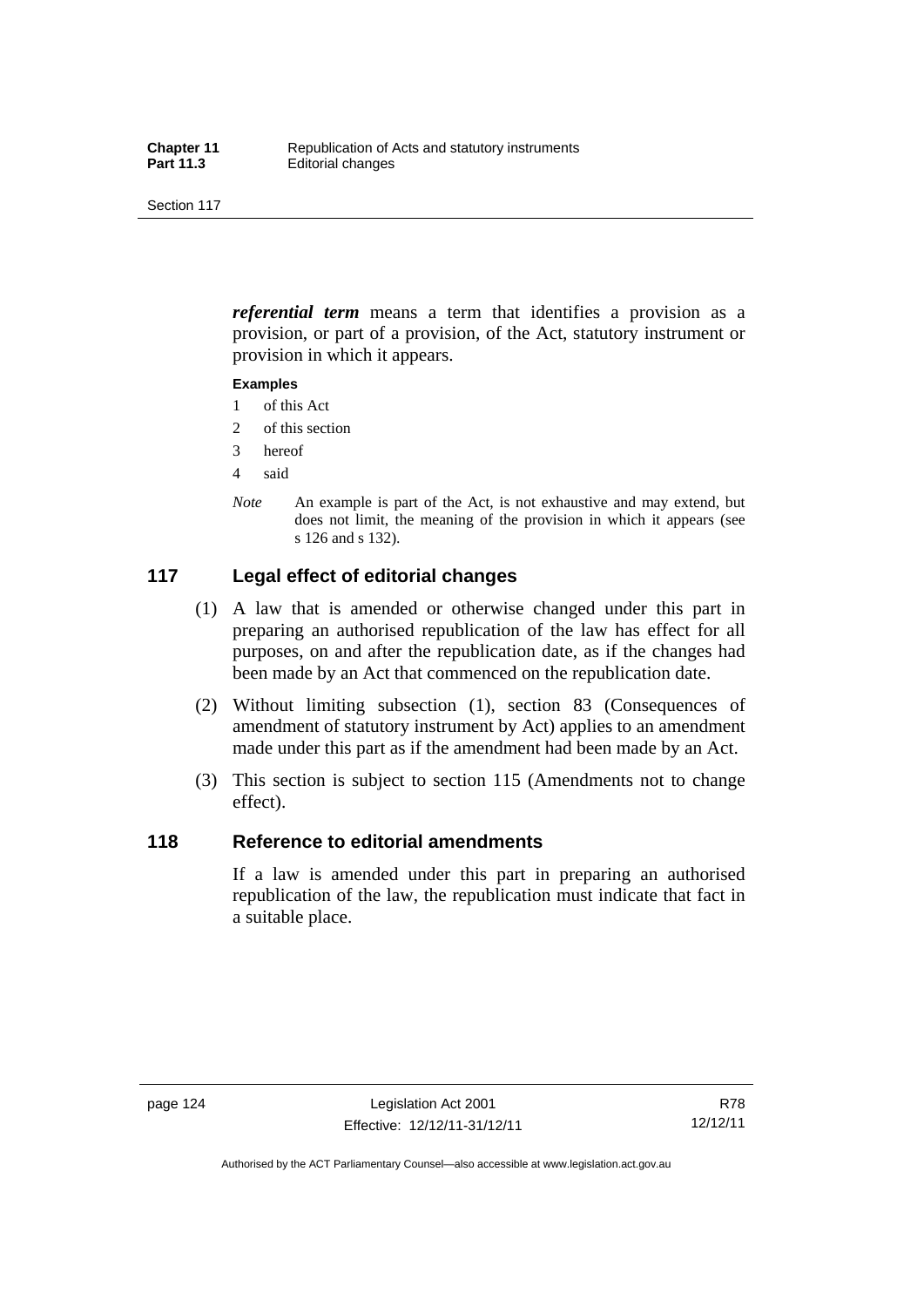## **Chapter 12 Scope of Acts and statutory instruments**

## **120 Act to be interpreted not to exceed legislative powers of Assembly**

- (1) An Act is to be interpreted as operating to the full extent of, but not to exceed, the legislative power of the Legislative Assembly.
- (2) Without limiting subsection (1), if a provision of an Act would, apart from this section, be interpreted as exceeding the legislative power of the Legislative Assembly—
	- (a) the provision is valid to the extent to which it does not exceed power; and
	- (b) the remainder of the Act is not affected.
- (3) Without limiting subsection (1), if the application of a provision of an Act to a matter would, apart from this section, be interpreted as exceeding power, the provision's application to other matters is not affected.
- (4) This section is in addition to any provision of the Act itself.

*Note* For the equivalent provision for statutory instruments, see s 43.

- (5) This section is a determinative provision.
	- *Note* See s 5 for the meaning of determinative provisions, and s 6 for their displacement.

### **121 Binding effect of Acts**

- (1) An Act binds everyone, including people who are not Australian citizens and all governments.
	- *Note* See the Self-Government Act, s 27 which provides that, except as provided by the regulations under that Act, an ACT enactment does not bind the Crown in right of the Commonwealth. See also s 120.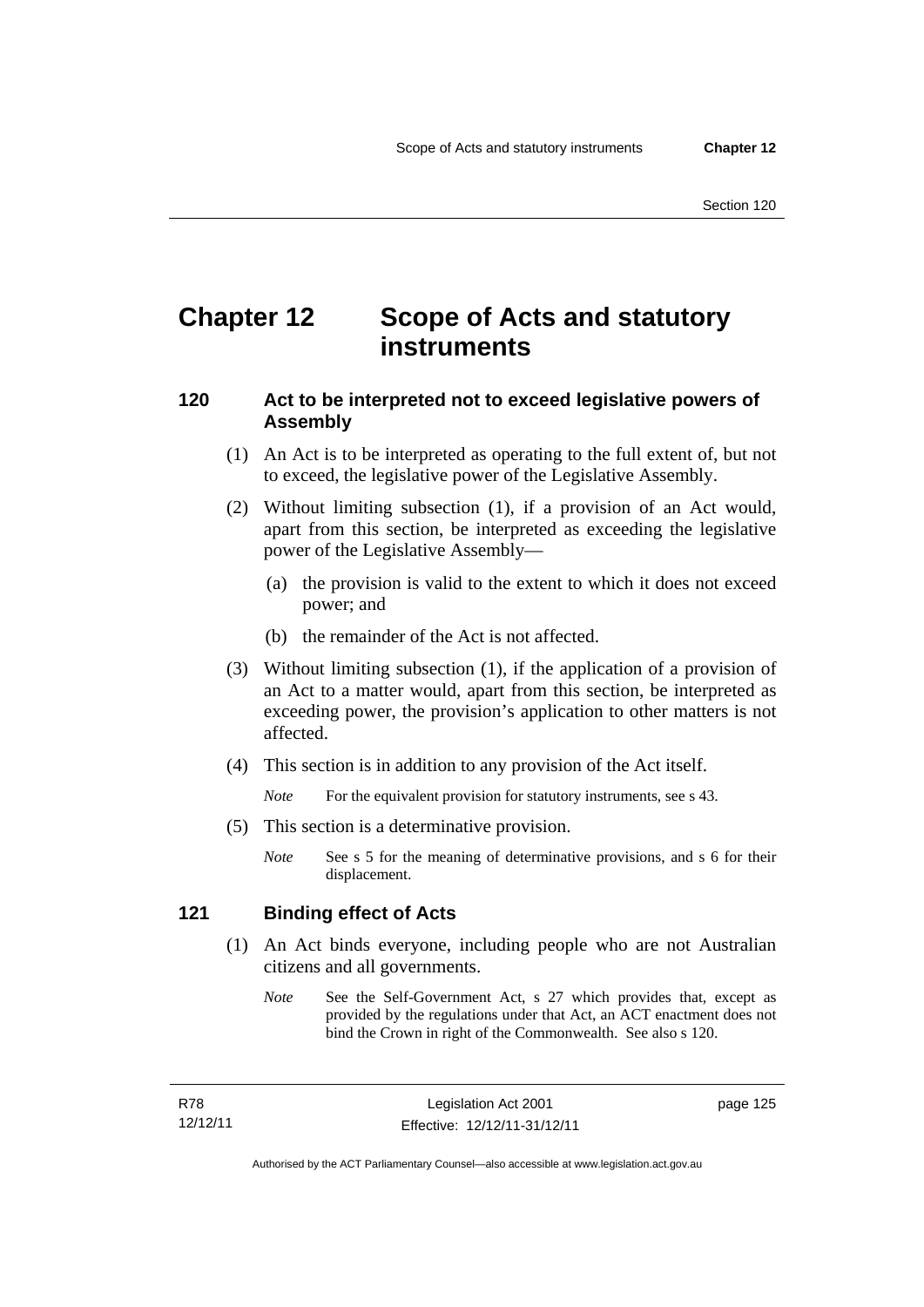- (2) However, an Act does not bind the Territory to the extent that it requires or otherwise provides for the payment of money that, on payment, would form part of the public money of the Territory.
- (3) Also, subsection (1) does not make a government liable to be prosecuted for an offence.
- (4) To the extent that an Act does not bind a government, the same degree of immunity extends to a government entity in relation to an authorised act or omission of the entity.
- (5) This section is a determinative provision.

*Note* See s 5 for the meaning of determinative provisions, and s 6 for their displacement.

(6) In this section:

*authorised*—an act or omission of a government entity is *authorised* if—

- (a) for an instrumentality—the act or omission relates to a matter within the scope of the instrumentality's functions; and
- (b) for an officer or employee of the government—the act or omission relates to a matter within the scope of the duties of the officer or employee; and
- (c) for a contractor who exercises a function on behalf of the government—the act or omission relates to a matter within the scope of the contract; and
- (d) for anyone else who exercises a function on behalf of the government—the act or omission relates to a matter within the scope of the person's engagement.

*government* includes the Territory, the Commonwealth, a State, another Territory or New Zealand.

*government entity* includes—

(a) an instrumentality, officer or employee of the government; and

Authorised by the ACT Parliamentary Counsel—also accessible at www.legislation.act.gov.au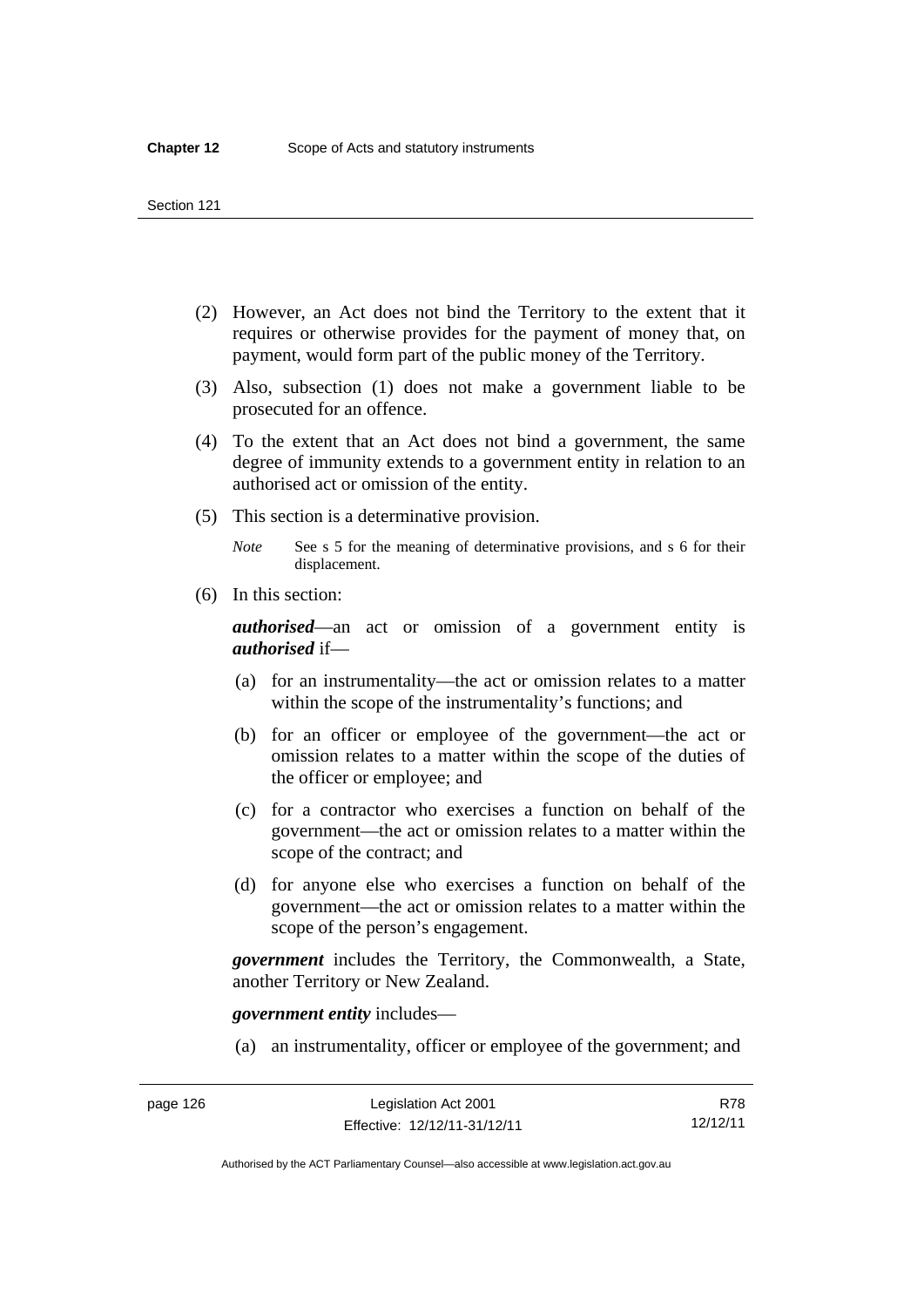- Section 122
- (b) a contractor or anyone else who exercises a function on behalf of the government.

## **122 Application to Territory**

- (1) In an Act or statutory instrument—
	- (a) a reference to an entity or position by name or description is a reference to the entity or position of that name or description in or for the Territory; and
	- (b) a reference to a place, jurisdiction or anything else by name or description is a reference to the place, jurisdiction or thing of that name or description in or for the Territory.
- (2) If the name of an entity or position established under an Act or statutory instrument includes the words 'of the Australian Capital Territory', 'for the Australian Capital Territory', '(ACT)', or words having a similar effect, a reference in an Act or statutory instrument to the entity or position need not include the words.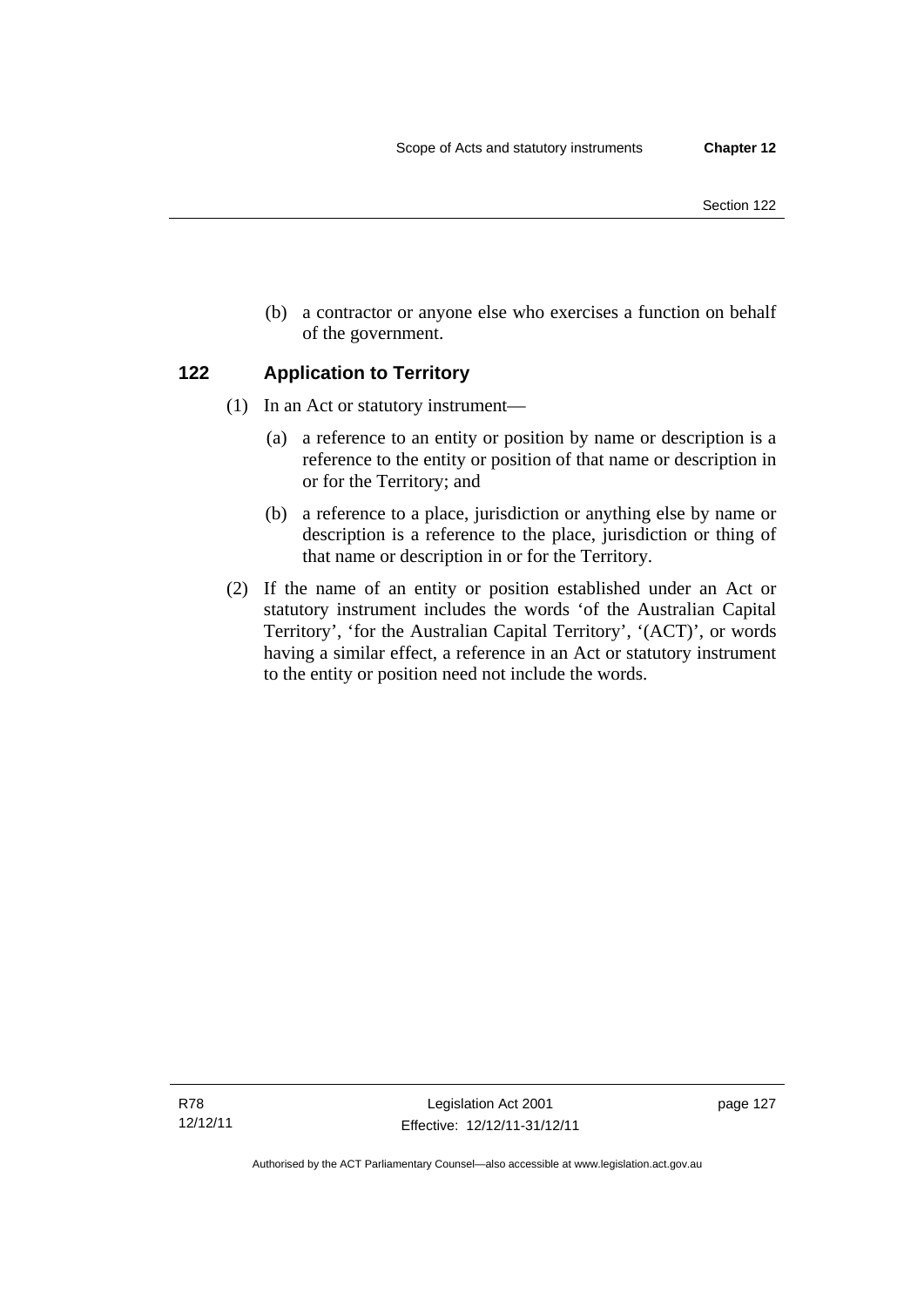## **Chapter 13 Structure of Acts and statutory instruments**

## **Part 13.1 General**

#### **125 Meaning of** *law***—ch 13**

In this chapter:

*law* means an Act, subordinate law or disallowable instrument.

*Note* A reference to an Act, subordinate law or disallowable instrument includes a reference to a provision of the Act, law or instrument (see s 7, s 8 and s 9).

#### **126 Material that is part of Act or statutory instrument**

- (1) A heading to a chapter, part, division, subdivision, schedule, or another provision (other than a section or subsection), of or to an Act or statutory instrument is part of the Act or instrument.
- (2) A heading to a section or subsection of an Act or statutory instrument is part of the Act or instrument if—
	- (a) the Act was enacted, or the instrument was made, after 1 January 2000; or
	- (b) the heading was amended or inserted into the Act or instrument after 1 January 2000.
- (3) A preamble or other recital to an Act or statutory instrument is part of the Act or instrument.
- (4) An example or diagram in an Act or statutory instrument is part of the Act or instrument.
- (5) A schedule, dictionary or appendix to an Act or statutory instrument is part of the Act or instrument.

Authorised by the ACT Parliamentary Counsel—also accessible at www.legislation.act.gov.au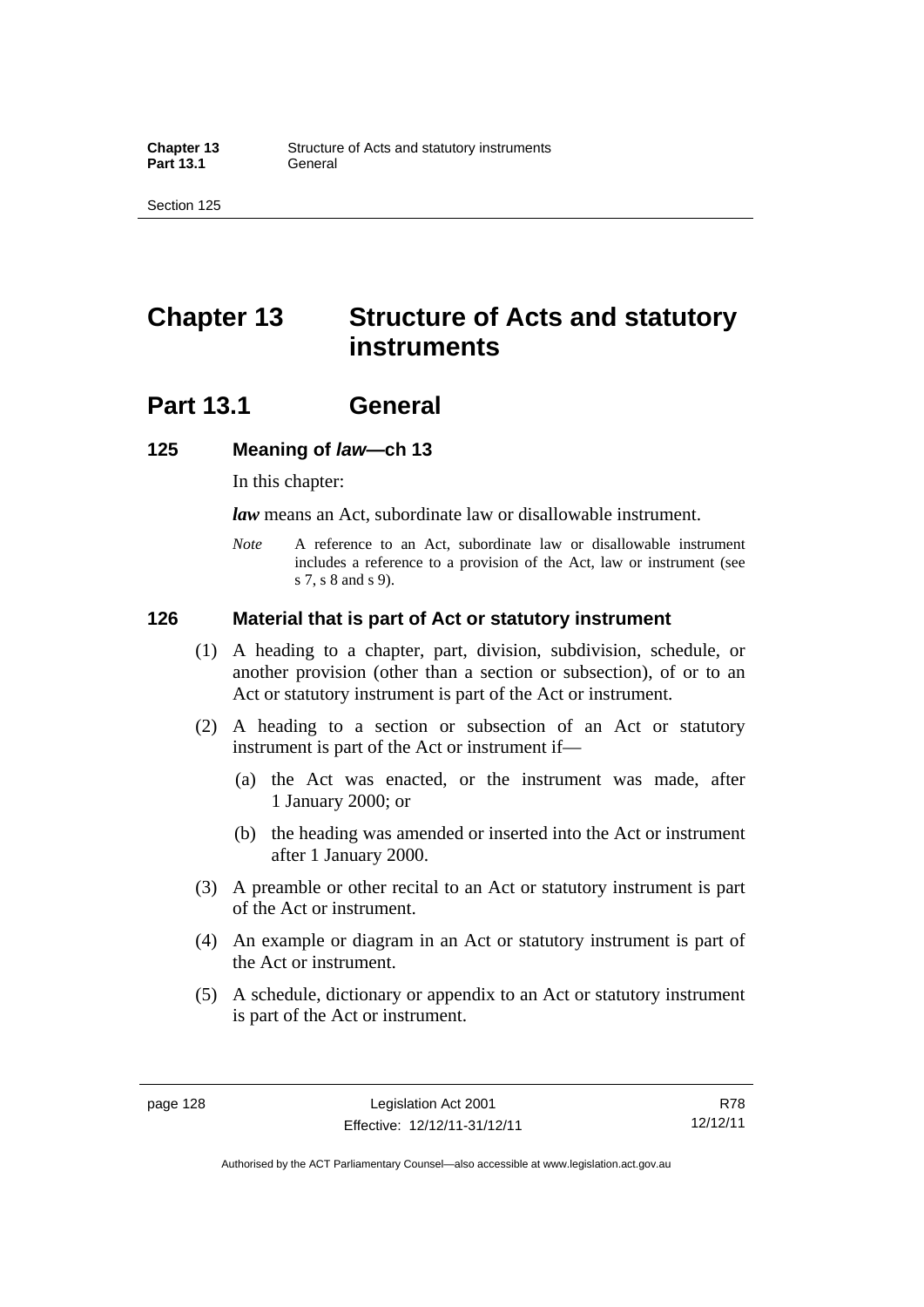- (6) Punctuation in an Act or statutory instrument is part of the Act or instrument.
- (7) A provision number in an Act or statutory instrument is part of the Act or instrument.
- (8) In applying this section to an Act or statutory instrument that is divided otherwise than into sections, a reference to a section or subsection is a reference to a corresponding provision of the Act or instrument.
	- *Note* A reference to an Act or statutory instrument includes a reference to a provision of the Act or instrument (see s 7 and s 13).
- (9) This section is a determinative provision.
	- *Note* See s 5 for the meaning of determinative provisions, and s 6 for their displacement.

## **127 Material that is not part of Act or statutory instrument**

- (1) A footnote, endnote, or other note, in or to an Act or statutory instrument is not part of the Act or instrument.
- (2) A table of contents (however described), or reader's guide or index, in or to an Act or statutory instrument is not part of the Act or instrument.
- (3) A heading to a section or subsection of an Act or statutory instrument is not part of the Act or instrument if section 126 (2) does not apply to the heading.
- (4) This section does not prevent the amendment of a note, table, guide, index or heading mentioned in subsection (1), (2) or (3).
- (5) However, such a note, table, guide or index does not become part of the Act or statutory instrument because it is amended or inserted by an Act or instrument.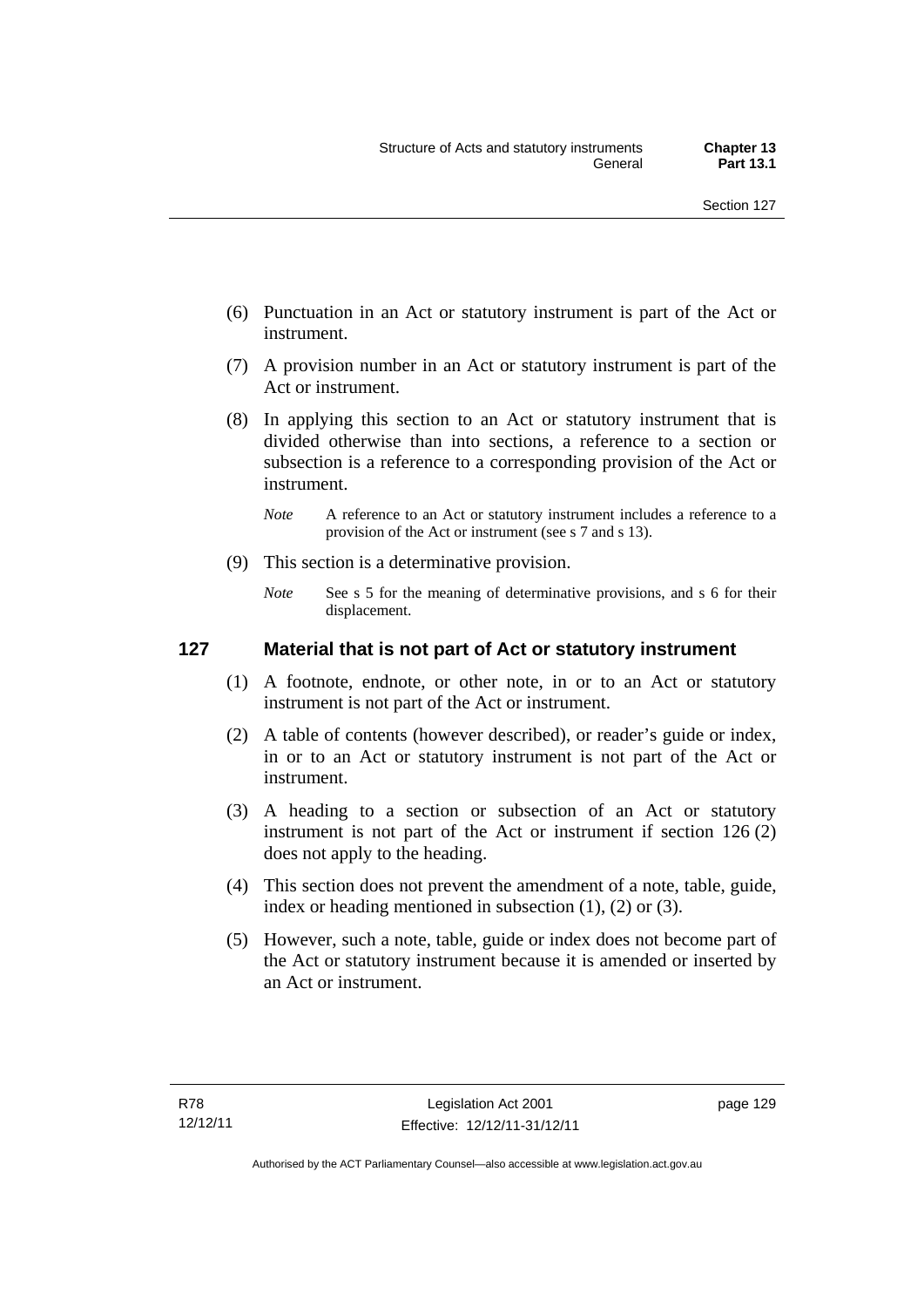| <b>Chapter 13</b> | Structure of Acts and statutory instruments |
|-------------------|---------------------------------------------|
| <b>Part 13.1</b>  | General                                     |

- (6) In applying this section to an Act or statutory instrument that is divided otherwise than into sections, a reference to a section or subsection is a reference to a corresponding provision of the Act or instrument.
	- *Note* A reference to an Act or statutory instrument includes a reference to a provision of the Act or instrument (see s 7 and s 13).
- (7) This section is a determinative provision.
	- *Note* See s 5 for the meaning of determinative provisions, and s 6 for their displacement.

page 130 Legislation Act 2001 Effective: 12/12/11-31/12/11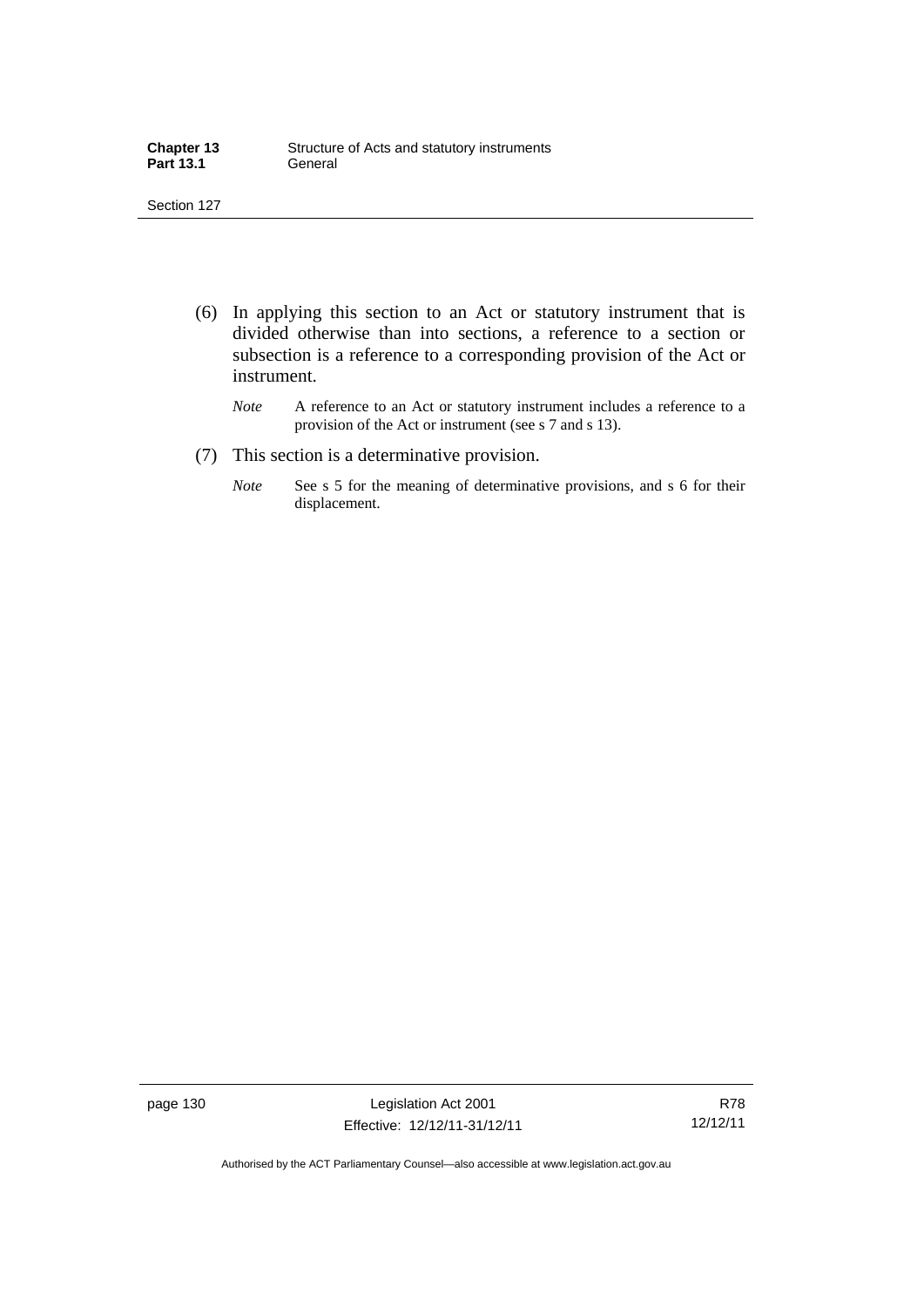page 131

# **Part 13.2 Particular kinds of provisions**

#### **130 What is a** *definition***?**

A *definition* is a provision (however expressed) of an Act or statutory instrument that—

- (a) gives a meaning to a term; or
- (b) limits or extends the meaning of a term.

#### **Examples—definitions**

- 1 *X* means Y.
- 2 *X* includes Y.
- 3 *X* means Y, and includes Z.
- 4 A reference to *X* is a reference to Y.
- 5 *X*—see section Y.
- 6 *X*—see the *XYZ Act 1999*, section Y.
- 7 In a proceeding against a person (the *retailer*), it is a defence if the retailer establishes that the goods were bought honestly.
- 8 *excluded*—a claim is *excluded* if the claim is not brought within 1 year after the day the claimant becomes aware of the failure to account to which the claim relates.
- 9 A term used in the *XYZ Act 2003* has the same meaning in this Act.
- 10 A term defined in the *XYZ Act 2003* has the same meaning in this Act.
- *Note 1* Examples 5 and 6 illustrate signpost definitions, that is, definitions that do not themselves directly define a term but point the reader to the place where the term is defined (see s 131).
- *Note 2* Example 7 illustrates a tagged-term definition (*retailer*) that takes its meaning from the context of the provision where the defined term is found.
- *Note 3* Example 8 illustrates a definition that does not begin with the defined term.
- *Note 4* For other provisions about definitions, see pt 15.2.
- *Note* 5 An example is part of the Act, is not exhaustive and may extend, but does not limit, the meaning of the provision in which it appears (see s 126 and s 132).

| R78      | Legislation Act 2001         |  |
|----------|------------------------------|--|
| 12/12/11 | Effective: 12/12/11-31/12/11 |  |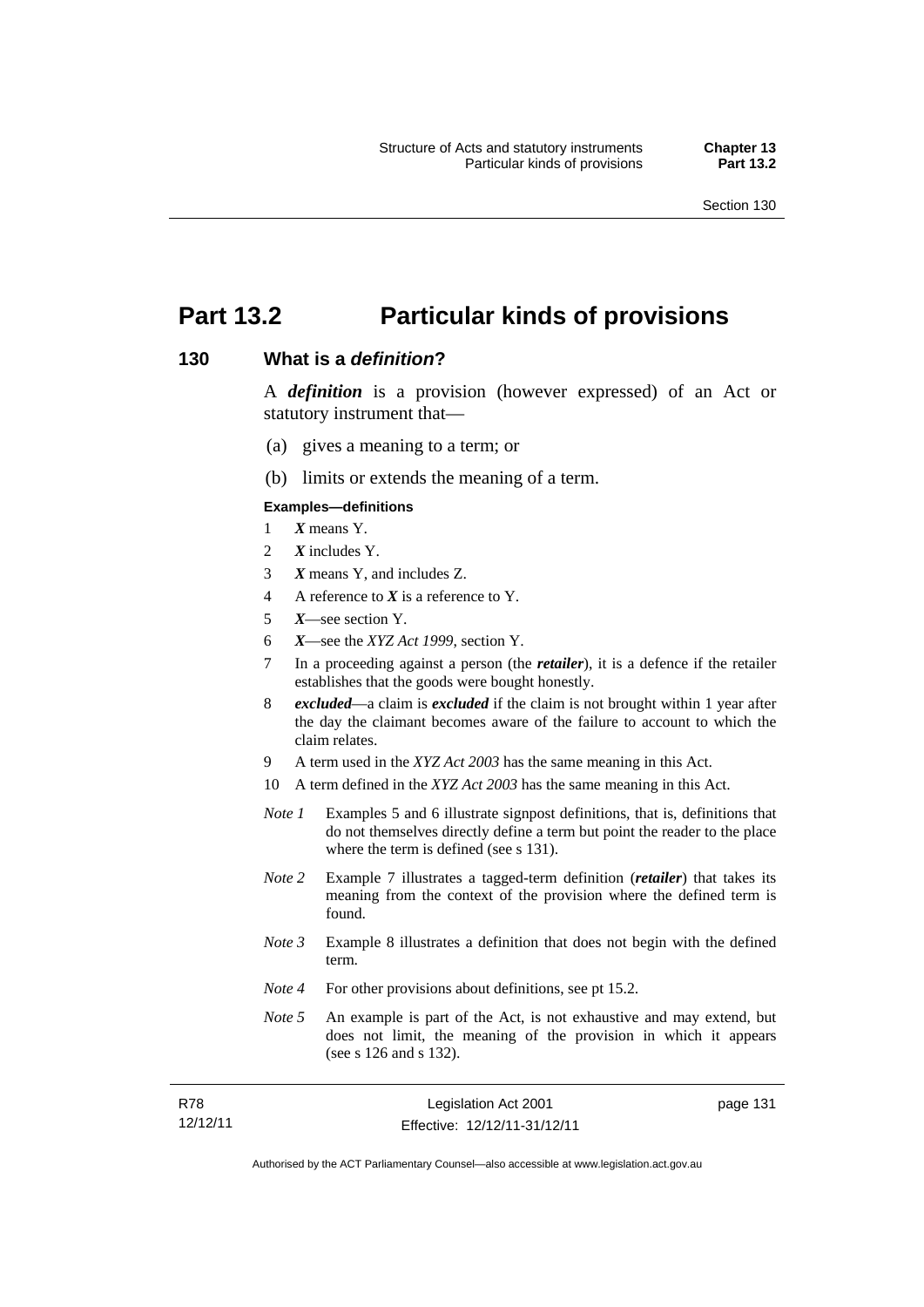## **131 Signpost definitions**

 (1) In an Act or statutory instrument, a definition of a term that includes the word 'see' followed by a reference to a law or instrument (a *signpost definition*) means the term has the same meaning as the term (or, if the reference includes a reference to the definition of another term, that term) has in the law or instrument, as in force from time to time.

#### **Examples**

- 1 A signpost definition '*food*—see section 10.' in the dictionary to an Act means that the word 'food' when used in the Act has the same meaning as it has in section 10, as in force from time to time.
- 2 A signpost definition '*injury*—see the *XYZ Act 2001*, dictionary.' in the dictionary to another Act means that the word 'injury', when used in the other Act, has the same meaning as it has in the definition of *injury* in the *XYZ Act 2001*, dictionary, as in force from time to time.
- 3 A signpost definition 'Work Safety Council—see the *XYZ Act 2000*, dictionary, definition of *council*.' means that the expression 'Work Safety Council' has the same meaning as the word 'council' has in the definition of *council* in the *XYZ Act 2000*, dictionary, as in force from time to time.
- *Note* An example is part of the Act, is not exhaustive and may extend, but does not limit, the meaning of the provision in which it appears (see s 126 and s 132).
- (2) This section is subject to section 47 (Statutory instrument may make provision by applying law or instrument).
- (3) In this section:

*instrument* includes a provision of an instrument.

*law* includes a law, or a provision of a law, of the Commonwealth, a State or another Territory.

*Note* For other provisions about definitions, see pt 15.2.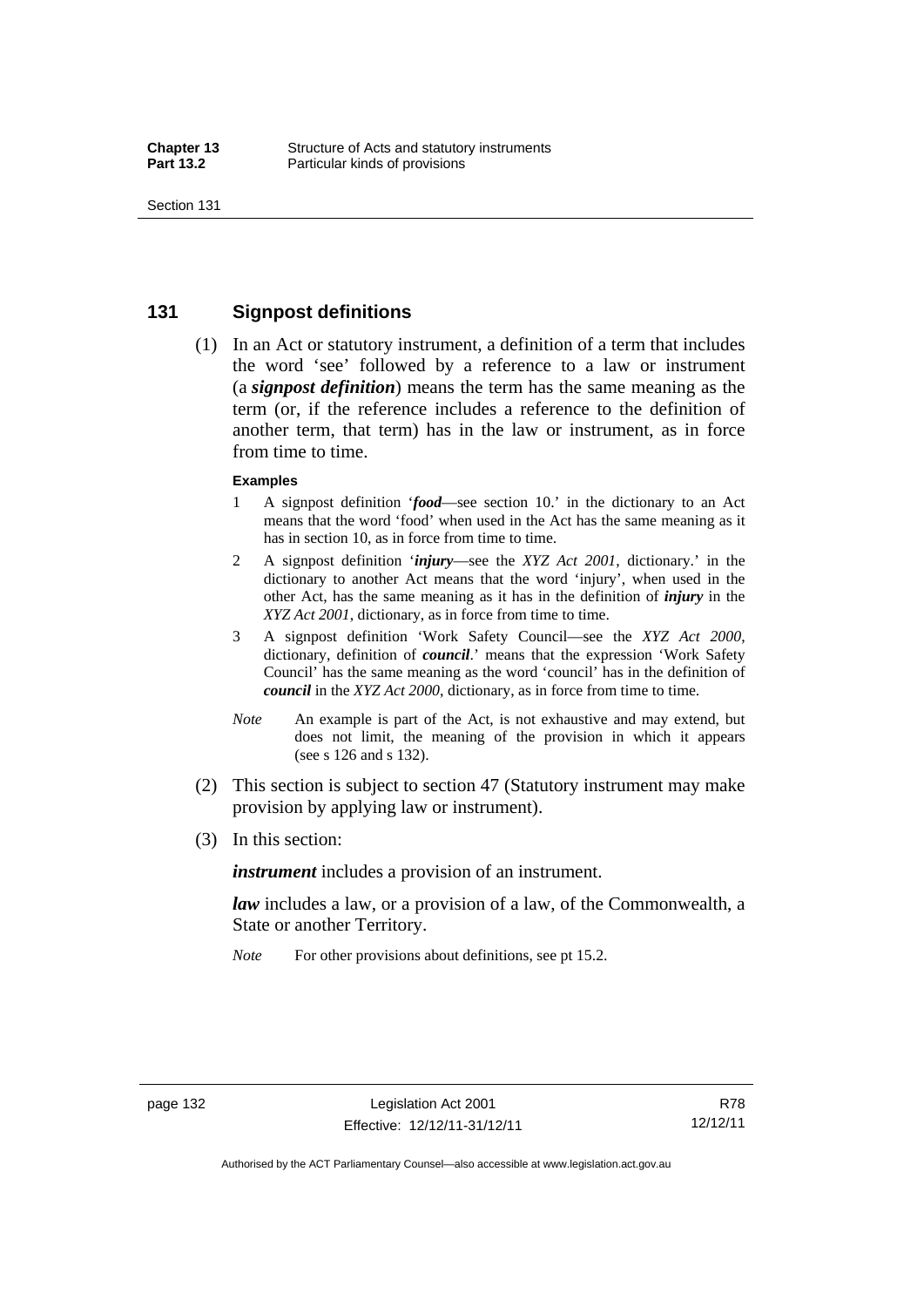## **132 Examples**

- (1) An example in an Act or statutory instrument—
	- (a) is not exhaustive; and
	- (b) may extend, but does not limit, the meaning of the Act or instrument, or the particular provision to which it relates.

#### **Examples**

- 1 A specific case (which may be fictional) that helps to give meaning to the more abstract language of a provision. See the examples in s 43.
- 2 An example (which may be fictional) that clarifies the scope of a provision by illustrating cases that fall within the provision or cases that fall outside the provision, or both. See the examples in s 86.
- *Note 1* These examples may overlap.
- *Note* 2 An example in an Act or statutory instrument is part of the Act or instrument (see s 126 (4)).
- (2) An example may take either of the following forms:
	- (a) a statement at the end of the provision it illustrates (or at the end of a provision containing the provision it illustrates);
	- (b) a statement forming part of the text of a provision that illustrates the operation of the provision, whether or not the words 'for example' are used.

**Examples—par (a)** 

the examples in s 130 or this section, s (1)

#### **Example—par (b)**

the statement beginning 'for example' in s 36 (1) (a)

- (3) Subsection (2) does not limit the form that an example may take.
- (4) This section is a determinative provision.
	- *Note* See s 5 for the meaning of determinative provisions, and s 6 for their displacement.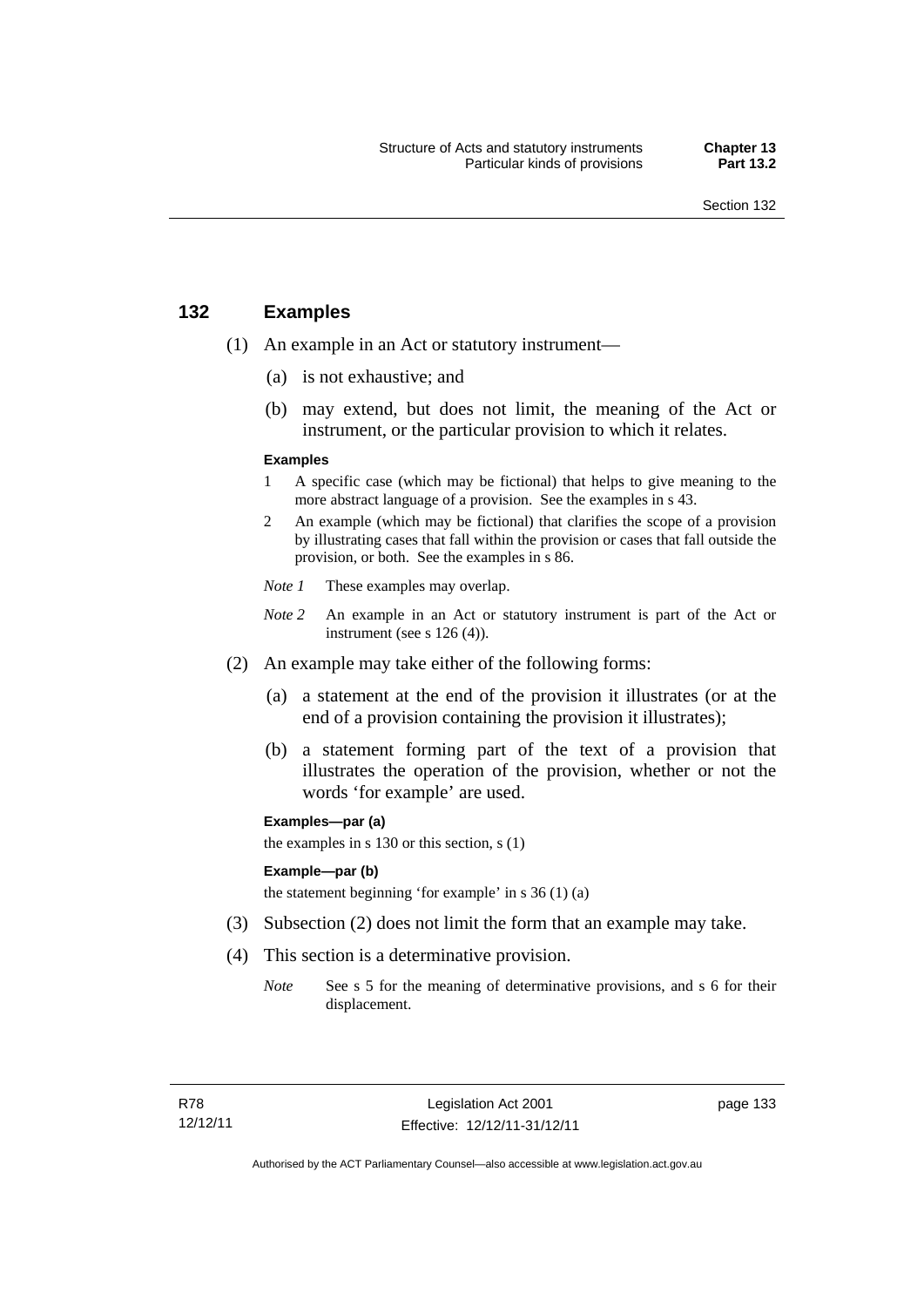## **133 Penalty units**

- (1) In a law, if a penalty for an offence is expressed as a number (whether whole or fractional) of penalty units, the penalty for the offence is a fine of that number of penalty units.
- (2) A *penalty unit* is—
	- (a) for an offence committed by an individual—\$110; or
	- (b) for an offence committed by a corporation—\$550.

#### **Example**

'Maximum penalty: 10 penalty units.' means that a person who is convicted of the relevant offence is liable to a maximum fine of 10 penalty units.

- If the person is an individual, the maximum fine is, therefore, \$1 100 (\$110 x 10).
- If the person is a corporation, the maximum fine is, therefore, \$5 500 (\$550 x 10).
- *Note* An example is part of the Act, is not exhaustive and may extend, but does not limit, the meaning of the provision in which it appears (see s 126 and s 132).
- (3) This section is a determinative provision.
	- *Note* See s 5 for the meaning of determinative provisions, and s 6 for their displacement.

#### **134 Penalties at end of sections and subsections**

- (1) This section applies if a penalty (however expressed) is stated in a law—
	- (a) at the end of a section (whether or not the section is divided into subsections) and not expressed in a way that indicates that it applies only to a provision of the section; or
	- (b) at the end of a subsection (but not at the end of a section) and not expressed in a way that indicates that it applies only to a provision of the subsection; or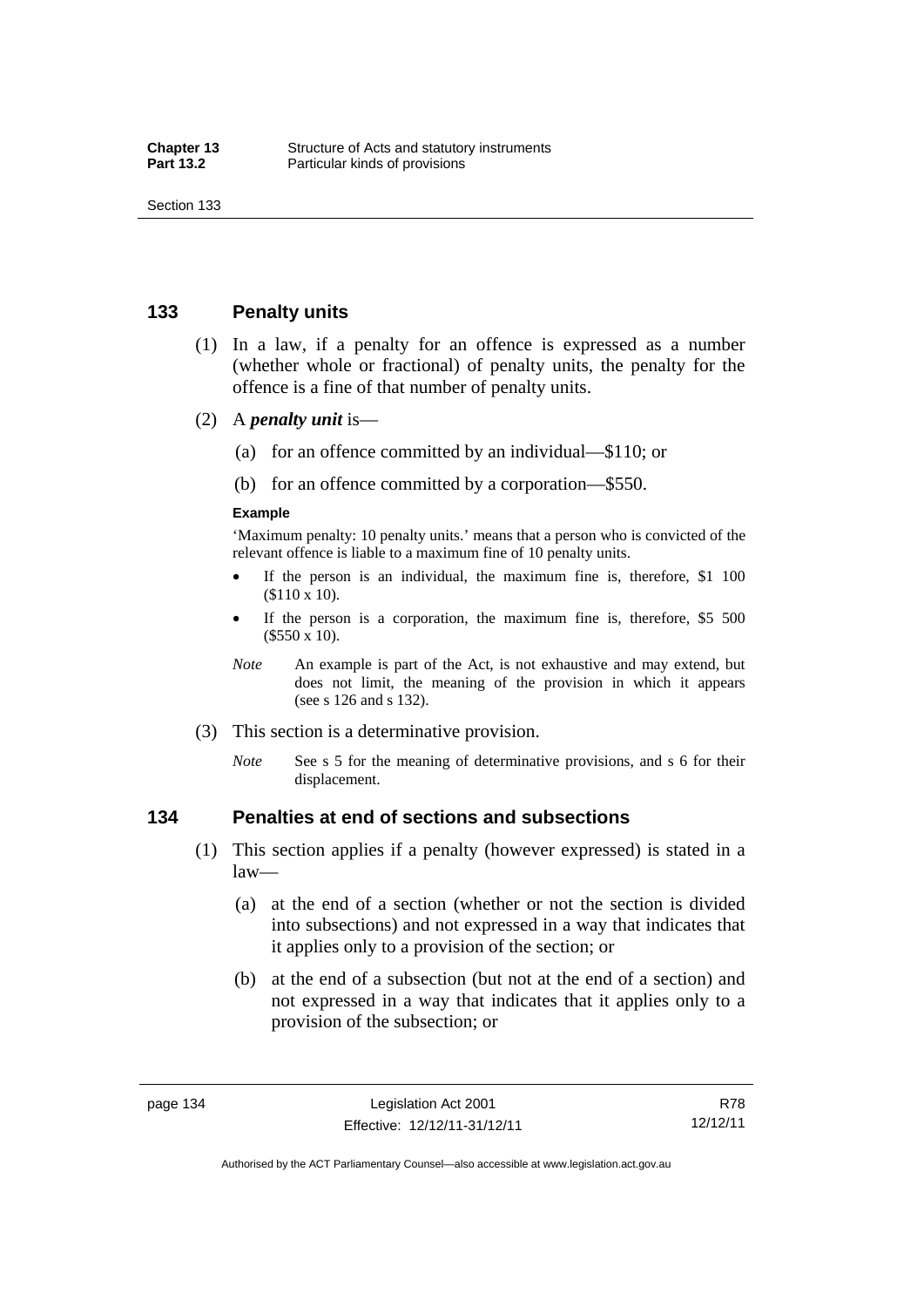(c) at the end of a section or subsection and expressed in a way that indicates that it applies only to a provision of the section or subsection (the *relevant provision*).

#### **Example—par (a)**

the following penalty at the end of a section:

'Maximum penalty: 20 penalty units.'

#### **Example—par (b)**

the following penalty at the end of a subsection, but not at the end of a section: 'Maximum penalty: 20 penalty units.'

#### **Examples—par (c)**

- 1 the following penalty at the end of a section divided into subsections: 'Maximum penalty (subsection (3)): 20 penalty units.'.
- 2 the following penalty at the end of a subsection, but not at the end of a section:

'Maximum penalty:

- (a) for paragraph (b)—20 penalty units; or
- (b) for another paragraph—50 penalty units, imprisonment for 6 months or both.'
- *Note* An example is part of the Act, is not exhaustive and may extend, but does not limit, the meaning of the provision in which it appears (see s 126 and s 132).
- (2) If an offence is not expressly mentioned in the section, subsection or relevant provision, the penalty indicates that contravention of the section, subsection or relevant provision is an offence punishable on conviction as provided by subsection (4).

#### **Example—penalty applying to entire section or subsection**

A person must not contravene a notice. Maximum penalty: 20 penalty units.

#### **Example—penalty applying to a stated provision**

- (2) The register of transactions—
	- (a) may be kept in electronic form; and
	- (b) must contain the particulars mentioned in section 91C.

Maximum penalty (paragraph (b)): 20 penalty units.

page 135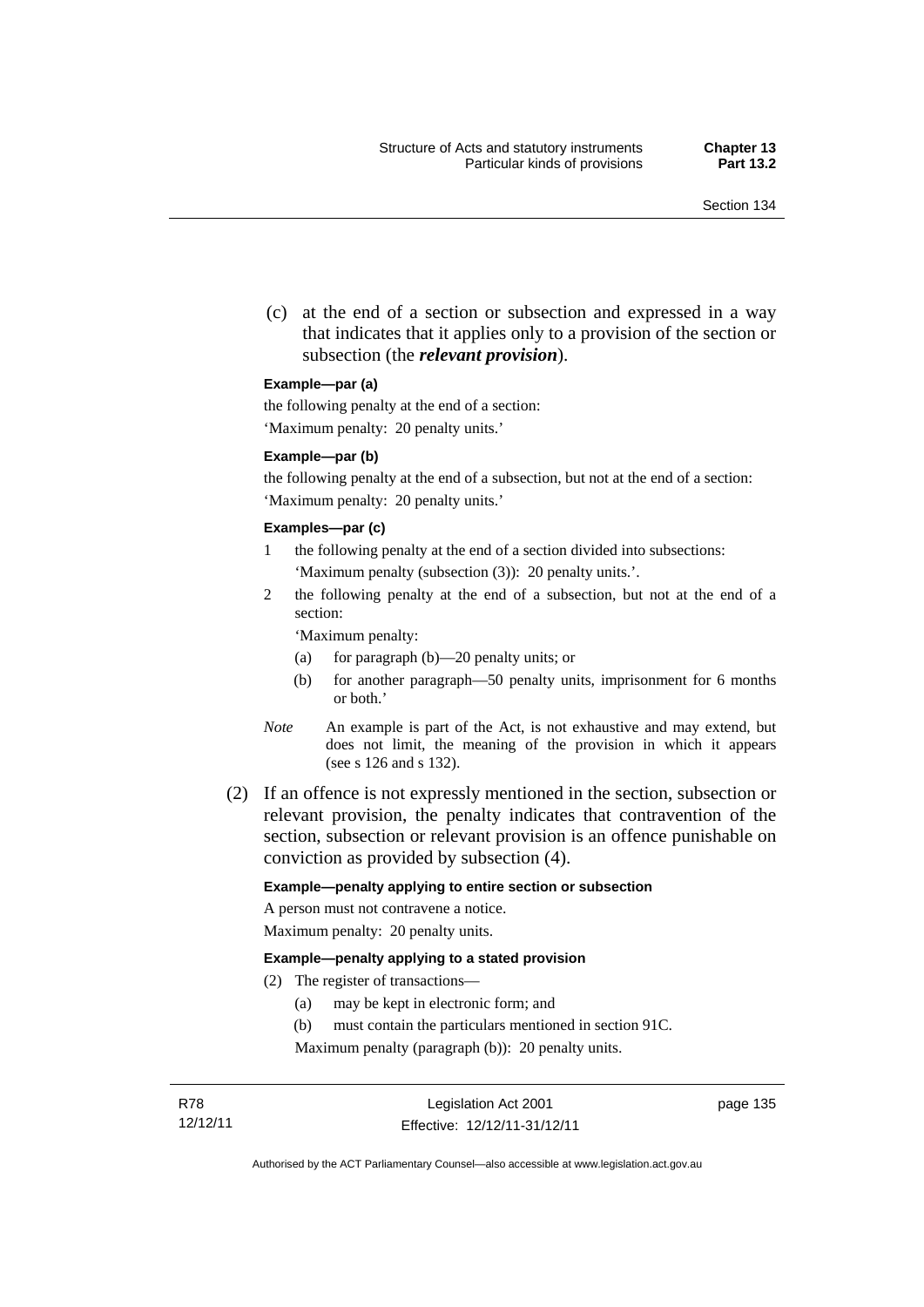(3) If an offence is expressly mentioned in the section, subsection or relevant provision, the penalty indicates that the offence is punishable on conviction as provided by subsection (4).

**Example—penalty applying to entire section or subsection** 

A person who contravenes a notice commits an offence.

Maximum penalty: 20 penalty units.

#### **Example—penalty applying to a stated provision**

- (2) If a person keeps the person's identity card after ceasing to be an officer—
	- (a) the person commits an offence; and
	- (b) the identity card is forfeited to the Territory.
	- Maximum penalty (paragraph (a)): 20 penalty units.
- (4) The penalty that may be imposed for the offence is—
	- (a) if only a single penalty is stated (whether as a maximum penalty or a penalty)—not more than the stated penalty; or
	- (b) if a minimum as well as a maximum penalty is stated—not less than the minimum and not more than the maximum.
- $(5)$  If—
	- (a) a penalty (however expressed) is stated in a law at the end of a section divided into subsections; and
	- (b) another penalty (however expressed) is stated at the end of another subsection of the section; and
	- (c) the first penalty is not expressed in a way that indicates that it applies only to a particular provision of the last subsection;

the first penalty is taken, for this section, to be expressed in a way that indicates that it applies only to the last subsection.

#### **Example**

In the following example, s (4) is the last subsection and the penalty stated at the end applies only to that subsection:

'(2) A permit holder must record all transactions under this Act. Maximum penalty: 20 penalty units.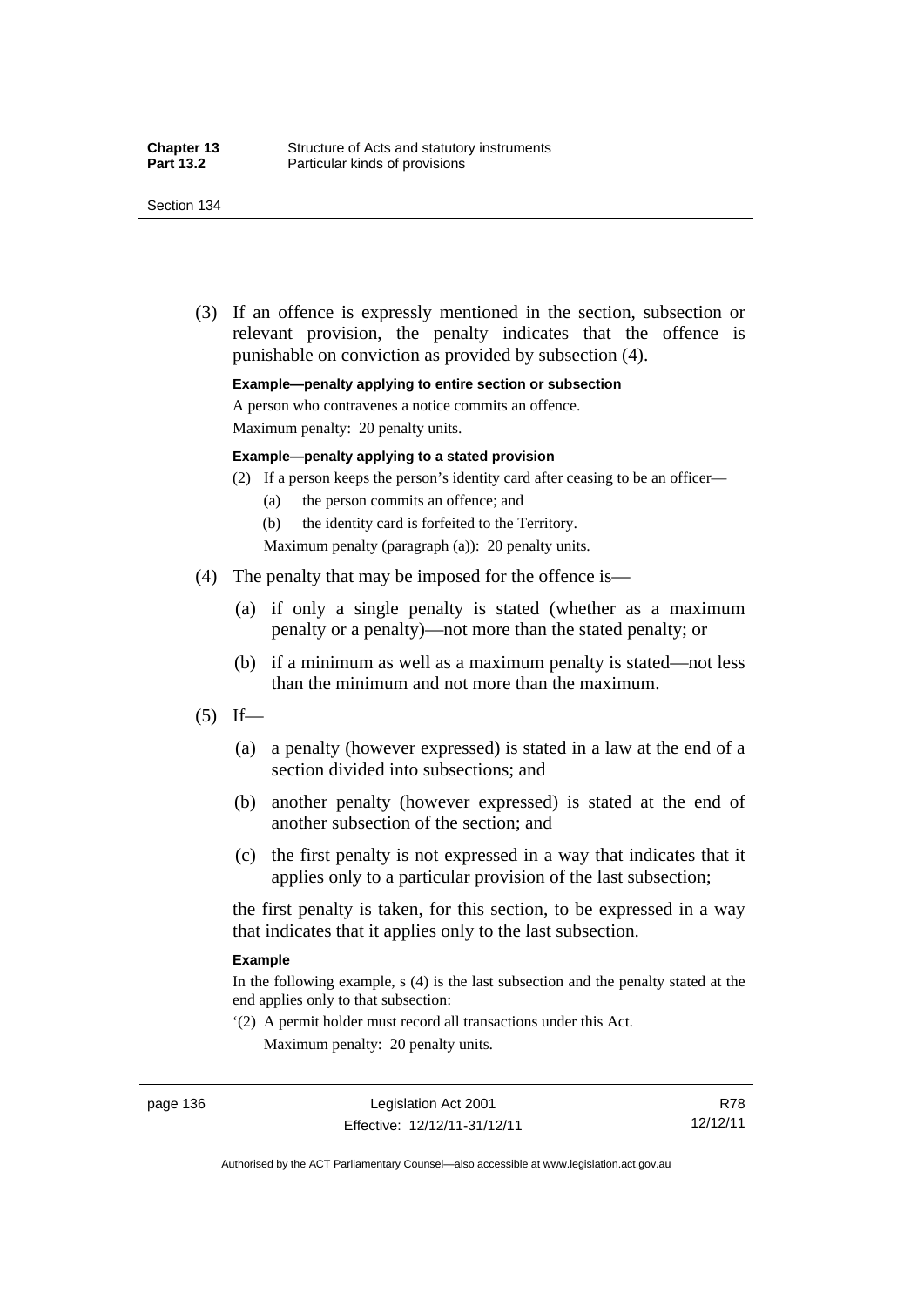- (3) If a permit holder is convicted of an offence against subsection (2), the registrar must cancel the permit.
- (4) A permit holder must not sell a declared substance in contravention of this Act.

Maximum penalty: 100 penalty units, imprisonment for 1 year or both.'.

- (6) In working out for this section whether a penalty is at the end of a section or subsection, the position of any example or note is to be disregarded.
- (7) This section is a determinative provision.
	- *Note* See s 5 for the meaning of determinative provisions, and s 6 for their displacement.

#### **135 Penalties not at end of sections and subsections**

- (1) This section applies if a penalty (however expressed) is stated in a provision of a law other than at the end of a section or subsection.
- (2) If an offence is expressly mentioned in the provision, the penalty indicates that the offence is punishable on conviction as provided by subsection (4).

#### **Example**

A person who contravenes s (3) commits an offence punishable by a fine of not more than 20 penalty units.

- *Note* An example is part of the Act, is not exhaustive and may extend, but does not limit, the meaning of the provision in which it appears (see s 126 and s 132).
- (3) If an offence is not expressly mentioned in the provision, the penalty indicates that contravention of the provision (or a stated part of the provision) is an offence punishable on conviction as provided by subsection (4).

#### **Example**

A person who contravenes s (3) must pay a fine of not more than 20 penalty units.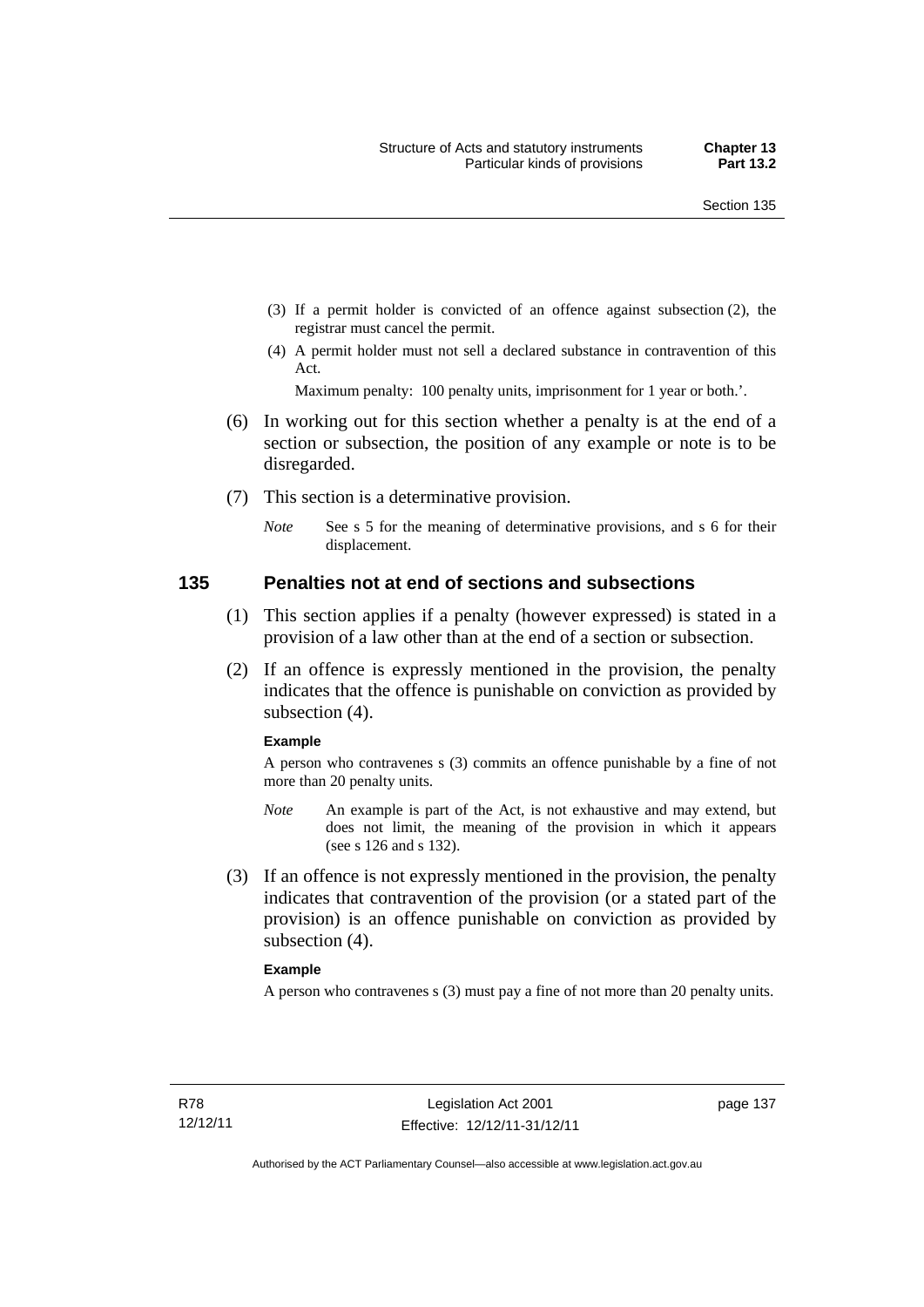- 
- (4) The penalty that may be imposed for the offence is—
	- (a) if only a single penalty is stated (whether as a maximum penalty or a penalty)—not more than the stated penalty; or
	- (b) if a minimum as well as a maximum penalty is stated—not less than the minimum and not more than the maximum.
- (5) In working out for this section whether a penalty is at the end of a section or subsection, the position of any example or note is to be disregarded.
- (6) This section is a determinative provision.
	- *Note* See s 5 for the meaning of determinative provisions, and s 6 for their displacement.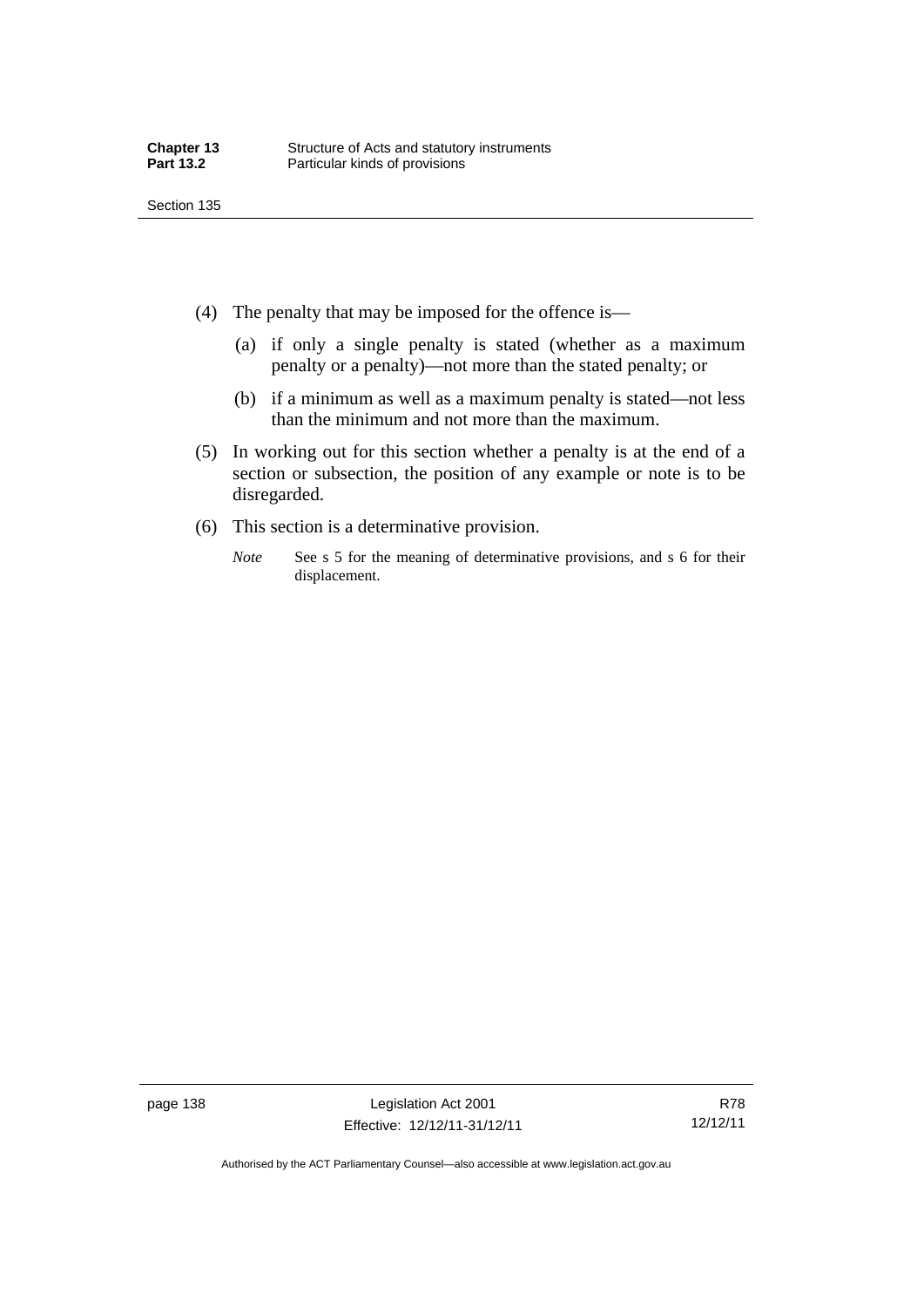# **Chapter 14 Interpretation of Acts and statutory instruments**

# **Part 14.1 Purpose and scope**

## **136 Meaning of** *Act***—ch 14**

In this chapter:

*Act* includes a statutory instrument.

*Note* Section 7 (3) provides that a reference to an Act includes a reference to a provision of an Act. Section 13 (3) provides that a reference to a statutory instrument includes a reference to a provision of a statutory instrument.

## **137 Purpose and scope—ch 14**

- (1) The purpose of this chapter is to provide guidance about the interpretation of Acts.
- (2) This chapter is not intended to be a comprehensive statement of the law of interpretation applying to Acts.
- (3) In particular, this chapter assumes that common law presumptions operate in conjunction with this chapter.
- (4) Subsection (3) also applies to common law presumptions that come into existence after the commencement of this chapter.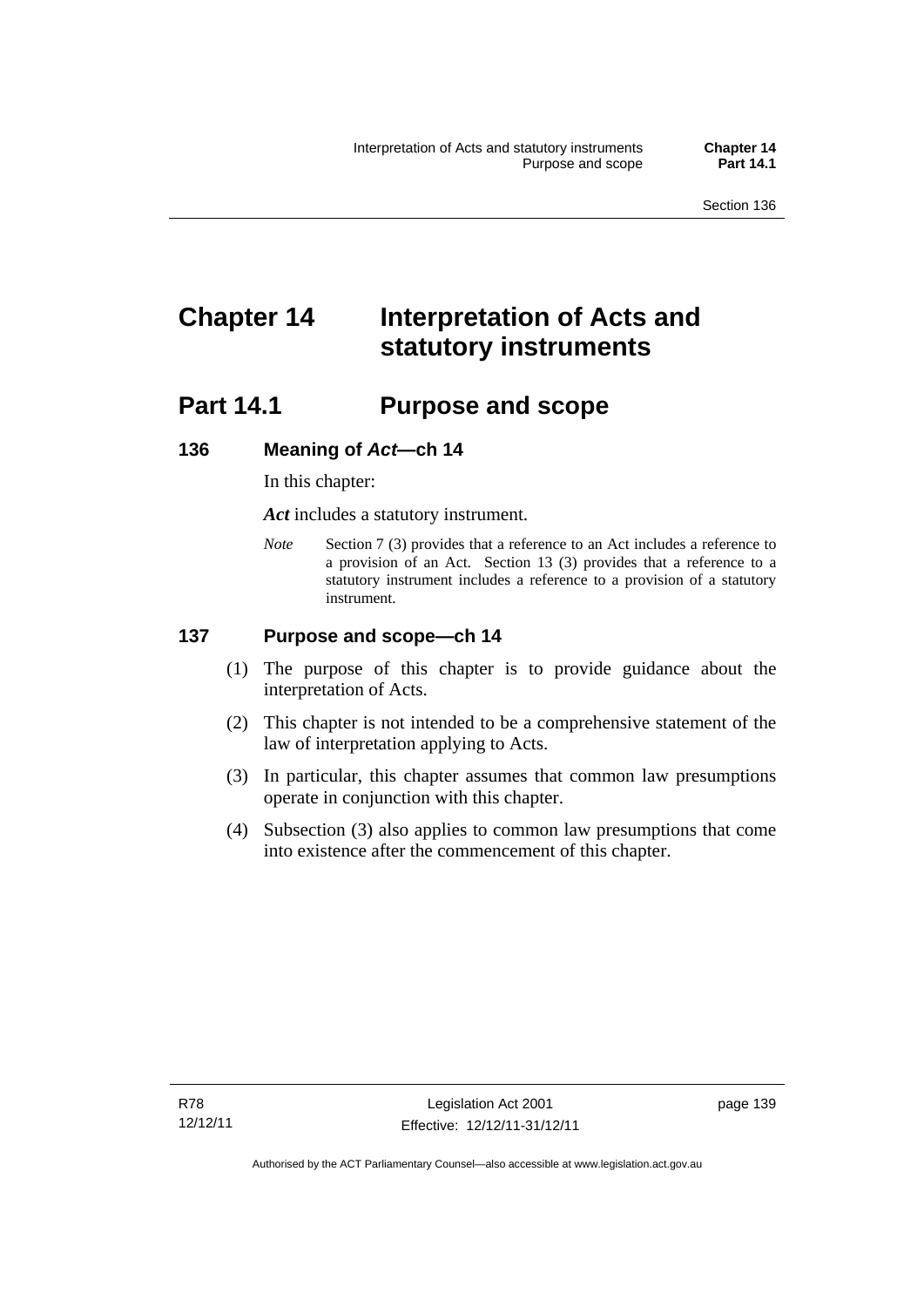# **Part 14.2 Key principles of interpretation**

## **138 Meaning of** *working out the meaning of an Act***—pt 14.2**

In this part:

*working out the meaning of an Act* means—

- (a) resolving an ambiguous or obscure provision of the Act; or
- (b) confirming or displacing the apparent meaning of the Act; or
- (c) finding the meaning of the Act when its apparent meaning leads to a result that is manifestly absurd or is unreasonable; or
- (d) finding the meaning of the Act in any other case.

## **139 Interpretation best achieving Act's purpose**

- (1) In working out the meaning of an Act, the interpretation that would best achieve the purpose of the Act is to be preferred to any other interpretation.
- (2) This section applies whether or not the Act's purpose is expressly stated in the Act.
	- *Note* The *Human Rights Act 2004*, s 30 (1) (which is about interpreting legislation to be consistent with human rights) is also relevant to interpreting territory laws.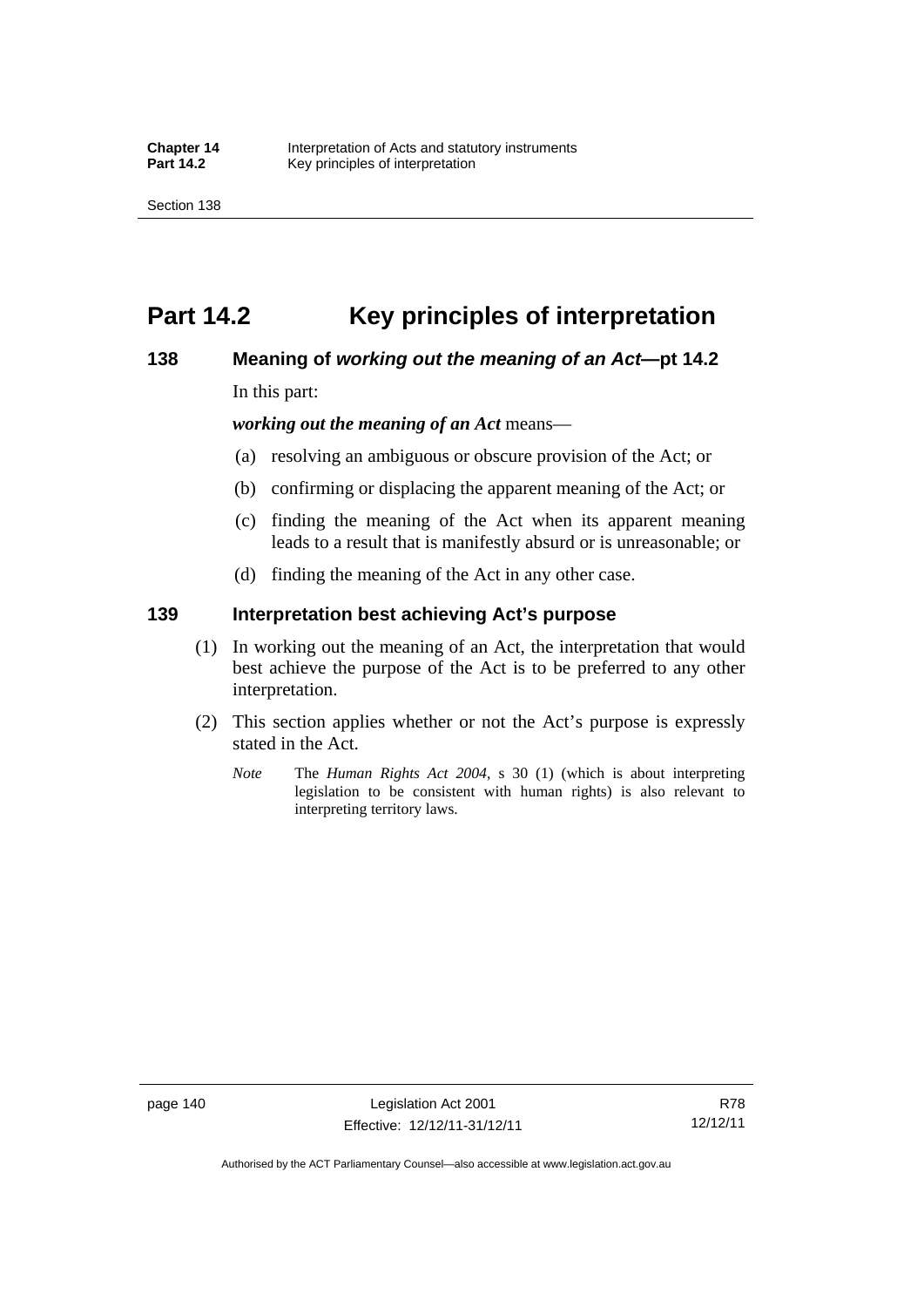## **140 Legislative context**

In working out the meaning of an Act, the provisions of the Act must be read in the context of the Act as a whole.

#### **Examples**

- 1 The long title of an Act provides that it is an Act to give certain benefits to the holders of pensioner cards. Section 4 provides 'This Act applies to a holder of a pensioner card'. Section 22 provides that the commissioner may grant 'a person' an exemption from payment of rates. The Act does not contain a definition of 'person'. Section 22 must be read in the context of the Act as a whole so that the commissioner may only grant exemptions to people who are holders of pensioner cards.
- 2 The *Drug Testing Regulation 2001* (made under the *Drug Testing Act 2000* (hypothetical)), s 6 contains the following heading:

#### **6 Corresponding law—Act, s 100, def** *corresponding law*

The heading indicates that the section has been made for the definition of *corresponding law* in the *Drug Testing Act 2000*, s 100.

- 3 Section 12 (1) of a subordinate law refers to 'a non-conviction order under the *Crimes (Sentencing) Act 2005*'. No other kind of order is mentioned in the section and the word 'order' is not otherwise defined in the subordinate law. Subsections (2), (4), (7) and (9) of the same section, which only refer to 'the order', are to be understood as referring to the order mentioned in s (1).
- *Note 1* See s 126 and s 127 for material that is, or is not, part of an Act or statutory instrument.
- *Note* 2 An example is part of the Act, is not exhaustive and may extend, but does not limit, the meaning of the provision in which it appears (see s 126 and s 132).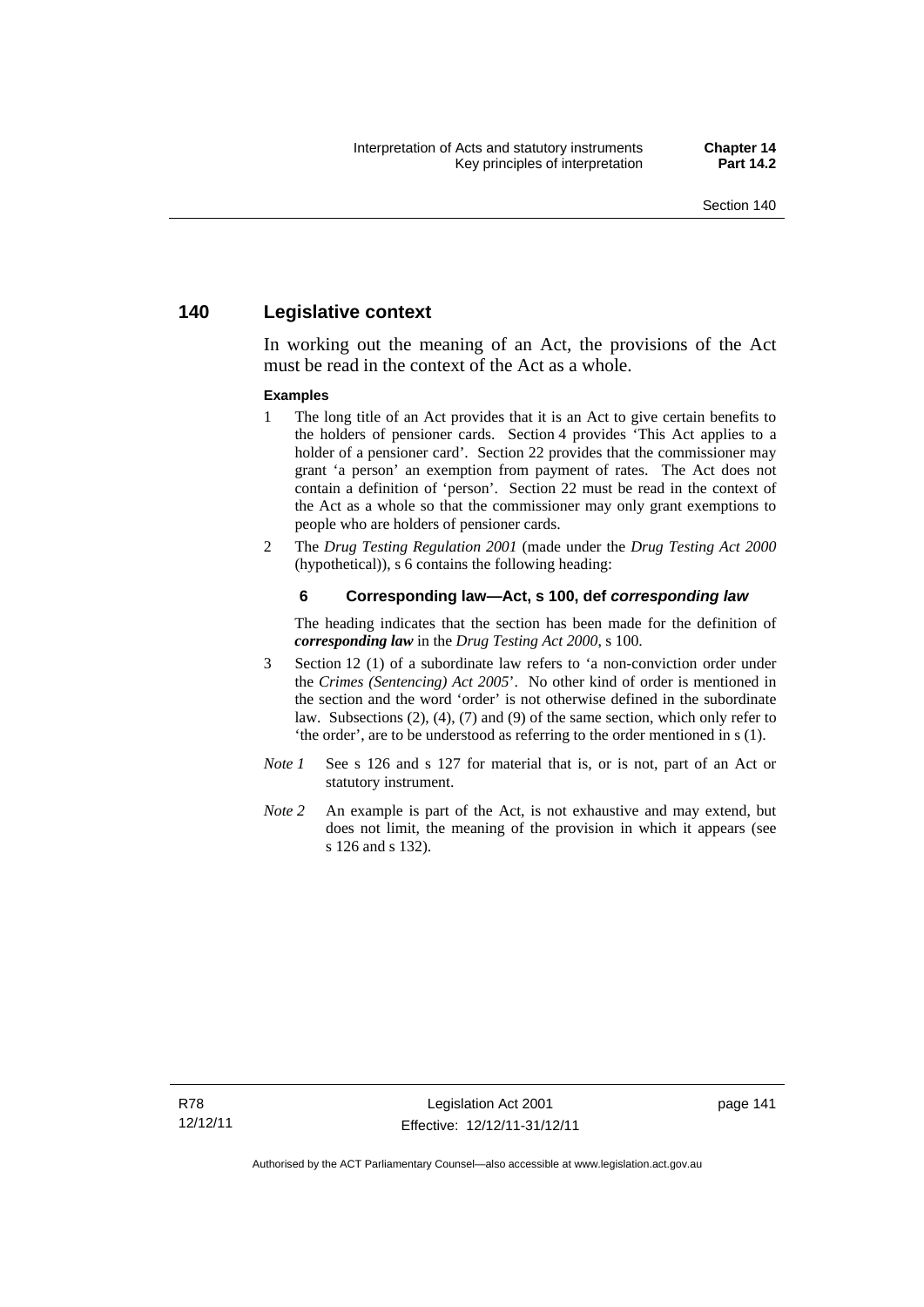Section 141

## **141 Non-legislative context generally**

- (1) In working out the meaning of an Act, material not forming part of the Act may be considered.
	- *Note 1* See s 146 for the meaning of *may* and *must*.
	- *Note* 2 See s 126 and s 127 for material that is, or is not, part of an Act or statutory instrument.
	- *Note 3* See s 142 for material that may be considered in working out the meaning of an Act or statutory instrument.
- (2) In deciding whether material not forming part of an Act should be considered in working out the meaning of the Act, and the weight to be given to the material, the following matters must be taken into account:
	- (a) the desirability of being able to rely on the ordinary meaning of the Act, having regard to the purpose of the Act and the provisions of the Act read in the context of the Act as a whole;
	- (b) the undesirability of prolonging proceedings without compensating advantage;
	- (c) the accessibility of the material to the public.
- (3) Subsection (2) does not limit the matters that may be taken into account.
- (4) For subsection (2) (c), material in the register is taken to be accessible to the public.
	- *Note* The register is the ACT legislation register (see dict, pt 2, def *register*).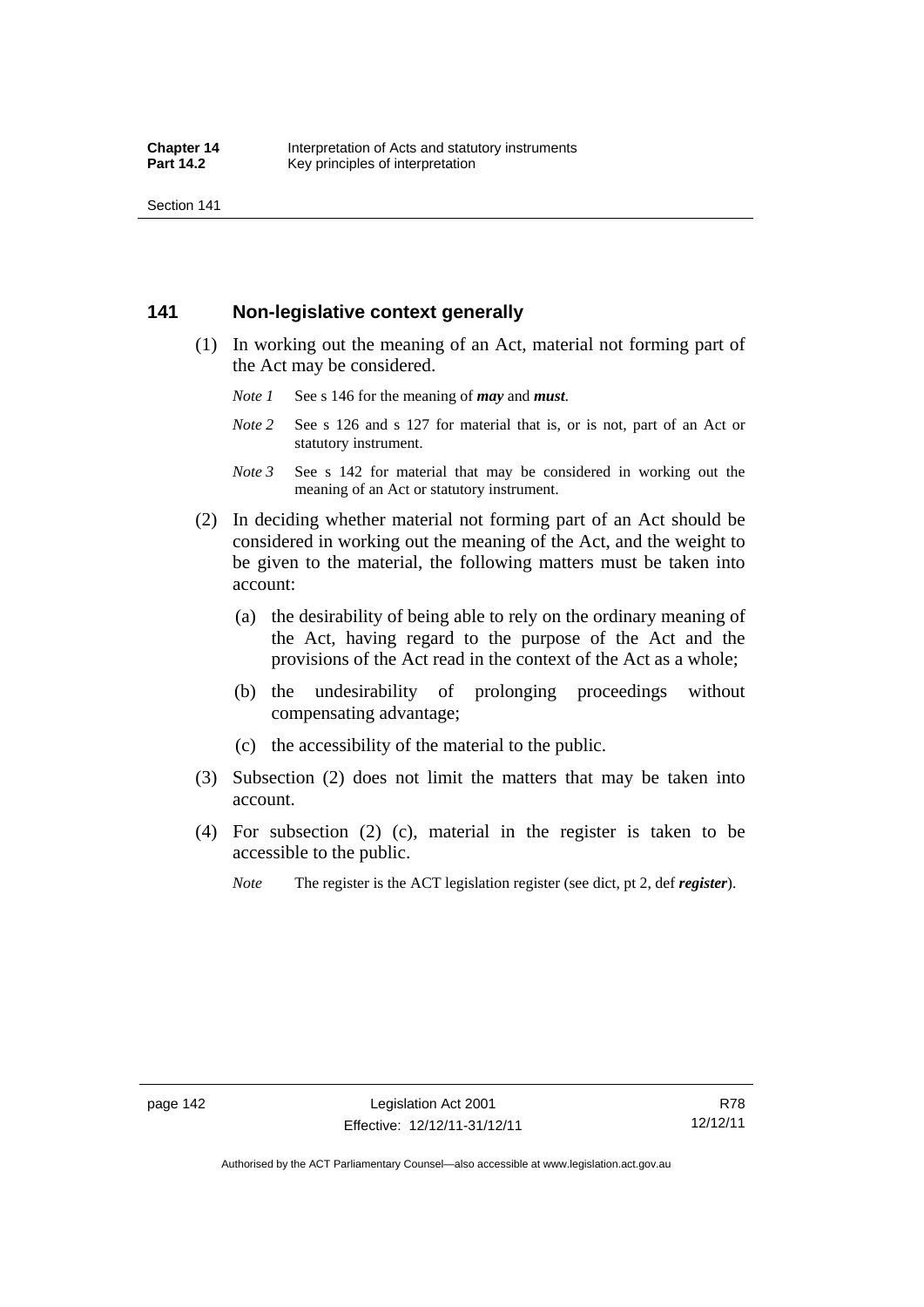## **142 Non-legislative context—material that may be considered**

- (1) In working out the meaning of an Act, material mentioned in table 142, column 2 may be considered.
- (2) In working out the meaning of a statutory instrument, material mentioned in table 142, column 3 may be considered.
- (3) This section does not limit the material that may be considered in working out the meaning of an Act or statutory instrument.

#### **Table 142**

| column 1       | column <sub>2</sub>                                                                                                                                                                                       | column 3                                                                                                                                                                                                                                                                                                                                                                                                              |
|----------------|-----------------------------------------------------------------------------------------------------------------------------------------------------------------------------------------------------------|-----------------------------------------------------------------------------------------------------------------------------------------------------------------------------------------------------------------------------------------------------------------------------------------------------------------------------------------------------------------------------------------------------------------------|
| item           | Act                                                                                                                                                                                                       | statutory instrument                                                                                                                                                                                                                                                                                                                                                                                                  |
| 1              | material not forming part of the<br>Act contained in an authorised<br>version of the Act                                                                                                                  | material not forming part of the statutory<br>instrument contained in an authorised version<br>of the instrument                                                                                                                                                                                                                                                                                                      |
|                | <i>Note</i> See ch 3 (Authorised versions<br>and evidence of laws and<br>legislative material).                                                                                                           | <i>Note</i> See ch 3 (Authorised versions and evidence<br>of laws and legislative material).                                                                                                                                                                                                                                                                                                                          |
| $\overline{2}$ | any relevant report of a royal<br>commission, law reform<br>commission, committee of inquiry<br>or other similar entity that was<br>presented to the Legislative<br>Assembly before the Act was<br>passed | any relevant report of a royal commission,<br>law reform commission, committee of<br>inquiry or other similar entity that was<br>presented to the Legislative Assembly—<br>if the statutory instrument was<br>(a)<br>presented to the Assembly—before<br>the end of 6 sitting days after the<br>day the instrument was presented to<br>the Assembly; or<br>in any other case—before the<br>(b)<br>instrument was made |

R78 12/12/11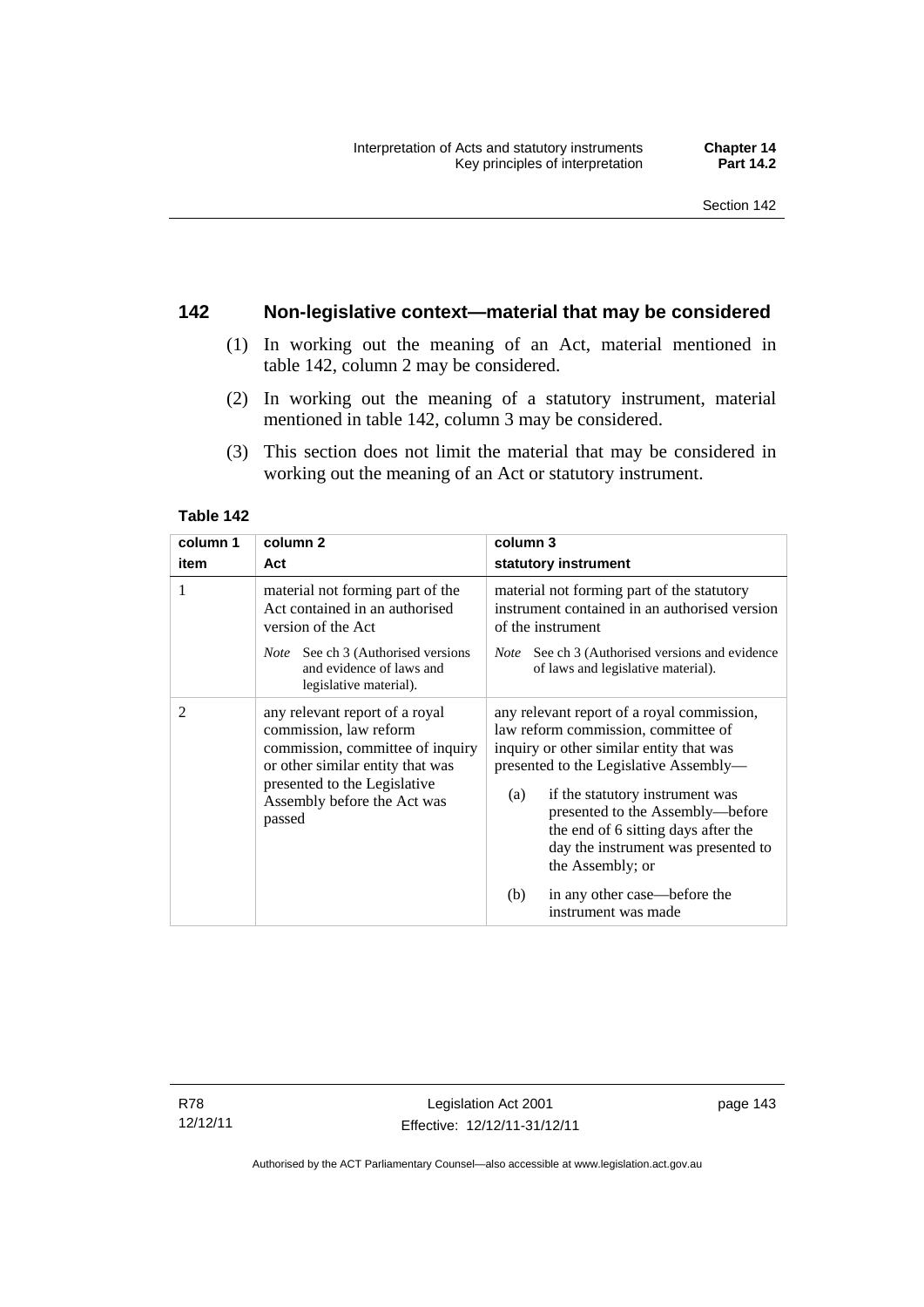**Chapter 14** Interpretation of Acts and statutory instruments<br>**Part 14.2** Key principles of interpretation Key principles of interpretation

Section 143

| column 1       | column <sub>2</sub>                                                                                                                                                                                        | column 3                                                                                                                                                                                                                                                                                                                                          |
|----------------|------------------------------------------------------------------------------------------------------------------------------------------------------------------------------------------------------------|---------------------------------------------------------------------------------------------------------------------------------------------------------------------------------------------------------------------------------------------------------------------------------------------------------------------------------------------------|
| item           | Act                                                                                                                                                                                                        | statutory instrument                                                                                                                                                                                                                                                                                                                              |
| $\overline{3}$ | any relevant report of a committee<br>of the Legislative Assembly that<br>was made to the Assembly before<br>the Act was passed                                                                            | any relevant report of a committee of the<br>Legislative Assembly that was made to the<br>Assembly-<br>if the statutory instrument was<br>(a)<br>presented to the Assembly-before<br>the end of 6 sitting days after the<br>day the instrument was presented to<br>the Assembly; or<br>in any other case—before the<br>(b)<br>instrument was made |
| $\overline{4}$ | any explanatory statement<br>(however described) for the bill<br>that became the Act, or any other<br>relevant document, that was<br>presented to the Legislative<br>Assembly before the Act was<br>passed | if the statutory instrument was presented to<br>the Legislative Assembly—any explanatory<br>statement (however described) for the<br>instrument, or any other relevant document,<br>that was presented to the Legislative<br>Assembly before the end of 6 sitting days<br>after the instrument was presented to the<br>Assembly                   |
| 5              | the presentation speech made to<br>the Legislative Assembly during<br>the passage of the bill that became<br>the Act                                                                                       | if the statutory instrument was presented to<br>the Legislative Assembly by a member of the<br>Assembly—any presentation speech made to<br>the Assembly                                                                                                                                                                                           |
| 6              | official reports of proceedings in<br>the Legislative Assembly in<br>relation to the bill that became the<br>Act                                                                                           | if the statutory instrument was presented to<br>the Legislative Assembly-official reports of<br>proceedings in the Legislative Assembly in<br>relation to the statutory instrument                                                                                                                                                                |
| 7              | any relevant treaty or other<br>international agreement to which<br>Australia is a party                                                                                                                   | any relevant treaty or other international<br>agreement to which Australia is a party                                                                                                                                                                                                                                                             |

## **143 Law stating material for consideration in working out meaning**

 (1) If a relevant law provides that stated material may or must be considered in working out the meaning of an Act or statutory instrument, that does not by implication prevent other material of

page 144 Legislation Act 2001 Effective: 12/12/11-31/12/11

R78 12/12/11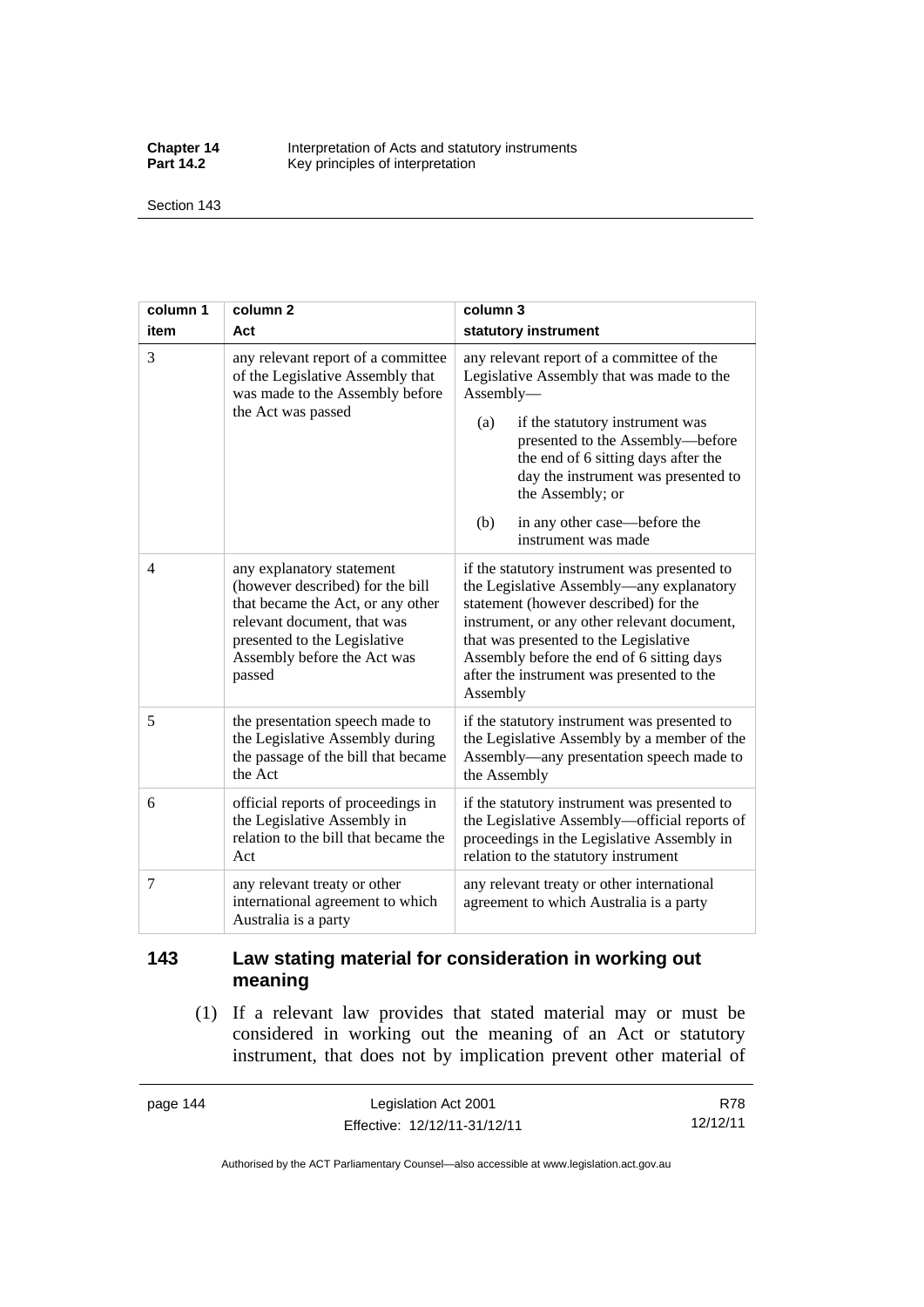the same or similar kind being considered in working out the meaning of the Act or instrument.

#### **Example**

The *Computer Crime Act 2000* (hypothetical) contains the following provision:

#### **4 Report may be used as an aid to interpretation**

The *Community Law Reform Report on Computer Crime* (CLRC No X) may be considered in working out the meaning of this Act.

This does not limit access to other non-legislative material of the same or a similar kind for working out the meaning of the *Computer Crime Act 2000*.

- *Note* An example is part of the Act, is not exhaustive and may extend, but does not limit, the meaning of the provision in which it appears (see s 126 and s 132).
- (2) In this section:

*relevant law* means—

- (a) in working out the meaning of an Act—the Act or another Act; or
- (b) in working out the meaning of a statutory instrument made under an Act—the Act, another Act or the instrument; or
- (c) in working out the meaning of a statutory instrument made under another statutory instrument—an Act or either instrument.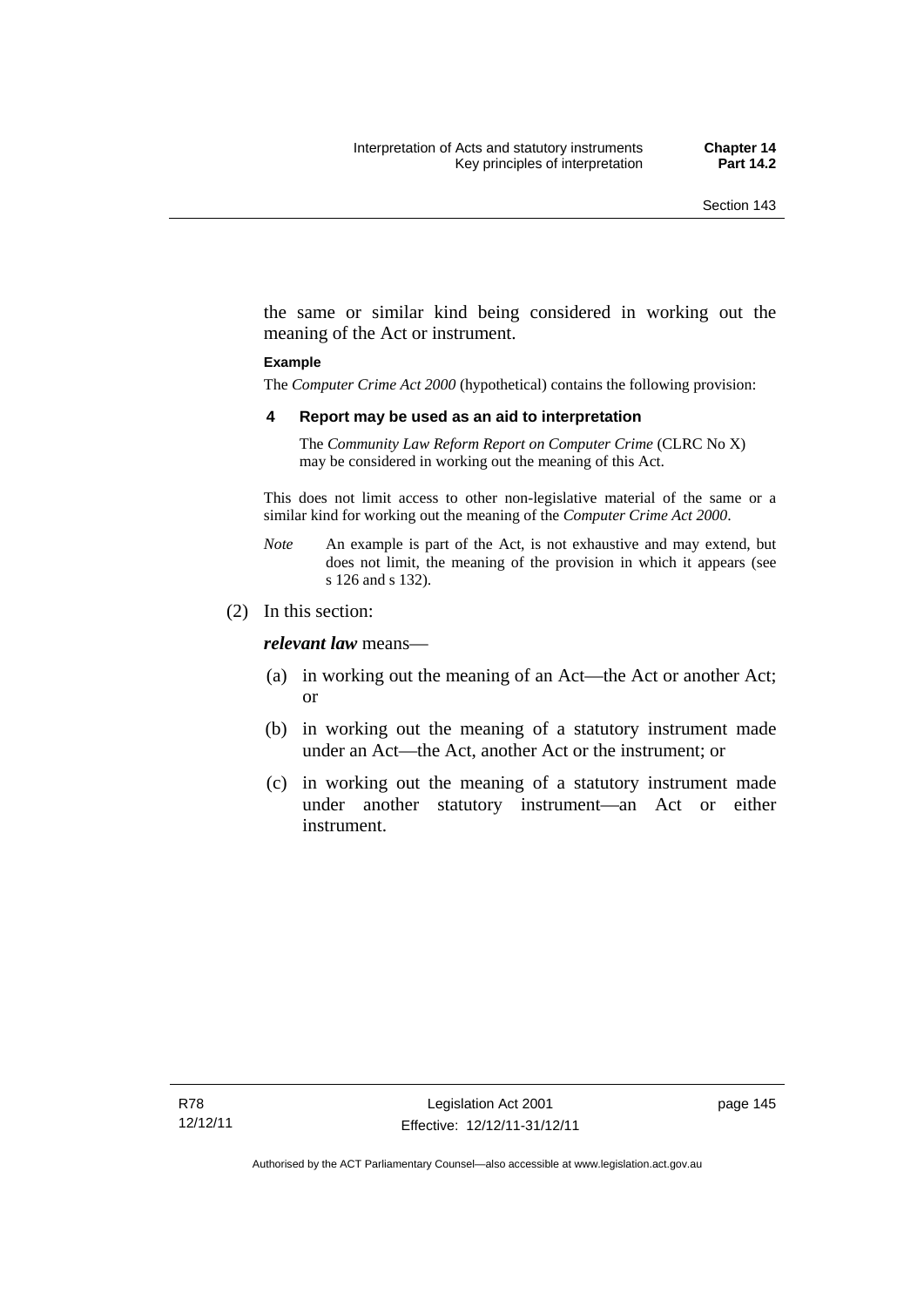**Part 15.1** 

Section 144

# **Chapter 15 Aids to interpretation**

# **Part 15.1 General**

## **144 Meaning of commonly-used terms**

A definition in the dictionary, part 1 applies to all Acts and statutory instruments.

*Note* See s 130 for the def *definition* and s 131 for provisions about signpost definitions.

## **145 Gender and number**

In an Act or statutory instrument—

- (a) words indicating a gender include every other gender; and
- (b) words in the singular number include the plural and words in the plural number include the singular.

## **146 Meaning of** *may* **and** *must*

- (1) In an Act or statutory instrument, the word *may*, or a similar term, used in relation to a function indicates that the function may be exercised or not exercised, at discretion.
	- *Note Function* is defined in the dictionary, pt 1 to include authority, duty and power.
- (2) In an Act or statutory instrument, the word *must*, or a similar term, used in relation to a function indicates that the function is required to be exercised.
- (3) This section is a determinative provision so far as it applies to an applicable law or an applicable provision.
	- *Note* See s 5 for the meaning of determinative provisions, and s 6 for their displacement.

R78 12/12/11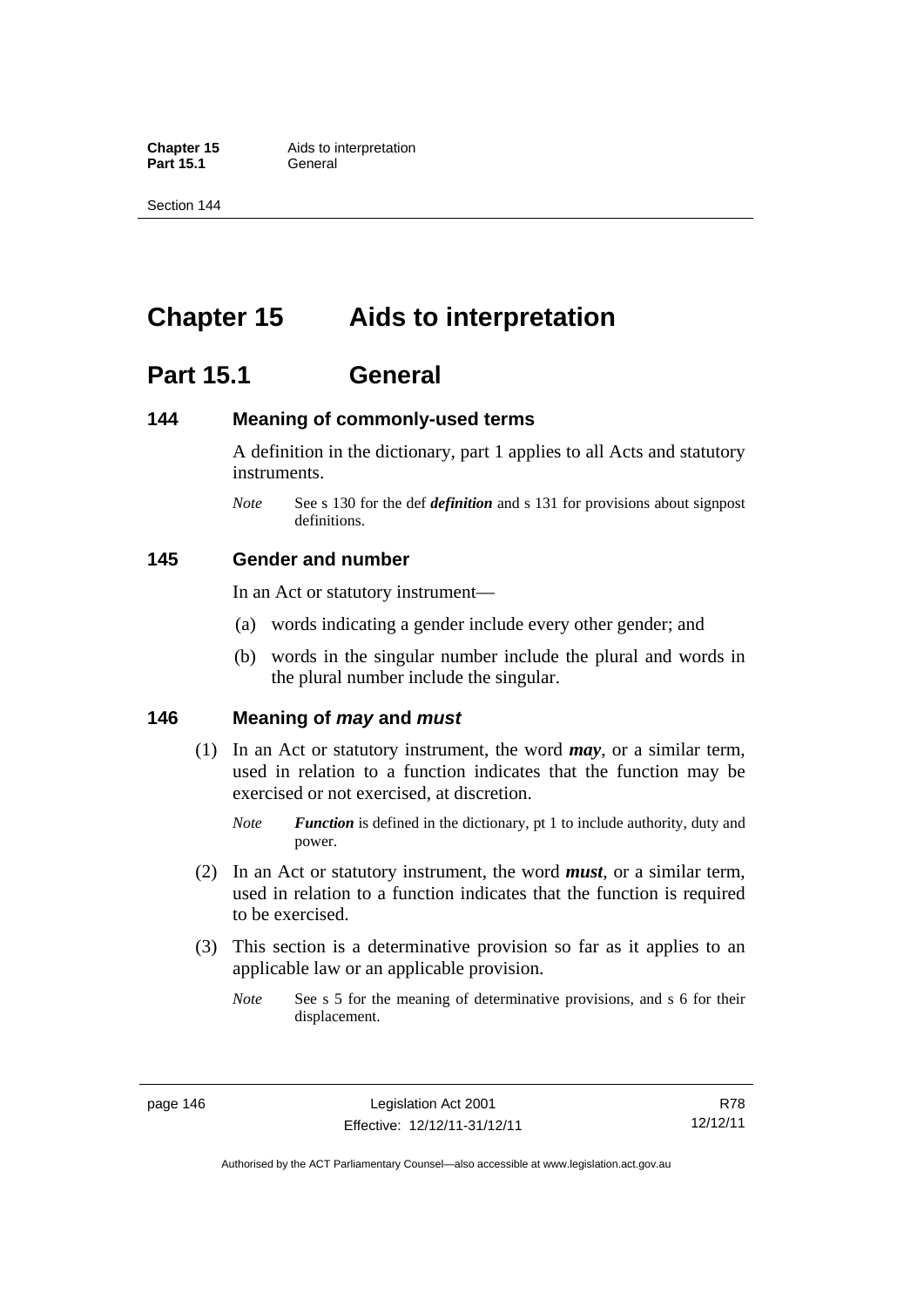(4) In this section:

*applicable law* means an Act enacted, or statutory instrument made, after the application date.

*applicable provision* means a provision inserted after the application date into an Act or statutory instrument that is not an applicable law.

*application date* means—

- (a) for an Act, subordinate law or disallowable instrument— 1 January 2000; and
- (b) for any other statutory instrument—1 January 2006.

*inserted*, for a provision, includes inserted in substitution for another provision.

## **147 Changes of drafting practice not to affect meaning**

(1) The purpose of this section is to encourage the making of progressive improvements in the form of the statute book without inadvertently changing the substantive effect of the law.

*Note* See also s 96 (Relocated provisions).

- (2) This is to be achieved particularly by updating the language and structure of Acts and statutory instruments to replace older forms of legislative expression with forms reflecting current legislative drafting practice.
- (3) If an Act or statutory instrument is amended so that it contains an older form of legislative expression in a provision and a newer form in another, the ideas in the 2 provisions must not be regarded as different only because different words are used or the provisions are structured in different ways.
- (4) Subsection (3) also applies if the provisions are in different Acts or statutory instruments.

page 147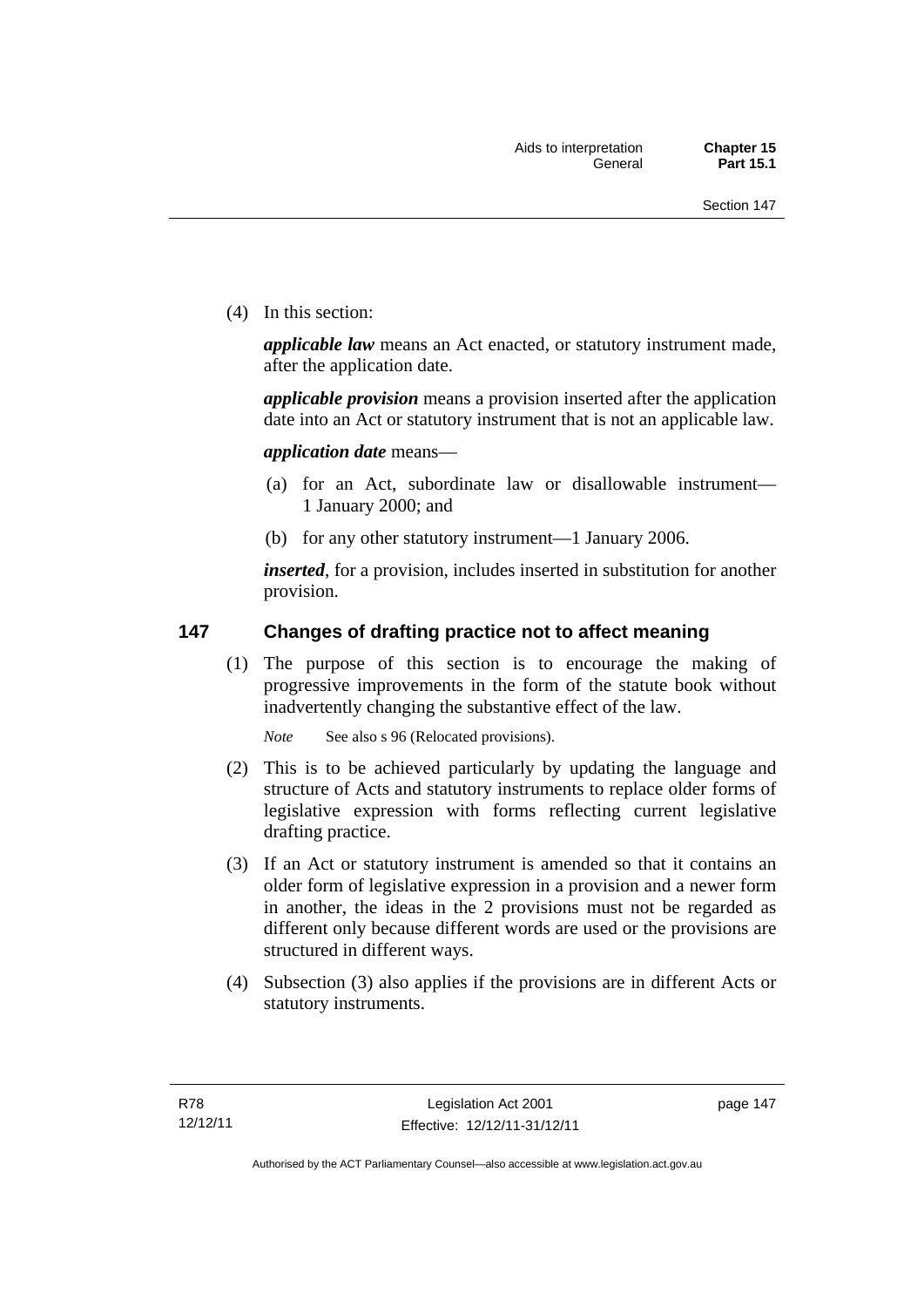- (5) Also, if an Act or statutory instrument is amended so that a provision containing an older form of legislative expression is replaced (whether or not in the same position) by a provision in a newer form, the ideas in the 2 provisions must not be regarded as different only because different words are used or the provisions are structured in different ways.
- (6) In deciding whether the ideas are different, regard must be had to the context and history of the 2 provisions.
- (7) Subsection (6) does not limit the matters to which regard may be had.
- (8) This section is a determinative provision.
	- *Note* See s 5 for the meaning of determinative provisions, and s 6 for their displacement.

## **148 Terms used in instruments have same meanings as in authorising laws**

Terms used in a statutory instrument have the same meanings as they have, from time to time, in the Act or statutory instrument (the *authorising law*), or the relevant provisions of the authorising law, under which the instrument is made or in force.

## **149 Age in years**

For an Act or statutory instrument, a person is an age in years at the beginning of the person's birthday for the age.

## **150 Measurement of distance**

In applying an Act or statutory instrument, distance is to be measured in a straight line on a horizontal plane.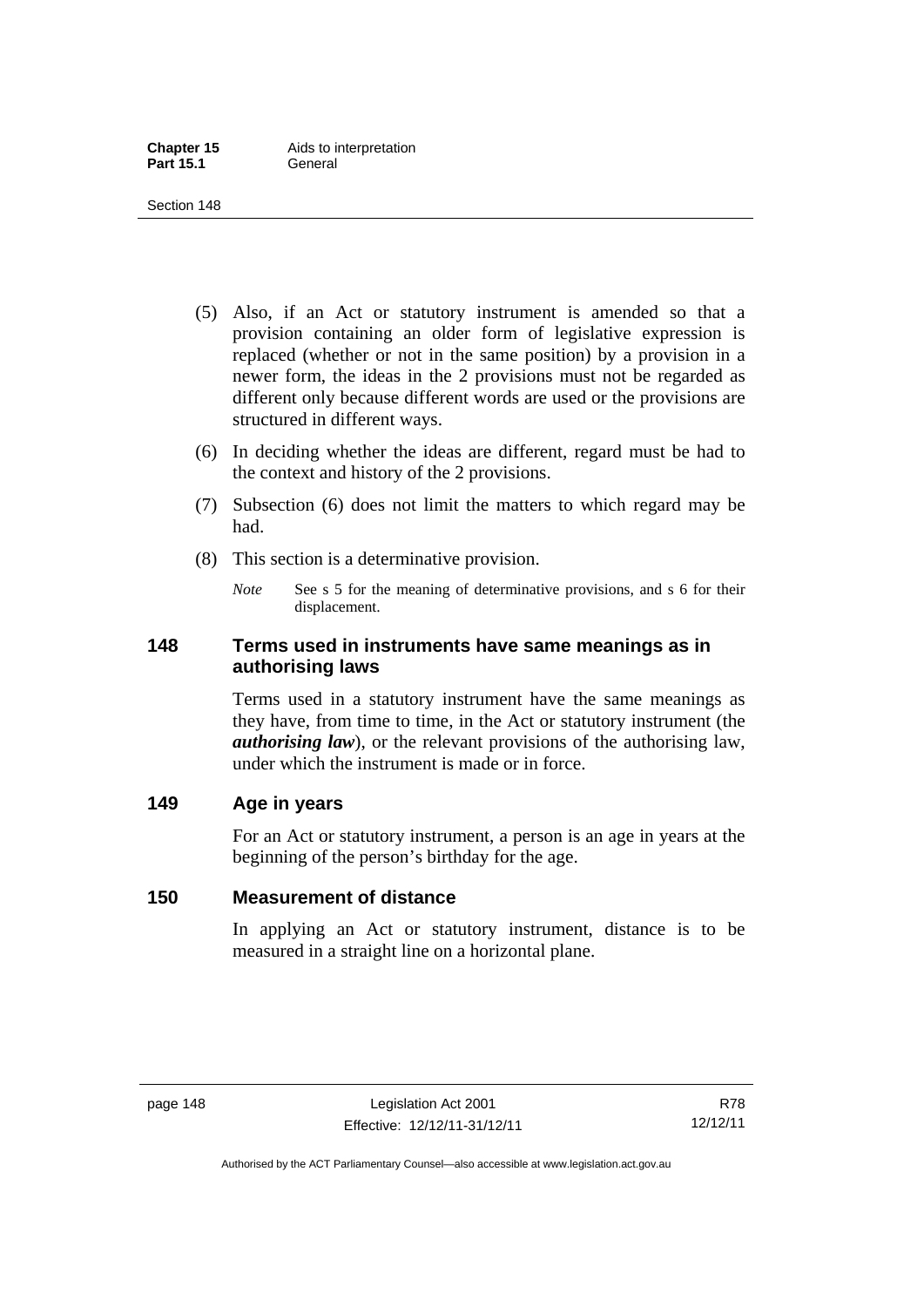## **151 Working out periods of time generally**

- (1) This section applies in working out periods of 1 day or longer for an Act or statutory instrument, whether the period is a period in the future or the past.
	- *Note 1* The following definitions in the dictionary, pt 1 are also relevant to periods of time:
		- *business day*
		- *calendar month*
		- *calendar year*
		- *financial year*
		- *midnight*
		- *month*
		- *named month*
		- *quarter*
		- *working day*
		- *year*.
	- *Note 2* The *Standard Time and Summer Time Act 1972* deals with the meaning of a reference to a time.
- (2) A period of time described as beginning at, on or with a stated day, act or event includes the stated day or the day of the stated act or event.
- (3) A period of time described as beginning from or after a stated day, act or event does not include the stated day or the day of the stated act or event.
- (4) A period of time described as ending at, by, on or with, or as continuing to or until, a stated day, act or event includes the stated day or the day of the stated act or event.
- (5) A period of time described as ending before a stated day, act or event does not include the stated day or the day of the stated act or event.

page 149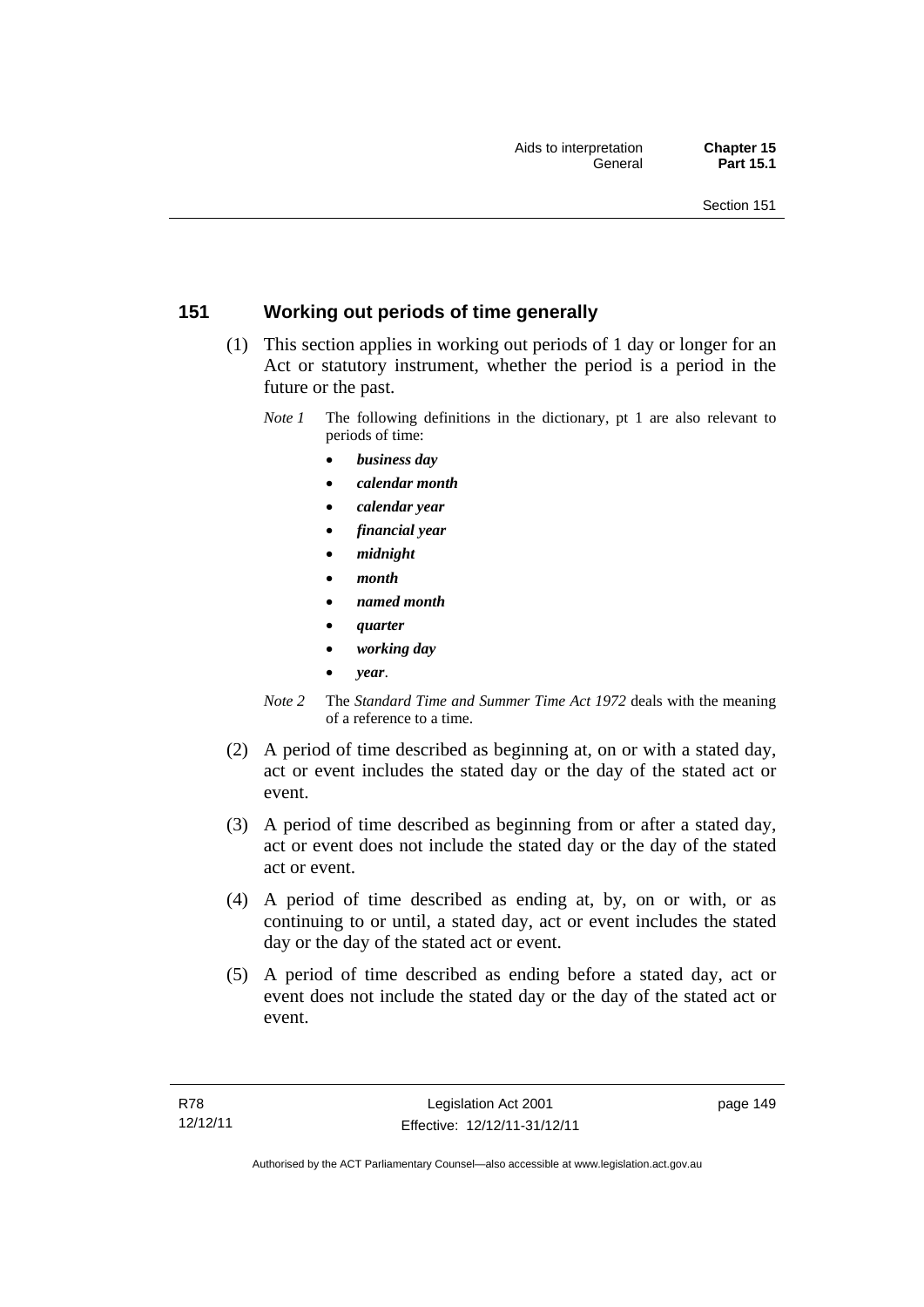(6) A reference to a number of days between 2 events does not include the days when the events happen.

#### **Example**

A court rule requires a notice of motion to be served 2 days before the return date for the application. If the return date is Friday, that day and the day the application is served are not counted in working out the 2 days. For service to be valid, the application must be served on or before the Tuesday before the return date.

- *Note* An example is part of the Act, is not exhaustive and may extend, but does not limit, the meaning of the provision in which it appears (see Legislation Act, s 126 and s 132).
- (7) Despite subsection (3), if, under an Act or statutory instrument, something must or may be done within a particular period of time after a stated day, the thing may be done on the stated day.
- (8) This section is a determinative provision so far as it applies to an applicable law or applicable provision.
	- *Note* See s 5 for the meaning of determinative provisions, and s 6 for their displacement.
- (9) In this section:

*applicable law* means an Act enacted, or statutory instrument made, after 1 January 2006.

*applicable provision* means a provision inserted after 1 January 2006 into an Act or statutory instrument that is not an applicable law.

*inserted*, for a provision, includes inserted in substitution for another provision.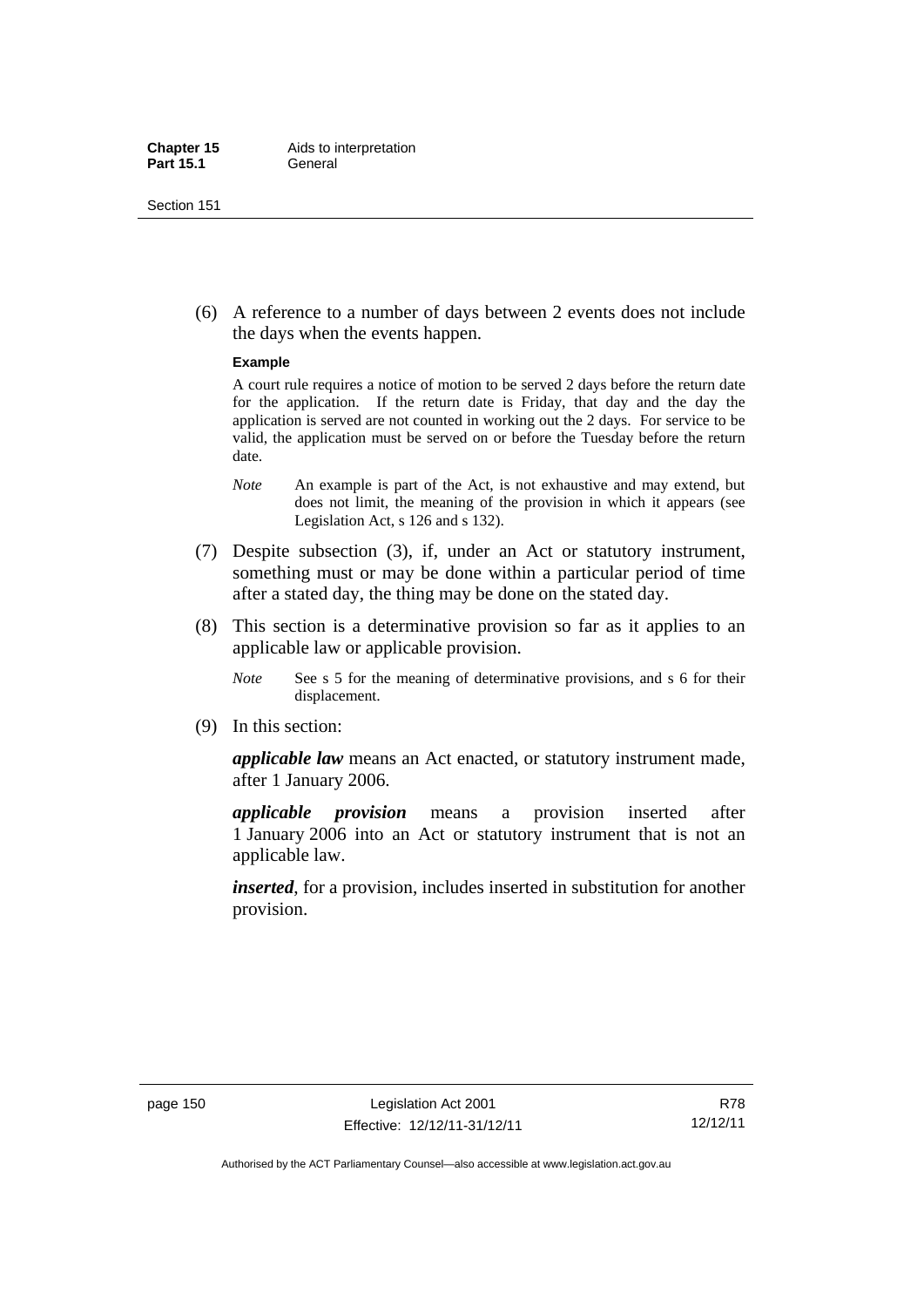## **151A Periods of time ending on non-working days**

- (1) This section applies if—
	- (a) under an Act or statutory instrument, something must or may be done on a particular day or within a particular period of time; and
	- (b) the day, or the last day of the period, is not a working day.
- (2) The thing must or may be done on the next day that is a working day.
- (3) This section is a determinative provision so far as it applies to an applicable law or applicable provision.
	- *Note* See s 5 for the meaning of determinative provisions, and s 6 for their displacement.
- (4) In this section:

*applicable law* means an Act enacted, or statutory instrument made, after 1 January 2006.

*applicable provision* means a provision inserted after 1 January 2006 into an Act or statutory instrument that is not an applicable law.

*inserted*, for a provision, includes inserted in substitution for another provision.

*public entity* means—

- (a) a court or tribunal; or
- (b) an administrative unit; or
- (c) a statutory-office holder; or
- (d) any other entity established for a public purpose under a law.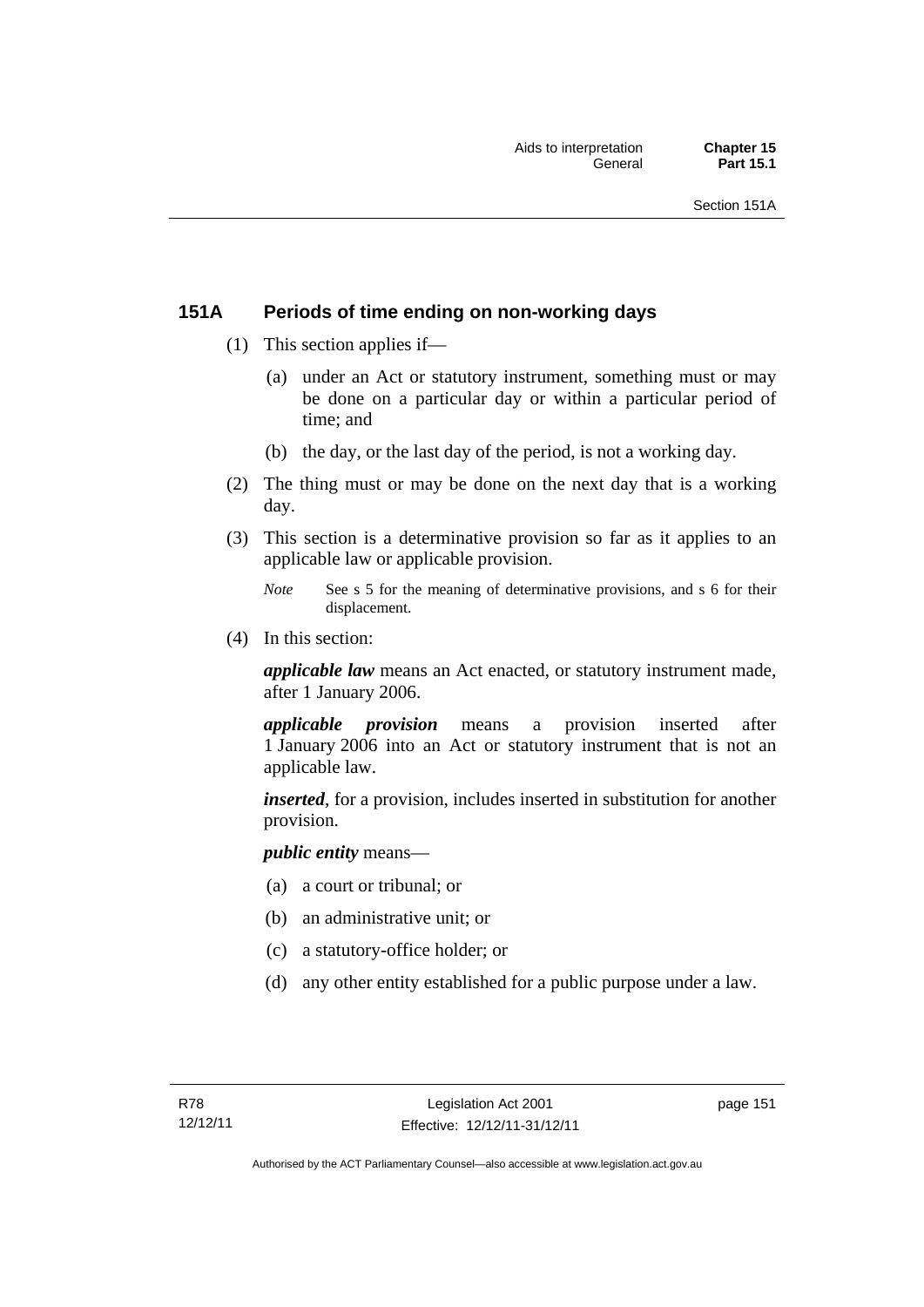Section 151B

#### *working day* means—

- (a) for doing something at an office (however described) of a public entity where the thing must or may be done—a day when the office is open; and
- (b) for doing anything else—a day that is not—
	- (i) a Saturday or Sunday; or
	- (ii) a public holiday at the place where the thing must or may be done; or
	- (iii) if the thing is to be done by or in relation to an authorised deposit-taking institution—a day observed by the institution as a bank holiday at the place where the thing must or may be done.

#### **Example—par (a)**

filing a document at a court registry

*Note* An example is part of the Act, is not exhaustive and may extend, but does not limit, the meaning of the provision in which it appears (see Legislation Act, s 126 and s 132).

## **151B Doing things for which no time is fixed**

- (1) This section applies if—
	- (a) under an Act or statutory instrument, something must or may be done; but
	- (b) no time is provided for doing the thing.
- (2) The thing must or may be done as soon as possible and as often as needed.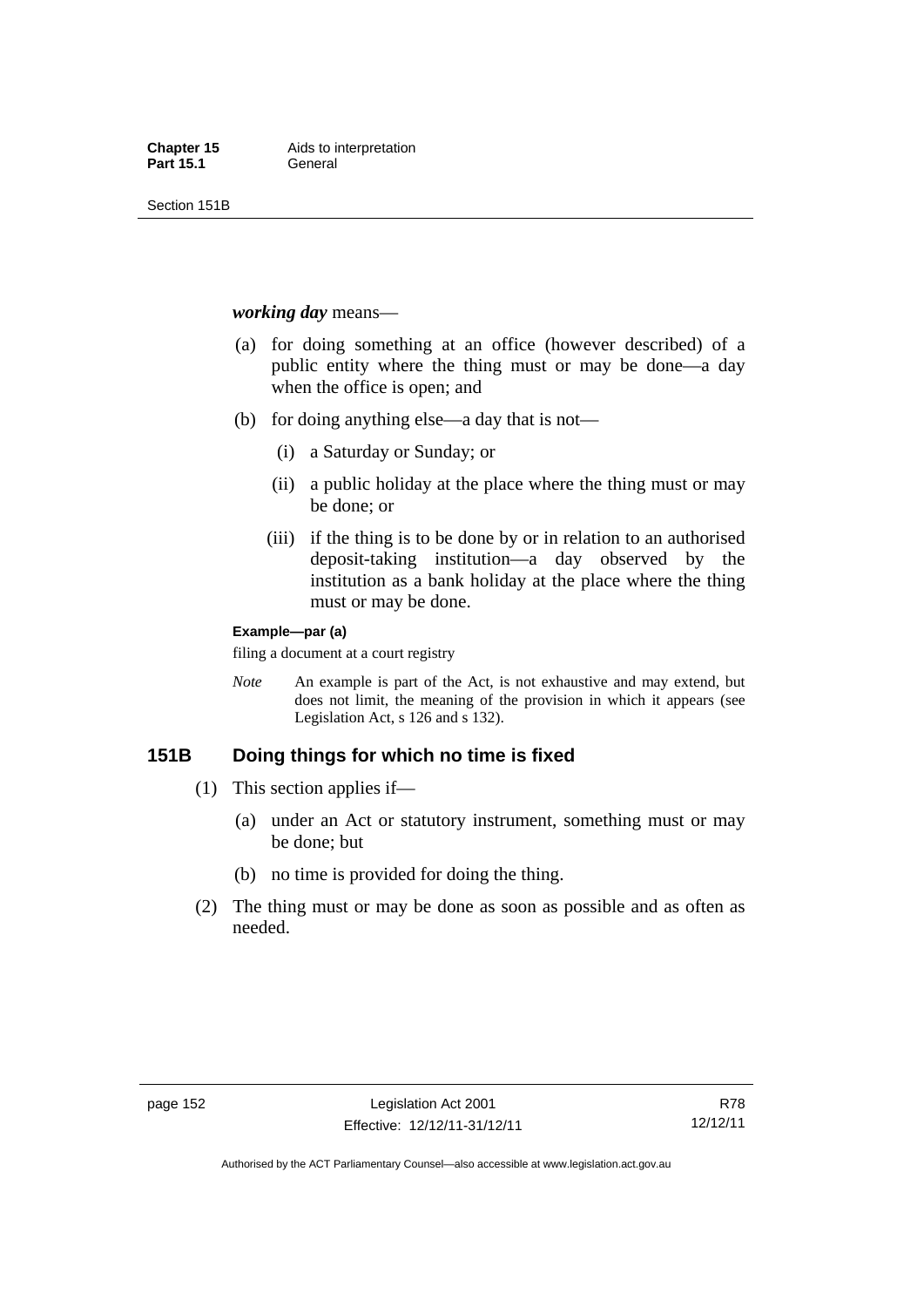## **151C Power to extend time**

- (1) This section applies if, under an Act or statutory instrument—
	- (a) something must or may be done on a particular day or within a particular period of time; but
	- (b) a court or other entity has power to extend the time (the *relevant time*) for doing the thing.
- (2) A person may apply to the court or other entity for the relevant time to be extended even though the relevant time has ended.
- (3) The court or other entity may extend the relevant time even though the relevant time has ended.
- (4) This section is a determinative provision.
	- *Note* See s 5 for the meaning of determinative provisions, and s 6 for their displacement.
- (5) This section applies only to an applicable law or applicable provision.
- (6) In this section:

*applicable law* means an Act enacted, or statutory instrument made, after 1 January 2006.

*applicable provision* means a provision inserted after 1 January 2006 into an Act or statutory instrument that is not an applicable law.

*inserted*, for a provision, includes inserted in substitution for another provision.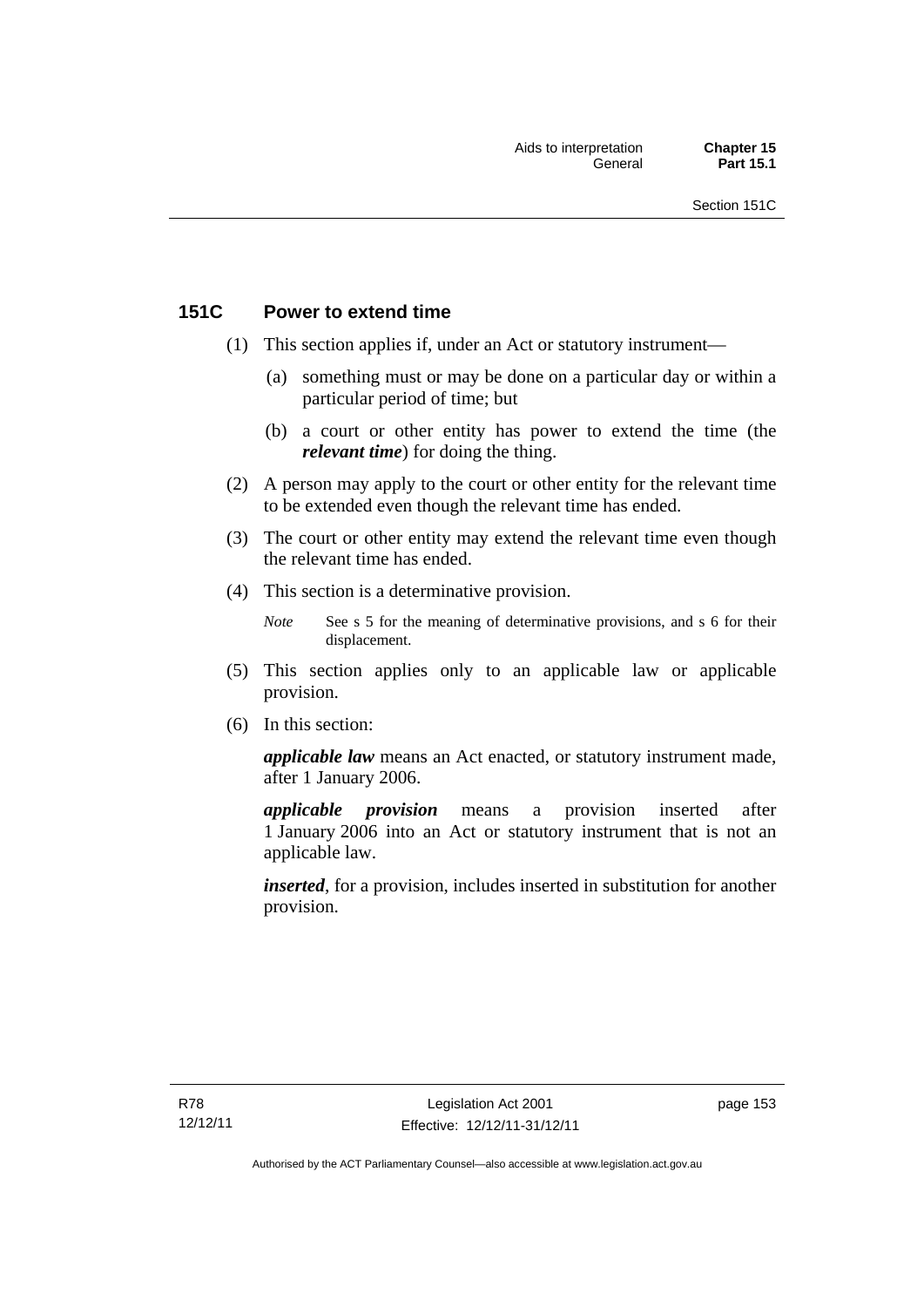## **152 Continuing effect of obligations**

If, under a provision of an Act or statutory instrument, an act is required to be done, the obligation to do the act continues until the act is done even if—

- (a) the provision required the act to be done within a particular period or before a particular time, and the period has ended or the time has passed; or
- (b) someone has been convicted of an offence in relation to failure to do the act.

page 154 Legislation Act 2001 Effective: 12/12/11-31/12/11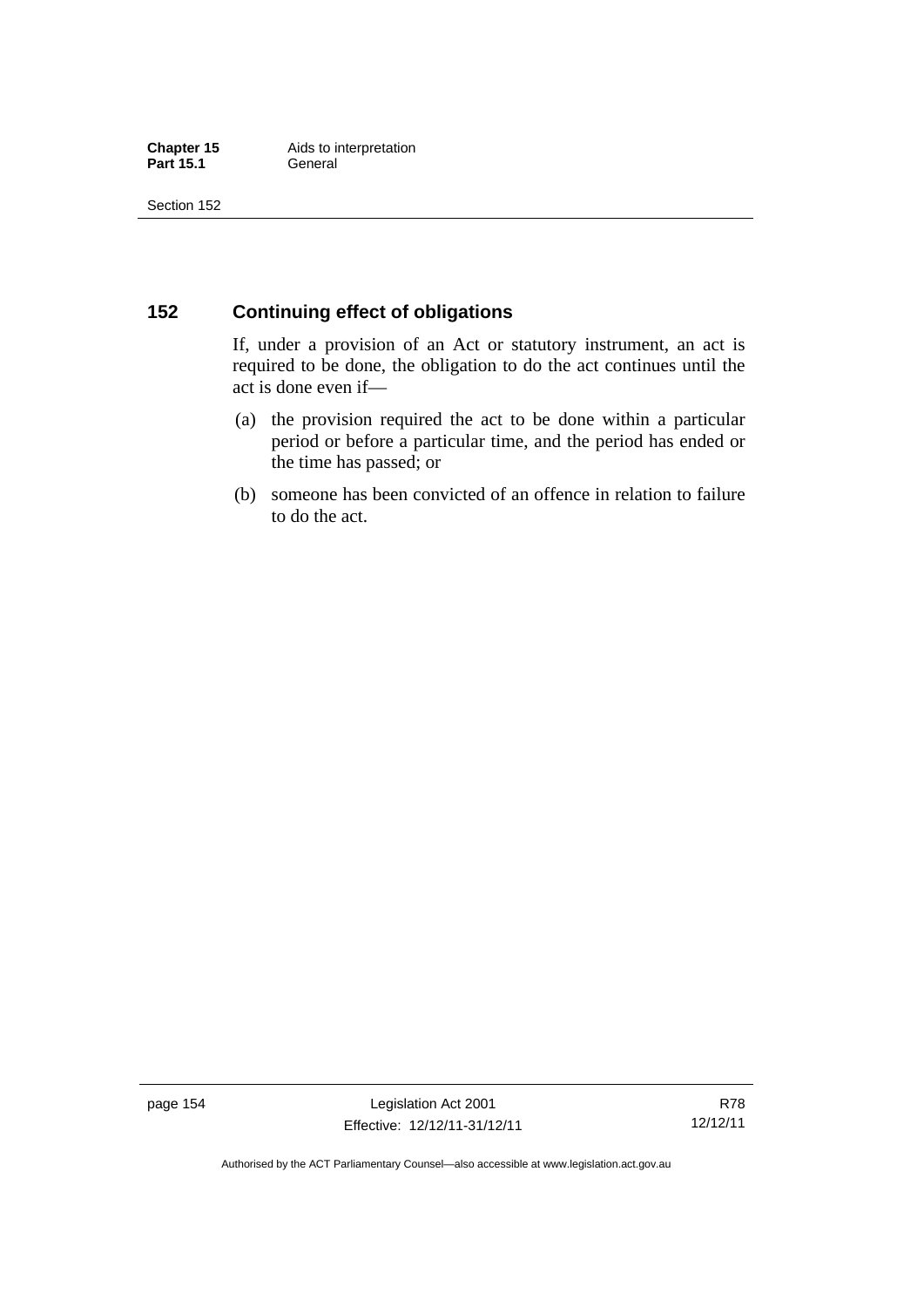# **Part 15.2 Definitions**

*Note* See also s 130 (What is a definition?), s 131 (Signpost definitions) and s 148 (Terms used in instruments have same meanings as in authorising laws).

## **155 Definitions apply subject to contrary intention**

- (1) A definition in an Act or statutory instrument applies except so far as the contrary intention appears.
- (2) This section is a determinative provision.
	- *Note* See s 5 for the meaning of determinative provisions, and s 6 for their displacement.

## **156 Application of definitions in dictionaries and sections**

 (1) A definition in the dictionary to an Act or statutory instrument applies to the entire Act or instrument unless the Act or instrument provides for the definition to have a more limited application.

#### **Examples**

- 1 The dictionary to the *ABC Act 1999* includes the signpost definition '*x*—see the *XYZ Act 1998*, section 3.'. There is nothing in the *ABC Act 1999* indicating the intended application of the definition of  $x$ . The definition of  $x$ in the *XYZ Act 1998*, s 3, therefore, applies to the entire *ABC Act 1999*.
- 2 In an Act, the word *z* is defined in the dictionary. The definition provides, in part, that '*z*, in part 4 (Registration of vehicles), means ...'. The definition of *z* applies only to pt 4.
- 3 In pt 6 of an Act (which is headed 'Part 6 Complaints'), the word *a* is defined in s 50. The section is not divided into subsections but contains a number of definitions. Section 50 begins with the words 'In this part:'. However, the dictionary to the Act contains the following definition:

*a*—see section 50.

The definition of *a* applies to the entire Act (compare s (2) example 2).

*Note 1* See s 144 (Meaning of commonly-used terms) for the application of the definitions in this Act, dict, pt 1.

page 155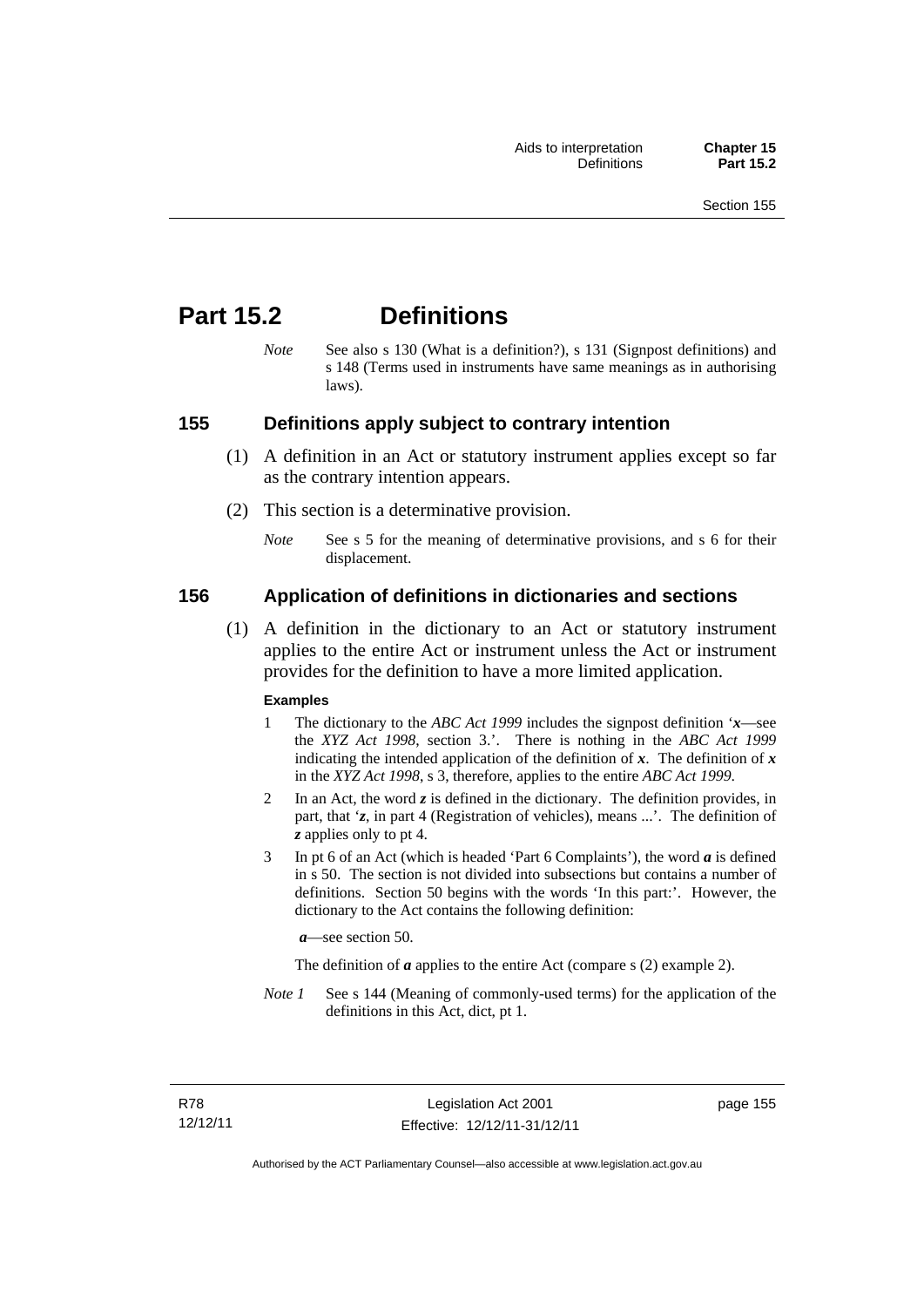Section 156

- *Note 2* Section 148 (Terms used in instruments have same meanings as in authorising laws) provides that terms used in a statutory instrument have the same meaning as they have in the Act or statutory instrument under which the statutory instrument is made.
- *Note 3* An example is part of the Act, is not exhaustive and may extend, but does not limit, the meaning of the provision in which it appears (see s 126 and s 132).
- (2) A definition in a section of an Act or statutory instrument applies only to the section unless the Act or instrument provides for the definition to have a broader application.

#### **Examples**

- 1 This Act, s 255 (7) (Forms) contains definitions of *form 1* and *form 2* as tagged terms. There is nothing in this Act indicating that the definitions apply outside s 255. The definitions apply only to s 255.
- 2 In pt 6 of an Act (which is headed 'Part 6 Complaints'), the word *a* is defined in s 50. The section is not divided into subsections but contains a number of definitions. Section 50 begins with the words 'In this part:'. However, the dictionary to the Act contains the following definition:

a, for part 6 (Complaints)—see section 50.

The definition of *a* applies to all of pt 6, but not to provisions of the Act outside pt 6 (compare s (1) example 3).

- 3 In an Act, the word *b* is defined in a section, which is not divided into subsections but contains a number of definitions. The section begins with the words 'In this Act:'. The definition of *b* applies to the entire Act.
- (3) A definition in a section of an Act or statutory instrument applies to the entire section unless the Act or instrument provides for the definition to have a more limited application.

#### **Example**

In a subsection of a section of an Act, the word *c* is defined. The subsection begins with the words 'In subsection  $(3)$ :'. The definition of  $c$  applies only to s (3) of that section.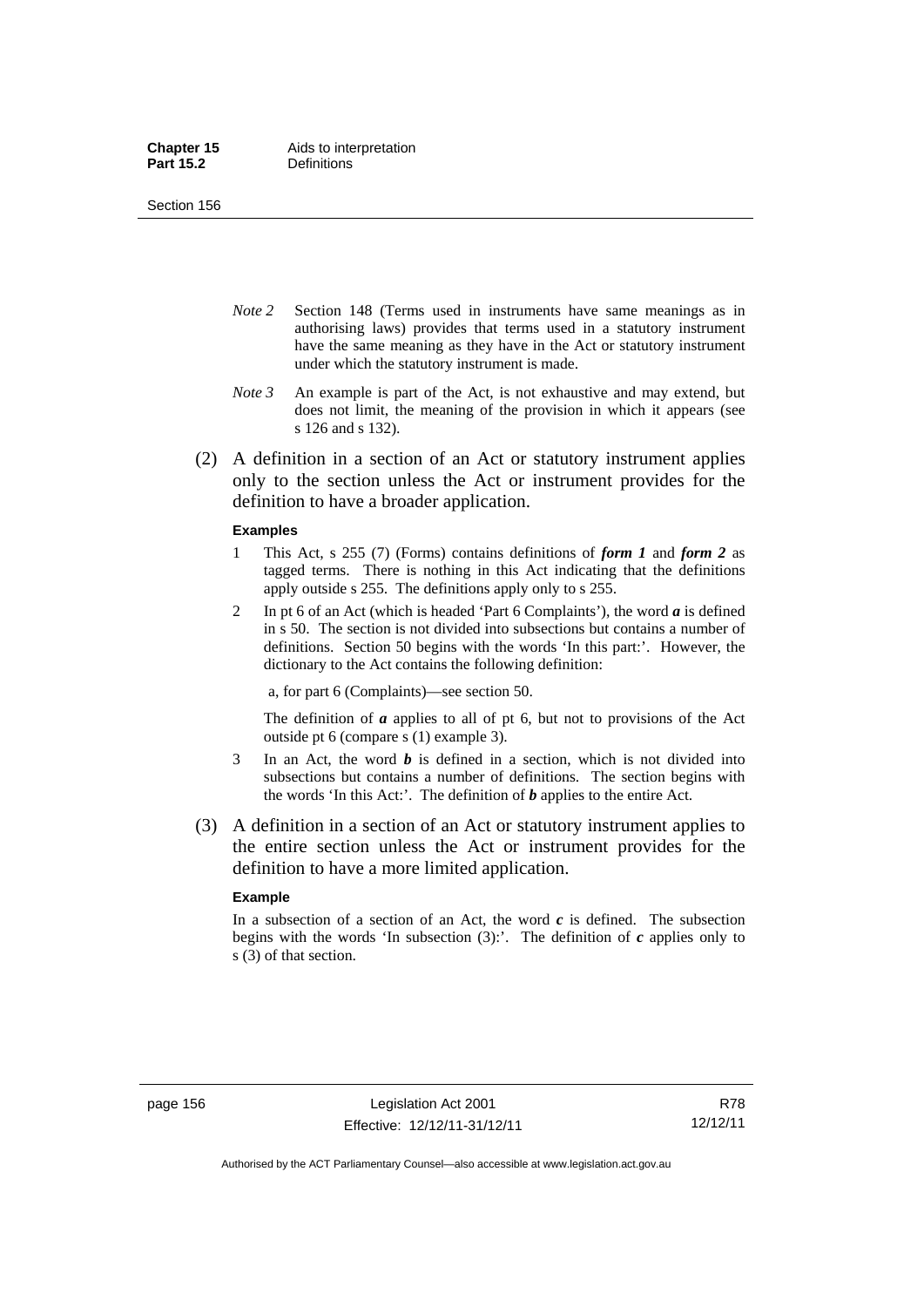- (4) In applying this section to an Act or statutory instrument that is divided otherwise than into sections, a reference to a section is a reference to a corresponding provision of the Act or instrument.
	- *Note* A reference to an Act or statutory instrument includes a reference to a provision of the Act or instrument (see s 7 and s 13).

## **157 Defined terms—other parts of speech and grammatical forms**

If an Act or statutory instrument defines a term, other parts of speech and grammatical forms of the term have corresponding meanings.

#### **Example**

The *Publication (Grants) Act 2001* contains a definition of *publish* and also contains other forms of the same word ('published', 'publisher', 'publishes', 'publishing' and 'publication'). Because of this section, all forms of the word will have the same meaning except so far as the Act otherwise expressly provides or a contrary intention appears (see s 6 (3)).

*Note* An example is part of the Act, is not exhaustive and may extend, but does not limit, the meaning of the provision in which it appears (see s 126 and s 132).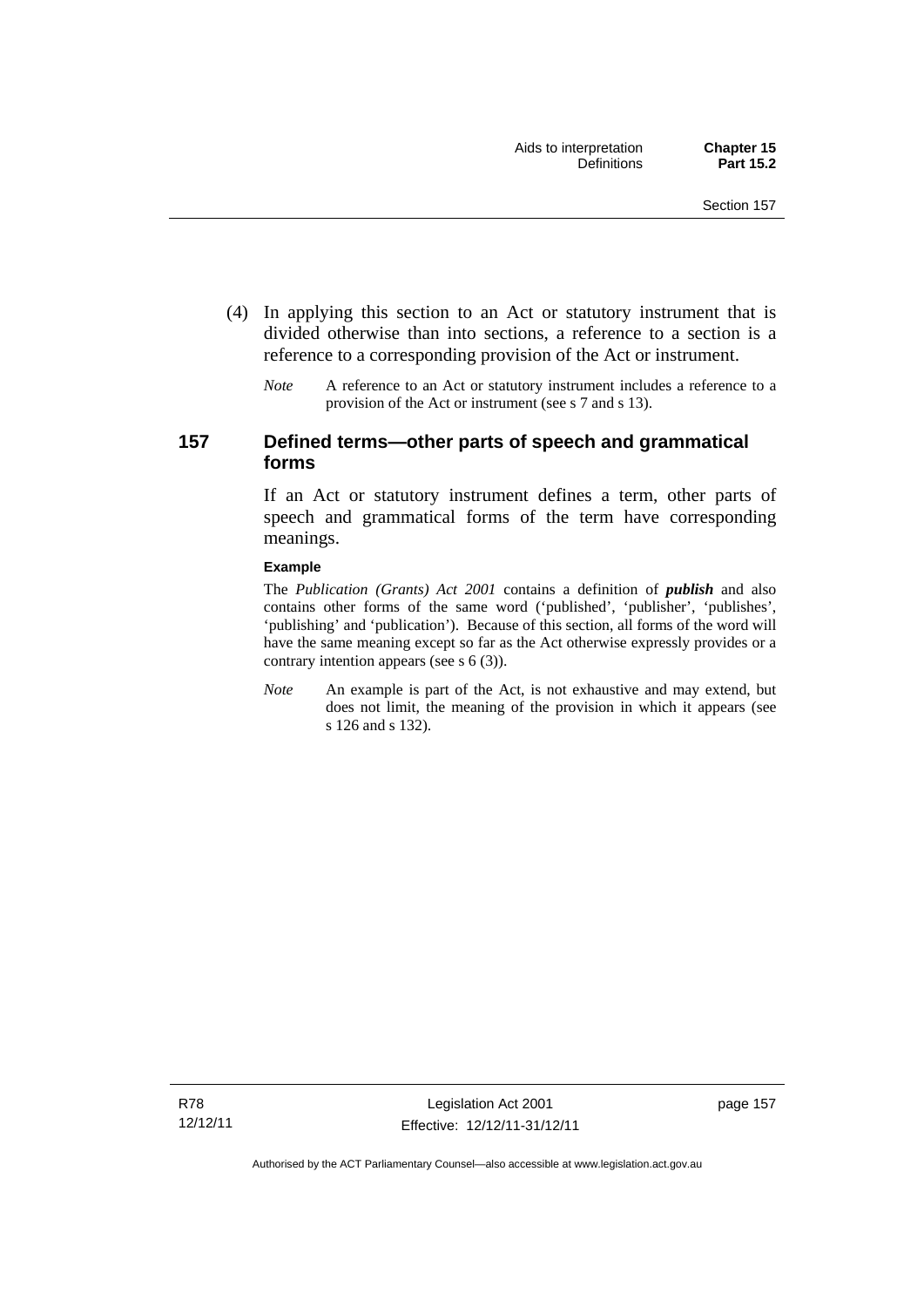Section 160

# **Part 15.3 References to various entities and things**

*Note* See also ch 10 (Referring to laws).

## **160 References to people generally**

- (1) In an Act or statutory instrument, a reference to a *person* generally includes a reference to a corporation as well as an individual.
- (2) Subsection (1) is not displaced only because there is an express reference to either an individual or a corporation elsewhere in the Act or statutory instrument.

#### **Examples—references to a person generally**

- 1 another person
- 2 anyone else
- 3 party
- 4 someone else
- 5 employer

#### **Examples—express references to a corporation**

- 1 body corporate
- 2 company

#### **Examples—express references to an individual**

- 1 adult
- 2 child
- 3 spouse
- 4 driver
- *Note* An example is part of the Act, is not exhaustive and may extend, but does not limit, the meaning of the provision in which it appears (see Legislation Act, s 126 and s 132).
- (3) Subsection (2) does not limit the operation of section 6.
	- *Note* Section 6 deals with the displacement of a provision of this Act.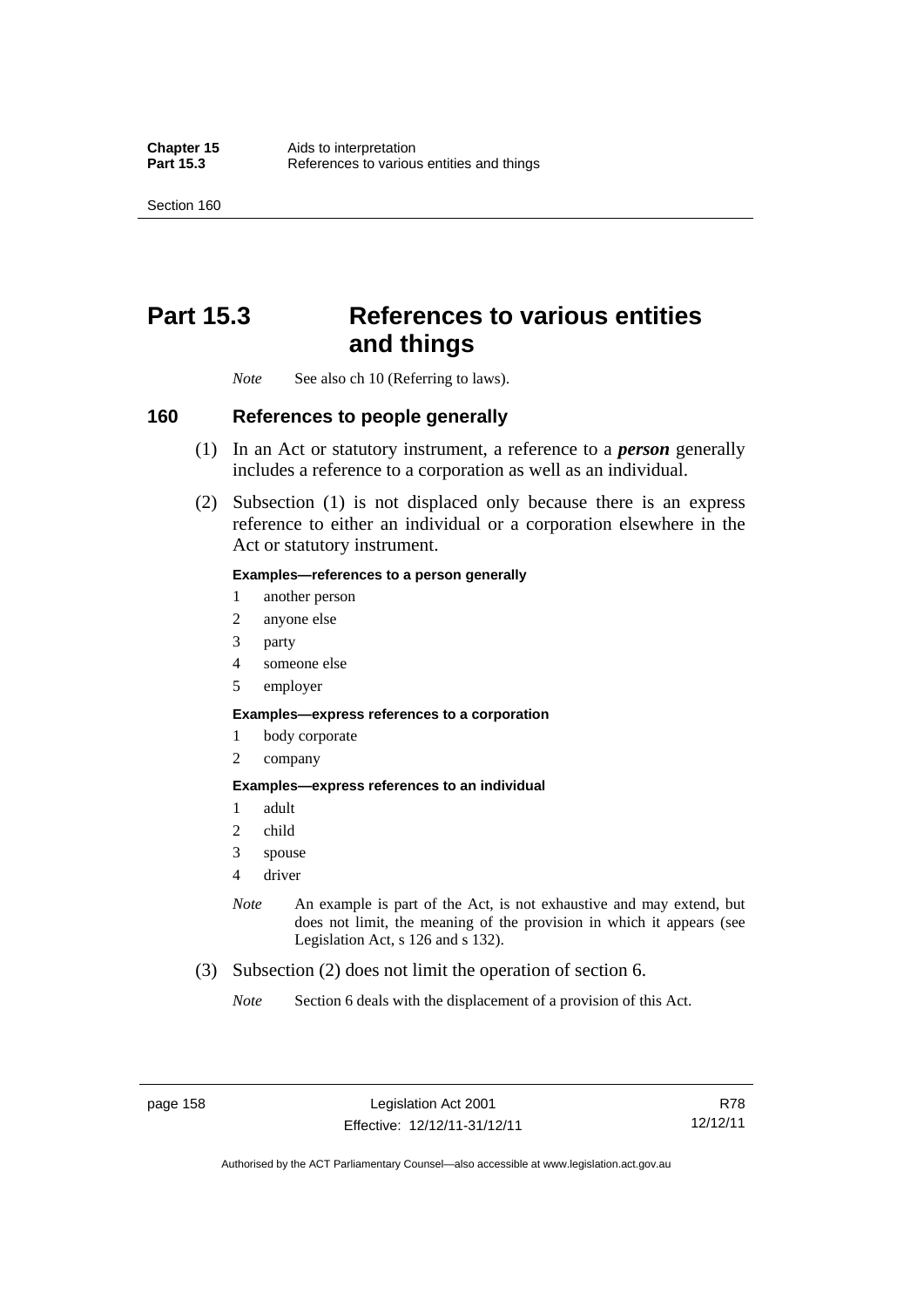## **161 Corporations liable to offences**

- (1) A provision of a law that creates an offence (whether indictable or summary) applies to corporations as well as to individuals.
- (2) A provision of a law that creates an offence can apply to a corporation even though contravention of the provision is punishable by imprisonment (with or without another penalty).

#### **Example**

A provision of an Act contains the following penalty:

'Maximum penalty: 100 penalty units, imprisonment for 1 year or both.' The provision can apply to a corporation.

- *Note* An example is part of the Act, is not exhaustive and may extend, but does not limit, the meaning of the provision in which it appears (see Legislation Act, s 126 and s 132).
- (3) If a corporation is convicted of an offence and, apart from this subsection, the penalty for the offence is a period of imprisonment only, the court may impose a maximum penalty of—
	- (a) if the period of imprisonment is not longer than 6 months— 50 penalty units; and
	- (b) if the period of imprisonment is longer than 6 months but not longer than 1 year—100 penalty units; and
	- (c) if the period of imprisonment is longer than 1 year but not longer than 2 years—200 penalty units; and
	- (d) if the period of imprisonment is longer than 2 years but not longer than 5 years—500 penalty units; and
	- (e) if the period of imprisonment is longer than 5 years but not longer than 10 years—1 000 penalty units; and
	- (f) if the period of imprisonment is longer than 10 years—1 500 penalty units.
	- *Note* Section 133 explains the meaning and value of penalty units.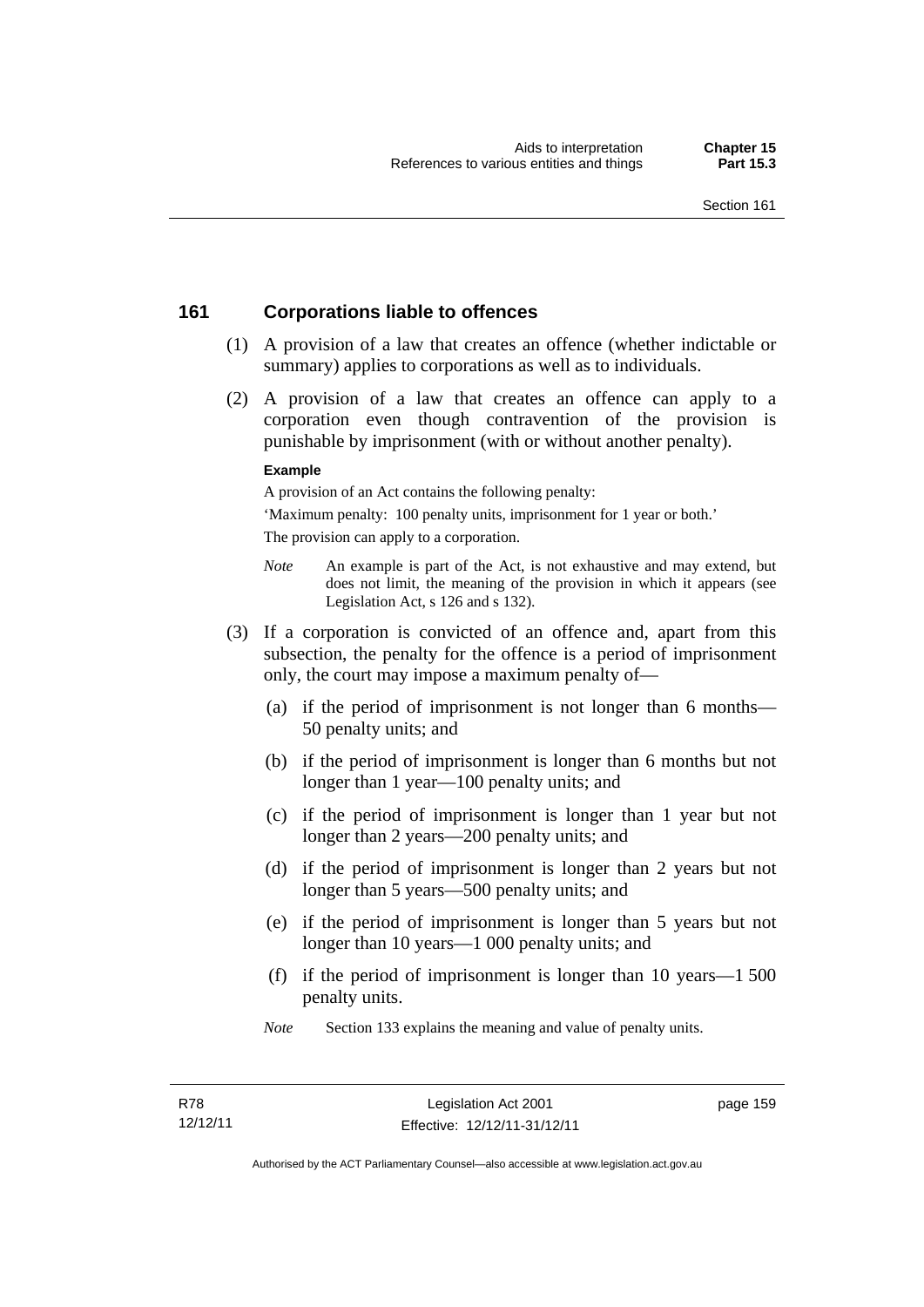(4) In this section:

*law* means an Act, subordinate law or disallowable instrument.

#### **162 References to** *a Minister* **or** *the Minister*

 (1) In an Act or statutory instrument, a reference to *a Minister* is a reference to the Chief Minister or a Minister appointed under the Self-Government Act, section 41.

*Note Chief Minister*—see the dictionary, pt 1.

- (2) In a provision of an Act or statutory instrument, a reference to *the Minister* without identifying the Minister's title or portfolio is a reference to—
	- (a) the Minister for the time being administering the provision; or
	- (b) if, for the time being, different Ministers administer the provision in relation to different matters—
		- (i) if only 1 Minister administers the provision in relation to the relevant matter—the Minister; or
		- (ii) if 2 or more Ministers administer the provision in relation to the relevant matter—any of the Ministers; or
	- (c) if paragraph (b) does not apply and, for the time being, 2 or more Ministers administer the provision—any of the Ministers.
- (3) In subsection (2):

*Minister* includes a Minister for the time being acting on behalf of the Minister or 2 or more Ministers.

 (4) If an Act or statutory instrument mentions a Minister and identifies the Minister by reference to the fact that the Minister administers a stated Act, statutory instrument or provision, subsection (2) applies as if references in paragraphs (a) to (c) to the provision were references to the stated Act, instrument or provision.

*Note Attorney-General* and *Treasurer*—see the dictionary, pt 1.

R78 12/12/11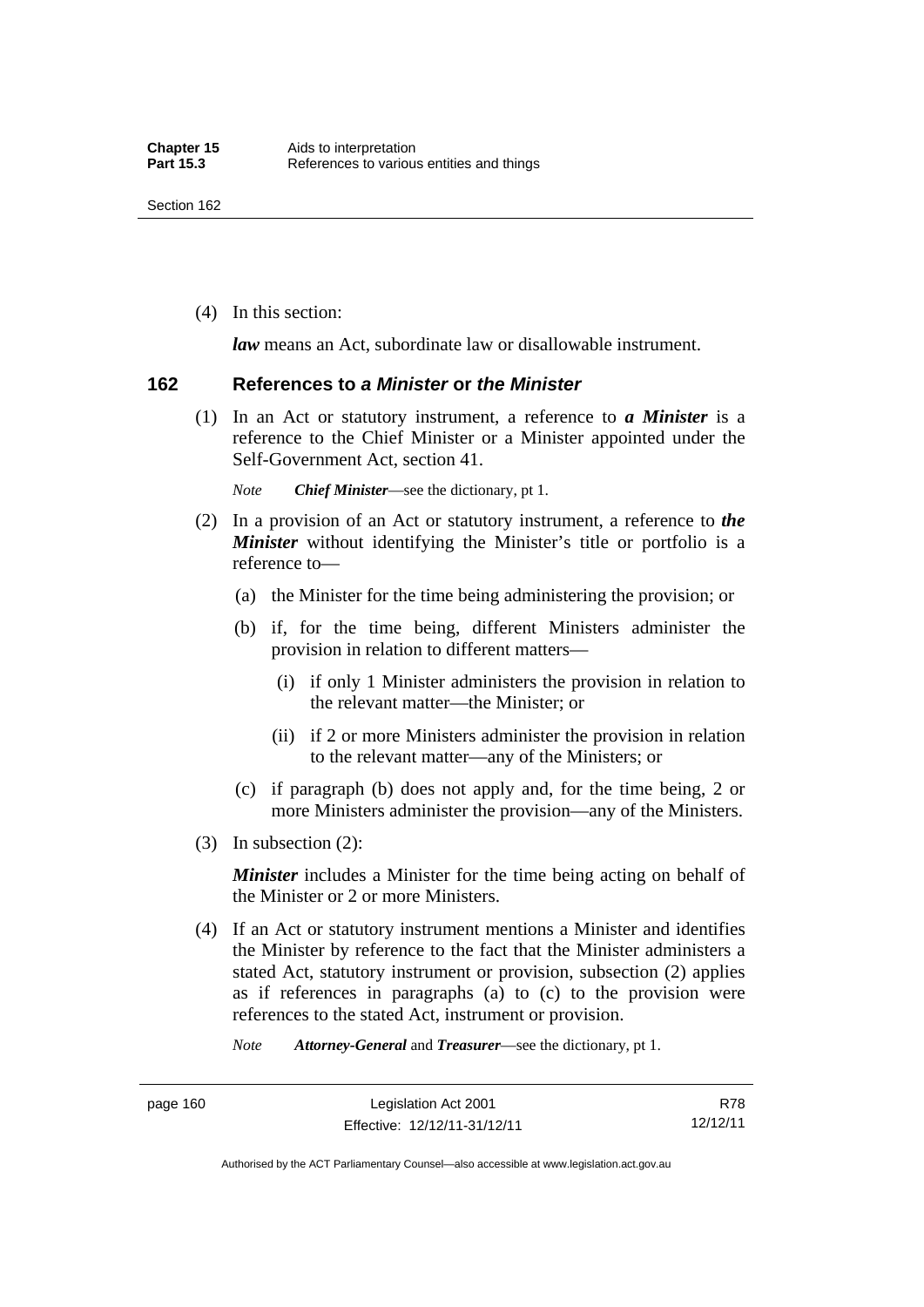## **163 References to** *a director-general* **or** *the director-general*

- (1) In an Act or statutory instrument, a reference to *a director-general* is a reference to a person employed under the Public Sector Management Act, section 28 (Directors-general—engagement) or section 30 (Directors-general—temporary contracts) to perform the duties of an office of director-general.
- (2) In a provision of an Act or statutory instrument, a reference to *the director-general* without identifying the director-general's title is a reference to—
	- (a) the director-general of the administrative unit responsible for the provision; or
	- (b) if, for the time being, different administrative units are responsible for the provision in relation to different matters—
		- (i) if only 1 administrative unit is responsible for the provision in relation to the relevant matter—the director-general of the administrative unit; or
		- (ii) if 2 or more administrative units are responsible for the provision in relation to the relevant matter—the director-general of any of the administrative units; or
	- (c) if paragraph (b) does not apply and, for the time being, 2 or more administrative units are responsible for the provision the director-general of any of the administrative units.

*Note Administrative unit*—see the dictionary, pt 1.

 (3) If an Act or statutory instrument mentions a director-general and identifies the director-general by reference to the fact that the director-general is the director-general of the administrative unit responsible for a stated Act, statutory instrument or provision, subsection (2) applies as if references in paragraphs (a) to (c) to the provision were references to the stated Act, instrument or provision.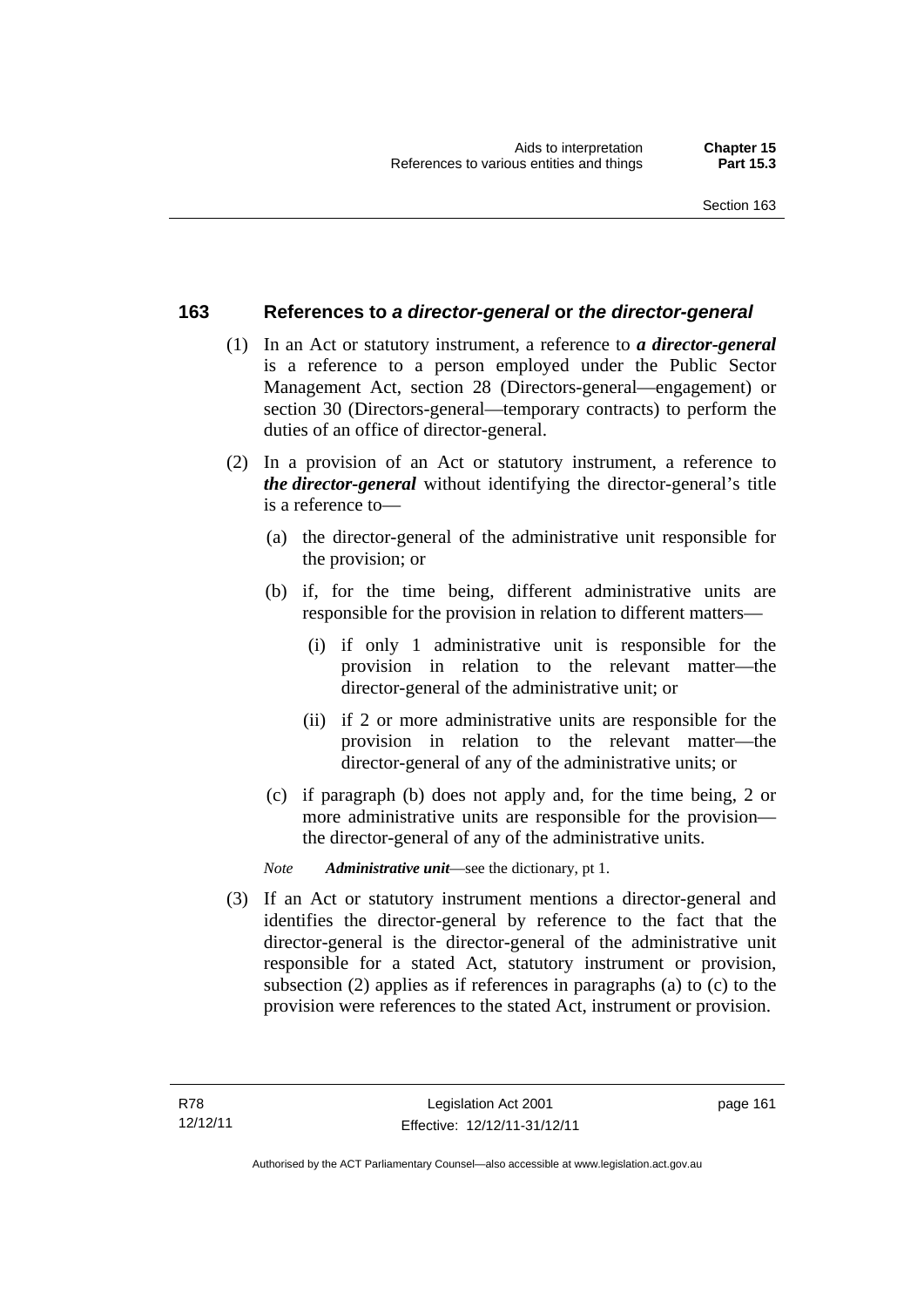(4) In this section:

*director-general*, of an administrative unit, means the person who is employed under the Public Sector Management Act, section 28 or section 30 to perform the duties of the office of director-general in the administrative unit.

*Public Sector Management Act* means the *Public Sector Management Act 1994*.

*responsible*, for a provision, means allocated responsibility for the provision under the Public Sector Management Act, section 14 (1) (b) (Ministerial responsibility and functions of administrative units).

## **164 References to Australian Standards etc**

- (1) In an Act or statutory instrument, a reference consisting of the words 'Australian Standard' or 'AS' followed by a number is a reference to the standard so numbered published by or on behalf of Standards Australia.
- (2) In an Act or statutory instrument, a reference consisting of the words 'Australian/New Zealand Standard' or 'AS/NZS' followed by a number is a reference to the standard so numbered published jointly by or on behalf of Standards Australia and Standards New Zealand.

#### **Examples—s 164**

- 1 AS 4608-1999
- 2 AS/NZS 4906: 1994
- *Note* An example is part of the Act, is not exhaustive and may extend, but does not limit, the meaning of the provision in which it appears (see s 126 and s 132).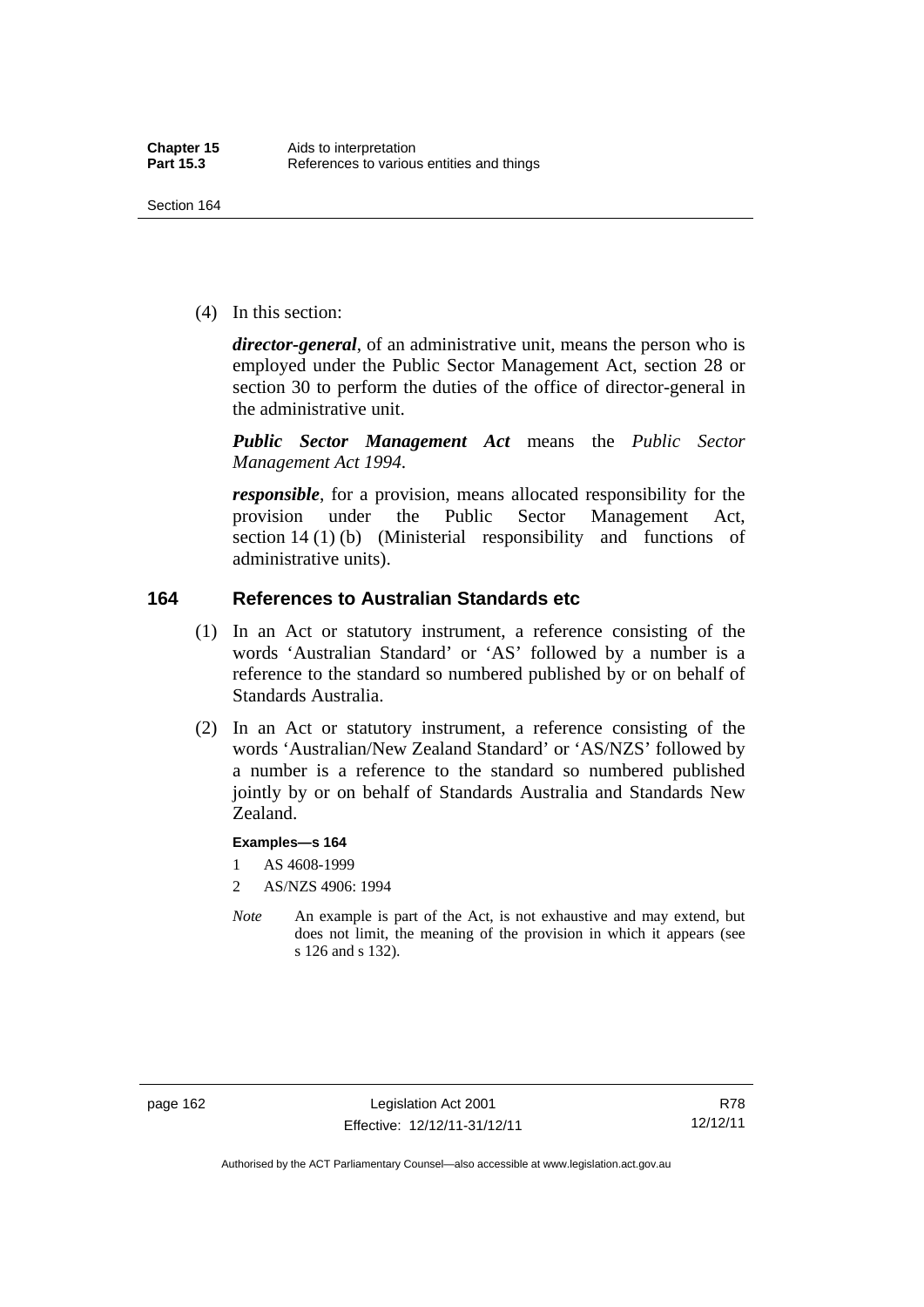## **165 References to Assembly committees that no longer exist**

In an Act or statutory instrument, a reference (whether by name or description) to a committee of the Legislative Assembly that no longer exists is a reference to the committee of the Assembly nominated by the Speaker either generally or for the provision containing the reference.

## **168 References to person with interest in land include personal representative etc**

In an Act or statutory instrument, a reference to a person with an interest in land or other property includes a reference to the person's personal representatives, successors and assigns.

#### **Examples—references to people with interests in land**

- 1 proprietor
- 2 transferor or transferee
- 3 mortgagor or mortgagee
- 4 lessor or lessee
- 5 sublessor or sublessee
- 6 trustee
- *Note* An example is part of the Act, is not exhaustive and may extend, but does not limit, the meaning of the provision in which it appears (see s 126 and s 132).

## **169 References to** *domestic partner* **and** *domestic partnership*

- (1) In an Act or statutory instrument, a reference to a person's *domestic partner* is a reference to someone who lives with the person in a domestic partnership, and includes a reference to a spouse or civil partner of the person.
	- *Note* The Macquarie dictionary, (1997) defines spouse as 'either member of a married pair in relation to the other; one's husband or wife'.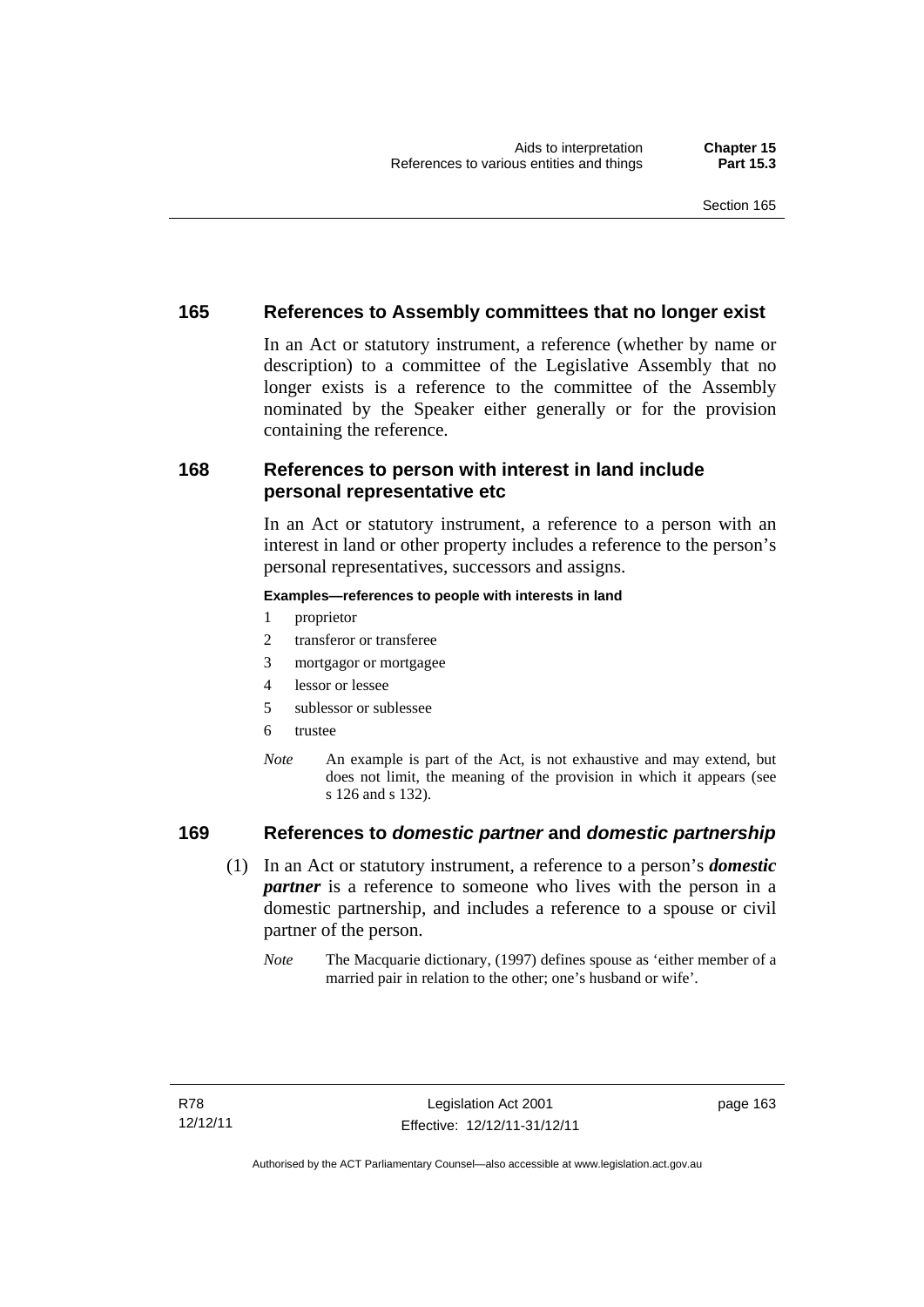(2) In an Act or statutory instrument, a *domestic partnership* is the relationship between 2 people, whether of a different or the same sex, living together as a couple on a genuine domestic basis.

#### **Example—indicators to decide whether 2 people are in a domestic partnership**

- 1 the length of their relationship
- 2 whether they are living together
- 3 if they are living together—how long and under what circumstances they have lived together
- 4 whether there is a sexual relationship between them
- 5 their degree of financial dependence or interdependence, and any arrangements for financial support, between or by them
- 6 the ownership, use and acquisition of their property, including any property that they own individually
- 7 their degree of mutual commitment to a shared life
- 8 whether they mutually care for and support children
- 9 the performance of household duties
- 10 the reputation, and public aspects, of the relationship between them
- *Note* An example is part of the Act, is not exhaustive and may extend, but does not limit, the meaning of the provision in which it appears (see s 126 and s 132).
- (3) In an Act or statutory instrument, a reference to a *domestic partnership* includes a reference to a marriage and a civil partnership.

#### **169A References to** *transgender people*

- (1) A *transgender person* is a person who—
	- (a) identifies as a member of a different sex by living, or seeking to live, as a member of that sex; or
	- (b) has identified as a member of a different sex by living as a member of that sex;

whether or not the person is a recognised transgender person.

page 164 Legislation Act 2001 Effective: 12/12/11-31/12/11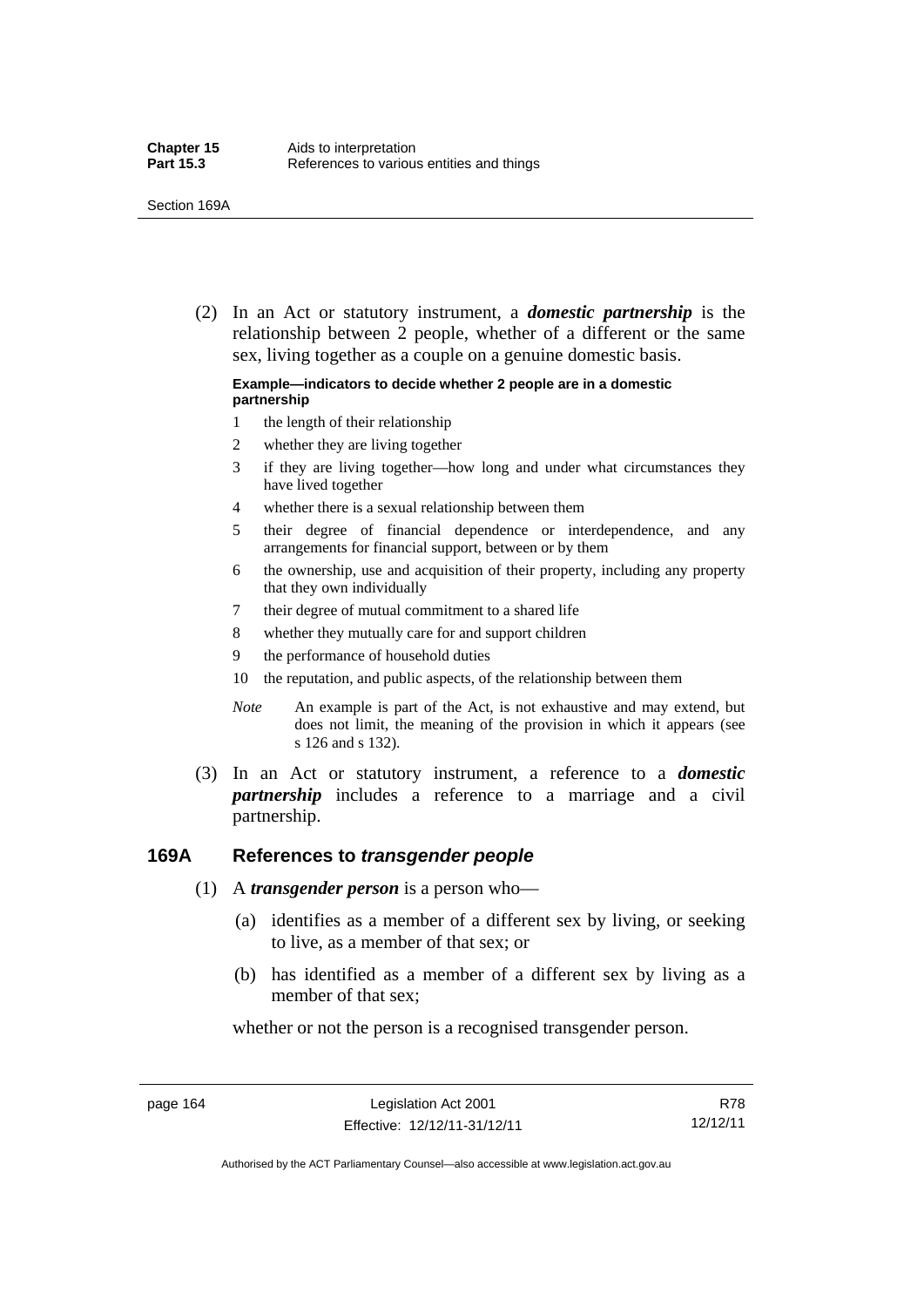- (2) A *transgender person* includes a person who is thought of as a transgender person, whether or not the person is a recognised transgender person.
- (3) A *recognised transgender person* is a person the record of whose sex is altered under the *Births, Deaths and Marriages Registration Act 1997*, part 4 or the corresponding provisions of a law of a State or another Territory.

## **169B References to** *intersex people*

An *intersex person* is a person who, because of a genetic condition, was born with reproductive organs or sex chromosomes that are not exclusively male or female.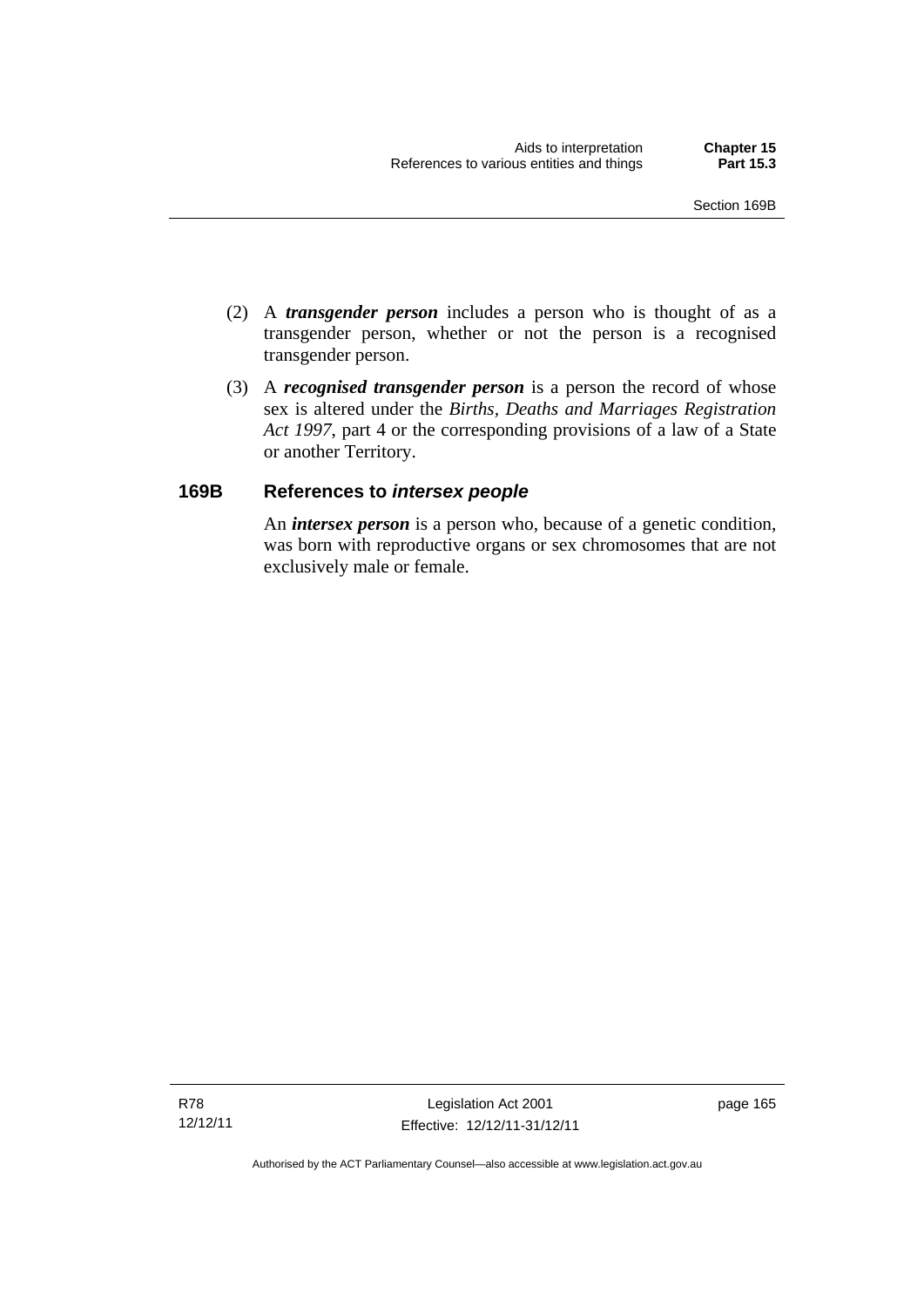# **Part 15.4 Preservation of certain common law privileges**

## **170 Privileges against self-incrimination and exposure to civil penalty**

- (1) An Act or statutory instrument must be interpreted to preserve the common law privileges against self-incrimination and exposure to the imposition of a civil penalty.
- (2) However, this section does not affect the operation of the *Evidence Act 1995* (Cwlth).
	- *Note* The *Evidence Act 1995* (Cwlth), s 128 contains provisions that apply if a witness raises these privileges in a proceeding. The section applies to proceedings in ACT courts (see *Evidence Act 1995* (Cwlth), s 4). However, the privileges have been abolished for bodies corporate (see *Evidence Act 1995* (Cwlth), s 187).
- (3) This section is a determinative provision.
	- *Note* See s 5 for the meaning of determinative provisions, and s 6 for their displacement.

## **171 Client legal privilege**

- (1) An Act or statutory instrument must be interpreted to preserve the common law privilege in relation to client legal privilege (also known as legal professional privilege).
- (2) However, this section does not affect the operation of the *Evidence Act 1995* (Cwlth).
	- *Note* The *Evidence Act 1995* (Cwlth), pt 3.10, div 1 contains provisions about client legal privilege. The provisions apply to proceedings in ACT courts (see *Evidence Act 1995* (Cwlth), s 4).
- (3) This section is a determinative provision.
	- *Note* See s 5 for the meaning of determinative provisions, and s 6 for their displacement.

page 166 Legislation Act 2001 Effective: 12/12/11-31/12/11

R78 12/12/11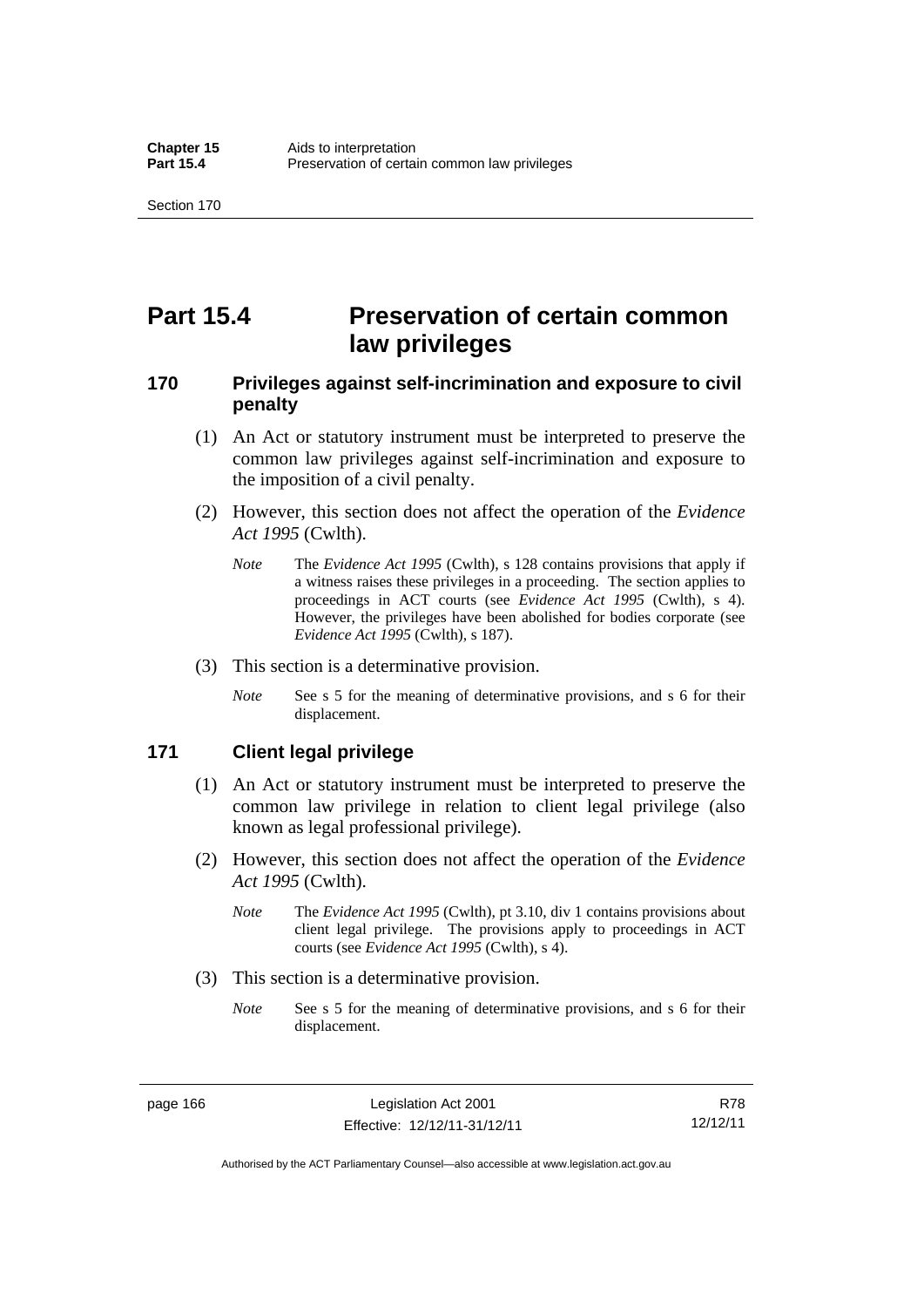# **Chapter 16 Courts, tribunals and other decision-makers**

## **175 Meaning of** *law***—ch 16**

In this chapter:

*law* means an Act, subordinate law or disallowable instrument.

*Note* A reference to an Act, subordinate law or disallowable instrument includes a reference to a provision of the Act, law or instrument (see s 7, s 8 and s 9).

## **176 Jurisdiction of courts and tribunals**

- (1) This section applies if a law, whether expressly or by implication, authorises a proceeding (whether civil or criminal) to be brought in a particular court or tribunal in relation to a matter.
- (2) The law vests the court or tribunal with jurisdiction in the matter.
- (3) The jurisdiction so vested is not limited by any limits to which any other jurisdiction of the court or tribunal may be subject.
	- *Note* See also s 45 which relates to the making of rules carrying out or giving effect to the jurisdiction of the court or tribunal.

### **177 Recovery of amounts owing under laws**

If an amount is owing under a law to a person (the *creditor*) by another person (the *debtor*), the creditor may recover the amount as a debt owing by the debtor to the creditor in a court of competent jurisdiction or the ACAT.

### **178 Power to decide includes power to take evidence etc**

- (1) A court, tribunal or other entity authorised by law to hear and decide a matter (however expressed) has power—
	- (a) to take evidence, including evidence on oath; and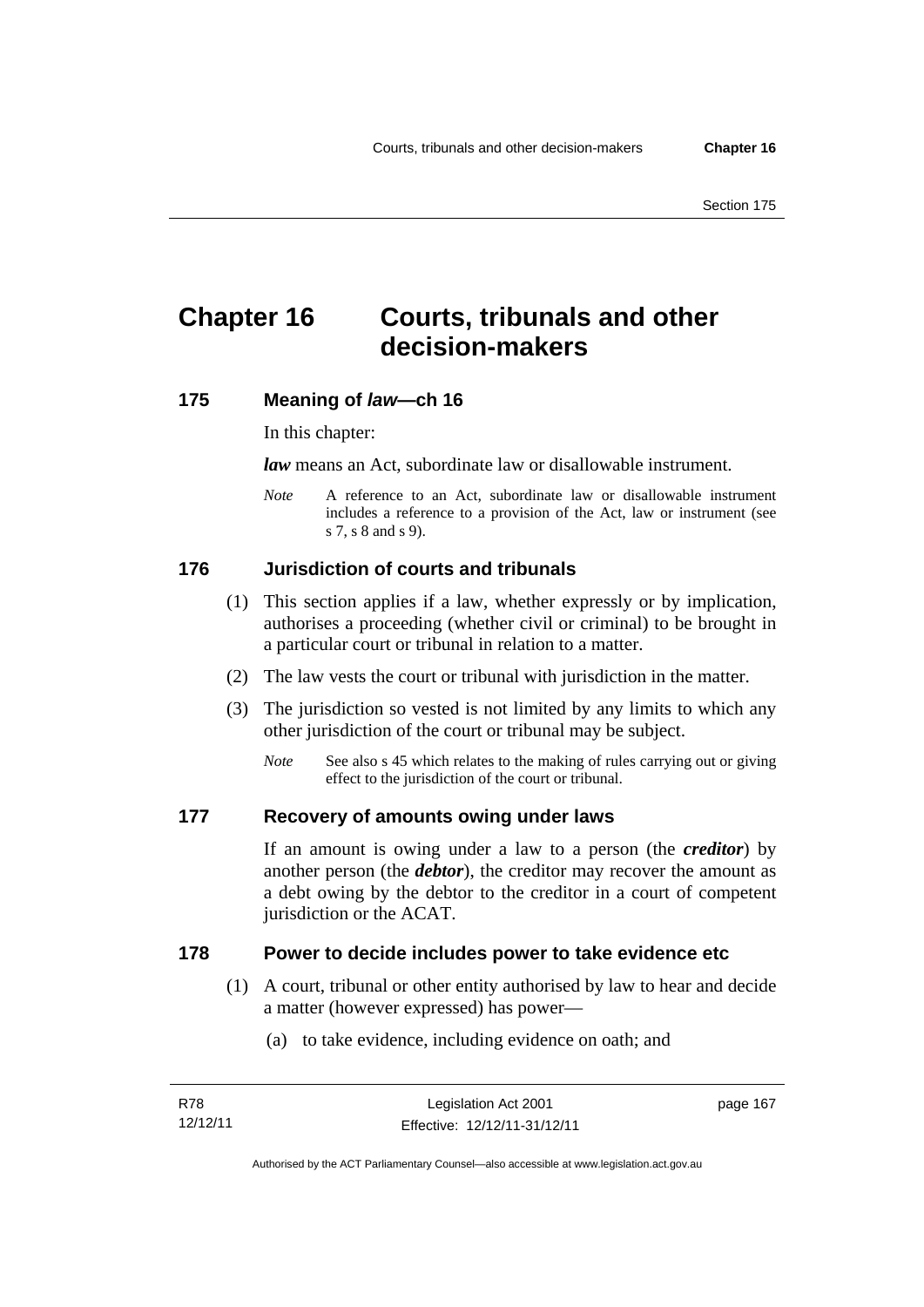- (b) to examine witnesses; and
- (c) to administer oaths to witnesses.
- (2) The court, tribunal or other entity may authorise a person to administer an oath to a witness.
- (3) This section does not limit any other power of the court, tribunal or other entity.

### **179 Content of statements of reasons for decisions**

- (1) This section applies if a law requires a tribunal or other entity making a decision to give written reasons for the decision, whether the term 'reasons', 'grounds' or any other term is used.
- (2) The document giving the reasons must also set out the findings on material questions of fact and refer to the evidence or other material on which the findings were based.
- (3) This section is a determinative provision.
	- *Note* See s 5 for the meaning of determinative provisions, and s 6 for their displacement.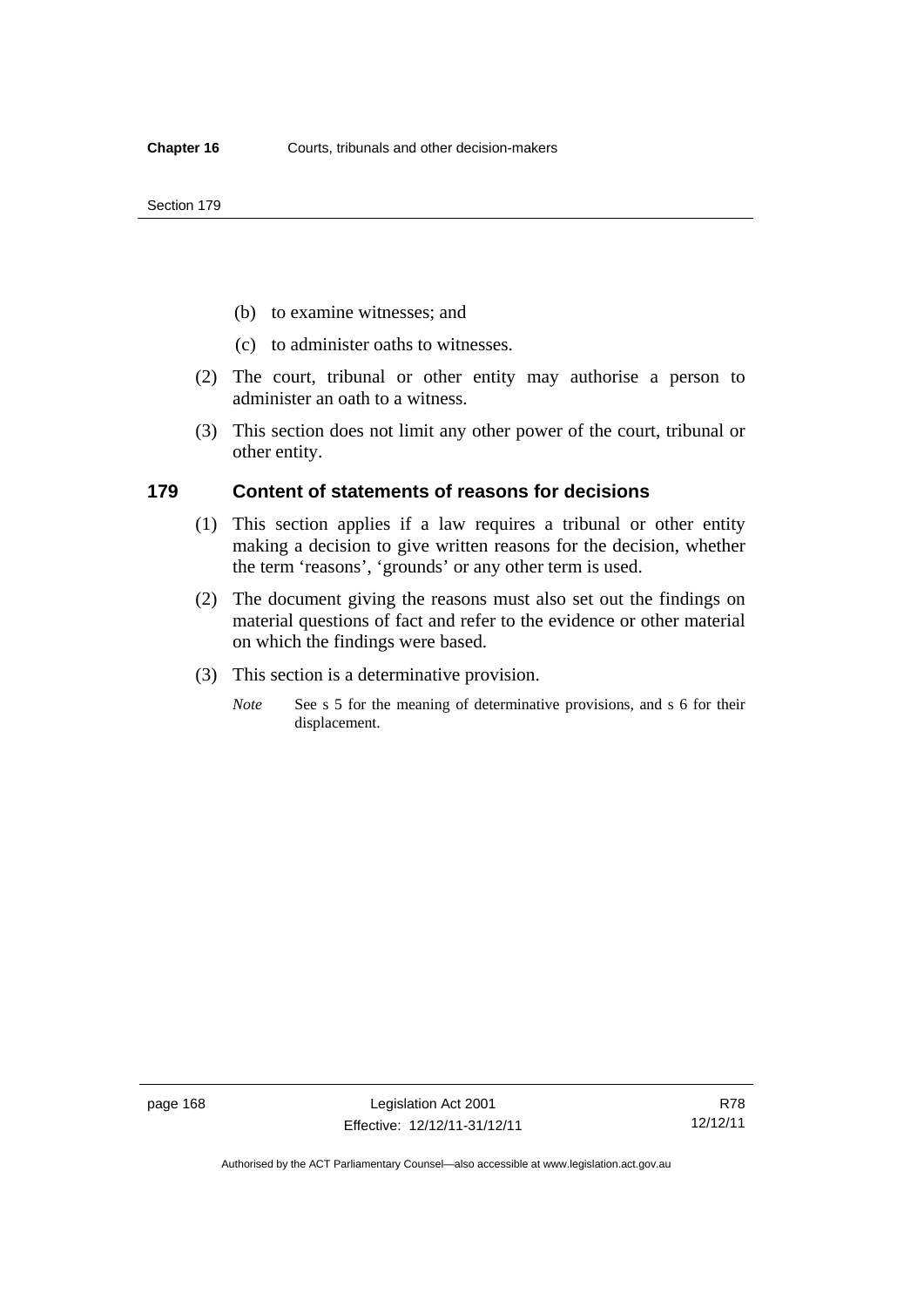## **180 Power to make decision includes power to reverse or change**

- (1) Power given by a law to make a decision includes power to reverse or change the decision.
- (2) The power to reverse or change the decision is exercisable in the same way, and subject to the same conditions, as the power to make the decision.

#### **Example**

If the power to include land in a special reserve is exercisable only on the resolution of the Legislative Assembly, the power to excise land from a special reserve is exercisable only on the resolution of the Assembly.

*Note* An example is part of the Act, is not exhaustive and may extend, but does not limit, the meaning of the provision in which it appears (see s 126 and s 132).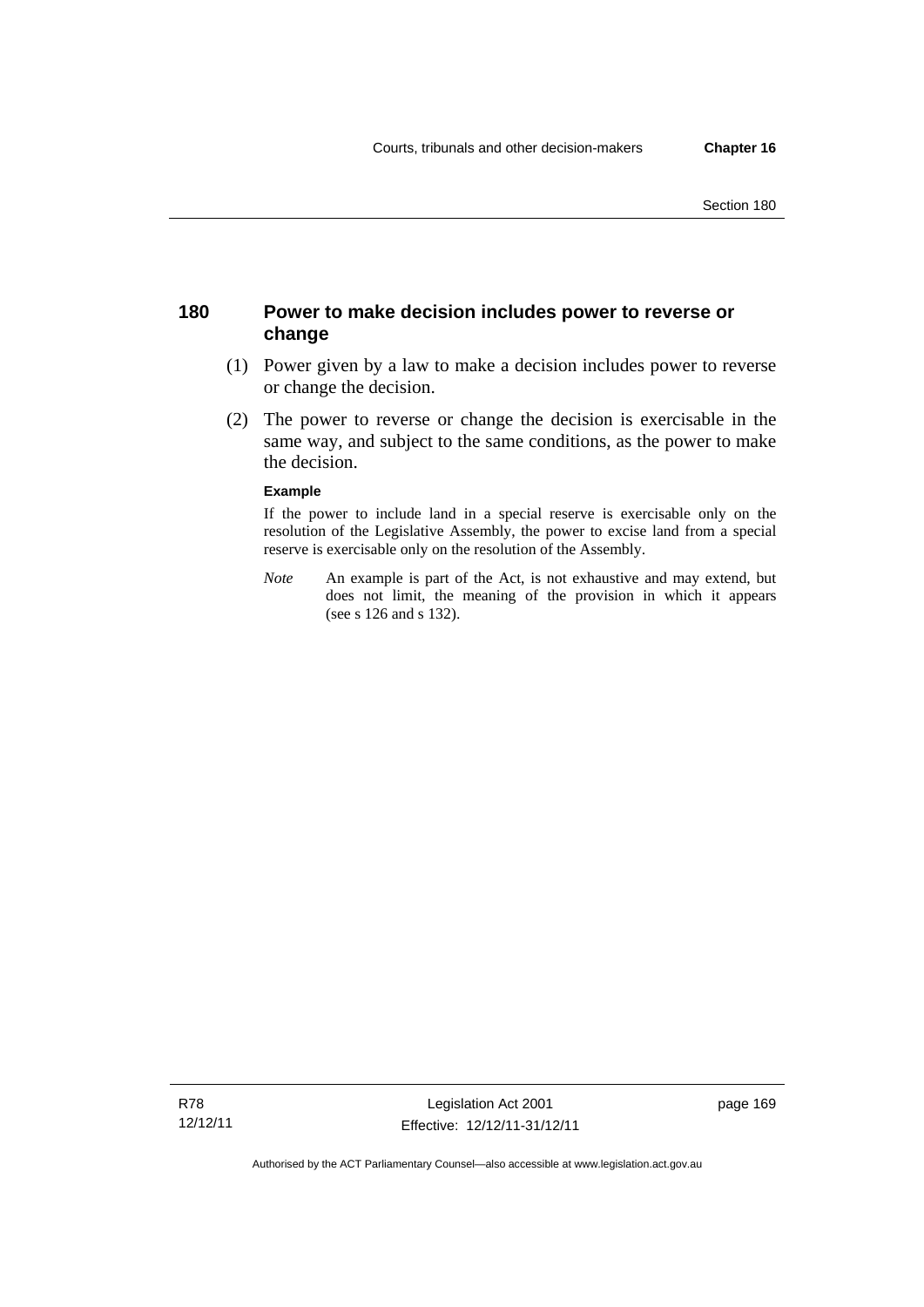# **Chapter 17 Entities and positions**

### **182 Meaning of** *law***—ch 17**

In this chapter:

*law* means an Act or statutory instrument.

*Note* A reference to an Act or statutory instrument includes a reference to a provision of the Act or instrument (see s 7 and s 13).

## **183 Change of name of entity**

- (1) If a law changes the name of an entity established under a law, the entity continues in existence under the new name and its identity is not affected by the change.
- (2) If the name of an entity is changed, a reference in a law to the entity by its previous name is taken, after the change, to be a reference to the entity by its new name.
- (3) To remove any doubt, subsection (2) applies to all entities, whether or not in or for the Territory, including entities established under a law of another jurisdiction.
	- *Note Another jurisdiction* means the Commonwealth, a State, another Territory, the United Kingdom or New Zealand (see dict, pt 2).

## **184 Change in constitution of entity**

- (1) This section applies if a law changes how an entity established under a law is constituted.
- (2) The entity continues in existence as newly constituted and its identity is not affected by the change.
- (3) Without limiting subsection (2), the change does not affect—
	- (a) any function, right, privilege, liability or property of the entity; or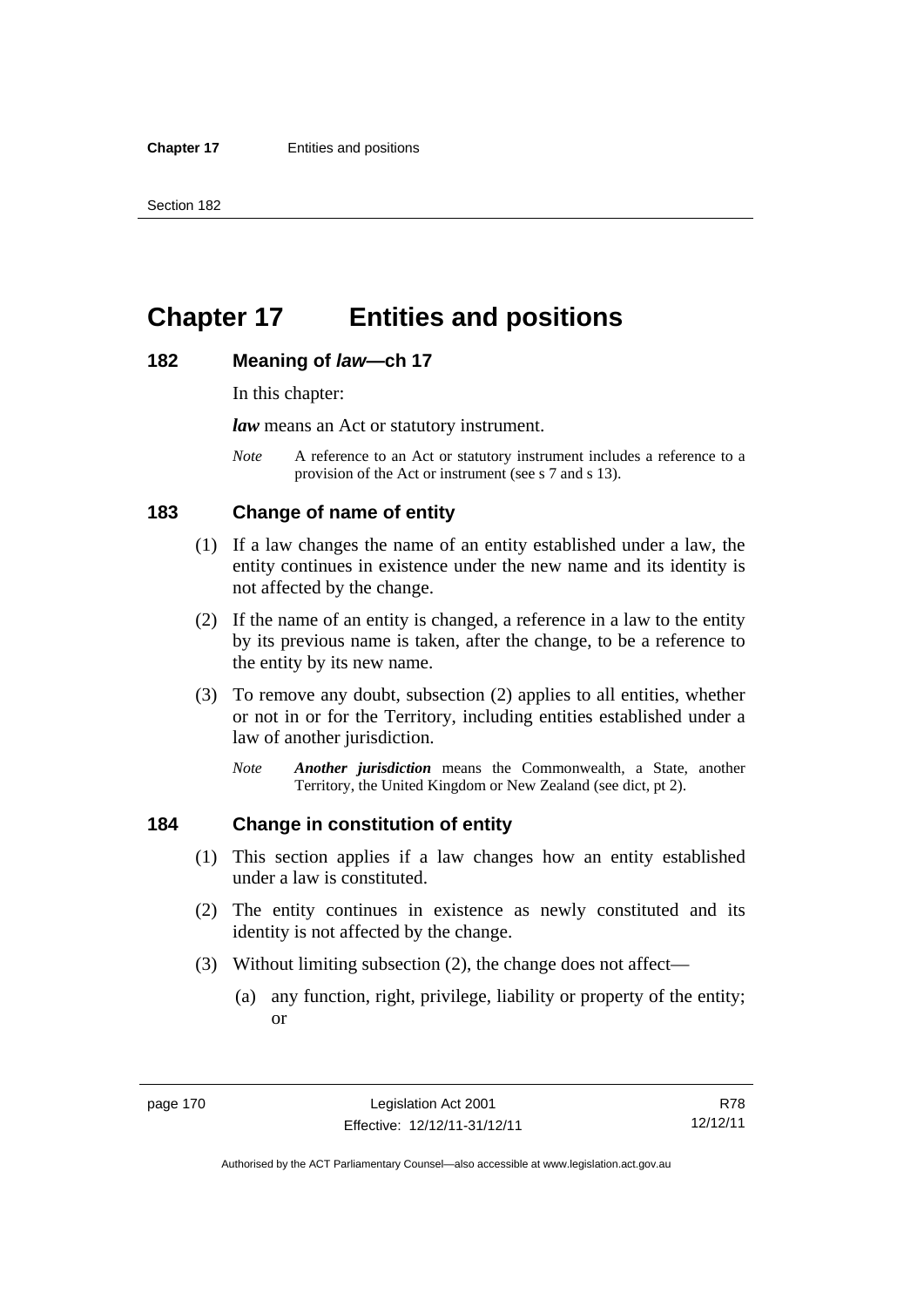- (b) the bringing of a proceeding, or the continuation of a proceeding, by or against the entity; or
- (c) the carrying out of an investigation or inquiry, or the continuation of an investigation or inquiry, in relation to anything done or not done by or in relation to the entity.
- *Note Function* is defined in the dictionary, pt 1 to include authority, duty and power.

# **184A References to entity**

- (1) In a law, a reference to an entity includes a reference to a person exercising a function of the entity, whether under a delegation, subdelegation or otherwise.
- (2) To remove any doubt, this section applies to all entities, whether or not in or for the Territory, including entities established under a law of another jurisdiction.

## **185 References to occupant of position**

- (1) In a law, a reference to the occupant of a position (however expressed) includes a reference to anyone for the time being occupying the position.
- (2) To remove any doubt, this section applies to all positions, whether or not in or for the Territory, including positions established under a law of another jurisdiction.
	- *Note* See s 200 (1) (Functions of occupants of positions) and defs *occupy* and *position* in the dictionary, pt 1.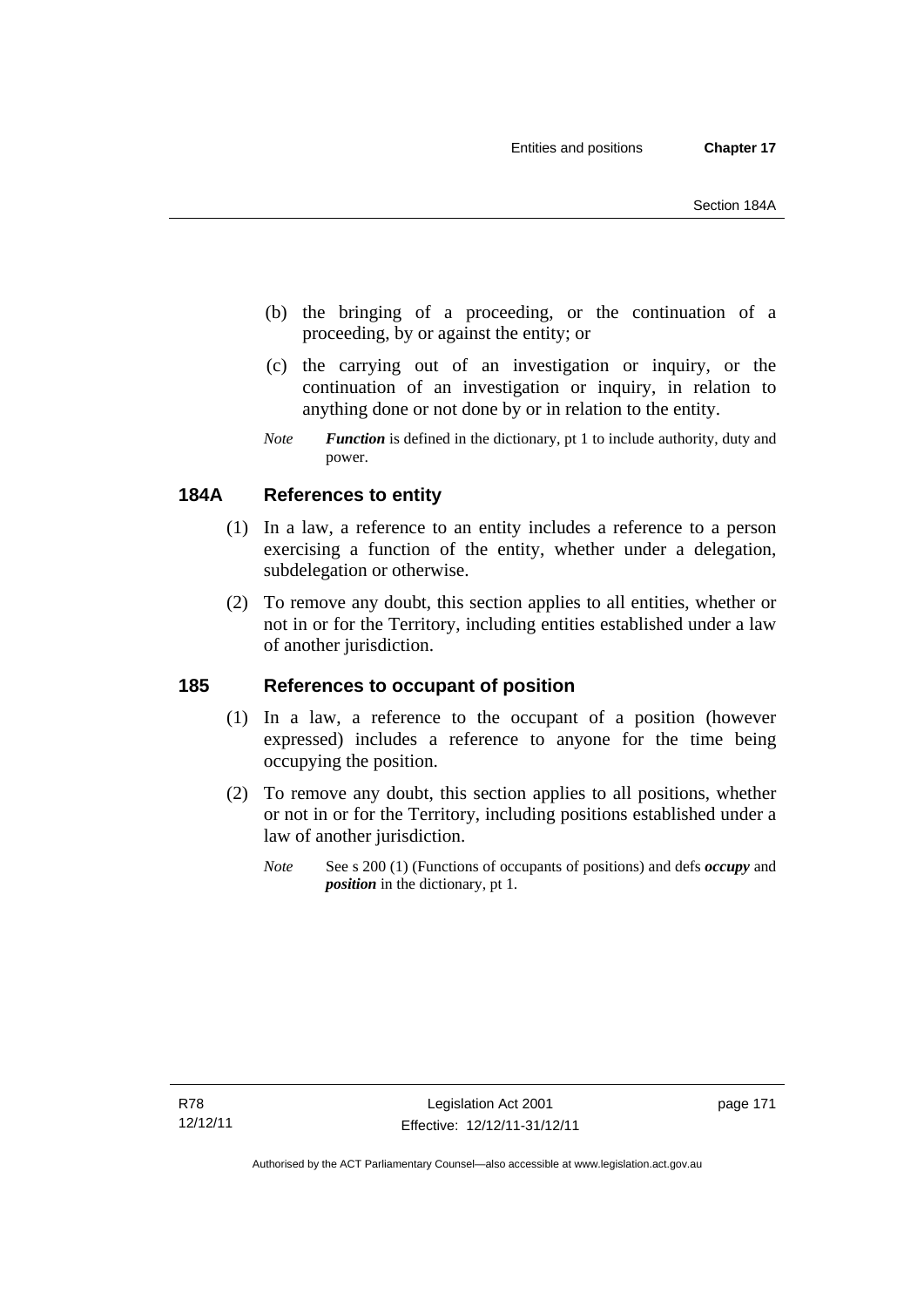## **186 Change of name of position**

- (1) If a law changes the name of a position established under a law, the position continues in existence under the new name and its identity is not affected by the change.
- (2) If the name of a position is changed, a reference in a law to the position by its previous name is taken, after the change, to be a reference to the position by its new name.
- (3) To remove any doubt, subsection (2) applies to all positions, whether or not in or for the Territory, including positions established under a law of another jurisdiction.

## **187 Chair and deputy chair etc**

- (1) If a law establishes a position of chair or chairperson of an entity, the chair or chairperson may be referred to as chairman, chairwoman, chairperson or chair.
- (2) If a law establishes a position of deputy chair or deputy chairperson of an entity, the deputy chair or deputy chairperson may be referred to as deputy chairman, deputy chairwoman, deputy chairperson or deputy chair.

Authorised by the ACT Parliamentary Counsel—also accessible at www.legislation.act.gov.au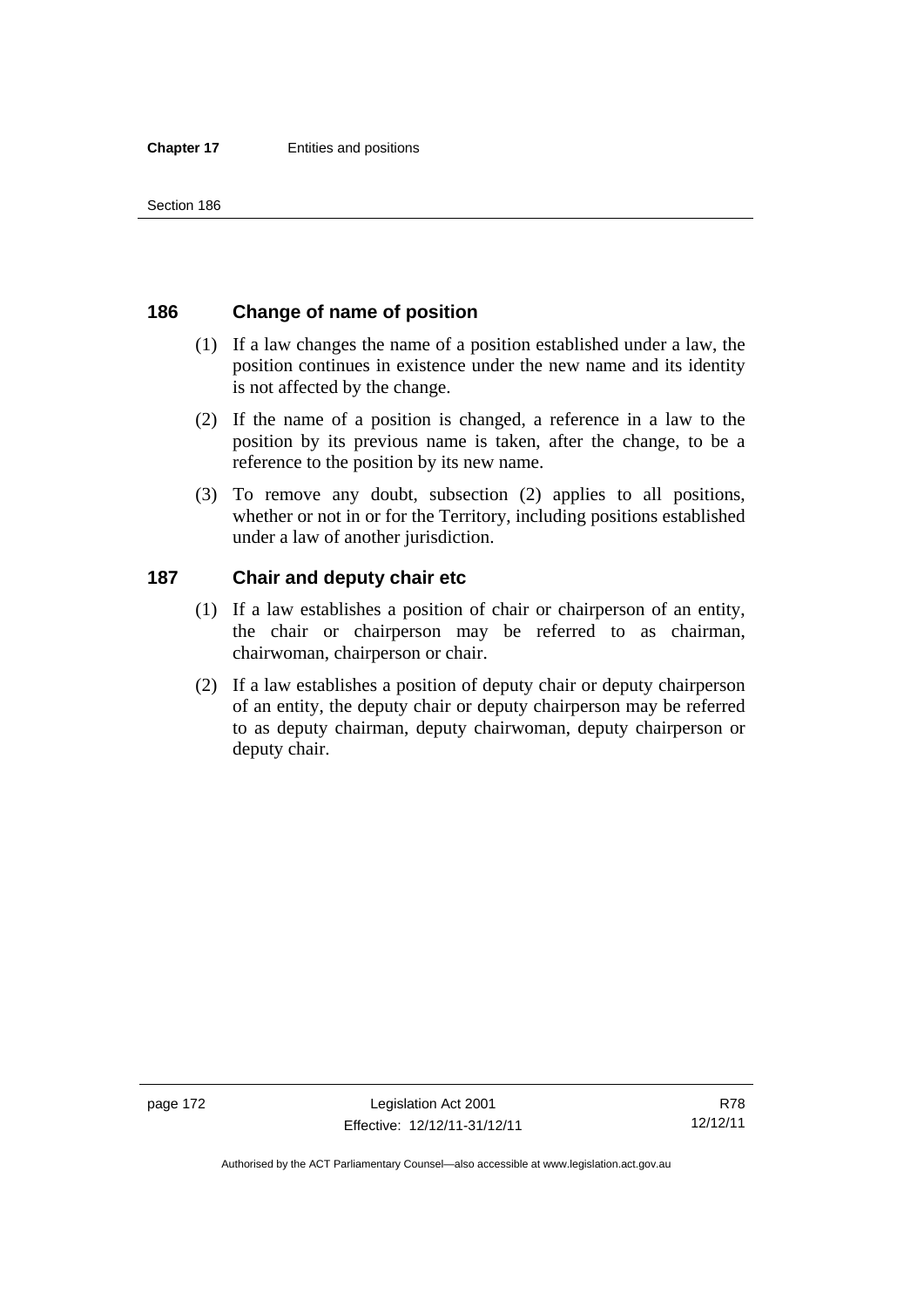# **Chapter 18 Offences**

*Note* See also s 133 to s 135 (which relate to penalty units and penalty provisions) and s 161 (Corporations liable to offences).

### **188 Meaning of** *ACT law***—ch 18**

In this chapter:

*ACT law* means an Act or subordinate law.

*Note* A reference to an Act or subordinate law includes a reference to a provision of the Act or law (see s 7 and s 8).

### **189 Reference to offence includes reference to related ancillary offences**

A reference to an offence against an ACT law includes a reference to an offence against the Criminal Code, part 2.4 (Extensions of criminal responsibility) or section 717 (Accessory after the fact) that relates to the ACT law.

#### **Example**

X is the holder of a licence under the *Plant Development Act 2001* (hypothetical). The Plant Development Act, s 23 provides for the cancellation of a licence if a licence holder commits an offence against the Act. While his business premises are being inspected, X incites an employee to obstruct the inspector. As a result, the employee obstructs the inspector (which is an offence against the Act). X is later convicted of the offence of incitement against the Criminal Code, s 47 (which is an offence in the Criminal Code, pt 2.4). Because of the Legislation Act, s 189, X is taken to have committed an offence against the Plant Development Act and is therefore liable to have his licence cancelled.

*Note 1* The result would be the same if X had been convicted of conspiracy relating to the offence of obstruction in the Plant Development Act.

> Apart from the Legislation Act, s 189, the following offences in the Criminal Code, pt 2.4 could also apply to the offence in the Plant Development Act:

- attempt (s 44 (Attempt))
- aiding and abetting (s 45 (Complicity and common purpose)).

page 173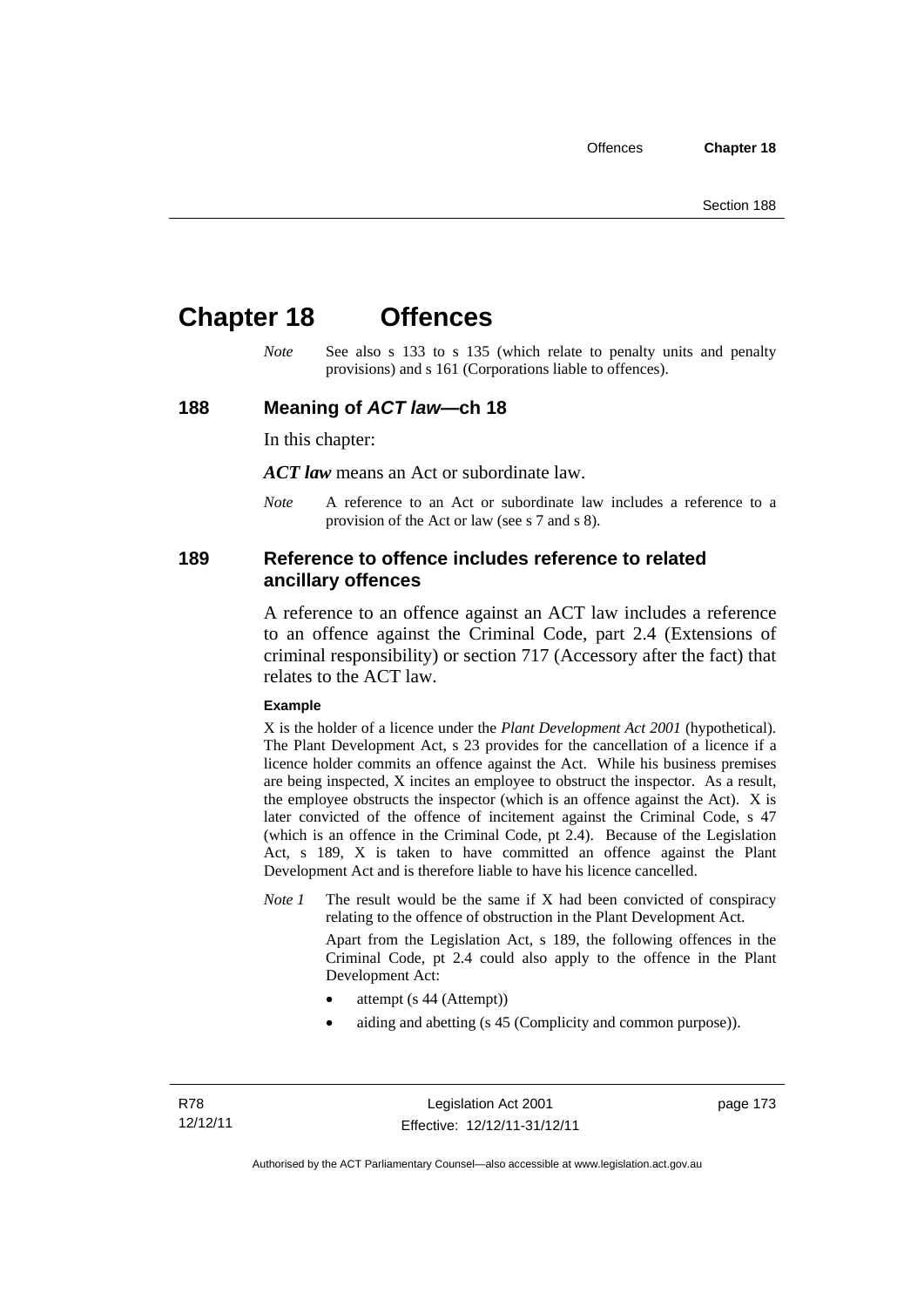*Note 2* An example is part of the Act, is not exhaustive and may extend, but does not limit, the meaning of the provision in which it appears (see s 126 and s 132).

### **190 Indictable and summary offences**

- (1) An offence is an *indictable offence* if—
	- (a) it is punishable by imprisonment for longer than 2 years; or
	- (b) it is declared by an ACT law to be an indictable offence.
- (2) An *indictable offence* includes an indictable offence that is or may be dealt with summarily.
- (3) Any other offence is a *summary offence* and is punishable on summary conviction.

## **191 Offences against 2 or more laws**

- (1) If an act or omission by a person is an offence against 2 or more ACT laws, the person may be prosecuted for and convicted of any of the offences, but is not liable to be punished more than once for the act or omission.
- $(2)$  If—
	- (a) an act or omission by a person is an offence against both an ACT law and a law of another jurisdiction; and
	- (b) the person has been punished for the offence against the law of the other jurisdiction;

the person is not liable to be punished for the offence against the ACT law.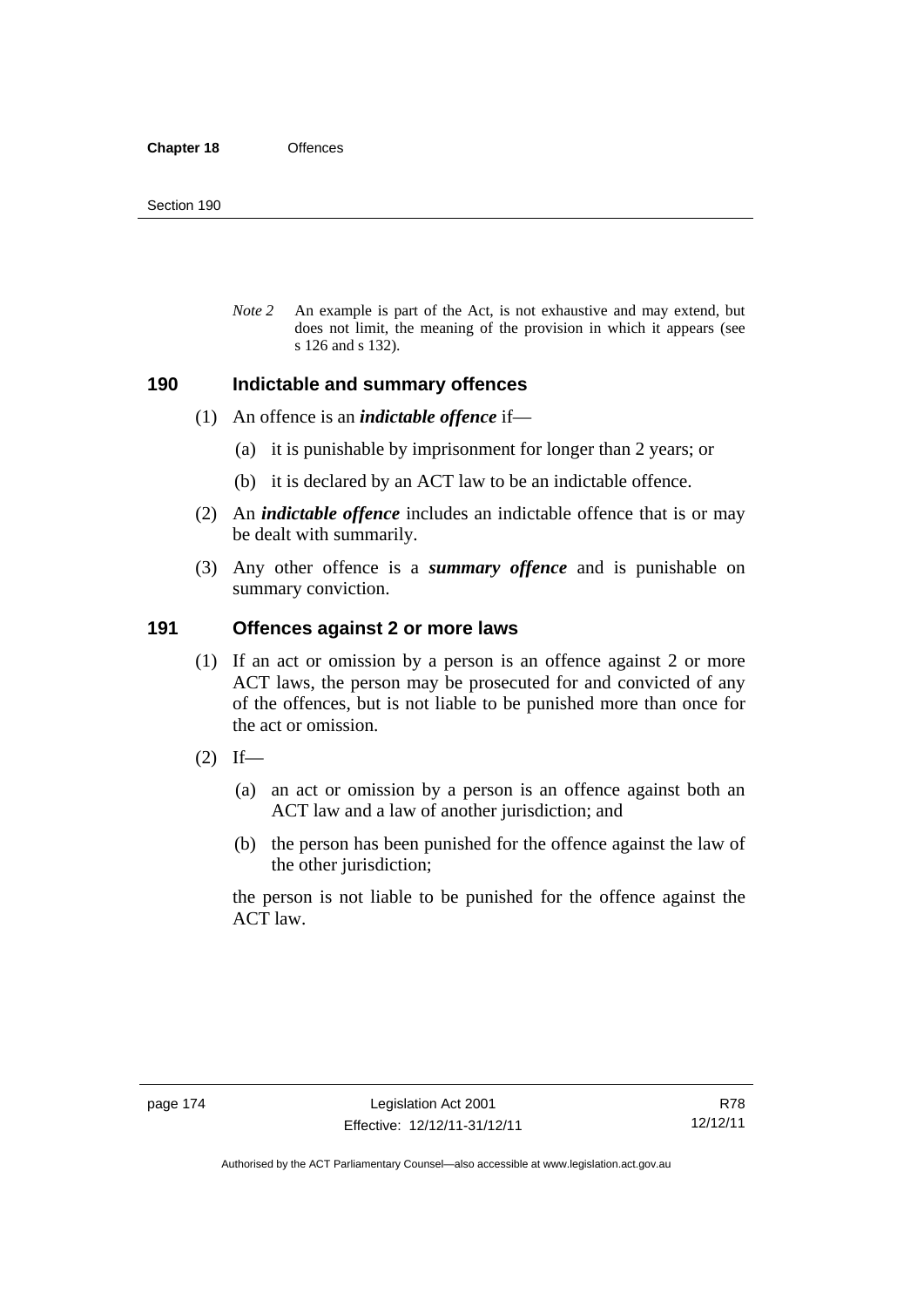## **192 When must prosecutions begin?**

- (1) A prosecution for the following offences against an ACT law may be begun at any time:
	- (a) an offence by an individual punishable by imprisonment for longer than 6 months;
	- (b) an offence by a corporation punishable by a prescribed fine;
		- *Note* See s 161 for the fines that may be imposed on a corporation for offences punishable only by imprisonment.
	- (c) an aiding and abetting offence by an individual in relation to an offence by a corporation punishable by a prescribed fine.
- (2) A prosecution for any other offence against an ACT law must be begun not later than—
	- (a) 1 year after the day of commission of the offence; or
	- (b) if an ACT law provides for another period—that period.
- (3) However, if a coroner's inquest or inquiry, or an inquiry under the *Inquiries Act 1991* or the *Royal Commissions Act 1991*, is held into a matter that discloses or is otherwise found to relate to an offence mentioned in subsection (2), a prosecution for the offence may be begun not later than 1 year after the day when—
	- (a) the coroner's report is made; or
	- (b) the report of the board of inquiry or royal commission is given to the Chief Minister.
- (4) In this section:

*aiding and abetting offence* means an offence against the Criminal Code, section 45 (Complicity and common purpose).

page 175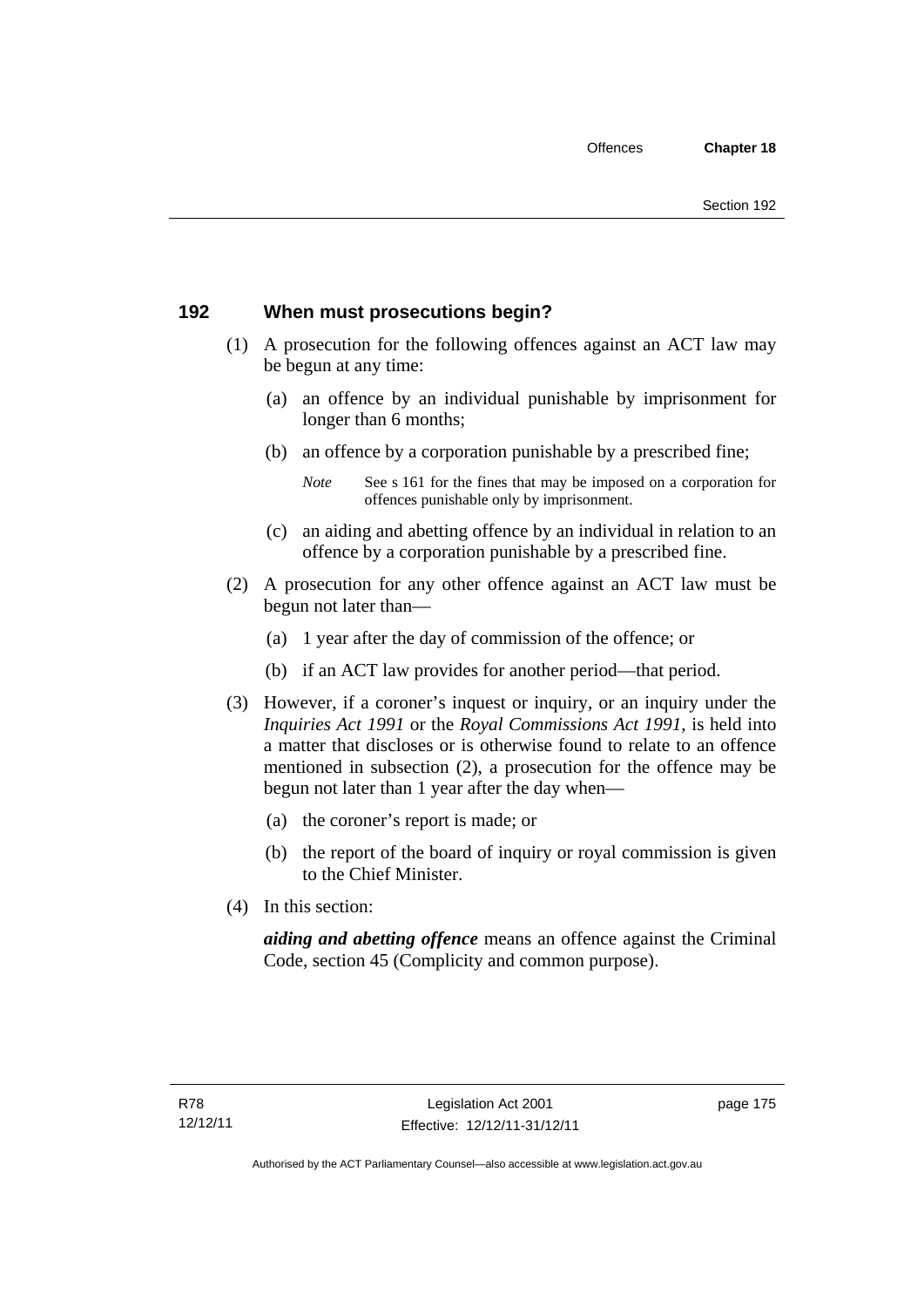*prescribed fine*, for an offence, means—

- (a) if the penalty for the offence is expressed in penalty units— 100 penalty units or more; or
- (b) if the penalty for the offence is expressed as an amount of money—\$50 000 or more.

## **193 Continuing offences**

- (1) This section applies to a requirement to do an act if—
	- (a) the act is required to be done under an ACT law within a particular period or before a particular time; and
	- (b) failure to comply with the requirement is an offence against the law.
- (2) A person who fails to comply with the requirement commits an offence for each day until the act is done.
- (3) A day mentioned in subsection (2) includes any day of conviction for an offence and any later day.

*Note* See also s 152 (Continuing effect of obligations).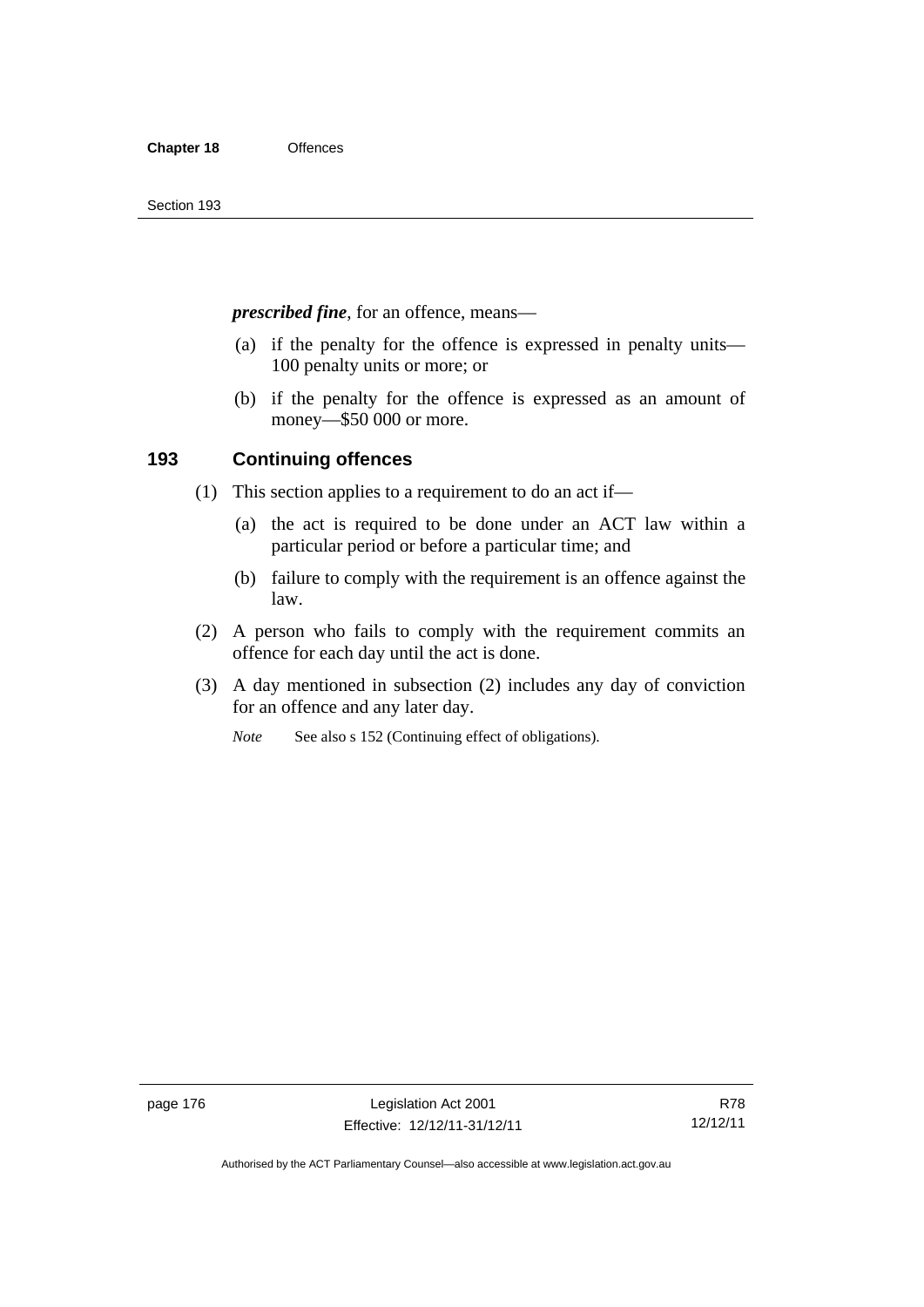# **Chapter 19 Administrative and machinery provisions**

# **Part 19.1 Introductory**

## **195 Meaning of** *law***—ch 19**

In this chapter:

*law* means an Act, subordinate law or disallowable instrument.

*Note* A reference to an Act, subordinate law or disallowable instrument includes a reference to a provision of the Act, law or instrument (see s 7, s 8 and s 9).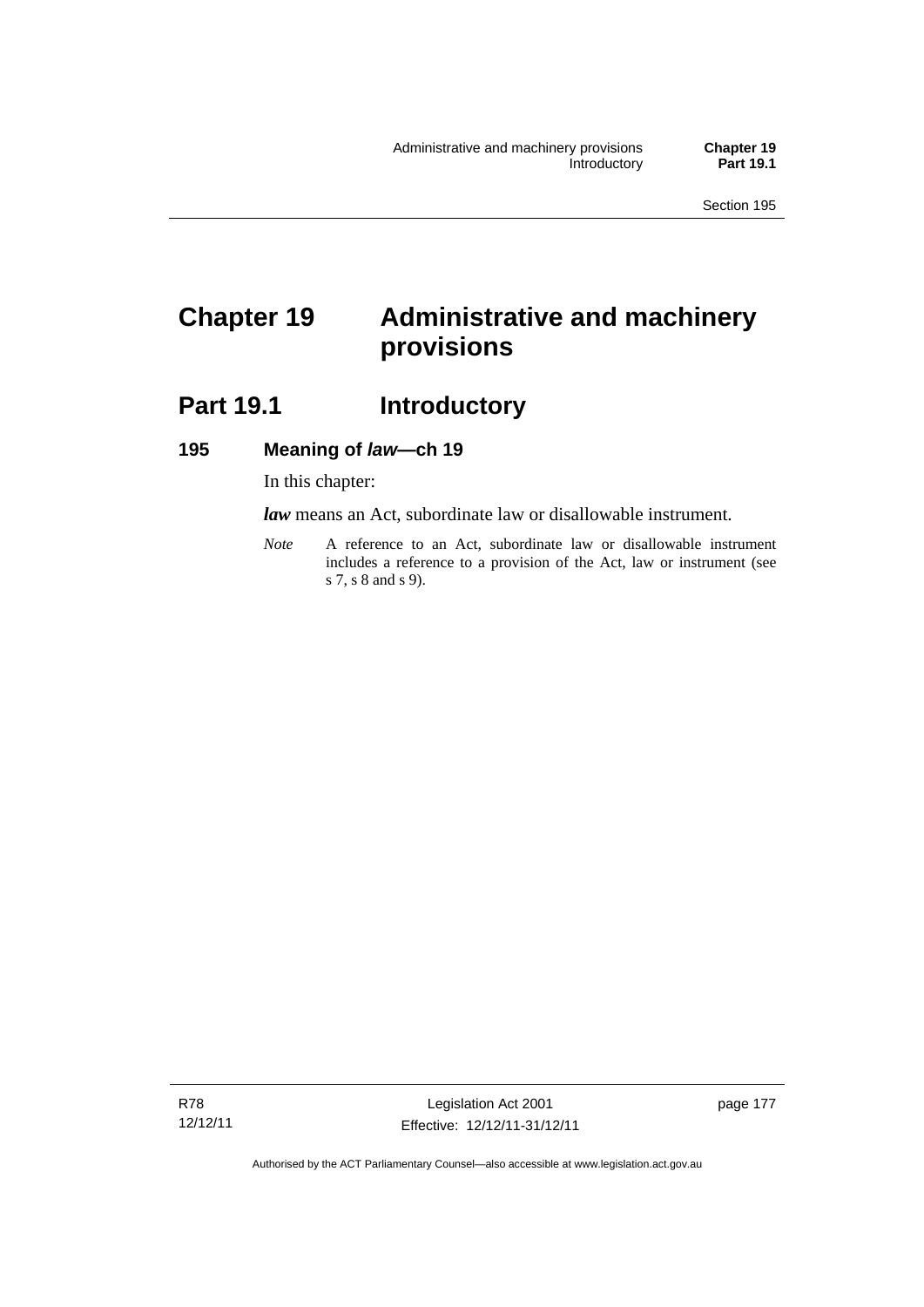# **Part 19.2 Functions**

*Note Function* is defined in the dictionary, pt 1 to include authority, duty and power.

## **196 Provision giving function gives power to exercise function**

 (1) A provision of a law that gives a function to an entity also gives the entity the powers necessary and convenient to exercise the function.

*Note Entity* and *exercise*—see the dictionary, pt 1.

 (2) The powers given to the entity under subsection (1) are in addition to any other powers of the entity under the law.

## **197 Statutory functions may be exercised from time to time**

If a law gives a function to an entity, the function may be exercised from time to time.

*Note* See also s 42 (3) (Power to make statutory instruments).

## **199 Functions of bodies**

 (1) If a law authorises or requires a body to exercise a function, it may do so by resolution.

*Note Body*—see the dictionary, pt 1.

- (2) To remove any doubt, subsection (1) applies in relation to a function even though a law authorises or requires the function to be exercised in writing.
- (3) If a law authorises or requires a signature by a person and the person is a body, the signature of a person authorised by the body for the purpose is taken to be the signature of the body.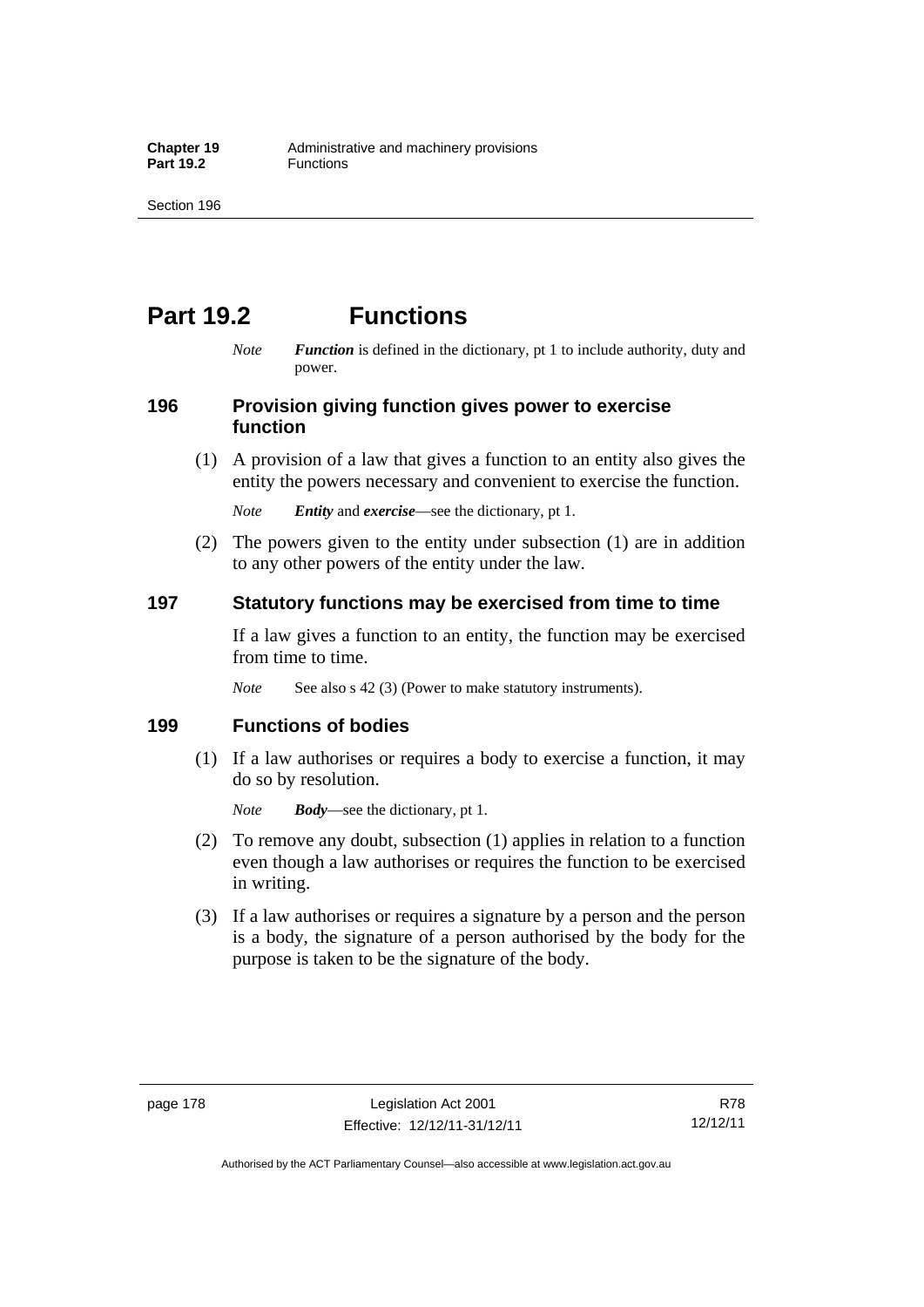(4) If a law gives a function to a body, the function may be exercised by the body as constituted for the time being.

#### **Example**

The ACT Conference Organisers Registration Board is a statutory body consisting of 5 members. At a meeting of the board it is agreed to exempt a conference organiser from registration on certain conditions. On the day after the meeting, 1 of the members of the board (X) resigns and another person (Y) is appointed to the board in  $X$ 's place. At the next meeting of the board, the board considers additional information submitted by the conference organiser and agrees to amend the conditions of exemption. Because of s (4), the board's ability to use its power of exemption is not affected by a change in the membership of the board.

- *Note* An example is part of the Act, is not exhaustive and may extend, but does not limit, the meaning of the provision in which it appears (see s 126 and s 132).
- (5) The exercise of the function is not affected only because of vacancies in the body's membership.
- (6) Subsections (4) and (5) do not affect any quorum requirement applying to the body.

#### **Example**

The Act establishing the board mentioned in the example to s (4) provides that the quorum for a meeting of the board is the chair or deputy chair and 2 other members. If the quorum requirement was complied with at each meeting mentioned in the example, the result mentioned in the example would be the same whether or not X attended the first meeting and whether or not Y attended the second meeting.

- (7) If a body as constituted for the time being does something in exercise of a function given to the body under a law, the effect of the thing done by the body does not end only because the membership of the body changes.
	- *Note* See also s 211 (Appointment not affected by appointer changes), s 224 (Acting appointment not affected by appointer changes), and s 241 (Delegation not affected by appointer changes).
- (8) Subsection (7) does not prevent the thing done by the body being ended or changed by the body as subsequently constituted for the time being.

page 179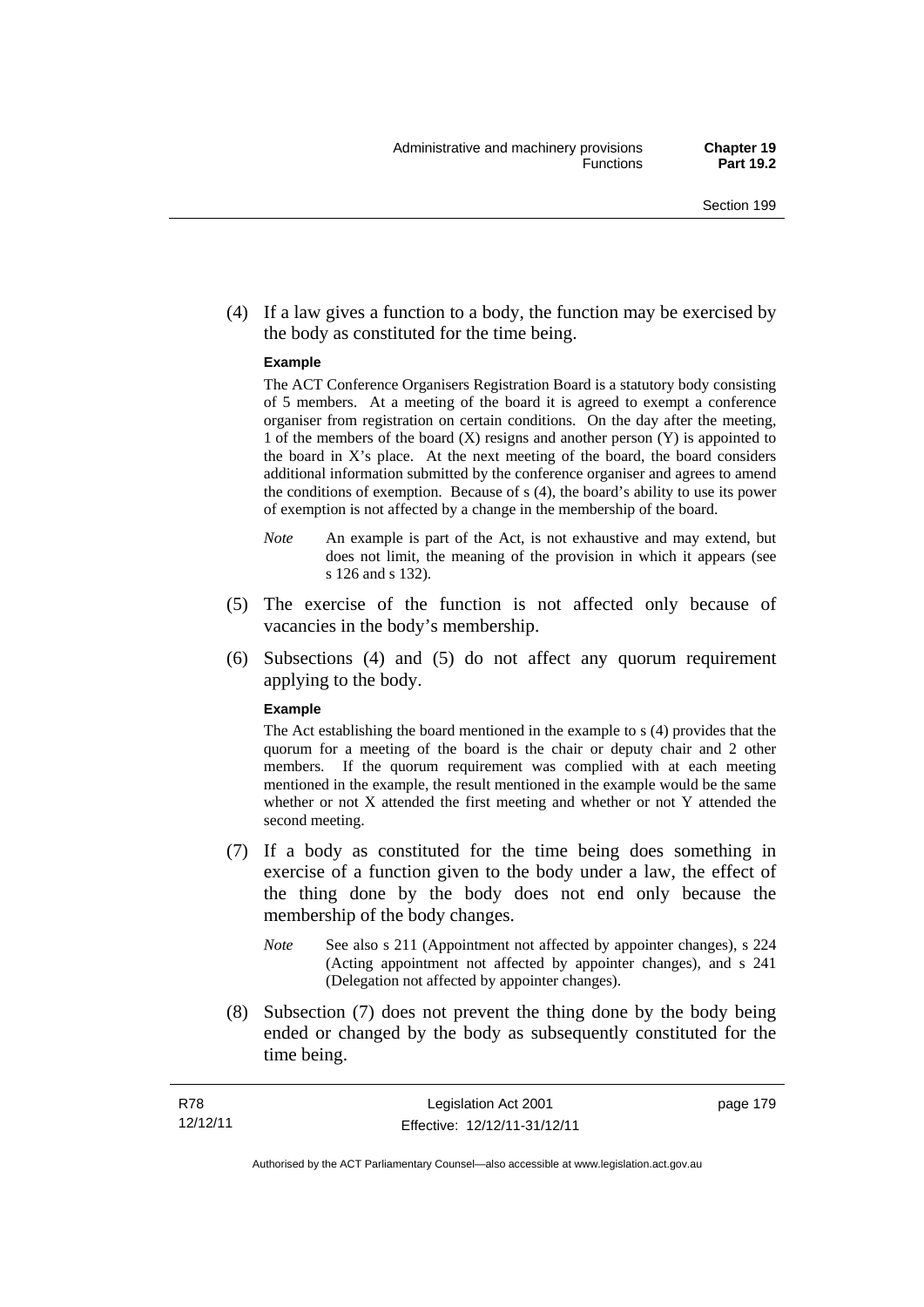## **200 Functions of occupants of positions**

- (1) If a law gives a function to the occupant of a position, the function may be exercised by the person for the time being occupying the position.
	- *Note* See s 185 (References to occupant of position) and dictionary, pt 1, defs *occupy* and *position*.
- (2) If the person for the time being occupying a position does something in exercise of a function given to the occupant of the position under a law, the thing done by the person does not end only because the person ceases to be the occupant of the position.
	- *Note* See also s 211 (Appointment not affected by appointer changes), s 224 (Acting appointment not affected by appointer changes), and s 241 (Delegation not affected by appointer changes).
- (3) Subsection (2) does not prevent the thing done by the person being ended or changed by any person subsequently occupying the position for the time being.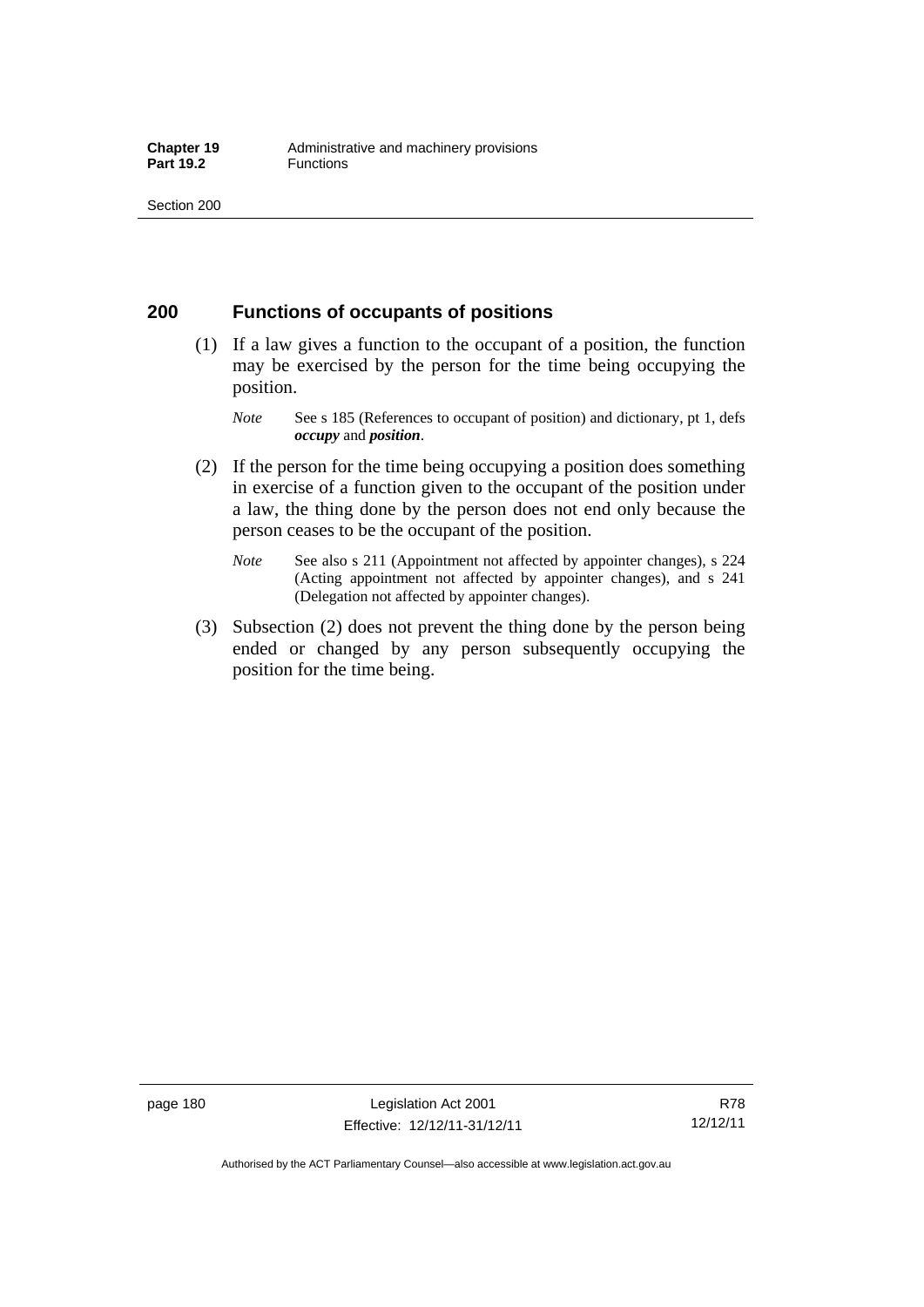# **Part 19.3 Appointments**

# **Division 19.3.1 Appointments—general**

*Note* Certain statutory appointments made by a Minister require consultation with a Legislative Assembly committee and are disallowable (see div 19.3.3 (Appointments—Assembly consultation)).

## **205 Application—div 19.3.1**

This division applies if a law authorises or requires an entity (the *appointer*) to appoint a person—

- (a) to a position under a law; or
- (b) to exercise a function or do anything else under a law.
- *Note Function* is defined in the dictionary, pt 1 to include authority, duty and power.

## **206 Appointments must be in writing etc**

- (1) An appointment must be made, or evidenced, by writing (the *instrument of appointment*) signed by the appointer.
- (2) If a law provides for a maximum or minimum period of appointment, the instrument of appointment must state the period for which the appointment is made.

#### **Examples—stated appointment periods**

- 1 2 years
- 2 until age 65
- *Note* An example is part of the Act, is not exhaustive and may extend, but does not limit, the meaning of the provision in which it appears (see s 126 and s 132).

## **207 Appointment may be by name or position**

- (1) The appointer may make an appointment by—
	- (a) naming the person appointed; or

page 181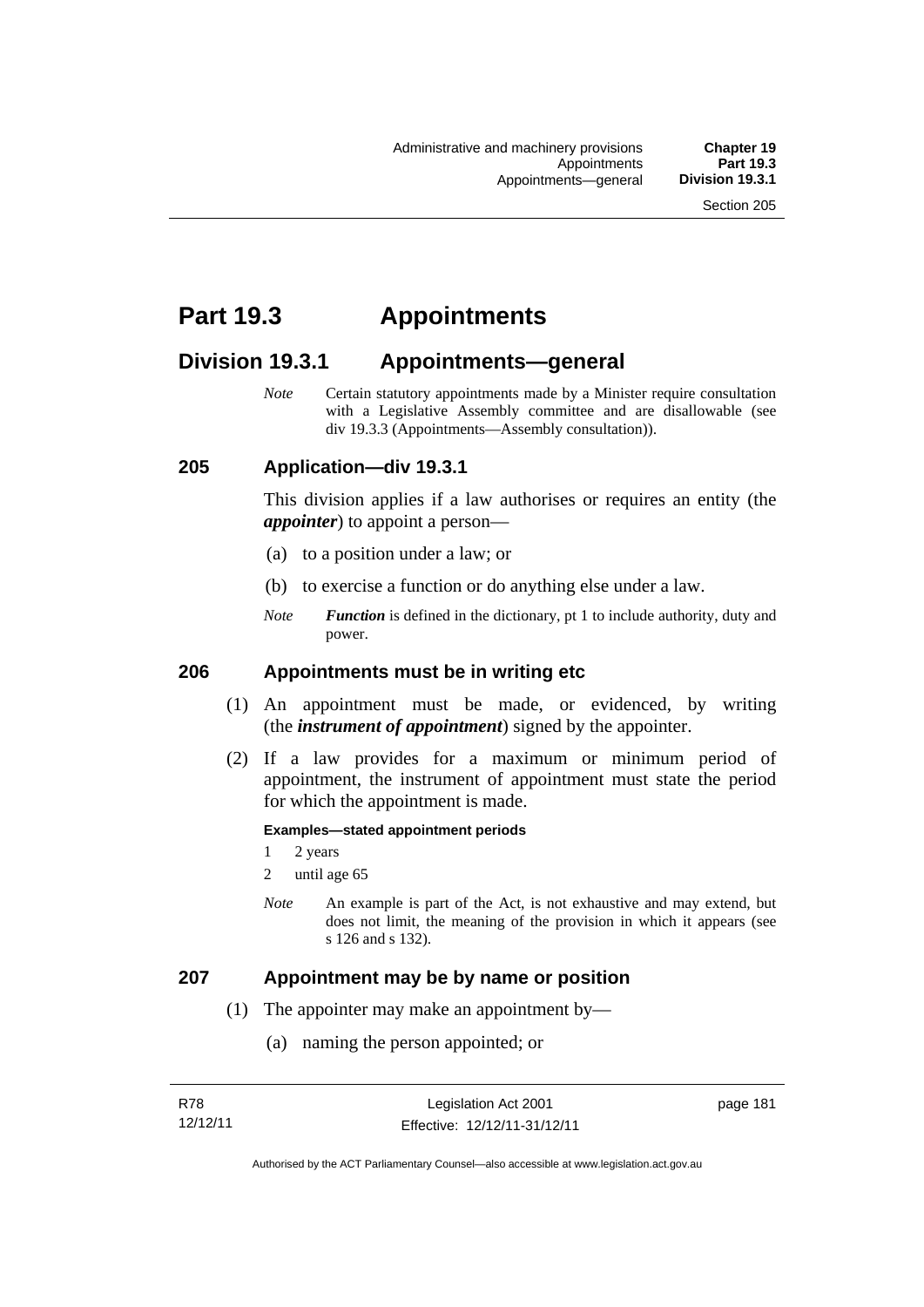Section 208

- (b) nominating the occupant of a position (however described), at a particular time or from time to time.
- (2) For this division, the person named, or the occupant of the position nominated, is the *appointee*.

## **208 Power of appointment includes power to suspend etc**

- (1) The appointer's power to make the appointment includes the power—
	- (a) to suspend the appointee, and end the suspension; or
	- (b) to end the appointment, and appoint someone else or reappoint the appointee if the appointee is eligible to be appointed to the position; or
	- (c) to reappoint the appointee if the appointee is eligible to be appointed to the position.
- (2) The power to suspend the appointee, end the appointment or reappoint the appointee is exercisable in the same way, and subject to the same conditions, as the power to make the appointment.

#### **Example**

If the appointment power is exercisable only on the recommendation of a body, the power to suspend, end the appointment or reappoint is exercisable only on the recommendation of the body.

*Note* An example is part of the Act, is not exhaustive and may extend, but does not limit, the meaning of the provision in which it appears (see s 126 and s 132).

## **209 Power of appointment includes power to make acting appointment**

 (1) If the appointer's power is the power to make an appointment to a position, the power to make the appointment also includes power to appoint a person, or 2 or more people, to act in the position—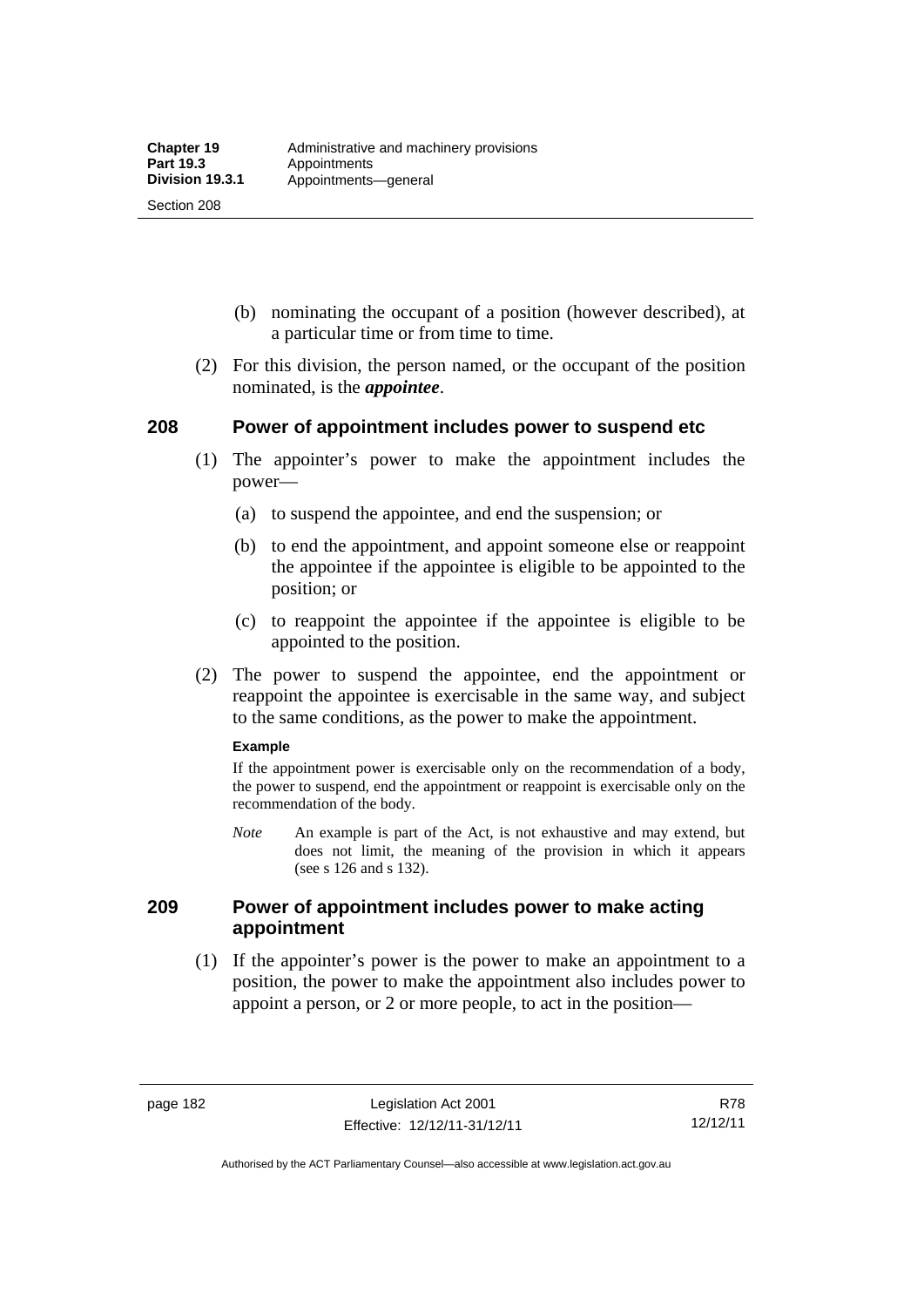- (a) during any vacancy, or all vacancies, in the position, whether or not an appointment has previously been made to the position; or
- (b) during any period, or all periods, when the appointee cannot for any reason exercise functions of the position.

#### **Examples—par (b)**

- 1 the appointee is ill or on leave
- 2 the appointee is acting in another position
- 3 the appointee is outside the ACT or Australia
- *Note 1 Function* is defined in the dictionary, pt 1 to include authority, duty and power.
- *Note 2* An example is part of the Act, is not exhaustive and may extend, but does not limit, the meaning of the provision in which it appears (see s 126 and s 132).
- (2) The power to appoint a person to act is exercisable in the same way, and subject to the same conditions, as the power to make the appointment.

#### **Example**

If the appointment power is exercisable only on the recommendation of a body, the power to appoint a person to act is exercisable only on the recommendation of the body.

- (3) Without limiting subsection (2), if the law (or another law) requires—
	- (a) the appointee to hold a qualification; or
	- (b) the appointer (or someone else) to be satisfied about the appointee's suitability (whether in terms of knowledge, experience, character or any other personal quality) before appointing the appointee to the position;

a person may only be appointed to act in the position if the person holds the qualification or the appointer (or other person) is satisfied about the person's suitability.

page 183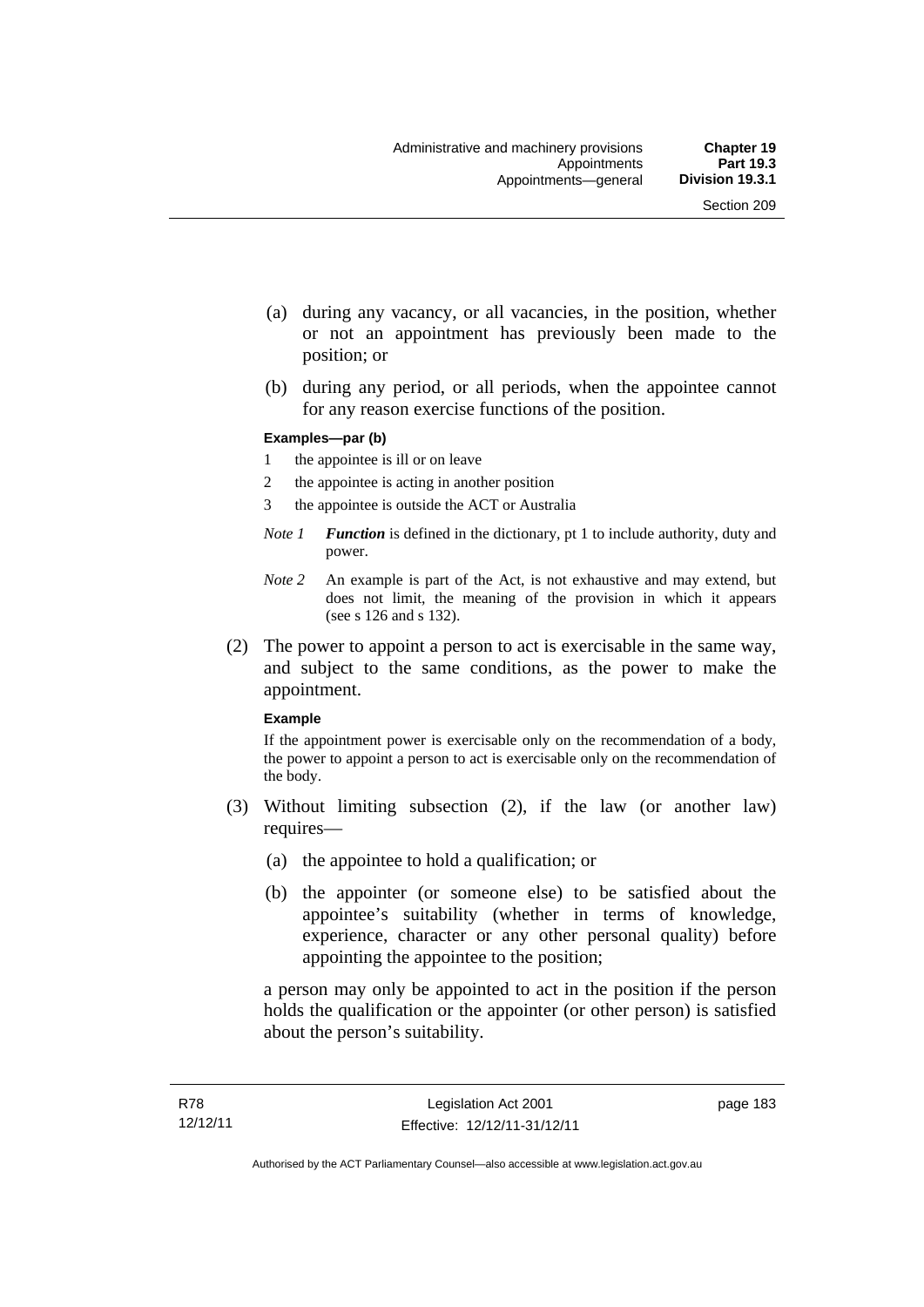Section 210

#### **Examples**

- 1 If an Act requires the appointee to be a magistrate, a person can be appointed to act in the position only if the person is a magistrate.
- 2 If a regulation requires the appointee to be a lawyer of at least 5 years standing, a person can be appointed to act in the position only if the person is a lawyer of at least 5 years standing.
- 3 If an Act requires the appointee to have, in the Executive's opinion, appropriate expertise, training or experience in relation to the needs of a particular group of people, a person can be appointed to act in the position only if the person has, in the Executive's opinion, that expertise, training or experience.

## **210 Resignation of appointment**

- (1) An appointment ends if the appointee resigns by signed notice of resignation given to the appointer.
- (2) However, if the appointer is the Executive, the notice of resignation may be given to a Minister.

## **211 Appointment not affected by appointer changes**

- (1) If the appointer is a body, an appointment made by the body does not end only because the membership of the body changes.
- (2) If the appointer is the person for the time being occupying a position, an appointment made by the person does not end only because the person ceases to be the occupant of the position.
- (3) This section does not limit the following sections:
	- section 199 (Functions of bodies)
	- section 200 (Functions of occupants of positions).

## **212 Appointment not affected by defect etc**

An appointment, or anything done under an appointment, is not invalid only because of a defect or irregularity in or in relation to the appointment.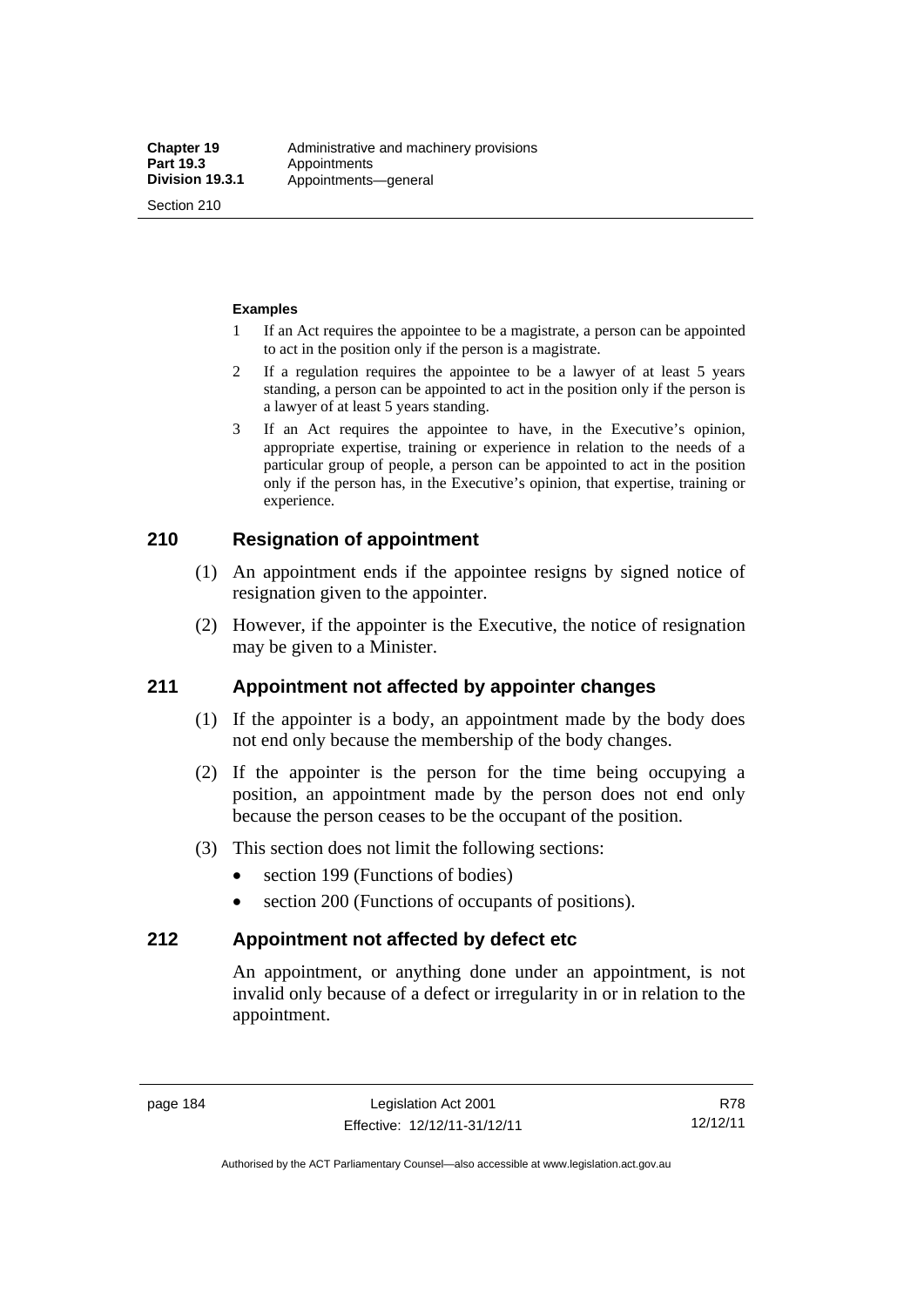# **Division 19.3.2 Acting appointments**

## **215 Application—div 19.3.2**

This division applies if a law gives an entity (the *appointer*) power to appoint a person to act in a position under a law.

## **216 Acting appointments must be in writing etc**

- (1) An acting appointment must be made, or evidenced, by writing (the *instrument of appointment*) signed by the appointer.
- (2) If a law provides for a maximum or minimum period of appointment, the instrument of appointment must state the period for which the acting appointment is made.

### **Examples—stated appointment periods**

- 1 1 year
- 2 until 31 December 2002 (a period of 9 months)
- *Note 1* See also s 219 (Appointer may decide terms of acting appointment etc) and s 221 (How long does an acting appointment operate?)
- *Note 2* An example is part of the Act, is not exhaustive and may extend, but does not limit, the meaning of the provision in which it appears (see s 126 and s 132).

## **217 Acting appointment may be made by name or position**

- (1) The appointer may make an acting appointment by—
	- (a) naming the person appointed; or
	- (b) nominating the occupant of a position (however described), at a particular time or from time to time.
- (2) For this division, the person named, or the occupant of the position nominated, is the *appointee*.

*Note* A power to make an appointment includes power to make an acting appointment (see s 209).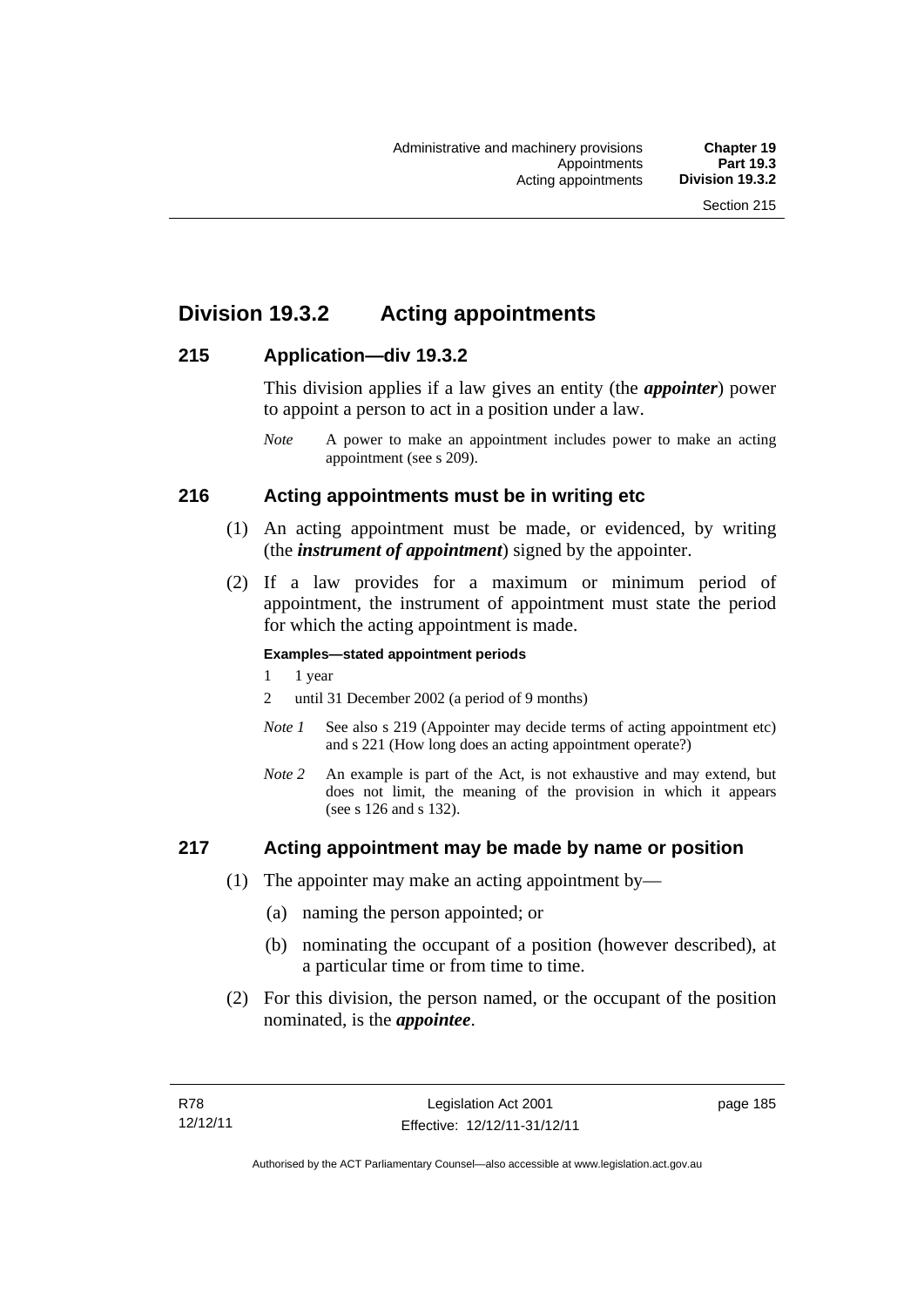Section 218

## **218 Instrument may provide when acting appointment has effect etc**

The instrument making or evidencing the acting appointment may provide that the appointment has effect only in stated circumstances or subject to stated conditions or limitations.

#### **Examples**

- 1 The instrument relating to a standing (or dormant) acting appointment for a position provides that when the substantive occupant of the position (Y) is overseas X may act in the position, but may exercise stated powers of the position only with Y's approval.
- 2 X is appointed to act in Y's position if Y is out of the ACT and a declaration of acute fire danger is published under the *ABC Act 2000*.
- *Note* An example is part of the Act, is not exhaustive and may extend, but does not limit, the meaning of the provision in which it appears (see s 126 and s 132).

# **219 Appointer may decide terms of acting appointment etc**

- (1) The appointer may—
	- (a) decide the terms of the acting appointment, including any remuneration and allowances; and
	- (b) end the appointment at any time.

#### **Example—par (b)**

A appoints X to act in a position for 10 months. Two months after X begins to act, A ends the appointment.

- *Note 1* See also s 221 (How long does an acting appointment operate?)
- *Note 2* An example is part of the Act, is not exhaustive and may extend, but does not limit, the meaning of the provision in which it appears (see s 126 and s 132).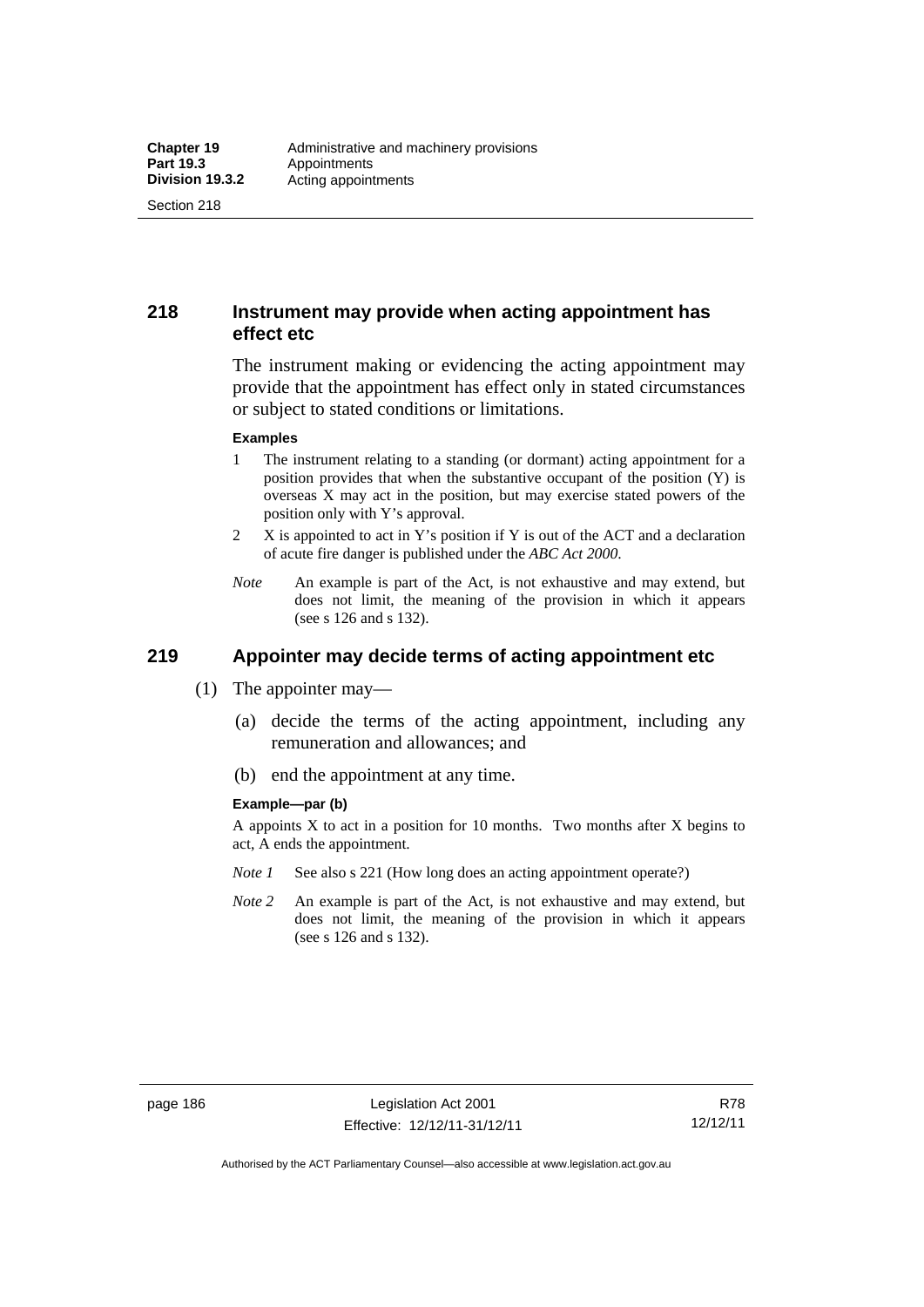(2) The power to end the acting appointment is exercisable in the same way, and subject to the same conditions, as the power to make the acting appointment.

#### **Example**

If the power to make the acting appointment is exercisable only on the recommendation of a body, the power to end the appointment is exercisable only on the recommendation of the body.

## **220 Appointee may exercise functions under acting appointment etc**

While the appointee is acting in the position—

- (a) the appointee has, subject to the instrument making or evidencing the appointment, all the functions of the occupant of the position; and
- (b) all territory laws apply in relation to the appointee as if the appointee were the occupant of the position.
- *Note Function* is defined in the dictionary, pt 1 to include authority, duty and power.

## **221 How long does an acting appointment operate?**

 (1) If the appointee acts in the position because it is vacant, the appointee may not act for more than 1 year after the position became vacant.

*Note* See also s 219 (Appointer may decide terms of acting appointment etc)

- (2) If the appointee is acting in a position that becomes vacant while the appointee is acting, the appointee may continue to act until the first of the following happens:
	- (a) the appointer ends the appointment;
	- (b) the vacancy is filled;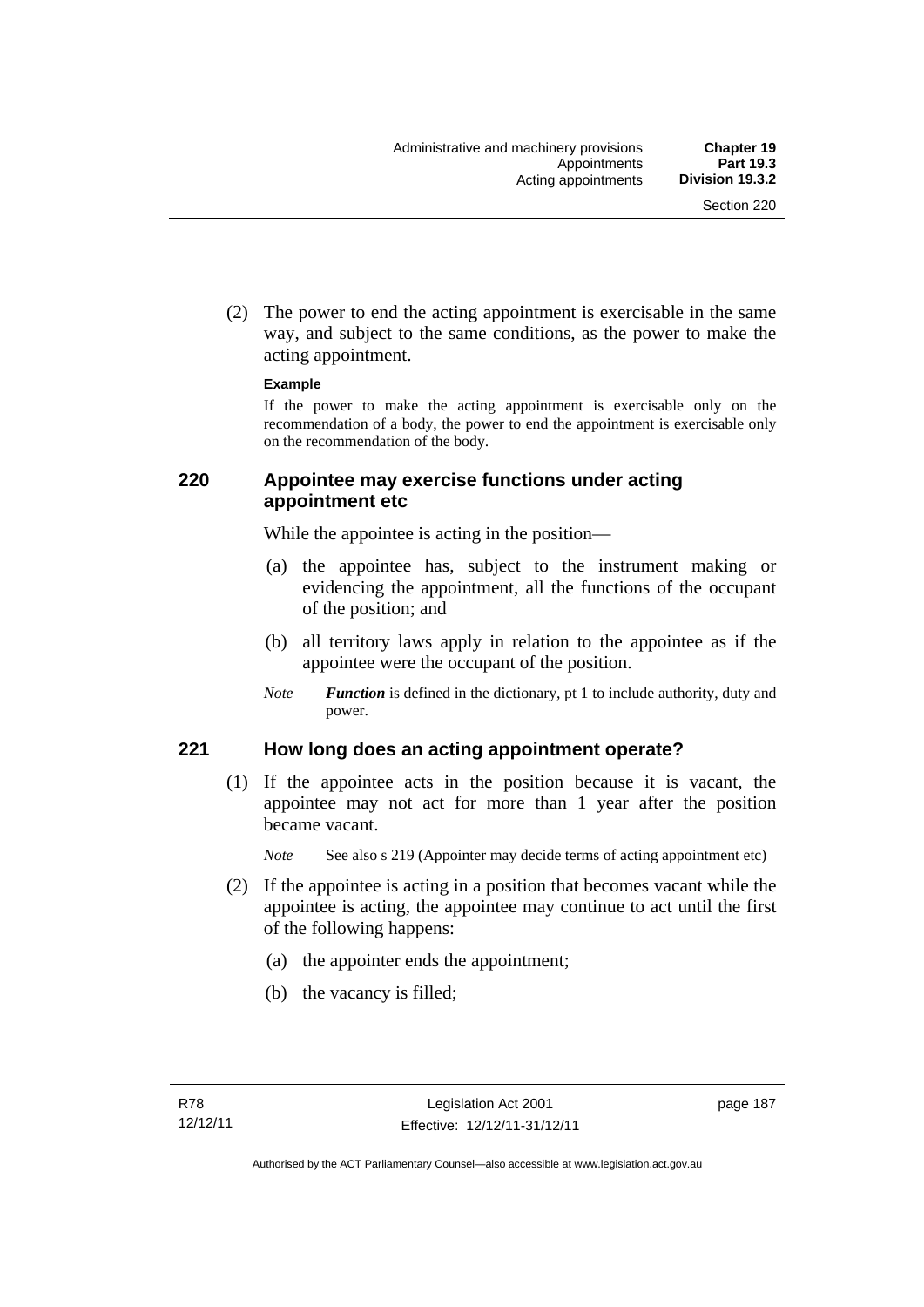Section 222

(c) 1 year after the position became vacant.

#### **Example**

A appoints  $X$  to act in Y's position for a year while Y is on secondment in another agency. Three months after X begins to act, Y is permanently transferred to the other agency. One month later,  $Z$  is appointed to the position in which  $X$  is acting. The appointment of Z brings X's acting appointment to an end.

- *Note* An example is part of the Act, is not exhaustive and may extend, but does not limit, the meaning of the provision in which it appears (see s 126 and s 132).
- (3) If the appointee acts in the position because the occupant of the position cannot exercise functions and the occupant resumes the exercise of the functions, the appointment no longer authorises the appointee to act on that occasion.
	- *Note Function* is defined in the dictionary, pt 1 to include authority, duty and power.

## **222 Resignation of acting appointment**

- (1) An acting appointment ends if the appointee resigns by signed notice of resignation given to the appointer.
- (2) However, if the appointer is the Executive, the notice of resignation may be given to a Minister.

## **223 Effect of acting appointment on substantive appointment etc**

- (1) If the appointee is the occupant of another position under a law (the *substantive position*), the appointee does not cease to occupy the substantive position only because of the appointee's appointment or because the appointee acts under the appointment.
- (2) This section does not prevent an acting appointment being made to the substantive position.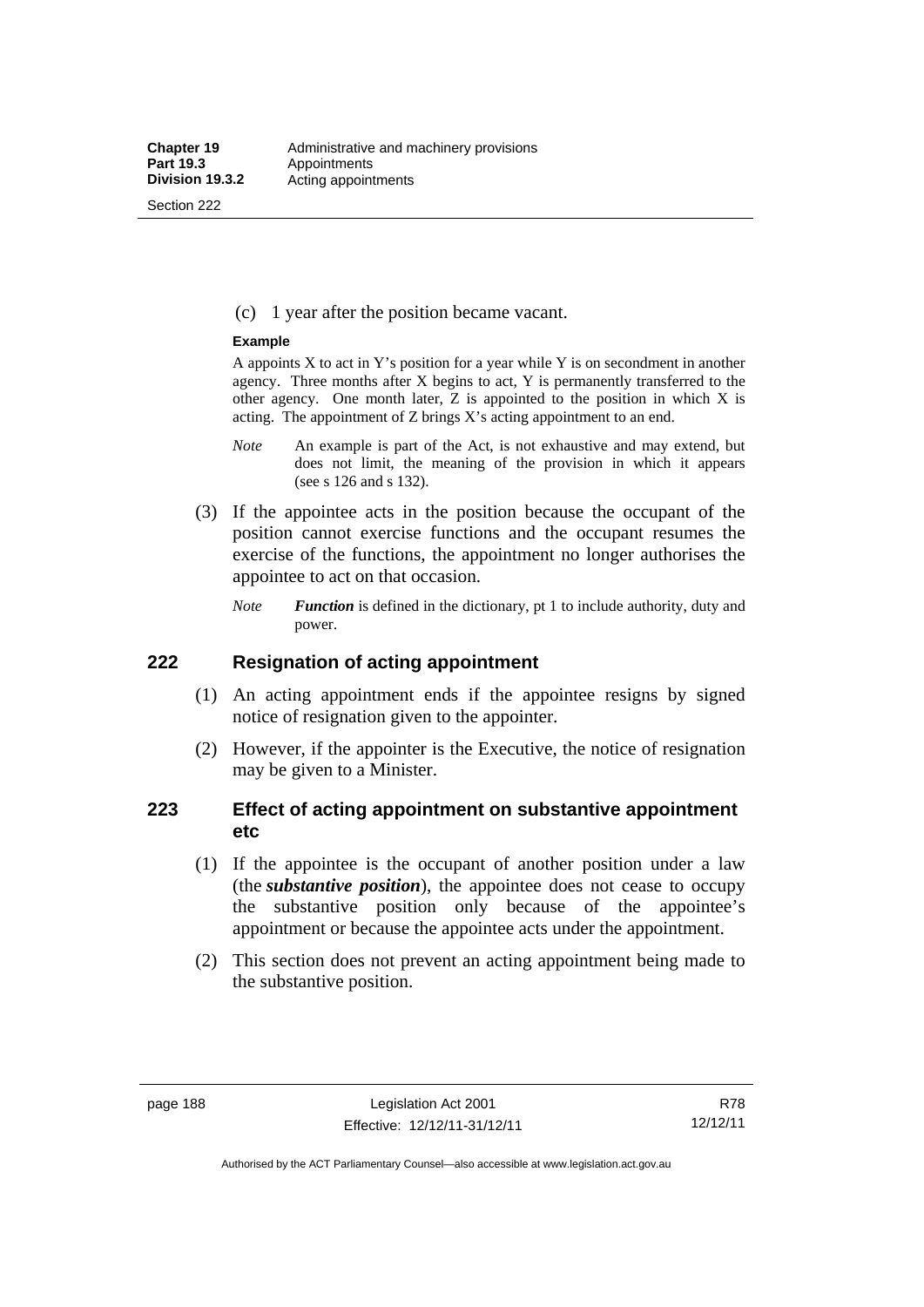## **224 Acting appointment not affected by appointer changes**

- (1) If the appointer is a body, an acting appointment made by the body does not end only because the membership of the body changes.
- (2) If the appointer is the person for the time being occupying a position, an acting appointment made by the person does not end only because the person ceases to be the occupant of the position.
- (3) This section does not limit the following sections:
	- section 199 (Functions of bodies)
	- section 200 (Functions of occupants of positions).

## **225 Acting appointment not affected by defect etc**

- (1) An acting appointment, or anything done under an acting appointment, is not invalid only because of a defect or irregularity in or in relation to the appointment.
- (2) Anything done by or in relation to the appointee while the appointee purports to act in the position is not invalid only because—
	- (a) the occasion for the appointment had not arisen or had ended; or
	- (b) the appointment had ended; or
	- (c) the occasion for the appointee to act had not arisen or had ended.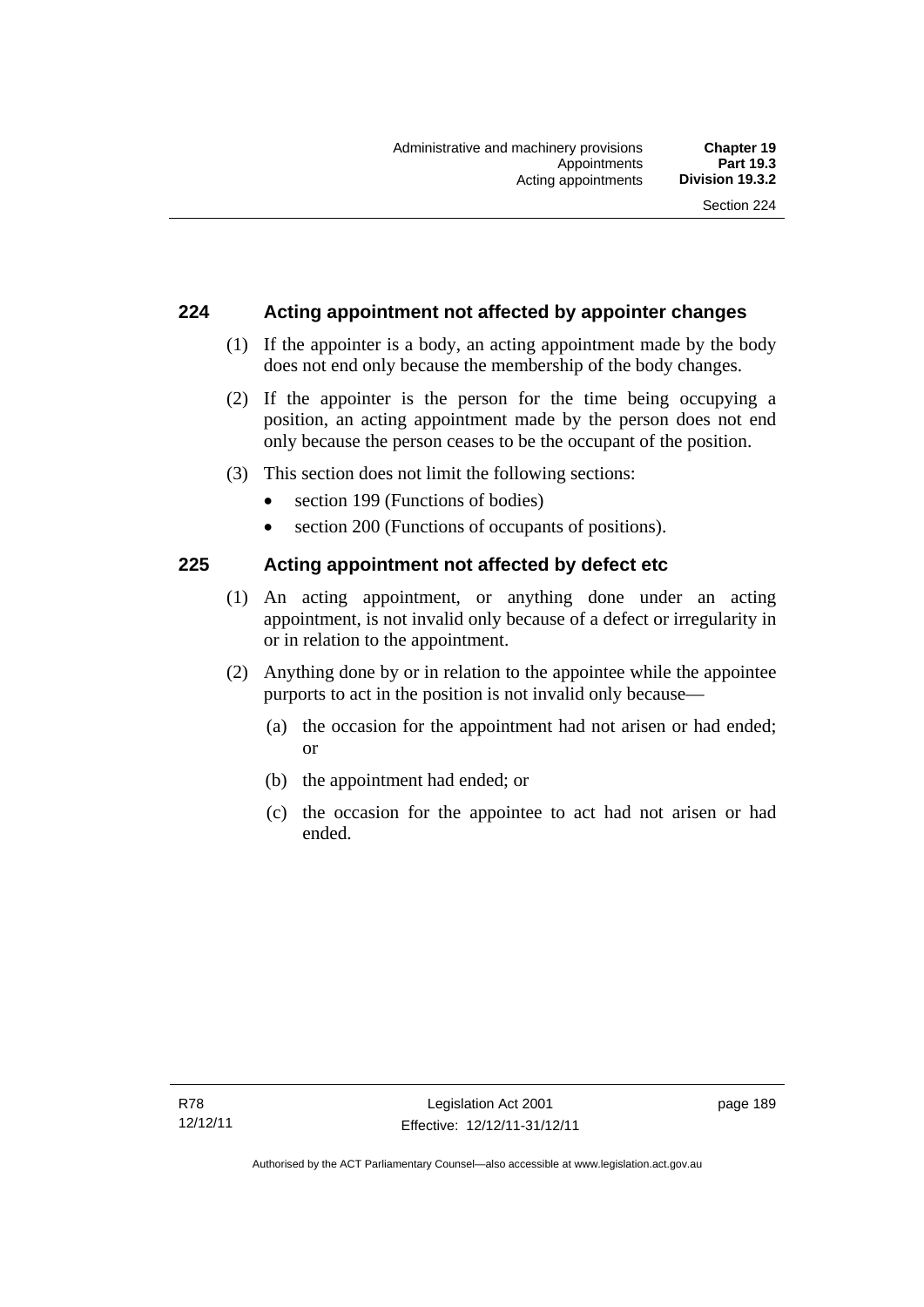Section 225A

# **Division 19.3.2A Standing acting arrangements**

## **225A Application—div 19.3.2A**

This division applies to a position if a law provides that a person acts in the position in stated circumstances.

#### **Example**

The *Hypothetical Act 2003* provides for the deputy director of the hypothetical entity to act in the position of director of the entity if the position is vacant or the director cannot for any reason exercise the functions of the position.

*Note* An example is part of the Act, is not exhaustive and may extend, but does not limit, the meaning of the provision in which it appears (see s 126 and s 132).

## **225B Person acting under standing acting arrangement may exercise functions etc**

- (1) A person acting in the position has, subject to the law providing for the acting or any other law, all the functions of the occupant of the position.
	- *Note Function* is defined in the dictionary, pt 1 to include authority, duty and power.
- (2) All territory laws apply in relation to the person as if the person were the occupant of the position.

# **Division 19.3.3 Appointments—Assembly consultation**

## **226 Meaning of** *statutory position***—div 19.3.3**

In this division:

*statutory position* means a position (including as a member of a territory authority) established under an Act.

*Note Position* includes office (see dict, pt 1, def *position*).

page 190 Legislation Act 2001 Effective: 12/12/11-31/12/11

R78 12/12/11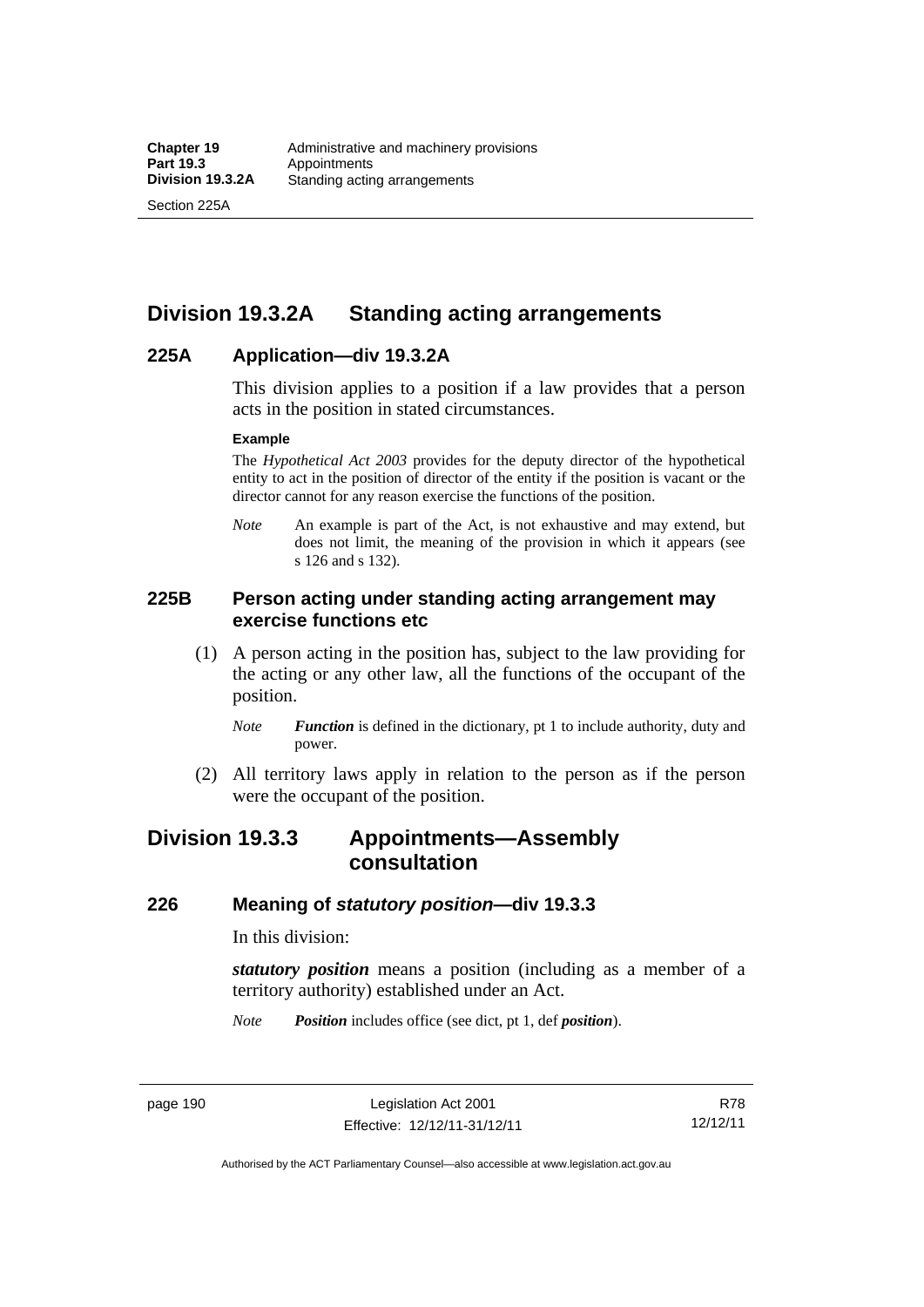## **227 Application—div 19.3.3**

- (1) This division applies if a Minister has the power under an Act to appoint a person to a statutory position.
- (2) However, this division does not apply to an appointment of—
	- (a) a public servant to a statutory position (whether or not the Act under which the appointment is made requires that the appointee be a public servant); or
	- (b) a person to, or to act in, a statutory position for not longer than 6 months, unless the appointment is of the person to, or to act in, the position for a 2nd or subsequent consecutive period; or
	- (c) a person to a statutory position if the only function of the position is to advise the Minister.

### **228 Consultation with appropriate Assembly committee**

- (1) Before making an appointment to a statutory position, a Minister must consult—
	- (a) a standing committee of the Legislative Assembly nominated by the Speaker for the purpose; or
	- (b) if no nomination under paragraph (a) is in force—the standing committee of the Legislative Assembly responsible for the scrutiny of public accounts.
- (2) The committee may make a recommendation to the Minister about the proposed appointment.
- (3) The Minister must not make the appointment until the Minister has received a recommendation or 30 days have passed since the consultation took place, whichever happens first.
- (4) In making the appointment, the Minister must have regard to any recommendation received.

page 191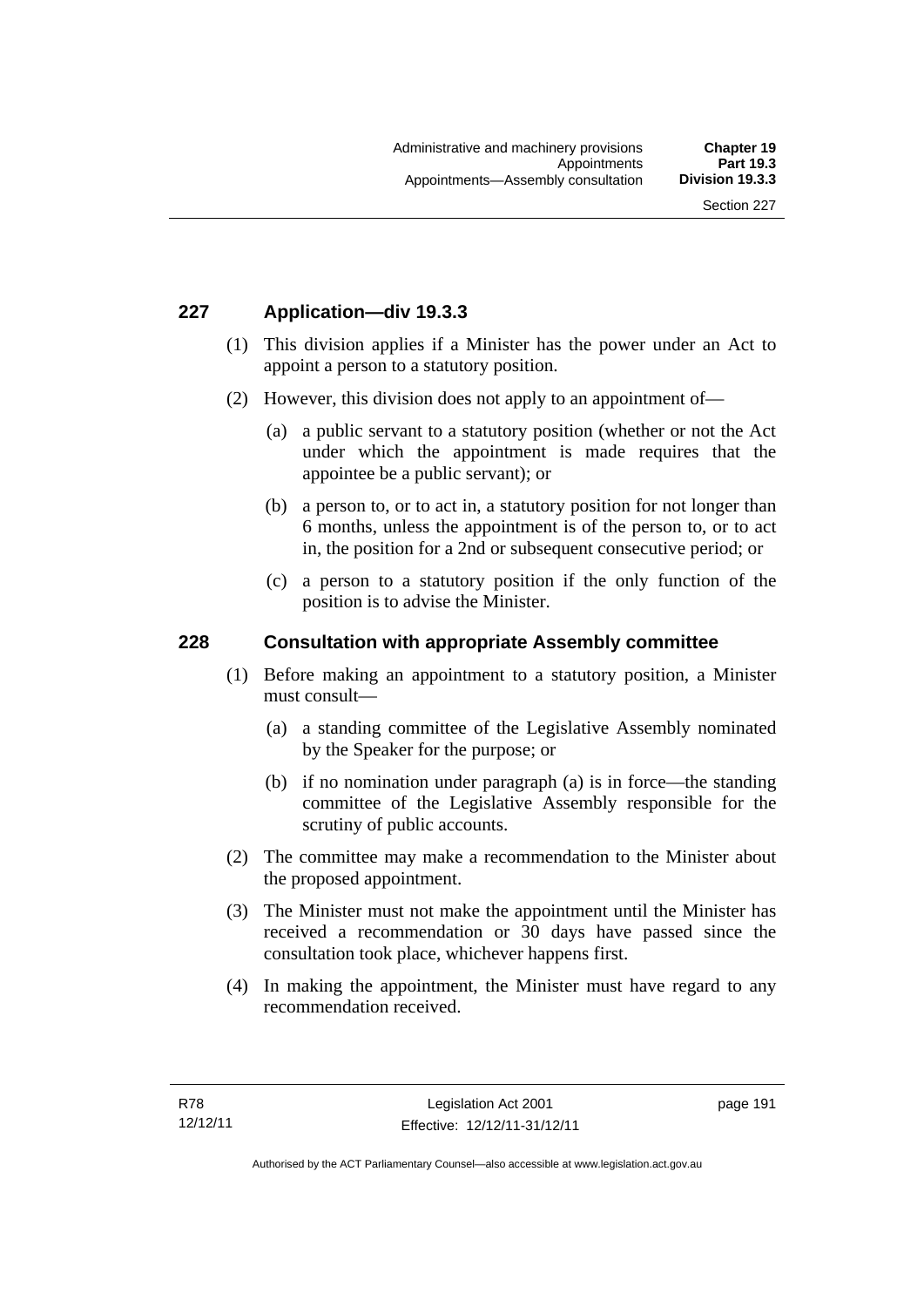Section 229

## **229 Appointment is disallowable instrument**

The instrument making, or evidencing, an appointment to which this division applies is a disallowable instrument.

*Note* A disallowable instrument must be notified and presented to the Legislative Assembly (see ch 7 (Presentation, amendment and disallowance of subordinate laws and disallowable instruments)).

page 192 Legislation Act 2001 Effective: 12/12/11-31/12/11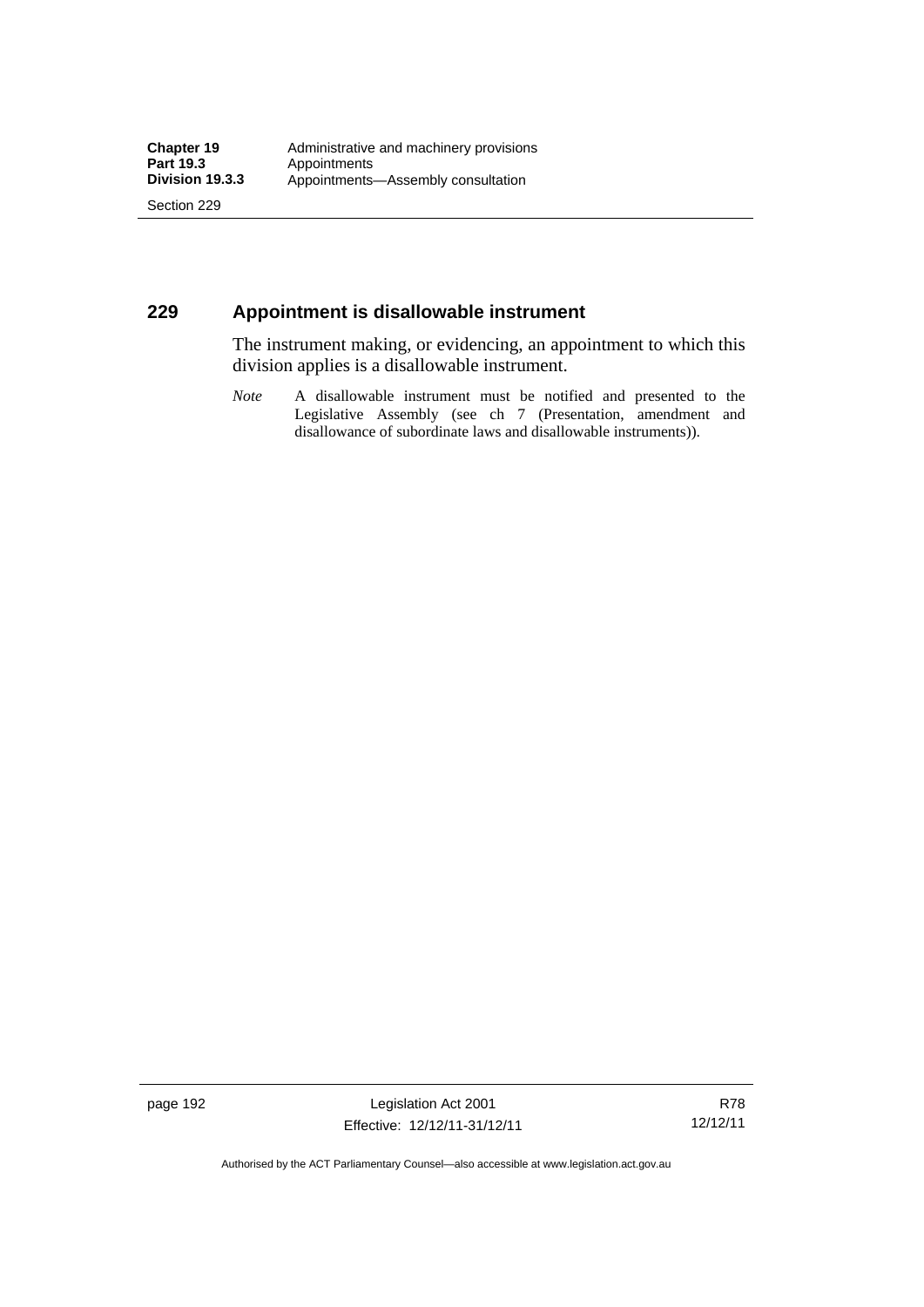# **Part 19.4 Delegations**

## **230 Application—pt 19.4 generally**

This part applies if a law authorises or requires an entity (the *appointer*) to delegate (or subdelegate) a function.

*Note Function* is defined in the dictionary, pt 1 to include authority, duty and power.

## **231 Application—pt 19.4 to subdelegations**

- (1) This part applies to the subdelegation of a function in the same way as it applies to the delegation of the function.
- (2) However, if the appointer delegates a function to a delegate, the delegate may not subdelegate the function.
- (3) Subsection (2) is a determinative provision.

#### **Examples**

- 1 The *ABC Act 2003* provides that an appointer (X) may delegate X's functions to Y. The Act is silent on the subdelegation of the functions. Y may not subdelegate X's functions to Z.
- 2 The *ABC Act 2003* provides that an appointer (X) may delegate X's functions to Y, with authority for Y to subdelegate the functions. Because the Act authorises subdelegation, it expressly displaces this Act, section 231 (2) (see s 6). Y can therefore subdelegate  $\overline{X}$ 's functions to Z (compare s 236, which deals with the subdelegation of a power to delegate)*.*
- *Note 1* See s 5 for the meaning of determinative provisions, and s 6 for their displacement.
- *Note 2* An example is part of the Act, is not exhaustive and may extend, but does not limit, the meaning of the provision in which it appears (see s 126 and s 132).

## **232 Delegation must be in writing etc**

A delegation must be made, or evidenced, by writing signed by the appointer.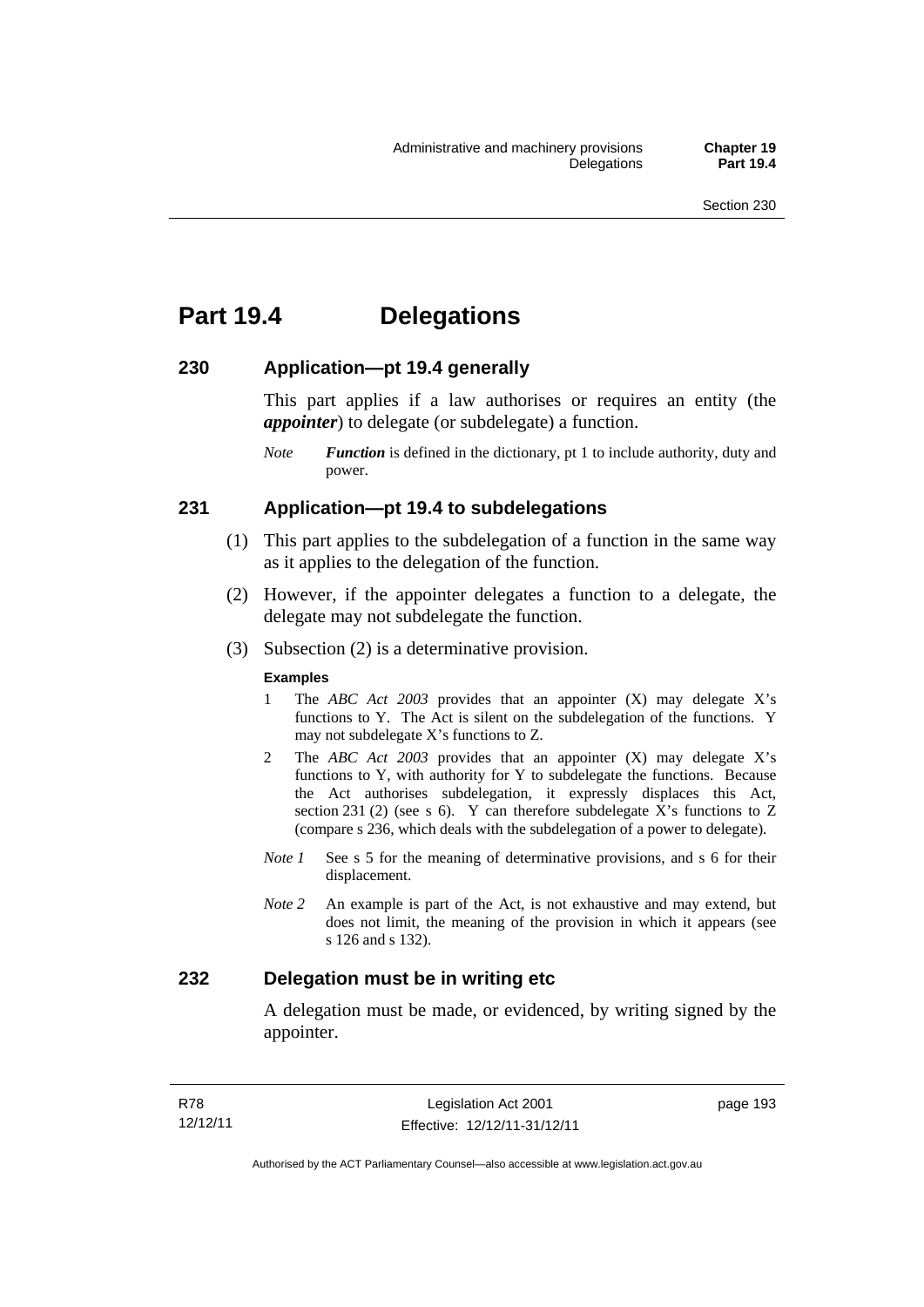### **233 Delegation may be made by name or position**

- (1) The appointer may delegate by—
	- (a) naming the person to whom the delegation is made; or
	- (b) nominating the occupant of a position (however described), at a particular time or from time to time.
- (2) For this part, the person named, or the occupant of the position nominated, is the *delegate*.

## **234 Instrument may provide when delegation has effect etc**

The instrument making or evidencing a delegation may provide—

- (a) that the delegation has effect only in stated circumstances or subject to stated conditions, limitations or directions; or
- (b) that all of a function, or a stated part of the function, is delegated.

#### **Examples**

- 1 The delegation provides that, when the appointer (Y) is outside Australia, the delegate (X) may exercise her functions except that stated functions may only be exercised with Y's approval.
- 2 The delegation provides that X may enter into a contract for the purchase of property of not more than \$50 000 in value.
- 3 The delegation provides that X may grant licences under a stated Act but that, in considering applications, X must take account of the policy of the agency (authorised by the Act) that there should not be more than 100 licences current at any time.
- *Note* An example is part of the Act, is not exhaustive and may extend, but does not limit, the meaning of the provision in which it appears (see s 126 and s 132).

## **235 Delegation may be made to 2 or more delegates**

The appointer may delegate the appointer's function, or any part of the function, to 2 or more delegates.

page 194 Legislation Act 2001 Effective: 12/12/11-31/12/11

R78 12/12/11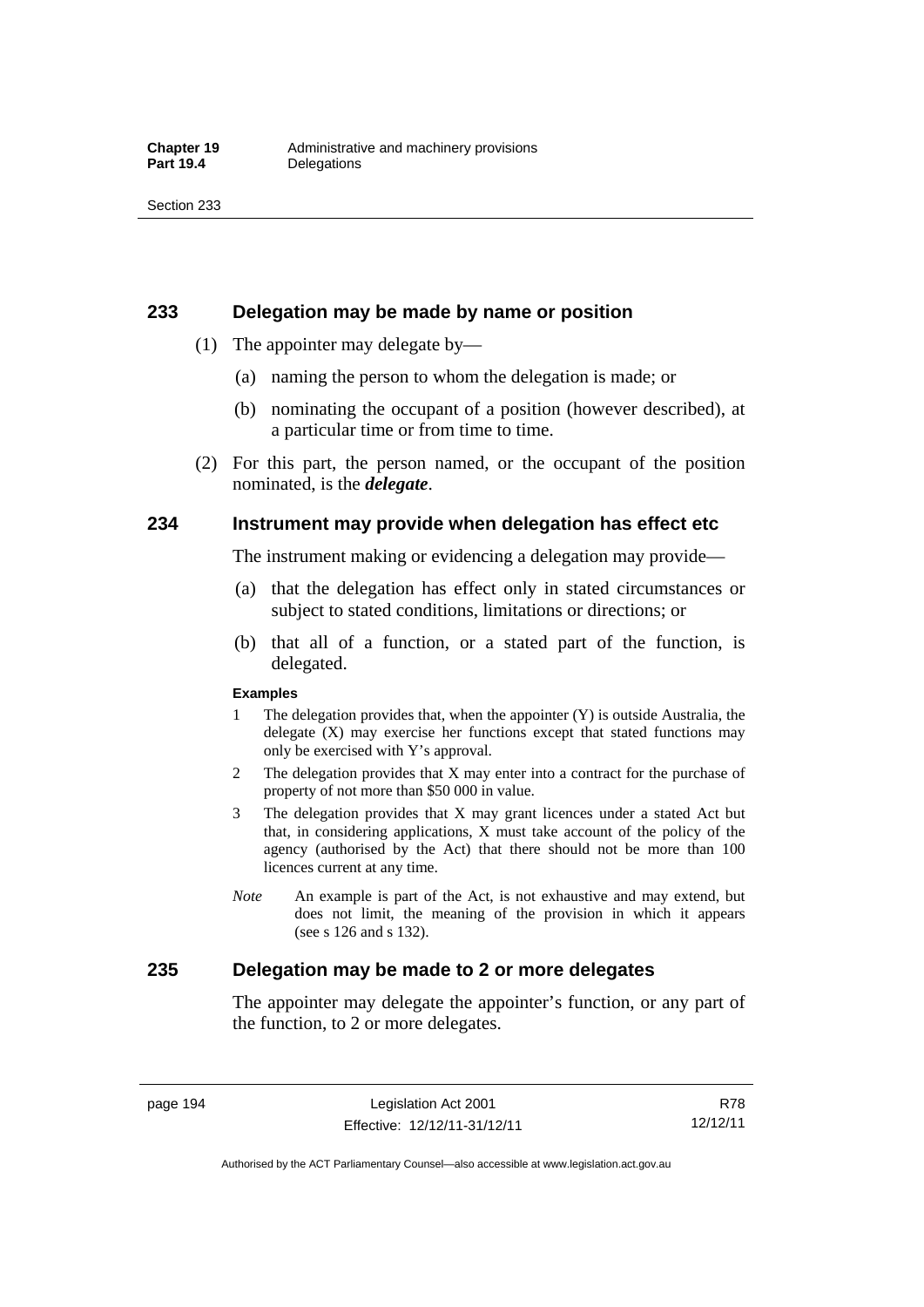### **236 Power to delegate may not be delegated**

- (1) The appointer may not delegate the appointer's power to delegate.
- (2) Subsection (1) is a determinative provision.
	- *Note* See s 5 for the meaning of determinative provisions, and s 6 for their displacement.

#### **Examples**

- 1 The *ABC Act 2003* provides that an appointer (X) may delegate X's functions to Y. The Act is silent on X's power to delegate the power to delegate. X may not delegate X's power to delegate to Y.
- 2 The *ABC Act 2003* provides that an appointer (X) may delegate X's functions to Y, with authority for X to delegate X's power to delegate. Because the Act authorises the delegation of the power to delegate, it expressly displaces this Act, s 236 (1) (see s 6). X can therefore delegate X's power to delegate to Y (compare s 231, which deals with the subdelegation of a delegated function).
- *Note* An example is part of the Act, is not exhaustive and may extend, but does not limit, the meaning of the provision in which it appears (see s 126 and s 132).

### **237 Delegation may be amended or revoked**

- (1) The appointer may amend a delegation or revoke it completely or partly.
- (2) The power to amend or revoke a delegation is exercisable in the same way, and subject to the same conditions, as the power to delegate.

#### **Example**

If the power to delegate is exercisable only with the Minister's approval, the power to revoke the delegation is exercisable only with the Minister's approval.

*Note* An example is part of the Act, is not exhaustive and may extend, but does not limit, the meaning of the provision in which it appears (see s 126 and s 132).

page 195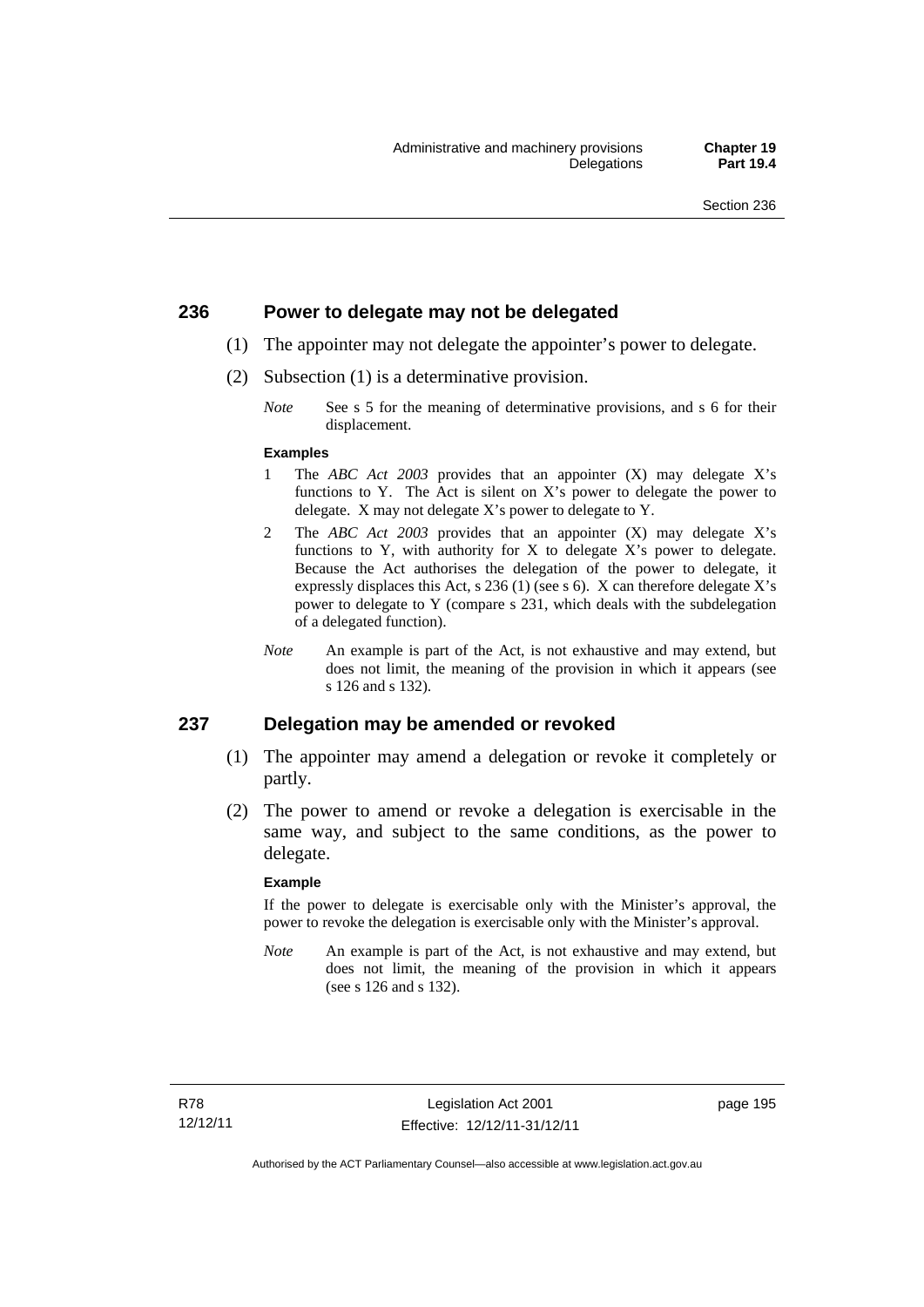## **238 Appointer responsible for delegated function**

The delegation of a function, or a part of a function, does not relieve the appointer of the appointer's obligation to ensure that the function is properly exercised.

## **239 Exercise of delegation by delegate**

- (1) A delegate must exercise the delegation subject to any conditions, limitations or directions in the instrument making or evidencing the delegation.
- (2) All territory laws apply to the delegate in the exercise of the delegation as if the delegate were the appointer.
- (3) Without limiting subsection (2), if the exercise of a function by the appointer is dependent on the appointer's state of mind and the function is delegated, the function may be exercised by the delegate on the delegate's state of mind.
- (4) Anything done by or in relation to the delegate in the exercise of the delegation is taken to have been done by or in relation to the appointer.
	- *Note 1* Section 94 provides that a delegation under a law that is in force immediately before an amendment of the law continues to have effect as if made under the amended law.
	- *Note 2* Section 196 gives a delegate the powers necessary or convenient to exercise a delegated function.
- (5) In this section:

*state of mind* includes knowledge, intention, opinion, belief or purpose.

## **240 Appointer may exercise delegated function**

A function that has been delegated may, despite the delegation, be exercised by the appointer.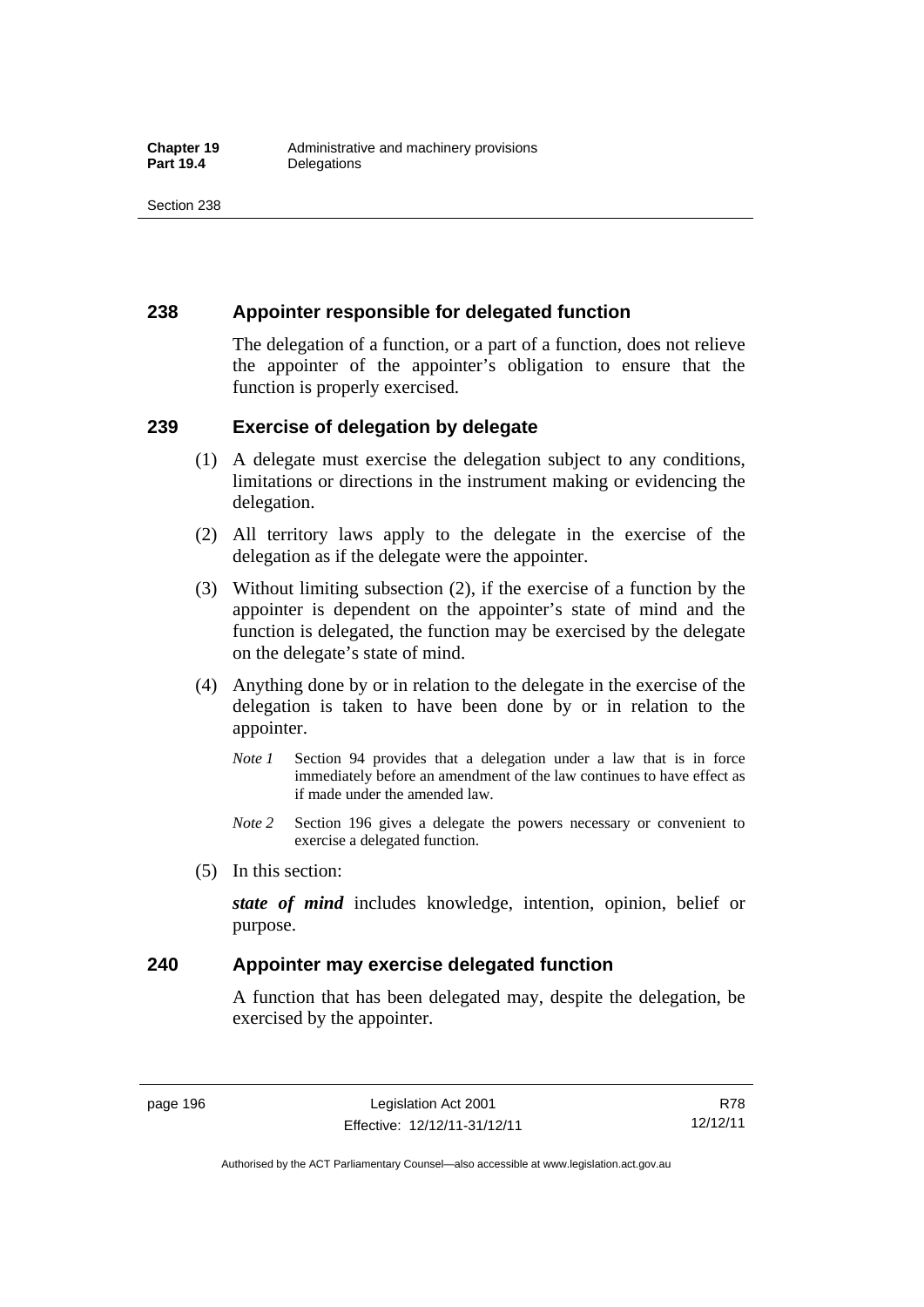## **241 Delegation not affected by appointer changes**

- (1) If the appointer is a body, a delegation made by the body does not end only because the membership of the body changes.
- (2) If the appointer is the person for the time being occupying a position, a delegation made by the person does not end only because the person ceases to be the occupant of the position.
- (3) This section does not limit the following sections:
	- section 199 (Functions of bodies)
	- section 200 (Functions of occupants of positions).

# **242 Delegation not affected by defect etc**

- (1) A delegation, or anything done under a delegation, is not invalid only because of a defect or irregularity in or in relation to the delegation.
- (2) Anything done by or in relation to the delegate while the delegate purports to exercise the delegation is not invalid only because—
	- (a) the delegation had been amended or revoked; or
	- (b) the occasion for the delegate to exercise the delegation had not arisen or had ended.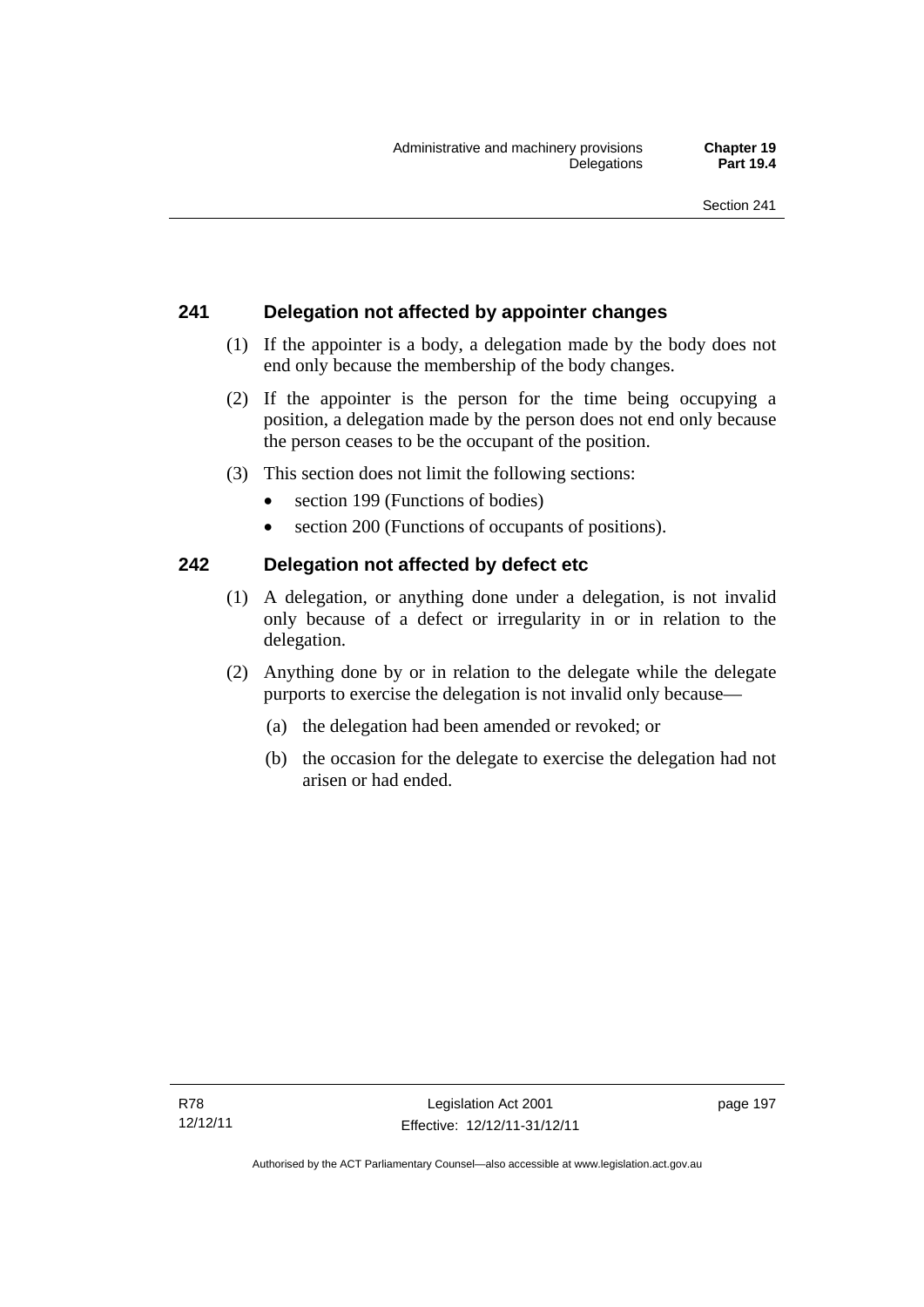Section 245

# **Part 19.5 Service of documents**

## **245 Application—pt 19.5**

This part applies to a document that is authorised or required under a law to be served (whether the word 'serve', 'give', 'notify', 'send' or 'tell' or any other word is used).

## **246 Definitions—pt 19.5**

In this part:

*administrator*, of a law, means the entity administering or responsible for the law.

*agency* means—

- (a) an administrative unit; or
- (b) a statutory office-holder; or
- (c) any other entity established for a public purpose under a law;

and includes a member of, or a member of the staff of, the agency.

*business address*, of an individual, corporation or agency in relation to anything done or to be done under a law, includes the latest business address, or address for service of notices (however described), of the individual, corporation or agency (if any) recorded in a register or other records kept by the administrator of the law.

*corporation* does not include an agency.

*document* includes a notice, an article that may be sent by post or anything else.

*email address*, of an individual, corporation or agency in relation to anything done or to be done under a law, includes the latest email address of the individual, corporation or agency (if any) recorded in a register or other records kept by the administrator of the law.

R78 12/12/11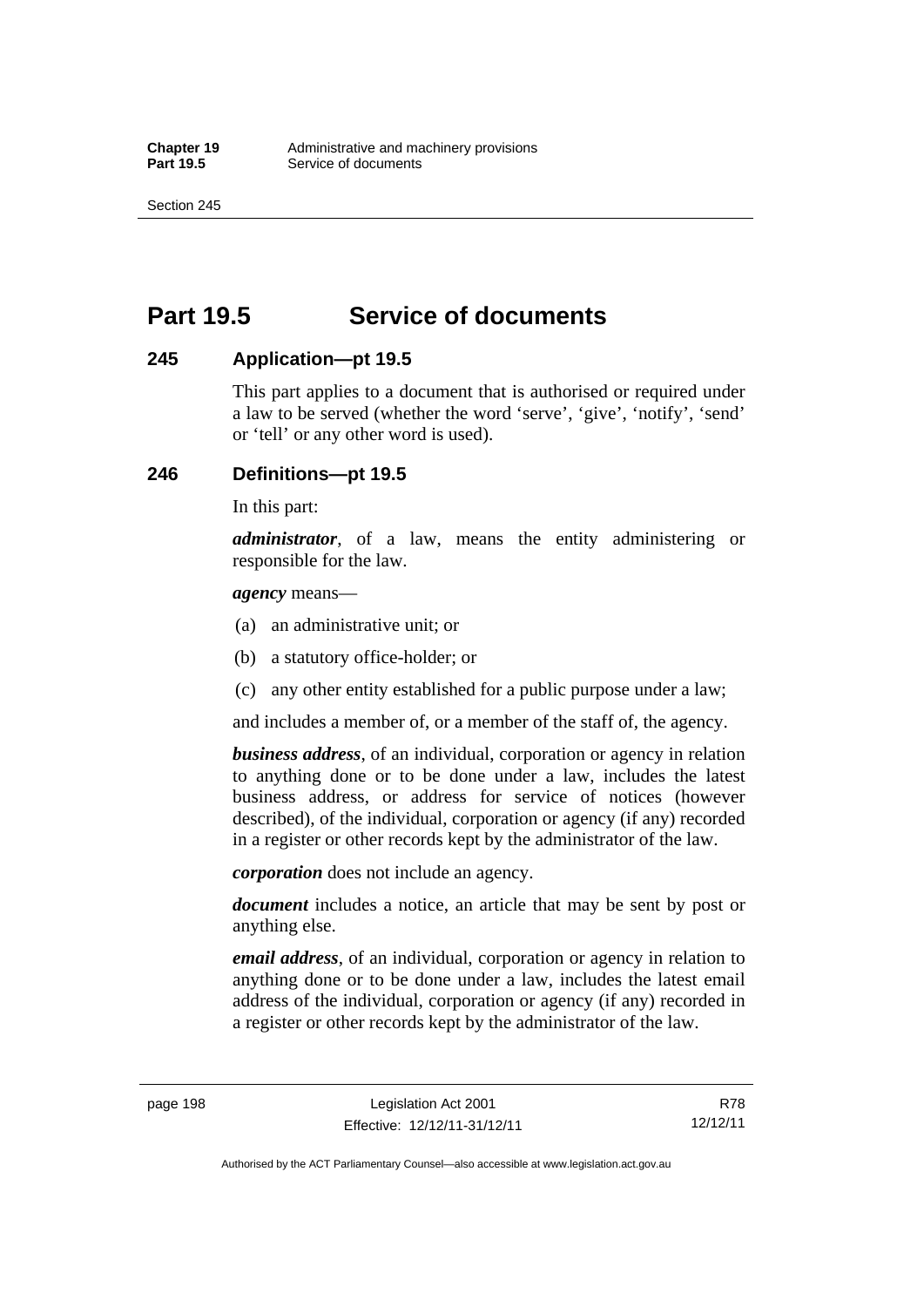### *executive officer* means—

- (a) for a corporation—a person (however described and whether or not the person is a director of the corporation) who is concerned with, or takes part in, the corporation's management; or
- (b) for an agency that is an administrative unit—the director-general of the administrative unit; or
- (c) for an agency that is a statutory office-holder—the occupant of the position; or
- (d) for an agency constituted by 2 or more people—the person who is entitled, because of the position occupied by the person, to preside at any meeting of the agency at which the person is present; or
- (e) for any other agency—the chief executive officer (however described) of the agency; or
- (f) for any agency—a person (however described) who is concerned with, or takes part in, the agency's management.

*fax number*, of an individual, corporation or agency in relation to anything done or to be done under a law, includes the latest fax number of the individual, corporation or agency (if any) recorded in a register or other records kept by the administrator of the law.

*home address*, of an individual in relation to anything done or to be done under a law, includes the latest home address, or address for service of notices (however described), of the person (if any) recorded in a register or other records kept by the administrator of the law.

*responsible*, for a law, means allocated responsibility for the law under the *Public Sector Management Act 1994*, section 14 (1) (b) (Ministerial responsibility and functions of administrative units).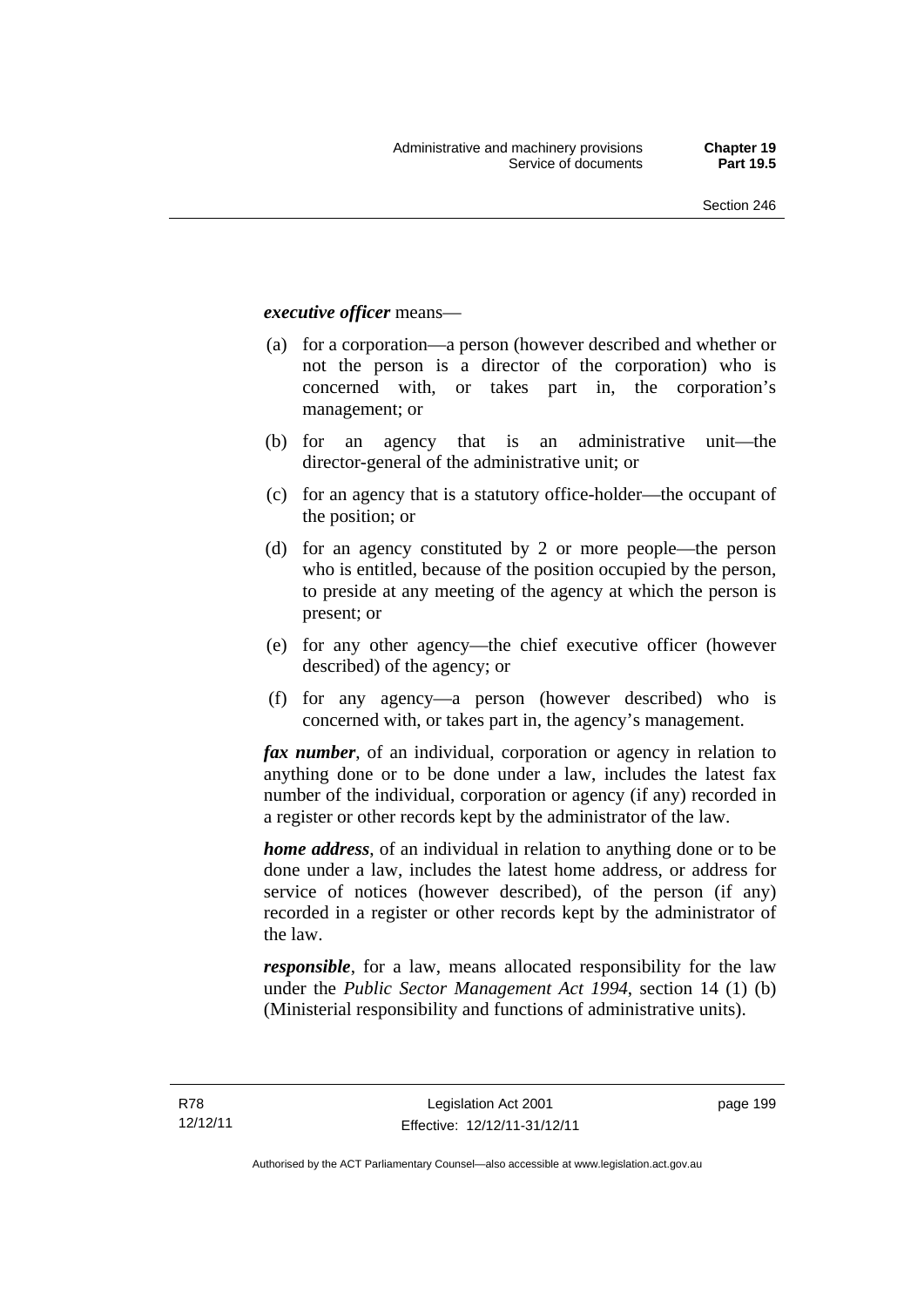## **247 Service of documents on individuals**

- (1) A document may be served on an individual—
	- (a) by giving it to the individual; or
	- (b) by sending it by prepaid post, addressed to the individual, to a home or business address of the individual; or
	- (c) by faxing it to a fax number of the individual; or
	- (d) by emailing it to an email address of the individual; or
	- (e) by leaving it, addressed to the individual, at a home or business address of the individual with someone who appears to be at least 16 years old and to live or be employed at the address.
	- *Note* See s 251 for service of documents under other laws.
- (2) This section applies to service of a document outside the ACT in the same way as it applies to service of the document in the ACT.

## **248 Service of documents on corporations**

- (1) A document may be served on a corporation—
	- (a) by giving it to an executive officer of the corporation; or
	- (b) by sending it by prepaid post, addressed to the corporation (or an executive officer of the corporation), to the address of any of its registered offices or any other business address of the corporation; or
	- (c) by faxing it to a fax number of the corporation; or
	- (d) by emailing it to an email address of the corporation; or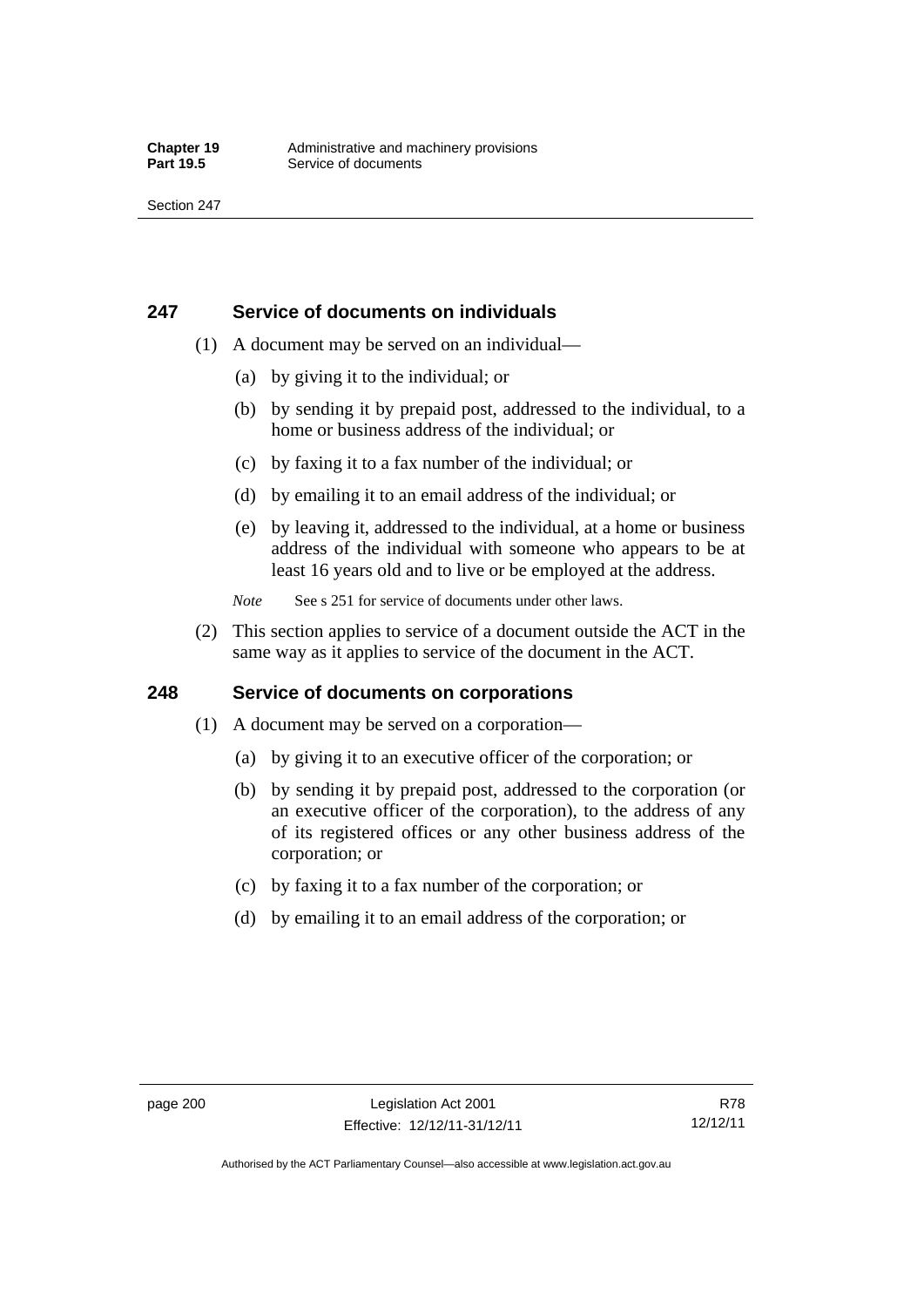(e) by leaving it, addressed to the corporation (or an executive officer of the corporation), at the address of any of the corporation's registered offices, or any other business address of the corporation, with someone who appears to be at least 16 years old and to be employed at the address.

*Note* See s 251 for service of documents under other laws.

 (2) This section applies to service of a document outside the ACT in the same way as it applies to service of the document in the ACT.

### **249 Service of documents on agencies**

A document may be served on an agency—

- (a) by giving it to an executive officer of the agency; or
- (b) by sending it by prepaid post, addressed to the agency (or an executive officer of the agency), to the address of any office of the agency or any other business address of the agency; or
- (c) by faxing it to a fax number of the agency; or
- (d) by emailing it to an email address of the agency; or
- (e) by leaving it, addressed to the agency (or an executive officer of the agency), at the address of any of the agency's offices or any other business address of the agency with someone who appears to be employed at the agency.

*Note* See s 251 for service of documents under other laws.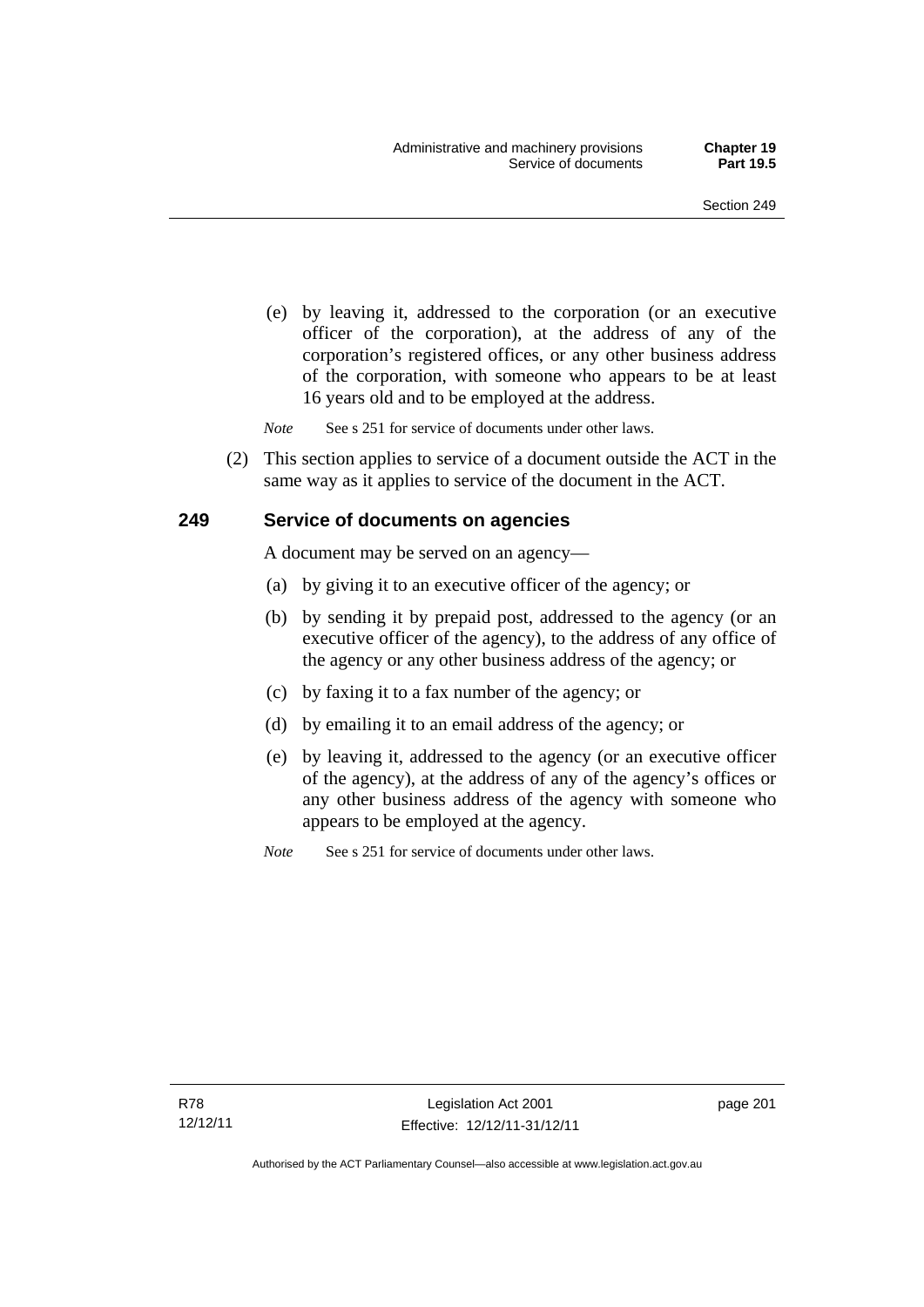### **250 When document taken to be served**

- (1) A document served by post under this part is taken to be served when the document would have been delivered in the ordinary course of post.
- (2) However, subsection (1) does not affect the operation of the *Evidence Act 1995* (Cwlth), section 160.
	- *Note* The *Evidence Act 1995* (Cwlth), s 160 provides a rebuttable presumption that a postal article sent by prepaid post addressed to a person at an address in Australia or an external territory was received on the 4th working day after posting.
- (3) If the sender has no reason to suspect that a document served by fax or email under this part was not received by the recipient when sent, the document is presumed to be served when sent unless evidence sufficient to raise doubt about the presumption is given.
- (4) For subsection (3), the sender has reason to suspect that a document served by fax or email under this part was not received by the recipient when sent only if, on the day the document was sent or on the next working day, the equipment the sender used to send the document indicated by way of a signal or other message that—
	- (a) the equipment did not send the document when the equipment was used to send the document; or
	- (b) for a fax—the number to which the fax was sent to the recipient was not a fax number of the recipient; or
	- (c) for an email—the address to which the email was sent was not an email address of the recipient.
- (5) A document addressed to the recipient, and left for the recipient as mentioned in section 247 (e), section 248 (e) or section 249 (e), is taken to be served when it was left.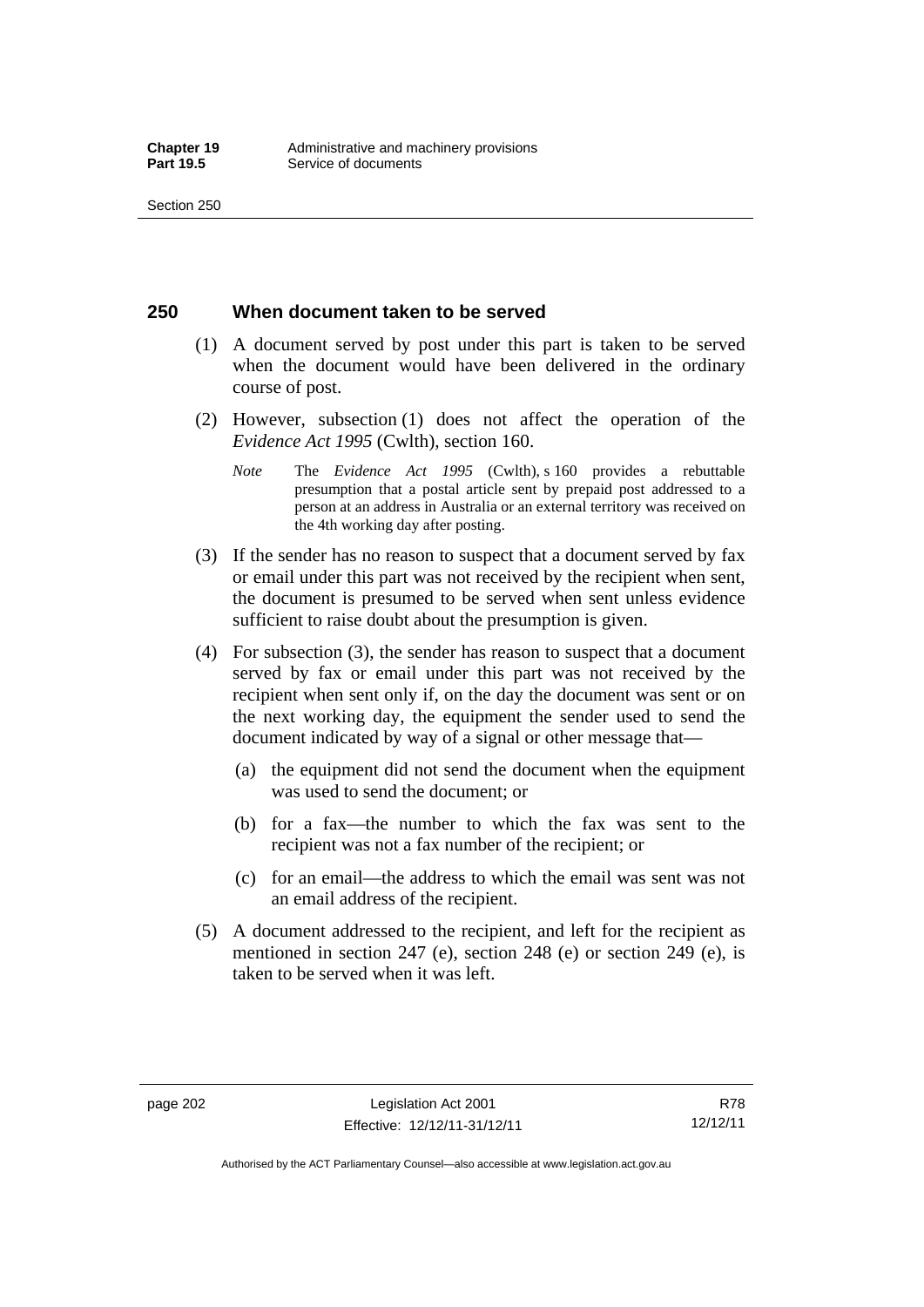(6) In this section:

*recipient*, for a document, means the individual, corporation or agency on whom the document is intended to be served.

*sender*, for a document served, or to be served, by fax or email, means the person sending, or seeking to send, the document.

### **251 Other laws not affected etc**

- (1) This part does not affect the operation of any other law that authorises or requires service of a document otherwise than as provided under this part.
- (2) Despite this part, a law (or, if the law is an Act, a regulation under the Act) may provide—
	- (a) that a document of a particular kind may or must be served (however described) only in a particular way or to a particular address or number; or
	- (b) for the date (or date and time) when service (however described) of a document is taken to have been made.

### **252 Powers of courts and tribunals not affected**

This part does not affect the power of a court or tribunal to authorise or require service of a document otherwise than as provided under this part.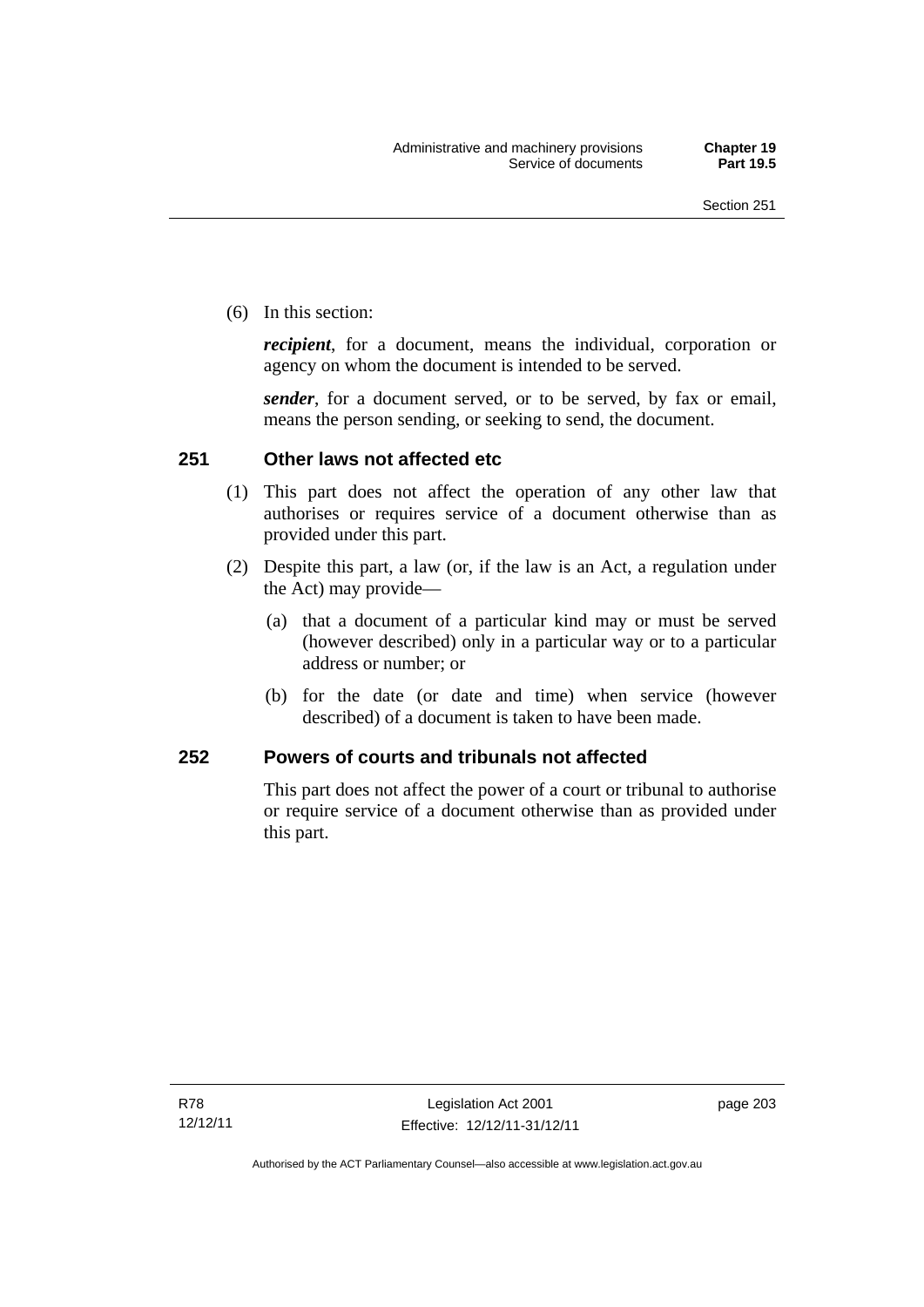Section 253

# **Part 19.6 Functions of Executive and Ministers**

### **253 Exercise of functions of Executive**

- (1) A function given to the Executive under an Act may be exercised by any 2 Ministers acting in concert.
- (2) The exercise of a function under subsection (1) is taken to be the exercise of the function by the Executive.
- (3) A statutory instrument (other than a subordinate law or disallowable instrument) is taken to be made by the Executive if it is signed by 2 or more Ministers who are members of the Executive.
- (4) A statutory instrument mentioned in subsection (3) made in accordance with the subsection is taken to be made when it is signed by the second Minister signing.
- (5) This section is subject to section 41 (Making of certain statutory instruments by Executive).
- (6) In this section:

Act includes an Act of the Commonwealth.

*statutory instrument* includes an instrument (whether or not legislative in nature) made under—

- (a) an Act of the Commonwealth; or
- (b) another statutory instrument of the Commonwealth ; or
- (c) power given by an Act or statutory instrument of the Commonwealth and also power given otherwise by law.

### **254 Administration of matters not allocated**

If a matter relating to the Executive's functions is not allocated under the Self-Government Act, section 43 (1), the Chief Minister administers the matter.

R78 12/12/11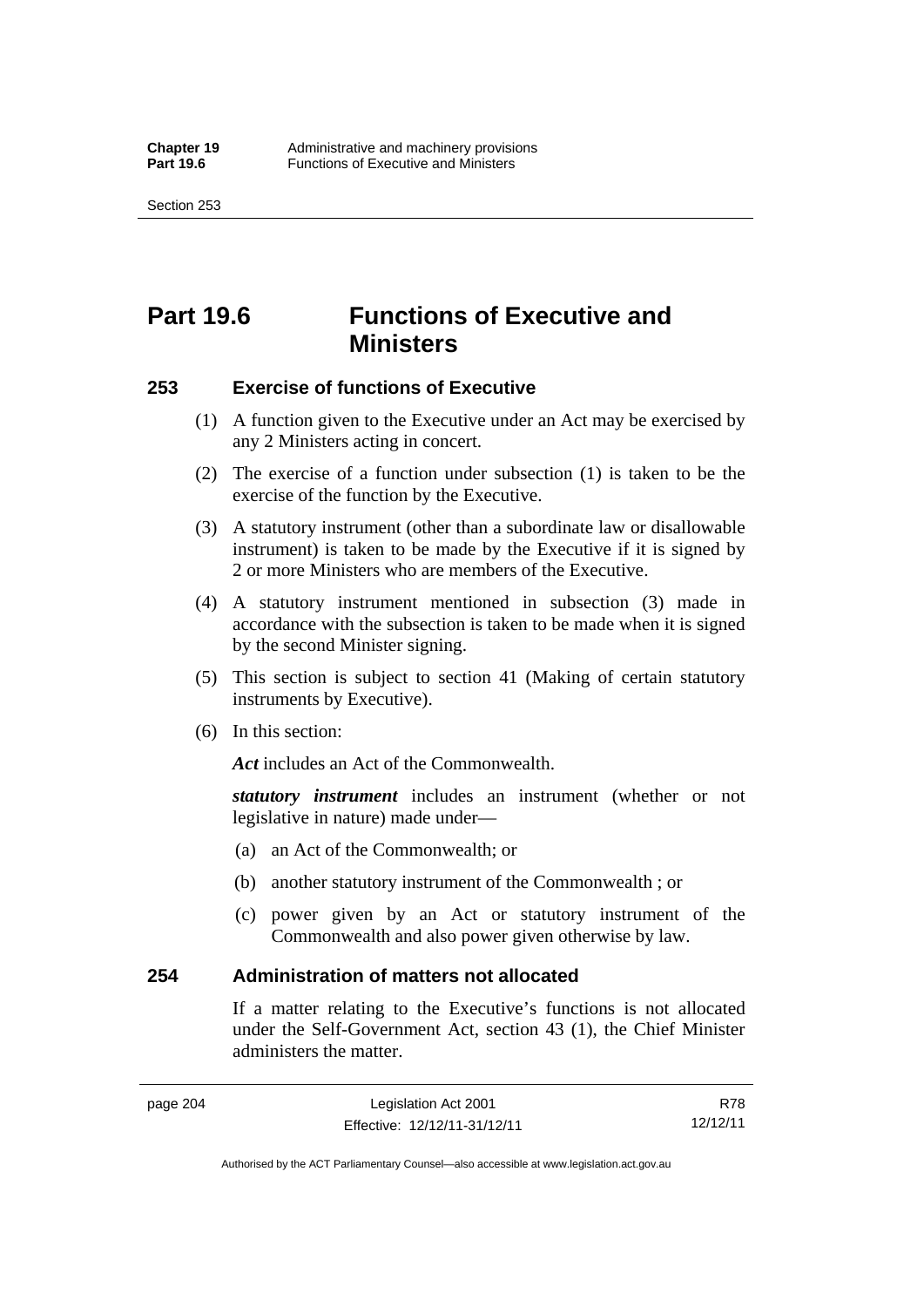## **254A Delegation by Minister**

A Minister may delegate the Minister's functions under an Act or statutory instrument to anyone else.

*Note* For the making of delegations and the exercise of delegated functions, see pt 19.4.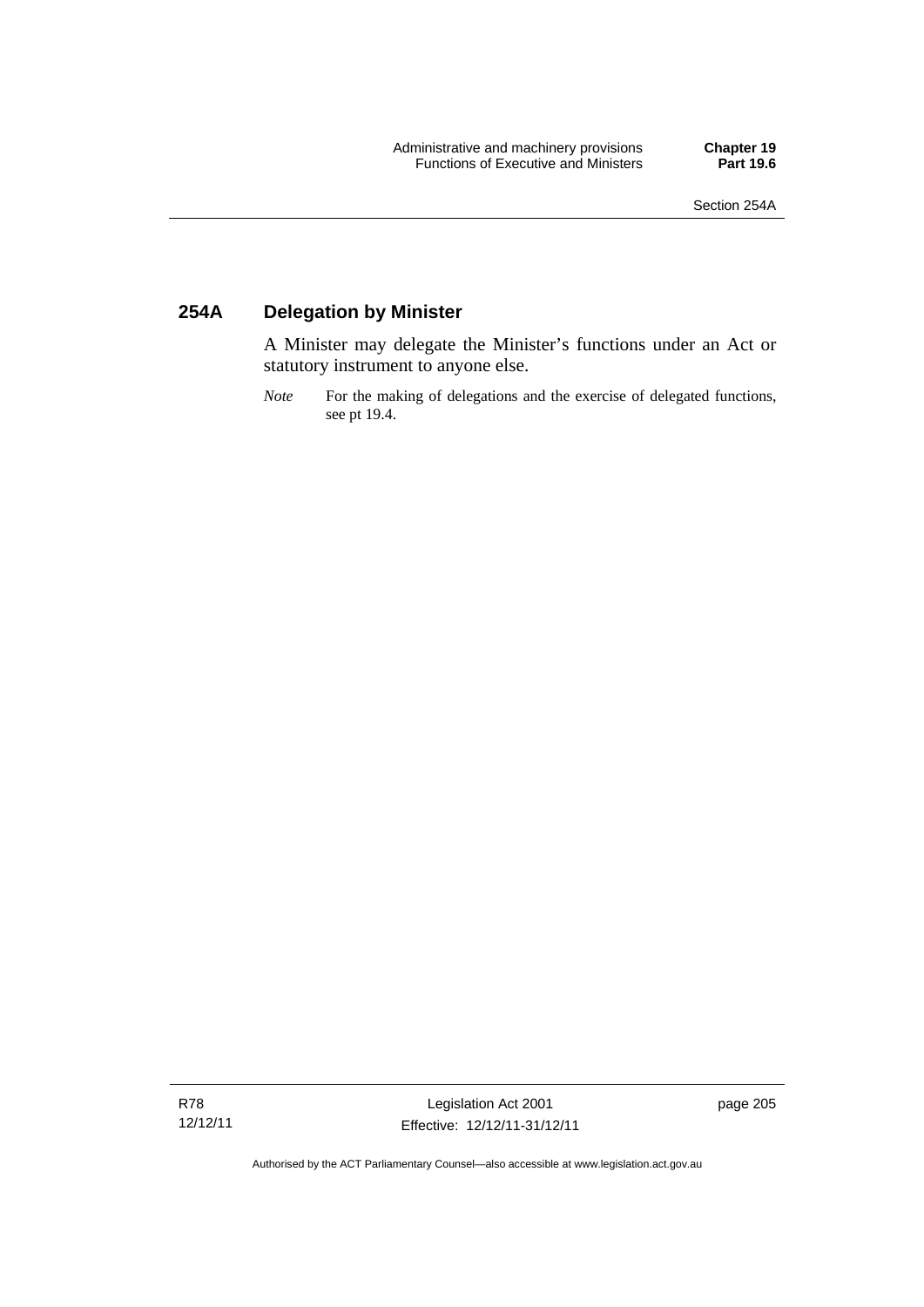Section 255

# **Part 19.7 Other matters**

### **255 Forms**

- (1) This section applies if an Act, subordinate law or disallowable instrument (the *authorising law*) authorises or requires a form to be approved or prescribed under an Act or statutory instrument (the *relevant law*).
	- *Note* See also s 46 (3), which deals with the repeal and replacement of forms that are legislative instruments and prevents their amendment.
- (2) The authorising law authorises a form to be approved or prescribed in relation to any matter under or in relation to the relevant law.
- (3) To remove any doubt, a form may be approved or prescribed for a provision of the relevant law even though the provision does not mention a form.

#### **Example**

The X Act, s 23 provides for a person to apply for registration but makes no mention of a form for the application. However, the Act, s 80 (1) provides:

(1) The Minister may approve forms for this Act.

Section 80 (3) provides that the approval of a form is a notifiable instrument.

Because s 80 (1) permits a form to be approved 'for this Act', this Act, s 255 applies in relation to s 23 and the Minister may, in writing, approve a form for the application.

- *Note 1* Because the approval is a notifiable instrument, it must be in writing (see s 42 (2)).
- *Note 2* An example is part of the Act, is not exhaustive and may extend, but does not limit, the meaning of the provision in which it appears (see s 126 and s 132).
- (4) Substantial compliance with a form is sufficient.
- (5) However, if a form requires—
	- (a) the form to be signed; or

page 206 Legislation Act 2001 Effective: 12/12/11-31/12/11

R78 12/12/11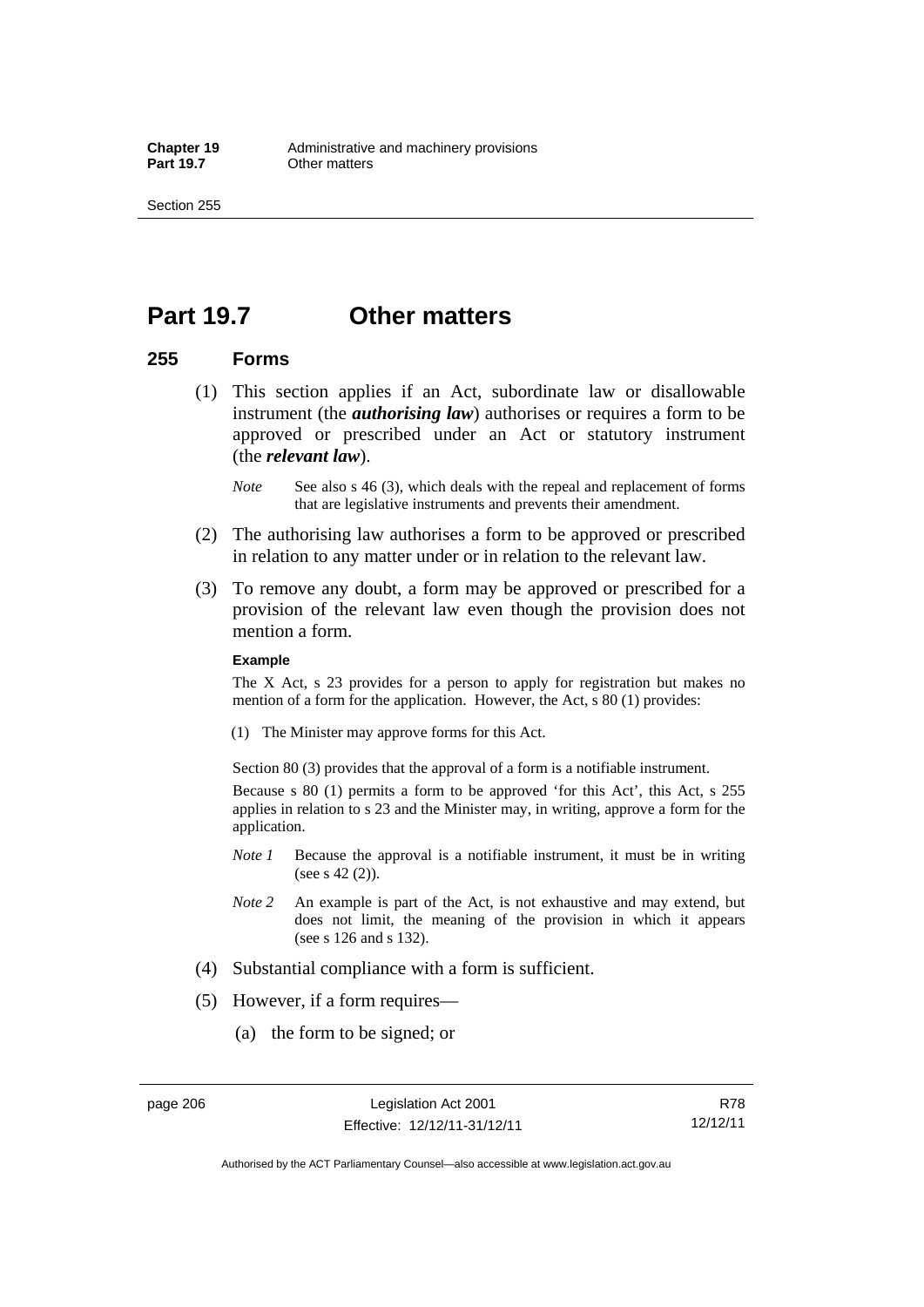- (b) the form to be prepared in a particular way (for example, on paper of a particular size or quality or in a particular electronic form); or
- (c) the form to be completed in a particular way; or
- (d) particular information to be included in the form, or a particular document to be attached to or given with the form; or
- (e) the form, information in the form, or a document attached to or given with the form, to be verified in a particular way (for example, by statutory declaration);

the form is properly completed only if the requirement is complied with.

- (6) Despite subsection (5), the person need not comply with the requirement mentioned in subsection (5) (d) (and the form is taken to be properly completed despite the noncompliance) if—
	- (a) the form is approved or prescribed for a purpose; and
	- (b) the information or document is not reasonably necessary for the purpose.

#### **Examples**

- 1 A person need not comply with a requirement of an approved form to include personal information (eg marital status) irrelevant to a purpose for which the form is required.
- 2 A person need not comply with a requirement of an approved form that has some relevance to a purpose for which the form is required, but intrudes to an unreasonable extent on personal privacy.
- $(7)$  If—
	- (a) a form (*form 1*) may be approved or prescribed for a purpose; and
	- (b) another form (*form 2*) may be approved or prescribed for the same or another purpose; and

page 207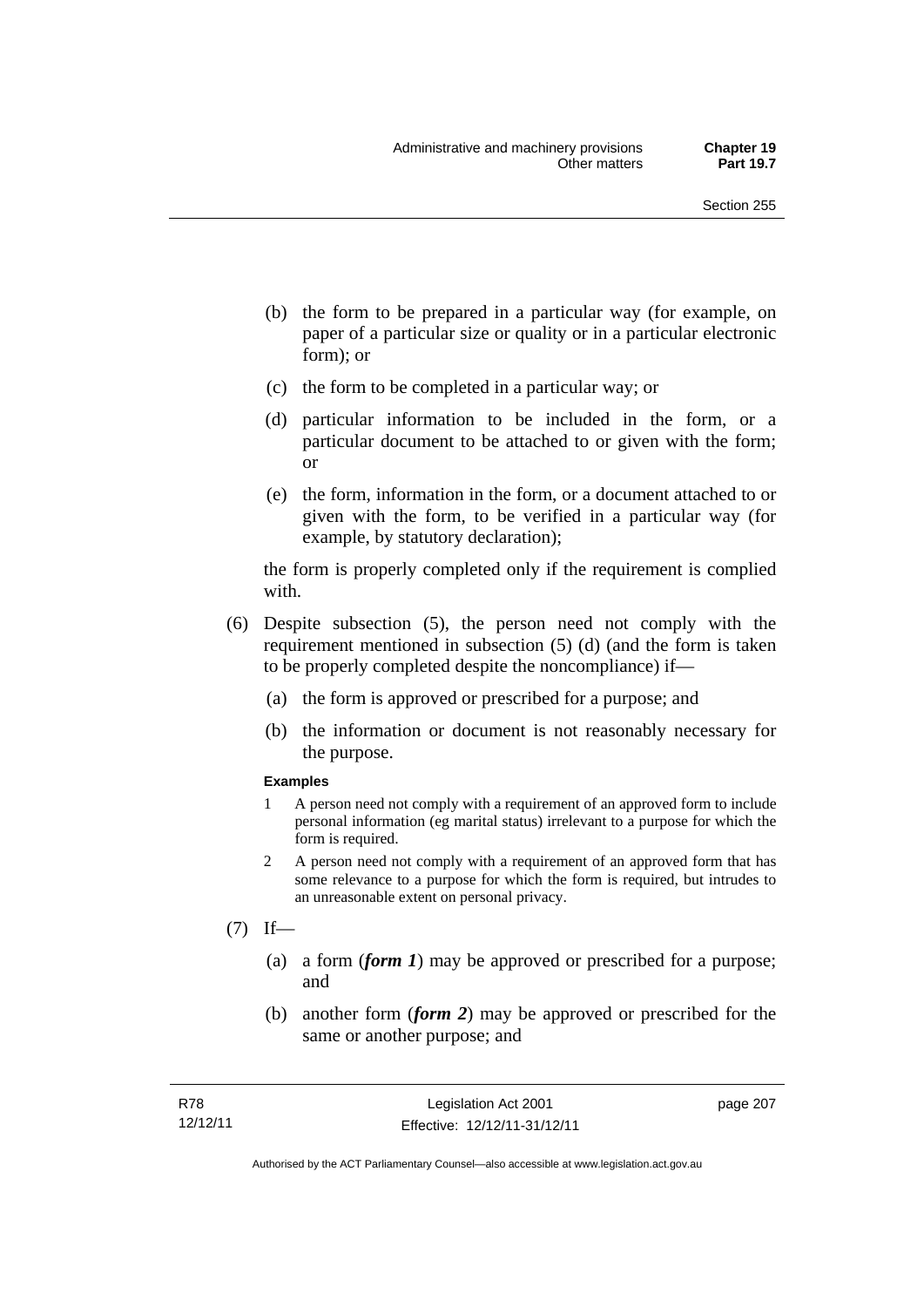(c) separate forms 1 and 2 are approved or prescribed;

a combination form, consisting of forms 1 and 2, may be approved or prescribed and used for the purpose or purposes.

- (8) If, under a law, a form is authorised or required to be filed with (however described), or served on (however described), a person, the form may be filed with, or served on, someone else under arrangements made between them.
- (9) This section is a determinative provision.
	- *Note* See s 5 for the meaning of determinative provisions, and s 6 for their displacement.

### **256 Production of records kept in computers etc**

- (1) This section applies if—
	- (a) a person uses an electronic or other device to keep a record of information; and
	- (b) the person is required under a law (however the law is expressed) to give the information, or a document containing the information, to an authority.
- (2) The requirement obliges the person to give to the authority a document that accurately reproduces or contains the information in a form that can be understood by the authority.
- (3) In this section:

*authority* means a court, tribunal or other entity.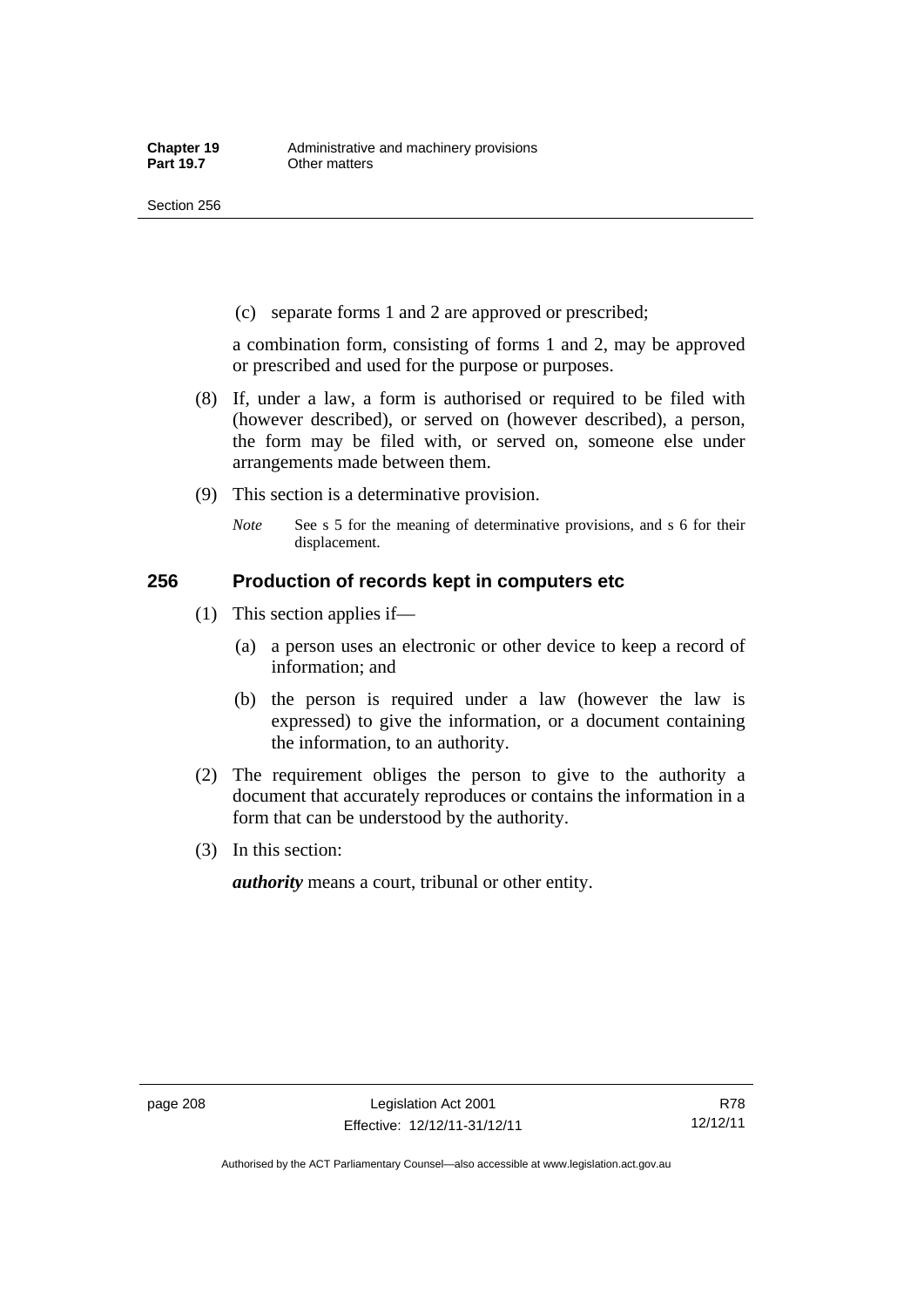# **Chapter 20 Miscellaneous**

### **300 Delegation by parliamentary counsel**

 (1) The parliamentary counsel may delegate the parliamentary counsel's functions under this Act or another territory law to a public servant.

- (2) However, the parliamentary counsel may only delegate a function under part 11.3 (Editorial changes) to—
	- (a) a person performing the duties of deputy parliamentary counsel in the public service; or
	- (b) a public servant prescribed by regulation.

### **301 References to Administration Act 1989 etc**

- (1) In any Act, statutory instrument or document, a reference to the *Administration Act 1989*, the *Interpretation Act 1967*, the *Legislation* (*Republication*) *Act 1996* or the *Subordinate Laws Act 1989* is, in relation to anything dealt with in this Act, a reference to this Act.
- (2) In any Act, statutory instrument or document, a reference to a particular provision of the *Administration Act 1989*, the *Interpretation Act 1967*, the *Legislation (Republication) Act 1996* or the *Subordinate Laws Act 1989* is, in relation to anything dealt with in this Act, a reference to the corresponding provision of this Act.

### **302 Regulation-making power**

The Executive may make regulations for this Act.

*Note* A regulation must be notified, and presented to the Legislative Assembly, under this Act.

page 209

*Note* For the making of delegations and the exercise of delegated functions, see pt 19.4.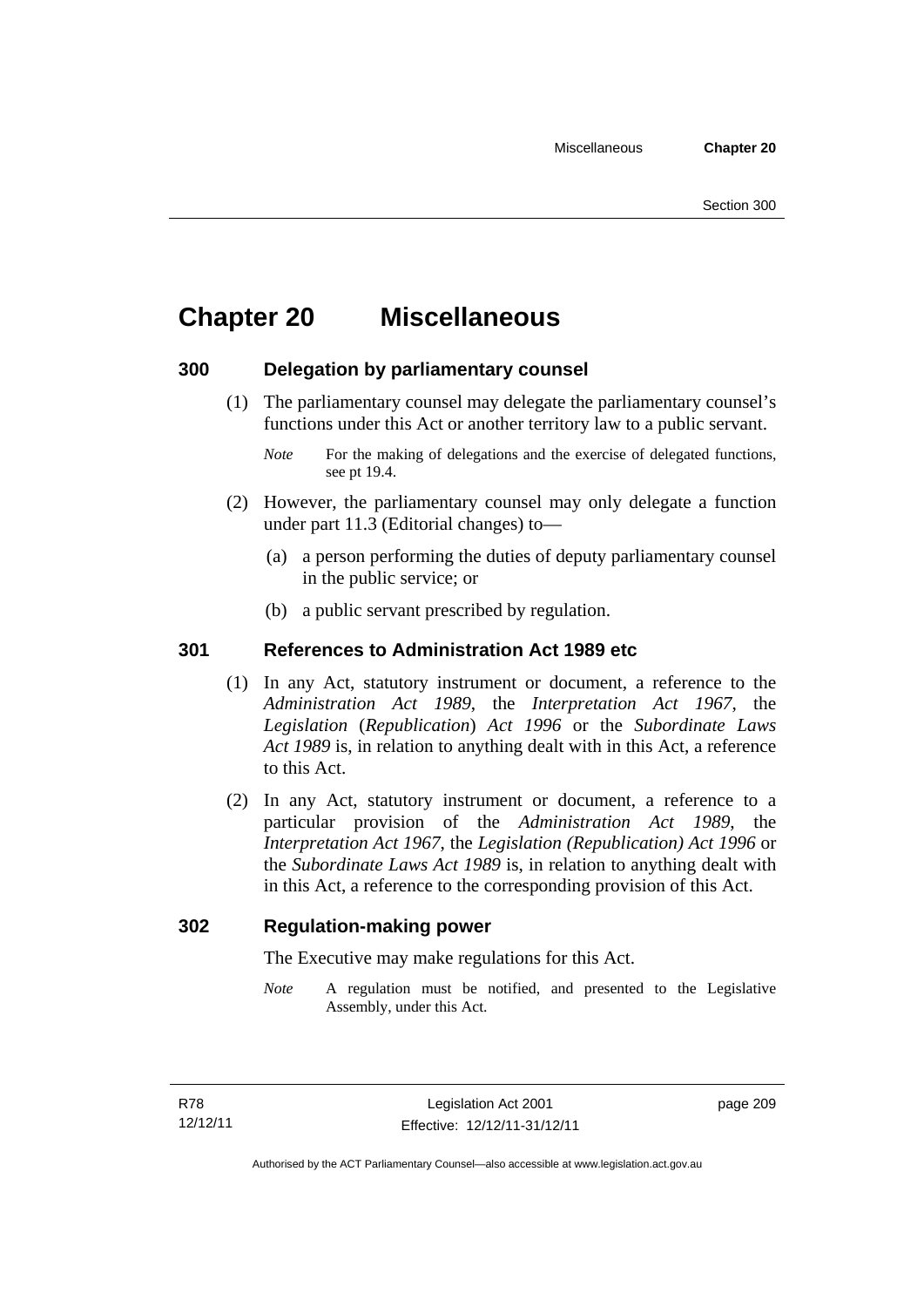# **Schedule 1 Acts included in sources of law in the ACT**

(see s 17)

# **Part 1.1 Former NSW and UK Acts in force before establishment of Territory**

| column 1 | column <sub>2</sub><br>column 3                        |                                                       |
|----------|--------------------------------------------------------|-------------------------------------------------------|
| item     | name of Act                                            | number or date of assent and<br>original jurisdiction |
| 1        | Magna Carta                                            | $(1297)$ 25 Edw 1 c 29 (UK)                           |
| 2        | Criminal and Civil Justice Act 1351                    | 25 Edw 3 St 5 c 4 (UK)                                |
| 3        | Due Process of Law Act 1354                            | 28 Edw 3 c 3 (UK)                                     |
| 4        | Due Process of Law Act 1368                            | 42 Edw 3 c 3 (UK)                                     |
| 5        | Free Access to Courts Act 1400                         | 2 Hen 4 c 1 (UK)                                      |
| 6        | Petition of Right 1627                                 | 3 Chas 1 c 1 (UK)                                     |
| 7        | Bill of Rights 1688                                    | 1 Will and Mary sess 2 c 2 (UK)                       |
| 8        | Act of Settlement 1700                                 | 12 and 13 Will 3 c 2 (UK)                             |
| 9        | Royal Marriages Act 1772                               | 12 Geo 3 c 11 (UK)                                    |
| 10       | Crimes Act 1900                                        | 1900 No 40 (NSW)                                      |
| 11       | Truck Act 1900                                         | 1900 No 55 (NSW)                                      |
| 12       | Pawnbrokers Act 1902                                   | 1902 No 66 (NSW)                                      |
| 13       | Public Roads Act 1902                                  | 1902 No 95 (NSW)                                      |
| 14       | Anglican Church of Australia Constitutions<br>Act 1902 | 24 December 1902 (NSW)                                |
| 15       | Fertilisers (Labelling and Sale) Act 1904              | 1904 No 33 (NSW)                                      |
| 16       | Second-hand Dealers Act 1906                           | 1906 No 30 (NSW)                                      |

page 210 Legislation Act 2001 Effective: 12/12/11-31/12/11

R78 12/12/11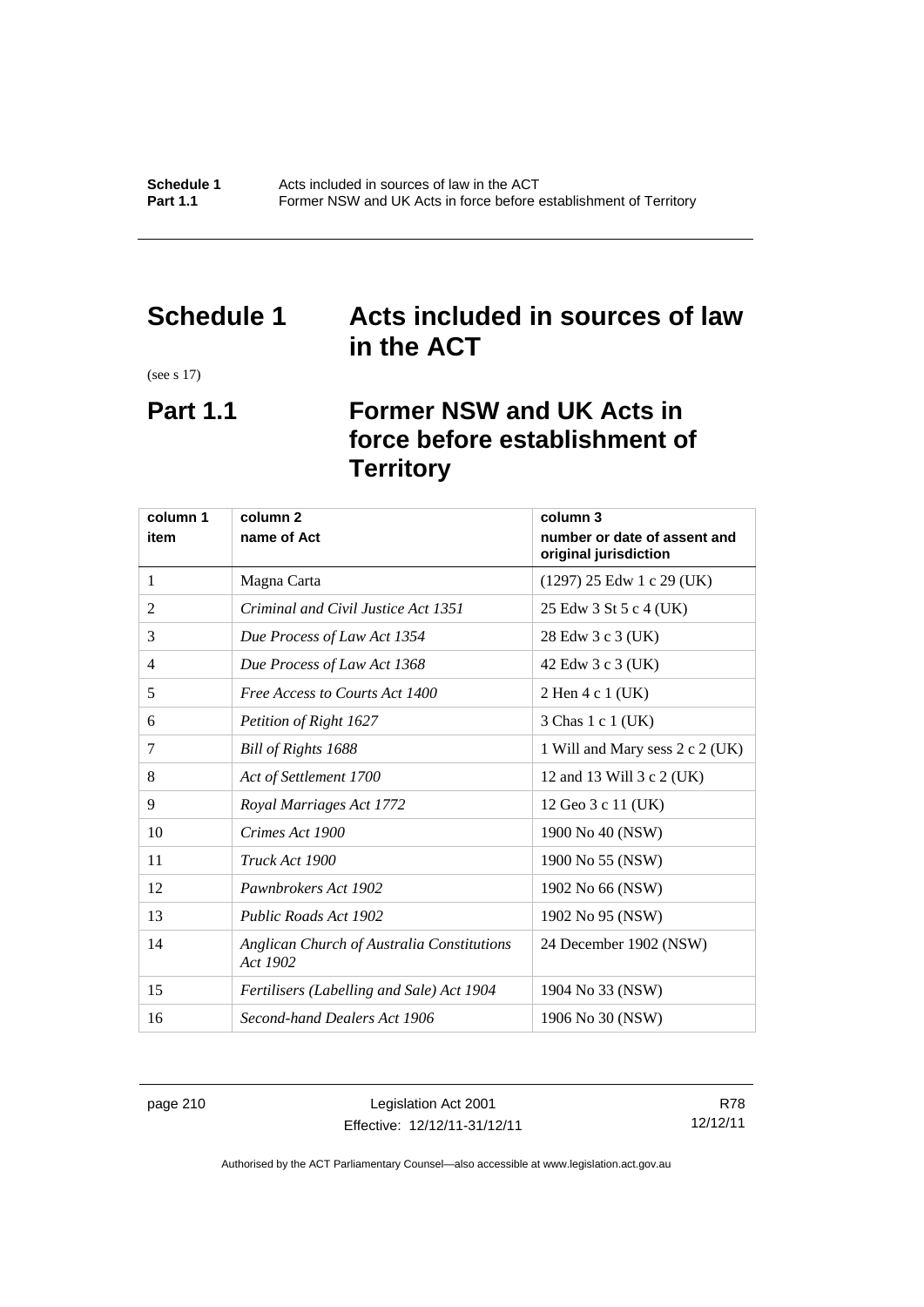# **Part 1.2 Former NSW Acts applied after establishment of Territory**

*Note* The former NSW Acts mentioned in this part are in force in the ACT as Acts of the Legislative Assembly

| column 1 | column <sub>2</sub>                                     | column 3                                                |
|----------|---------------------------------------------------------|---------------------------------------------------------|
| item     | name of NSW Act                                         | applying Territory Act                                  |
|          | Scaffolding and Lifts Act 1912                          | <i>Scaffolding and Lifts Act 1957</i> (repealed)        |
|          | Anglican Church of Australia<br>Trust Property Act 1917 | Anglican Church of Australia Trust Property<br>Act 1928 |
| 3        | Trustee Act 1925                                        | <i>Trustee Act 1957</i> (repealed)                      |
|          | Anglican Church of Australia<br>Constitution Act 1961   | Anglican Church of Australia Trust Property<br>Act 1928 |

*Note* The written law of the ACT also includes the following Acts that may not be amended or repealed by the Assembly (see Self-Government Act, s 34):

- *Life, Fire and Marine Insurance Act 1902* (NSW)
- *Demise of the Crown Act 1760* (UK)
- *Naval Prize Act 1864* (UK)
- *Naval Prize (Procedure) Act 1916* (UK)
- *Prize Act (1939)* (UK)
- *Prize Courts Act 1894* (UK)
- *Prize Courts Act 1915* (UK)
- *Prize Courts (Procedure) Act 1914* (UK)
- *Territorial Waters Jurisdiction Act 1878* (UK).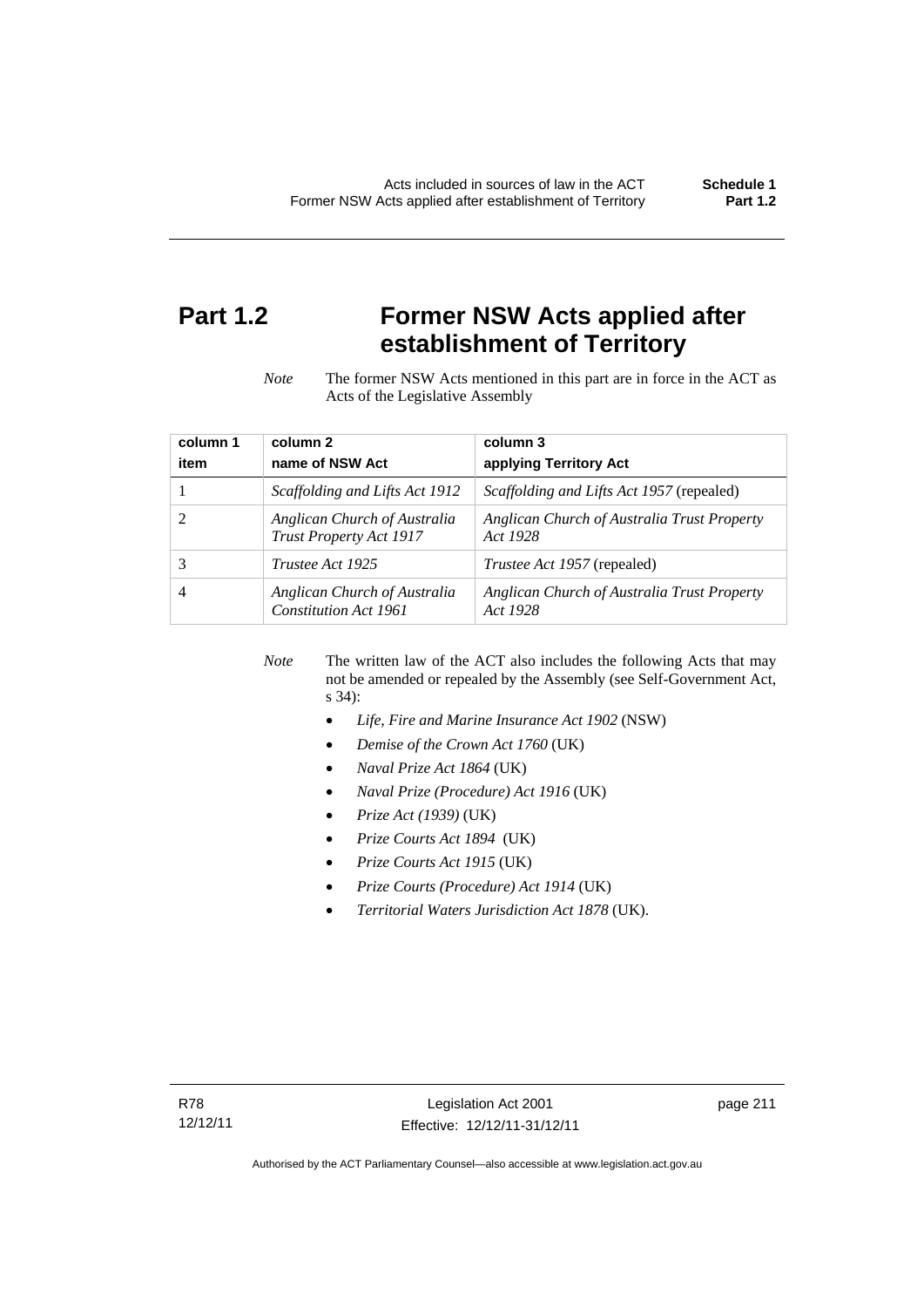**Dictionary** 

# **Dictionary**

(see s 2)

# **Part 1 Meaning of commonly-used terms**

(see s 144)

*Note* Terms that are defined only for this Act are set out in pt 2.

*ACAT* means the ACT Civil and Administrative Tribunal established under the *ACT Civil and Administrative Tribunal Act 2008*.

*Act*—see the following sections:

- (a) section 7 (Meaning of *Act* generally);
- (b) section 17 (References to Acts include references to former Cwlth enactments etc).
- *Note* See also s 102 (References to laws include references to laws as in force from time to time) and s 104 (References to laws include references to instruments under laws).

*ACT* means the Australian Capital Territory.

*ADI*—see the definition of *authorised deposit-taking institution*.

*administrative unit* means an administrative unit for the time being established under the *Public Sector Management Act 1994*, section 13 (1).

*adult* means an individual who is at least 18 years old.

*ambulance service* means the ACT Ambulance Service established under the *Emergencies Act 2004*.

*amend* includes—

 (a) for an Act or statutory instrument—omit, insert, substitute, renumber or relocate a provision of the Act or instrument; and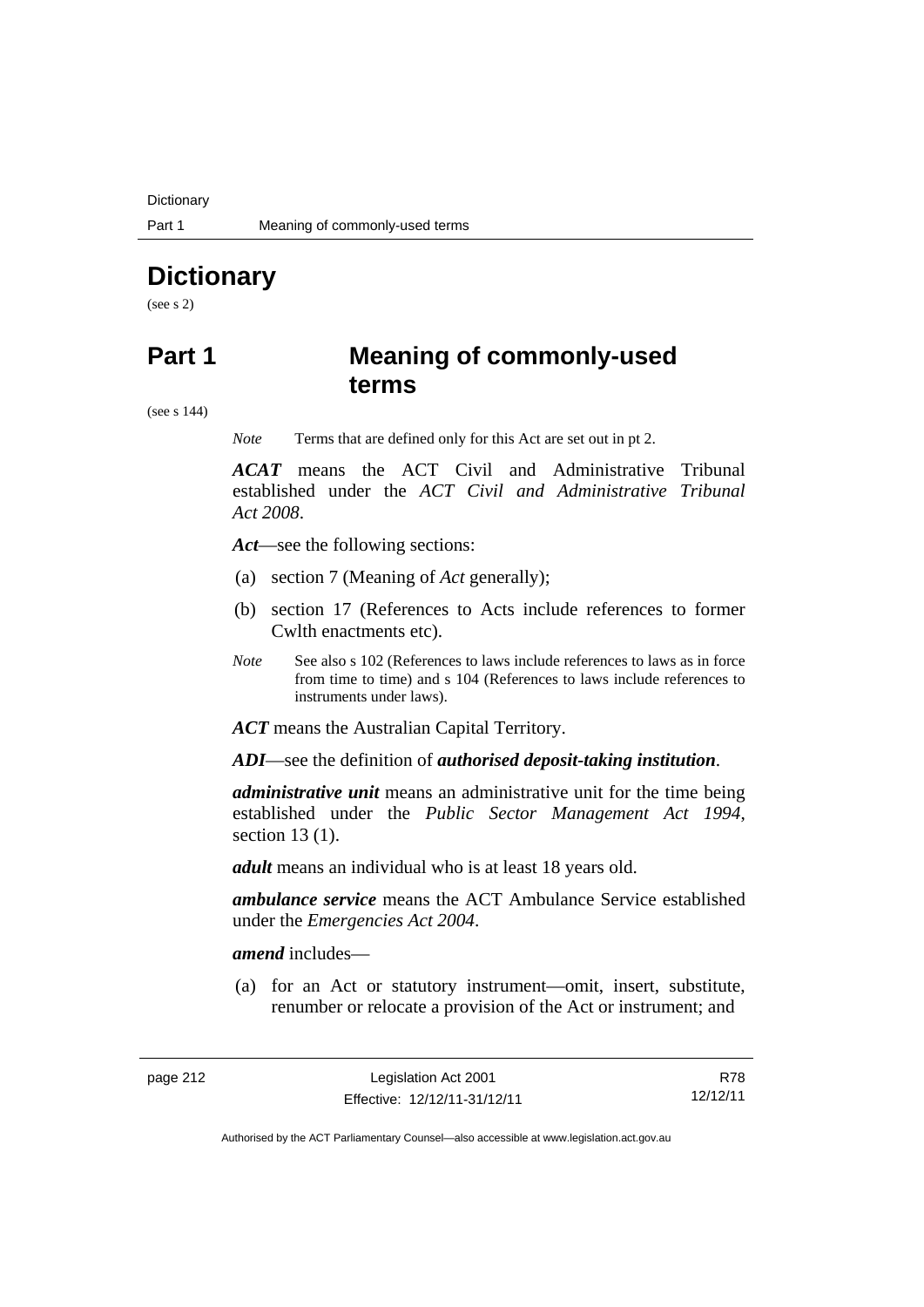- (b) for an Act or statutory instrument (or a provision of it)—amend by implication; and
- (c) for a provision of an Act or statutory instrument—omit the provision (or a part of it), substitute another provision for the provision (or a part of it), renumber the provision (or a part of it) or relocate the provision (or a part of it); and
- (d) for any other instrument, a provision of an instrument or a decision—change or alter.

*appoint* includes reappoint.

*AS*—see section 164 (1) (References to Australian Standards etc).

*AS/NZS*—see section 164 (2) (References to Australian Standards etc).

*asset* includes property of any kind.

*Attorney-General* means the Minister designated Attorney-General by the Chief Minister, and includes a Minister authorised by the Chief Minister to act on behalf of the Attorney-General.

*auditor-general* means the Auditor-General for the Territory under the *Auditor-General Act 1996*.

*Australia* means the Commonwealth of Australia and, when used in a geographical sense, does not include an external territory.

*Australian Consumer Law (ACT)* means the provisions applying because of the *Fair Trading (Australian Consumer Law) Act 1992*, section 7 (Application of Australian Consumer Law).

*Australian driver licence* means an Australian driver licence under the *Road Transport (Driver Licensing) Act 1999*.

*Note Australian driver licence* is defined in that Act, dictionary to mean a driver licence of any kind issued under the law of the Commonwealth or a State or Territory. It includes a driver licence issued under ACT law (see also def *driver licence*).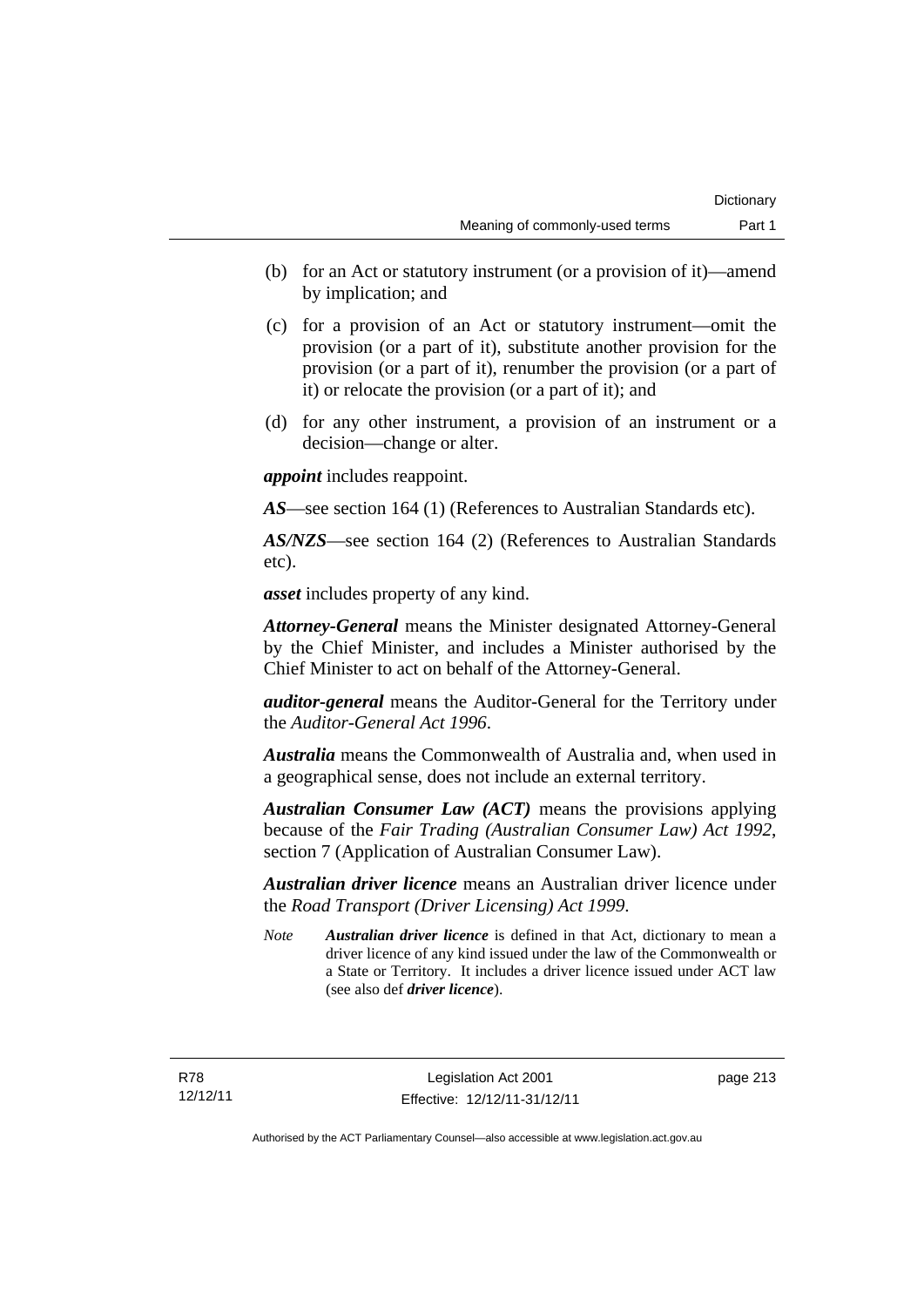*Australian/New Zealand Standard*—see section 164 (2) (References to Australian Standards etc).

*Australian Standard*—see section 164 (1) (References to Australian Standards etc).

*Australian statistician* means the Australian Statistician under the *Australian Bureau of Statistics Act 1975* (Cwlth).

*authorised deposit-taking institution* (or *ADI*) means an authorised deposit-taking institution under the *Banking Act 1959* (Cwlth).

*bank* means an authorised deposit-taking institution that is permitted under the *Banking Act 1959* (Cwlth) to assume or use—

- (a) the word 'bank', 'banker' or 'banking'; or
- (b) any other word (whether or not in English) similar in meaning to a word mentioned in paragraph (a).

*bank holiday* means a day that is a bank holiday in the ACT under the *Holidays Act 1958*, section 4.

*bankrupt or personally insolvent*—an individual is *bankrupt or personally insolvent* if the individual—

- (a) under the *Bankruptcy Act 1966* (Cwlth)—
	- (i) is bankrupt; or
	- (ii) is a party to a debt agreement as a debtor; or
	- (iii) is a party to a personal insolvency agreement as a debtor and the obligations created by the agreement remain undischarged; or
	- (iv) authorises a controlling trustee to control the individual's property, whether or not the individual has entered into a personal insolvency agreement as a debtor; or
- (b) has a status under a law of a foreign country substantially similar to an individual mentioned in paragraph (a); or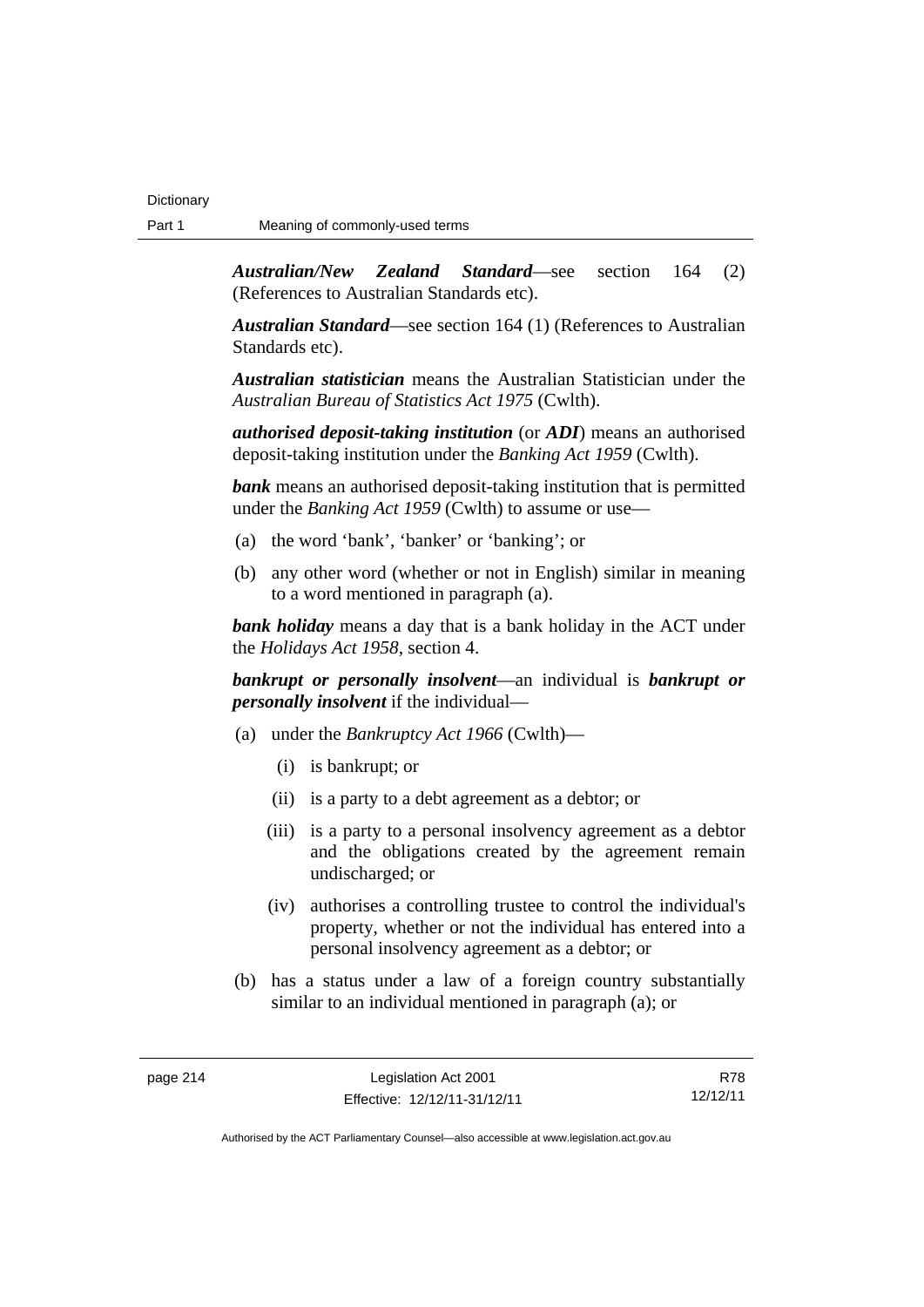(c) otherwise applies to take the benefit of any law for the relief of bankrupt or insolvent debtors.

*barrister* means a lawyer who practises as a barrister.

*body* includes any group of people joined together for a common purpose, whether or not incorporated.

#### **Examples**

- 1 a company
- 2 a statutory corporation, whether or not it has members
- 3 an association, club or society
- 4 a partnership
- 5 a joint venture
- 6 a corporation sole
- *Note* An example is part of the Act, is not exhaustive and may extend, but does not limit, the meaning of the provision in which it appears (see s 126 and s 132).

*breach* includes contravene.

*building code* means the building code under the *Building Act 2004*, section 136.

*Note* The building code is the Building Code of Australia, as amended from time to time by the Australian Building Codes Board and the Australian Capital Territory Appendix to the Building Code of Australia.

*building society* means an authorised deposit-taking institution that is permitted under the *Banking Act 1959* (Cwlth) to assume or use—

- (a) the term 'building society'; or
- (b) any other term (whether or not in English) similar in meaning.

*business day* means a day that is not—

- (a) a Saturday or Sunday; or
- (b) a public holiday or bank holiday in the ACT.

*by* regulation includes under a regulation.

*Note* See also def *under*, in relation to an Act or statutory instrument.

| R78      | Legislation Act 2001         | page 215 |
|----------|------------------------------|----------|
| 12/12/11 | Effective: 12/12/11-31/12/11 |          |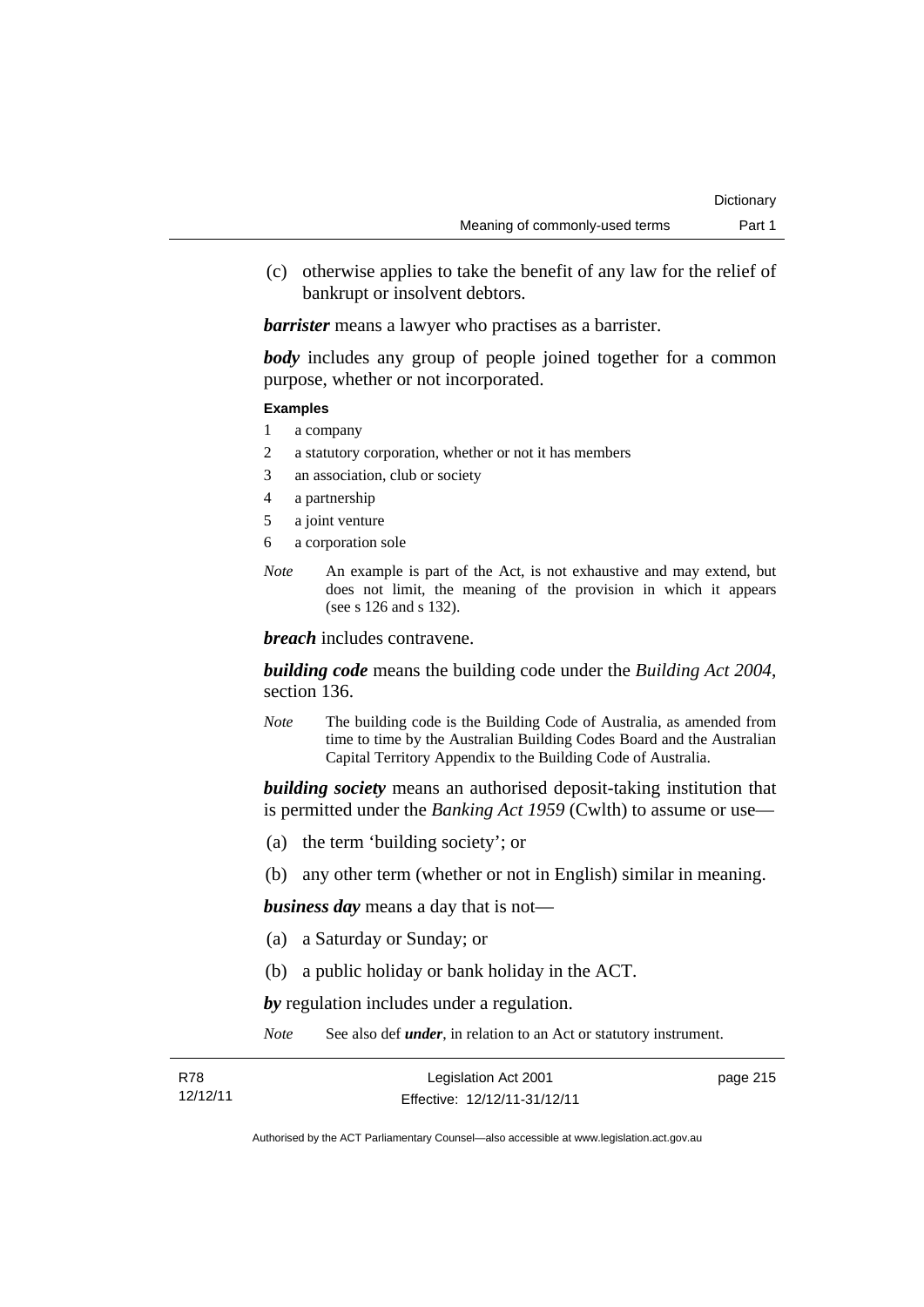**Dictionary** 

*by-law*, in relation to an Act, means a by-law made or in force under the Act.

*calendar month* means a period beginning at the start of any day of a named month and ending—

- (a) at the end of the day before the corresponding day of the next named month; or
- (b) if there is no such corresponding day—at the end of the last day of the next named month.

#### **Examples**

- 1 The period beginning at the start of 5 July 2000 and ending at midnight on 4 August 2000 is a calendar month.
- 2 The period beginning at the start of 30 January 2001 and ending at midnight on 28 February 2001 is a calendar month. The calendar month ends on the last day of February because in that year February does not have a day corresponding to 29 January (because 2001 is not a leap year). If the period began at the start of 30 January 2004 (ie a leap year), the calendar month would end at midnight on 29 February 2004.
- *Note* An example is part of the Act, is not exhaustive and may extend, but does not limit, the meaning of the provision in which it appears (see s 126 and s 132).

*calendar year* means a period of 12 months beginning on 1 January.

*change* includes change by alteration, omission, substitution or addition.

*chief health officer* means the Chief Health Officer under the *Public Health Act 1997*.

*Chief Justice* means the Chief Justice of the Supreme Court.

*Chief Magistrate* means the Chief Magistrate of the Magistrates Court.

*Chief Minister* means the Chief Minister for the Territory.

*Note* The Chief Minister is elected under the Self-Government Act, s 40.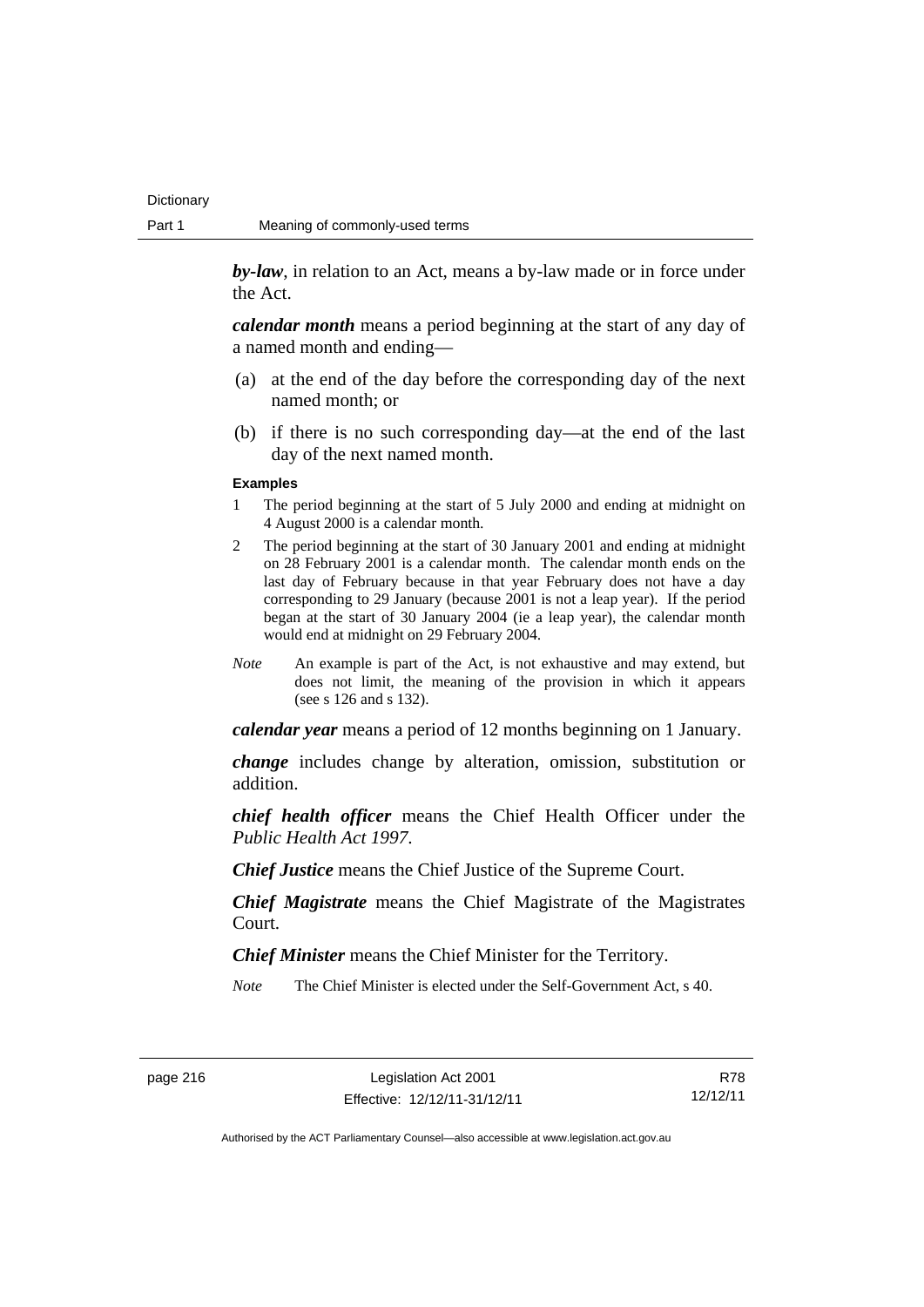*chief officer (ambulance service)* means the chief officer (ambulance service) under the *Emergencies Act 2004*.

*chief officer (fire brigade)* means the chief officer (fire brigade) under the *Emergencies Act 2004*.

*chief officer (rural fire service)* means the chief officer (rural fire service) under the *Emergencies Act 2004*.

*chief officer (SES)* means the chief officer (SES) under the *Emergencies Act 2004*.

*chief planning executive* means the Chief Planning Executive under the *Planning and Development Act 2007*.

*chief police officer* means the police officer responsible to the commissioner of police for the day-to-day administration and control of police services in the ACT.

*chief solicitor* means the chief solicitor under the *Law Officers Act 2011*.

*child*, if age rather than descendancy is relevant, means an individual who is under 18 years old.

*children and young people commissioner* means the Children and Young People Commissioner under the *Human Rights Commission Act 2005*.

*Childrens Court* means the Childrens Court under the *Magistrates Court Act 1930*, section 287.

*city area* means the area that was *the City Area* under the *City Area Leases Act 1936* (repealed).

*Note* See s 103 for the meaning of references to repealed laws.

*civil partner*—a person who is in a civil partnership with someone else is the *civil partner* of the other person.

*civil partnership* means a civil partnership under the *Civil Partnerships Act 2008*.

page 217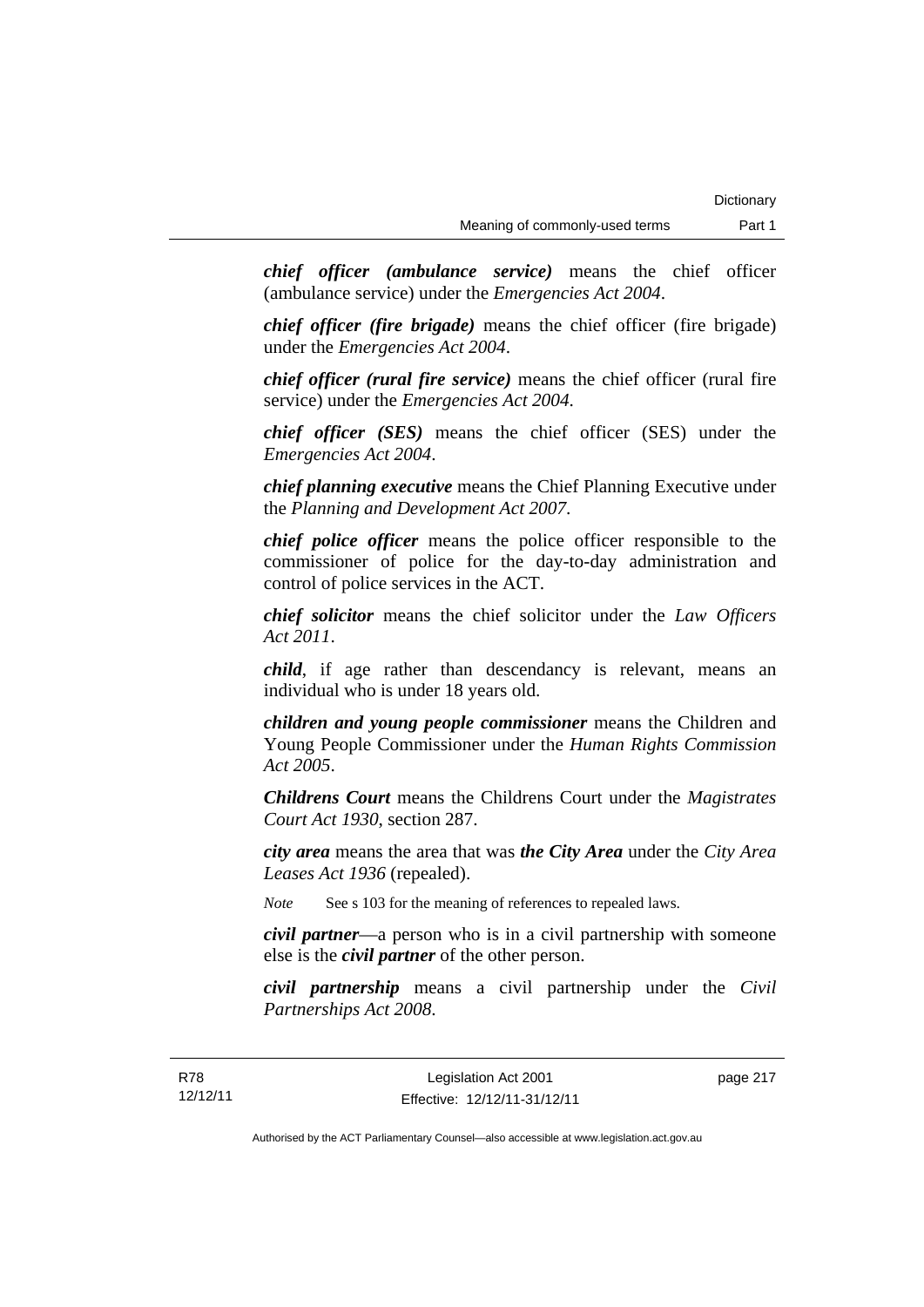*clerk*, in relation to the Legislative Assembly, means the Clerk of the Legislative Assembly.

*Note* The office of Clerk is established under the *Public Sector Management Act 1994*.

*commencement*, of an Act or statutory instrument—see section 80.

*commencement notice*—see section 11.

*commissioner for fair trading* means the Commissioner for Fair Trading of the Australian Capital Territory under the *Fair Trading (Australian Consumer Law) Act 1992*.

*commissioner for public administration* means the Commissioner for Public Administration under *the Public Sector Management Act 1994*.

*commissioner for revenue* means the Commissioner for Australian Capital Territory Revenue under the *Taxation Administration Act 1999*.

*commissioner for the environment* means the Commissioner for the Environment under the *Commissioner for the Environment Act 1993.* 

*commissioner of police* means the Commissioner of Police of the Australian Federal Police.

*commit*, a person for trial, means—

- (a) to order that the person be remanded in custody until tried by the Supreme Court; or
- (b) to grant bail to the person to appear and be tried by the Supreme Court.

*Commonwealth* means the Commonwealth of Australia and, when used in a geographical sense, does not include an external territory.

*Commonwealth country* means a country that forms part of the Commonwealth of Nations, and includes a territory for the

R78 12/12/11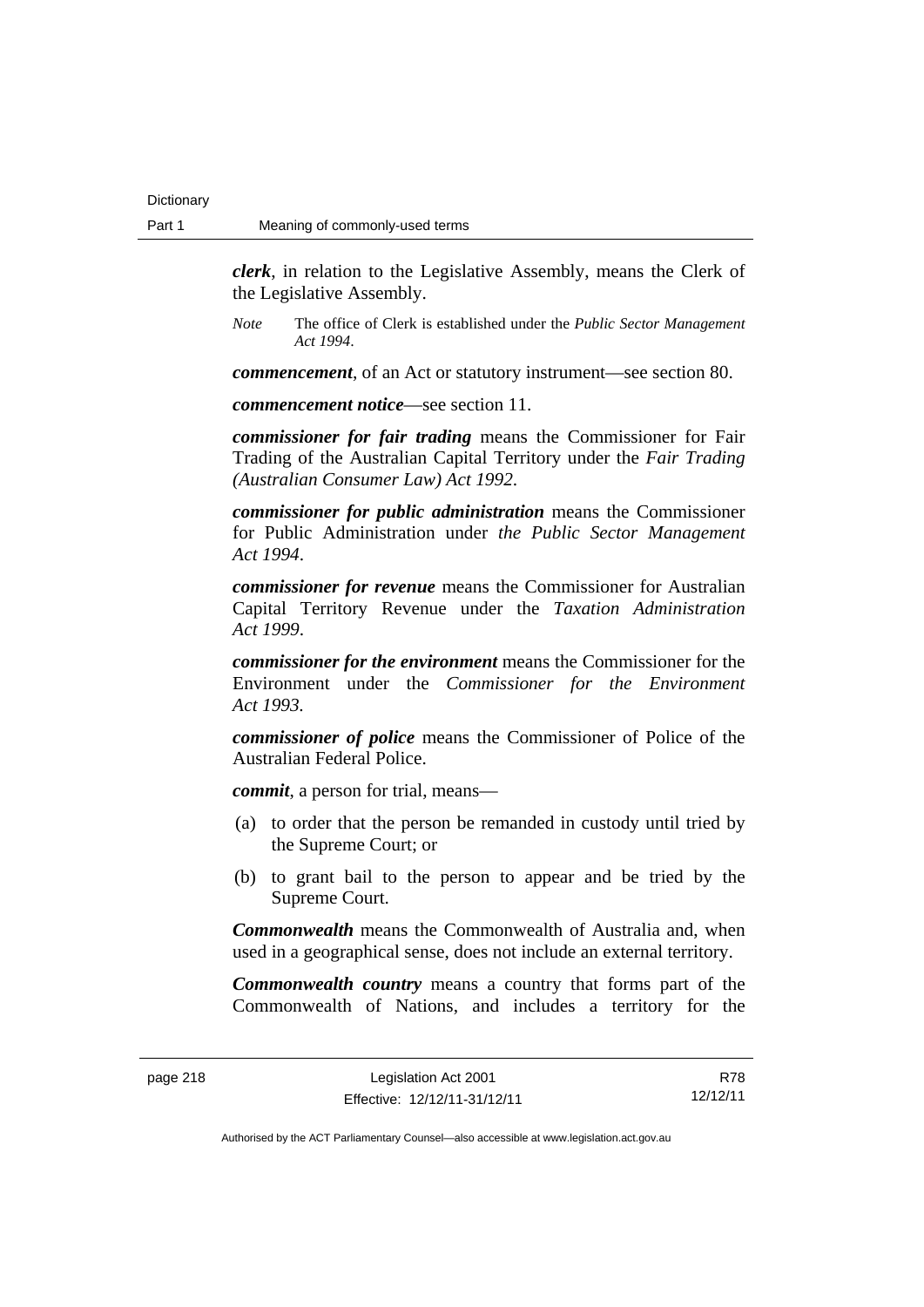international relations of which a Commonwealth country is responsible.

*Commonwealth DPP* means the Director of Public Prosecutions under the *Director of Public Prosecutions Act 1983* (Cwlth).

*Commonwealth gazette* means the Commonwealth of Australia Gazette or the Australian Government Gazette.

*Note* The *Australian Government Gazette* was published from 1 July 1973 to 30 June 1976.

*confer*, in relation to a function, includes impose.

*conservator of flora and fauna* means the Conservator of Flora and Fauna under the *Nature Conservation Act 1980*.

*construction occupations registrar* means the Australian Capital Territory Construction Occupations Registrar under the *Construction Occupations (Licensing) Act 2004*.

*contravene* includes fail to comply with.

*converted ordinance* means an enactment that was an ordinance immediately before self-government day.

*Coroner's Court* means the Coroner's Court under the *Coroners Act 1997*.

*corporation* includes a body politic or corporate.

*Corporations Act* means the *Corporations Act 2001* (Cwlth).

*correctional centre* means a correctional centre under the *Corrections Management Act 2007*.

*corrections officer* means a corrections officer under the *Corrections Management Act 2007*.

*Court of Appeal* means the Court of Appeal constituted under the *Supreme Court Act 1933*.

*court of summary jurisdiction* means the Magistrates Court.

page 219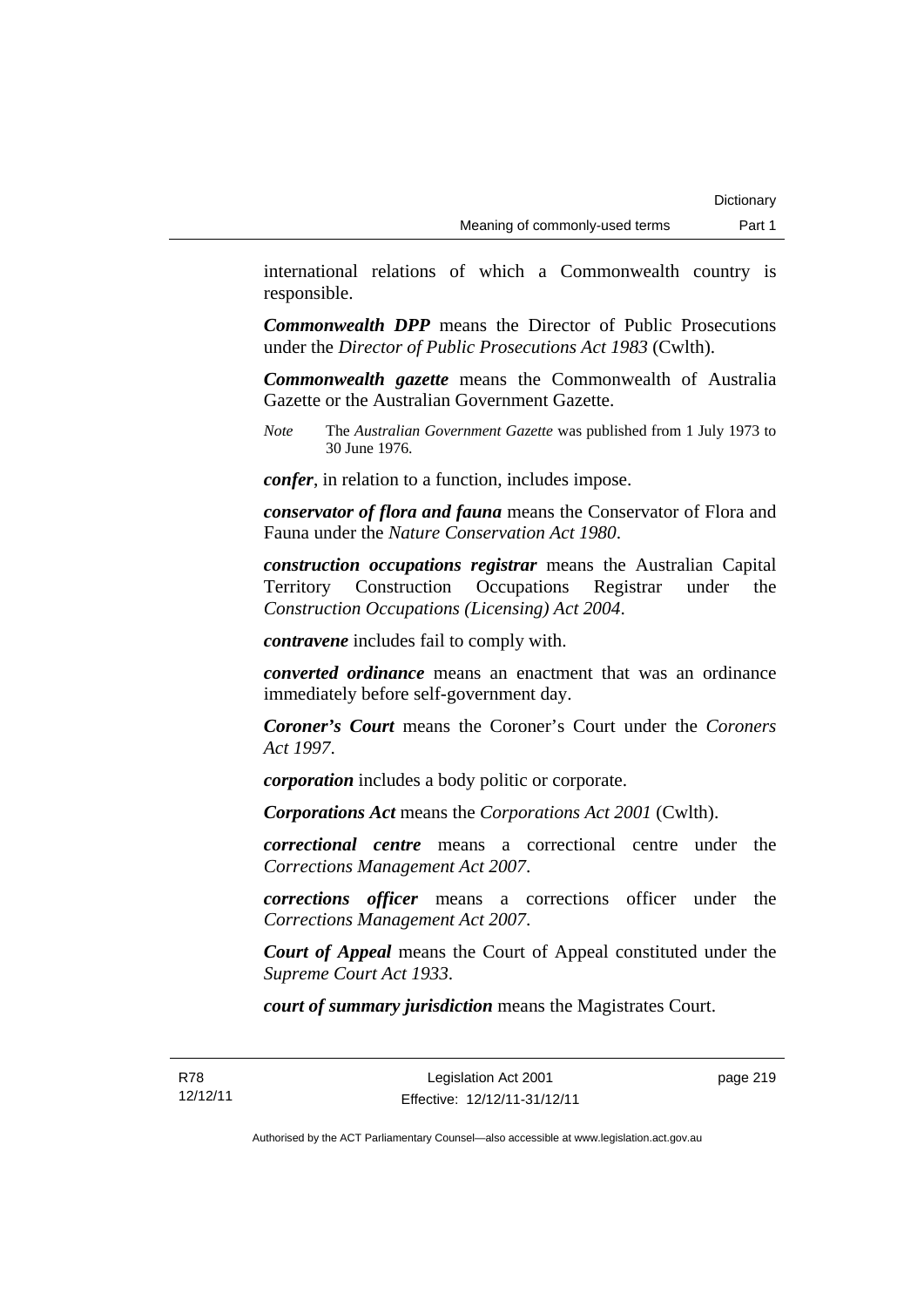*credit union* means an authorised deposit-taking institution that is permitted under the *Banking Act 1959* (Cwlth) to assume or use—

- (a) the term 'credit union'; or
- (b) any other term (whether or not in English) similar in meaning.

*Criminal Code* means the *Criminal Code 2002*.

*CrimTrac* means the CrimTrac agency established under the *Public Service Act 1999* (Cwlth), section 65 (Establishment etc. of Executive Agencies).

*daily newspaper* means a daily newspaper circulating generally in the ACT.

*daylight* means the period in a day from sunrise to sunset.

*definition*—see section 130.

### *dental prosthetist*—

- (a) means a person registered under the *Health Practitioner Regulation National Law (ACT)* to practise the health profession of dental prosthetist (other than as a student); and
- (b) for an activity, includes a person mentioned in paragraph (a) holding limited or provisional registration, to the extent that the person is allowed to do the activity under the person's registration.

### *dentist*—

- (a) means a person registered under the *Health Practitioner Regulation National Law (ACT)* to practise the health profession of dentist (other than as a student); and
- (b) for an activity, includes a person mentioned in paragraph (a) holding limited or provisional registration, to the extent that the person is allowed to do the activity under the person's registration.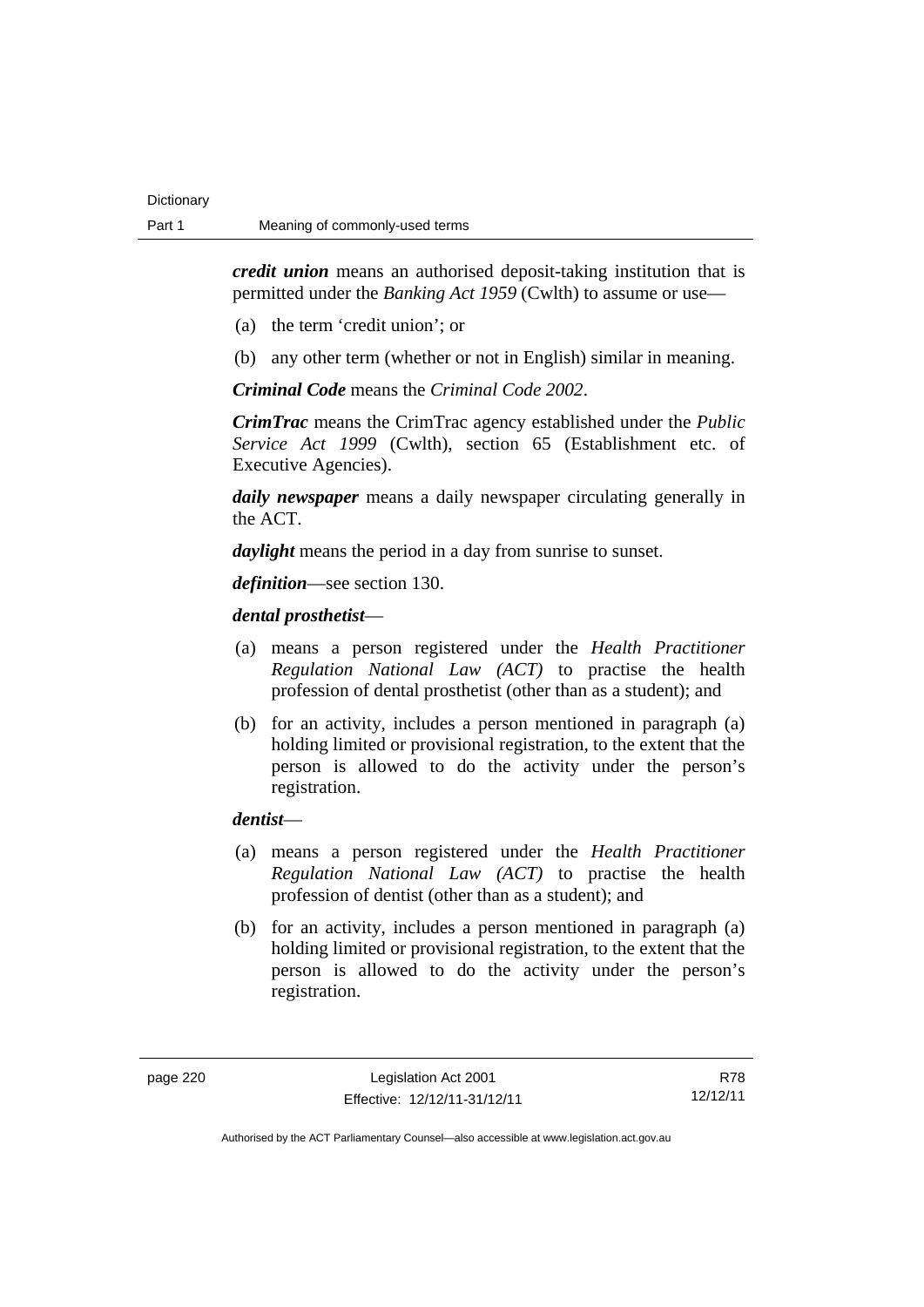*Deputy Speaker* means the Deputy Presiding Officer of the Legislative Assembly.

*Note* The Deputy Presiding Officer is elected under the Self-Government Act, s 21 (2).

*designation*, of a position under the *Public Sector Management Act 1994*, includes a designation given under that Act.

*detention place*—see the *Children and Young People Act 2008*, section 142.

*director-general*—see section 163.

*director of public prosecutions* (or *DPP*) means the Director of Public Prosecutions under the *Director of Public Prosecutions Act 1990*.

*disability and community services commissioner* means the Disability and Community Services Commissioner under the *Human Rights Commission Act 2005*.

*disallowable instrument*—see section 9.

*discrimination commissioner* means the Discrimination Commissioner under the *Human Rights Commission Act 2005*.

*doctor*—

- (a) means a person registered under the *Health Practitioner Regulation National Law (ACT)* to practise in the medical profession (other than as a student); and
- (b) for an activity, includes a person mentioned in paragraph (a) holding limited or provisional registration, to the extent that the person is allowed to do the activity under the person's registration.

*document* means any record of information, and includes—

(a) anything on which there is writing; or

page 221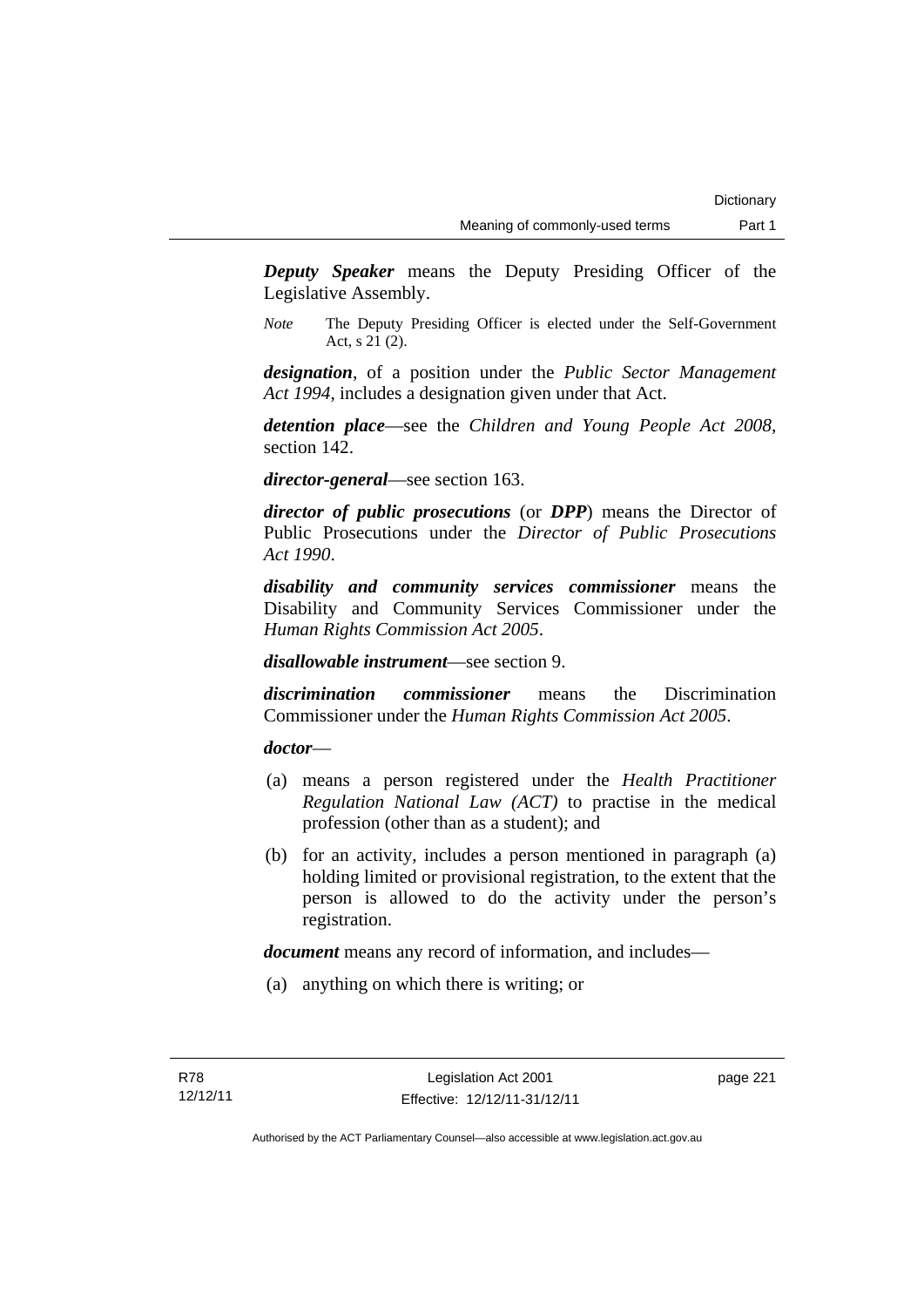| Part 1 | Meaning of commonly-used terms                                                                                                                                                                                                                                                                                                                              |  |
|--------|-------------------------------------------------------------------------------------------------------------------------------------------------------------------------------------------------------------------------------------------------------------------------------------------------------------------------------------------------------------|--|
|        | (b)<br>anything on which there are figures, marks, numbers,<br>perforations, symbols or anything else having a meaning for<br>people qualified to interpret them; or                                                                                                                                                                                        |  |
|        | anything from which images, sounds, messages or writings can<br>(c)<br>be produced or reproduced, whether with or without the aid of<br>anything else; or                                                                                                                                                                                                   |  |
|        | a drawing, map, photograph or plan.<br>(d)                                                                                                                                                                                                                                                                                                                  |  |
|        | <i>domestic partner</i> —see section 169 (1).                                                                                                                                                                                                                                                                                                               |  |
|        | <i>domestic partnership</i> —see section 169 (2).                                                                                                                                                                                                                                                                                                           |  |
|        | <b>DPP</b> —see the definition of <i>director of public prosecutions</i> .                                                                                                                                                                                                                                                                                  |  |
|        | <i>driver licence</i> means a driver licence under the <i>Road Transport</i><br>(Driver Licensing) Act 1999.                                                                                                                                                                                                                                                |  |
|        | <b>Note</b><br><b>Driver licence</b> is defined in that Act, dictionary to mean a driver licence<br>of any kind issued under that Act (see also def Australian driver<br>licence).                                                                                                                                                                          |  |
|        | <i>electoral commission</i> means the Australian Capital Territory<br>Electoral Commission established under the <i>Electoral Act 1992</i> .                                                                                                                                                                                                                |  |
|        | <i>electoral commissioner</i> means the Electoral Commissioner under<br>the <i>Electoral Act 1992</i> .<br><i>emergency service</i> means the ambulance service, the fire brigade,<br>the rural fire service or the SES.<br><i>emergency services commissioner</i> means the ACT Emergency<br>Services Commissioner under the <i>Emergencies Act 2004</i> . |  |
|        |                                                                                                                                                                                                                                                                                                                                                             |  |
|        |                                                                                                                                                                                                                                                                                                                                                             |  |
|        | <i>enactment</i> , of an Act—see section 29 (References to <i>enactment</i> or<br><i>passing</i> of Acts).                                                                                                                                                                                                                                                  |  |
|        | enrolled nurse—                                                                                                                                                                                                                                                                                                                                             |  |
|        | means a person registered under the Health Practitioner<br>(a)<br>Regulation National Law (ACT)-                                                                                                                                                                                                                                                            |  |
|        |                                                                                                                                                                                                                                                                                                                                                             |  |

Dictionary

R78 12/12/11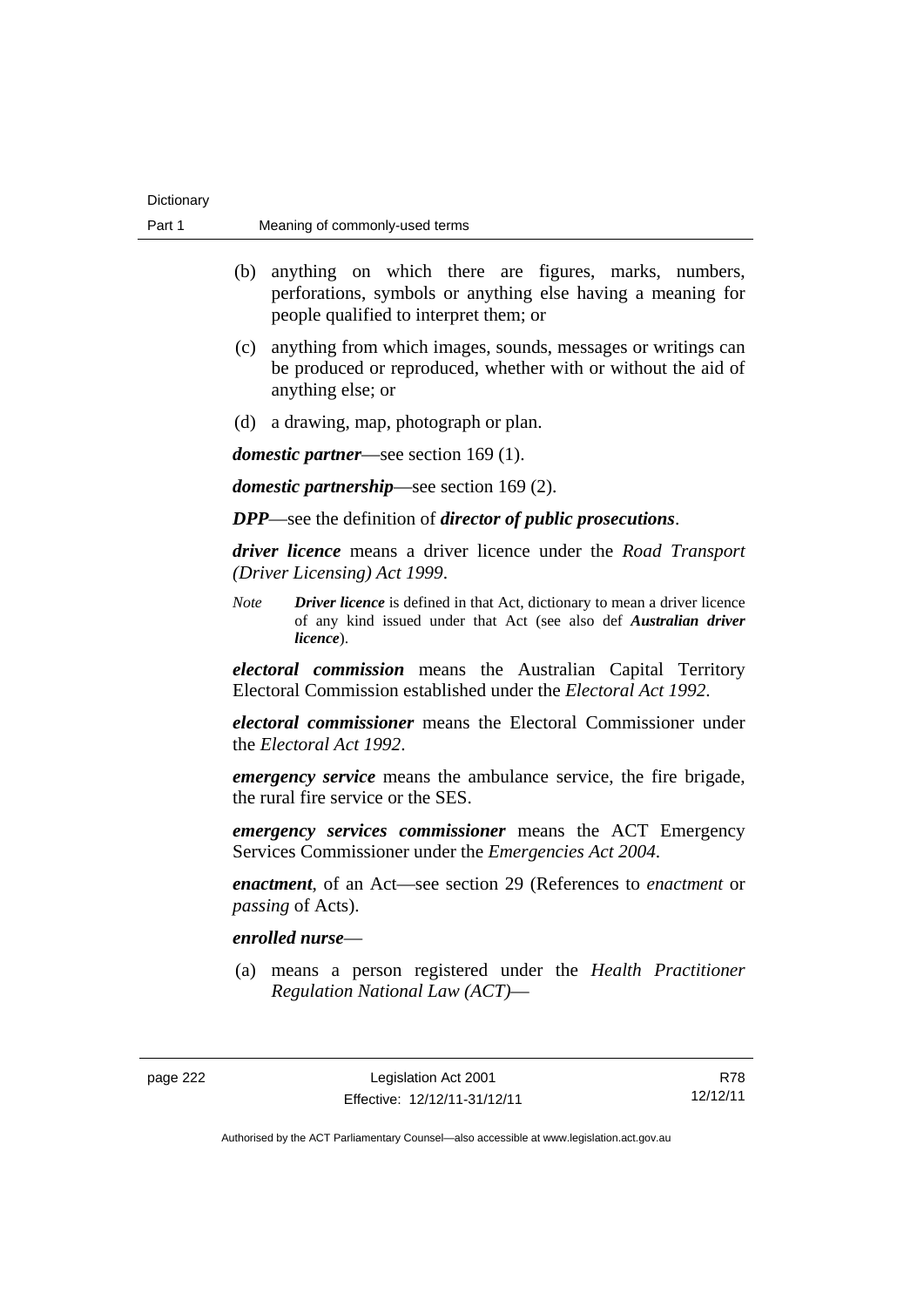- (i) to practise in the nursing and midwifery profession (other than as a student); and
- (ii) in the enrolled nurses (division 2) division; and
- (b) for an activity, includes a person mentioned in paragraph (a) holding limited or provisional registration, to the extent that the person is allowed to do the activity under the person's registration.

*entity* includes an unincorporated body and a person (including a person occupying a position).

*environment protection authority* means the Environment Protection Authority established under the *Environment Protection Act 1997*.

*establish* includes constitute and continue in existence.

*estate* includes any charge, claim, demand, easement, encumbrance, lien, right and title, whether at law or in equity.

*Executive* means the Australian Capital Territory Executive.

*Note* The Executive is established by the Self-Government Act, s 36.

*exercise* a function includes perform the function.

*expire* includes lapse or otherwise cease to have effect.

*external territory* means a Commonwealth territory, other than an internal territory.

*fail* includes refuse.

*Federal Court* means the Federal Court of Australia.

*file* includes lodge.

*financial year* means a period of 12 months beginning on 1 July.

*fire brigade* means the ACT Fire Brigade established under the *Emergencies Act 2004*.

page 223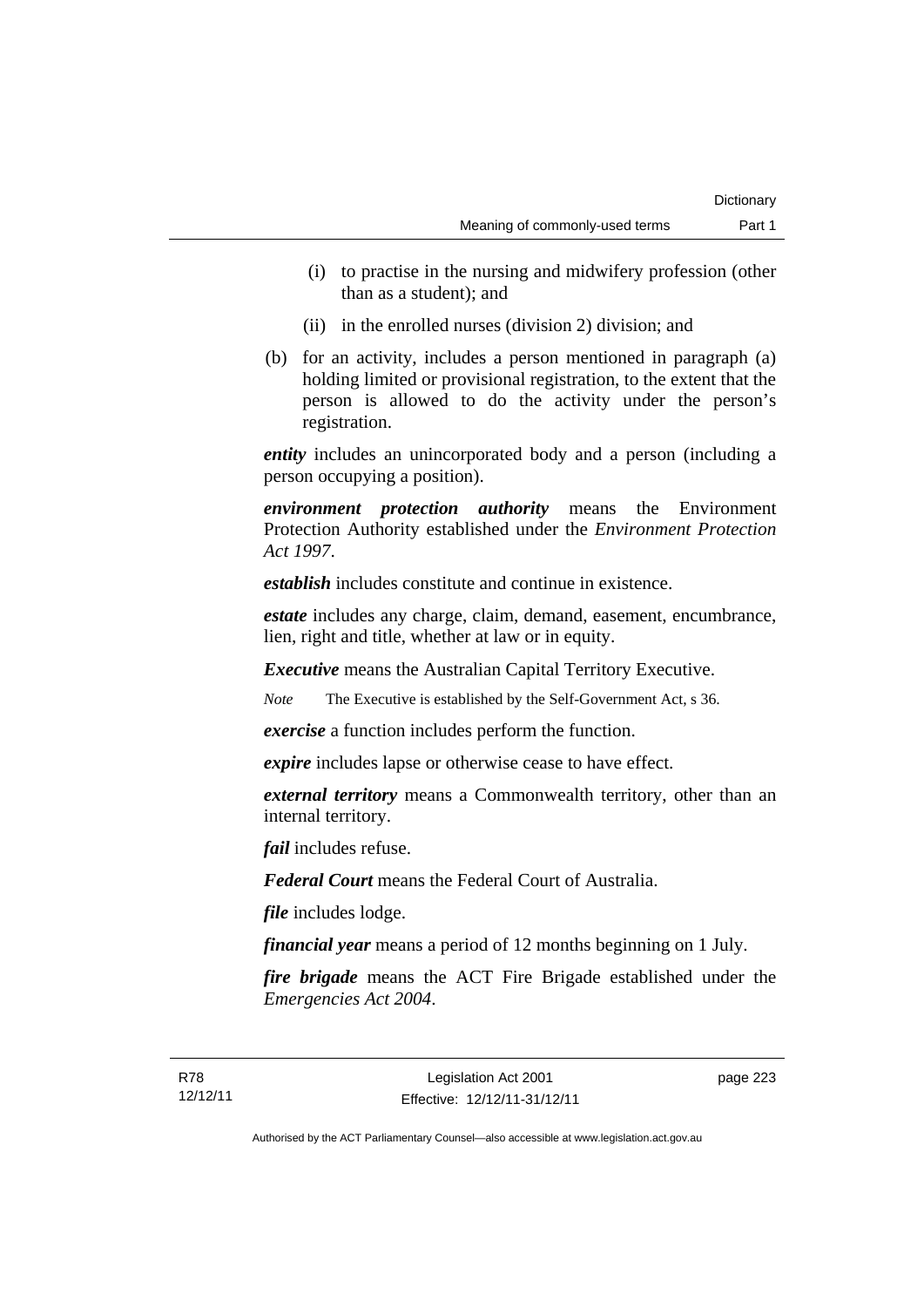*for*, in relation to an Act or statutory instrument, includes for the purposes of the Act or statutory instrument.

*Note* Under s 7 (3) and s 13 (3) a reference to an Act or statutory instrument includes a reference to a provision of an Act or statutory instrument.

*foreign country* means a country (whether or not an independent sovereign country) outside Australia and the external territories, and includes a state, province or other part of such a country.

*former NSW Act* means an Act corresponding to a NSW Act mentioned in schedule 1.

- *Note 1* The *Crimes Act 1900* is taken to have been enacted by the Legislative Assembly because of the *Crimes Legislation (Status and Citation) Act 1992*. The 1992 Act was repealed by the *Law Reform (Miscellaneous Provisions) Act 1999*, but its previous operation was saved (see s  $5(2)$ ).
- *Note 2* The other former NSW Acts are taken to have been enacted by the Legislative Assembly because of the *Interpretation Act 1967*, s 65. Section 65 has expired, but its previous operation was saved (see s 65 (3)).

*former UK Act* means an Act corresponding to a UK Act mentioned in schedule 1.

*Note* Former UK Acts are also taken to have been enacted by the Legislative Assembly because of the *Interpretation Act 1967*, s 65. Section 65 has expired, but its previous operation was saved (see s 65 (3)).

*found guilty*, of an offence, includes—

- (a) having an order made for the offence under the *Crimes (Sentencing) Act 2005*, section 17 (Non-conviction orders general); and
- (b) having the offence taken into account under the *Crimes (Sentencing) Act 2005*, section 57 (Outstanding additional offences taken into account in sentencing).

*function* includes authority, duty and power.

page 224 Legislation Act 2001 Effective: 12/12/11-31/12/11

R78 12/12/11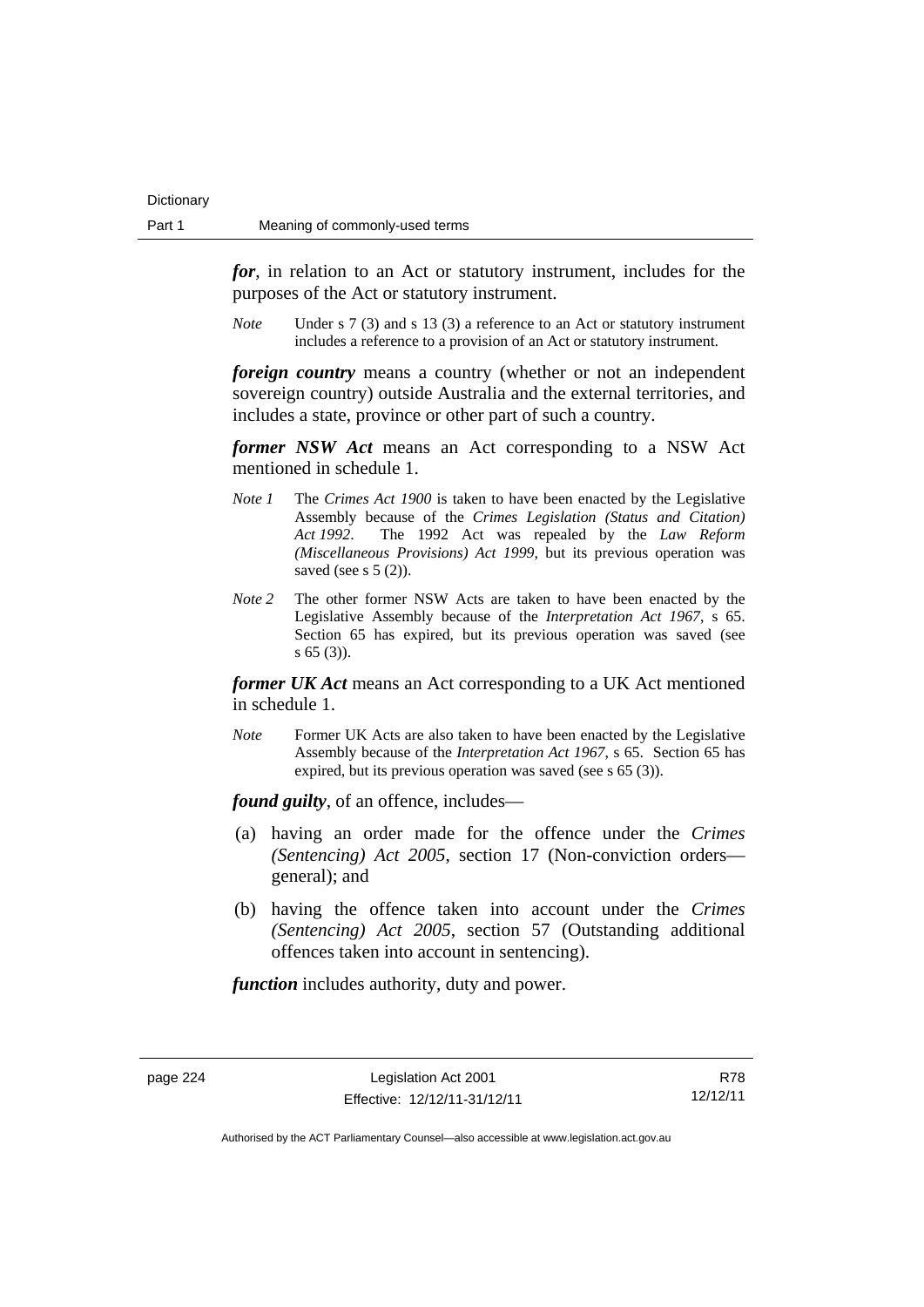*gambling and racing commission* means the Gambling and Racing Commission established under the *Gambling and Racing Control Act 1999*.

*gazette* means—

- (a) the Australian Capital Territory Gazette; or
- (b) for a notice or other information that must or may be notified or published in the gazette under the *Public Sector Management Act 1994*—an internet site approved by the commissioner for public administration.

*give*, in relation to a function, includes impose.

*government printer* includes anyone printing for or by the authority of the Executive.

*government solicitor* means the Government Solicitor for the Territory under the *Law Officers Act 2011*.

*Governor* means—

- (a) for a State (other than the Northern Territory)—the Governor of the State, and includes a person administering the Government of the State; or
- (b) for the Northern Territory—the Administrator of the Northern Territory, and includes a person administering the Government of the Northern Territory.

*Governor-General* means the Governor-General of the Commonwealth, and includes a person administering the Government of the Commonwealth.

*GST*—see the *A New Tax System (Goods and Services Tax) Act 1999* (Cwlth), dictionary.

*health practitioner* means a person registered under the *Health Practitioner Regulation National Law (ACT)* to practise a health profession (other than as a student).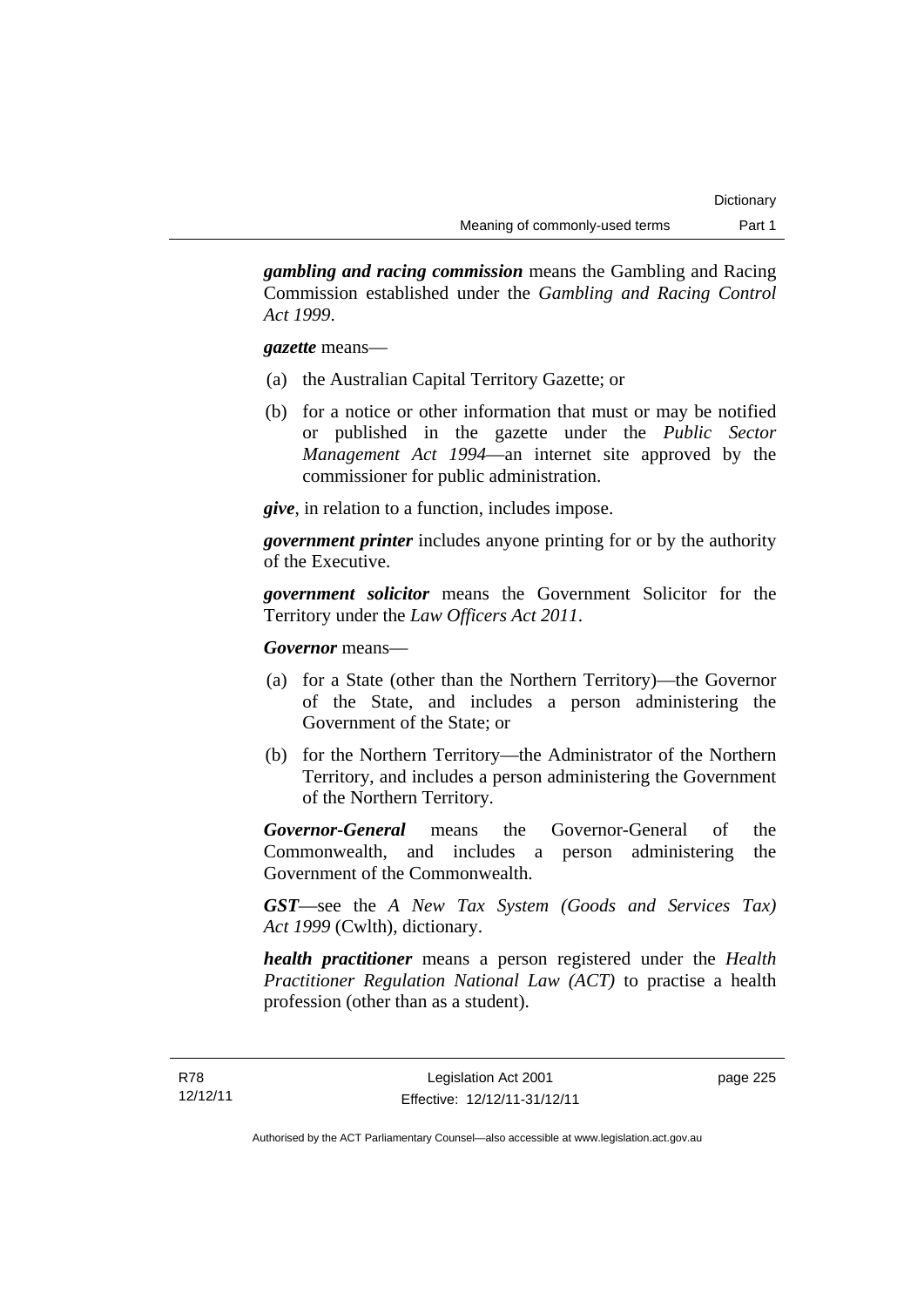*Health Practitioner Regulation National Law (ACT)* means the provisions applying because of the *Health Practitioner Regulation National Law (ACT) Act 2010*, section 6 (Application of Health Practitioner Regulation National Law).

*health services commissioner* means the Health Services Commissioner under the *Human Rights Commission Act 2005*.

*heritage council* means the Australian Capital Territory Heritage Council under the *Heritage Act 2004*.

*heritage register* means the heritage register under the *Heritage Act 2004*.

*High Court* means the High Court of Australia.

*Note* The High Court is established by the Commonwealth Constitution, s 71 and provided for under the *High Court of Australia Act 1979* (Cwlth).

*home address*, for an individual, means the address of the place where the individual usually lives.

*housing commissioner* means the Commissioner for Social Housing under the *Housing Assistance Act 2007*.

*human rights commission* means the Human Rights Commission established under the *Human Rights Commission Act 2005*.

*human rights commissioner* means the Human Rights Commissioner under the *Human Rights Commission Act 2005*.

*Imperial Act* means an Act of the United Kingdom Parliament.

*independent competition and regulatory commission* means the Independent Competition and Regulatory Commission for the Australian Capital Territory established under the *Independent Competition and Regulatory Commission Act 1997*.

*indictable offence*—see section 190.

*indictment* includes information.

*individual* means a natural person.

page 226 Legislation Act 2001 Effective: 12/12/11-31/12/11

R78 12/12/11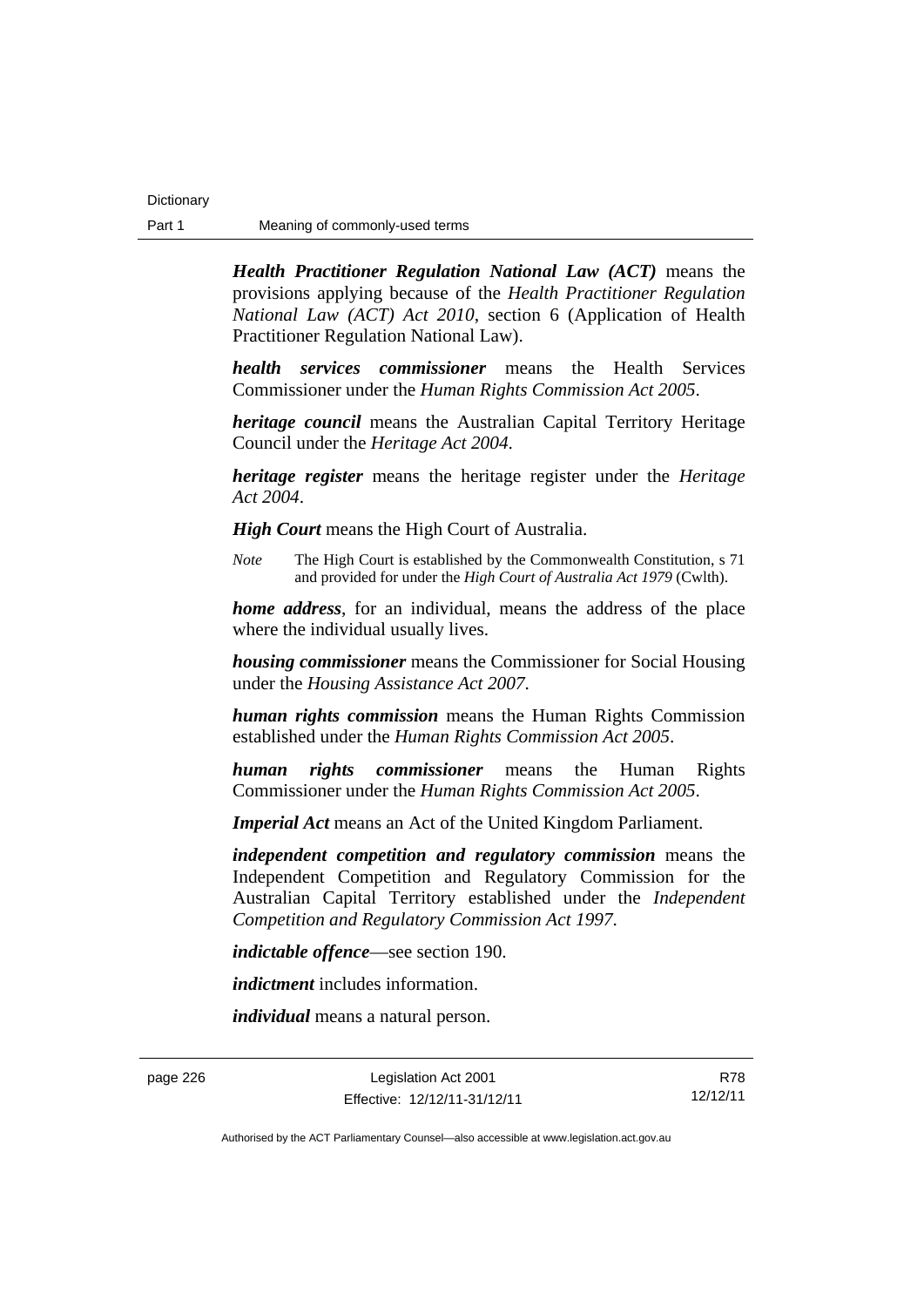*infringement notice* includes an infringement notice under the *Magistrates Court Act 1930* or the *Road Transport (General) Act 1999*.

*in relation to* includes the following:

- (a) in respect of;
- (b) with respect to;
- (c) in connection with;
- (d) in regard to;
- (e) with reference to;
- (f) relating to;
- (g) for or with respect to.

*institute of technology* means the Canberra Institute of Technology under the *Canberra Institute of Technology Act 1987*.

*instrument*—see section 14.

*interest*, in relation to land or other property, means—

- (a) a legal or equitable estate in the land or other property; or
- (b) a right, power or privilege over, or in relation to, the land or other property.

*internal territory* means the Australian Capital Territory, the Jervis Bay Territory or the Northern Territory.

*intersex person*—see section 169B.

*Jervis Bay Territory* means the Territory accepted by the Commonwealth under the *Jervis Bay Territory Acceptance Act 1915* (Cwlth).

*Note* The Jervis Bay Territory is described in the agreement set out in that Act, sch.

page 227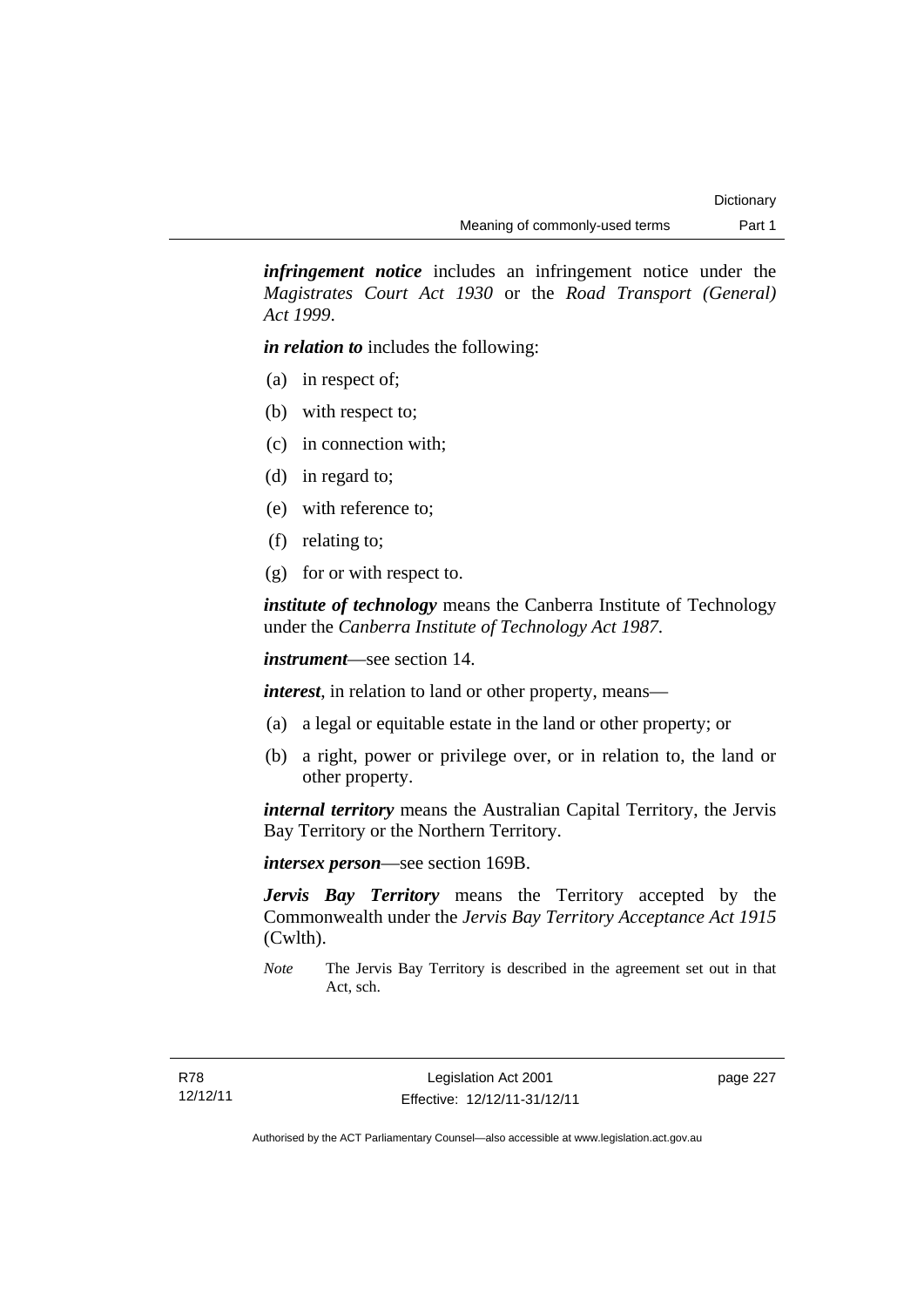**Dictionary** 

*judge* means a resident judge, additional judge or acting judge under the *Supreme Court Act 1933*.

*Lake Burley Griffin* means Lake Burley Griffin as defined in the *Lakes Act 1976*.

*Lake Ginninderra* means Lake Ginninderra as defined in the *Lakes Act 1976*.

*land* includes messuages, tenements and hereditaments, corporeal or incorporeal, of any tenure or description, whatever the interest in the land.

*Note* A number of the terms mentioned in the definition of *land* have a technical meaning at law. A *messuage* is a house together with its gardens, orchards and outbuildings. The term *tenement* signifies land capable of being held in freehold. *Hereditament* refers to real property that can be inherited. Hereditaments may be *corporeal*, that is, tangible things such as lands and buildings, or *incorporeal*, that is, intangible rights attaching to land such as rents, easements, tithes and profits a prendre. (Profits a prendre are the right to take some product of, or part of the soil from, the land of someone else.)

*land development agency* means the Land Development Agency established under the *Planning and Development Act 2007*.

*law*, of the Territory, means—

- (a) an Act; or
- (b) a subordinate law; or
- (c) any other statutory instrument of a legislative nature; or
- (d) the common law.

*lawyer* means a legal practitioner.

*legal aid commission* means the Legal Aid Commission (A.C.T.) established under the *Legal Aid Act 1977*.

*legal practitioner* means a person who is admitted to the legal profession under the *Legal Profession Act 2006* or a law that is a corresponding law for that Act.

| page 228 | Legislation Act 2001         | R78      |
|----------|------------------------------|----------|
|          | Effective: 12/12/11-31/12/11 | 12/12/11 |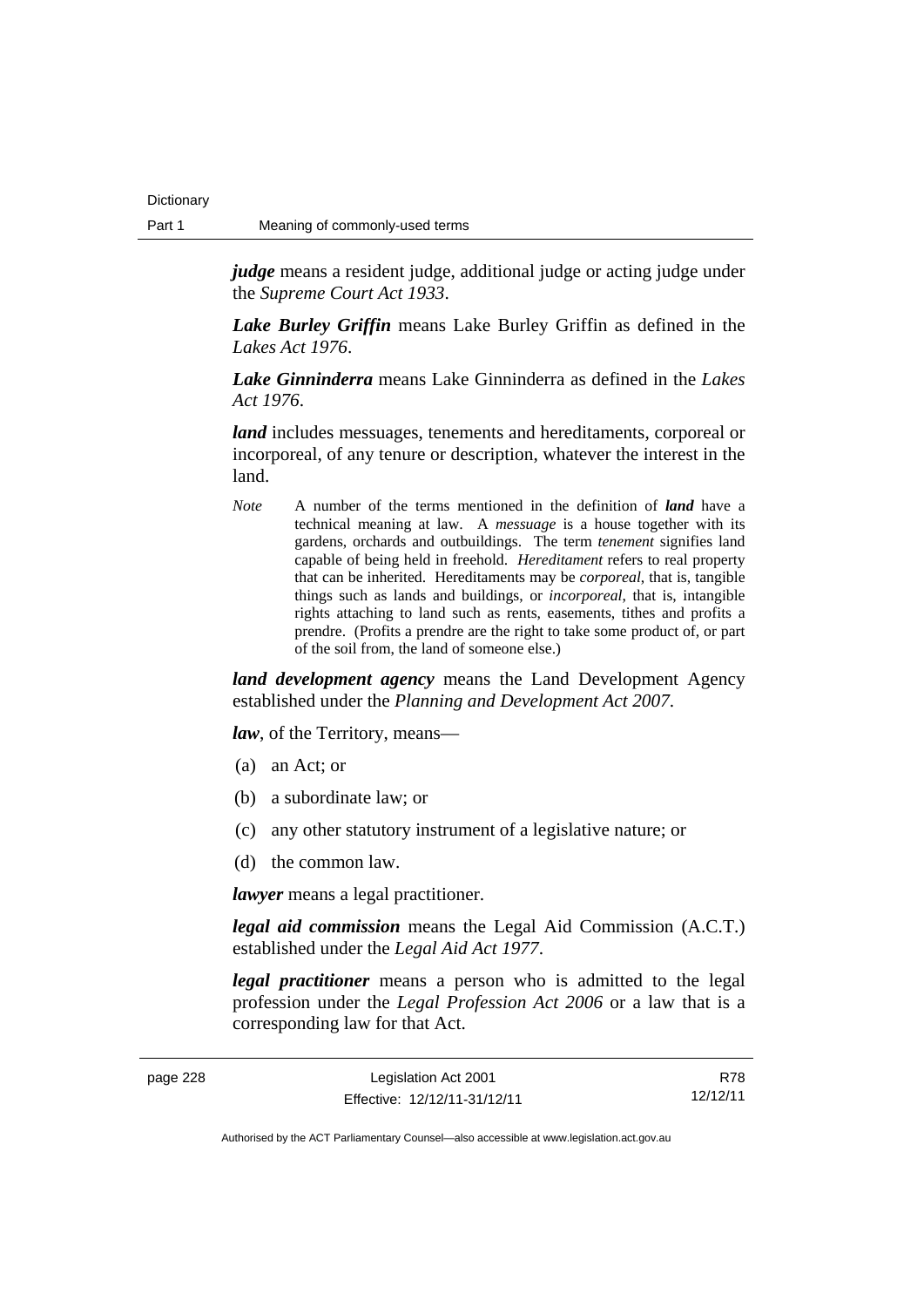*Legislation Act* means the *Legislation Act 2001*.

*Legislative Assembly* means the Legislative Assembly for the Australian Capital Territory.

*Note* The Assembly is established by the Self-Government Act, s 8 (1).

*legislative instrument*—see section 12.

*liability* means any liability or obligation (whether liquidated or unliquidated, certain or contingent, or accrued or accruing).

*magistrate* means a Magistrate under the *Magistrates Court Act 1930*.

*Magistrates Court* means the Magistrates Court established under the *Magistrates Court Act 1930*.

*make* an instrument includes issue and grant the instrument.

*making*, of a statutory instrument, means the signing, sealing, approval or other endorsement of the instrument by the entity authorised or required to make it.

*master*, in relation to the Supreme Court, means the Master of the Supreme Court.

*Note* The office of master is established under the *Supreme Court Act 1933*.

*may*—see section 146.

*medical practitioner* means a doctor.

*midnight*, in relation to a particular day, means the time when the day ends.

### *midwife*—

 (a) means a person registered under the *Health Practitioner Regulation National Law (ACT)* to practise in the nursing and midwifery profession as a midwife (other than as a student); and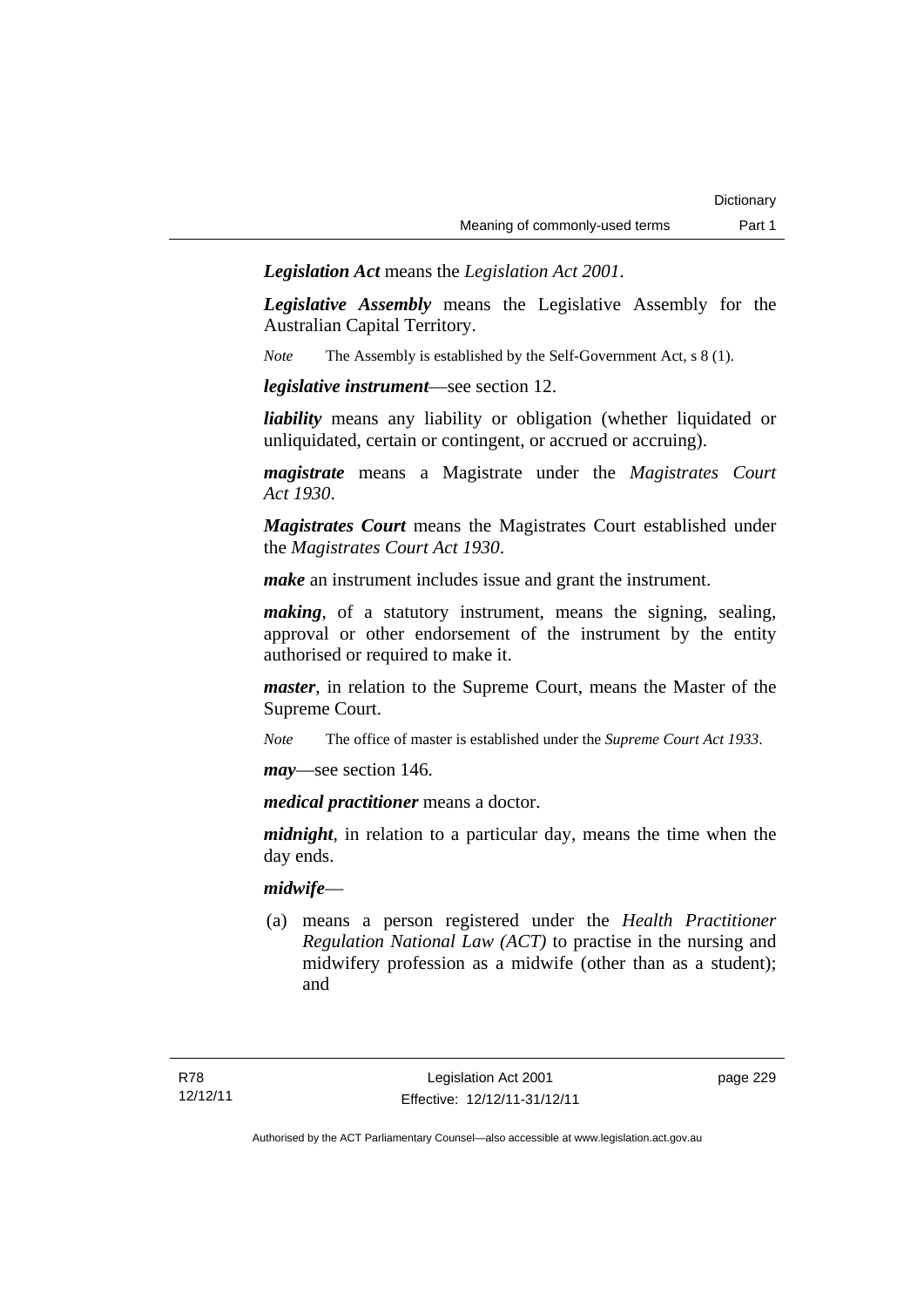| Dictionary |                                |
|------------|--------------------------------|
| Part 1     | Meaning of commonly-used terms |

 (b) for an activity, includes a person mentioned in paragraph (a) holding limited or provisional registration, to the extent that the person is allowed to do the activity under the person's registration.

*Minister*—see section 162.

*modification* includes modification by alteration, omission, substitution and addition.

*month* means calendar month.

*must*—see section 146.

*name* includes—

- (a) for an Act—the Act's short title; and
- (b) for an instrument—the instrument's citation; and
- (c) for a position—the position's title or designation.

*named month* means one of the 12 months of the year.

*national capital authority* means the National Capital Authority established under the *Australian Capital Territory (Planning and Land Management) Act 1988* (Cwlth).

*national capital plan* means the National Capital Plan under the *Australian Capital Territory (Planning and Land Management) Act 1988* (Cwlth).

*National Credit Code*—see the *National Consumer Credit Protection Act 2009* (Cwlth), section 5.

*National Electricity (ACT) Law* means the provisions applying in the ACT because of the *Electricity (National Scheme) Act 1997*, section 5 (Application in ACT of National Electricity Law).

*National Electricity (ACT) Regulation* means the provisions applying because of the *Electricity (National Scheme) Act 1997*, section 6 (Application of regulations under National Electricity Law).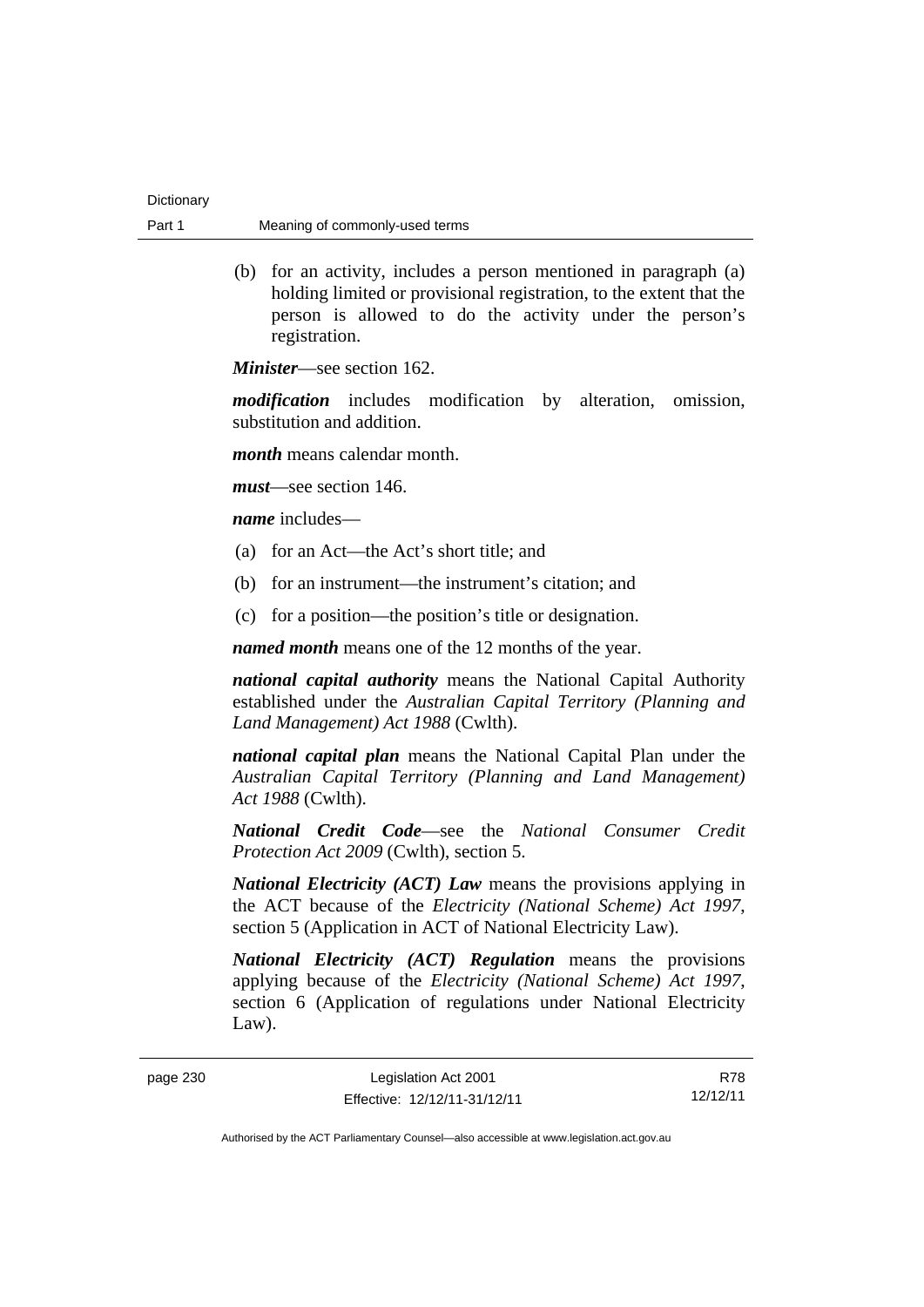*National Gas (ACT) Law* means the provisions applying because of the *National Gas (ACT) Act 2008*, section 8 (Application in the ACT of National Gas Law).

*National Gas (ACT) Regulation* means the provisions applying because of the *National Gas (ACT) Act 2008*, section 9 (Application in the ACT of regulations under National Gas Law).

*national land* means National Land under the *Australian Capital Territory (Planning and Land Management) Act 1988* (Cwlth).

*Note* If an area of land in the ACT is, or is intended to be, used by or on behalf of the Commonwealth, it may be declared National Land under the *Australian Capital Territory (Planning and Land Management) Act 1988* (Cwlth), s 27.

*night* means the period between sunset on one day and sunrise on the next day.

*Northern Territory* means the Northern Territory of Australia.

*notifiable instrument*—see section 10.

### *notification*—

- (a) of an Act—see section 30; and
- (b) of a legislative instrument—see section 63.

*notification day*, for an Act or statutory instrument, means the day the Act or instrument is notified.

*NSW Act* means an Act of the New South Wales Parliament.

*NSW correctional centre* means a correctional centre (however described) under the *Crimes (Administration of Sentences) Act 1999* (NSW).

*number* means—

- (a) a number expressed in figures or words; or
- (b) a combination of a number expressed in figures or words and of a letter of the alphabet.

page 231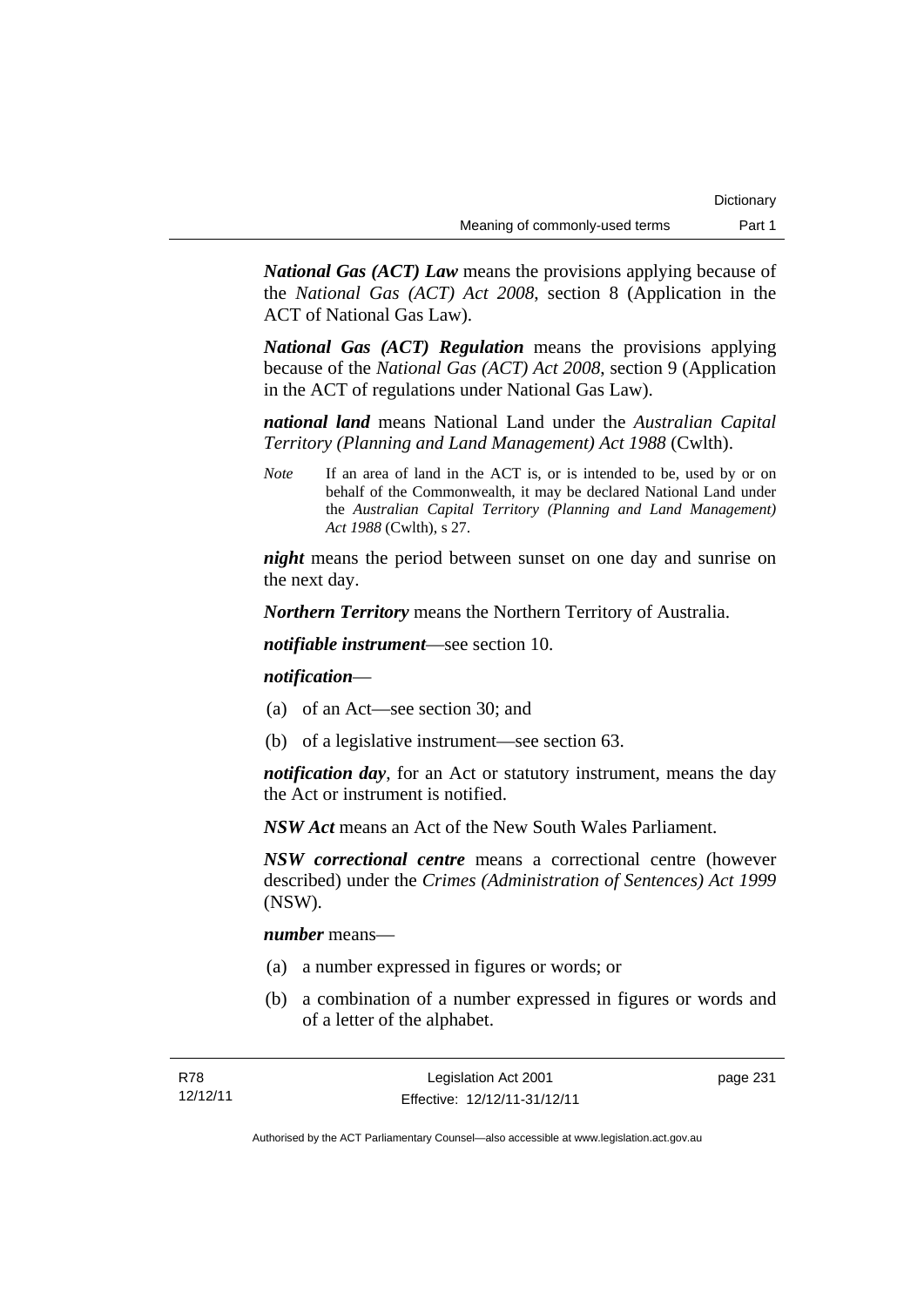#### **Dictionary**

#### *nurse*—

- (a) means a person registered under the *Health Practitioner Regulation National Law (ACT)* to practise in the nursing and midwifery profession as a nurse (other than as a student); and
- (b) for an activity, includes a person mentioned in paragraph (a) holding limited or provisional registration, to the extent that the person is allowed to do the activity under the person's registration; and
- (c) does not include an enrolled nurse.

#### *nurse practitioner*—

- (a) means a person whose registration as a registered health practitioner under the *Health Practitioner Regulation National Law (ACT)* is endorsed as being qualified to practise as a nurse practitioner; and
- (b) for an activity, includes a person mentioned in paragraph (a) holding limited or provisional registration, to the extent that the person is allowed to do the activity under the person's registration.

*oath* includes affirmation.

*Note* The *Evidence Act 1995* (Cwlth), ch 2, pt 2.1, div 2 and the *Oaths and Affirmations Act 1984* make provision in relation to oaths and affirmations.

*occupational discipline order* means an order for occupational discipline made by the ACAT.

*Note* Occupational discipline orders are made under the *ACT Civil and Administrative Tribunal Act 2008*, s 66 and under authorising laws (*authorising law*—see *ACT Civil and Administrative Tribunal Act 2008*, dict).

*occupy* a position includes hold the position, act in the position or exercise functions of the position (including under a delegation or subdelegation).

page 232 Legislation Act 2001 Effective: 12/12/11-31/12/11

R78 12/12/11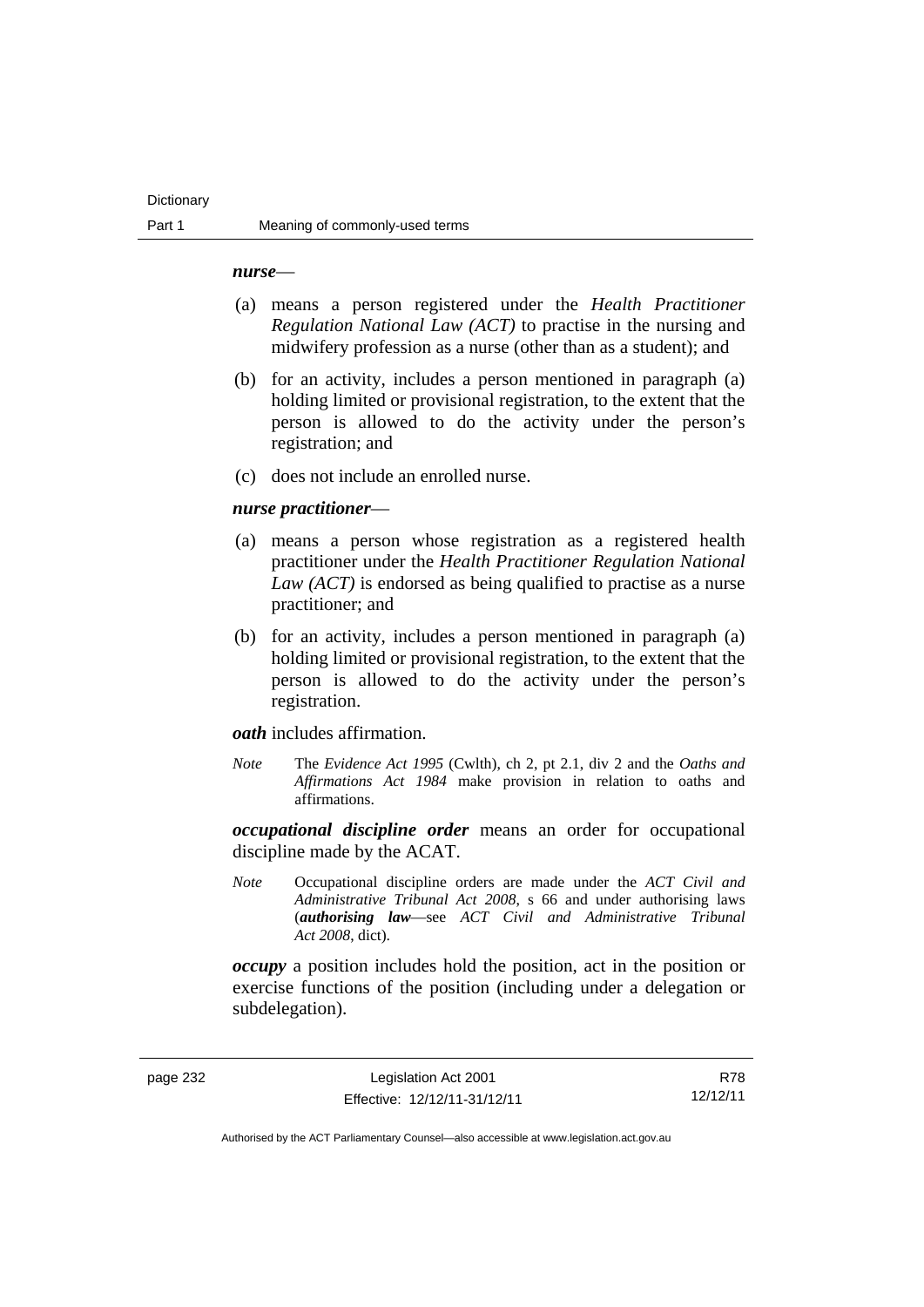*office* includes position.

*ombudsman* means the Ombudsman under the *Ombudsman Act 1989*.

*omit*, in relation to a provision of an Act or statutory instrument, includes repeal.

### *optometrist*—

- (a) means a person registered under the *Health Practitioner Regulation National Law (ACT)* to practise in the optometry profession (other than as a student); and
- (b) for an activity, includes a person mentioned in paragraph (a) holding limited or provisional registration, to the extent that the person is allowed to do the activity under the person's registration.

*ordinance* means an ordinance made under the *Seat of Government (Administration) Act 1910* (Cwlth), section 12.

*parent*, of a child, means—

- (a) the child's mother; or
- (b) the child's father; or
- (c) someone else who is presumed under the *Parentage Act 2004*, part 2 to be a parent of the child.
- *Note* A child cannot have more than 2 parents at any one time (see *Parentage Act 2004*, s 14).

*parliamentary counsel* means the person performing the duties of Parliamentary Counsel in the public service.

*passing*, of an Act—see section 29.

*penalty unit*—see section 133.

*person—*see section 160 (References to people generally).

page 233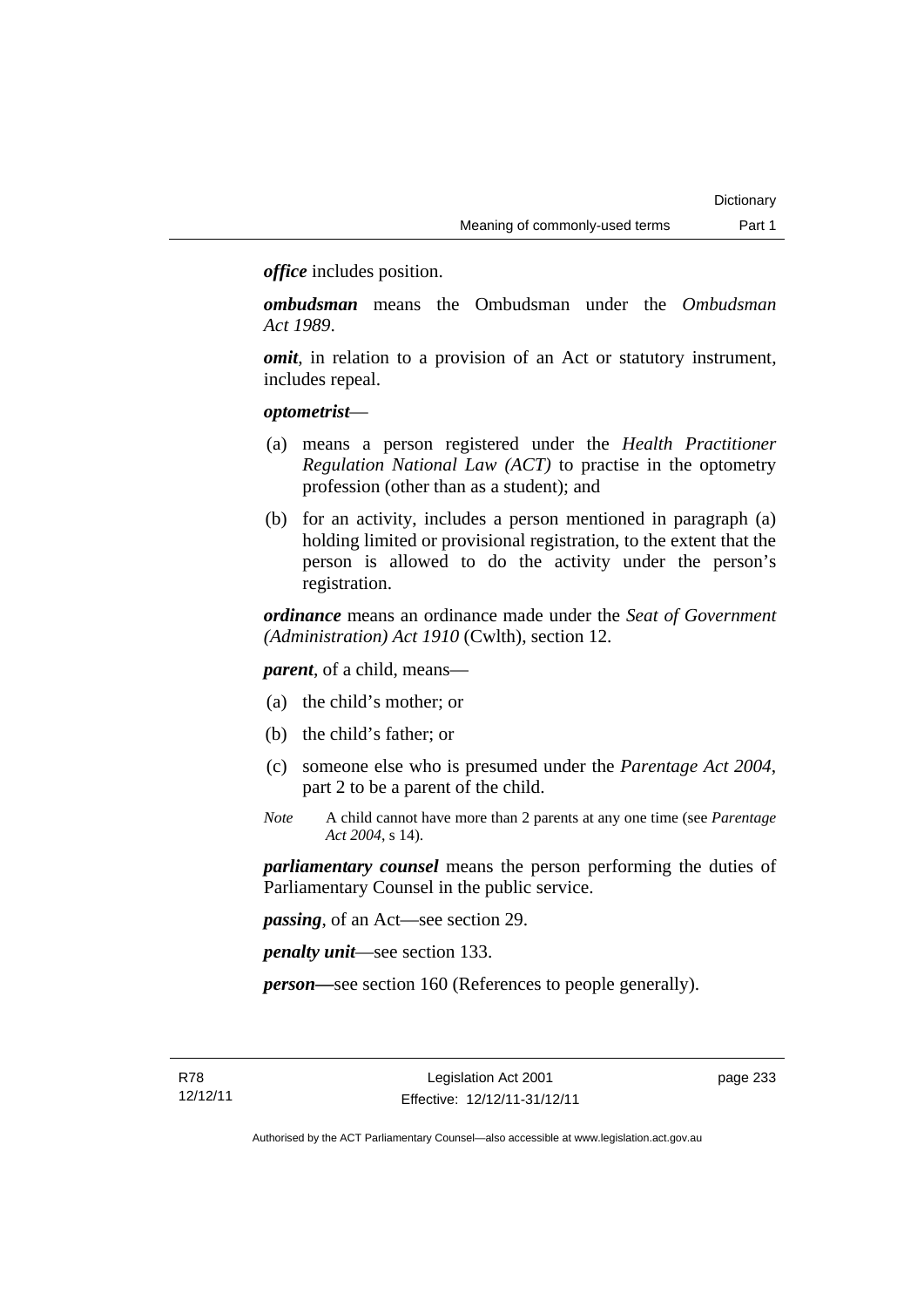#### *pharmacist***—**

- (a) means a person registered under the *Health Practitioner Regulation National Law (ACT)* to practise in the pharmacy profession (other than as a student); and
- (b) for an activity, includes a person mentioned in paragraph (a) holding limited or provisional registration, to the extent that the person is allowed to do the activity under the person's registration.

*planning and land authority* means the Planning and Land Authority established under the *Planning and Development Act 2007*.

*police officer* means a member or special member of the Australian Federal Police.

*position* includes office.

*power* includes authority.

*prescribed*, in an Act, means prescribed by the Act or by regulation under the Act.

*present* an indictment includes lay an information.

*privacy commissioner* means the Privacy Commissioner under the *Privacy Act 1998* (Cwlth).

*proceeding* means a legal or other action or proceeding.

*property* means any legal or equitable estate or interest (whether present or future, vested or contingent, or tangible or intangible) in real or personal property of any description (including money), and includes a thing in action.

*Note* A *thing in action* is an intangible personal property right recognised and protected by the law. Examples include debts, money held in a bank, shares, rights under a trust, copyright and right to sue for breach of contract.

*provision*, of an Act or instrument—see section 16.

page 234 Legislation Act 2001 Effective: 12/12/11-31/12/11

R78 12/12/11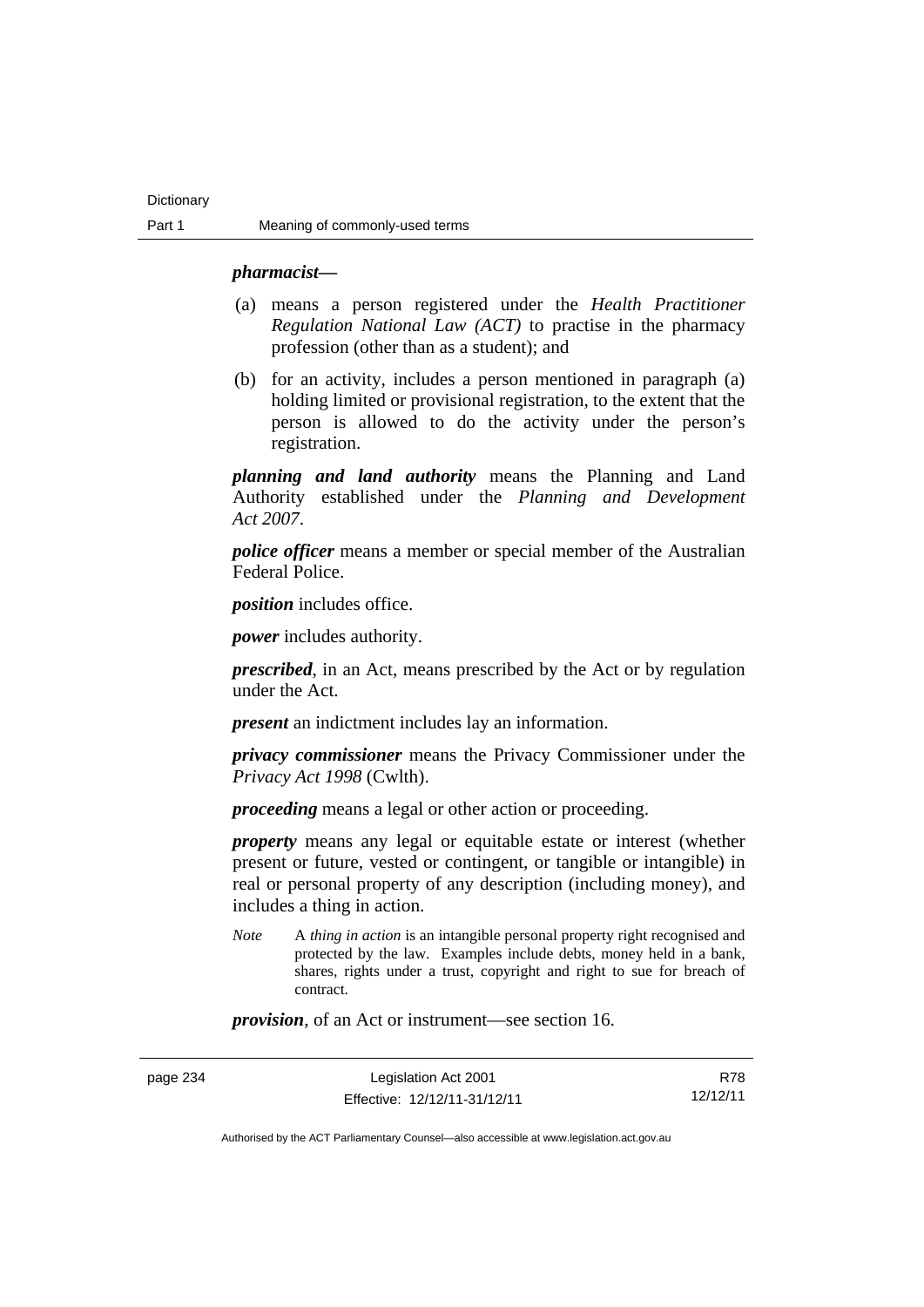*public advocate* means the Public Advocate under the *Public Advocate Act 2005*.

*public employee* means—

- (a) a public servant; or
- (b) a person employed by a territory instrumentality; or
- (c) a statutory office-holder or a person employed by a statutory office-holder.

*public health officer* means a public health officer under the *Public Health Act 1997.*

*public holiday* means a day that is a public holiday in the ACT under the *Holidays Act 1958*, section 3.

*public money*, of the Territory, means revenues, loans and other money received by the Territory.

*public servant* means a person employed in the public service.

*public service* means the Australian Capital Territory Public Service.

*Note* The *Public Sector Management Act 1994*, s 12 deals with the constitution of the public service.

*public trustee* means the Public Trustee for the Australian Capital Territory under the *Public Trustee Act 1985*.

*quarter* means a period of 3 months beginning on 1 January, 1 April, 1 July or 1 October in any year.

*recognised transgender person*—see section 169A (3).

*registered surveyor* means a surveyor under the *Surveyors Act 2007*.

*registrar* means—

 (a) in relation to the Supreme Court—the Registrar of the Supreme Court; or

page 235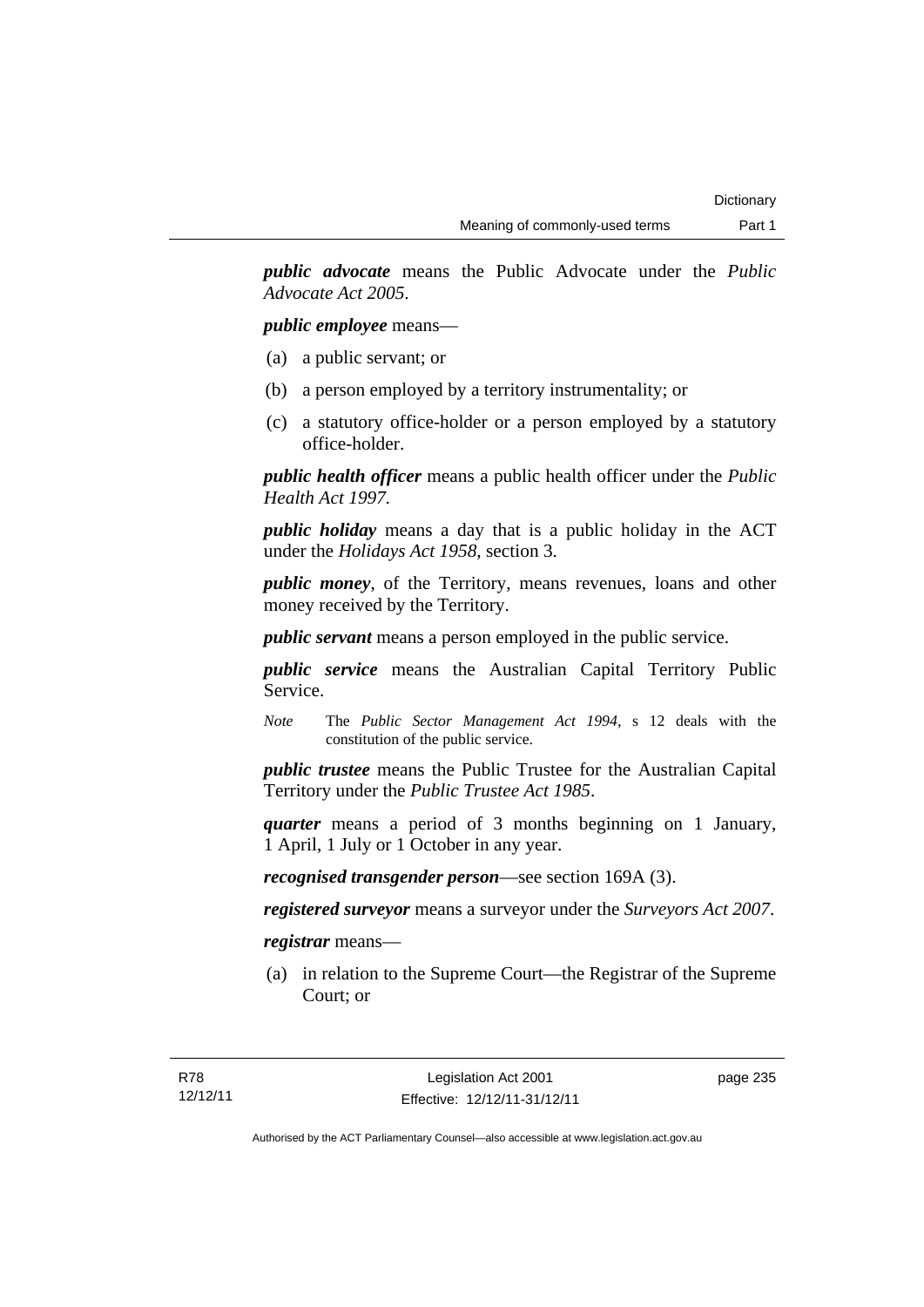- (b) in relation to the Magistrates Court—the Registrar of the Magistrates Court; or
- (c) in relation to a tribunal—the registrar of the tribunal.

*registrar-general* means the Registrar-General under the *Registrar-General Act 1993*.

*registrar of firearms* means the Registrar of Firearms under the *Firearms Act 1996*.

*regulation*, in relation to an Act, means a regulation made or in force under the Act.

*remuneration tribunal* means the Remuneration Tribunal established under the *Remuneration Tribunal Act 1995*.

*repeal* includes—

- (a) for an Act or statutory instrument—omit a provision of the Act or instrument; and
- (b) for a provision of an Act or statutory instrument—omit the provision (or a part of it); and
- (c) for an Act or statutory instrument (or a provision of it) abrogate or limit its effect, or exclude from its application any circumstance, matter, person, place or purpose; and
- (d) for an Act or statutory instrument (or a provision of it)—any other implied repeal; and
- (e) for a statutory instrument—revoke the instrument (or part of it); and
- (f) for a decision—revoke it or cancel it.

*resident judge* means a resident judge under the *Supreme Court Act 1933*.

*retrospectively*, for the commencement of legislation—see section 75A.

page 236 Legislation Act 2001 Effective: 12/12/11-31/12/11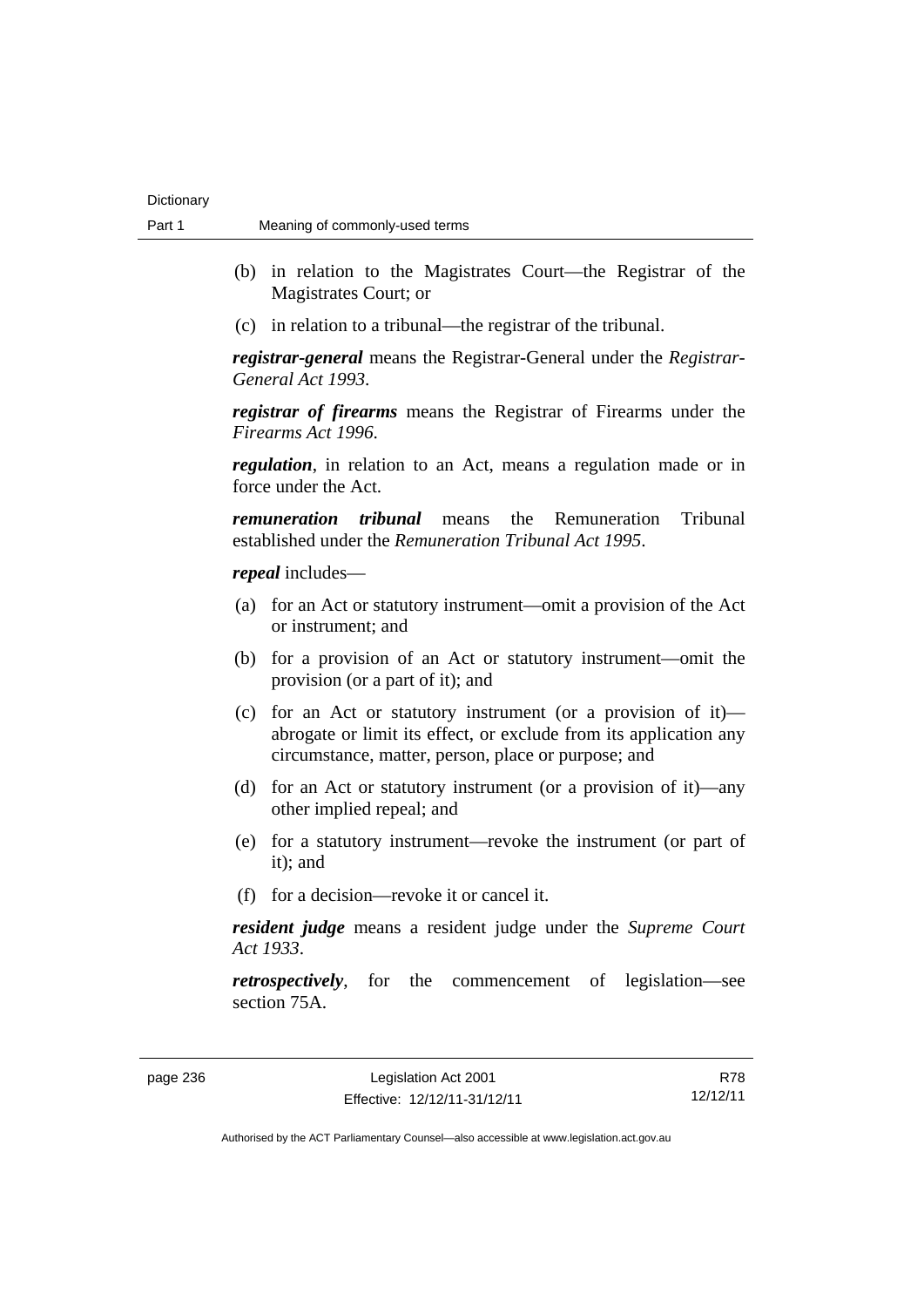*reviewable decision notice*—see the *ACT Civil and Administrative Tribunal Act* 2008, section 67A.

*road transport authority* means the Australian Capital Territory Road Transport Authority.

- *Note 1* In relation to the exercise of a function by the road transport authority under a provision of the road transport legislation, the director-general of the administrative unit responsible for the provision is the road transport authority.
- *Note 2 Road transport legislation––*see the *Road Transport (General) Act 1999*, s 6.

*rules* means—

- (a) of a court or tribunal—rules made by the entity having power to make rules (however described) regulating the practice and procedure of the court or tribunal; and
- (b) in relation to an Act—rules made or in force under the Act.

*rural fire service* means the ACT Rural Fire Service under the *Emergencies Act 2004*.

*Self-Government Act* means the *Australian Capital Territory (Self-Government) Act 1988* (Cwlth).

*self-government day* means 11 May 1989.

*Note* This is the day when the remaining provisions of the Self-Government Act commenced and, in particular, the Australian Capital Territory was established as a body politic, the Legislative Assembly was empowered to make laws for the ACT and the Executive was established.

*sentence administration board* means the Sentence Administration Board under the *Crimes (Sentence Administration) Act 2005*.

*SES* means the ACT State Emergency Service established under the *Emergencies Act 2004*.

*sign* includes attach a seal and make a mark.

*signpost definition*—see section 131 (Signpost definition).

R78 12/12/11

Legislation Act 2001 Effective: 12/12/11-31/12/11 page 237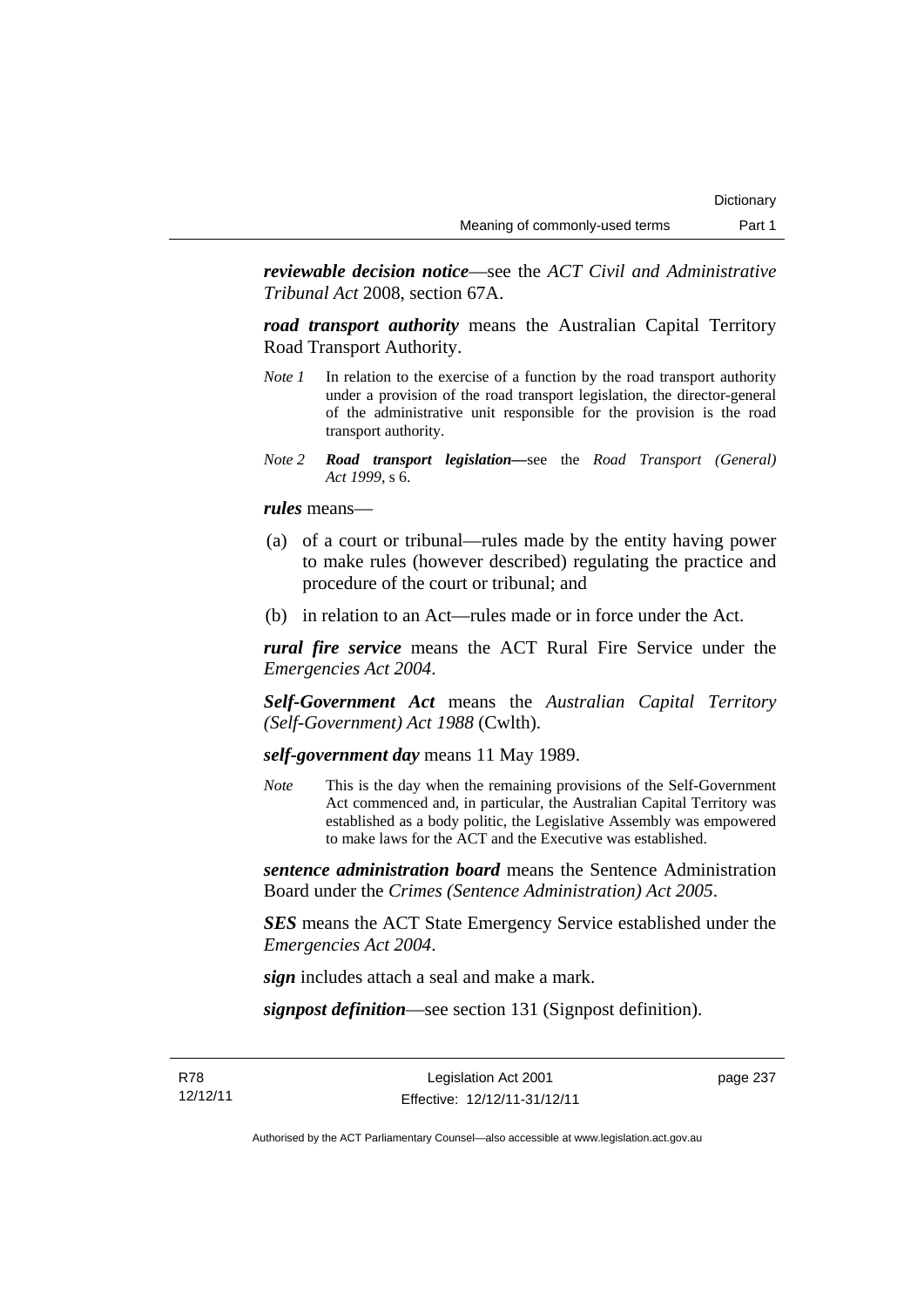*sitting day*, of the Legislative Assembly, means a period that commences on a day the Assembly meets and continues until the Assembly next adjourns.

*Note* A sitting day may continue for 1 or more days.

*solicitor* means a lawyer who practises as a solicitor.

*solicitor-general* means the Solicitor-General for the Territory under the *Law Officers Act 2011*.

*Speaker* means the Presiding Officer of the Legislative Assembly.

*Note* The Presiding Officer is elected under the Self-Government Act, s 11.

*Standards Australia* means the company named Standards Australia International Limited (ACN 087 326 690).

*State* means a State of the Commonwealth, and includes the Northern Territory.

*statutory declaration* means a statutory declaration made under the *Statutory Declarations Act 1959* (Cwlth).

*statutory instrument*—see section 13.

*statutory office-holder* means a person occupying a position under an Act or statutory instrument (other than a position in the public service).

*subordinate law*—see section 8.

*summary offence*—see section 190.

*Supreme Court* means the Supreme Court of the Australian Capital Territory.

*Note* The Supreme Court is established by the *Supreme Court Act 1933*, s 3. The Self-Government Act, s 48A deals with the jurisdiction and powers of the court.

*surveyor-general* means the surveyor-general under the *Surveyors Act 2007*.

*swear* an oath includes make an affirmation.

| page 238 | Legislation Act 2001         | R78      |
|----------|------------------------------|----------|
|          | Effective: 12/12/11-31/12/11 | 12/12/11 |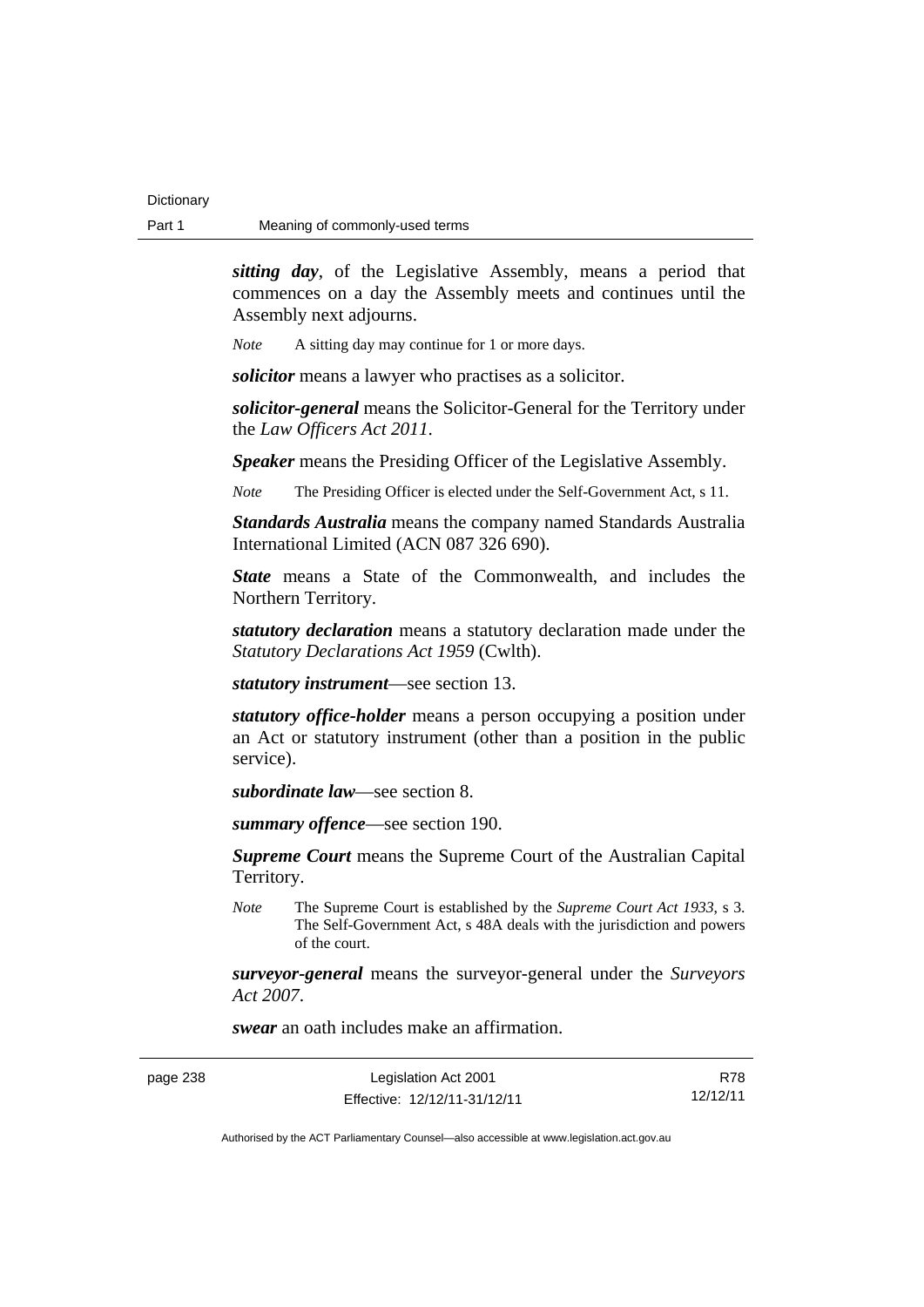*take* an oath includes make an affirmation.

*territory authority* means a body established for a public purpose under an Act, but does not include a body declared by regulation not to be a territory authority.

*territory instrumentality* means a corporation that—

- (a) is established under an Act or statutory instrument, or under the Corporations Act; and
- (b) is a territory instrumentality under the *Public Sector Management Act 1994*.
- *Note Territory instrumentality* is defined in the *Public Sector Management Act 1994*, dict.

*territory land* means Territory Land under the *Australian Capital Territory (Planning and Land Management) Act 1988* (Cwlth).

*Note* The *Australian Capital Territory (Planning and Land Management) Act 1988* (Cwlth), s 28 provides that if land in the ACT is not national land it is territory land.

*territory law*—see *law*, of the Territory.

## *territory lease*—

- (a) means—
	- (i) a lease granted under the *Planning and Development Act 2007*; or
	- (ii) a lease under the *Unit Titles Act 2001*; but
- (b) does not include a sublease.

*territory-owned corporation* means a Territory owned corporation under the *Territory-owned Corporations Act 1990*.

*territory plan* means the territory plan under the *Planning and Development Act 2007*.

*the Territory* means—

page 239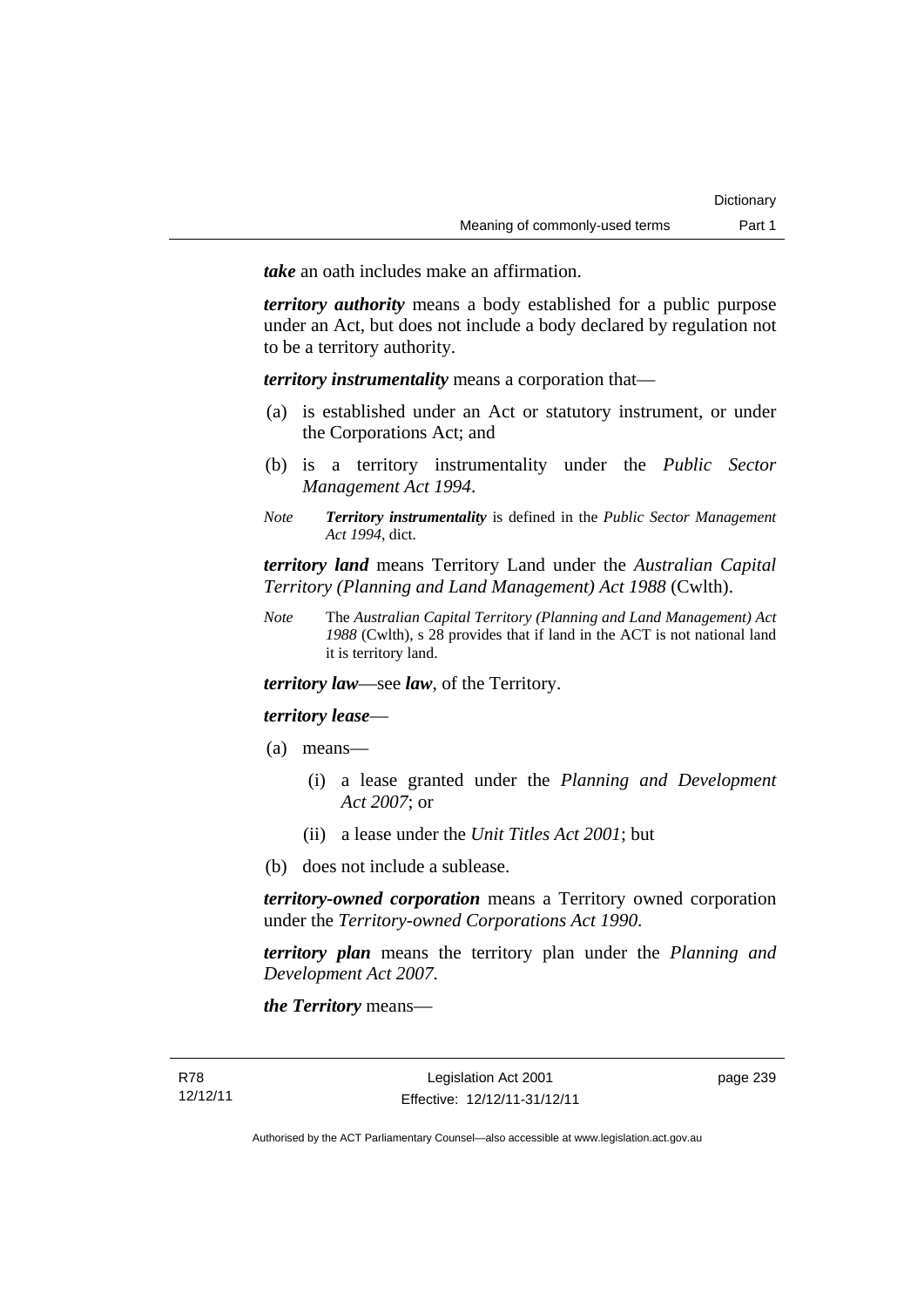- (a) when used in a geographical sense—the Australian Capital Territory; or
- (b) in any other case—the body politic established by the Self-Government Act, section 7.

*transgender person*—see section 169A (1) and (2).

*transitional* includes application and saving.

*Treasurer* means the Minister designated Treasurer by the Chief Minister, and includes a Minister authorised by the Chief Minister to act on behalf of the Treasurer.

*tribunal* includes any entity that is authorised to hear, receive and examine evidence.

*UK Act* means an Act of the United Kingdom Parliament.

*under*, in relation to an Act or statutory instrument, includes the following:

- (a) by;
- (b) by virtue of;
- (c) for or for the purposes of;
- (d) in accordance with;
- (e) in pursuance of;
- (f) pursuant to;
- (g) within the meaning of.
- *Note* A reference to an Act or statutory instrument includes a reference to a provision of the Act or instrument (see s 7 and s 13).

*United Kingdom* means the United Kingdom of Great Britain and Northern Ireland.

United Kingdom Parliament means—

(a) the Parliament of England; or

R78 12/12/11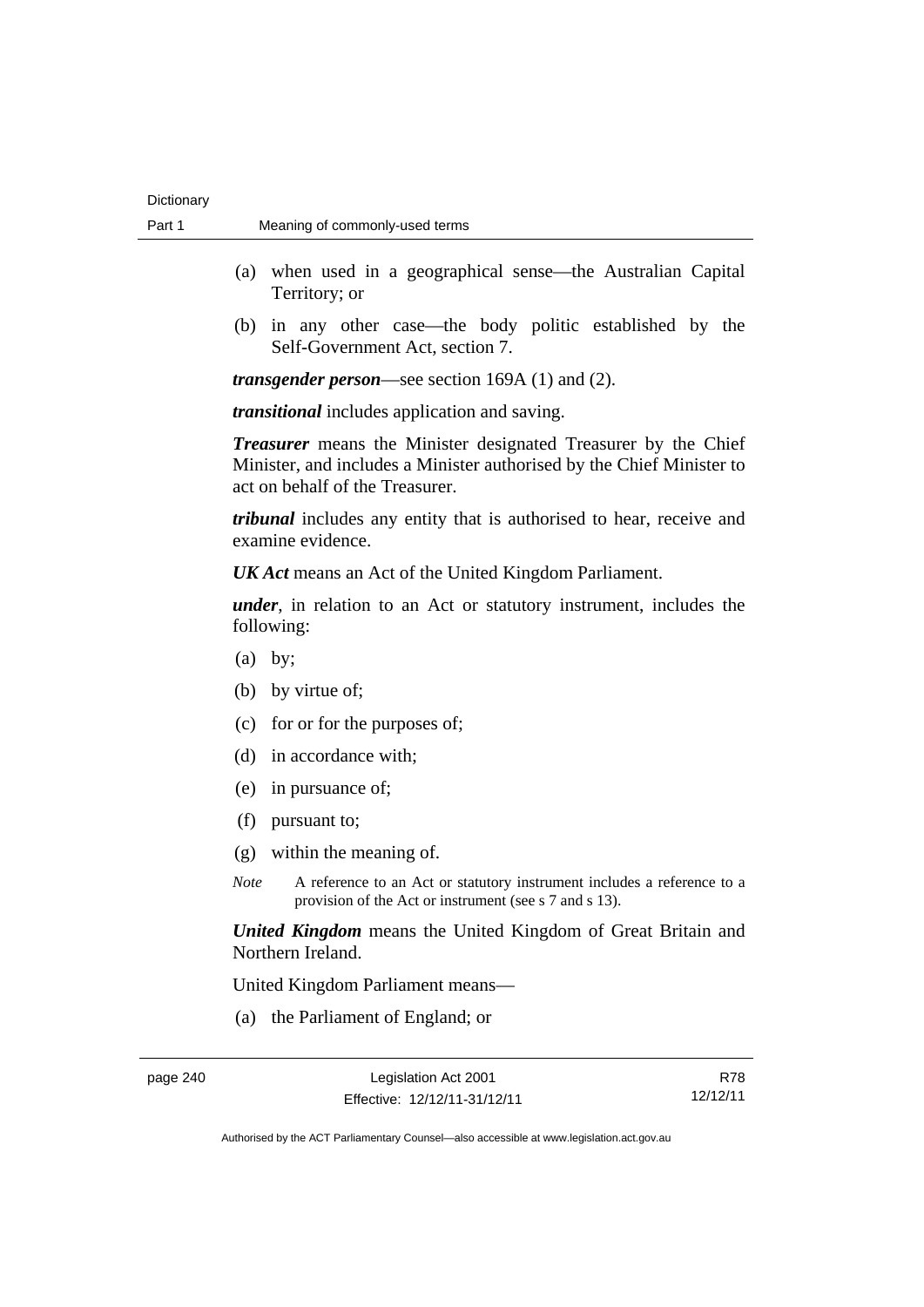- (b) the Parliament of Great Britain; or
- (c) the Parliament of the United Kingdom of Great Britain and Ireland; or
- (d) the Parliament of the United Kingdom of Great Britain and Northern Ireland.

## *veterinary surgeon*—

- (a) means a person unconditionally registered as a veterinary surgeon under the *Health Professionals Act 2004*; and
- (b) for an activity, includes a person conditionally registered as a veterinary surgeon under the *Health Professionals Act 2004* to the extent that the person is allowed to do the activity under the person's conditional registration.

*will* includes a codicil.

*word* includes any drawing, figure, number and symbol.

*working day* means a day that is not—

- (a) a Saturday or Sunday; or
- (b) a public holiday in the ACT.

*work safety commissioner* means the Work Safety Commissioner under the *Work Safety Act 2008*.

*writing* includes any way of representing or reproducing words in visible form.

## **Examples**

printing, photocopying, photography, typewriting

*Note* An example is part of the Act, is not exhaustive and may extend, but does not limit, the meaning of the provision in which it appears (see s 126 and s 132).

*year*, without specifying the kind of year, means calendar year.

page 241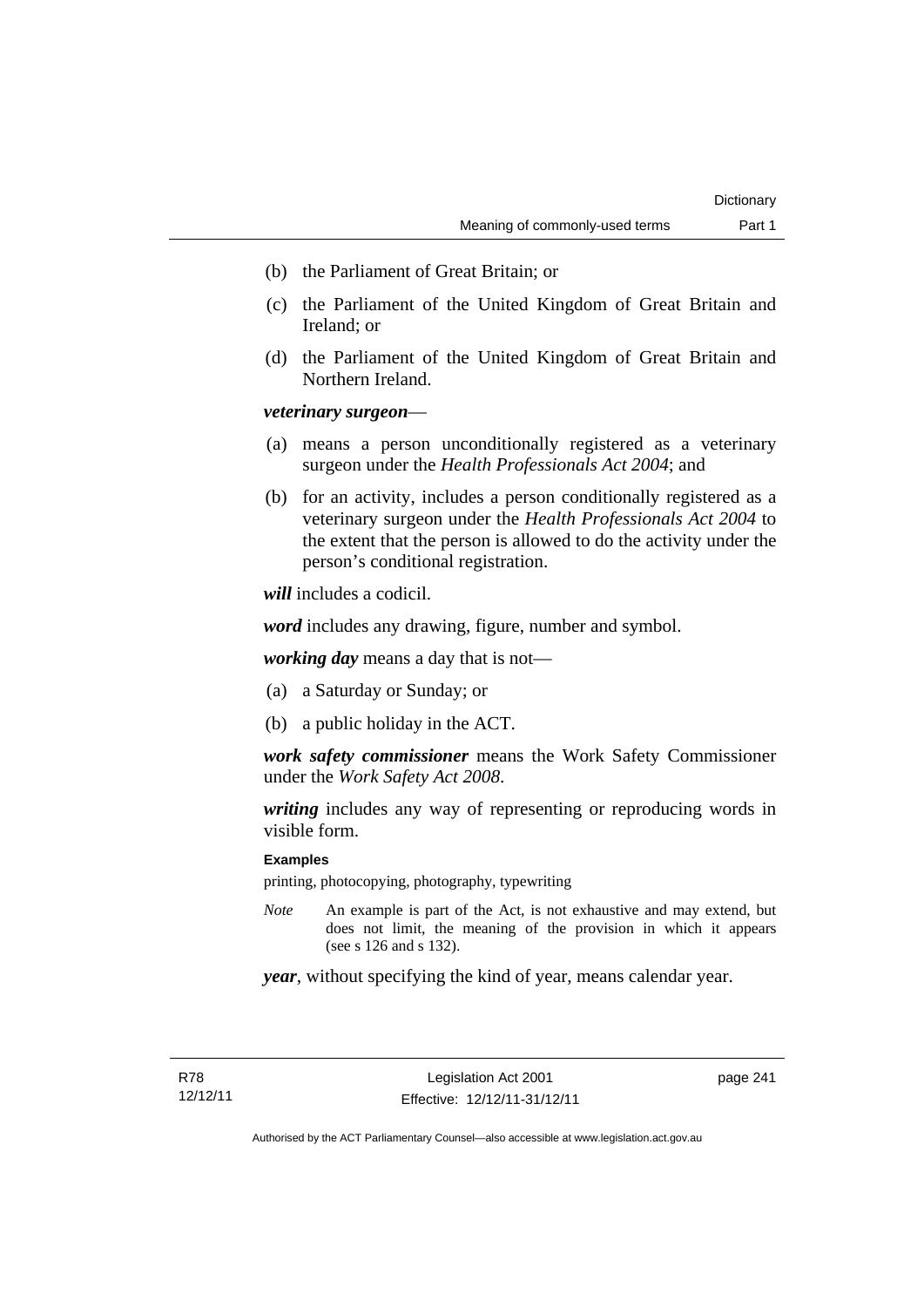# **Part 2 Terms for Legislation Act 2001 only**

*Note* Terms that apply to all Acts and statutory instruments are set out in pt 1.

*Act*, for chapter 14 (Interpretation of Acts and statutory instruments)—see section 136.

*Note* See also def *Act* in the dictionary, pt 1.

#### *ACT law*—

- (a) for chapter 10 (Referring to laws)—see section 97 (1); and
- (b) for chapter 18 (Offences)—see section 188.

*administrator*, for part 19.5 (Service of documents)—see section 246.

*agency*, for part 19.5 (Service of documents)—see section 246.

*amend*, for chapter 9 (Repeal and amendment of laws)—see section 82.

*another jurisdiction* means the Commonwealth, a State, another Territory, the United Kingdom or New Zealand.

## *appointee*—

- (a) for division 19.3.1 (Appointments—general)—see section 207 (2); and
- (b) for division 19.3.2 (Acting appointments)—see section 217 (2).

## *appointer*—

- (a) for division 19.3.1 (Appointments—general)—see section 205; and
- (b) for division 19.3.2 (Acting appointments)—see section 215; and
- (c) for part 19.4 (Delegations)—see section 230 (1).

| Legislation Act 2001         | <b>R78</b> |
|------------------------------|------------|
| Effective: 12/12/11-31/12/11 | 12/12/11   |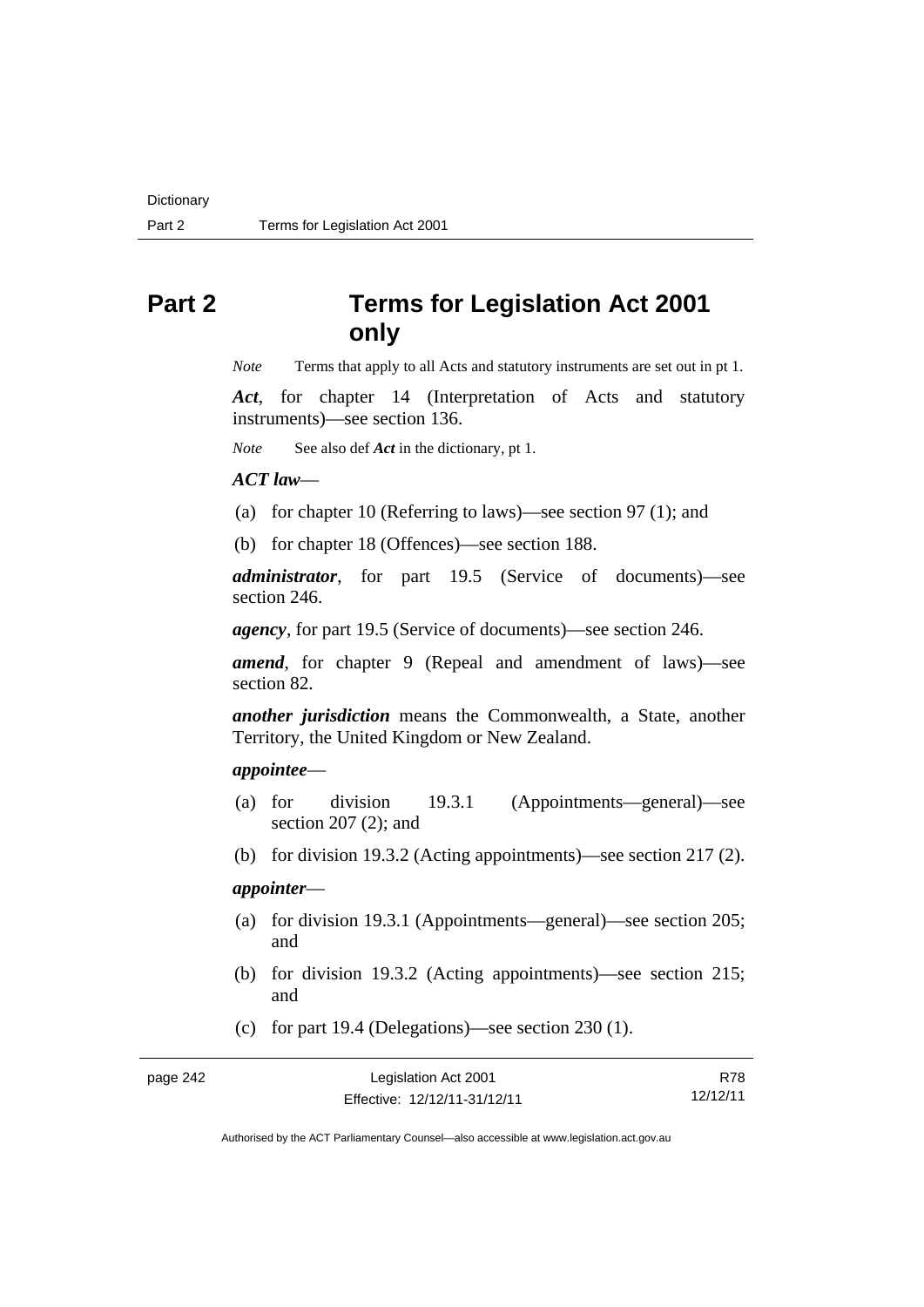*approved website* means an internet site approved under section 21.

*authorised republication*—see section 15.

*authorising law*, for chapter 5 (Regulatory impact statements for subordinate laws and disallowable instruments)—see section 31.

*benefits*, for chapter 5 (Regulatory impact statements for subordinate laws and disallowable instruments)—see section 31.

*business address*, for part 19.5 (Service of documents)—see section 246.

*corporation*, for part 19.5 (Service of documents)—see section 246.

*costs*, for chapter 5 (Regulatory impact statements for subordinate laws and disallowable instruments)—see section 31.

*current legislative drafting practice* means the legislative drafting practices from time to time used in the Parliamentary Counsel's Office.

*delegate*, for part 19.4 (Delegations)—see section 233 (2).

*determinative provision*—see section 5 (2).

*document*, for part 19.5 (Service of documents)—see section 246.

*Note* See also def *document* in the dictionary, pt 1

*editorial amendment*, of a law—see section 116.

*email address*, for part 19.5 (Service of documents)—see section 246.

*executive officer*, for part 19.5 (Service of documents)—see section 246.

*fax number*, for part 19.5 (Service of documents)—see section 246.

*fee*, for part 6.3 (Making of certain statutory instruments about fees)—see section 55.

*home address*, for part 19.5 (Service of documents)—see section 246.

| R78      | Legislation Act 2001         | page 243 |
|----------|------------------------------|----------|
| 12/12/11 | Effective: 12/12/11-31/12/11 |          |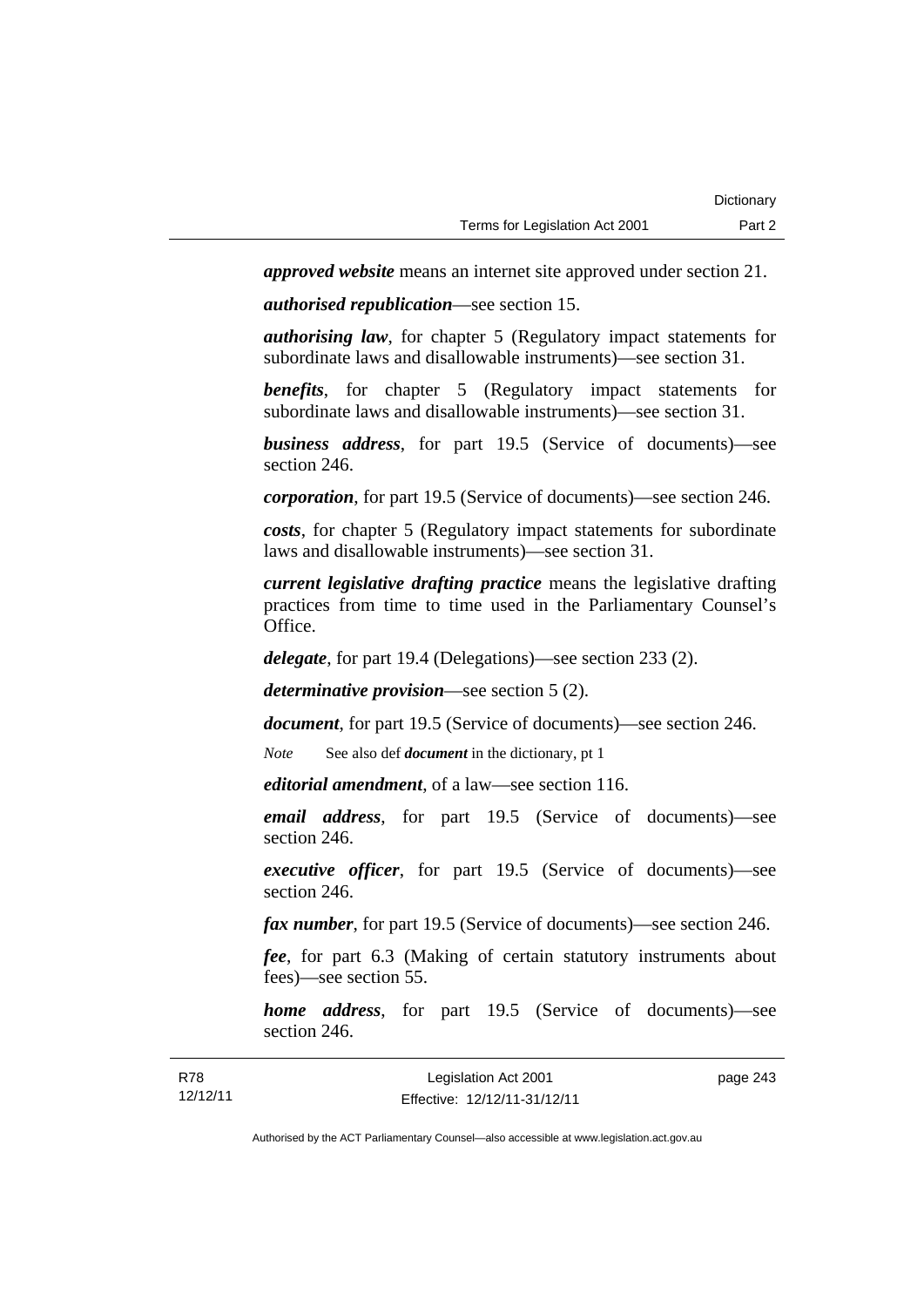## **Dictionary**

## *law*—

- (a) for chapter 3 (Authorised versions and evidence of laws and legislative material)—see section 22A; and
- (b) for chapter 8 (Commencement and exercise of powers before commencement)—see section 72; and
- (c) for chapter 9 (Repeal and amendment of laws)—see section 82; and
- (d) for chapter 10 (Referring to laws)—see section 97 (1); and
- (e) for chapter 11 (Republication of Acts and statutory instruments)—see section 107; and
- (f) for chapter 13 (Structure of Acts and statutory instruments) see section 125; and
- (g) for chapter 16 (Courts, tribunals and other decision-makers) see section 175; and
- (h) for chapter 17 (Entities and positions)—see section 182; and
- (i) for chapter 19 (Administrative and machinery provisions)—see section 195.

*law of another jurisdiction*, for chapter 10 (Referring to laws)—see section 97 (1).

*legislative material*, for chapter 3 (Authorised versions and evidence of laws and legislative material)—see section 22A.

*non-determinative provision*—see section 5 (3).

*provide* a service, for part 6.3 (Making of certain statutory instruments about fees)—see section 55.

*register* means the ACT legislation register.

*repeal*, for chapter 9 (Repeal and amendment of laws)—see section 82.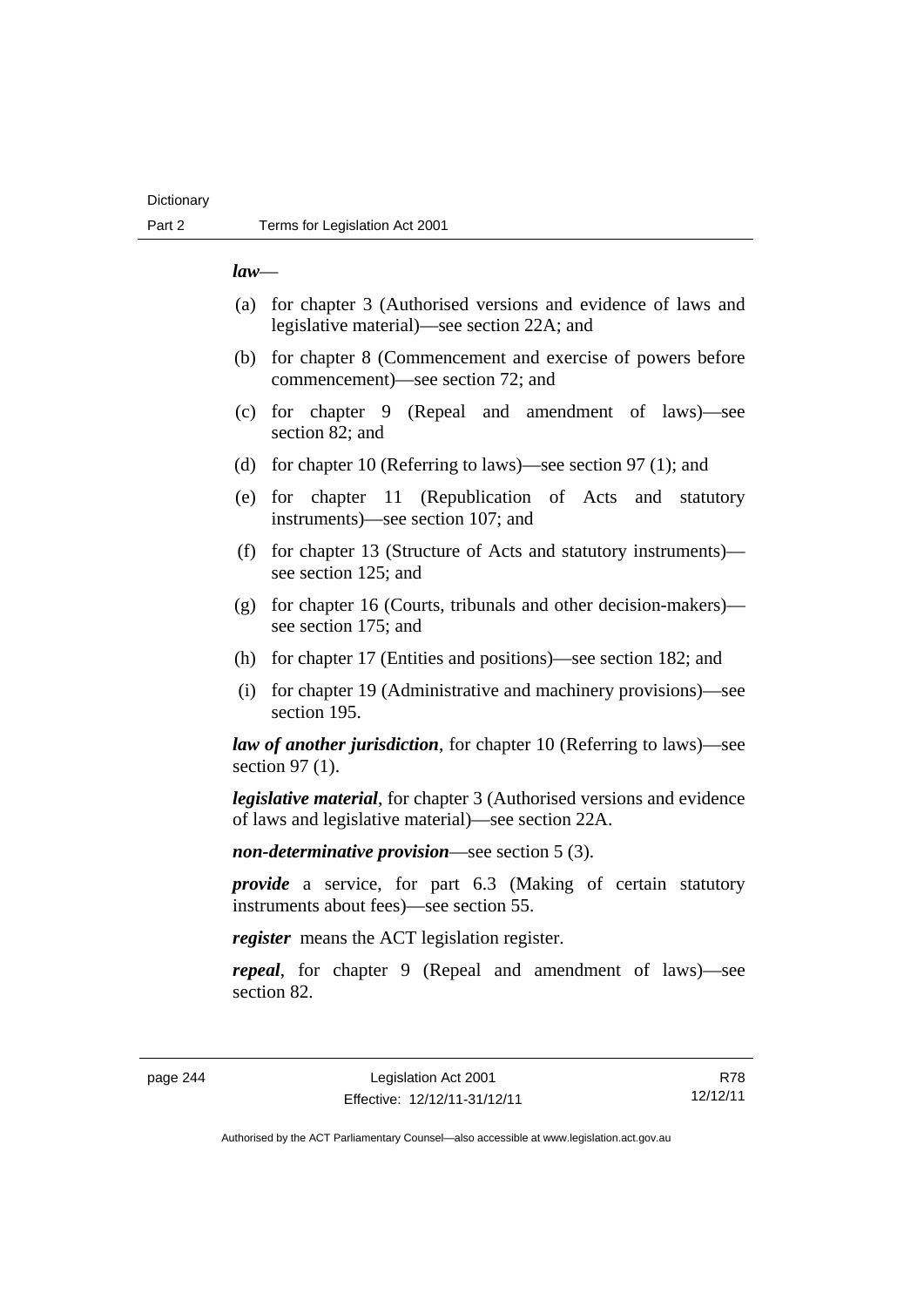## *republication—*

- (a) for chapter 3 (Authorised versions and evidence of laws and legislative material)—see section 22A; and
- (b) for chapter 11 (Republication of Acts and statutory instruments)—see section 107.

*republication date*, for an authorised republication, means the date stated in the republication as the republication date.

*responsible*, for part 19.5 (Service of documents)—see section 246.

*scrutiny committee principles*, for chapter 5 (Regulatory impact statements for subordinate laws and disallowable instruments)—see section 31.

*service*, for part 6.3 (Making of certain statutory instruments about fees)—see section 55.

*working out the meaning of an Act*, for part 14.2 (Key principles of interpretation)—see section 138.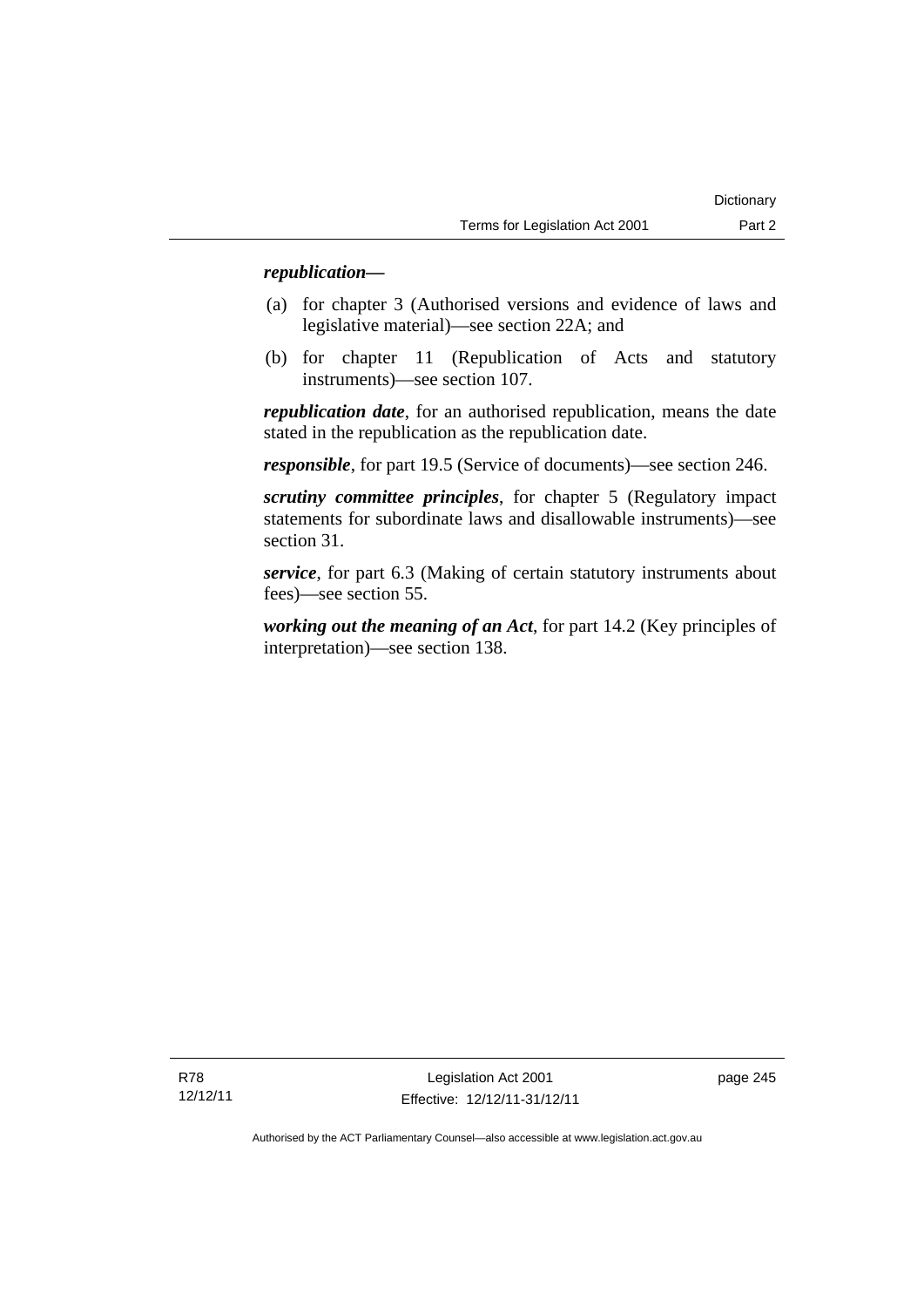1 About the endnotes

## **Endnotes**

## **1 About the endnotes**

Amending and modifying laws are annotated in the legislation history and the amendment history. Current modifications are not included in the republished law but are set out in the endnotes.

Not all editorial amendments made under the *Legislation Act 2001*, part 11.3 are annotated in the amendment history. Full details of any amendments can be obtained from the Parliamentary Counsel's Office.

Uncommenced amending laws are not included in the republished law. The details of these laws are underlined in the legislation history. Uncommenced expiries are underlined in the legislation history and amendment history.

If all the provisions of the law have been renumbered, a table of renumbered provisions gives details of previous and current numbering.

The endnotes also include a table of earlier republications.

| $A = Act$<br>$AF =$ Approved form<br>$am = amended$<br>$amdt = amendment$<br>$AR = Assembly resolution$<br>$ch = chapter$<br>$CN =$ Commencement notice<br>$def = definition$<br>$DI = Disallowable instrument$<br>$dict = dictionary$<br>disallowed = disallowed by the Legislative<br>Assembly<br>$div = division$<br>$exp = expires/expired$<br>$Gaz = gazette$<br>$hdg = heading$<br>$IA = Interpretation Act 1967$<br>$ins = inserted/added$<br>$LA =$ Legislation Act 2001<br>$LR =$ legislation register | $NI =$ Notifiable instrument<br>$o = order$<br>$om = omitted/repealed$<br>$ord = ordinance$<br>orig = original<br>par = paragraph/subparagraph<br>$pres = present$<br>$prev = previous$<br>$(\text{prev}) = \text{previously}$<br>$pt = part$<br>$r = rule/subrule$<br>$reloc = relocated$<br>$remum = renumbered$<br>$R[X]$ = Republication No<br>$RI = reissue$<br>$s = section/subsection$<br>$sch = schedule$<br>$sdiv = subdivision$<br>$SL = Subordinate$ law<br>$sub =$ substituted |
|-----------------------------------------------------------------------------------------------------------------------------------------------------------------------------------------------------------------------------------------------------------------------------------------------------------------------------------------------------------------------------------------------------------------------------------------------------------------------------------------------------------------|--------------------------------------------------------------------------------------------------------------------------------------------------------------------------------------------------------------------------------------------------------------------------------------------------------------------------------------------------------------------------------------------------------------------------------------------------------------------------------------------|
| $LRA =$ Legislation (Republication) Act 1996<br>$mod = modified/modification$                                                                                                                                                                                                                                                                                                                                                                                                                                   | underlining = whole or part not commenced<br>or to be expired                                                                                                                                                                                                                                                                                                                                                                                                                              |
|                                                                                                                                                                                                                                                                                                                                                                                                                                                                                                                 |                                                                                                                                                                                                                                                                                                                                                                                                                                                                                            |

## **2 Abbreviation key**

page 246 Legislation Act 2001 Effective: 12/12/11-31/12/11

R78 12/12/11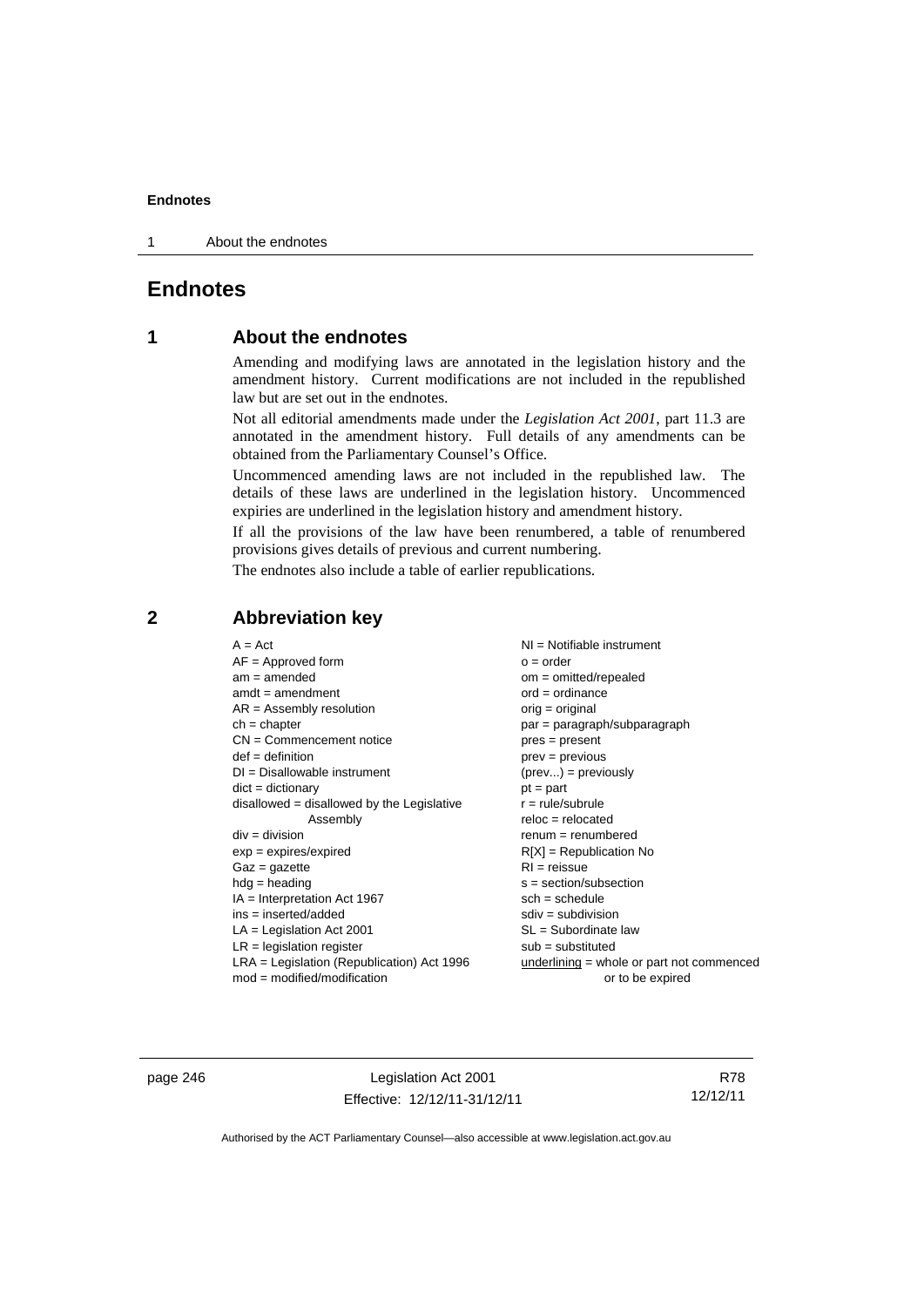## **3 Legislation history**

## **Legislation Act 2001 No 14**

notified 5 April 2001 (Gaz 2001 No 14) s 1, s 2 commenced 5 April 2001 (IA s 10B) remainder commenced 12 September 2001 (s 2 and Gaz 2001 No S65)

as amended by

## **Legislation (Consequential Amendments) Act 2001 No 44 pt 220**

notified 26 July 2001 (Gaz 2001 No 30) s 1, s 2 commenced 26 July 2001 (IA s 10B) pt 220 commenced 12 September 2001 (s 2 and see Gaz 2001 No S65)

## **Statute Law Amendment Act 2001 (No 2) 2001 No 56 pt 2.2**

notified 5 September 2001 (Gaz 2001 No S65) s 1, s 2 commenced 5 September 2001 (IA s 10B) amdts 2.67, 2.69, 2.78, 2.81 commenced 12 September 2001 (s 2 (2)) pt 2.2 remainder commenced 5 September 2001 (s 2 (1))

as modified by

## **Legislation Regulations 2001 SL 2001 No 34 reg 6**

notified LR 13 September 2001 commenced 13 September 2001 (reg 2)

as amended by

## **Justice and Community Safety Legislation Amendment Act 2001 No 70 sch 1**

notified LR 14 September 2001 amdt commenced 14 September 2001 (s 2 (5))

## **Defamation Act 2001 No 88 s 43 (2)**

notified LR 24 September 2001 s 1, s 2 commenced 24 September 2001 (LA s 75) s 43 (2) commenced 1 July 2002 (s 2)

R78 12/12/11

Legislation Act 2001 Effective: 12/12/11-31/12/11 page 247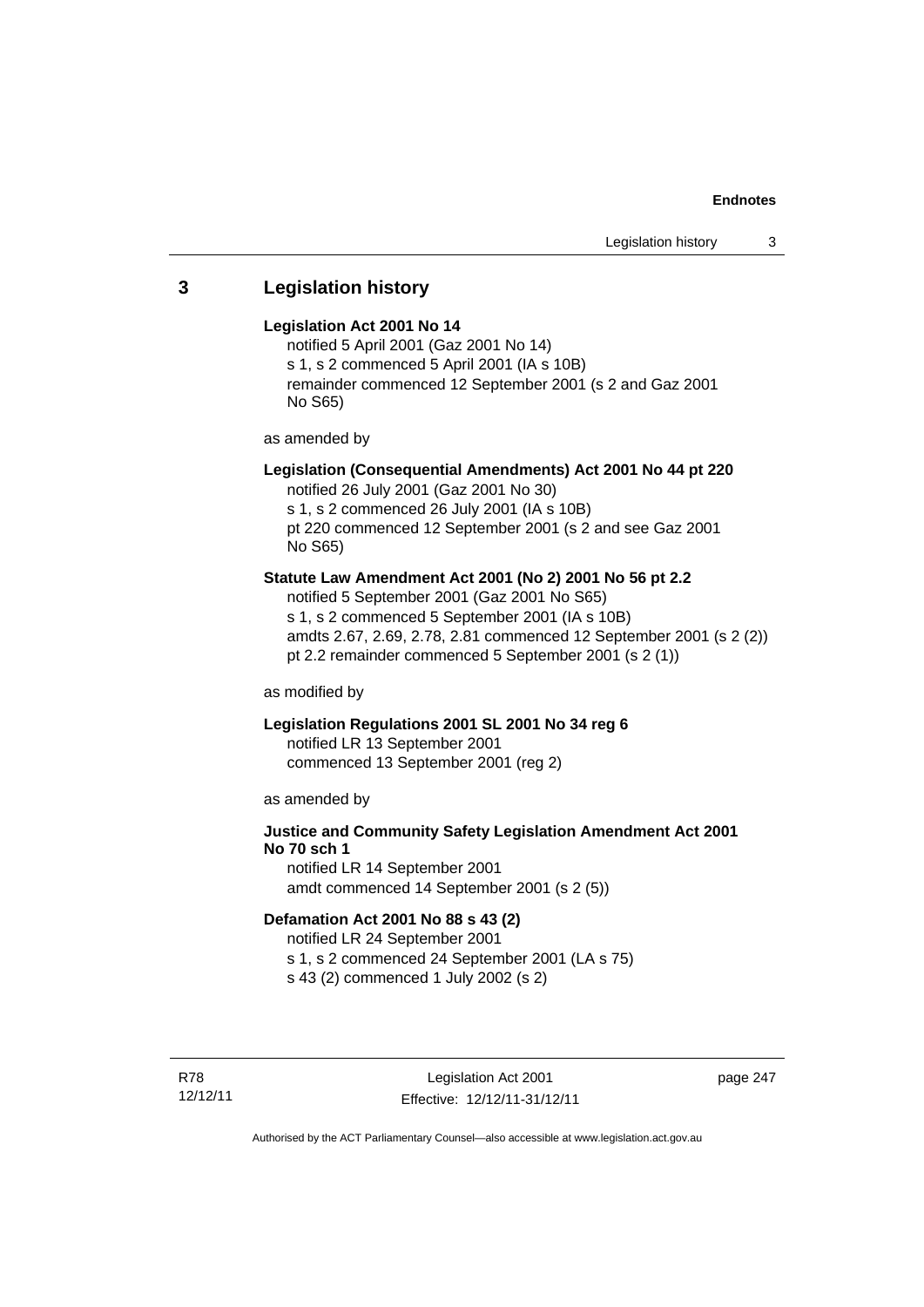3 Legislation history

| Legislation Amendment Act 2002 No 11 ss 3-29, sch 1, pt 2.29<br>notified LR 27 May 2002<br>s 1, s 2 commenced 27 May 2002 (LA s 75)<br>ss 3-29, sch 1, pt 2.29 commenced 28 May 2002 (s 2 (1))                                                                       |
|----------------------------------------------------------------------------------------------------------------------------------------------------------------------------------------------------------------------------------------------------------------------|
| Justice and Community Safety Legislation Amendment Act 2002<br>No 27 pt 8<br>notified LR 9 September 2002<br>s 1, s 2 commenced 9 September 2002 (LA s 75)<br>pt 8 commenced 7 October 2002 (s 2 (2))                                                                |
| Statute Law Amendment Act 2002 No 30 pt 2.1<br>notified LR 16 September 2002<br>s 1, s 2 taken to have commenced 19 May 1997 (LA s 75 (2))<br>amdt 2.3 taken to have commenced 12 September 2001 (s 2 (2))<br>pt 2.1 remainder commenced 17 September 2002 (s 2 (1)) |
| Civil Law (Wrongs) Act 2002 No 40 div 3.2.8<br>notified LR 10 October 2002<br>s 1, s 2 commenced 10 October 2002 (LA s 75 (1))<br>div 3.2.8 commenced 1 November 2002 (s 2 (2) and CN2002-13)                                                                        |
| Statute Law Amendment Act 2002 (No 2) No 49 pt 2.1<br>notified LR 20 December 2002<br>s 1, s 2 taken to have commenced 7 October 1994 (LA s 75 (2))<br>pt 2.1 commenced 17 January 2003 (s 2 (1))                                                                    |
| Criminal Code 2002 No 51 pt 1.12<br>notified LR 20 December 2002<br>s 1, s 2 commenced 20 December 2002 (LA 75 (1))<br>pt 1.12 commenced 1 January 2003 (s 2 (1))                                                                                                    |
| Planning and Land (Consequential Amendments) Act 2002 No 56<br>pt 3.13<br>notified LR 20 December 2002<br>s 1, s 2 commenced 20 December 2002 (LA s 75 (1))<br>sch 3 pt 3.13 commenced 1 July 2003 (s 2 and see Planning and Land<br>Act 2002 A2002-55, s 2)         |

page 248 Legislation Act 2001 Effective: 12/12/11-31/12/11

R78 12/12/11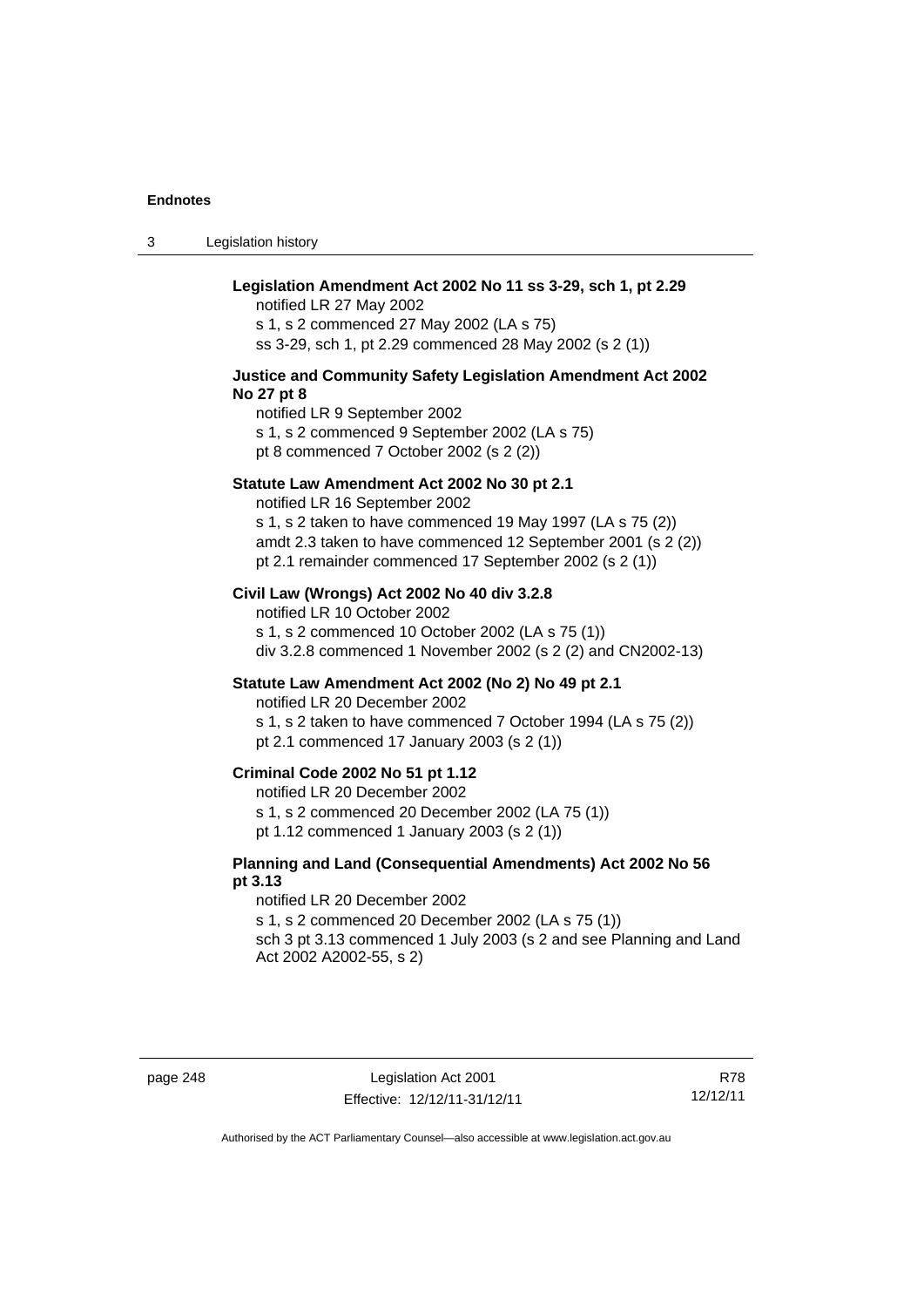## **Legislation (Gay, Lesbian and Transgender) Amendment Act 2003 A2003-14 pt 2**

notified LR 27 March 2003 s 1, s 2 commenced 27 March 2003 (LA s 75 (1)) pt 2 commenced 28 March 2003 (s 2)

### **Consumer and Trader Tribunal Act 2003 A2003-16 s 70**

notified LR 9 April 2003

s 1, s 2 commenced 9 April 2003 (LA s 75 (1))

s 70 commenced 9 October 2003 (s 2 and LA s 79)

## **Legislation (Statutory Interpretation) Amendment Act 2003 A2003-18**

notified LR 9 April 2003 s 1, s 2 commenced 9 April 2003 (LA s 75 (1)) remainder commenced 10 April 2003 (s 2)

#### **Statute Law Amendment Act 2003 A2003-41 sch 2 pt 2.1**

notified LR 11 September 2003 s 1, s 2 commenced 11 September 2003 (LA s 75 (1)) sch 2 pt 2.1 commenced 9 October 2003 (s 2 (1))

### **Statute Law Amendment Act 2003 (No 2) A2003-56 sch 2 pt 2.1**

notified LR 5 December 2003 s 1, s 2 commenced 5 December 2003 (LA s 75 (1)) sch 2 pt 2.1 commenced 19 December 2003 (s 2)

#### **Parentage Act 2004 A2004-1 sch 1 pt 1.7**

notified LR 18 February 2004 s 1, s 2 commenced 18 February 2004 (LA s 75 (1)) sch 1 pt 1.7 commenced 22 March 2004 (s 2 and CN2004-3)

### **Human Rights Act 2004 A2004-5 sch 2 pt 2.3**

notified LR 10 March 2004 s 1, s 2 commenced 10 March 2004 (LA s 75 (1)) sch 2 pt 2.3 commenced 1 July 2004 (s 2)

## **Dangerous Substances Act 2004 A2004-7 sch 1 pt 1.4**

notified LR 19 March 2004 s 1, s 2 commenced 19 March 2004 (LA s 75 (1)) sch 1 pt 1.4 commenced 5 April 2004 (s 2 and CN2004-6)

R78 12/12/11 page 249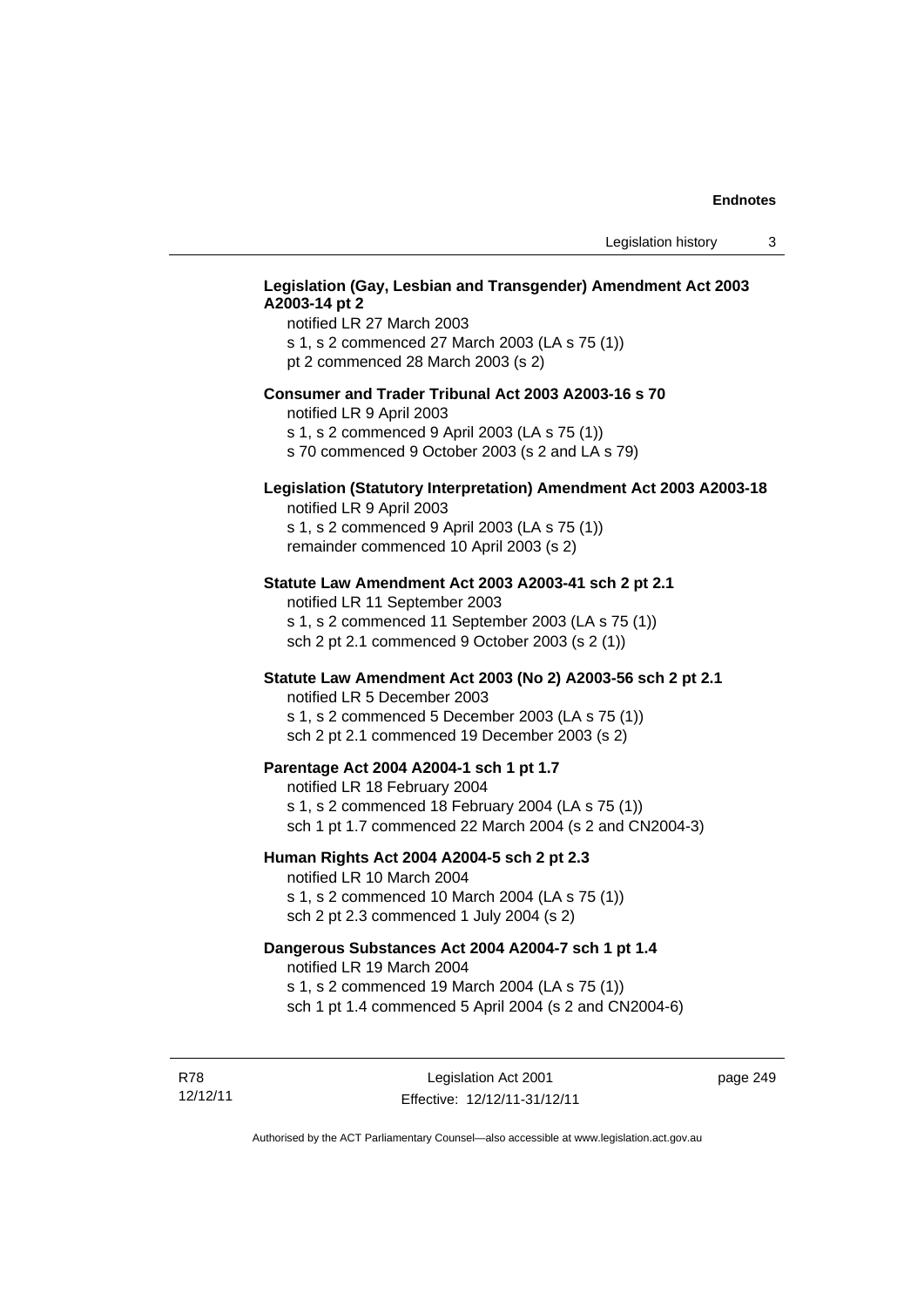3 Legislation history

#### **Nurse Practitioners Legislation Act 2004 A2004-10 pt 3**

notified LR 19 March 2004 s 1, s 2 commenced 19 March 2004 (LA s 75 (1)) pt 3 commenced 27 May 2004 (s 2 and CN2004-9)

#### **Construction Occupations Legislation Amendment Act 2004 A2004-13 sch 2 pt 2.20**

notified LR 26 March 2004 s 1, s 2 commenced 26 March 2004 (LA s 75 (1)) sch 2 pt 2.20 commenced 1 September 2004 (s 2 and see Construction Occupations (Licensing) Act 2004 A2004-12, s 2 and CN2004-8)

## **Education Act 2004 A2004-17 sch 2 pt 2.5**

notified LR 8 April 2004 s 1, s 2 commenced 8 April 2004 (LA s 75 (1)) sch 2 pt 2.5 commenced 1 January 2005 (s 2)

### **Emergencies Act 2004 A2004-28 sch 3 pt 3.12**

notified LR 29 June 2004 s 1, s 2 commenced 29 June 2004 (LA s 75 (1)) sch 3 pt 3.12 commenced 1 July 2004 (s 2 (1) and CN2004-11)

### **Justice and Community Safety Legislation Amendment Act 2004 (No 2) A2004-32 pt 13**

notified LR 29 June 2004 s 1, s 2 commenced 29 June 2004 (LA s 75 (1)) pt 13 commenced 13 July 2004 (s 2 (3))

## **Health Professionals Legislation Amendment Act 2004 A2004-39 sch 3 pt 3.1, sch 4 pt 4.3, sch 5 pt 5.9, sch 6 pt 6.6, sch 8 pt 8.2, sch 11A pt 11A.1 (as am by A2005-28 amdt 1.61)**

notified LR 8 July 2004

s 1, s 2 commenced 8 July 2004 (LA s 75 (1))

sch 5 pt 5.9 commenced 7 July 2005 (s 2 and see Health Professionals Act 2004 A2004-38, s 2 and CN2005-11)

sch 6 pt 6.6 commenced 17 January 2006 (s 2 and see Health Professionals Act 2004 A2004-38, s 2 (as am by A2005-28 amdt 1.1) and CN2006-2)

sch 3 pt 3.1, sch 4 pt 4.3, sch 8 pt 8.2, sch 11A pt 11A.1 commenced 9 January 2007 (s 2 and see Health Professionals Act 2004 A2004-38, s 2 (as am by A2005-28 amdt 1.1; A2006-27 s 12))

| page 250 | Legislation Act 2001         | R78      |
|----------|------------------------------|----------|
|          | Effective: 12/12/11-31/12/11 | 12/12/11 |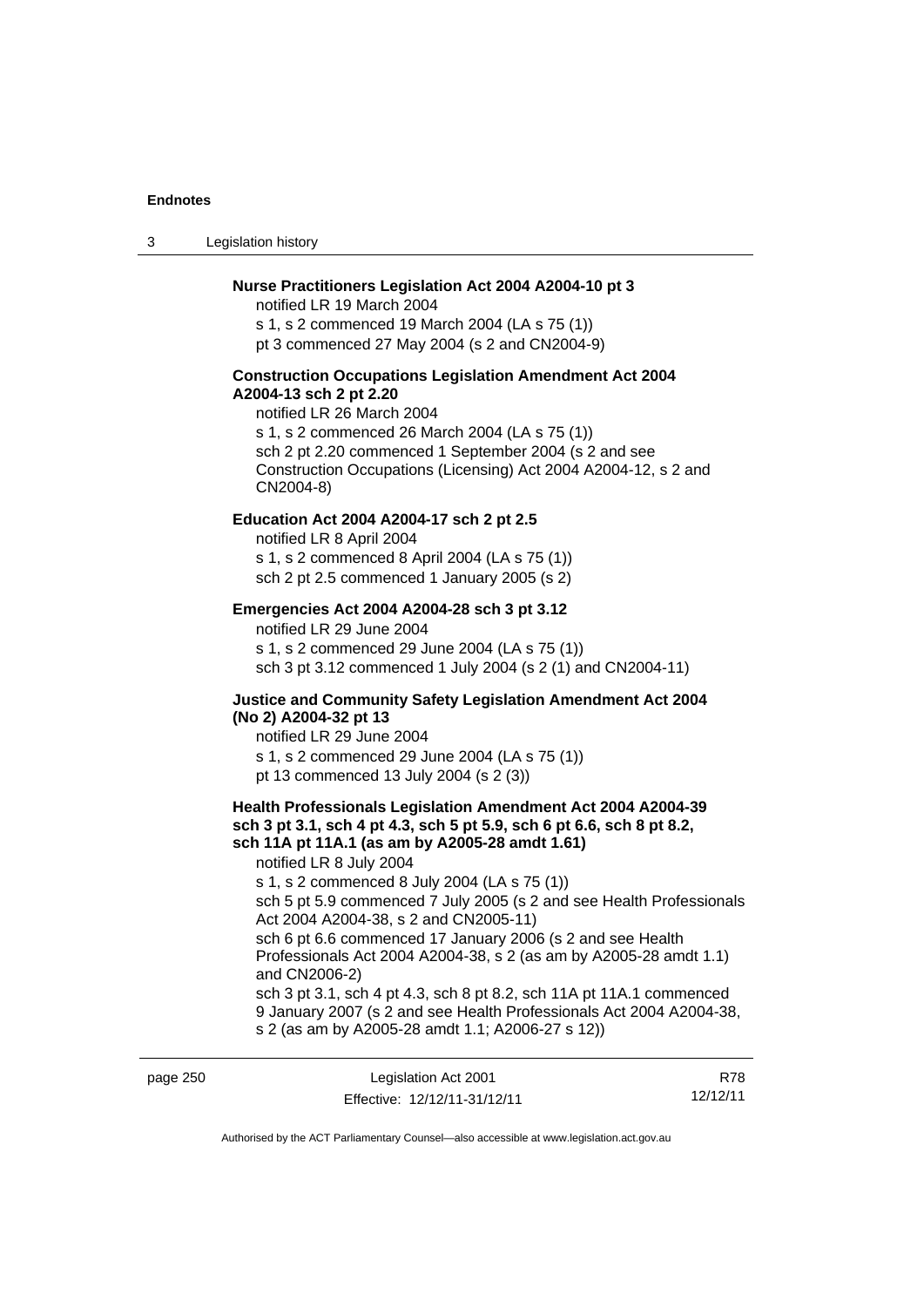#### **Statute Law Amendment Act 2004 A2004-42 sch 2 pt 2.1**

notified LR 11 August 2004 s 1, s 2 commenced 11 August 2004 (LA s 75 (1)) sch 2 pt 2.1 commenced 25 August 2004 (s 2 (1))

#### **Heritage Act 2004 A2004-57 sch 1 pt 1.8**

notified LR 9 September 2004

s 1, s 2 commenced 9 September 2004 (LA s 75 (1))

sch 1 pt 1.8 commenced 9 March 2005 (s 2 and LA s 79)

### **Court Procedures (Consequential Amendments) Act 2004 A2004-60 sch 1 pt 1.37**

notified LR 2 September 2004 s 1, s 2 commenced 2 September 2004 (LA s 75 (1)) sch 1 pt 1.37 commenced 10 January 2005 (s 2 and see Court Procedures Act 2004 A2004-59, s 2 and CN2004-29)

#### **Justice and Community Safety Legislation Amendment Act 2005 A2005-5 pt 7**

notified LR 23 February 2005 s 1, s 2 commenced 23 February 2005 (LA s 75 (1)) pt 7 commenced 24 February 2005 (s 2 (2))

## **Optometrists Legislation Amendment Act 2005 A2005-9 sch 1 pt 1.1**

notified LR 14 March 2005 s 1, s 2 commenced 14 March 2005 (LA s 75 (1)) sch 1 pt 1.1 commenced 14 September 2005 (s 2 and LA s 79)

## **Statute Law Amendment Act 2005 A2005-20 sch 2 pt 2.1**

notified LR 12 May 2005

s 1, s 2 taken to have commenced 8 March 2005 (LA s 75 (2)) sch 2 pt 2.1 commenced 2 June 2005 (s 2 (1))

## **Health Legislation Amendment Act 2005 A2005-28 amdt 1.61**

notified LR 6 July 2005

s 1, s 2 commenced 6 July 2005 (LA s 75 (1))

amdt 1.61 commenced 9 January 2007 (LA s 79A)

*Note* This Act only amends the Health Professionals Legislation Amendment Act 2004 A2004-39.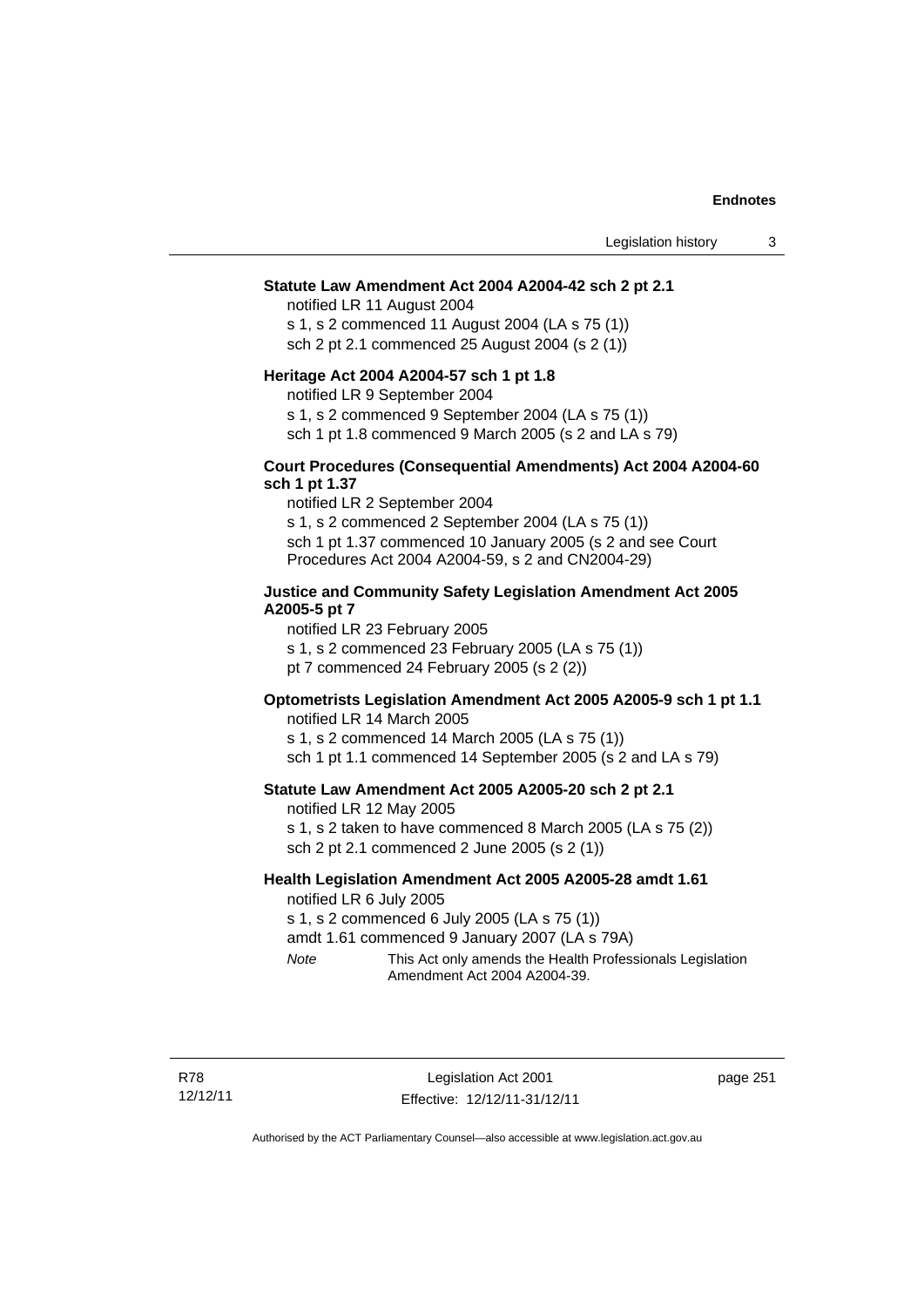3 Legislation history

## **Human Rights Commission Legislation Amendment Act 2005 A2005-41 sch 1 pt 1.8 (as am by A2006-3 amdt 1.3)**

notified LR 1 September 2005

s 1, s 2 commenced 1 September 2005 (LA s 75 (1)) sch 1 pt 1.8 commenced 1 November 2006 (s 2 (3) (as am by A2006-3 amdt 1.3) and see Human Rights Commission Act 2005 A2005-40, s 2 (as am by A2006-3 s 4) and CN2006-21)

## **Public Sector Management Amendment Act 2005 (No 2) A2005-44 sch 1 pt 1.4**

notified LR 30 August 2005

s 1, s 2 commenced 30 August 2005 (LA s 75 (1))

sch 1 pt 1.4 commenced 8 September 2005 (s 2 and CN2005-19)

#### **Human Rights Commission (Children and Young People Commissioner) Amendment Act 2005 A2005-46 sch 1 pt 1.1 (as am by A2006-3 amdt 1.2)**

notified LR 2 September 2005

s 1, s 2 commenced 2 September 2005 (LA s 75 (1)) sch 1 pt 1.1 commenced 1 November 2006 (s 2 (as am by A2006-3 amdt 1.2) and see Human Rights Commission Act 2005 A2005-40, s 2 (as am by A2006-3 s 4) and CN2006-21)

## **Public Advocate Act 2005 A2005-47 sch 1 pt 1.6 (as am by A2006-3 amdt 1.8)**

notified LR 2 September 2005

s 1, s 2 commenced 2 September 2005 (LA s 75 (1))

sch 1 pt 1.6 commenced 1 March 2006 (s 2 (1) as am by A2006-3 amdt 1.8)

## **Criminal Code (Administration of Justice Offences) Amendment Act 2005 A2005-53 sch 1 pt 1.18**

notified LR 26 October 2005

s 1, s 2 commenced 26 October 2005 (LA s 75 (1))

sch 1 pt 1.18 commenced 23 November 2005 (s 2)

## **Statute Law Amendment Act 2005 (No 2) A2005-62 sch 2 pt 2.1**

notified LR 21 December 2005

s 1, s 2 commenced 21 December 2005 (LA s 75 (1)) sch 2 pt 2.1 commenced 11 January 2006 (s 2 (1))

page 252 Legislation Act 2001 Effective: 12/12/11-31/12/11

R78 12/12/11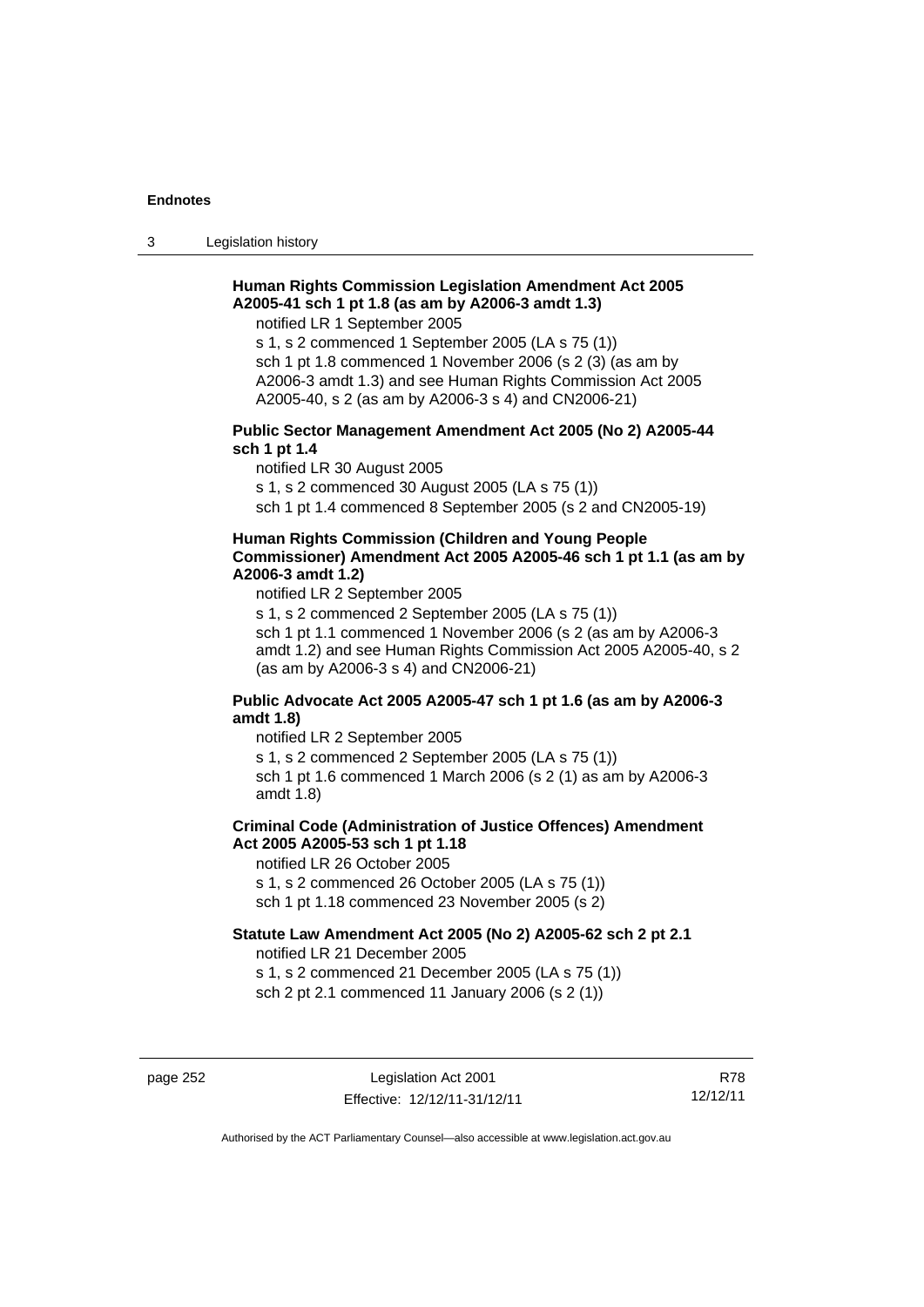## **Human Rights Commission Legislation Amendment Act 2006 A2006-3 amdts 1.2, 1.3, 1.8**

notified LR 22 February 2006

s 1, s 2 commenced 22 February 2006 (LA s 75 (1))

amdts 1.2, 1.3, 1.8 commenced 23 February 2006 (s 2)

*Note* This Act only amends the Human Rights Commission Legislation Amendment Act 2005 A2005-41, Human Rights Commission (Children and Young People Commissioner) Amendment Act 2005 A2005-46 and the Public Advocate Act 2005 A2005-47

#### **Civil Unions Act 2006 A2006-22 sch 1 pt 1.21**

notified LR 19 May 2006

s 1, s 2 commenced 19 May 2006 (LA s 75 (1))

sch 1 pt 1.21 never commenced

*Note* **Act repealed by disallowance 14 June 2006 (see Cwlth Gaz** 2006 No S93)

## **Sentencing Legislation Amendment Act 2006 A2006-23 sch 1 pt 1.26**

notified LR 18 May 2006

s 1, s 2 commenced 18 May 2006 (LA s 75 (1)) sch 1 pt 1.26 commenced 2 June 2006 (s 2 (1) and see Crimes (Sentence Administration) Act 2005 A2005-59 s 2, Crimes

(Sentencing) Act 2005 A2005-58, s 2 and LA s 79)

#### **Legal Profession Act 2006 A2006-25 sch 2 pt 2.8**

notified LR 21 June 2006 s 1, s 2 commenced 21 June 2006 (LA s 75 (1)) sch 2 pt 2.8 commenced 1 July 2006 (s 2)

#### **Administrative (Miscellaneous Amendments) Act 2006 A2006-30 sch 1 pt 1.7**

notified LR 16 June 2006 s 1, s 2 commenced 16 June 2006 (LA s 75 (1)) sch 1 pt 1.7 commenced 1 July 2006 (s 2 (1))

## **Civil Law (Property) Act 2006 A2006-38 sch 1 pt 1.6**

notified LR 28 September 2006

s 1, s 2 commenced 28 September 2006 (LA s 75 (1))

sch 1 pt 1.6 commenced 28 March 2007 (s 2 and LA s 79)

R78 12/12/11 page 253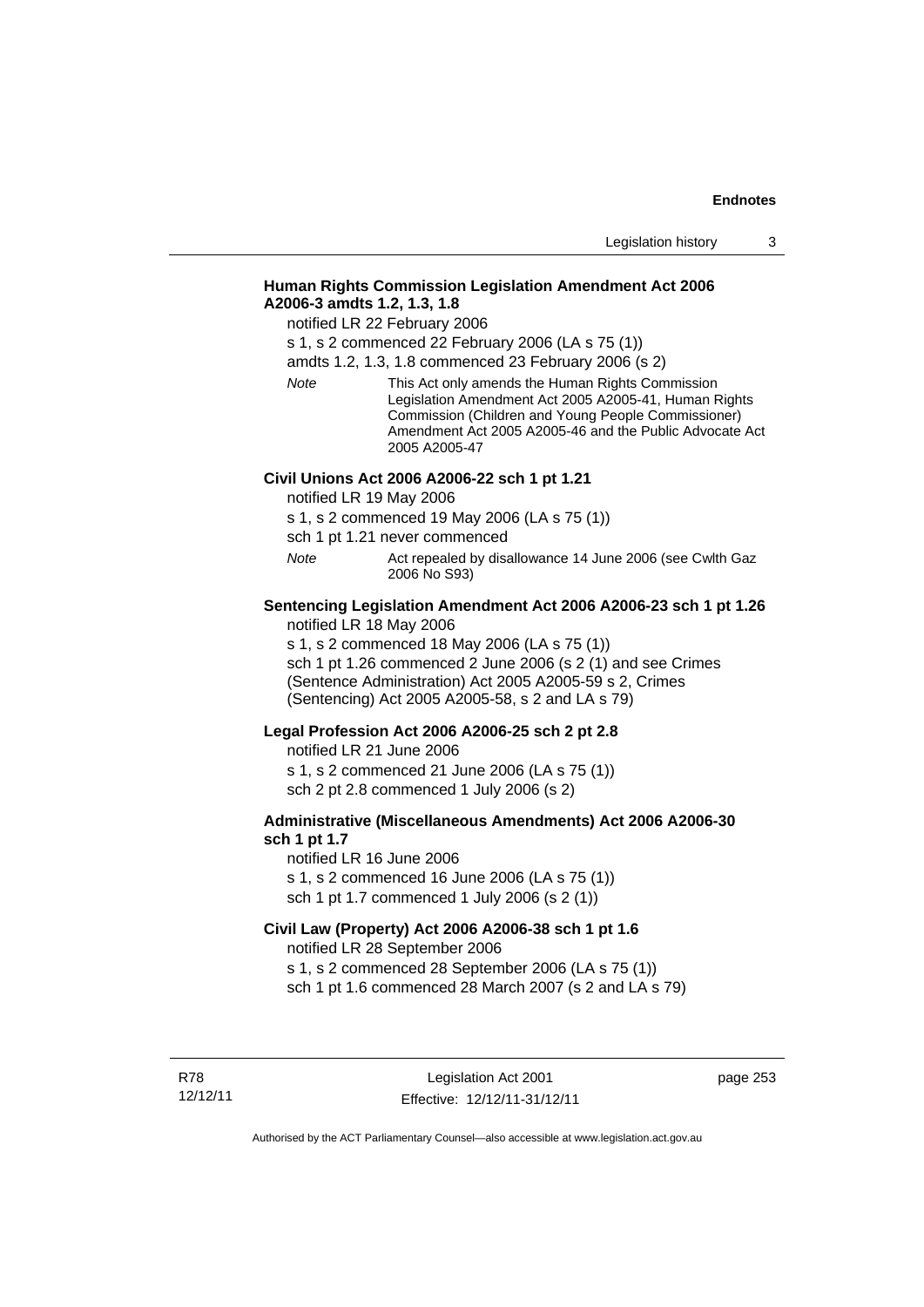| $\sqrt{2}$<br>ు | Legislation history |
|-----------------|---------------------|
|-----------------|---------------------|

| Statute Law Amendment Act 2006 A2006-42 sch 2 pt 2.1<br>notified LR 26 October 2006                                                                                       |
|---------------------------------------------------------------------------------------------------------------------------------------------------------------------------|
| s 1, s 2 taken to have commenced 12 November 2005 (LA s 75 (2))<br>sch 2 pt 2.1 commenced 16 November 2006 (s 2 (1))                                                      |
| Health Legislation Amendment Act 2006 (No 2) A2006-46 sch 2<br>pt 2.11                                                                                                    |
| notified LR 17 November 2006<br>s 1, s 2 commenced 17 November 2006 (LA s 75 (1))<br>sch 2 pt 2.11 commenced 18 November 2006 (s 2 (1))                                   |
| Statute Law Amendment Act 2007 A2007-3 sch 2 pt 2.1<br>notified LR 22 March 2007                                                                                          |
| s 1, s 2 taken to have commenced 1 July 2006 (LA s 75 (2))<br>sch 2 pt 2.1 commenced 12 April 2007 (s 2 (1))                                                              |
| Housing Assistance Act 2007 A2007-8 sch 1 pt 1.6<br>notified LR 10 May 2007                                                                                               |
| s 1, s 2 commenced 10 May 2007 (LA s 75 (1))<br>sch 1 pt 1.6 commenced 10 November 2007 (s 2 and LA s 79)                                                                 |
| Statute Law Amendment Act 2007 (No 2) A2007-16 sch 2<br>notified LR 20 June 2007                                                                                          |
| s 1, s 2 taken to have commenced 12 April 2007 (LA s 75 (2))<br>sch 2 commenced 11 July 2007 (s 2 (1))                                                                    |
| Planning and Development (Consequential Amendments) Act 2007<br>A2007-25 sch 1 pt 1.22<br>notified LR 13 September 2007                                                   |
| s 1, s 2 commenced 13 September 2007 (LA s 75 (1))<br>sch 1 pt 1.22 commenced 31 March 2008 (s 2 and see Planning and<br>Development Act 2007 A2007-24, s 2 and CN2008-1) |
| Surveyors Act 2007 A2007-33 sch 1 pt 1.4<br>notified LR 25 October 2007                                                                                                   |
| s 1, s 2 commenced 25 October 2007 (LA s 75 (1))<br>sch 1 pt 1.4 commenced 14 November 2007 (s 2 and CN2007-15)                                                           |
| Civil Partnerships Act 2008 A2008-14 sch 1 pt 1.17<br>notified LR 15 May 2008                                                                                             |
| s 1, s 2 commenced 15 May 2008 (LA s 75 (1))<br>sch 1 pt 1.17 commenced 19 May 2008 (s 2 and CN2008-8)                                                                    |

page 254 Legislation Act 2001 Effective: 12/12/11-31/12/11

R78 12/12/11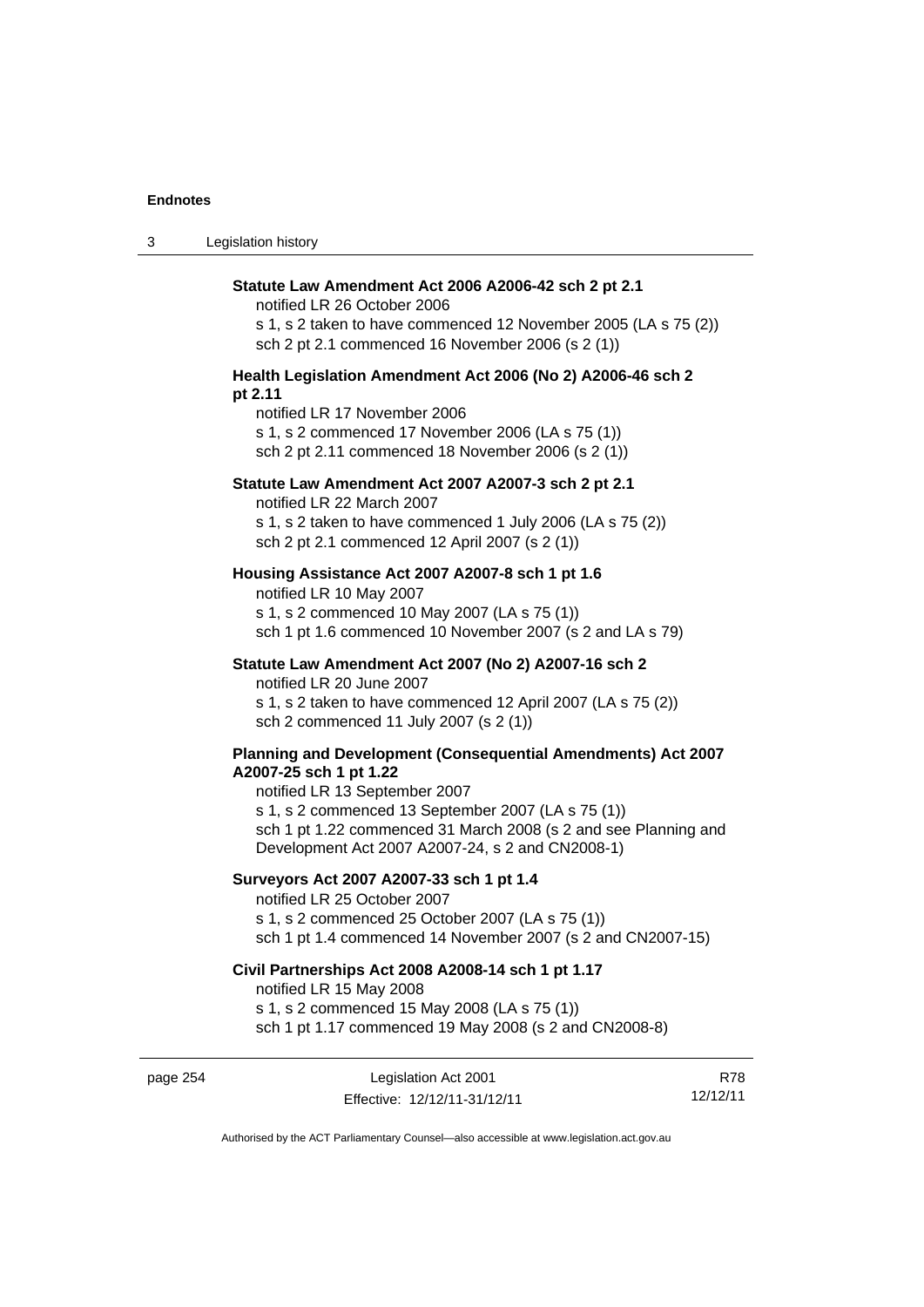## **National Gas (ACT) Act 2008 A2008-15 sch 2 pt 2.3**

notified LR 30 June 2008

s 1, s 2 commenced 30 June 2008 (LA s 75 (1))

sch 2 pt 2.3 commenced 1 July 2008 (s 2 (1) and see National Gas (South Australia) Act 2008 (SA), s 7)

## **Children and Young People (Consequential Amendments) Act 2008 A2008-20 sch 2 pt 2.11, sch 4 pt 4.18**

notified LR 17 July 2008

s 1, s 2 commenced 17 July 2008 (LA s 75 (1))

s 3 commenced 18 July 2008 (s 2 (1))

sch 2 pt 2.11 commenced 9 September 2008 (s 2 (3) and see Children and Young People Act 2008 A2008-19, s 2 and CN2008-13) sch 4 pt 4.18 commenced 27 February 2009 (s 2 (5) and see Children and Young People Act 2008 A2008-19, s 2 and CN2008-17 (and see CN2008-13))

### **Statute Law Amendment Act 2008 A2008-28 sch 2**

notified LR 12 August 2008

s 1, s 2 commenced 12 August 2008 (LA s 75 (1))

sch 2 commenced 26 August 2008 (s 2)

#### **ACT Civil and Administrative Tribunal Legislation Amendment Act 2008 A2008-36 sch 1 pt 1.34**

notified LR 4 September 2008

s 1, s 2 commenced 4 September 2008 (LA s 75 (1)) sch 1 pt 1.34 commenced 2 February 2009 (s 2 (1) and see ACT Civil and Administrative Tribunal Act 2008 A2008-35, s 2 (1) and CN2009-2)

## **ACT Civil and Administrative Tribunal Legislation Amendment Act 2008 (No 2) A2008-37 sch 1 pt 1.66**

notified LR 4 September 2008

s 1, s 2 commenced 4 September 2008 (LA s 75 (1))

sch 1 pt 1.66 commenced 2 February 2009 (s 2 (1) and see ACT Civil and Administrative Tribunal Act 2008 A2008-35, s 2 (1) and CN2009-2)

### **Crimes Legislation Amendment Act 2008 A2008-44 sch 1 pt 1.10**  notified LR 9 September 2008

s 1, s 2 commenced 9 September 2008 (LA s 75 (1))

sch 1 pt 1.10 commenced 30 May 2009 (s 2 and CN2009-4)

R78 12/12/11 page 255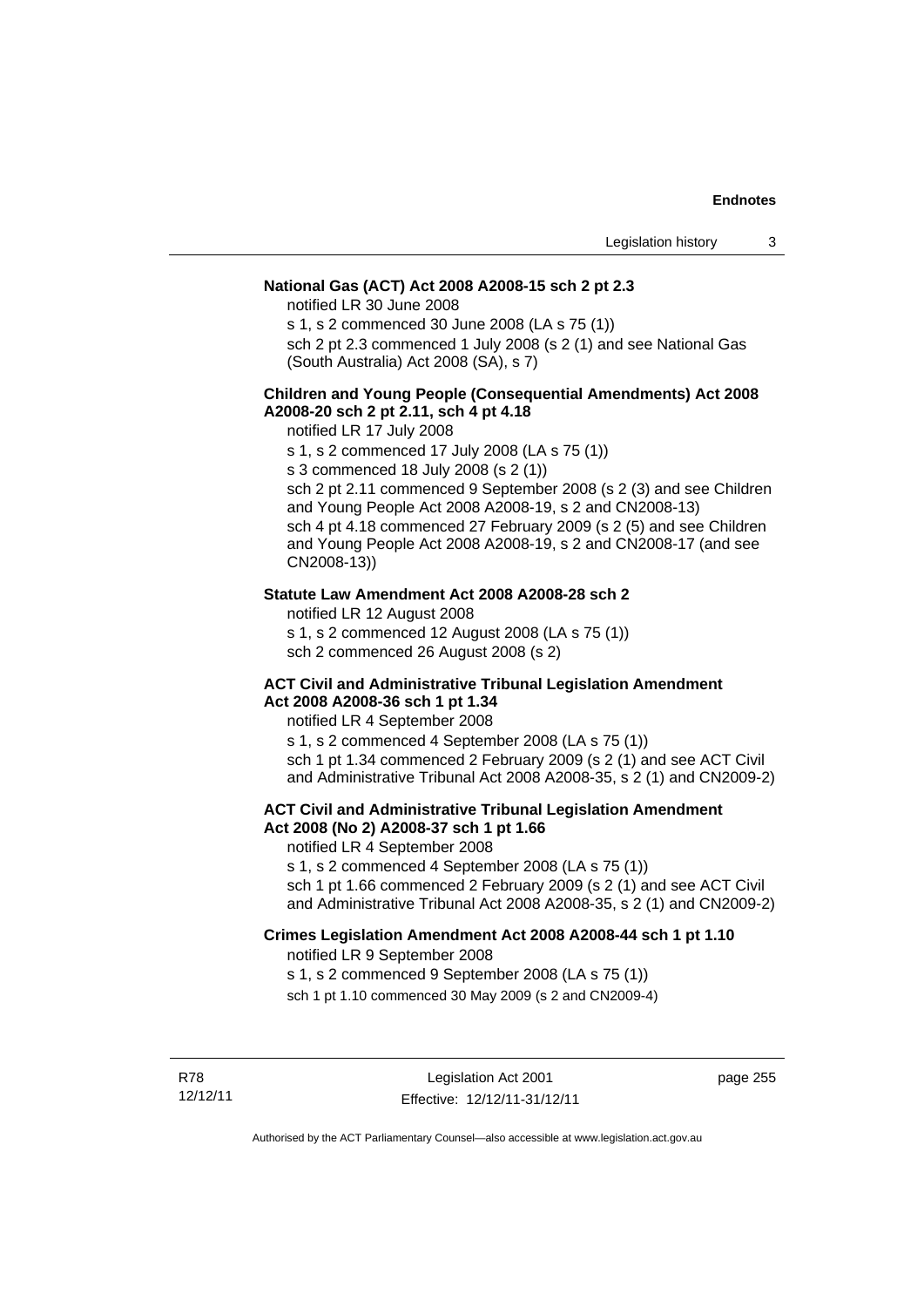3 Legislation history

| Statute Law Amendment Act 2009 A2009-20 sch 2<br>notified LR 1 September 2009<br>s 1, s 2 commenced 1 September 2009 (LA s 75 (1))<br>sch 2 commenced 22 September 2009 (s 2)                                                                                           |
|-------------------------------------------------------------------------------------------------------------------------------------------------------------------------------------------------------------------------------------------------------------------------|
| Work Safety Legislation Amendment Act 2009 A2009-28 sch 2 pt 2.8<br>notified LR 9 September 2009<br>s 1, s 2 commenced 9 September 2009 (LA s 75 (1))<br>sch 2 pt 2.8 commenced 1 October 2009 (s 2 and see Work Safety<br>Act 2008 A2008-51 s 2 (1) (b) and CN2009-11) |
| Legislation (Penalty Units) Amendment Act 2009 A2009-35<br>notified LR 20 October 2009<br>s 1, s 2 commenced 20 October 2009 (LA s 75 (1))<br>remainder commenced 21 October 2009 (s 2)                                                                                 |
| Unlawful Gambling Act 2009 A2009-39 sch 2 pt 2.2<br>notified LR 17 November 2009<br>s 1, s 2 commenced 17 November 2009 (LA s 75 (1))<br>sch 2 pt 2.2 commenced 22 March 2010 (s 2 and CN2010-2)                                                                        |
| Statute Law Amendment Act 2009 (No 2) A2009-49 sch 2<br>notified LR 26 November 2009<br>s 1, s 2 commenced 26 November 2009 (LA s 75 (1))<br>sch 2 commenced 17 December 2009 (s 2)                                                                                     |
| <b>Building and Construction Industry (Security of Payment) Act 2009</b><br>A2009-50 s 50<br>notified LR 15 October 2009<br>s 1, s 2 commenced 15 October 2009 (LA s 75 (1))<br>s 50 commenced 1 July 2010 (s 2)                                                        |
| Surveyors Amendment Act 2010 A2010-6 sch 1 pt 1.4<br>notified LR 2 March 2010<br>s 1, s 2 commenced 2 March 2010 (LA s 75 (1))<br>sch 1 pt 1.4 commenced 3 March 2010 (s 2)                                                                                             |
| Health Practitioner Regulation National Law (ACT) Act 2010 A2010-10<br>sch 2 pt 2.13<br>notified LR 31 March 2010                                                                                                                                                       |

s 1, s 2 commenced 31 March 2010 (LA s 75 (1)) sch 2 pt 2.13 commenced 1 July 2010 (s 2 (1) (a))

page 256 Legislation Act 2001 Effective: 12/12/11-31/12/11

R78 12/12/11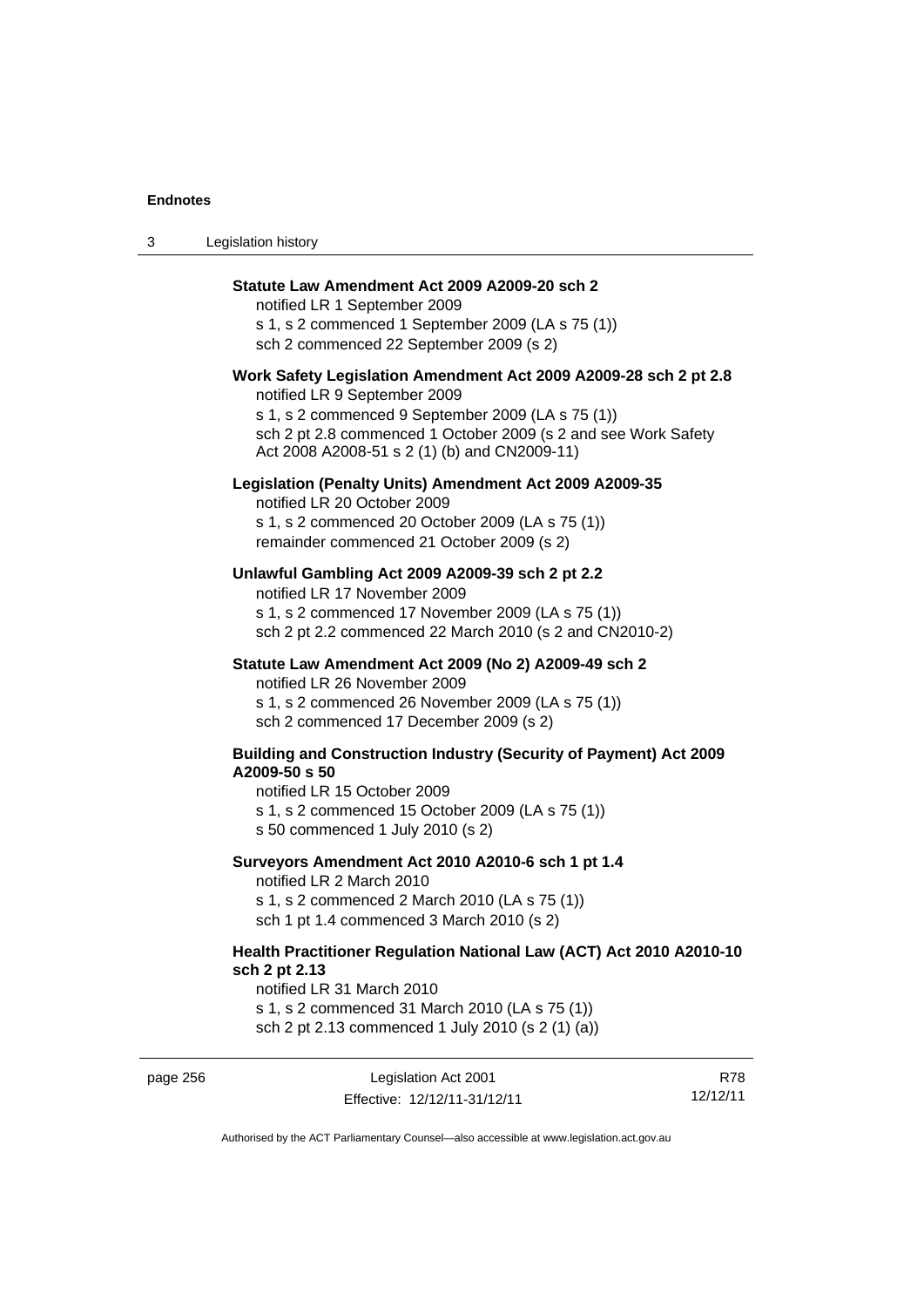## **Justice and Community Safety Legislation Amendment Act 2010 (No 3) A2010-40 sch 1 pt 1.8**

notified LR 5 October 2010

s 1, s 2 commenced 5 October 2010 (LA s 75 (1))

s 3, sch 1 pt 1.8 commenced 6 October 2010 (s 2 (1))

## **Fair Trading (Australian Consumer Law) Amendment Act 2010 A2010-54 sch 3 pt 3.15**

notified LR 16 December 2010

s 1, s 2 commenced 16 December 2010 (LA s 75 (1))

sch 3 pt 3.15 commenced 1 January 2011 (s 2 (1))

## **Administrative (One ACT Public Service Miscellaneous Amendments) Act 2011 A2011-22 sch 1 pt 1.91**

notified LR 30 June 2011 s 1, s 2 commenced 30 June 2011 (LA s 75 (1)) sch 1 pt 1.91 commenced 1 July 2011 (s 2 (1))

#### **Statute Law Amendment Act 2011 (No 2) A2011-28 sch 2**

notified LR 31 August 2011 s 1, s 2 commenced 31 August 2011 (LA s 75 (1)) sch 2 commenced 21 September 2011 (s 2 (1))

## **Law Officers Act 2011 A2011-30 sch 1 pt 1.4**

notified LR 29 August 2011 s 1, s 2 commenced 29 August 2011 (LA s 75 (1)) sch 1 pt 1.4 commenced 31 August 2011 (s 2 and CN2011-9)

## **Evidence (Consequential Amendments) Act 2011 A2011-48 sch 1 pt 1.22**

notified LR 22 November 2011

s 1, s 2 commenced 22 November 2011 (LA s 75 (1))

sch 1 pt 1.22 commences on the commencement of the Evidence Act 2011 A2011-12 s 3 (s 2 (1))

## **Justice and Community Safety Legislation Amendment Act 2011 (No 3) A2011-49 sch 1 pt 1.5**

notified LR 22 November 2011

s 1, s 2 commenced 22 November 2011 (LA s 75 (1))

sch 1 pt 1.5 commenced 23 November 2011 (s 2 (1))

R78 12/12/11 page 257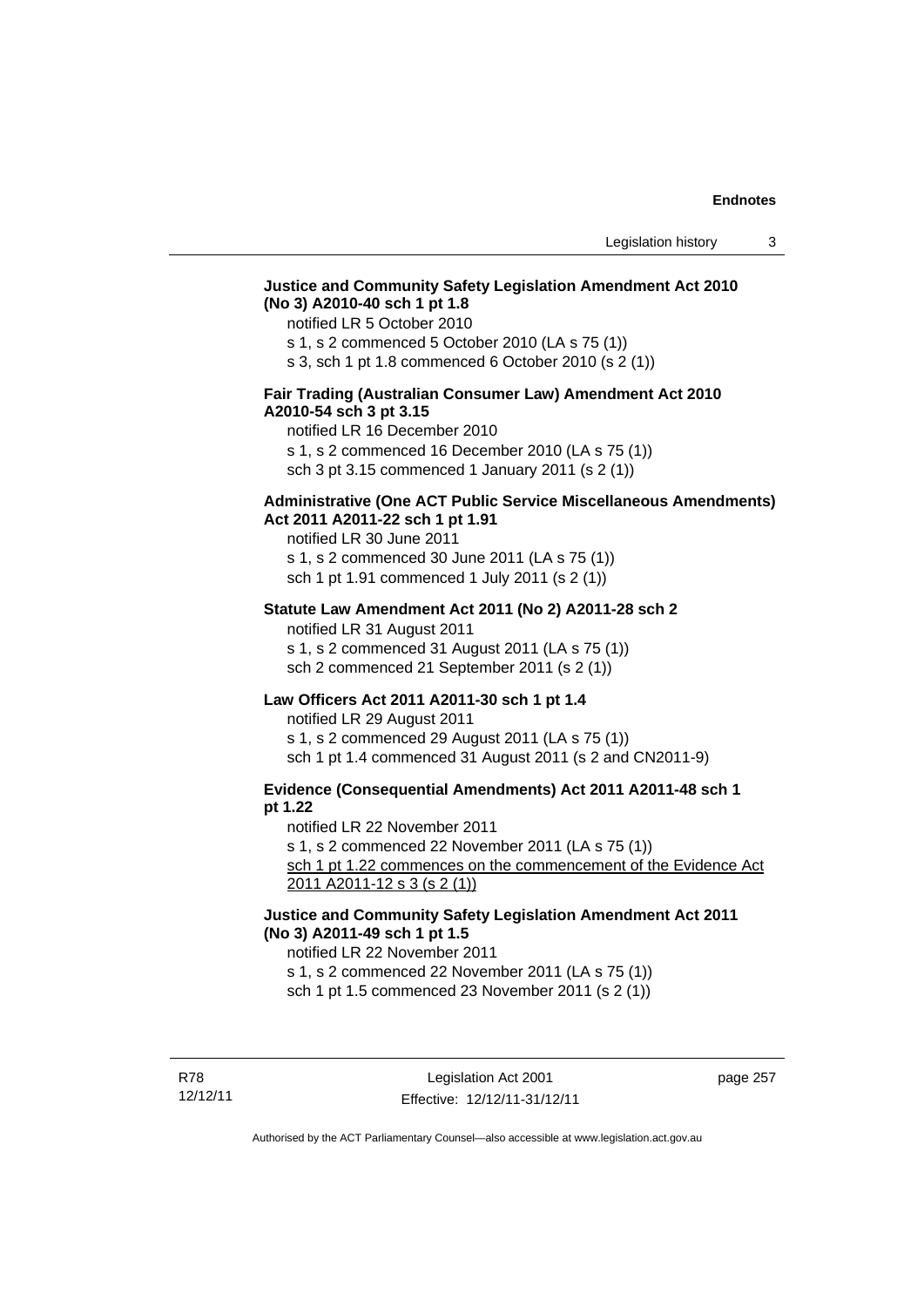3 Legislation history

## **Statute Law Amendment Act 2011 (No 3) A2011-52 sch 2**

notified LR 28 November 2011 s 1, s 2 commenced 28 November 2011 (LA s 75 (1)) sch 2 commenced 12 December 2011 (s 2)

page 258 Legislation Act 2001 Effective: 12/12/11-31/12/11

R78 12/12/11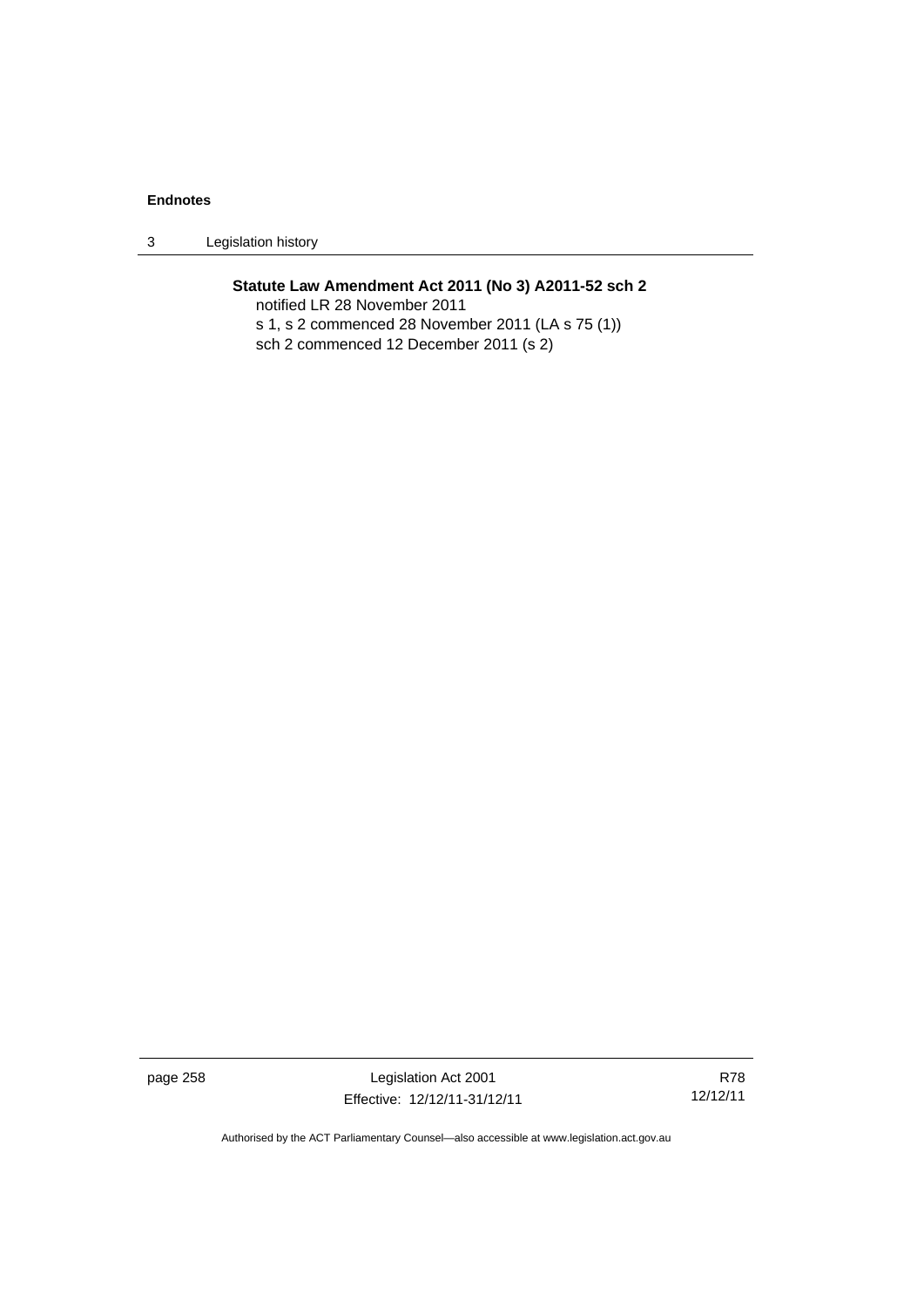# **4 Amendment history**

|                 | <b>Dictionary</b>                                 |                                                                                                                                                                                                                                                                                                                          |          |
|-----------------|---------------------------------------------------|--------------------------------------------------------------------------------------------------------------------------------------------------------------------------------------------------------------------------------------------------------------------------------------------------------------------------|----------|
|                 | s 2                                               | orig s 2 om LA s 89 (4)<br>(prev s 3) am 2001 No 56 amdt 2.18<br>renum 2002 No 11 s 5<br>am A2003-56 amdt 2.1                                                                                                                                                                                                            |          |
|                 | <b>Notes</b>                                      |                                                                                                                                                                                                                                                                                                                          |          |
|                 | s 2A                                              | (prev s 4) am 2001 No 56 amdt 2.19; 2002 No 11 amdt 1.1<br>renum 2002 No 11 s 5<br>(2), (3) exp 2 September 2003 (s 2A (3))                                                                                                                                                                                              |          |
|                 | <b>Objects</b>                                    |                                                                                                                                                                                                                                                                                                                          |          |
|                 | s 3                                               | orig s 3 renum as s 2<br>(prev s 5) am 2002 No 11 s 4<br>renum 2002 No 11 s 5                                                                                                                                                                                                                                            |          |
|                 | <b>Application of Act</b>                         |                                                                                                                                                                                                                                                                                                                          |          |
|                 | s 4                                               | orig s 4 renum as s 2A<br>ins 2002 No 11 s 6<br>am A2006-42 amdt 2.1, amdt 2.2                                                                                                                                                                                                                                           |          |
|                 |                                                   | Determinative and non-determinative provisions                                                                                                                                                                                                                                                                           |          |
|                 | s 5                                               | orig s 5 renum as s 3<br>ins 2002 No 11 s 6                                                                                                                                                                                                                                                                              |          |
|                 | s 6                                               | Legislation Act provisions must be applied<br>sub 2002 No 11 s 6                                                                                                                                                                                                                                                         |          |
|                 | <b>Meaning of Act generally</b><br>s <sub>7</sub> | am A2005-20 amdt 2.1                                                                                                                                                                                                                                                                                                     |          |
|                 | s 12                                              | <b>Meaning of legislative instrument</b><br>sub A2006-42 amdt 2.3                                                                                                                                                                                                                                                        |          |
|                 | <b>Meaning of instrument</b><br>s 14              | am 2001 No 56 amdt 2.20                                                                                                                                                                                                                                                                                                  |          |
|                 | <b>Meaning of provision</b>                       |                                                                                                                                                                                                                                                                                                                          |          |
|                 | s 16                                              | am 2001 No 56 amdt 2.21                                                                                                                                                                                                                                                                                                  |          |
|                 | <b>ACT legislation register</b><br>s 18           | am 2001 No 56 amdt 2.22                                                                                                                                                                                                                                                                                                  |          |
|                 | <b>Contents of register</b>                       |                                                                                                                                                                                                                                                                                                                          |          |
|                 | s 19                                              | sub 2001 No 56 amdt 2.23<br>am 2002 No 11 s 7; 2002 No 11 amdt 1.2; ss renum R5 LA<br>(see 2002 No 11 amdt 1.3); 2002 No 49 amdt 2.1, amdt 2.1;<br>pars renum R13 LA (see 2002 No 49 amdt 2.3); A2003-41<br>amdt 2.1, amdt 2.2; A2004-5 amdt 2.6; A2004-42 amdt 2.1;<br>A2005-20 amdt 2.2; A2006-42 amdt 2.18, amdt 2.19 |          |
| R78<br>12/12/11 |                                                   | Legislation Act 2001<br>Effective: 12/12/11-31/12/11                                                                                                                                                                                                                                                                     | page 259 |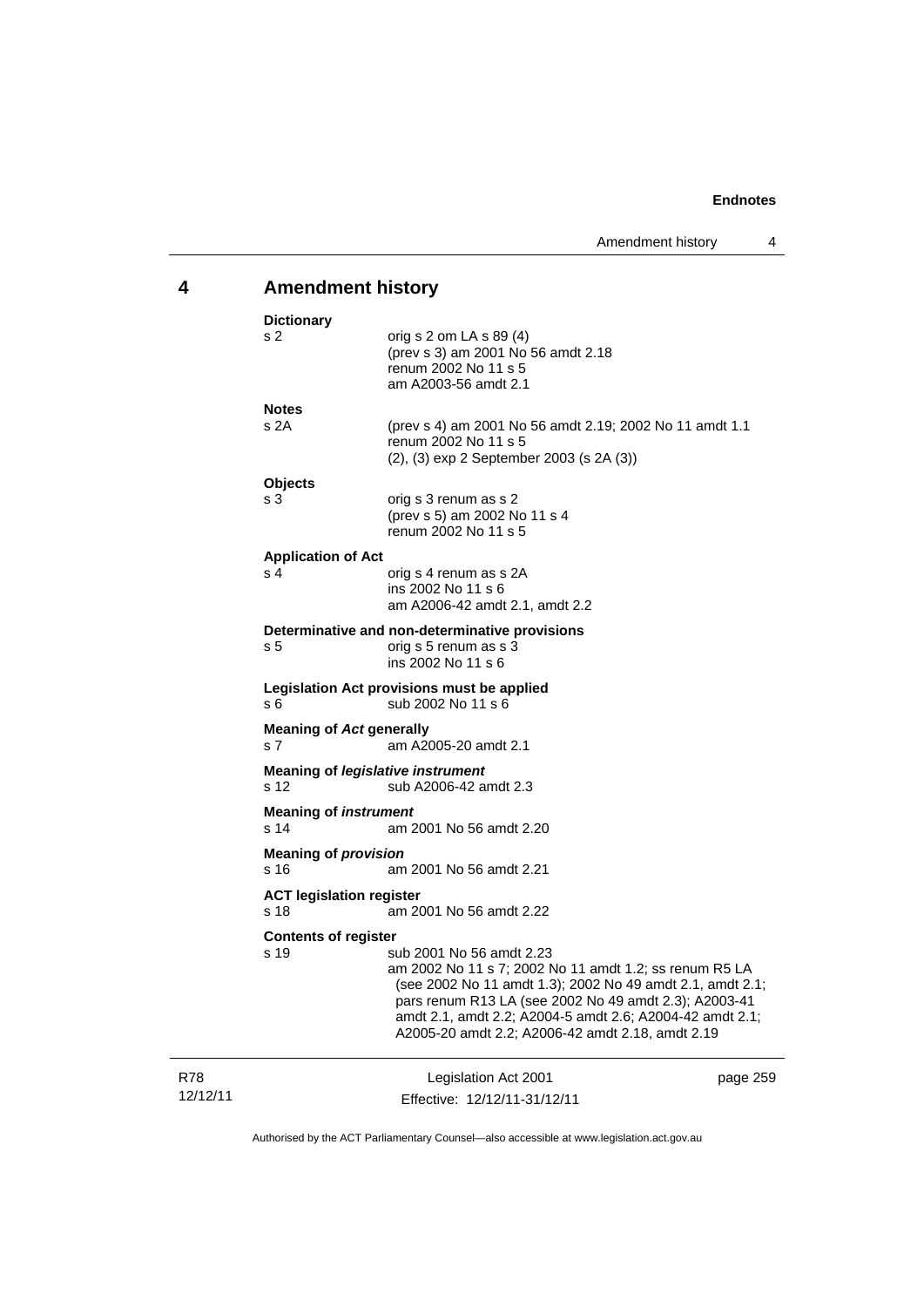| 4 | Amendment history                                                                                                                                                                                                                     |
|---|---------------------------------------------------------------------------------------------------------------------------------------------------------------------------------------------------------------------------------------|
|   | Access to registered material at approved website<br>s 22<br>am 2001 No 56 amdt 2.24                                                                                                                                                  |
|   | Authorised versions and evidence of laws and legislative material<br>sub A2003-41 amdt 2.3<br>ch 3 hdg                                                                                                                                |
|   | Definitions-ch 3<br>s 22A<br>ins A2003-41 amdt 2.4<br>def <i>law</i> ins A2003-41 amdt 2.4<br>def <i>legislative material</i> ins A2003-41 amdt 2.4<br>am A2005-20 amdt 2.3<br>def republication ins A2003-41 amdt 2.4                |
|   | Authorisation of versions by parliamentary counsel<br>sub A2003-41 amdt 2.5<br>s 23                                                                                                                                                   |
|   | <b>Authorised electronic versions</b><br>s 24<br>am 2001 No 56 amdt 2.25, amdt 2.26; 2002 No 11 amdt 1.4<br>sub A2003-41 amdt 2.6                                                                                                     |
|   | <b>Authorised written versions</b><br>s 25<br>sub A2003-41 amdt 2.7                                                                                                                                                                   |
|   | Judicial notice of certain matters<br>s 26<br>am A2003-41 amdt 2.8, amdt 2.9; A2005-20 amdt 2.4; A2011-<br>28 amdt 2.1, amdt 2.2                                                                                                      |
|   | <b>Notification of Acts</b><br>s 28<br>am 2001 No 56 amdts 2.27-2.29; 2002 No 11 amdt 1.5;<br>A2003-41 amdt 2.10, amdt 2.11; ss renum R20 LA (see<br>A2003-41 amdt 2.12); A2005-62 amdt 2.1, amdt 2.2;<br>A2011-28 amdt 2.3, amdt 2.4 |
|   | References to enactment or passing of Acts<br>s 29<br>am A2011-28 amdt 2.5                                                                                                                                                            |
|   | References to <i>notification</i> of Acts<br>s 30<br>am 2001 No 56 amdt 2.30, amdt 2.31; A2011-28 amdt 2.5                                                                                                                            |
|   | Guidelines about costs of proposed subordinate laws and disallowable<br>instruments<br>s 33<br>(3), (4) exp 12 March 2002 (s 33 (4))<br>am A2005-20 amdt 2.5, amdt 2.6                                                                |
|   | Preparation of regulatory impact statements<br>s 34<br>am A2005-20 amdts 2.7-2.9; A2005-62 amdt 2.3                                                                                                                                   |
|   | When is preparation of regulatory impact statement unnecessary?<br>s 36<br>am 2002 No 30 amdt 2.1; A2005-20 amdt 2.10                                                                                                                 |
|   | When must regulatory impact statement be presented?<br>am A2005-20 amdt 2.11<br>s 37                                                                                                                                                  |
|   |                                                                                                                                                                                                                                       |

page 260 Legislation Act 2001 Effective: 12/12/11-31/12/11

R78 12/12/11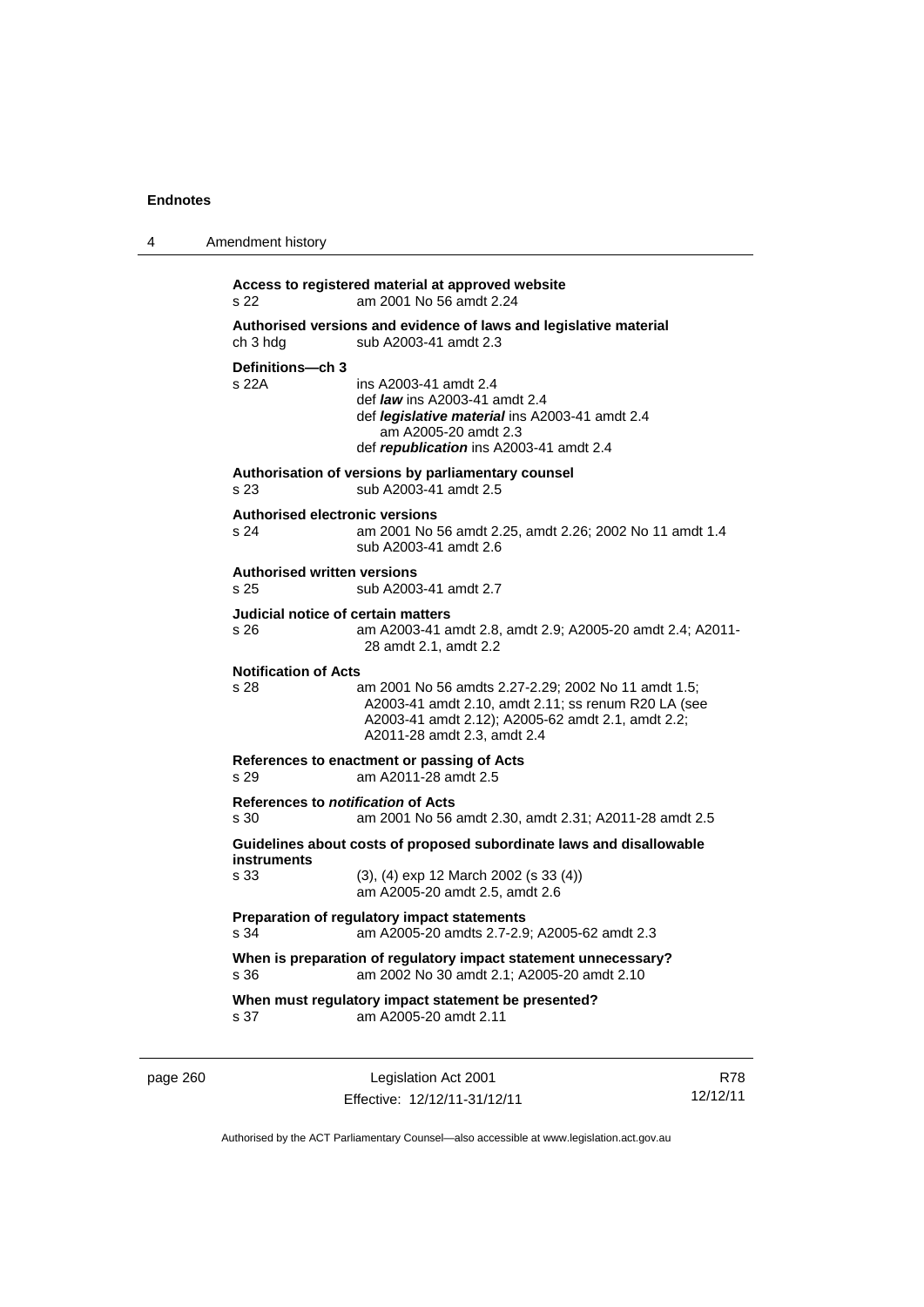|                                             | Making of certain statutory instruments by Executive<br>sub 2001 No 56 amdt 2.32                                                                                                          |
|---------------------------------------------|-------------------------------------------------------------------------------------------------------------------------------------------------------------------------------------------|
| s 41                                        | sub 2002 No 11 s 8<br>am 2001 No 56 amdts 2.33-2.36<br>sub 2002 No 11 s 8                                                                                                                 |
| s 42                                        | Power to make statutory instruments<br>am 2002 No 11 amdt 1.6; A2005-20 amdt 2.12, amdt 2.13;<br>A2006-42 amdt 2.18                                                                       |
| authorising law                             | Statutory instruments to be interpreted not to exceed powers under                                                                                                                        |
| s 43                                        | am 2002 No 11 amdt 1.7; A2003-56 amdt 2.2, amdt 2.3                                                                                                                                       |
| $s$ 44                                      | Power to make statutory instruments for Act etc<br>am 2002 No 11 amdt 1.8, amdt 1.9; 2002 No 49 amdt 2.54;<br>A2005-20 amdt 2.14                                                          |
| Power to make court rules<br>s 45           | sub 2002 No 11 s 9<br>am 2002 No 49 amdt 2.4, amdt 2.54; A2005-20 amdt 2.15,<br>amdt $2.16$                                                                                               |
| s 46                                        | Power to make instrument includes power to amend or repeal<br>am 2002 No 11 s 10; A2006-42 amdt 2.18                                                                                      |
| s 47                                        | Statutory instrument may make provision by applying law or instrument<br>sub 2002 No 11 s 11<br>am 2002 No 49 amdt 2.5; A2003-56 amdt 2.4; A2005-20<br>amdts 2.17-2.19                    |
| different categories etc<br>s <sub>48</sub> | Power to make instrument includes power to make different provision for<br>am 2002 No 11 amdt 1.10; 2002 No 49 amdt 2.54                                                                  |
|                                             |                                                                                                                                                                                           |
|                                             | Single instrument may exercise several powers or satisfy several                                                                                                                          |
|                                             | am 2002 No 11 amdt 1.11                                                                                                                                                                   |
| requirements<br>s <sub>49</sub>             | Relationship between authorising law and instrument dealing with same                                                                                                                     |
| matter<br>s <sub>50</sub>                   |                                                                                                                                                                                           |
| s.51                                        | Instrument may make provision in relation to land by reference to map etc<br>am A2005-20 amdt 2.20                                                                                        |
| s 52                                        | am 2002 No 11 amdt 1.12, amdt 1.13; 2002 No 49 amdt 2.54<br>Instrument may authorise determination of matter etc<br>am 2002 No 11 amdt 1.14; ss renum R5 LA (see 2002 No 11<br>amdt 1.15) |

R78 12/12/11

Legislation Act 2001 Effective: 12/12/11-31/12/11 page 261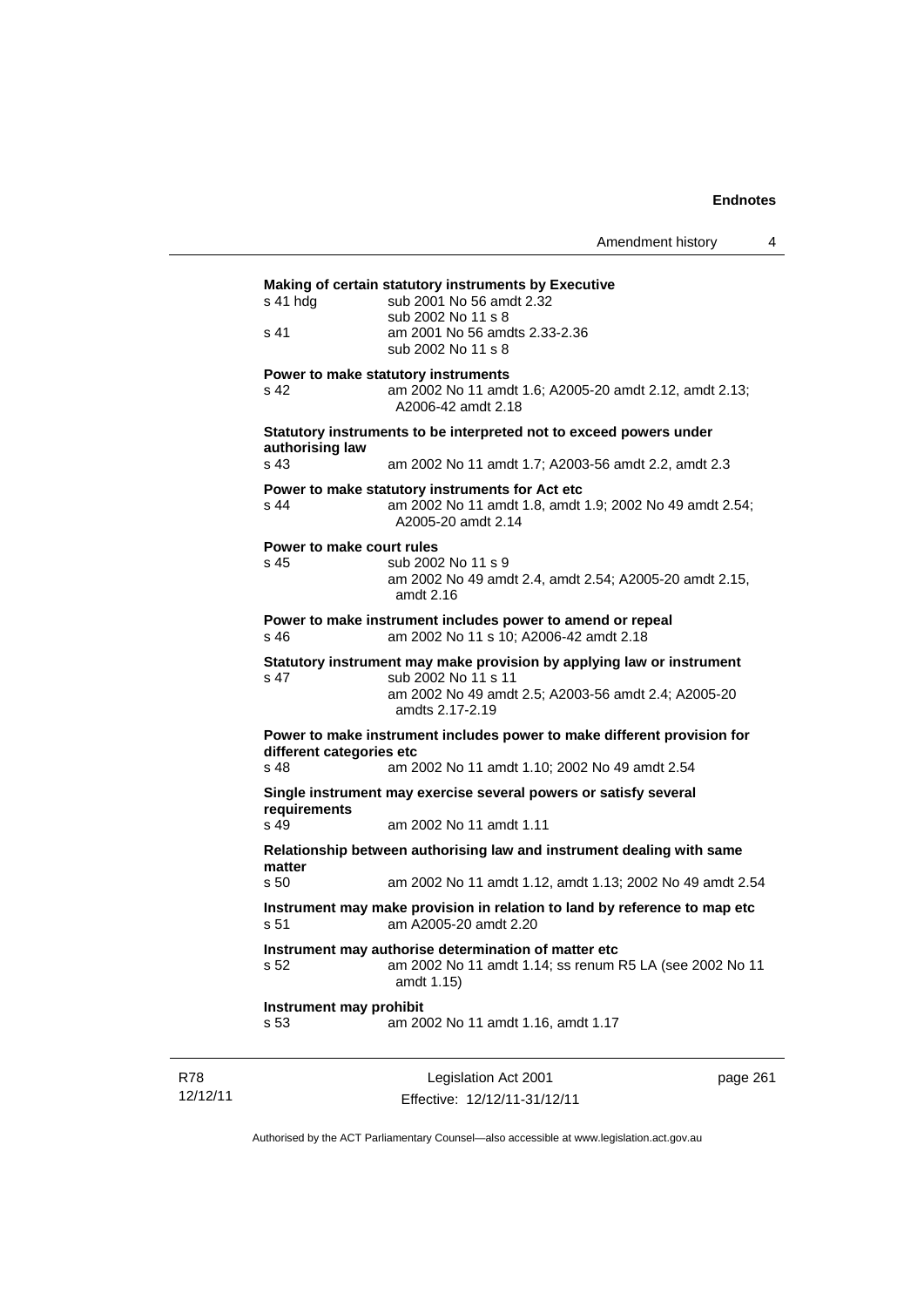| 4 | Amendment history                                                                                                                                                                                                                                                                                                                                                                                                                    |  |
|---|--------------------------------------------------------------------------------------------------------------------------------------------------------------------------------------------------------------------------------------------------------------------------------------------------------------------------------------------------------------------------------------------------------------------------------------|--|
|   | Instrument may require making of statutory declaration<br>s 54<br>am 2002 No 11 amdt 1.18; 2002 No 30 amdt 2.2                                                                                                                                                                                                                                                                                                                       |  |
|   | Determination of fees by disallowable instrument<br>s 56<br>am 2001 No 56 amdt 2.37, amdt 2.38; ss renum R1 LA (see<br>2001 No 56 amdt 2.39); 2002 No 11 amdt 1.19, amdt 1.20;<br>2002 No 49 amdt 2.54; A2005-20 amdts 2.21-2.27; A2006-42<br>amdt 2.4                                                                                                                                                                               |  |
|   | Fees payable in accordance with determination etc<br>s 57<br>am 2002 No 11 amdt 1.21                                                                                                                                                                                                                                                                                                                                                 |  |
|   | Regulations may make provision about fees<br>am 2001 No 56 amdt 2.40; 2002 No 11 amdt 1.22; ss renum<br>s 58<br>R5 LA (see 2002 No 11 amdt 1.23); A2005-20 amdt 2.28                                                                                                                                                                                                                                                                 |  |
|   | Numbering and notification of legislative instruments<br>pt 6.4 hdg<br>am A2006-42 amdt 2.19                                                                                                                                                                                                                                                                                                                                         |  |
|   | <b>Numbering</b><br>s 59<br>am 2001 No 56 amdt 2.41; A2003-41 amdt 2.13; A2005-20<br>amdt 2.29; A2006-42 amdt 2.18, amdt 2.19                                                                                                                                                                                                                                                                                                        |  |
|   | Correction etc of name of instrument<br>s 60 hdg<br>sub A2003-41 amdt 2.14<br>am A2006-42 amdt 2.18<br>sub A2009-20 amdt 2.1                                                                                                                                                                                                                                                                                                         |  |
|   | am 2001 No 56 amdt 2.42, amdt 2.43; 2001 No 70 amdt 1.8;<br>s 60<br>2002 No 49 amdt 2.6, amdt 2.7; A2003-41 amdt 2.15;<br>A2004-42 amdt 2.2, amdt 2.3; A2006-42 amdt 2.18,<br>amdt 2.19; A2009-20 amdts 2.1-2.5                                                                                                                                                                                                                      |  |
|   | Correction of name of explanatory statement etc<br>s 60A<br>ins A2004-42 amdt 2.4<br>am A2006-42 amdt 2.18                                                                                                                                                                                                                                                                                                                           |  |
|   | Notification of legislative instruments<br>s 61 hdg<br>am A2006-42 amdt 2.19<br>s 61<br>sub 2001 No 56 amdt 2.44<br>am 2002 No 11 s 12, amdt 1.24; ss renum R5 LA (see 2002<br>No 11 amdt 1.25); A2003-41 amdts 2.16-2.19; A2004-60<br>amdt 1.173; pars renum R31 LA (see A2004-60 amdt 1.174);<br>A2005-20 amdts 2.30-2.33; A2005-62 amdt 2.4, amdt 2.5;<br>A2006-42 amdt 2.18; A2011-22 amdt 1.275; A2011-28 amdt<br>2.6, amdt 2.7 |  |
|   | Effect of failure to notify legislative instrument<br>s 62 hdg<br>am A2006-42 amdt 2.18<br>s 62<br>am 2002 No 11 amdt 1.26, amdt 1.27; A2006-42 amdt 2.18                                                                                                                                                                                                                                                                            |  |
|   |                                                                                                                                                                                                                                                                                                                                                                                                                                      |  |

|  | page 262 |
|--|----------|
|  |          |

Legislation Act 2001 Effective: 12/12/11-31/12/11

R78 12/12/11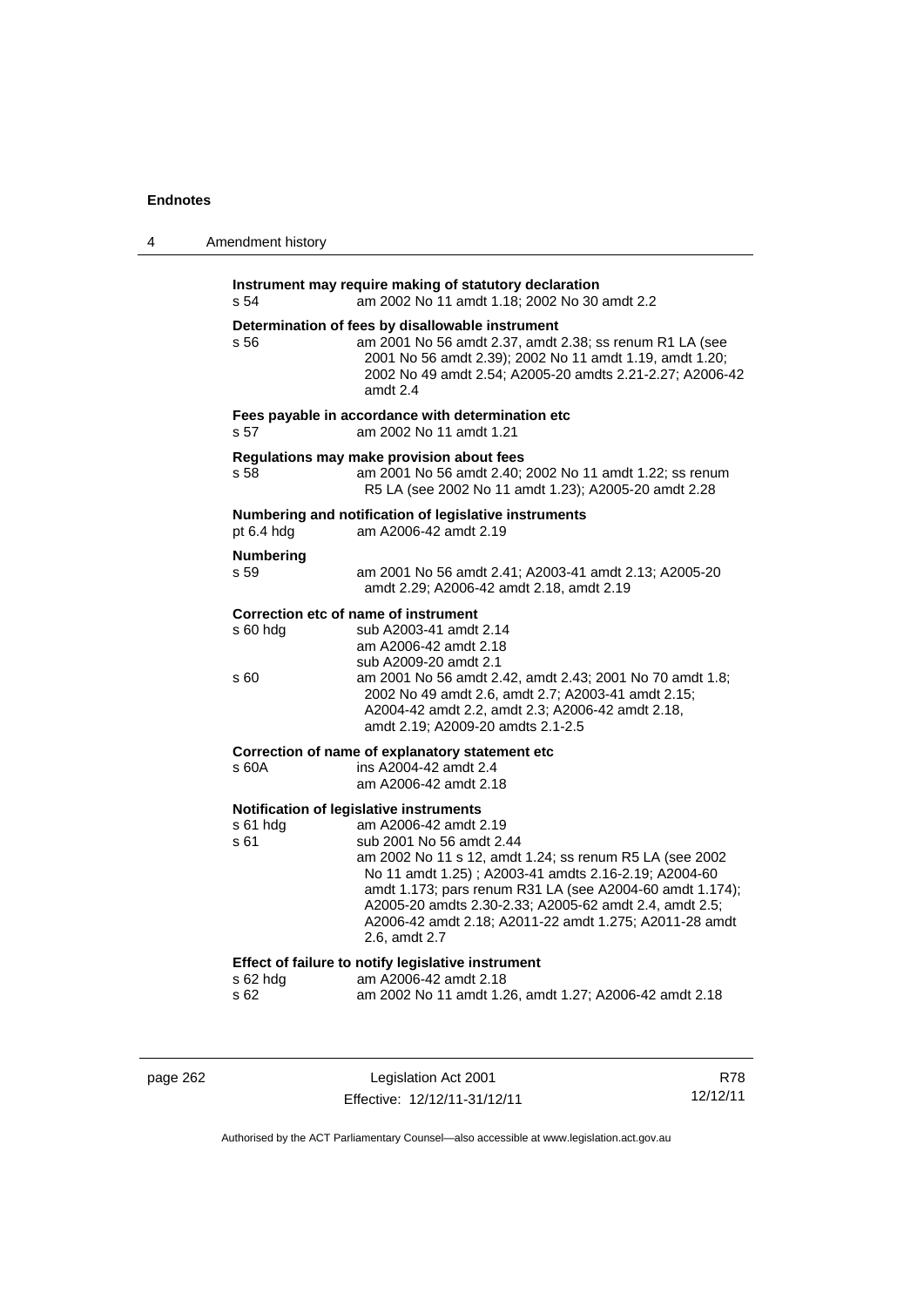## **References to** *notification* **of legislative instruments**

| s 63 hda<br>s 63                        | <u>kelerences to nouncation or legislative instruments</u><br>am A2006-42 amdt 2.19<br>am 2001 No 56 amdt 2.45, amdt 2.46; A2006-42 amdt 2.18;<br>A2011-28 amdt 2.8                                                                                                     |
|-----------------------------------------|-------------------------------------------------------------------------------------------------------------------------------------------------------------------------------------------------------------------------------------------------------------------------|
| s 64 hda<br>s 64                        | Presentation of subordinate laws and disallowable instruments<br>sub 2002 No 11 amdt 1.28<br>am 2002 No 11 amdt 1.29; A2005-20 amdt 2.34; A2005-62<br>amdt 2.6                                                                                                          |
| s 65 hdg<br>s 65                        | Disallowance by resolution of Assembly<br>sub 2001 No 56 amdt 2.47<br>am 2001 No 56 amdt 2.48, amdt 2.49; 2002 No 11 amdt 1.30;<br>A2003-56 amdt 2.5; ss renum R21 LA (see A2003-56<br>amdt 2.6); A2004-42 amdt 2.5, amdt 2.6; A2005-20<br>amdt 2.35; A2005-62 amdt 2.7 |
| s 65A                                   | Notification of disallowance by resolution of Assembly<br>ins 2001 No 56 amdt 2.50<br>am 2002 No 11 amdt 1.31; A2003-41 amdt 2.20; A2005-62<br>amdt 2.8; A2011-28 amdts 2.9-2.12                                                                                        |
| <b>Revival of affected laws</b><br>s 66 | am 2002 No 11 amdt 1.32                                                                                                                                                                                                                                                 |
| s 67                                    | Making of instrument same in substance within 6 months after disallowance<br>am 2002 No 11 amdt 1.33; A2005-20 amdt 2.36; A2005-62<br>amdt 2.9                                                                                                                          |
| s 68                                    | Amendment by resolution of Assembly<br>am 2001 No 56 amdts 2.51-2.53; ss renum R1 LA (see 2001<br>No 56 amdt 2.54); 2002 No 11 amdt 1.34; A2004-42<br>amdt 2.7, amdt 2.8; A2005-20 amdt 2.37; A2005-62<br>amdt 2.10                                                     |
| s 69                                    | Notification of amendments made by resolution of Assembly<br>am 2001 No 56 amdt 2.55, amdt 2.56; 2002 No 11 amdt 1.35;<br>2002 No 49 amdt 2.8; A2005-62 amdt 2.11; A2011-28<br>amdts 2.13-2.16                                                                          |
| amendment                               | Making of amendment restoring effect of law within 6 months after                                                                                                                                                                                                       |
| s 70                                    | am 2002 No 11 amdt 1.36; A2005-20 amdt 2.38; A2005-62<br>amdt 2.12                                                                                                                                                                                                      |
| s 71                                    | Effect of dissolution or expiry of Assembly on notice of motion<br>am 2002 No 11 amdt 1.37; A2005-20 amdt 2.39, amdt 2.40;<br>A2005-62 amdt 2.13                                                                                                                        |
| Meaning of law-ch 8<br>s 72             | am A2004-42 amdt 2.9; A2005-20 amdt 2.41                                                                                                                                                                                                                                |
|                                         |                                                                                                                                                                                                                                                                         |
|                                         |                                                                                                                                                                                                                                                                         |

R78 12/12/11

Legislation Act 2001 Effective: 12/12/11-31/12/11 page 263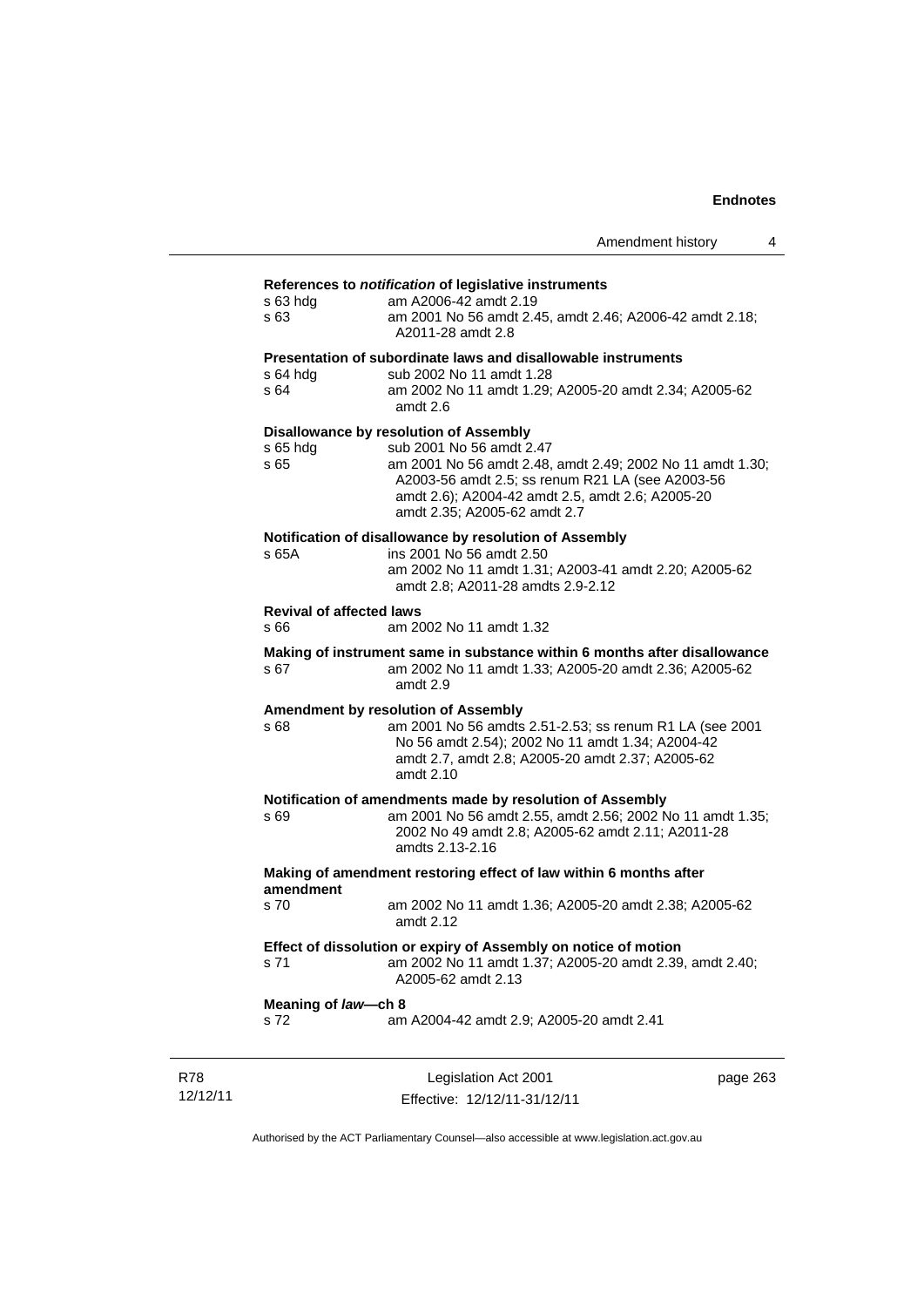| 4 | Amendment history            |                                                                                                                                                                                                                                                            |
|---|------------------------------|------------------------------------------------------------------------------------------------------------------------------------------------------------------------------------------------------------------------------------------------------------|
|   | s <sub>73</sub>              | General rules about commencement<br>am 2002 No 11 s 13, s 14, amdt 1.38, amdt 1.39; A2003-41<br>amdt 2.21; A2003-56 amdts 2.7-2.9; A2004-42 amdt 2.10;<br>A2005-20 amdt 2.42; A2006-42 amdt 2.18                                                           |
|   | Time of commencement<br>s 74 | sub 2002 No 11 s 15                                                                                                                                                                                                                                        |
|   | s 75 hdg<br>s 75             | Commencement of naming and commencement provisions<br>sub A2004-42 amdt 2.11<br>am 2002 No 11 s 16; 2002 No 49 amdt 2.9, amdt 2.10; A2003-<br>56 amdt 2.10, amdt 2.11; A2004-42 amdt 2.12; ss renum R27<br>LA (see A2004-42 amdt 2.13); A2006-42 amdt 2.18 |
|   | s 75AA                       | Commencement of provisions identifying amended laws<br>ins A2006-42 amdt 2.5                                                                                                                                                                               |
|   | s 75A                        | Meaning of commences retrospectively<br>ins A2003-56 amdt 2.12<br>am A2006-42 amdt 2.18                                                                                                                                                                    |
|   | s 75B                        | Retrospective commencement requires clear indication<br>ins A2003-56 amdt 2.12<br>am A2004-42 amdt 2.14; ss renum R27 LA (see A2004-42<br>amdt 2.15)                                                                                                       |
|   | s 76                         | Non-prejudicial provision may commence retrospectively<br>am 2002 No 11 amdt 1.40; ss renum R5 LA (see 2002 No 11<br>amdt 1.41); A2003-56 amdt 2.13, amdt 2.14; A2005-20<br>amdt 2.46                                                                      |
|   | s 77                         | Commencement by commencement notice<br>am 2002 No 11 s 17, amdt 1.42; 2002 No 49 amdt 2.11;<br>A2004-42 amdts 2.16-2.18                                                                                                                                    |
|   | s 78                         | Separate commencement of amendments<br>sub 2002 No 11 amdt 1.43                                                                                                                                                                                            |
|   | s 79                         | Automatic commencement of postponed law<br>am 2002 No 11 amdt 1.44; 2002 No 49 amdt 2.12; A2003-41<br>amdt 2.22; A2003-56 amdt 2.15, amdt 2.16; ss renum R21<br>LA (see A2003-56 amdt 2.17); A2004-42 amdt 2.19;<br>A2005-20 amdt 2.44, amdt 2.45          |
|   | s 79A                        | Commencement of amendment of uncommenced law<br>ins A2003-41 amdt 2.23                                                                                                                                                                                     |
|   | s 80                         | References to commencement of law<br>am 2002 No 49 amdt 2.13                                                                                                                                                                                               |

page 264 Legislation Act 2001 Effective: 12/12/11-31/12/11

R78 12/12/11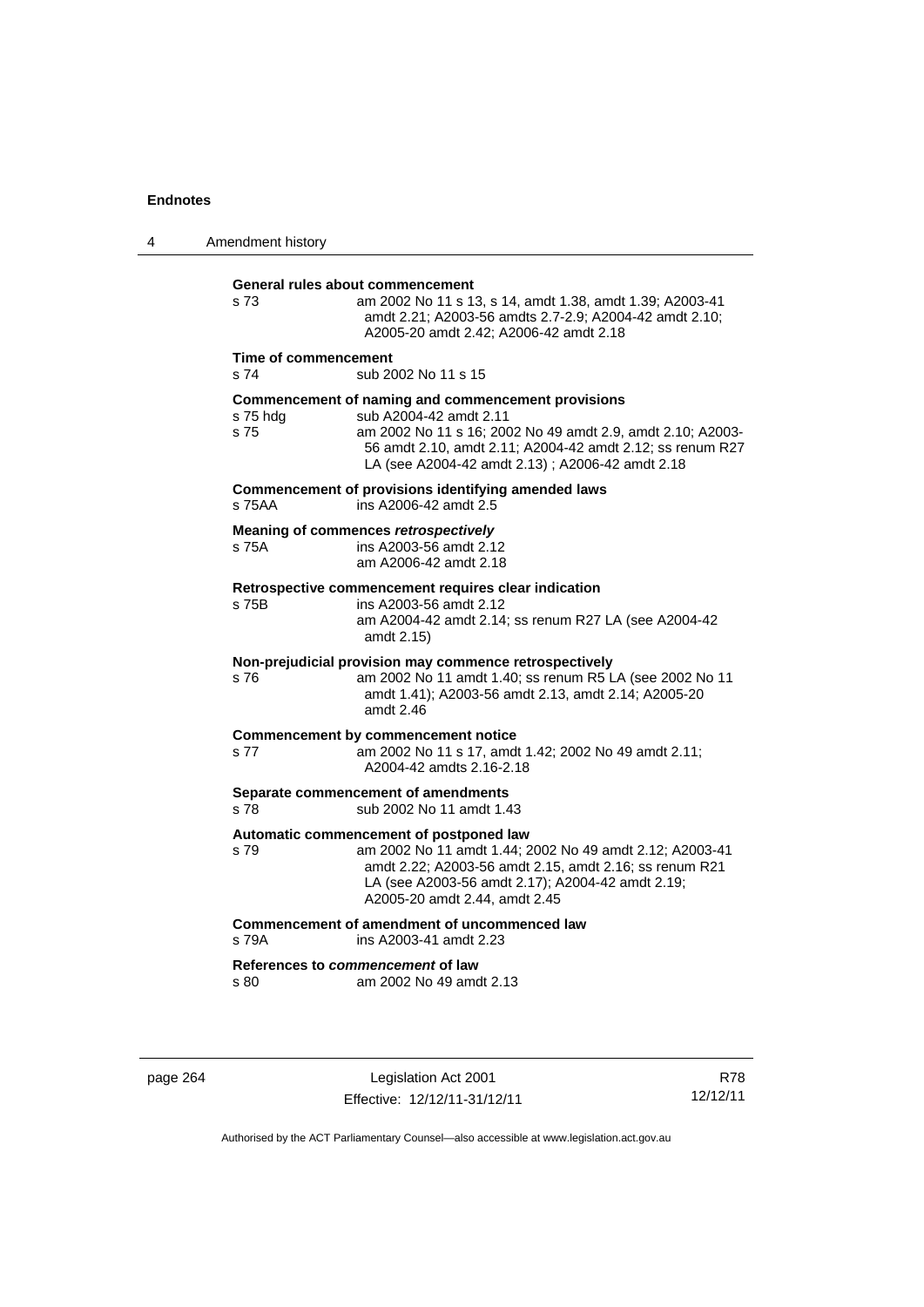|                                  |                                                                                                                                                                                                                                                                                                                                                                                                                                                                                | Amendment history | 4 |
|----------------------------------|--------------------------------------------------------------------------------------------------------------------------------------------------------------------------------------------------------------------------------------------------------------------------------------------------------------------------------------------------------------------------------------------------------------------------------------------------------------------------------|-------------------|---|
| s 81                             | <b>Exercise of powers between notification and commencement</b><br>am 2002 No 11 amdts 1.45-1.47; A2004-42 amdt 2.20,<br>amdt 2.21; ss renum R27 LA (see A2004-42 amdt 2.22);<br>A2005-5 s 25; ss renum R32 LA (see A2005-5 s 26);<br>A2005-20 amdt 2.46; A2006-42 amdt 2.18                                                                                                                                                                                                   |                   |   |
| Definitions-ch 9<br>s 82         | def law sub A2004-42 amdt 2.23; A2005-20 amdt 2.47<br>def repeal sub 2002 No 49 amdt 2.14<br>am A2004-42 amdt 2.24                                                                                                                                                                                                                                                                                                                                                             |                   |   |
| s 83                             | Consequences of amendment of statutory instrument by Act<br>am 2002 No 11 amdt 1.48, amdt 1.49                                                                                                                                                                                                                                                                                                                                                                                 |                   |   |
| s 84                             | Saving of operation of repealed and amended laws<br>am 2002 No 11 amdt 1.50; ss renum R5 LA (see 2002 No 11<br>amdt 1.51); A2005-20 amdt 2.48                                                                                                                                                                                                                                                                                                                                  |                   |   |
| s 84A                            | Creation of offences and changes in penalties<br>ins 2001 No 56 amdt 2.57<br>am 2002 No 11 amdt 1.52; A2004-42 amdt 2.25; ss renum<br>R27 LA (see A2004-42 amdt 2.26); A2005-20 amdt 2.49                                                                                                                                                                                                                                                                                      |                   |   |
| When repeal takes effect<br>s 85 | sub 2002 No 11 s 18                                                                                                                                                                                                                                                                                                                                                                                                                                                            |                   |   |
| amending laws                    | Repealed and amended laws not revived on repeal of repealing and                                                                                                                                                                                                                                                                                                                                                                                                               |                   |   |
| s 86                             | am 2002 No 11 amdt 1.53; ss renum R5 LA (see 2002 No 11<br>amdt 1.54)                                                                                                                                                                                                                                                                                                                                                                                                          |                   |   |
| s 87                             | Commencement not undone if repealed<br>am 2002 No 11 amdt 1.55                                                                                                                                                                                                                                                                                                                                                                                                                 |                   |   |
| s 88 hdg<br>s 88                 | Repeal does not end effect of transitional laws etc<br>sub 2002 No 49 amdt 2.15<br>am 2002 No 11 amdt 1.56; A2003-56 amdt 2.18; A2005-20<br>amdt 2.50, amdt 2.51; ss renum R34 LA (see A2005-20<br>amdt 2.52); A2006-42 amdt 2.6, amdt 2.7                                                                                                                                                                                                                                     |                   |   |
| s 89                             | Automatic repeal of certain laws and provisions<br>am 2002 No 11 amdts 1.57-1.59; ss renum R5 LA (see 2002<br>No 11 amdt 1.60); 2002 No 30 amdt 2.3; 2002 No 49<br>amdts 2.16-2.18, 2.20-2.23; ss renum R13 LA (see 2002<br>No 49 amdt 2.19); A2003-56 amdts 2.19-2.23; ss renum R21<br>LA (see A2003-56 amdt 2.24); A2004-42 amdt 2.27,<br>amdt 2.28, amdts 2.30-2.32; ss renum R27 LA (see<br>A2004-42 amdt 2.29); A2005-20 amdts 2.53-2.56; A2006-42<br>amdt 2.8, amdt 2.18 |                   |   |

R78 12/12/11

Legislation Act 2001 Effective: 12/12/11-31/12/11 page 265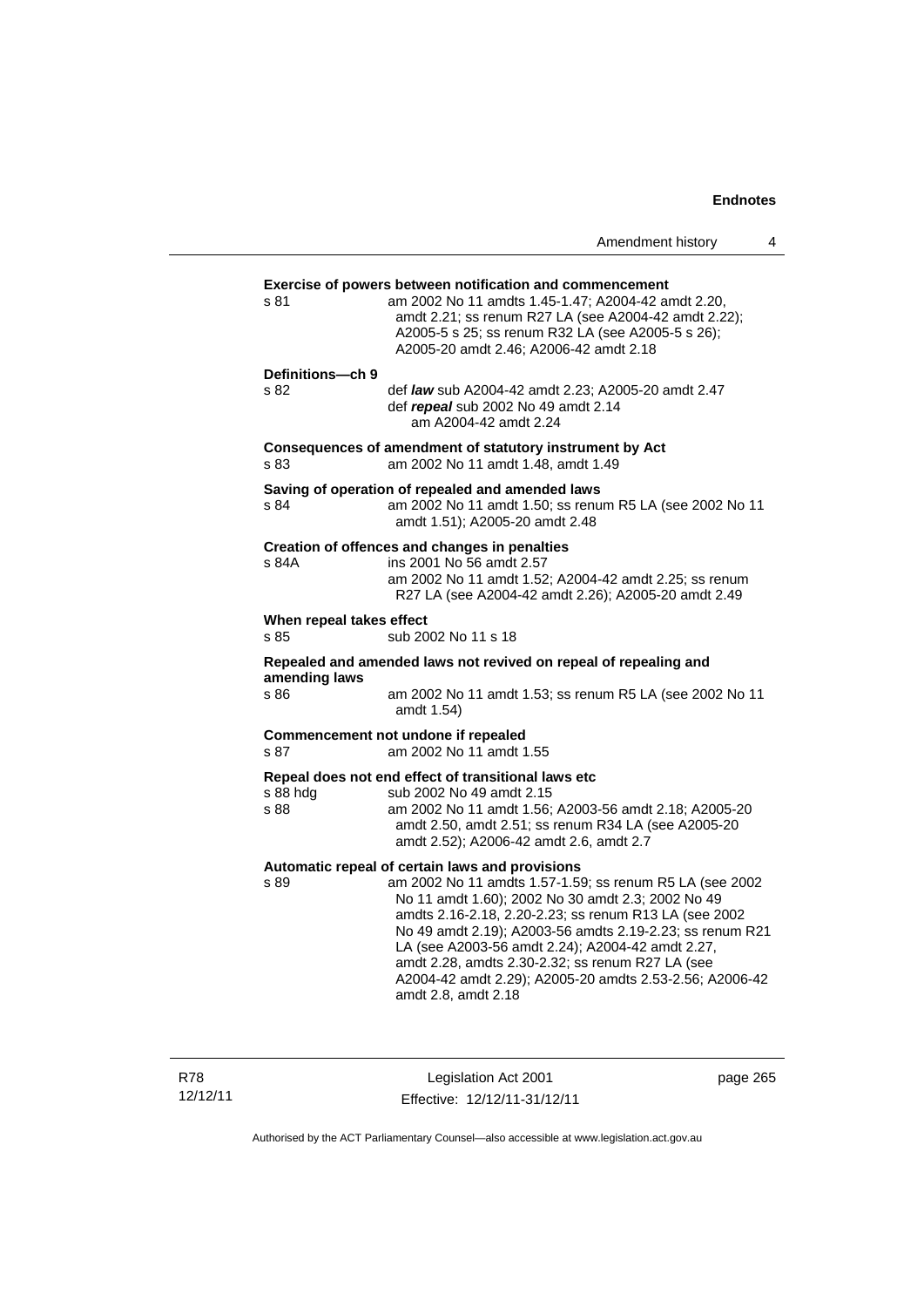| 4 | Amendment history                                                                                                                                                                                                                                               |
|---|-----------------------------------------------------------------------------------------------------------------------------------------------------------------------------------------------------------------------------------------------------------------|
|   | Insertion of provisions by amending law<br>s 91<br>am 2001 No 56 amdt 2.58; 2002 No 11 amdts 1.61-1.63;<br>ss renum R5 LA (see 2002 No 11 amdt 1.64) ; A2003-41<br>amdt 2.24; A2004-42 amdt 2.33, amdt 2.34; A2005-20<br>amdt 2.57; A2009-20 amdt 2.6           |
|   | Amendment to be made whenever possible<br>am 2002 No 11 amdts 1.65-1.68; A2005-20 amdt 2.58<br>s 92                                                                                                                                                             |
|   | Provisions included in another provision for amendment purposes<br>am 2001 No 56 amdt 2.59, amdt 2.60; 2002 No 11 amdt 1.69;<br>s 93<br>A2004-42 amdt 2.35, amdt 2.36; A2005-20 amdt 2.59                                                                       |
|   | Continuance of appointments etc made under amended provisions<br>am 2002 No 11 amdt 1.70; ss renum R5 LA (see 2002 No 11<br>s 94<br>amdt 1.71); 2002 No 49 amdt 2.24; A2003-41 amdt 2.25                                                                        |
|   | <b>Status of modifications</b><br>s 95<br>am 2002 No 11 amdt 1.72, amdt 1.73                                                                                                                                                                                    |
|   | <b>Relocated provisions</b><br>s 96<br>am 2002 No 11 amdt 1.74; A2005-20 amdt 2.60                                                                                                                                                                              |
|   | <b>Referring to laws</b><br>ch 10 hdg<br>sub A2005-20 amdt 2.61                                                                                                                                                                                                 |
|   | Definitions-ch 10<br>s 97 hdg<br>sub 2001 No 56 amdt 2.61<br>s 97<br>am 2001 No 56 amdt 2.62<br>sub A2005-20 amdt 2.61<br>def <b>ACT law</b> ins A2005-20 amdt 2.61<br>def law ins A2005-20 amdt 2.61<br>def law of another jurisdiction ins A2005-20 amdt 2.61 |
|   | References to ACT law include law containing reference<br>am 2002 No 11 amdt 1.75<br>s 98<br>sub A2005-20 amdt 2.61                                                                                                                                             |
|   | References in ACT statutory instruments to the Act<br>am A2003-56 amdt 2.25<br>s 99<br>sub A2005-20 amdt 2.61                                                                                                                                                   |
|   | <b>Referring to particular ACT laws</b><br>am A2003-56 amdt 2.26<br>s 100<br>sub A2005-20 amdt 2.61<br>am A2011-28 amdt 2.17                                                                                                                                    |
|   | Referring to particular laws of other jurisdictions etc<br>am 2002 No 49 amdt 2.25<br>s 101<br>sub A2005-20 amdt 2.61                                                                                                                                           |
|   |                                                                                                                                                                                                                                                                 |

page 266 Legislation Act 2001 Effective: 12/12/11-31/12/11

R78 12/12/11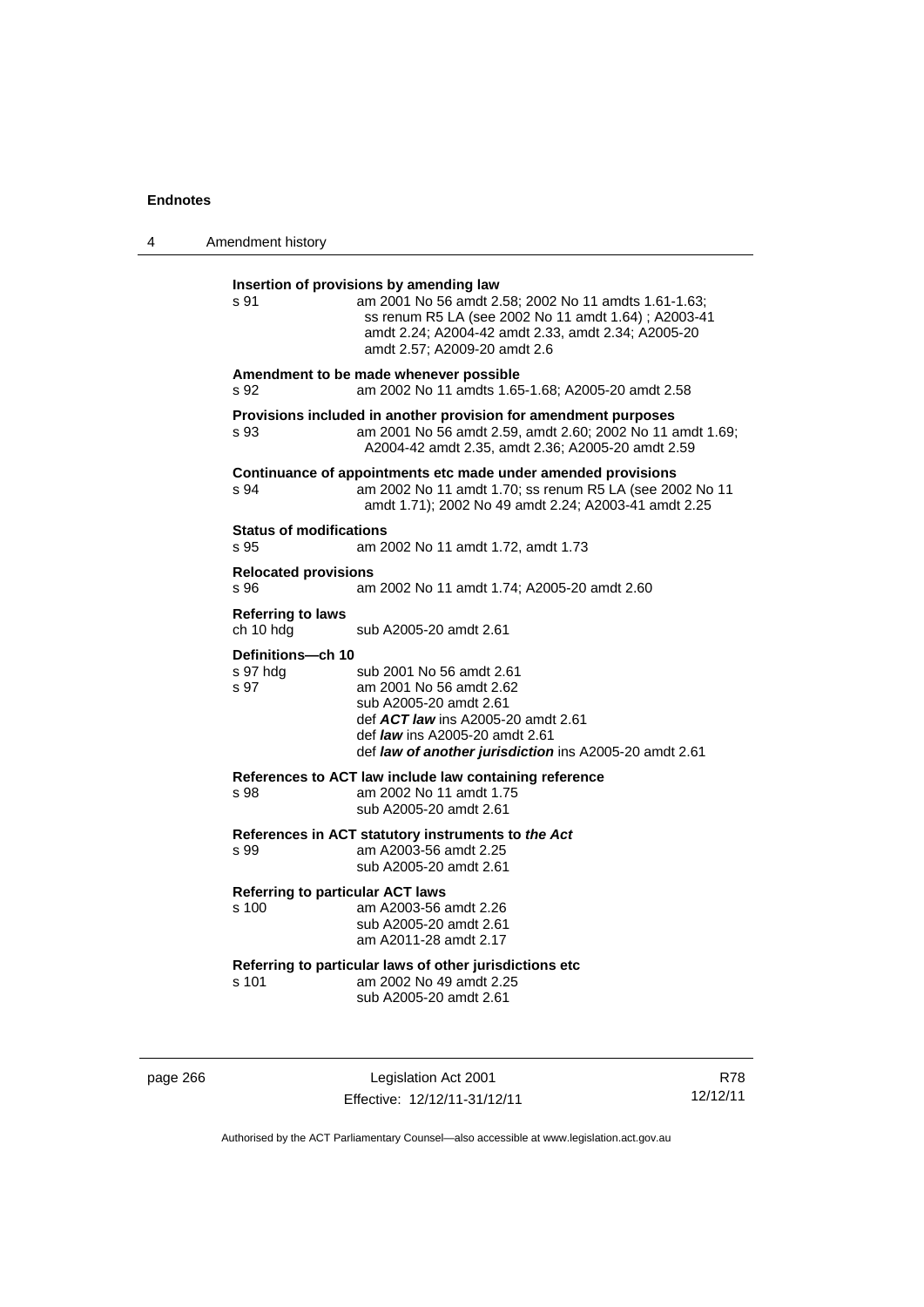| s 101A                                      | Reference to provisions of law or instrument is inclusive<br>ins 2001 No 56 amdt 2.63<br>om A2005-20 amdt 2.61                                                                                               |
|---------------------------------------------|--------------------------------------------------------------------------------------------------------------------------------------------------------------------------------------------------------------|
| s 101B                                      | References to paragraphs etc<br>ins 2001 No 56 amdt 2.63<br>om A2005-20 amdt 2.61                                                                                                                            |
| $s$ 102                                     | References to laws include references to laws as in force from time to time<br>am 2002 No 11 amdt 1.76, amdt 1.77; A2003-56 amdt 2.27;<br>ss renum R21 LA (see A2003-56 amdt 2.28)<br>sub A2005-20 amdt 2.61 |
| <b>References to repealed laws</b><br>s 103 | sub A2005-20 amdt 2.61                                                                                                                                                                                       |
| s 104                                       | References to laws include references to instruments under laws<br>am 2001 No 56 amdt 2.64<br>sub A2005-20 amdt 2.61                                                                                         |
| s 105                                       | Referring to provisions of laws<br>am 2002 No 11 amdt 1.78, amdt 1.79<br>sub A2005-20 amdt 2.61                                                                                                              |
| s 106                                       | References to provisions of laws are inclusive<br>am 2002 No 30 amdt 2.4<br>sub A2005-20 amdt 2.61                                                                                                           |
| s 106A                                      | References to paragraphs etc of laws<br>ins A2005-20 amdt 2.61                                                                                                                                               |
| Meaning of law-ch 11<br>s 107 hdg<br>s 107  | sub A2004-42 amdt 2.37<br>def law am A2003-41 amdt 2.26; A2005-20 amdt 2.62<br>def republication ins A2004-42 amdt 2.38                                                                                      |
| <b>Republication in register</b><br>s 108   | am 2001 No 56 amdt 2.65                                                                                                                                                                                      |
| s.109                                       | Republications may be published with other information<br>am A2003-41 amdt 2.27                                                                                                                              |
| s 111                                       | <b>Incorporation of amendments</b><br>am A2005-20 amdt 2.63, amdt 2.64                                                                                                                                       |
| s 114                                       | Authorisation for parliamentary counsel<br>am 2001 No 70 amdt 1.8                                                                                                                                            |
| s 116                                       | Ambit of editorial amendments<br>am A2003-56 amdt 2.29; A2005-20 amdts 2.65-2.68,<br>amdt 2.146                                                                                                              |

R78 12/12/11

Legislation Act 2001 Effective: 12/12/11-31/12/11 page 267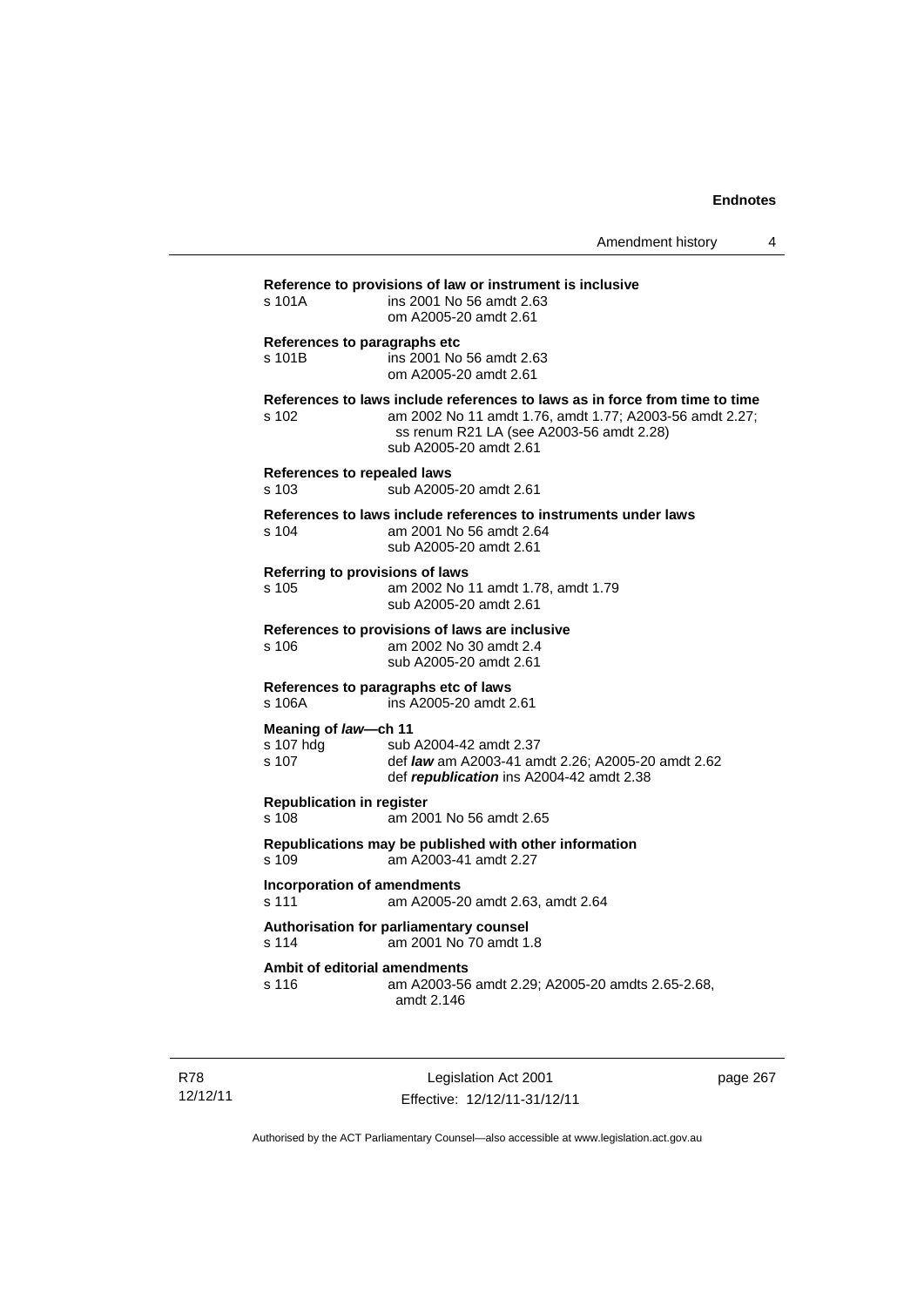| 4 | Amendment history                            |                                                                                                                                                                                                                                                                      |
|---|----------------------------------------------|----------------------------------------------------------------------------------------------------------------------------------------------------------------------------------------------------------------------------------------------------------------------|
|   | Delegation by parliamentary counsel<br>s 119 | renum as s 260                                                                                                                                                                                                                                                       |
|   | ch 12 hdg                                    | Scope of Acts and statutory instruments<br>orig ch 12 hdg renum as ch 19 hdg and then ch 20 hdg<br>ins 2001 No 56 amdt 2.68                                                                                                                                          |
|   | s 120                                        | Act to be interpreted not to exceed legislative powers of Assembly<br>orig s 120 renum as s 261<br>ins 2001 No 56 amdt 2.68<br>am 2002 No 11 amdt 1.80                                                                                                               |
|   | <b>Binding effect of Acts</b><br>s 121       | orig s 121 renum as s 262 and then s 302<br>ins 2002 No 11 s 19<br>am A2006-38 amdt 1.8                                                                                                                                                                              |
|   | <b>Application to Territory</b><br>s 122     | orig s 122 renum as s 263<br>ins 2001 No 56 amdt 2.68<br>am 2002 No 11 amdt 1.81                                                                                                                                                                                     |
|   | Application of s 47 (2) and (3)<br>s 122A    | renum as s 264 and then s 304                                                                                                                                                                                                                                        |
|   | Application of s 61 and s 62<br>s 123        | renum as s 265 and then s 305                                                                                                                                                                                                                                        |
|   | <b>Application of s 69</b><br>s 124          | renum as s 266                                                                                                                                                                                                                                                       |
|   | ch 13 hdg                                    | <b>Structure of Acts and statutory instruments</b><br>orig ch 13 hdg renum as ch 20 hdg and then ch 21 hdg<br>ins 2001 No 56 amdt 2.68                                                                                                                               |
|   | General<br>pt 13.1 hdg                       | ins 2001 No 56 amdt 2.68                                                                                                                                                                                                                                             |
|   | Meaning of law-ch 13<br>s 125                | orig s 125 renum as s 267 and then s 306<br>ins 2001 No 56 amdt 2.68<br>am A2005-20 amdt 2.69                                                                                                                                                                        |
|   | s 126                                        | Material that is part of Act or statutory instrument<br>orig s 126 renum as s 268 and then s 307<br>ins 2001 No 56 amdt 2.68<br>am 2002 No 11 amdt 1.82; 2002 No 30 amdt 2.5; A2003-56<br>amdt 2.30; ss renum R21 LA (see A2003-56 amdt 2.31);<br>A2005-20 amdt 2.70 |

page 268 Legislation Act 2001 Effective: 12/12/11-31/12/11

R78 12/12/11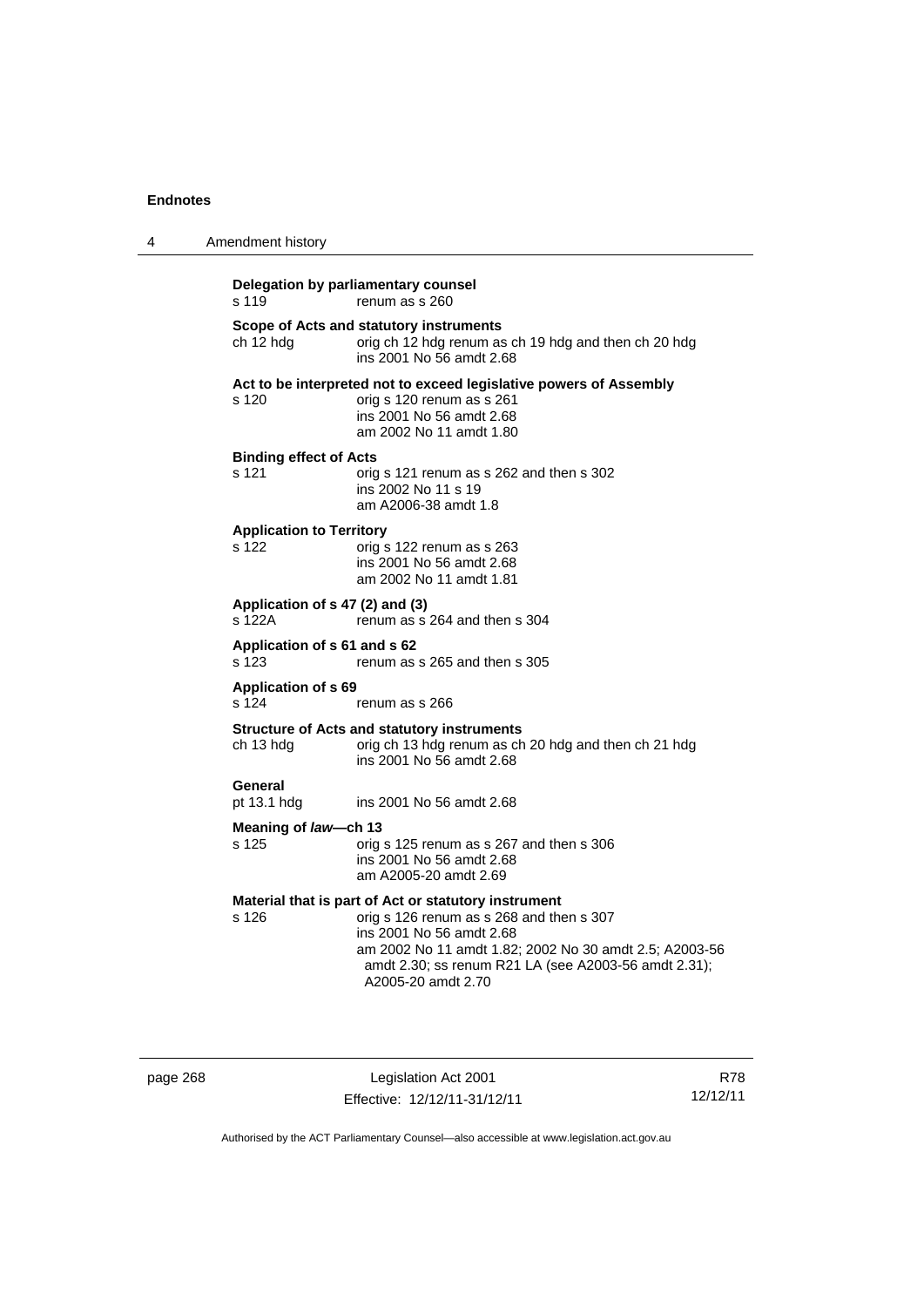|                                                      | Amendment history                                                                                                                                                                    |          | 4 |
|------------------------------------------------------|--------------------------------------------------------------------------------------------------------------------------------------------------------------------------------------|----------|---|
| s 127                                                | Material that is not part of Act or statutory instrument<br>orig s 127 renum as s 269 and then s 308<br>ins 2001 No 56 amdt 2.68<br>am 2002 No 11 amdt 1.83: A2005-20 amdt 2.71      |          |   |
| s 128                                                | Status of certain instruments as notifiable instruments<br>renum as s 270 and then s 309                                                                                             |          |   |
| qazette                                              | Compliance with authorisation or requirement to do something by notice in                                                                                                            |          |   |
| s 129                                                | renum as s 271 and then s 310                                                                                                                                                        |          |   |
| <b>Particular kinds of provisions</b><br>pt 13.2 hdg | ins 2001 No 56 amdt 2.68                                                                                                                                                             |          |   |
| What is a definition?<br>s 130                       | orig s 130 renum as s 272 and then s 313<br>ins 2001 No 56 amdt 2.68<br>am A2003-56 amdts 2.32-2.34                                                                                  |          |   |
| <b>Signpost definitions</b><br>s 131                 | ins 2001 No 56 amdt 2.68<br>am 2002 No 49 amdt 2.26, amdt 2.27; A2003-56 amdt 2.35,<br>amdt 2.36; ss renum R21 LA (see A2003-56 amdt 2.37);<br>A2009-20 amdt 2.7; A2009-28 amdt 2.20 |          |   |
| <b>Examples</b><br>s 132                             | ins 2001 No 56 amdt 2.68<br>am 2002 No 11 amdt 1.84                                                                                                                                  |          |   |
| <b>Penalty units</b><br>s 133                        | ins 2001 No 56 amdt 2.68<br>am 2002 No 11 amdt 1.85; A2009-35 s 4; ss renum R67 LA                                                                                                   |          |   |
| s 134                                                | Penalties at end of sections and subsections<br>ins 2001 No 56 amdt 2.68<br>am 2002 No 11 amdt 1.86; 2002 No 49 amdt 2.28; A2005-20<br>amdt 2.72; amdt 2.73                          |          |   |
| s 135                                                | Penalties not at end of sections and subsections<br>ins 2001 No 56 amdt 2.68<br>am 2002 No 11 amdt 1.87; 2002 No 49 amdt 2.29; A2005-20<br>amdt 2.74, amdt 2.75                      |          |   |
| ch 14 hdg                                            | Interpretation of Acts and statutory instruments<br>ins 2002 No 11 s 20<br>sub A2003-18 s 4                                                                                          |          |   |
| <b>Purpose and scope</b><br>pt 14.1 hdg              | ins A2003-18 s 4                                                                                                                                                                     |          |   |
|                                                      |                                                                                                                                                                                      |          |   |
|                                                      | Legislation Act 2001                                                                                                                                                                 | page 269 |   |

Authorised by the ACT Parliamentary Counsel—also accessible at www.legislation.act.gov.au

Effective: 12/12/11-31/12/11

R78 12/12/11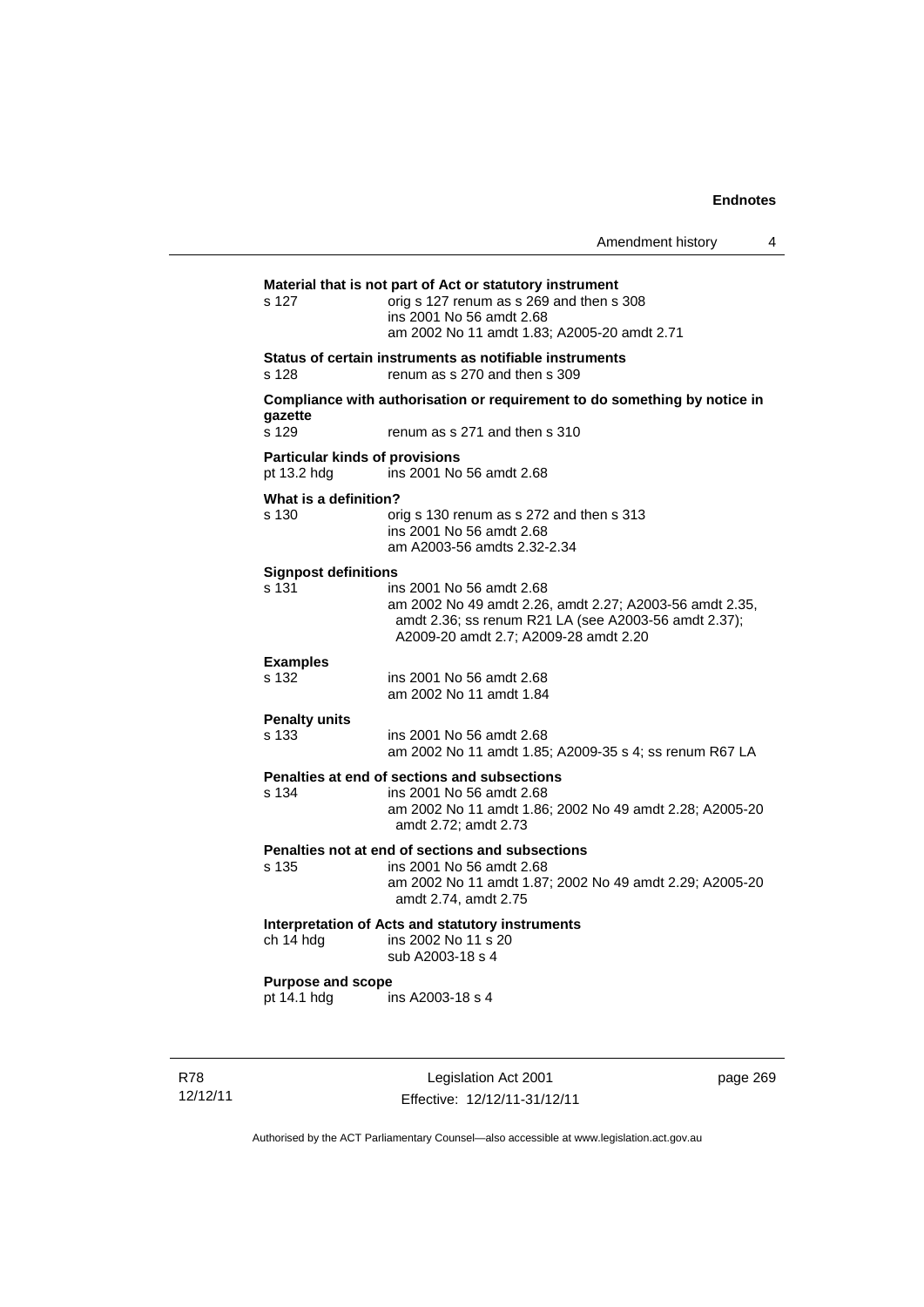4 Amendment history **Meaning of Act—ch 14**<br>s 136 **ins 2** ins 2001 No 56 amdt 2.68 om 2002 No 11 amdt 1.88 ins A2003-18 s 4 **Purpose and scope—ch 14**  s 137 ins 2002 No 11 s 20 sub A2003-18 s 4 **Key principles of interpretation**<br>pt 14.2 hdg ins A2003-18  $ins$   $A2003-18$  s 4 **Meaning of** *working out the meaning of an Act***—pt 14.2**  s 138 reloc from IA 2002 No 11 amdt 2.63 sub A2003-18 s 4 **Interpretation best achieving Act's purpose**  s 139 reloc from IA 2002 No 11 amdt 2.63 pars renum R5 LA am 2002 No 49 amdt 2.30 sub A2003-18 s 4 am A2004-5 amdt 2.7 **Legislative context**  ins A2003-18 s 4 am A2006-23 amdt 1.211 **Non-legislative context generally**  s 141 ins A2003-18 s 4 am A2003-41 amdt 2.28 **Non-legislative context—material that may be considered**  s 142 ins A2003-18 s 4 am A2003-41 amdt 2.29; table renum R22 LA; A2005-20 amdt 2.76 **Law stating material for consideration in working out meaning**  ins A2003-18 s 4 **Aids to interpretation**  ch 15 hdg ins 2001 No 56 amdt 2.68 ch 15 hdg note om 2002 No 11 amdt 1.89 General<br>pt 15.1 hdg ins 2001 No 56 amdt 2.68 **Meaning of commonly-used terms**  s 144 hdg sub A2003-56 amdt 2.38<br>s 144 sins 2001 No 56 amdt 2.68 ins 2001 No 56 amdt 2.68

page 270 Legislation Act 2001 Effective: 12/12/11-31/12/11

R78 12/12/11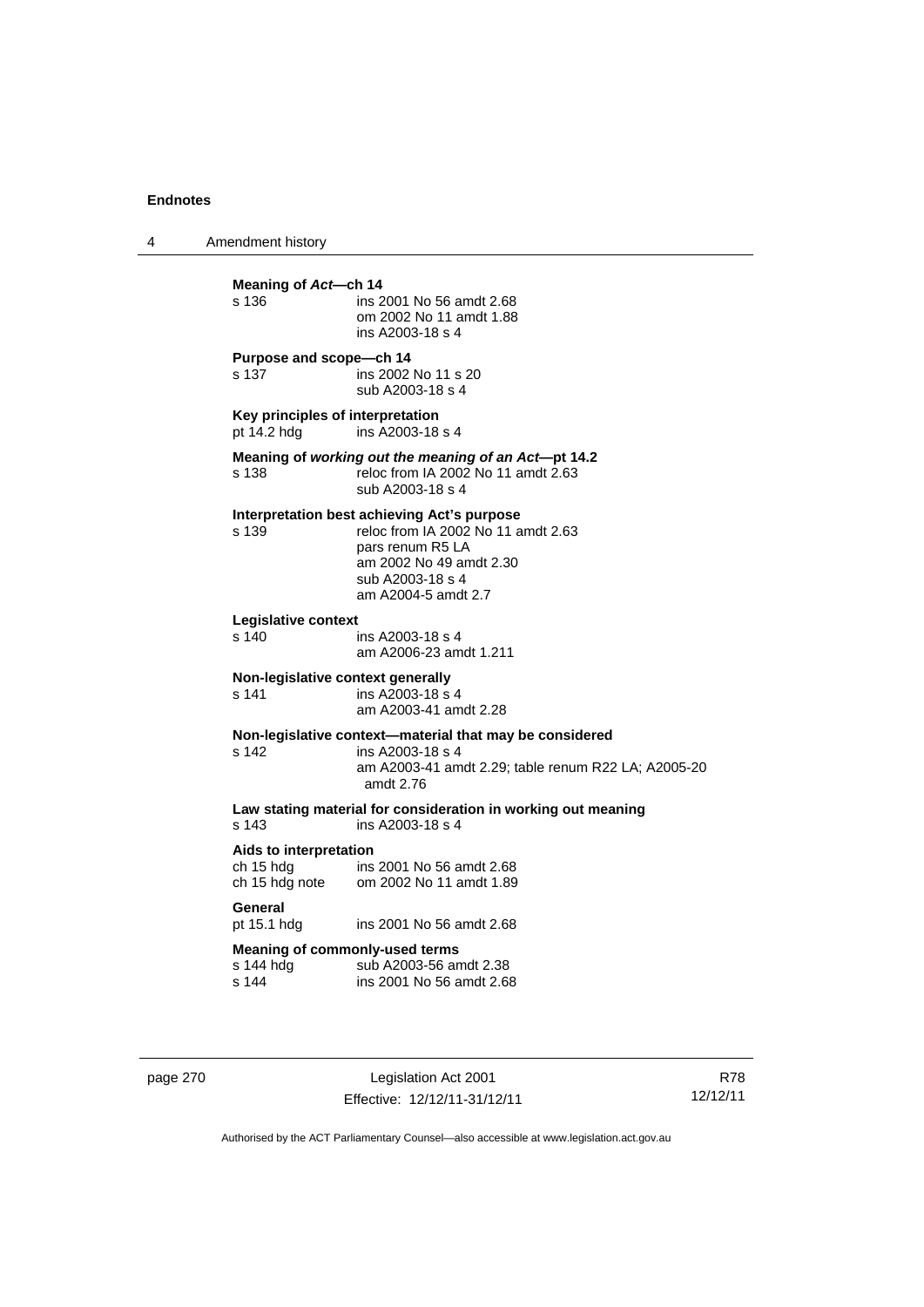Amendment history 4 **Gender and number**  ins 2001 No 56 amdt 2.68 am 2002 No 11 amdt 1.90 **Meaning of** *may* **and** *must* s 146 ins 2001 No 56 amdt 2.68 am 2002 No 11 amdt 1.91, amdt 1.92; 2002 No 30 amdt 2.6; A2003-56 amdt 2.39; A2005-20 amdt 2.77 **Changes of drafting practice not to affect meaning**  s 147 ins 2001 No 56 amdt 2.68 am 2002 No 11 amdt 1.93 **Terms used in instruments have same meanings as in authorising laws** s 148 **ins 2001 No 56 amdt 2.68** ins 2001 No 56 amdt 2.68 am 2002 No 11 amdt 1.94; A2003-56 amdt 2.40 **Age in years**  ins 2001 No 56 amdt 2.68 am 2002 No 11 amdt 1.95 **Measurement of distance**  s 150 ins 2001 No 56 amdt 2.68 am 2002 No 11 amdt 1.96 **Working out periods of time generally**  s 151 ins 2002 No 11 s 21 am 2002 No 49 amdt 2.31; A2003-56 amdt 2.41 sub A2005-62 amdt 2.14 am A2006-42 amdt 2.9, amdt 2.10; ss renum R47 LA (10)-(12) exp 11 January 2007 (s 151 (12)) **Periods of time ending on non-working days**  s 151A ins A2005-62 amdt 2.14 am A2006-42 amdt 2.11 (5)-(7) exp 11 January 2007 (s 151A (7)) **Doing things for which no time is fixed**<br>s 151B ins A2005-62 amdt 2. ins A2005-62 amdt 2.14 **Power to extend time**  s 151C ins A2005-62 amdt 2.14 **Continuing effect of obligations**<br> **s** 152 **ins 2002 No 11** ins 2002 No 11 s 21 sub 2002 No 49 amdt 2.32 **Definitions**  ins 2001 No 56 amdt 2.68

R78 12/12/11

Legislation Act 2001 Effective: 12/12/11-31/12/11 page 271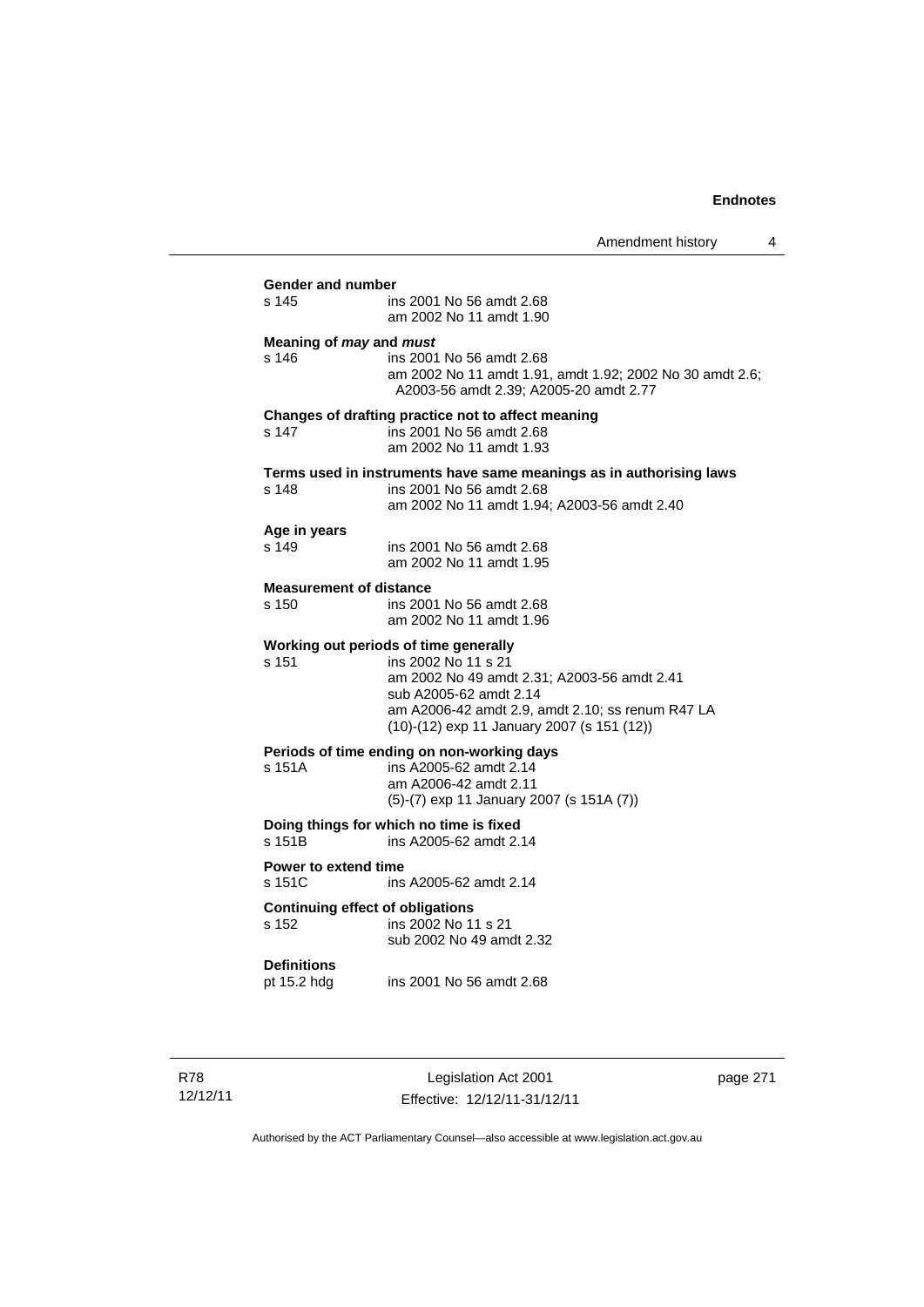| 4 | Amendment history                                                                                                                                                                                                                         |
|---|-------------------------------------------------------------------------------------------------------------------------------------------------------------------------------------------------------------------------------------------|
|   | Definitions apply subject to contrary intention<br>ins 2001 No 56 amdt 2.68<br>s 155<br>am 2002 No 11 amdt 1.97, amdt 1.98                                                                                                                |
|   | Application of definitions in dictionaries and sections<br>ins 2001 No 56 amdt 2.68<br>s 156<br>am A2003-56 amdt 2.42; A2005-20 amdts 2.78-2.80                                                                                           |
|   | Defined terms-other parts of speech and grammatical forms<br>ins 2001 No 56 amdt 2.68<br>s 157<br>sub 2002 No 11 amdt 1.99<br>am A2003-56 amdt 2.43                                                                                       |
|   | References to various entities and things<br>ins 2001 No 56 amdt 2.68<br>pt 15.3 hdg                                                                                                                                                      |
|   | References to people generally<br>ins 2001 No 56 amdt 2.68<br>s 160<br>am 2002 No 11 amdt 1.100, amdt 1.101; A2009-20 amdt 2.8                                                                                                            |
|   | <b>Corporations liable to offences</b><br>ins 2001 No 56 amdt 2.68<br>s 161<br>am 2002 No 11 amdt 1.102; 2002 No 51 amdt 1.23; 2002<br>No 49 amdt 2.33                                                                                    |
|   | References to a Minister or the Minister<br>s 162<br>ins 2001 No 56 amdt 2.68                                                                                                                                                             |
|   | References to a director-general or the director-general<br>ins 2001 No 56 amdt 2.68<br>s 163<br>am A2005-44 amdt 1.5<br>sub A2011-22 amdt 1.276                                                                                          |
|   | <b>References to Australian Standards etc</b><br>ins 2001 No 56 amdt 2.68<br>s 164<br>sub A2003-56 amdt 2.44                                                                                                                              |
|   | References to Assembly committees that no longer exist<br>ins 2001 No 56 amdt 2.68<br>s 165                                                                                                                                               |
|   | References to person with interest in land include personal<br>representative etc<br>s 168<br>ins 2001 No 56 amdt 2.68<br>am 2002 No 11 amdt 1.103                                                                                        |
|   | References to domestic partner and domestic partnership<br>ins A2003-14 s 4<br>s 169<br>am A2006-22 amdt 1.72, amdt 1.73 (A2006-22 rep before<br>commenced by disallowance (see Cwlth Gaz 2006 No S93));<br>A2008-14 amdt 1.42, amdt 1.43 |

page 272 Legislation Act 2001 Effective: 12/12/11-31/12/11

R78 12/12/11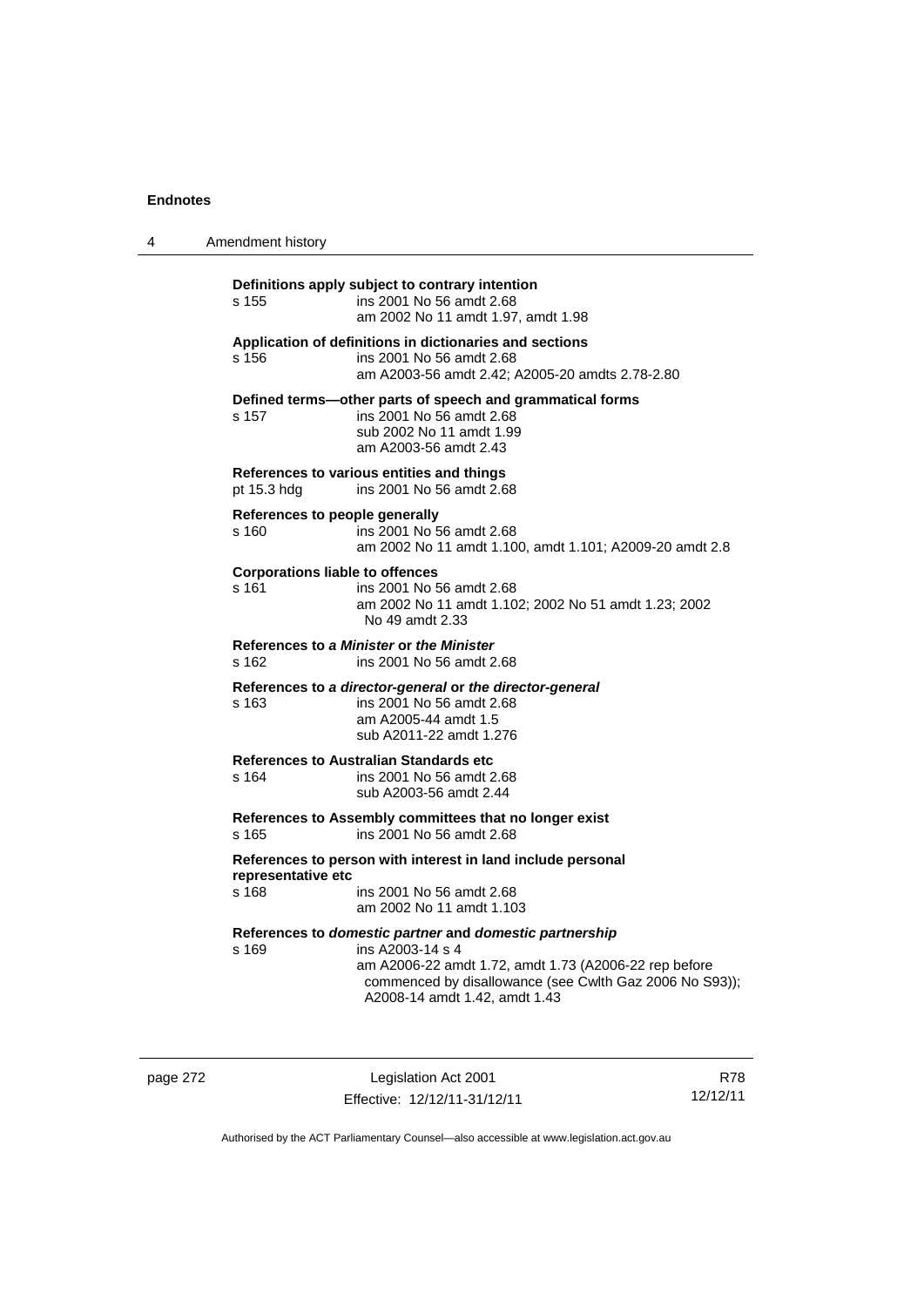Amendment history 4

Legislation Act 2001 page 273 **References to** *transgender people*  s 169A ins A2003-14 s 4 **References to** *intersex people*   $ins A2003-14 s 4$ **Preservation of certain common law privileges**  pt 15.4 hdg ins 2002 No 11 s 22 **Privileges against self-incrimination and exposure to civil penalty**  s 170 ins 2002 No 11 s 22 **Client legal privilege**  s 171 ins 2002 No 11 s 22 **Courts, tribunals and other decision-makers**  ch 16 hdg ins 2001 No 56 amdt 2.68 **Meaning of** *law***—ch 16**  s 175 ins 2001 No 56 amdt 2.68 am A2005-20 amdt 2.81 **Jurisdiction of courts and tribunals**  s 176 ins 2001 No 56 amdt 2.68 am 2002 No 11 amdt 1.104 **Recovery of amounts owing under laws**  s 177 ins 2001 No 56 amdt 2.68 am 2002 No 11 amdt 1.105 sub A2008-37 amdt 1.296 **Power to decide includes power to take evidence etc**  s 178 hdg am A2003-41 amdt 2.30<br>s 178 ins 2001 No 56 amdt 2.6 ins 2001 No 56 amdt 2.68 am 2002 No 11 amdt 1.106, amdt 1.107; A2003-41 amdt 2.31 sub A2005-53 amdt 1.92 **Content of statements of reasons for decisions**  s 179 ins 2001 No 56 amdt 2.68 am 2002 No 11 amdt 1.108; A2003-56 amdt 2.45 **Power to make decision includes power to reverse or change**  s 180 ins 2001 No 56 amdt 2.68 am 2002 No 11 amdt 1.109 **Entities and positions**  ch 17 hdg ins 2001 No 56 amdt 2.68 **Meaning of** *law***—ch 17**  s 182 (prev s 185) ins 2001 No 56 amdt 2.68 renum 2002 No 11 amdt 1.110 sub A2003-56 amdt 2.46 am A2005-20 amdt 2.81

R78 12/12/11

Effective: 12/12/11-31/12/11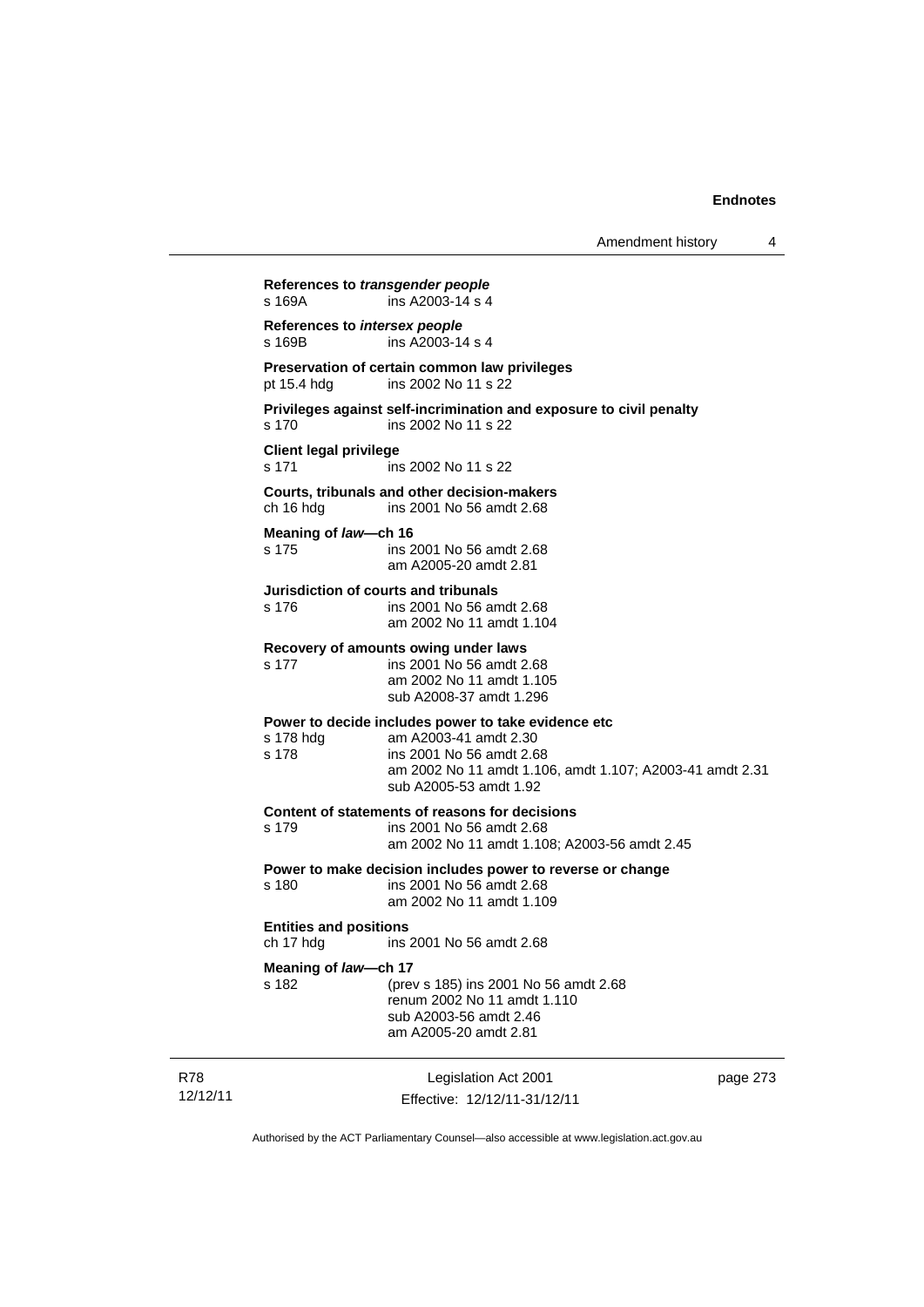| 4 | Amendment history                            |                                                                                                                                                                                                 |
|---|----------------------------------------------|-------------------------------------------------------------------------------------------------------------------------------------------------------------------------------------------------|
|   | Change of name of entity<br>s 183            | (prev s 187) ins 2001 No 56 amdt 2.68<br>renum 2002 No 11 amdt 1.112<br>am A2003-56 amdt 2.47<br>sub A2005-20 amdt 2.83                                                                         |
|   | Change in constitution of entity<br>s 184    | (prev s 188) ins 2001 No 56 amdt 2.68<br>renum 2002 No 11 amdt 1.112                                                                                                                            |
|   | <b>References to entity</b><br>s 184A        | ins A2005-20 amdt 2.84                                                                                                                                                                          |
|   | s 185                                        | References to occupant of position<br>orig s 185 renum as s 182<br>(prev s 189) ins 2001 No 56 amdt 2.68<br>renum 2002 No 11 amdt 1.112<br>am A2003-56 amdt 2.48; A2005-20 amdt 2.85, amdt 2.86 |
|   | Change of name of position<br>s 186          | (orig s 186) ins 2001 No 56 amdt 2.68<br>om 2002 No 11 amdt 1.111<br>(prev s 190) ins 2001 No 56 amdt 2.68<br>renum 2002 No 11 amdt 1.112<br>am A2003-56 amdt 2.49<br>sub A2005-20 amdt 2.87    |
|   | Chair and deputy chair etc<br>s 187          | orig s 187 renum as s 183<br>(prev s 191) ins 2001 No 56 amdt 2.68<br>renum 2002 No 11 amdt 1.112<br>sub A2005-20 amdt 2.88                                                                     |
|   | <b>Offences</b><br>ch 18 hdg                 | orig ch 18 hdg renum as ch 19 hdg<br>ins 2002 No 11 s 23                                                                                                                                        |
|   | <b>Introductory</b><br>pt 18.1 hdg           | renum as pt 19.1 hdg                                                                                                                                                                            |
|   | <b>Functions</b><br>pt 18.2 hdg              | renum as pt 19.2 hdg                                                                                                                                                                            |
|   | <b>Appointments</b><br>pt 18.3 hdg           | renum as pt 19.3 hdg                                                                                                                                                                            |
|   | div 18.3.1 hdg                               | Appointments—other than acting appointments<br>renum as div 19.3.1.hdg                                                                                                                          |
|   | <b>Acting appointments</b><br>div 18.3.2 hdg | renum as div 19.3.2 hdg                                                                                                                                                                         |
|   |                                              |                                                                                                                                                                                                 |

page 274 Legislation Act 2001 Effective: 12/12/11-31/12/11

R78 12/12/11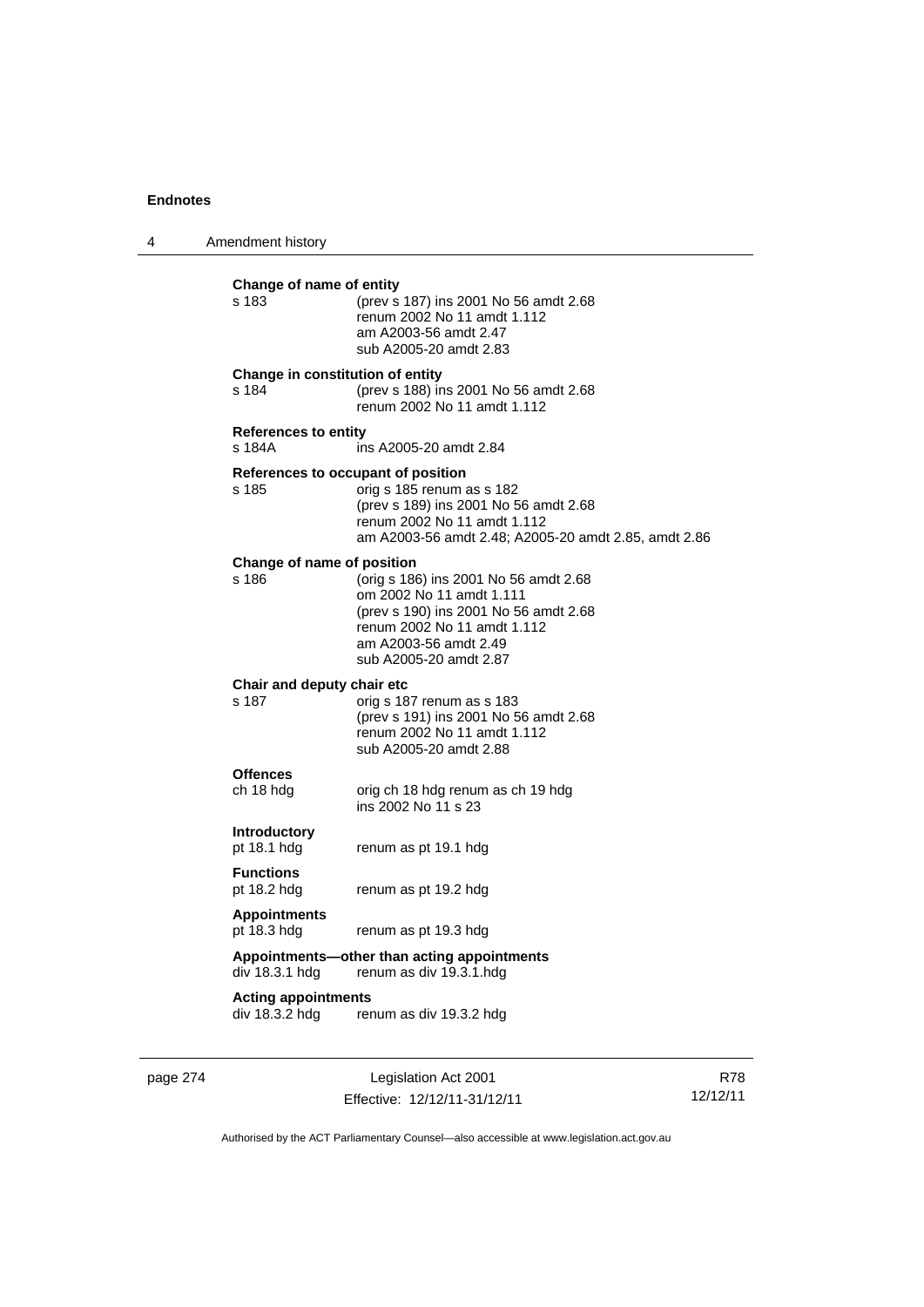# **Delegations**  renum as pt 19.4 hdg **Service of documents**  pt 18.5 hdg renum as pt 19.5 hdg **Other matters**<br>pt 18.6 hdg renum as pt 19.7 hdg **Meaning of** *ACT law***—ch 18**  s 188 orig s 188 renum as s 184 ins 2002 No 11 s 23 sub A2005-20 amdt 2.89 **Reference to offence includes reference to related ancillary offences**  orig s 189 renum as s 185 ins 2002 No 11 s 23 am 2002 No 51 amdt 1.24, amdt 1.25; A2005-20 amdt 2.90, amdt 2.91; A2005-53 amdt 1.93 **Indictable and summary offences**  orig s 190 renum as s 186 ins 2002 No 11 s 23 am A2003-56 amdt 2.50; ss renum R21 LA (see A2003-56 amdt 2.51); A2005-20 amdt 2.92; A2008-44 amdt 1.62 **Offences against 2 or more laws**  s 191 orig s 191 renum as s 187 ins 2002 No 11 s 23 am A2005-20 amdts 2.93-2.96 **When must prosecutions begin?**<br>s 192 **ins 2002** No 11 ins 2002 No 11 s 23 am 2002 No 51 amdt 1.26; A2004-32 s 90; A2005-5 s 27; A2005-20 amdt 2.97; A2005-53 amdt 1.94; A2005-62 amdt 2.15, amdt 2.16; A2007-16 amdt 2.1, amdt 2.2 **Continuing offences**  ins 2002 No 11 s 23 am A2005-20 amdt 2.98 **Administrative and machinery provisions**  ch 19 hdg (prev ch 12 hdg) renum as ch 19 hdg and then ch 20 hdg (prev ch 18 hdg) ins 2001 No 56 amdt 2.68 renum as ch 19 hdg 2002 No 11 s 24 **Introductory**  pt 19.1 hdg (prev pt 18.1 hdg) ins 2001 No 56 amdt 2.68 renum 2002 No 11 s 24

R78 12/12/11

Legislation Act 2001 Effective: 12/12/11-31/12/11 page 275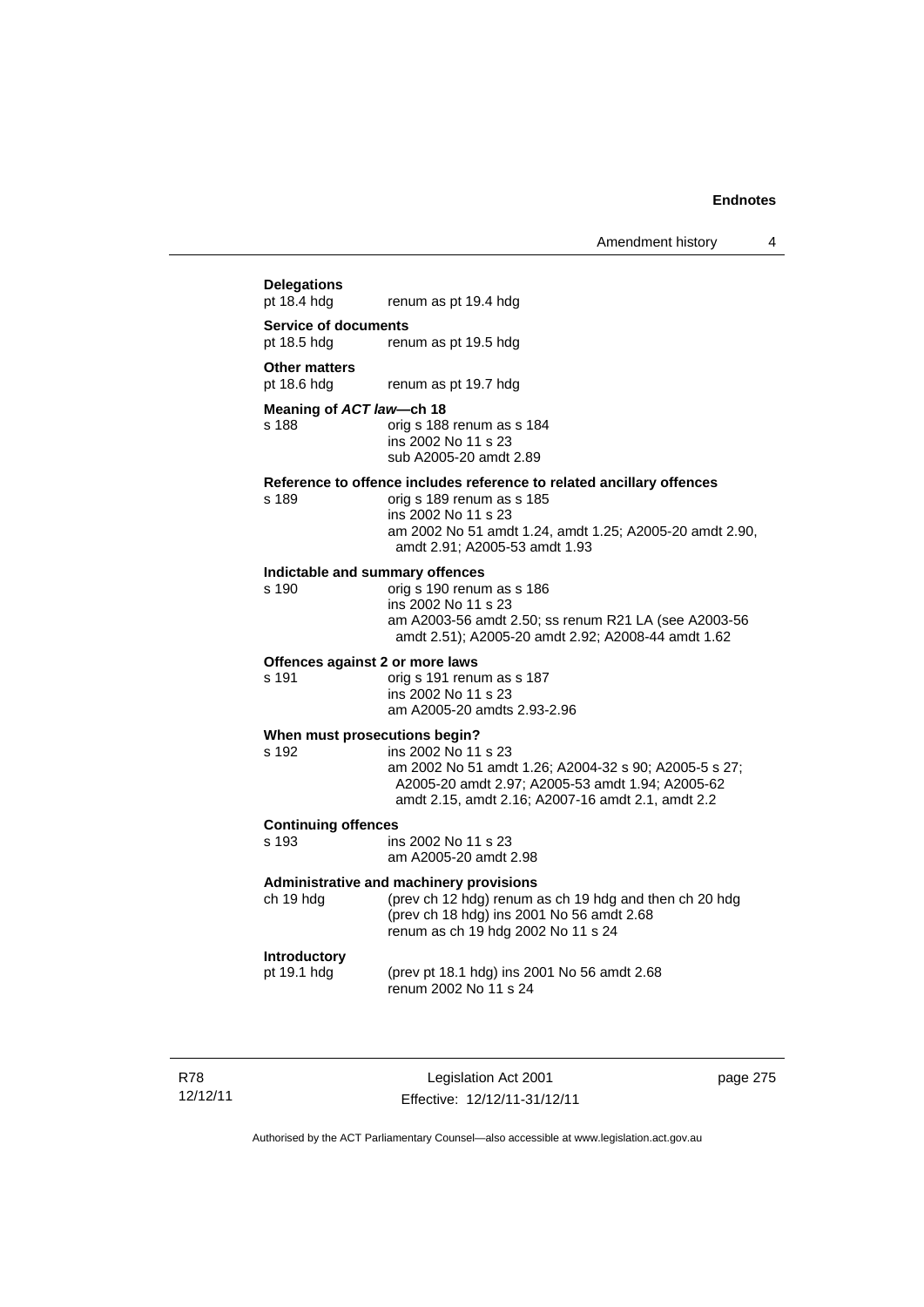| 4        | Amendment history                                         |                                                                                                                                                                                             |                        |
|----------|-----------------------------------------------------------|---------------------------------------------------------------------------------------------------------------------------------------------------------------------------------------------|------------------------|
|          | Meaning of law-ch 19<br>s 195                             | ins 2001 No 56 amdt 2.68<br>am A2005-20 amdt 2.99                                                                                                                                           |                        |
|          | <b>Functions</b><br>pt 19.2 hdg                           | (prev pt 18.2 hdg) ins 2001 No 56 amdt 2.68<br>renum 2002 No 11 s 24                                                                                                                        |                        |
|          | s 196                                                     | Provision giving function gives power to exercise function<br>ins 2001 No 56 amdt 2.68                                                                                                      |                        |
|          | s 197                                                     | Statutory functions may be exercised from time to time<br>ins 2001 No 56 amdt 2.68<br>am 2002 No 11 amdt 1.113, amdt 1.114; A2005-20<br>amdt 2.100                                          |                        |
|          | <b>Functions of bodies</b><br>s 199                       | ins 2001 No 56 amdt 2.68<br>am 2002 No 11 amdt 1.115, amdt 1.116; ss renum R5 LA<br>(see 2002 No 11 amdt 1.117); A2003-41 amdt 2.32,<br>amdt 2.33; ss renum R20 LA (see A2003-41 amdt 2.34) |                        |
|          | s 200                                                     | <b>Functions of occupants of positions</b><br>ins 2001 No 56 amdt 2.68                                                                                                                      |                        |
|          | <b>Appointments</b><br>pt 19.3 hdg                        | (prev pt 18.3 hdg) ins 2001 No 56 amdt 2.68<br>renum 2002 No 11 s 24                                                                                                                        |                        |
|          | Appointments-general<br>div 19.3.1 hdg<br>div 19.3.1 note | (prev div 18.3.1 hdg) ins 2001 No 56 amdt 2.68<br>renum 2002 No 11 s 24<br>sub A2003-56 amdt 2.52<br>ins 2002 No 11 amdt 1.118                                                              |                        |
|          | Application-div 19.3.1<br>s 205                           | ins 2001 No 56 amdt 2.68<br>am 2002 No 11 amdt 1.119, amdt 1.120                                                                                                                            |                        |
|          | s 206                                                     | Appointments must be in writing etc<br>ins 2001 No 56 amdt 2.68<br>sub 2002 No 11 s 25                                                                                                      |                        |
|          | s 207                                                     | Appointment may be by name or position<br>ins 2001 No 56 amdt 2.68                                                                                                                          |                        |
|          | s 208                                                     | Power of appointment includes power to suspend etc<br>ins 2001 No 56 amdt 2.68<br>am A2005-20 amdt 2.101                                                                                    |                        |
|          | s 209                                                     | Power of appointment includes power to make acting appointment<br>ins 2001 No 56 amdt 2.68                                                                                                  |                        |
| page 276 |                                                           | Legislation Act 2001<br>Effective: 12/12/11-31/12/11                                                                                                                                        | <b>R78</b><br>12/12/11 |

Authorised by the ACT Parliamentary Counsel—also accessible at www.legislation.act.gov.au

Effective: 12/12/11-31/12/11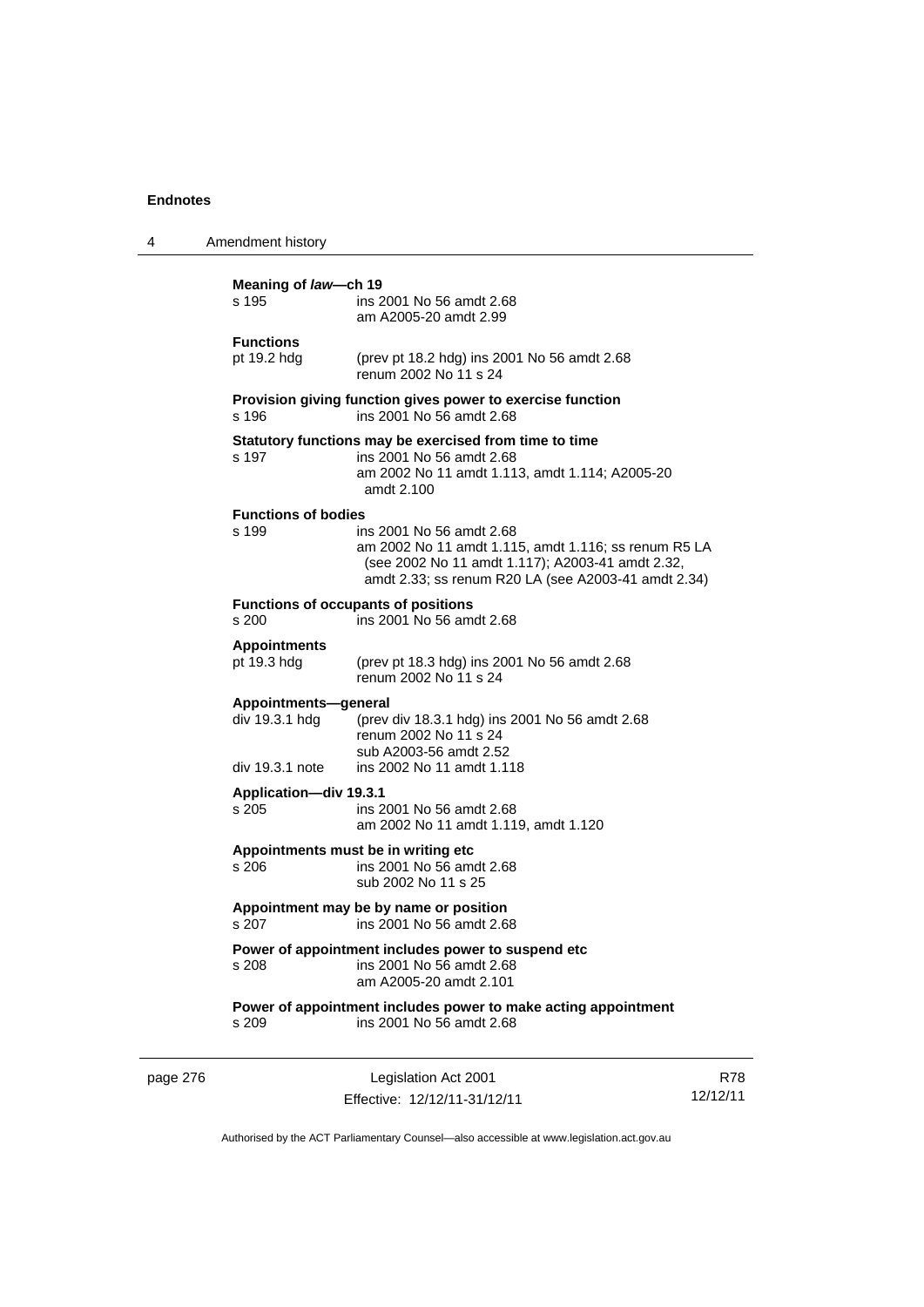**Resignation of appointment**  s 210 ins 2001 No 56 amdt 2.68 **Appointment not affected by appointer changes**  s 211 ins 2001 No 56 amdt 2.68 **Appointment not affected by defect etc**  s 212 ins 2001 No 56 amdt 2.68 **Acting appointments**  div 19.3.2 hdg (prev div 18.3.2 hdg) ins 2001 No 56 amdt 2.68 renum 2002 No 11 s 24 **Application—div 19.3.2**  s 215 ins 2001 No 56 amdt 2.68 am 2002 No 11 amdt 1.121, amdt 1.122 **Acting appointments must be in writing etc**  s 216 ins 2001 No 56 amdt 2.68 sub 2002 No 11 s 26 **Acting appointment may be made by name or position**  s 217 ins 2001 No 56 amdt 2.68 **Instrument may provide when acting appointment has effect etc**  s 218 ins 2001 No 56 amdt 2.68 **Appointer may decide terms of acting appointment etc**  s 219 ins 2001 No 56 amdt 2.68 am 2002 No 11 amdt 1.123 **Appointee may exercise functions under acting appointment etc**  s 220 ins 2001 No 56 amdt 2.68 **How long does an acting appointment operate?**  s 221 ins 2001 No 56 amdt 2.68 am 2002 No 11 amdt 1.124 **Resignation of acting appointment**  s 222 ins 2001 No 56 amdt 2.68 **Effect of acting appointment on substantive appointment etc**  s 223 ins 2001 No 56 amdt 2.68 **Acting appointment not affected by appointer changes**  s 224 ins 2001 No 56 amdt 2.68 **Acting appointment not affected by defect etc**  s 225 ins 2001 No 56 amdt 2.68 **Standing acting arrangements**  div 19.3.2A hdg ins A2003-41 amdt 2.35

R78 12/12/11

Legislation Act 2001 Effective: 12/12/11-31/12/11 page 277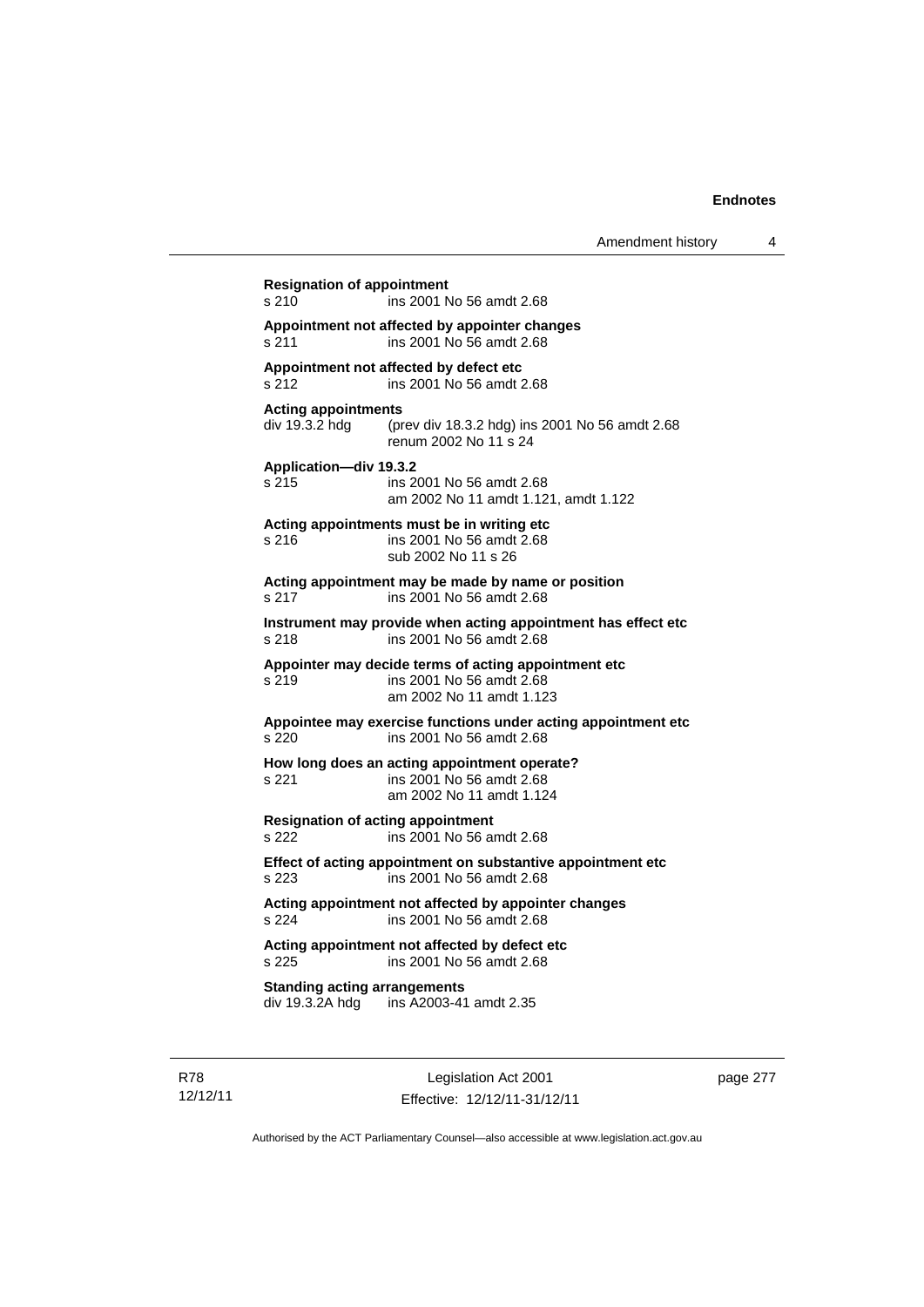page 278

| 4 | Amendment history |  |
|---|-------------------|--|
|---|-------------------|--|

| Application-div 19.3.2A                                                                                             |                                                                                                                                                                                      |                 |  |
|---------------------------------------------------------------------------------------------------------------------|--------------------------------------------------------------------------------------------------------------------------------------------------------------------------------------|-----------------|--|
| s 225A<br>ins A2003-41 amdt 2.35                                                                                    |                                                                                                                                                                                      |                 |  |
| etc                                                                                                                 | Person acting under standing acting arrangement may exercise functions                                                                                                               |                 |  |
| s 225B hdg<br>s 225B                                                                                                | sub A2005-20 amdt 2.102<br>ins A2003-41 amdt 2.35                                                                                                                                    |                 |  |
| div 19.3.3 hdg                                                                                                      | <b>Appointments-Assembly consultation</b><br>ins 2002 No 11 s 27                                                                                                                     |                 |  |
| s 226                                                                                                               | Meaning of statutory position-div 19.3.3<br>ins 2002 No 11 s 27                                                                                                                      |                 |  |
| Application-div 19.3.3<br>s 227                                                                                     | ins 2002 No 11 s 27<br>am 2002 No 49 amdt 2.34; A2004-28 amdt 3.32<br>(3), (4) exp 22 December 2004 (s 227 (4) and see A2004-28,<br>s 211 (1) and NI2004-486)<br>am A2007-3 amdt 2.1 |                 |  |
| s 228                                                                                                               | <b>Consultation with appropriate Assembly committee</b><br>ins 2002 No 11 s 27                                                                                                       |                 |  |
| s 229 hdg<br>s 229                                                                                                  | Appointment is disallowable instrument<br>sub 2002 No 49 amdt 2.35<br>ins 2002 No 11 s 27                                                                                            |                 |  |
| <b>Delegations</b><br>pt 19.4 hdg                                                                                   | (prev pt 18.4 hdg) ins 2001 No 56 amdt 2.68<br>renum 2002 No 11 s 24                                                                                                                 |                 |  |
| Application-pt 19.4 generally<br>s 230                                                                              | ins 2001 No 56 amdt 2.68<br>am 2002 No 11 amdt 1.125; A2005-20 amdt 2.103,<br>amdt 2.104                                                                                             |                 |  |
| s 231                                                                                                               | Application-pt 19.4 to subdelegations<br>ins 2001 No 56 amdt 2.68<br>am 2002 No 11 amdt 1.126; A2003-56 amdt 2.53, amdt 2.54                                                         |                 |  |
| Delegation must be in writing etc<br>s 232                                                                          | ins 2001 No 56 amdt 2.68                                                                                                                                                             |                 |  |
| Delegation may be made by name or position<br>s 233<br>ins 2001 No 56 amdt 2.68                                     |                                                                                                                                                                                      |                 |  |
| Instrument may provide when delegation has effect etc<br>s 234<br>ins 2001 No 56 amdt 2.68<br>am A2003-41 amdt 2.36 |                                                                                                                                                                                      |                 |  |
| s 235                                                                                                               | Delegation may be made to 2 or more delegates<br>ins 2001 No 56 amdt 2.68                                                                                                            |                 |  |
|                                                                                                                     | Legislation Act 2001<br>Effective: 12/12/11-31/12/11                                                                                                                                 | R78<br>12/12/11 |  |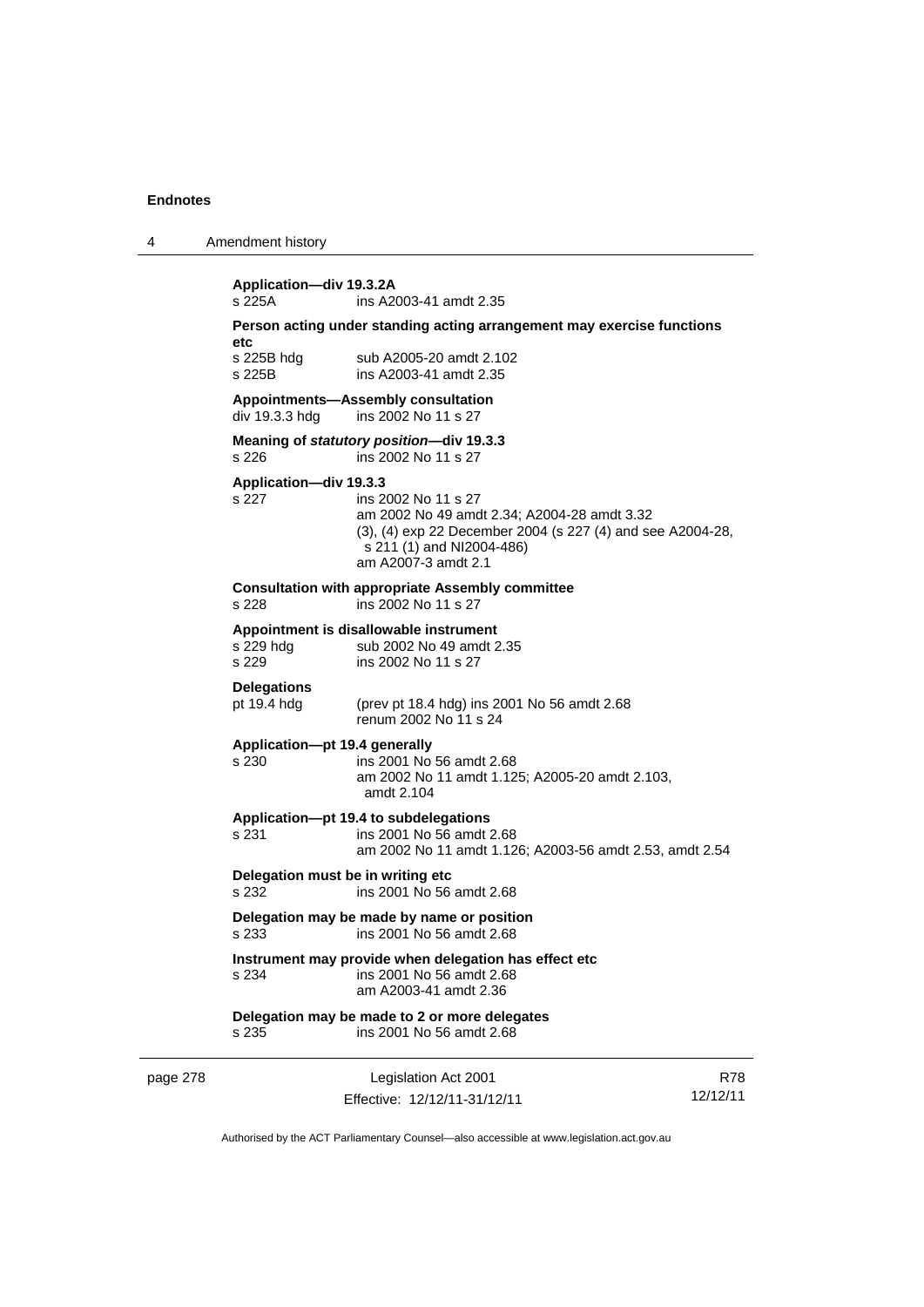|                                                    |                                                                                                                            | Amendment history | 4 |
|----------------------------------------------------|----------------------------------------------------------------------------------------------------------------------------|-------------------|---|
| s 236                                              | Power to delegate may not be delegated<br>ins 2001 No 56 amdt 2.68<br>am 2002 No 11 amdt 1.127<br>sub A2003-56 amdt 2.55   |                   |   |
| s 237                                              | Delegation may be amended or revoked<br>ins 2001 No 56 amdt 2.68<br>am A2005-20 amdt 2.105                                 |                   |   |
| s 238                                              | Appointer responsible for delegated function<br>ins 2001 No 56 amdt 2.68                                                   |                   |   |
| <b>Exercise of delegation by delegate</b><br>s 239 | ins 2001 No 56 amdt 2.68<br>am 2002 No 49 amdt 2.36, amdt 2.37; A2003-56 amdt 2.56                                         |                   |   |
| s 240                                              | Appointer may exercise delegated function<br>ins 2001 No 56 amdt 2.68                                                      |                   |   |
| s 241                                              | Delegation not affected by appointer changes<br>ins 2001 No 56 amdt 2.68                                                   |                   |   |
| s 242                                              | Delegation not affected by defect etc<br>ins 2001 No 56 amdt 2.68                                                          |                   |   |
| <b>Service of documents</b><br>pt 19.5 hdg         | (prev pt 18.5 hdg) ins 2001 No 56 amdt 2.68<br>renum 2002 No 11 s 24                                                       |                   |   |
| Application-pt 19.5<br>s 245                       | ins 2001 No 56 amdt 2.68                                                                                                   |                   |   |
| Definitions-pt 19.5<br>s 246                       | ins 2001 No 56 amdt 2.68<br>def executive officer am A2011-22 amdt 1.277<br>def <i>home address</i> am 2002 No 30 amdt 2.7 |                   |   |
| s 247                                              | Service of documents on individuals<br>ins 2001 No 56 amdt 2.68<br>am 2002 No 49 amdt 2.38, amdt 2.39                      |                   |   |
| s 248                                              | Service of documents on corporations<br>ins 2001 No 56 amdt 2.68<br>am 2002 No 49 amdt 2.40, amdt 2.41                     |                   |   |
| Service of documents on agencies<br>s 249          | ins 2001 No 56 amdt 2.68                                                                                                   |                   |   |
| s 250 hdg<br>s 250                                 | When document taken to be served<br>sub A2005-20 amdt 2.106<br>ins 2001 No 56 amdt 2.68<br>am 2002 No 11 amdt 1.128        |                   |   |
|                                                    |                                                                                                                            |                   |   |

R78 12/12/11

Legislation Act 2001 Effective: 12/12/11-31/12/11 page 279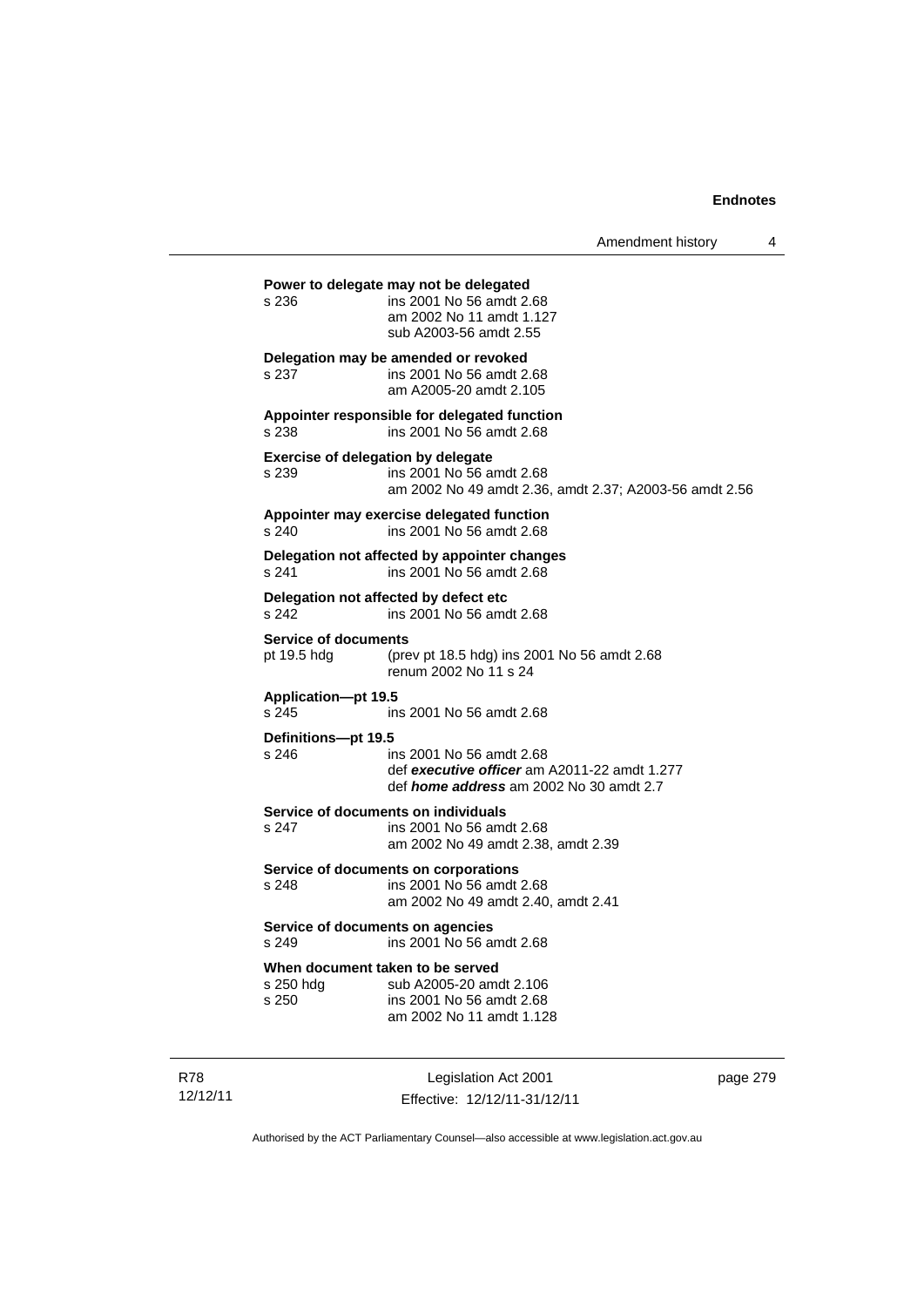| 4 | Amendment history                                  |                                                                                                                                                                                  |
|---|----------------------------------------------------|----------------------------------------------------------------------------------------------------------------------------------------------------------------------------------|
|   | Other laws not affected etc<br>s 251               | ins 2001 No 56 amdt 2.68<br>am 2002 No 11 amdt 1.129                                                                                                                             |
|   | s 252                                              | Powers of courts and tribunals not affected<br>ins 2001 No 56 amdt 2.68                                                                                                          |
|   | pt 19.6 hdg                                        | <b>Functions of Executive and Ministers</b><br>ins 2002 No 11 s 29                                                                                                               |
|   | <b>Exercise of functions of Executive</b><br>s 253 | ins 2002 No 11 s 29<br>am A2003-41 amdt 2.37; A2005-62 amdt 2.17                                                                                                                 |
|   | s.254                                              | Administration of matters not allocated<br>ins 2002 No 11 s 29                                                                                                                   |
|   | <b>Delegation by Minister</b><br>s 254A            | ins 2002 No 11 s 29                                                                                                                                                              |
|   | <b>Other matters</b><br>pt 19.7 hdg                | (prev pt 18.6 hdg) ins 2001 No 56 amdt 2.68<br>sub 2002 No 11 s 28                                                                                                               |
|   | <b>Forms</b><br>s 255                              | ins 2001 No 56 amdt 2.68<br>am 2002 No 11 amdt 1.130, amdt 1.131; 2002 No 49<br>amdt 2.42; A2003-41 amdt 2.38; A2005-20 amdt 2.107,<br>amdt 2.108; A2006-42 amdt 2.12, amdt 2.19 |
|   | s 256                                              | Production of records kept in computers etc<br>ins 2001 No 56 amdt 2.68<br>am A2005-20 amdt 2.109                                                                                |
|   | s 260                                              | Delegation by parliamentary counsel<br>(prev s 119) renum 2001 No 56 amdt 2.67<br>om 2002 No 11 amdt 1.132                                                                       |
|   | s 261                                              | <b>References to Administration Act 1989 etc</b><br>(prev s 120) renum 2001 No 56 amdt 2.67<br>om 2002 No 11 amdt 1.132                                                          |
|   | <b>Regulation-making power</b><br>s 262            | (prev s 121) renum as s 262 and then s 302                                                                                                                                       |
|   | <b>Application of s 28</b><br>s 263                | (prev s 122) renum 2001 No 56 amdt 2.67<br>exp 12 March 2002 (s 263 (2))                                                                                                         |
|   | Application of s 47 (2) to (6)<br>s 264            | (prev s 122A) renum as s 264 and then s 304                                                                                                                                      |

page 280 Legislation Act 2001 Effective: 12/12/11-31/12/11

R78 12/12/11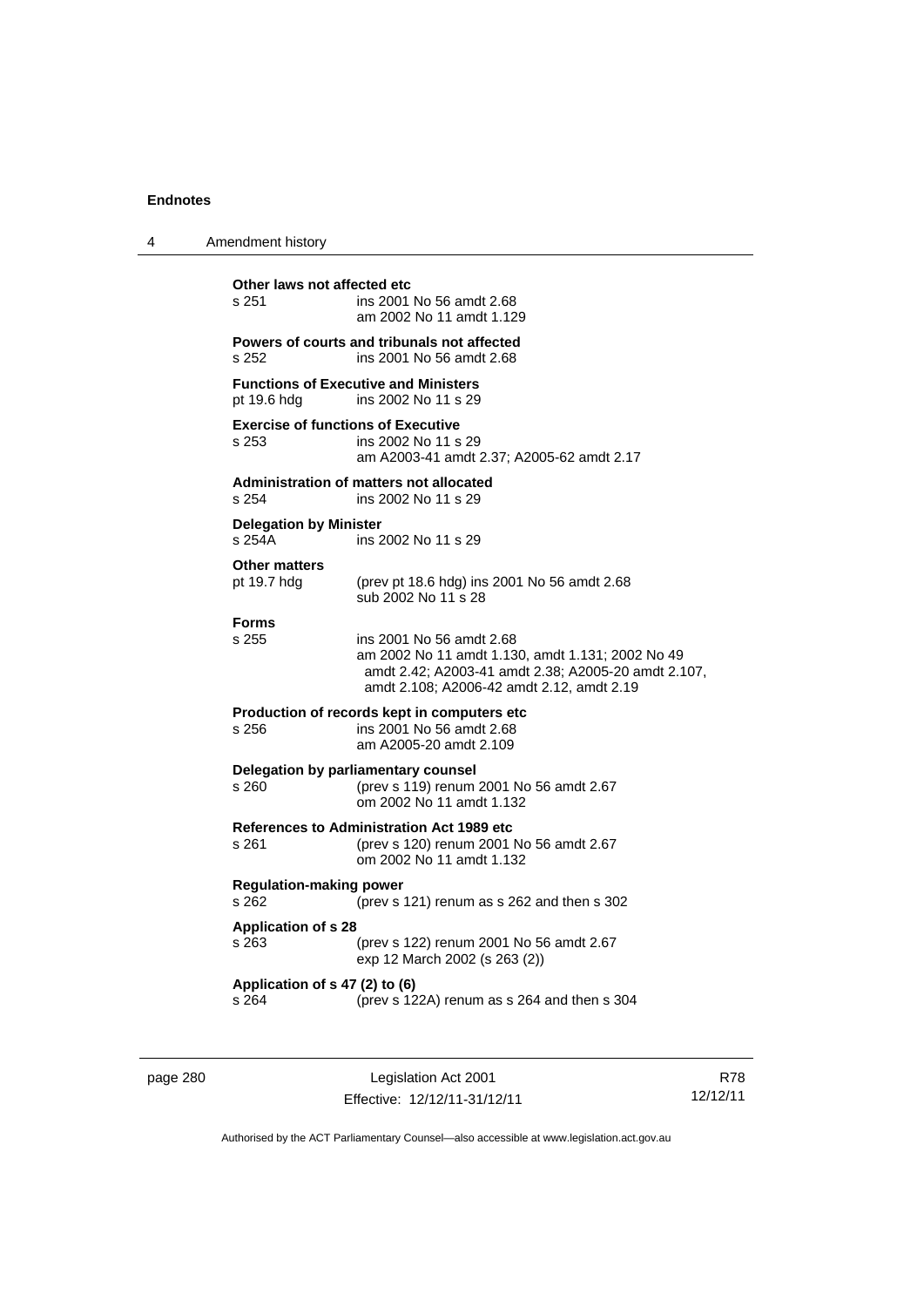| Amendment history |  |
|-------------------|--|
|-------------------|--|

**Application of s 61 and s 62**  s 265 (prev s 123) renum as s 265 and then s 305 **Application of s 69**  s 266 (prev s 124) renum 2001 No 56 amdt 2.67 exp 12 March 2002 (s 266 (2)) **Transitional regulations**  s 267 (prev s 125) renum as s 267 and then s 306 **Modification of ch 20's operation**  s 268 (prev s 126) renum as s 268 and then s 307 **Status of certain instruments as disallowable instruments**  s 269 (prev s 127) renum as s 269 and then s 308 **Status of certain instruments as notifiable instruments**  s 270 (prev s 128) renum as s 270 and then s 309 **Compliance with authorisation or requirement to do something by notice in gazette**  s 271 (prev s 129) renum as s 271 and then s 310 **Commencement of Acts that refer to notification or notice in the gazette**  s 271B renum as s 311 **Commencement of registrable instruments that refer to notification or notice in the gazette**  s 271C renum as s 312 **Status of republications under Legislation (Republication) Act 1996**  s 272 (prev s 130) renum as s 272 and then s 313 **Transitional provisions about penalties** s 273 renum as s 314 **Status of certain determinations**  s 274 renum as s 315 **Miscellaneous**  ch 20 hdg (prev ch 13 hdg) renum as ch 20 hdg and then ch 21 hdg (prev ch 12 hdg) renum as ch 19 hdg 2001 No 56 amdt 2.66 renum as ch 20 hdg 2002 No 11 s 24 **Delegation by parliamentary counsel**  s 300 ins 2002 No 11 amdt 1.132 am A2004-60 amdt 1.175 **References to Administration Act 1989 etc**  ins 2002 No 11 amdt 1.132

R78 12/12/11

Legislation Act 2001 Effective: 12/12/11-31/12/11 page 281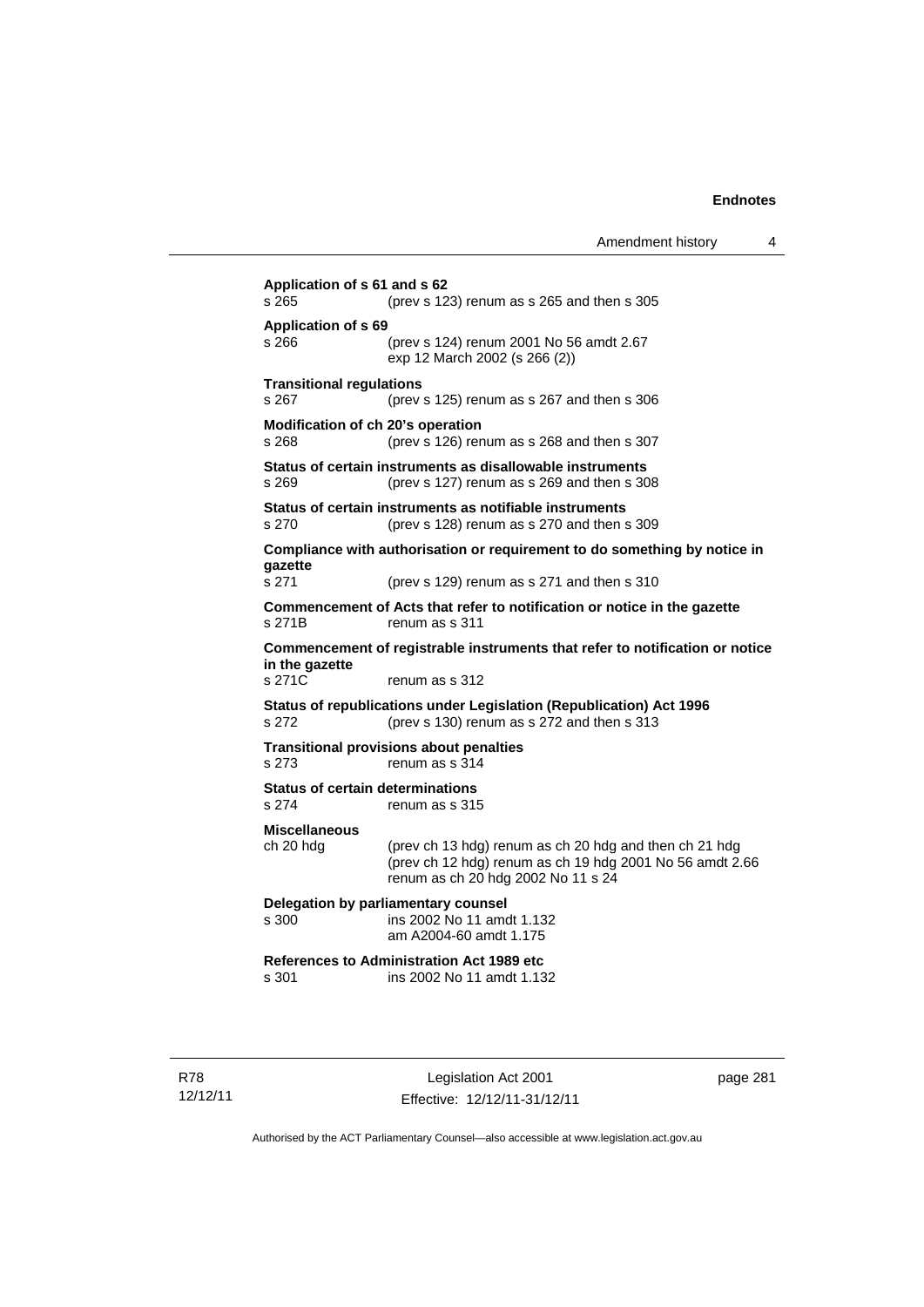| 4        | Amendment history                                       |                                                                                                                                                                                                                                                                                              |                 |
|----------|---------------------------------------------------------|----------------------------------------------------------------------------------------------------------------------------------------------------------------------------------------------------------------------------------------------------------------------------------------------|-----------------|
|          | <b>Regulation-making power</b><br>s 302                 | (prev s 121) renum as s 262 2001 No 56 amdt 2.67<br>renum as s 302 R5 LA (see 2002 No 11 amdt 1.133)<br>sub A2003-41 amdt 2.39<br>am A2006-42 amdt 2.19; A2011-28 amdt 2.18                                                                                                                  |                 |
|          | Transitional<br>ch 21 hdg                               | (prev ch 13 hdg) renum as ch 20 hdg 2001 No 56 amdt 2.66<br>renum as ch 21 hdg 2002 No 11 s 24<br>om R29 LA                                                                                                                                                                                  |                 |
|          | s 303                                                   | Transitional-meaning of optometrist<br>ins A2005-9 amdt 1.1<br>exp 9 January 2007 (see the Health Professionals Act 2004<br>s 136 (1) (h)) (s 303 (2))                                                                                                                                       |                 |
|          | Application of s 47 (2) to (6)<br>s 304 hdg<br>s 304    | (prev s 122A hdg) renum as s 264 hdg and then s 304 hdg<br>sub 2002 No 11 amdt 1.134<br>(prev s 122A) ins 2001 No 44 amdt 1.2623<br>renum as s 264 2001 No 56 amdt 2.67<br>am 2002 No 11 amdt 1.135<br>renum as s 304 R5 LA (see 2002 No 11 amdt 1.136)<br>exp 12 September 2004 (s 304 (4)) |                 |
|          | Application of s 61 and s 62<br>s 305                   | (prev s 123) renum as s 265 2001 No 56 amdt 2.67<br>renum as s 305 R5 LA (see 2002 No 11 amdt 1.136)<br>exp 12 September 2002 (s 305 (3))                                                                                                                                                    |                 |
|          | <b>Transitional regulations</b><br>s 306                | (prev s 125) am 2001 No 44 amdt 1.2624<br>renum as s 267 2001 No 56 amdt 2.67<br>am 2001 No 56 amdts 2.69-2.71; 2002 No 11<br>amdts 1.137-1.140<br>renum as s 306 R5 LA (see 2002 No 11 amdt 1.136)<br>exp 28 May 2003 (s 306 (5))                                                           |                 |
|          | Modification of ch 20's operation<br>s 307 hdg<br>s 307 | (prev s 268 hdg) sub 2001 No 56 amdt 2.72<br>(prev s 126) renum as s 268 2001 No 56 amdt 2.67<br>am 2002 No 11 amdt 1.141<br>renum as s 307 R5 LA (see 2002 No 11 amdt 1.13)<br>am 2002 No 49 amdt 2.54<br>exp 28 May 2003 (s 307 (2))                                                       |                 |
|          | s 308                                                   | Status of certain instruments as disallowable instruments<br>(prev s 127) renum as s 269 2001 No 56 amdt 2.67<br>renum as s 308 R5 LA (see 2002 No 11 amdt 1.136)<br>exp 12 September 2004 (s 308 (4))                                                                                       |                 |
| page 282 |                                                         | Legislation Act 2001<br>Effective: 12/12/11-31/12/11                                                                                                                                                                                                                                         | R78<br>12/12/11 |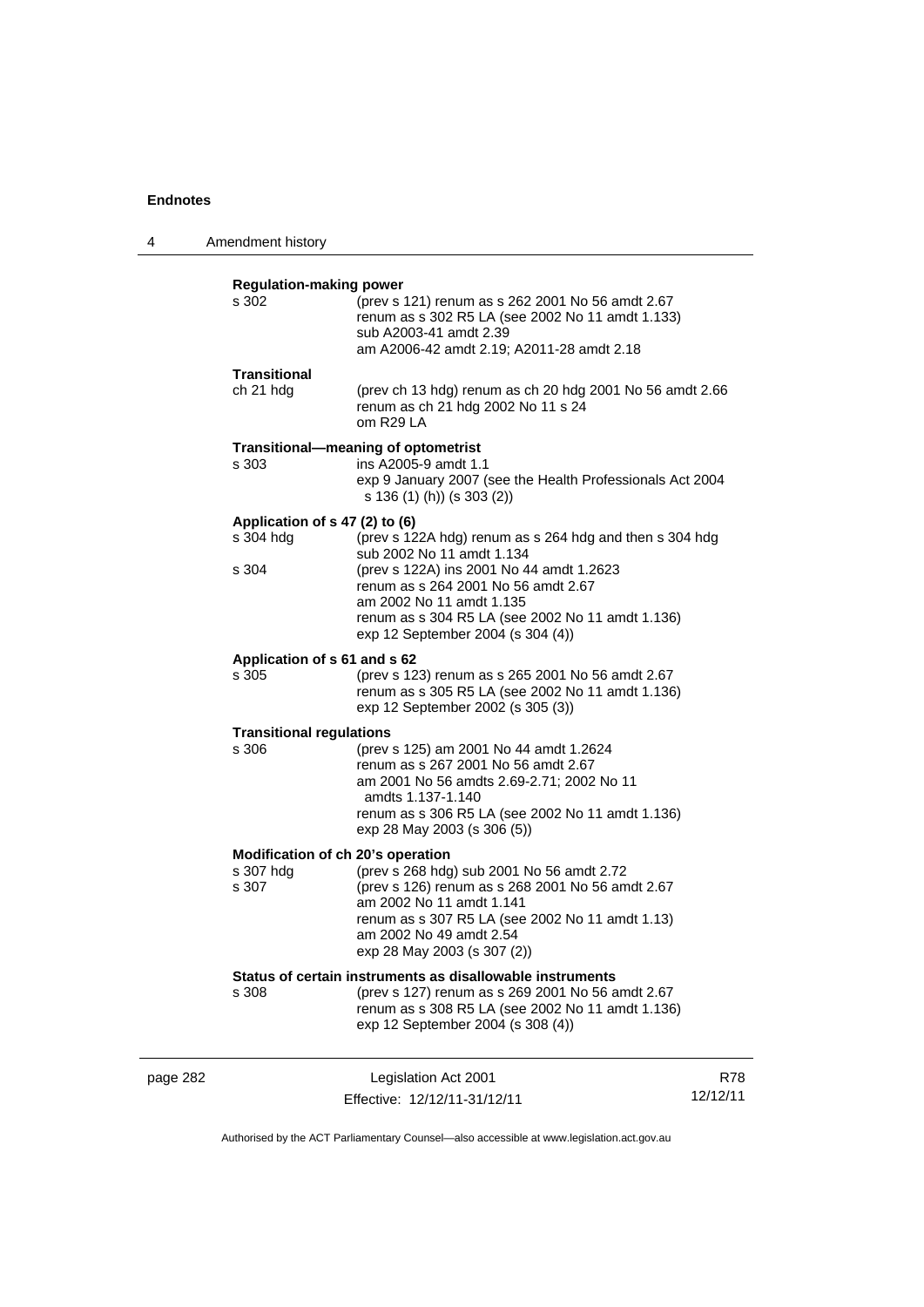|                                                  |                                                                                                                                                                                                                  | Amendment history | 4 |
|--------------------------------------------------|------------------------------------------------------------------------------------------------------------------------------------------------------------------------------------------------------------------|-------------------|---|
|                                                  |                                                                                                                                                                                                                  |                   |   |
| s 309                                            | Status of certain instruments as notifiable instruments<br>(prev s 128) renum as s 270 2001 No 56 amdt 2.67<br>renum as s 309 R5 LA (see 2002 No 11 amdt 1.136)<br>exp 12 September 2004 (s 309 (7))             |                   |   |
| gazette                                          | Compliance with authorisation or requirement to do something by notice in                                                                                                                                        |                   |   |
| s 310                                            | (prev s 129) renum as s 271 2001 No 56 amdt 2.67<br>am 2001 No 56 amdt 2.73<br>renum as s 310 R5 LA (see 2002 No 11 amdt 1.136)<br>exp 12 September 2004 (s 310 (5))                                             |                   |   |
| s 310A                                           | Application of s 89 to registrable instrument<br>ins A2003-56 amdt 2.57<br>exp 12 September 2004 (s 310A (2))                                                                                                    |                   |   |
| s 311                                            | Commencement of Acts that refer to notification or notice in the gazette<br>(prev s 271B) ins as mod SL 2001 No 34 reg 6<br>renum R5 LA (see 2002 No 11 amdt 1.136)<br>exp 13 September 2002 (s 311 (5))         |                   |   |
| in the gazette                                   | Commencement of registrable instruments that refer to notification or notice                                                                                                                                     |                   |   |
| s 312                                            | (prev s 271C) ins as mod SL 2001 No 34 reg 6<br>renum R5 LA (see 2002 No 11 amdt 1.136)<br>exp 13 September 2002 (s 312 (5))                                                                                     |                   |   |
| s 313                                            | Status of republications under Legislation (Republication) Act 1996<br>(prev s 130) renum as s 272 2001 No 56 amdt 2.67<br>renum as s 313 R5 LA (see 2002 No 11 amdt 1.136)<br>exp 12 September 2004 (s 313 (3)) |                   |   |
| s 314                                            | <b>Transitional provisions about penalties</b><br>(prev s 273) ins 2001 No 56 amdt 2.74<br>renum R5 LA (see 2002 No 11 amdt 1.136)<br>exp 12 September 2003 (s 314 (5))                                          |                   |   |
| <b>Status of certain determinations</b><br>s 315 | (prev s 274) ins 2001 No 56 amdt 2.74<br>renum R5 LA (see 2002 No 11 amdt 1.136)<br>exp 12 September 2003 (s 315 (6))                                                                                            |                   |   |
| s 316                                            | <b>Delegations under Administration Act 1989</b><br>ins A2003-56 amdt 2.58<br>exp 12 September 2004 (s 316 (3))                                                                                                  |                   |   |

page 283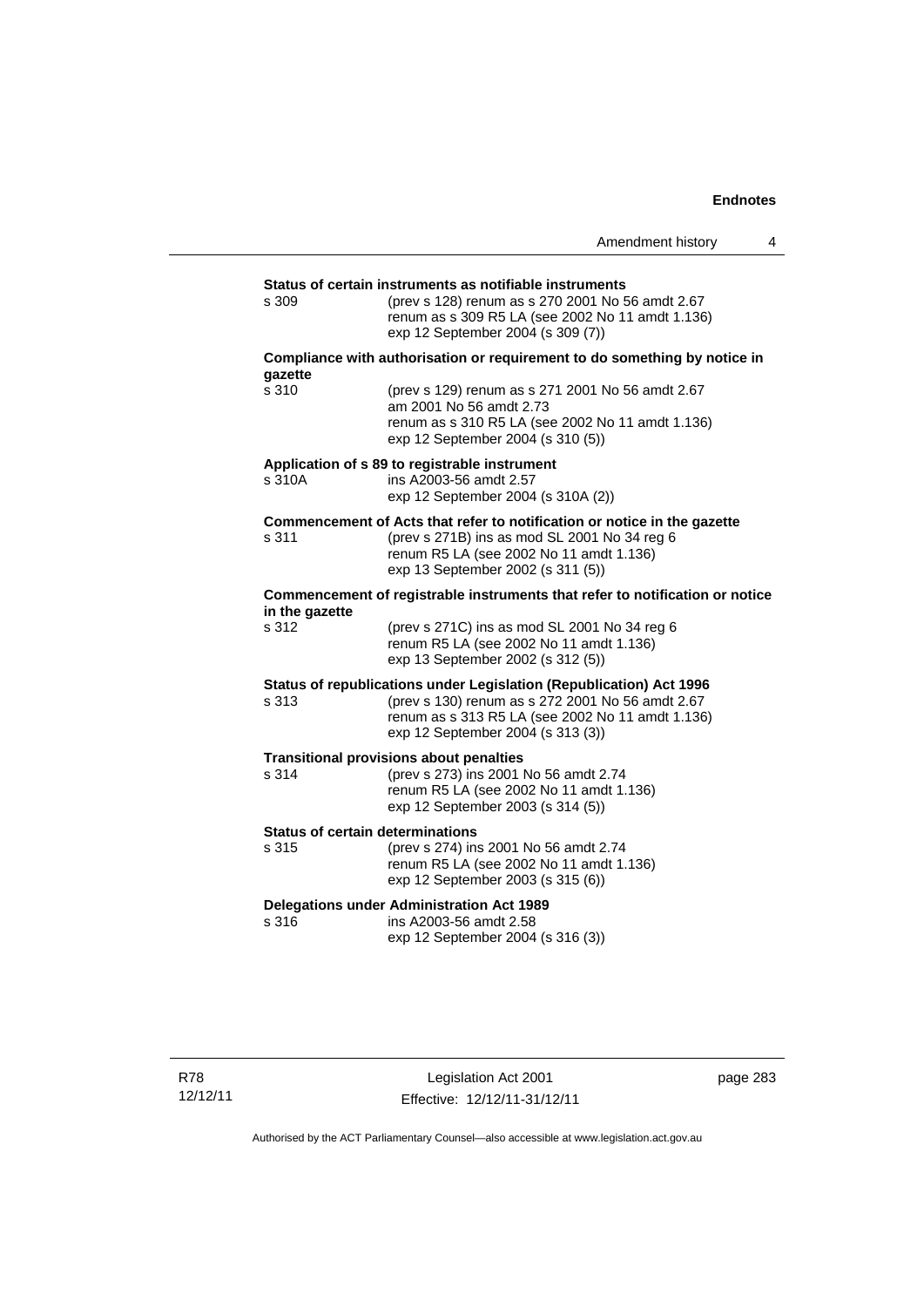| 4 | Amendment history |
|---|-------------------|
|---|-------------------|

| sch 1 pt 1.1 hdg<br>sch 1 pt 1.1      | (prev sch 1 pt 1 hdg) sub and renum 2001 No 56 amdt 2.75<br>am 2001 No 44 amdt 1.2625; 2001 No 56 amdts 2.76-2.79;<br>2001 No 88 s 43 (2); 2002 No 40 amdt 3.28; items renum<br>R11 LA (see 2002 No 40 amdt 3.29)<br>sub 2002 No 49 amdt 2.43<br>am A2003-56 amdt 2.59; items renum R21 LA (see A2003-56<br>amdt 2.60); A2004-17 amdt 2.10; items renum R30 LA (see<br>A2004-17 amdt 2.11); A2004-60 amdt 1.176; items renum<br>R31 LA (see A2004-60 amdt 1.177); A2006-38 amdt 1.9;<br>items renum R52 LA (see A2006-38 amdt 1.10); A2009-39<br>amdt 2.5; items renum R70 LA; A2009-50 s 50; items renum<br><b>R71 LA</b> |
|---------------------------------------|----------------------------------------------------------------------------------------------------------------------------------------------------------------------------------------------------------------------------------------------------------------------------------------------------------------------------------------------------------------------------------------------------------------------------------------------------------------------------------------------------------------------------------------------------------------------------------------------------------------------------|
|                                       | Former NSW Acts applied after establishment of Territory                                                                                                                                                                                                                                                                                                                                                                                                                                                                                                                                                                   |
| sch 1 pt 1.2 $hdg$<br>sch 1 pt 1.2    | (prev sch 1 pt 2 hdg) sub and renum 2001 No 56 amdt 2.80<br>am 2001 No 44 amdt 1.2626, amdt 1.2627; 2001 No 56<br>amdt 2.81; A2004-7 amdt 1.5; A2006-38 amdt 1.11; items<br>renum R52 LA (see A2006-38 amdt 1.12)                                                                                                                                                                                                                                                                                                                                                                                                          |
| <b>Meaning of commonly-used terms</b> |                                                                                                                                                                                                                                                                                                                                                                                                                                                                                                                                                                                                                            |
| dict pt 1 hdg                         | sub A2003-56 amdt 2.61                                                                                                                                                                                                                                                                                                                                                                                                                                                                                                                                                                                                     |
| dict pt 1 note                        | sub A2003-56 amdt 2.61                                                                                                                                                                                                                                                                                                                                                                                                                                                                                                                                                                                                     |
| dict pt 1                             | def AAT ins 2002 No 49 amdt 2.44                                                                                                                                                                                                                                                                                                                                                                                                                                                                                                                                                                                           |
|                                       | om A2008-37 amdt 1.297                                                                                                                                                                                                                                                                                                                                                                                                                                                                                                                                                                                                     |
|                                       | def $ACAT$ ins A2008-36 amdt 1.409                                                                                                                                                                                                                                                                                                                                                                                                                                                                                                                                                                                         |
|                                       | def Act sub 2001 No 56 amdt 2.82                                                                                                                                                                                                                                                                                                                                                                                                                                                                                                                                                                                           |
|                                       | am A2005-20 amdt 2.110<br>def ACT reloc from IA 2001 No 56 amdt 2.16                                                                                                                                                                                                                                                                                                                                                                                                                                                                                                                                                       |
|                                       | def ADI reloc from IA 2001 No 56 amdt 2.16                                                                                                                                                                                                                                                                                                                                                                                                                                                                                                                                                                                 |
|                                       | sub 2002 No 49 amdt 2.45                                                                                                                                                                                                                                                                                                                                                                                                                                                                                                                                                                                                   |
|                                       | def administrative appeals tribunal reloc from IA 2001 No 56                                                                                                                                                                                                                                                                                                                                                                                                                                                                                                                                                               |
|                                       | amdt $2.16$                                                                                                                                                                                                                                                                                                                                                                                                                                                                                                                                                                                                                |
|                                       | om A2008-37 amdt 1.297                                                                                                                                                                                                                                                                                                                                                                                                                                                                                                                                                                                                     |
|                                       | def <i>administrative unit</i> reloc from IA 2001 No 56 amdt 2.16                                                                                                                                                                                                                                                                                                                                                                                                                                                                                                                                                          |
|                                       | def adult reloc from IA 2001 No 56 amdt 2.16                                                                                                                                                                                                                                                                                                                                                                                                                                                                                                                                                                               |
|                                       | def affidavit reloc from IA 2001 No 56 amdt 2.16                                                                                                                                                                                                                                                                                                                                                                                                                                                                                                                                                                           |
|                                       | om A2005-53 amdt 1.95                                                                                                                                                                                                                                                                                                                                                                                                                                                                                                                                                                                                      |
|                                       | def <i>ambulance service</i> reloc from IA 2001 No 56 amdt 2.16                                                                                                                                                                                                                                                                                                                                                                                                                                                                                                                                                            |
|                                       | sub A2004-28 amdt 3.33                                                                                                                                                                                                                                                                                                                                                                                                                                                                                                                                                                                                     |
|                                       | def <b>amend</b> sub 2001 No 56 amdt 2.82                                                                                                                                                                                                                                                                                                                                                                                                                                                                                                                                                                                  |
|                                       | am A2005-20 amdt 2.111, amdt 2.112                                                                                                                                                                                                                                                                                                                                                                                                                                                                                                                                                                                         |
|                                       | def appoint reloc from IA 2001 No 56 amdt 2.16                                                                                                                                                                                                                                                                                                                                                                                                                                                                                                                                                                             |
|                                       | def AS ins A2009-20 amdt 2.9<br>def <b>AS/NZS</b> ins A2009-20 amdt 2.9                                                                                                                                                                                                                                                                                                                                                                                                                                                                                                                                                    |
|                                       | def asset reloc from IA 2001 No 56 amdt 2.16                                                                                                                                                                                                                                                                                                                                                                                                                                                                                                                                                                               |
|                                       | def Attorney-General ins 2001 No 56 amdt 2.82                                                                                                                                                                                                                                                                                                                                                                                                                                                                                                                                                                              |
|                                       |                                                                                                                                                                                                                                                                                                                                                                                                                                                                                                                                                                                                                            |

page 284 Legislation Act 2001 Effective: 12/12/11-31/12/11

R78 12/12/11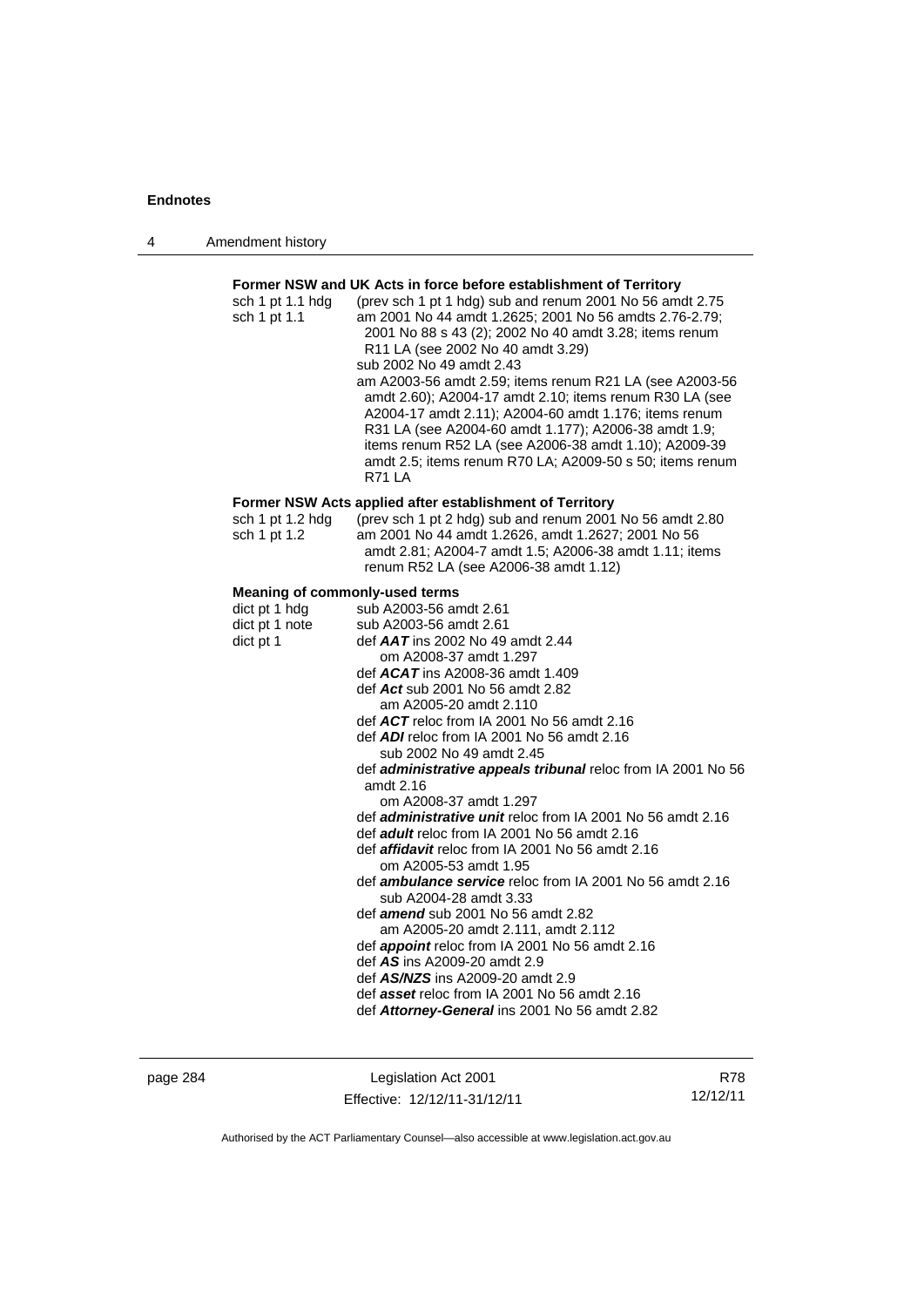def *auditor-general* reloc from IA 2001 No 56 amdt 2.16 sub A2005-20 amdt 2.113 def *Australia* reloc from IA 2001 No 56 amdt 2.16 def *Australian Consumer Law (ACT)* ins A2010-54 amdt 3.38 def *Australian driver licence* reloc from IA 2001 No 56 amdt 2.16 def *Australian/New Zealand Standard* ins A2009-20 amdt 2.9 def *Australian Standard* ins A2009-20 amdt 2.9 def *Australian Statistician* ins A2005-20 amdt 2.114 def *authorised deposit-taking institution* reloc from IA 2001 No 56 amdt 2.16 sub 2002 No 49 amdt 2.46 def *bank* reloc from IA 2001 No 56 amdt 2.16 def *bank holiday* ins A2011-28 amdt 2.19 def *bankrupt or personally insolvent* ins A2009-49 amdt 2.1 def *barrister* reloc from IA 2001 No 56 amdt 2.16 def *body* reloc from IA 2001 No 56 amdt 2.16 def *breach* reloc from IA 2001 No 56 amdt 2.16 def *building code* ins A2004-13 amdt 2.79 def *building society* reloc from IA 2001 No 56 amdt 2.16 sub A2003-56 amdt 2.62 def *business day* reloc from IA 2001 No 56 amdt 2.16 am A2011-28 amdt 2.20 def *by* ins A2005-20 amdt 2.115 def *by-law* ins A2005-20 amdt 2.116 def *by-laws* ins 2002 No 11 amdt 1.142 om A2005-20 amdt 2.116 def *calendar month* reloc from IA 2001 No 56 amdt 2.16 def *calendar year* reloc from IA 2001 No 56 amdt 2.16 def *change* reloc from IA 2001 No 56 amdt 2.16 sub A2006-42 amdt 2.13 def *chief executive* ins 2001 No 56 amdt 2.82 om A2011-22 amdt 1.278 def *chief fire control officer* ins 2001 No 56 amdt 2.82 om A2004-28 amdt 3.34 def *chief health officer* reloc from IA 2001 No 56 amdt 2.16 def *Chief Justice* reloc from IA 2001 No 56 amdt 2.16 def *Chief Magistrate* reloc from IA 2001 No 56 amdt 2.16 def *Chief Minister* reloc from IA 2001 No 56 amdt 2.16 def *chief officer (ambulance service)* ins A2004-28 amdt 3.35 def *chief officer (fire brigade)* ins A2004-28 amdt 3.35 def *chief officer (rural fire service)* ins A2004-28 amdt 3.35 def *chief officer (SES)* ins A2004-28 amdt 3.35

Legislation Act 2001 Effective: 12/12/11-31/12/11 page 285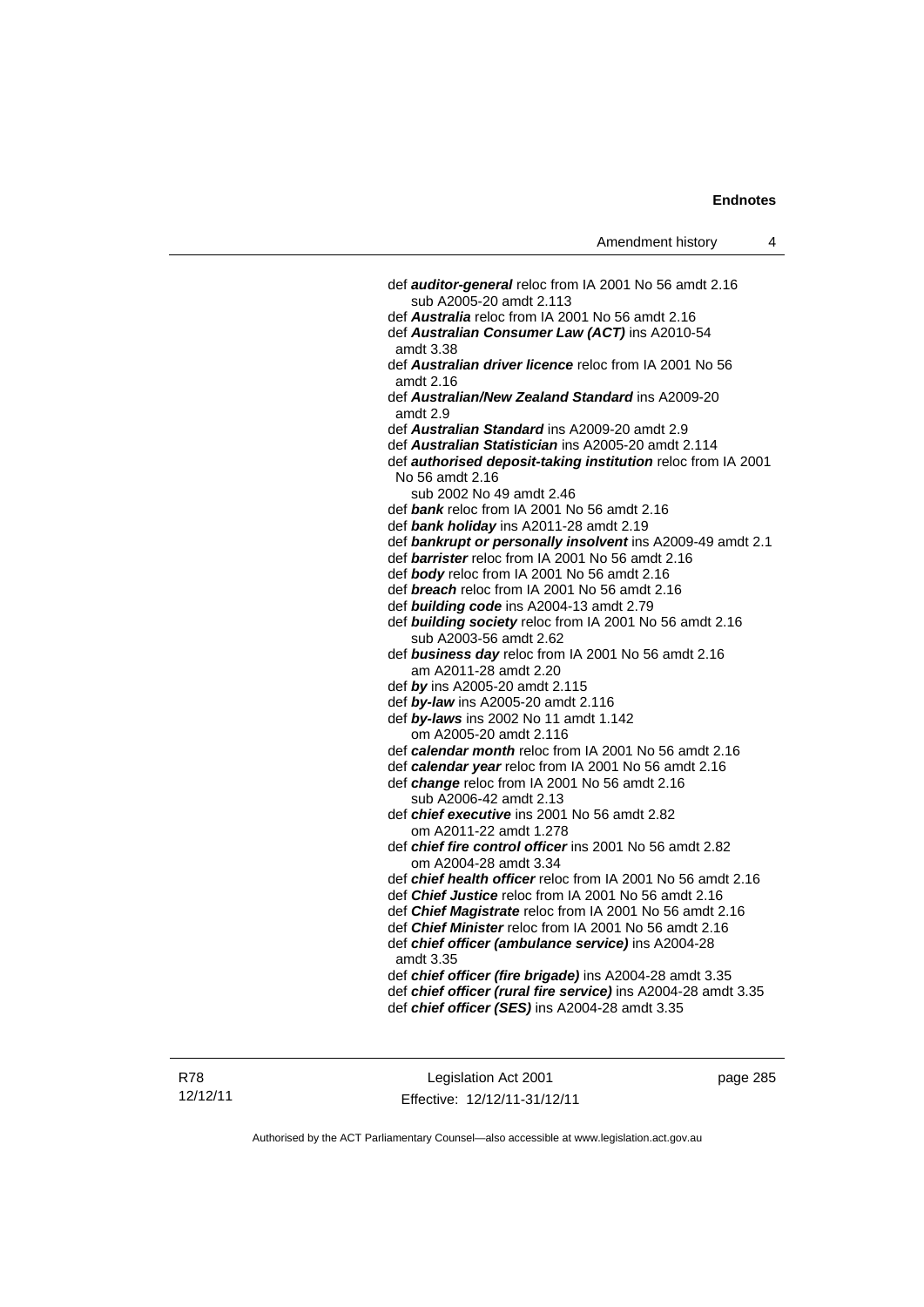| 4 | Amendment history |                                                                                  |
|---|-------------------|----------------------------------------------------------------------------------|
|   |                   |                                                                                  |
|   |                   | def chief planning executive ins 2002 No 56 amdt 3.43                            |
|   |                   | sub A2005-20 amdt 2.117; A2007-25 amdt 1.96                                      |
|   |                   | def chief police officer reloc from IA 2001 No 56 amdt 2.16                      |
|   |                   | def <i>chief solicitor</i> ins A2004-42 amdt 2.39                                |
|   |                   | am A2011-30 amdt 1.8                                                             |
|   |                   | def chief surveyor ins A2007-33 amdt 1.9                                         |
|   |                   | om A2010-6 amdt 1.10                                                             |
|   |                   | def <i>child</i> reloc from IA 2001 No 56 amdt 2.16                              |
|   |                   | def children and young people commissioner ins A2005-46                          |
|   |                   | amdt $1.1$                                                                       |
|   |                   | def Childrens Court reloc from IA 2001 No 56 amdt 2.16<br>sub A2008-20 amdt 4.42 |
|   |                   | def city area reloc from IA 2001 No 56 amdt 2.16                                 |
|   |                   | am A2005-20 amdt 2.118                                                           |
|   |                   | def civil partner ins A2008-14 amdt 1.44                                         |
|   |                   | def civil partnership ins A2008-14 amdt 1.44                                     |
|   |                   | def civil union ins A2006-22 amdt 1.74 (A2006-22 rep before                      |
|   |                   | commenced by disallowance (see Cwlth Gaz 2006 No S93))                           |
|   |                   | def <i>clerk</i> reloc from IA 2001 No 56 amdt 2.16                              |
|   |                   | def commencement sub 2001 No 56 amdt 2.82                                        |
|   |                   | def commencement notice sub 2001 No 56 amdt 2.82                                 |
|   |                   | def commissioner for fair trading reloc from IA 2001 No 56                       |
|   |                   | amdt 2.16                                                                        |
|   |                   | sub A2005-20 amdt 2.119                                                          |
|   |                   | am A2010-54 amdt 3.39                                                            |
|   |                   | def commissioner for health complaints ins 2001 No 56                            |
|   |                   | amdt 2.82                                                                        |
|   |                   | om A2005-41 amdt 1.110                                                           |
|   |                   | def commissioner for housing reloc from IA 2001 No 56                            |
|   |                   | amdt 2.16                                                                        |
|   |                   | om A2007-8 amdt 1.12                                                             |
|   |                   | def commissioner for land and planning reloc from IA 2001<br>No 56 amdt 2.16     |
|   |                   | om 2002 No 56 amdt 3.44                                                          |
|   |                   | def commissioner for public administration reloc from IA<br>2001 No 56 amdt 2.16 |
|   |                   | def commissioner for revenue reloc from IA 2001 No 56                            |
|   |                   | amdt 2.16                                                                        |
|   |                   | def commissioner for surveys reloc from IA 2001 No 56<br>amdt 2.16               |
|   |                   | om A2007-33 amdt 1.10                                                            |
|   |                   | def commissioner for the environment ins 2001 No 56<br>amdt 2.82                 |
|   |                   | def commissioner of police reloc from IA 2001 No 56                              |
|   |                   | amdt 2.16                                                                        |
|   |                   | def <i>commit</i> ins A2006-23 amdt 1.212                                        |

page 286 Legislation Act 2001 Effective: 12/12/11-31/12/11

R78 12/12/11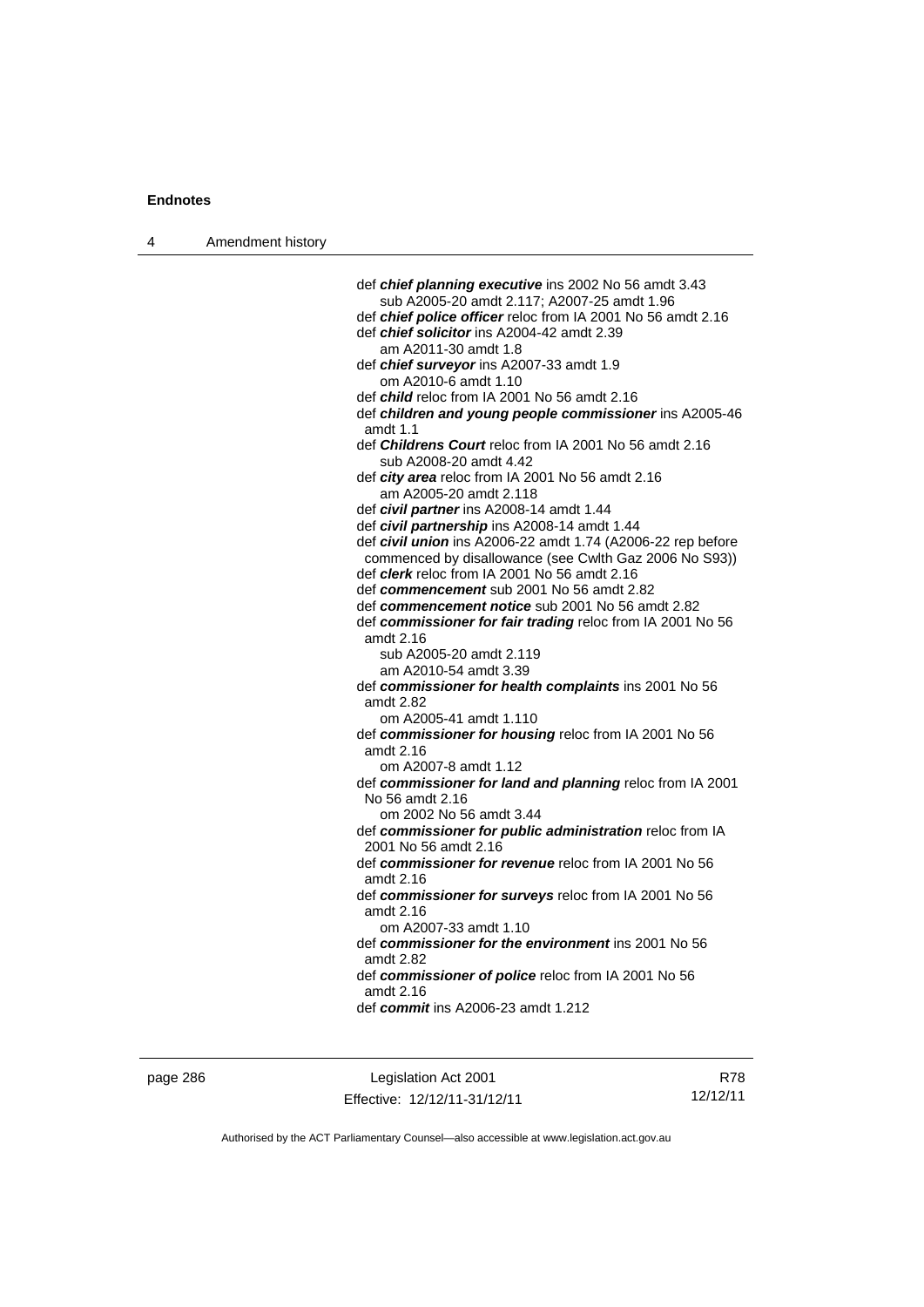| Amendment history |  |
|-------------------|--|
|-------------------|--|

| def committed for trial reloc from IA 2001 No 56 amdt 2.16                                               |
|----------------------------------------------------------------------------------------------------------|
| om A2006-23 amdt 1.212                                                                                   |
| def <b>Commonwealth</b> reloc from IA 2001 No 56 amdt 2.16                                               |
| def Commonwealth country reloc from IA 2001 No 56<br>amdt 2.16                                           |
| def <b>Commonwealth DPP</b> ins A2005-20 amdt 2.120                                                      |
| def Commonwealth gazette reloc from IA 2001 No 56                                                        |
| amdt 2.16                                                                                                |
| def community advocate reloc from IA 2001 No 56 amdt 2.16<br>om A2005-47 amdt 1.12                       |
| def confer reloc from IA 2001 No 56 amdt 2.16                                                            |
| def conservator of flora and fauna reloc from IA 2001 No 56<br>amdt 2.16                                 |
| def construction occupations registrar ins A2004-13<br>amdt 2.80                                         |
| sub A2005-20 amdt 2.121                                                                                  |
| def consumer and trader tribunal ins A2003-16 s 70<br>om A2008-36 amdt 1.410                             |
| def Consumer Credit (Australian Capital Territory) Code                                                  |
| reloc from IA 2001 No 56 amdt 2.16                                                                       |
| om A2010-40 amdt 1.25                                                                                    |
| def Consumer Credit (Australian Capital Territory)                                                       |
| Regulations reloc from IA 2001 No 56 amdt 2.16                                                           |
| om A2010-40 amdt 1.25                                                                                    |
| def contravene reloc from IA 2001 No 56 amdt 2.16                                                        |
| def converted ordinance reloc from IA 2001 No 56 amdt 2.16                                               |
| def Coroner's Court reloc from IA 2001 No 56 amdt 2.16                                                   |
| def corporation reloc from IA 2001 No 56 amdt 2.16<br>def Corporations Act ins in IA 2001No 56 amdt 2.14 |
| reloc from IA 2001 No 56 amdt 2.16                                                                       |
| def correctional centre ins A2006-23 amdt 1.213                                                          |
| def corrections officer ins A2006-23 amdt 1.213                                                          |
| def Court of Appeal ins A2004-42 amdt 2.39                                                               |
| def court of summary jurisdiction reloc from IA 2001 No 56                                               |
| amdt 2.16                                                                                                |
| def credit tribunal reloc from IA 2001 No 56 amdt 2.16                                                   |
| sub A2005-20 amdt 2.122                                                                                  |
| om A2008-36 amdt 1.410                                                                                   |
| def credit union reloc from IA 2001 No 56 amdt 2.16                                                      |
| sub A2003-56 amdt 2.63                                                                                   |
| def Criminal Code ins 2002 No 51 amdt 1.27                                                               |
| def <i>CrimTrac</i> ins A2011-52 amdt 2.1                                                                |
| def custodial escort ins 2002 No 30 amdt 2.8                                                             |
| om A2006-23 amdt 1.214                                                                                   |
| def daily newspaper ins A2009-20 amdt 2.10                                                               |
| def daylight reloc from IA 2001 No 56 amdt 2.16                                                          |
| def <i>definition</i> ins 2001 No 56 amdt 2.82                                                           |
|                                                                                                          |

Legislation Act 2001 Effective: 12/12/11-31/12/11 page 287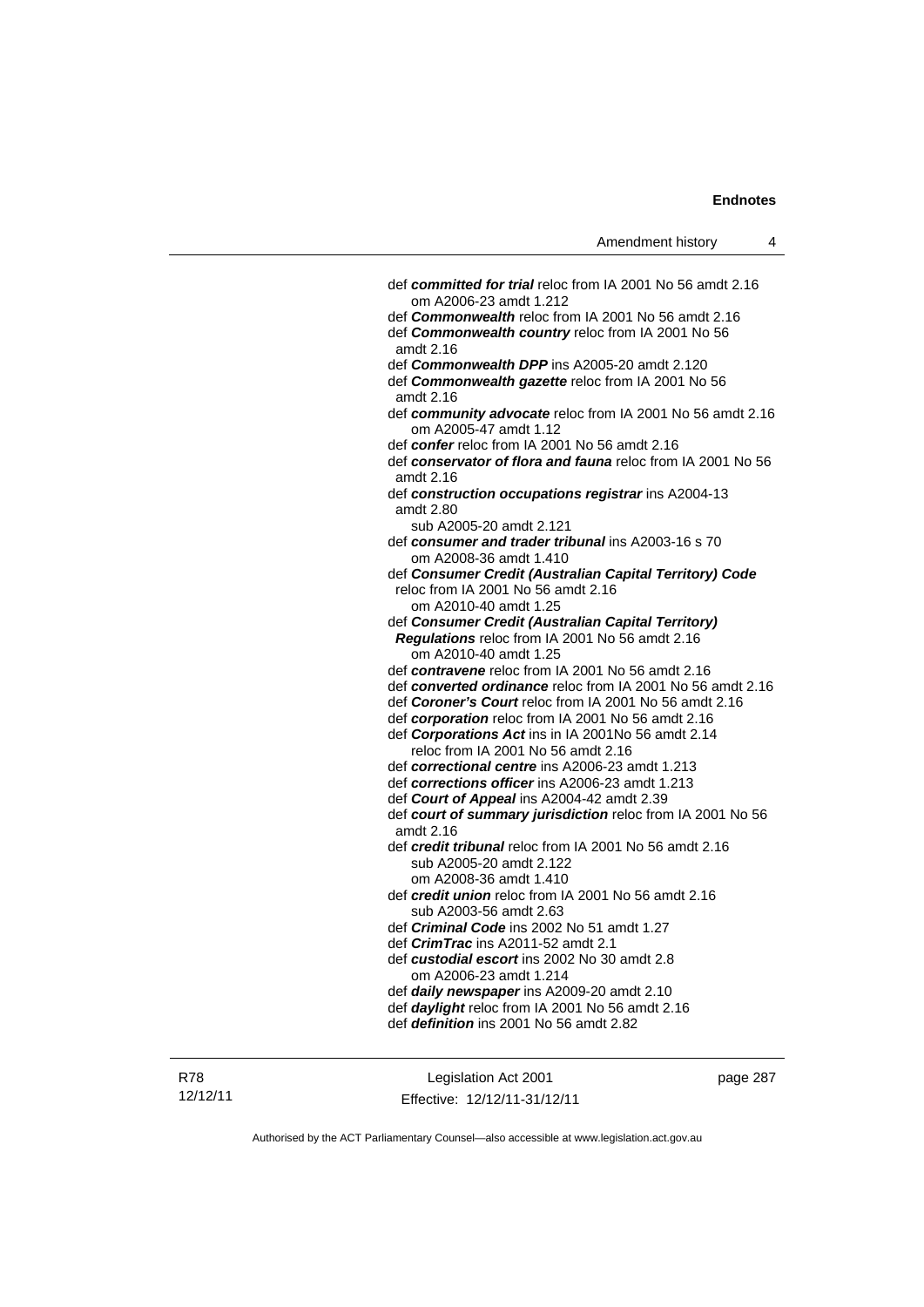| 4 | Amendment history |                                                                                              |
|---|-------------------|----------------------------------------------------------------------------------------------|
|   |                   |                                                                                              |
|   |                   | def dental prosthetist reloc from IA 2001 No 56 amdt 2.16                                    |
|   |                   | sub A2004-39 amdt 3.1; A2010-10 amdt 2.69                                                    |
|   |                   | def dental technician reloc from IA 2001 No 56 amdt 2.16                                     |
|   |                   | sub A2004-39 amdt 3.2                                                                        |
|   |                   | om A2011-28 amdt 2.21                                                                        |
|   |                   | def <i>dentist</i> reloc from IA 2001 No 56 amdt 2.16                                        |
|   |                   | sub A2004-39 amdt 4.3; A2010-10 amdt 2.70                                                    |
|   |                   | def Deputy Speaker ins A2005-20 amdt 2.123                                                   |
|   |                   | def designation reloc from IA 2001 No 56 amdt 2.16                                           |
|   |                   | def detention place ins A2008-20 amdt 2.22                                                   |
|   |                   | def director-general ins A2011-22 amdt 1.279                                                 |
|   |                   | def <i>director of corrective services</i> ins 2002 No 30 amdt 2.8<br>om A2006-23 amdt 1.215 |
|   |                   | def director of public prosecutions (or DPP) reloc from IA                                   |
|   |                   | 2001 No 56 amdt 2.16                                                                         |
|   |                   | def disability and community services commissioner ins                                       |
|   |                   | A2005-41 amdt 1.111                                                                          |
|   |                   | def <i>disallowable instrument</i> sub 2001 No 56 amdt 2.82                                  |
|   |                   | def <i>discrimination commissioner</i> reloc from IA 2001 No 56<br>amdt 2.16                 |
|   |                   | sub A2005-41 amdt 1.112                                                                      |
|   |                   | def <b>discrimination tribunal</b> reloc from IA 2001 No 56                                  |
|   |                   | amdt 2.16                                                                                    |
|   |                   | om A2008-36 amdt 1.410                                                                       |
|   |                   | def <b>doctor</b> reloc from IA 2001 No 56 amdt 2.16                                         |
|   |                   | sub A2004-39 amdt 5.13; A2010-10 amdt 2.71                                                   |
|   |                   | def <b>document</b> reloc from IA 2001 No 56 amdt 2.16                                       |
|   |                   | am A2003-56 amdt 2.64                                                                        |
|   |                   | def domestic partner ins A2003-14 s 5                                                        |
|   |                   | def domestic partnership ins A2003-14 s 5                                                    |
|   |                   | def DPP ins 2002 No 49 amdt 2.47                                                             |
|   |                   | def <i>driver licence</i> reloc from IA 2001 No 56 amdt 2.16                                 |
|   |                   | def electoral commission reloc from IA 2001 No 56                                            |
|   |                   | amdt $2.16$                                                                                  |
|   |                   | def electoral commissioner reloc from IA 2001 No 56<br>amdt 2.16                             |
|   |                   | def emergency service ins A2004-28 amdt 3.35                                                 |
|   |                   | def emergency services authority ins A2004-28 amdt 3.35<br>om A2007-3 amdt 2.2               |
|   |                   | def emergency services commissioner ins A2004-28<br>amdt 3.35                                |
|   |                   | def enactment sub 2001 No 56 amdt 2.82                                                       |
|   |                   | def enrolled nurse ins A2006-46 amdt 2.28                                                    |
|   |                   | sub A2010-10 amdt 2.72                                                                       |
|   |                   | def entity ins 2001 No 56 amdt 2.82                                                          |
|   |                   | def environment protection authority ins 2002 No 11                                          |
|   |                   | amdt 1.142                                                                                   |
|   |                   |                                                                                              |
|   |                   |                                                                                              |

page 288 Legislation Act 2001 Effective: 12/12/11-31/12/11

R78 12/12/11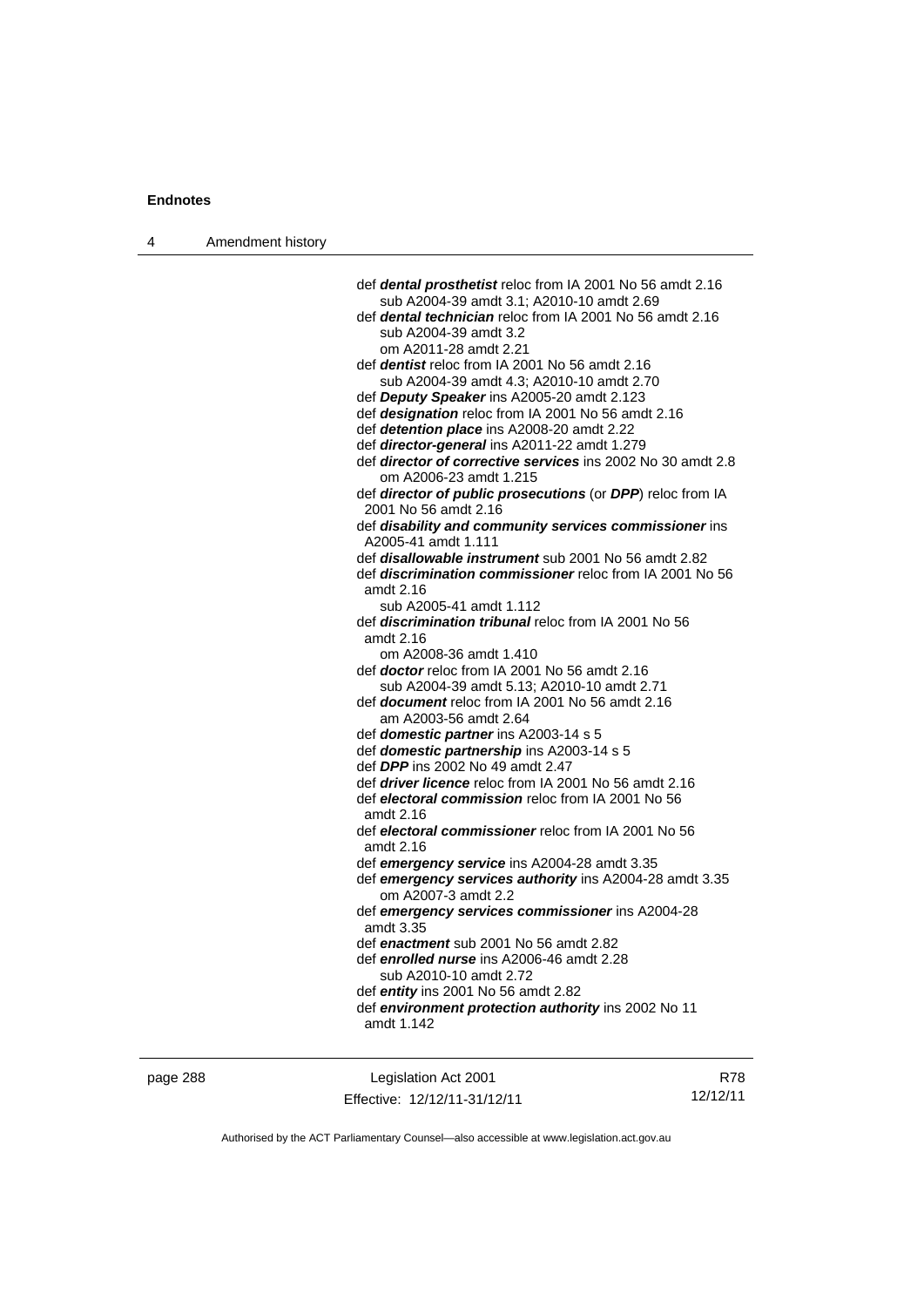def *establish* reloc from IA 2001 No 56 amdt 2.16 def *estate* reloc from IA 2001 No 56 amdt 2.16 def *Executive* reloc from IA 2001 No 56 amdt 2.16 def *exercise* reloc from IA 2001 No 56 amdt 2.16 def *expire* reloc from IA 2001 No 56 amdt 2.16 def *external territory* reloc from IA 2001 No56 amdt 2.16 def *fail* reloc from IA 2001 No 56 amdt 2.16 def *Federal Court* reloc from IA 2001 No 56 amdt 2.16 def *file* reloc from IA 2001 No 56 amdt 2.16 def *financial year* reloc from IA 2001 No 56 amdt 2.16 def *fire brigade* reloc from IA 2001 No 56 amdt 2.16 sub A2004-28 amdt 3.36 def *fire commissioner* reloc from IA 2001 No 56 amdt 2.16 om A2004-28 amdt 3.37 def *for* ins 2002 No 11 amdt 1.142 def *foreign country* reloc from IA 2001 No 56 amdt 2.16 sub A2006-42 amdt 2.14 def *former NSW Act* sub 2001 No 56 amdt 2.82; 2002 No 11 amdt 1.143 def *former UK Act* sub 2001 No 56 amdt 2.82; 2002 No 11 amdt 1.143 def *found guilty* reloc from IA 2001 No 56 amdt 2.16 sub 2002 No 49 amdt 2.48; A2006-23 amdt 1.216 am A2008-20 amdt 4.43 def *function* reloc from IA 2001 No 56 amdt 2.16 def *gambling and racing commission* reloc from IA 2001 No 56 amdt 2.16 def *gazette* reloc from IA 2001 No 56 amdt 2.16 sub A2009-49 amdt 2.2 def *give* reloc from IA 2001 No 56 amdt 2.16 def *government printer* reloc from IA 2001 No 56 amdt 2.16 def *government solicitor* reloc from IA 2001 No 56 amdt 2.16 sub A2011-30 amdt 1.9 def *Governor* ins 2001 No 56 amdt 2.82 def *Governor-General* ins 2001 No 56 amdt 2.82 def *GST* ins 2002 No 27 s 27 def *guardianship tribunal* reloc from IA 2001 No 56 amdt 2.16 om A2008-36 amdt 1.410 def *health practitioner* ins A2010-10 amdt 2.73 def *Health Practitioner Regulation National Law (ACT)* ins A2010-10 amdt 2.73 def *health services commissioner* ins A2005-41 amdt 1.113 def *heritage council* ins A2004-57 amdt 1.53 def *heritage register* ins A2004-57 amdt 1.53 def *High Court* reloc from IA 2001 No 56 amdt 2.16 def *home address* ins A2009-49 amdt 2.3

Legislation Act 2001 Effective: 12/12/11-31/12/11 page 289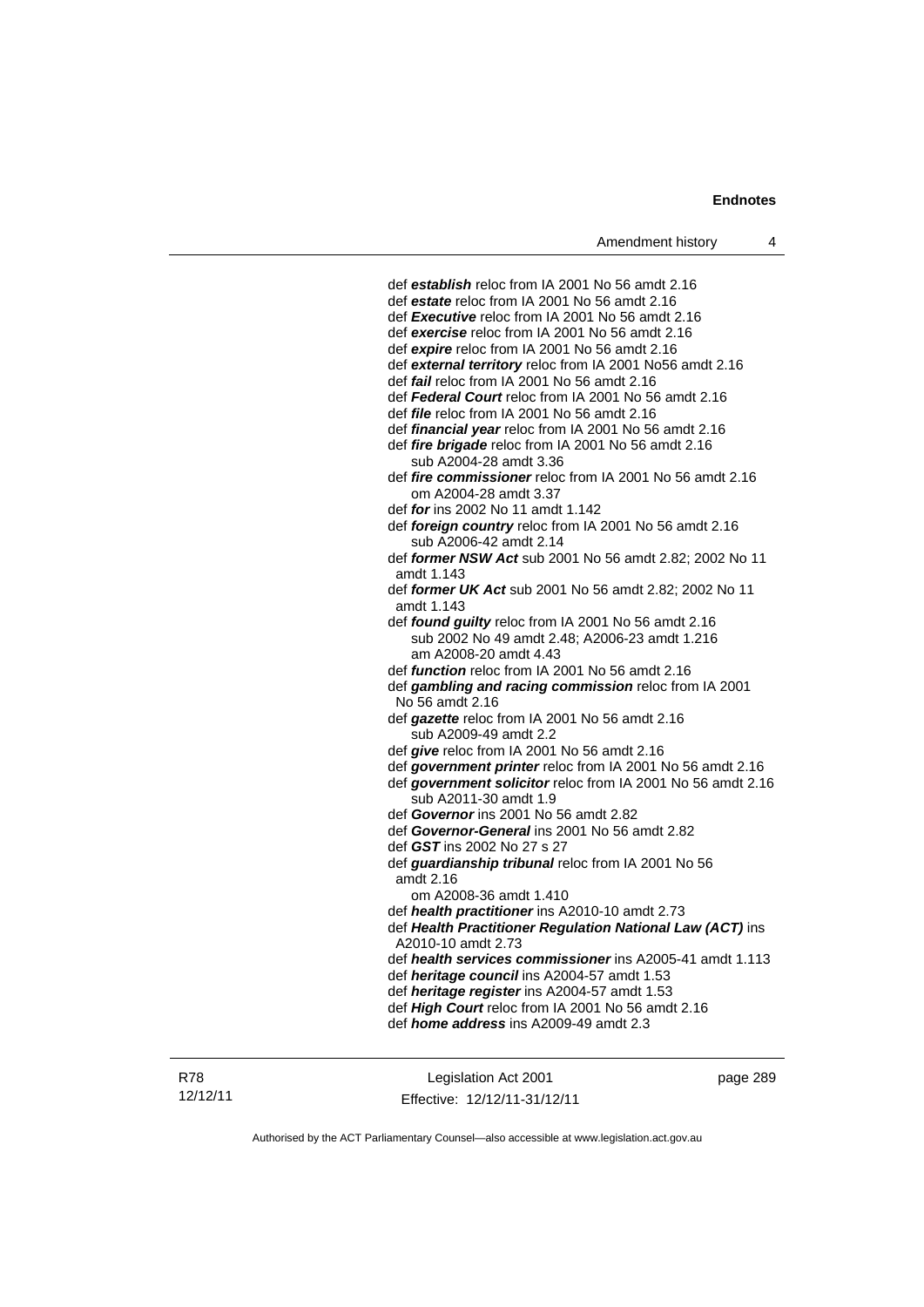| Amendment history |
|-------------------|
|                   |

 def *housing commissioner* ins A2007-8 amdt 1.13 def *human rights commission* ins A2005-41 amdt 1.113 def *human rights commissioner* ins A2005-41 amdt 1.113 def *Imperial Act* reloc from IA 2001 No 56 amdt 2.16 def *independent competition and regulatory commission* ins A2004-42 amdt 2.39 def *indictable offence* ins 2001 No 56 amdt 2.82 sub 2002 No 11 amdt 1.144; A2003-56 amdt 2.65 def *indictment* reloc from IA 2001 No 56 amdt 2.16 def *individual* reloc from IA 2001 No 56 amdt 2.16 def *infringement notice* ins A2004-42 amdt 2.39 def *in relation to* ins 2002 No 49 amdt 2.49 def *insolvent under administration* ins A2003-56 amdt 2.66 om A2005-20 amdt 2.124 def *institute of technology* ins A2007-3 amdt 2.3 def *instrument* sub 2001 No 56 amdt 2.82 def *interest* reloc from IA 2001 No 56 amdt 2.16 def *internal territory* reloc from IA 2001 No 56 amdt 2.16 def *intersex person* ins A2003-14 s 5 def *Jervis Bay Territory* reloc from IA 2001 No 56 amdt 2.16 def *judge* reloc from IA 2001 No 56 amdt 2.16 am 2002 No 11 amdt 1.145 def *Lake Burley Griffin* reloc from IA 2001 No 56 amdt 2.16 def *Lake Ginninderra* reloc from IA 2001 No 56 amdt 2.16 def *land* reloc from IA 2001 No 56 amdt 2.16 def *land development agency* ins 2002 No 56 amdt 3.45 sub A2005-20 amdt 2.125; A2007-25 amdt 1.97 def *law* reloc from IA 2001 No 56 amdt 2.16 def *lawyer* reloc from IA 2001 No 56 amdt 2.16 def *legal aid commission* ins 2001 No 56 amdt 2.82 def *legal practitioner* reloc from IA 2001 No 56 amdt 2.16 sub A2006-25 amdt 2.16 def *Legislation Act* ins 2002 No 49 amdt 2.50 def *Legislative Assembly* reloc from IA 2001 No 56 amdt 2.16 def *legislative instrument* ins A2006-42 amdt 2.15 def *liability* reloc from IA 2001 No 56 amdt 2.16 def *magistrate* reloc from IA 2001 No 56 amdt 2.16 def *Magistrates Court* reloc from IA 2001 No 56 amdt 2.16 def *make* reloc from IA 2001 No 56 amdt 2.16 def *making* sub 2001 No 56 amdt 2.82 def *master* reloc from IA 2001 No 56 amdt 2.16 def may ins 2001 No 56 amdt 2.82 def *medical practitioner* ins 2001 No 56 amdt 2.82 def *mental health tribunal* reloc from IA 2001 No 56 amdt 2.16 om A2008-36 amdt 1.410

page 290 Legislation Act 2001 Effective: 12/12/11-31/12/11

R78 12/12/11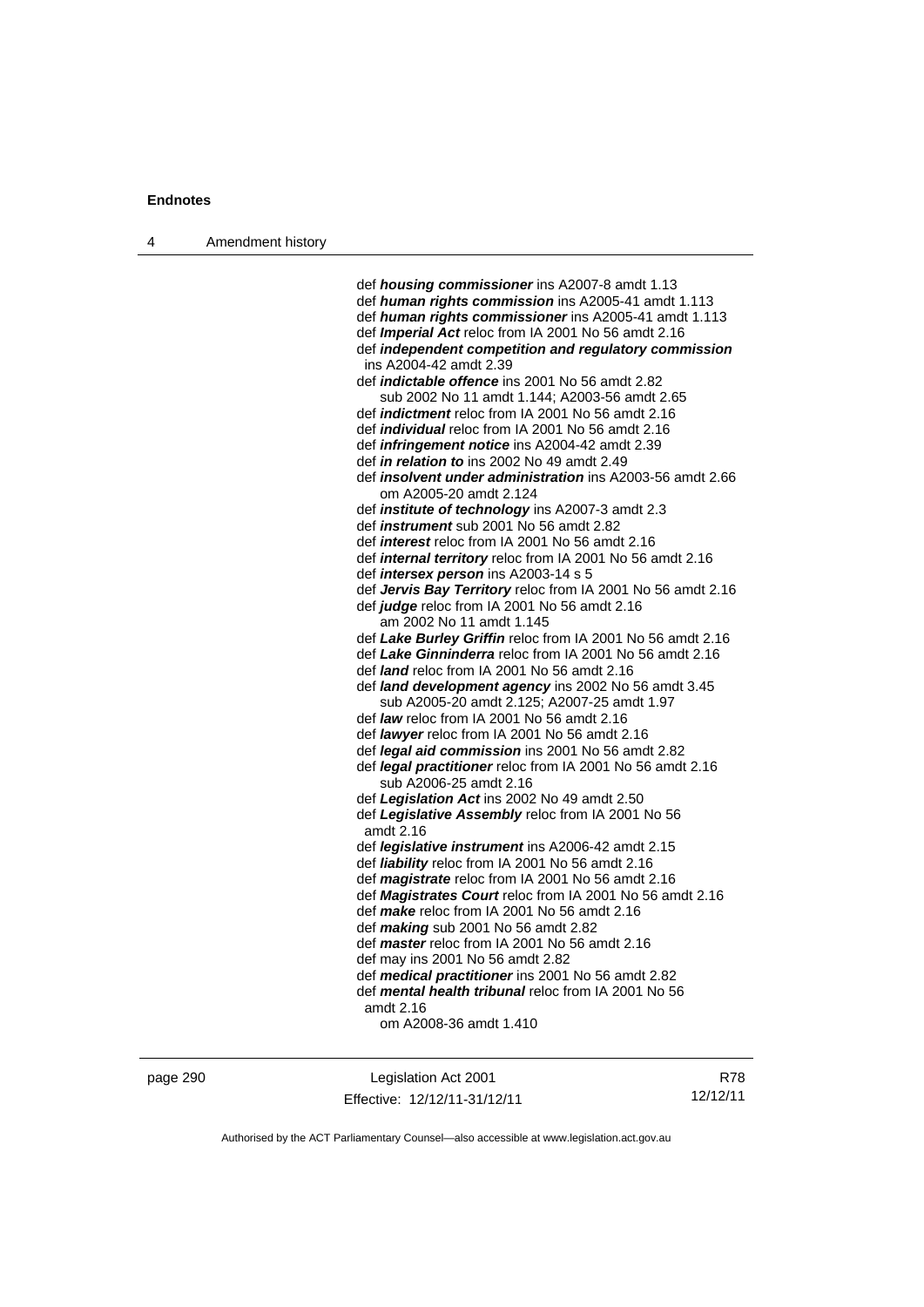def *midnight* reloc from IA 2001 No 56 amdt 2.16 def *midwife* ins A2006-46 amdt 2.28 sub A2010-10 amdt 2.74 def *Minister* ins 2001 No 56 amdt 2.82 def *modification* reloc from IA 2001 No 56 amdt 2.16 sub A2006-42 amdt 2.16 def *month* reloc from IA 2001 No 56 amdt 2.16 def *must* ins 2001 No 56 amdt 2.82 def *name* reloc from IA 2001 No 56 amdt 2.16 def *named month* reloc from IA 2001 No 56 amdt 2.16 def *national capital authority* ins 2002 No 11 amdt 1.146 def *national capital plan* ins A2004-42 amdt 2.39 def *National Credit Code* ins A2010-40 amdt 1.26 def *National Electricity (ACT) Law* ins A2011-52 amdt 2.1 def *National Electricity (ACT) Regulation* ins A2011-52 amdt 2.1 def *National Gas (ACT) Law* ins A2008-15 amdt 2.11 def *National Gas (ACT) Regulation* ins A2008-15 amdt 2.11 def *national land* reloc from IA 2001 No 56 amdt 2.16 def *night* reloc from IA 2001 No 56 amdt 2.16 def *Northern Territory* reloc from IA 2001 No 56 amdt 2.16 def *notifiable instrument* sub 2001 No 56 amdt 2.82 def *notification* sub 2001 No 56 amdt 2.82 am A2004-42 amdt 2.40; A2006-42 amdt 2.18 def *notification day* sub 2001 No 56 amdt 2.82 def *NSW Act* reloc from IA 2001 No 56 amdt 2.16 def *NSW correctional centre* ins A2006-23 amdt 1.217 def *number* reloc from IA 2001 No 56 amdt 2.16 def *nurse* reloc from IA 2001 No 56 amdt 2.16 sub A2004-39 amdt 6.7; A2010-10 amdt 2.75 def *nurse practitioner* ins A2004-10 s 6 sub A2004-39 amdt 6.8; A2010-10 amdt 2.76 def *oath* reloc from IA 2001 No 56 amdt 2.16 sub A2005-53 amdt 1.96 def *occupational discipline order* ins A2008-36 amdt 1.411 def *occupy* ins 2001 No 56 amdt 2.82 sub A2005-20 amdt 2.126 def *office* reloc from IA 2001 No 56 amdt 2.16 def *office of fair trading* reloc from IA 2001 No 56 amdt 2.16 sub A2005-20 amdt 2.127 om A2010-54 amdt 3.40 def *OH&S commissioner* ins A2003-41 amdt 2.40 om A2009-28 amdt 2.21 def *ombudsman* reloc from IA 2001 No 56 amdt 2.16

def *omit* ins 2001 No 56 amdt 2.82

R78 12/12/11

Legislation Act 2001 Effective: 12/12/11-31/12/11 page 291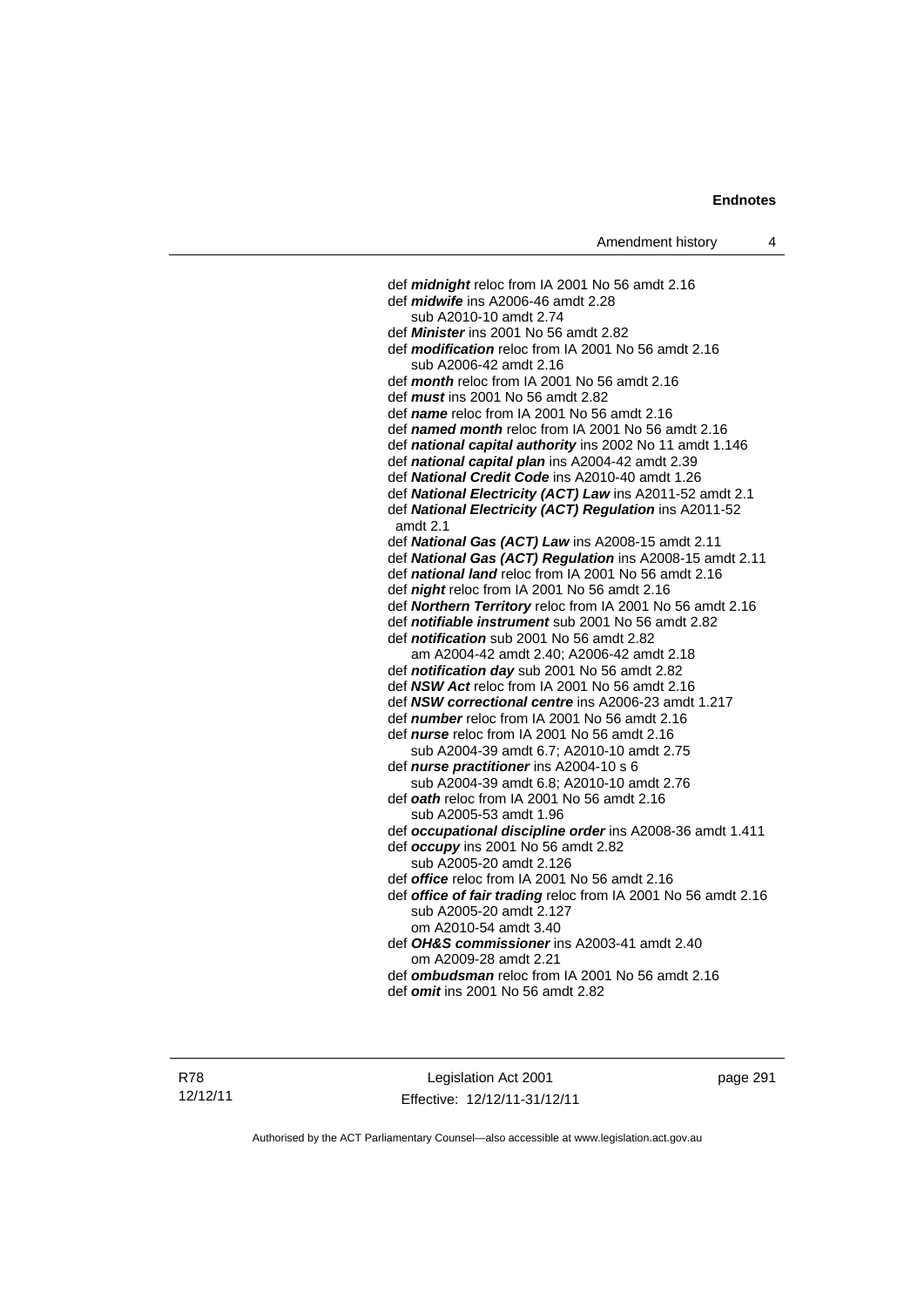| 4 | Amendment history |                                                                     |
|---|-------------------|---------------------------------------------------------------------|
|   |                   |                                                                     |
|   |                   | def optometrist ins A2005-9 amdt 1.2                                |
|   |                   | note exp 9 January 2007 (see the Health Professionals               |
|   |                   | Act 2004 s 136 (1) (h)) (s 303 (2))                                 |
|   |                   | sub A2010-10 amdt 2.77                                              |
|   |                   | def ordinance reloc from IA 2001 No 56 amdt 2.16                    |
|   |                   | def parent ins A2004-1 amdt 1.22                                    |
|   |                   | def parliamentary counsel sub 2001 No 56 amdt 2.82                  |
|   |                   | def passing sub 2001 No 56 amdt 2.82                                |
|   |                   | def penalty unit ins 2001 No 56 amdt 2.82                           |
|   |                   | def person ins 2001 No 56 amdt 2.82                                 |
|   |                   | sub A2009-20 amdt 2.11                                              |
|   |                   | def <i>pharmacist</i> reloc from IA 2001 No 56 amdt 2.16            |
|   |                   | sub A2004-39 amdt 8.2; A2010-10 amdt 2.78                           |
|   |                   | def planning and land authority ins 2002 No 56 amdt 3.47            |
|   |                   | sub A2005-20 amdt 2.128; A2007-25 amdt 1.98                         |
|   |                   | def <i>planning and land council</i> ins 2002 No 56 amdt 3.46       |
|   |                   | sub A2005-20 amdt 2.129                                             |
|   |                   | om A2006-30 amdt 1.70                                               |
|   |                   | def <i>planning authority</i> reloc from IA 2001 No 56 amdt 2.16    |
|   |                   | om 2002 No 56 amdt 3.47                                             |
|   |                   | def police officer reloc from IA 2001 No 56 amdt 2.16               |
|   |                   | def <i>position</i> reloc from IA 2001 No 56 amdt 2.16              |
|   |                   | def power reloc from IA 2001 No 56 amdt 2.16                        |
|   |                   | def <i>prescribed</i> reloc from IA 2001 No 56 amdt 2.16            |
|   |                   | am 2002 No 49 amdt 2.51; A2005-20 amdt 2.130                        |
|   |                   | def <i>present</i> ins A2005-5 s 28                                 |
|   |                   | def privacy commissioner reloc from IA 2001 No 56                   |
|   |                   | amdt 2.16                                                           |
|   |                   | def <i>proceeding</i> reloc from IA 2001 No 56 amdt 2.16            |
|   |                   | def <i>property</i> reloc from IA 2001 No 56 amdt 2.16              |
|   |                   | def <i>provision</i> sub 2001 No 56 amdt 2.82                       |
|   |                   | def <i>public advocate</i> ins A2005-47 amdt 1.13                   |
|   |                   | def <i>public</i> employee reloc from IA 2001 No 56 amdt 2.16       |
|   |                   | def <b>public health officer</b> reloc from IA 2001 No 56 amdt 2.16 |
|   |                   | sub A2005-20 amdt 2.131                                             |
|   |                   | def <i>public holiday</i> ins A2011-28 amdt 2.22                    |
|   |                   | def <i>public money</i> reloc from IA 2001 No 56 amdt 2.16          |
|   |                   | def <i>public servant</i> reloc from IA 2001 No 56 amdt 2.16        |
|   |                   | def <i>public</i> service reloc from IA 2001 No 56 amdt 2.16        |
|   |                   | def <i>public trustee</i> reloc from IA 2001 No 56 amdt 2.16        |
|   |                   | def <i>quarter</i> ins 2002 No 30 amdt 2.8                          |
|   |                   | def recognised transgender person ins A2003-14 s 5                  |
|   |                   | def registered surveyor reloc from IA 2001 No 56 amdt 2.16          |
|   |                   | am A2007-33 amdt 1.11                                               |
|   |                   | def registrable instrument sub 2001 No 56 amdt 2.82                 |
|   |                   | om A2006-42 amdt 2.17                                               |
|   |                   | def registrar reloc from IA 2001 No 56 amdt 2.16                    |
|   |                   |                                                                     |
|   |                   |                                                                     |

page 292 Legislation Act 2001 Effective: 12/12/11-31/12/11

R78 12/12/11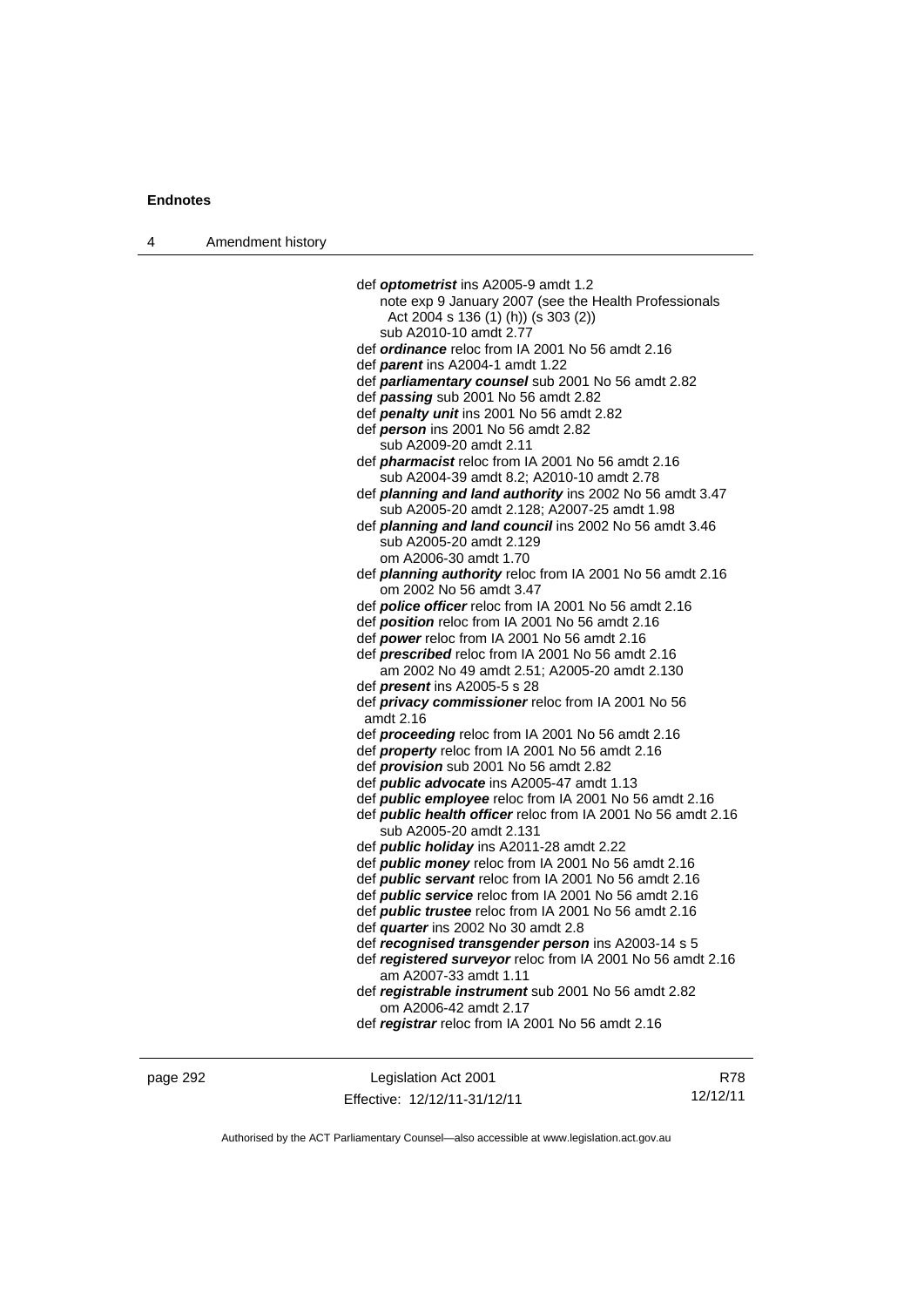def *registrar-general* reloc from IA 2001 No 56 amdt 2.16 def *registrar of firearms* reloc from IA 2001 No 56 amdt 2.16 def *registrar of liquor licences* reloc from IA 2001 No 56 amdt 2.16 om A2009-20 amdt 2.12 def *regulations* reloc from IA 2001 No 56 amdt 2.16 om A2005-20 amdt 2.132 def *regulation* ins A2005-20 amdt 2.132 def *remand centre* ins 2002 No 30 amdt 2.8 om A2006-23 amdt 1.218 def *remand centre administrator* ins 2002 No 30 amdt 2.8 om A2006-23 amdt 1.218 def *remuneration tribunal* reloc from IA 2001 No 56 amdt 2.16 def *repeal* sub 2001 No 56 amdt 2.82 pars renum 2002 No 11 amdt 1.147 am 2002 No 11 amdt 1.148; A2004-42 amdts 2.41-2.43; pars renum R27 LA (see A2004-42 amdt 2.44); A2005-20 amdt 2.133, amdt 2.134 def *residential tenancies tribunal* reloc from IA 2001 No 56 amdt 2.16 om A2008-36 amdt 1.412 def *resident judge* ins A2004-42 amdt 2.45 def *retrospectively* reloc from dict, pt 2 A2005-20 amdt 2.148 def *reviewable decision notice* ins A2008-36 amdt 1.413 def *road transport authority* reloc from IA 2001 No 56 amdt 2.16 am A2011-22 amdt 1.280; A2011-49 amdt 1.10 def *rules* reloc from IA 2001 No 56 amdt 2.16 sub 2002 No 11 amdt 1.149 am A2005-20 amdt 2.135 def *rural firefighting service* reloc from IA 2001 No 56 amdt 2.16 om A2004-28 amdt 3.38 def *rural fire service* ins A2004-28 amdt 3.38 def *see* ins 2001 No 56 amdt 2.82 om A2009-20 amdt 2.13 def *Self-Government Act* reloc from IA 2001 No 56 amdt 2.16 def *self-government day* reloc from IA 2001 No 56 amdt 2.16 def *sentence administration board* ins 2002 No 30 amdt 2.8 sub A2006-23 amdt 1.219 def *SES* ins A2004-28 amdt 3.39 def *sign* reloc from IA 2001 No 56 amdt 2.16 def *signpost definition* ins A2009-20 amdt 2.14 def *sitting day* reloc from IA 2001 No 56 amdt 2.16 sub A2009-20 amdt 2.15

Legislation Act 2001 Effective: 12/12/11-31/12/11 page 293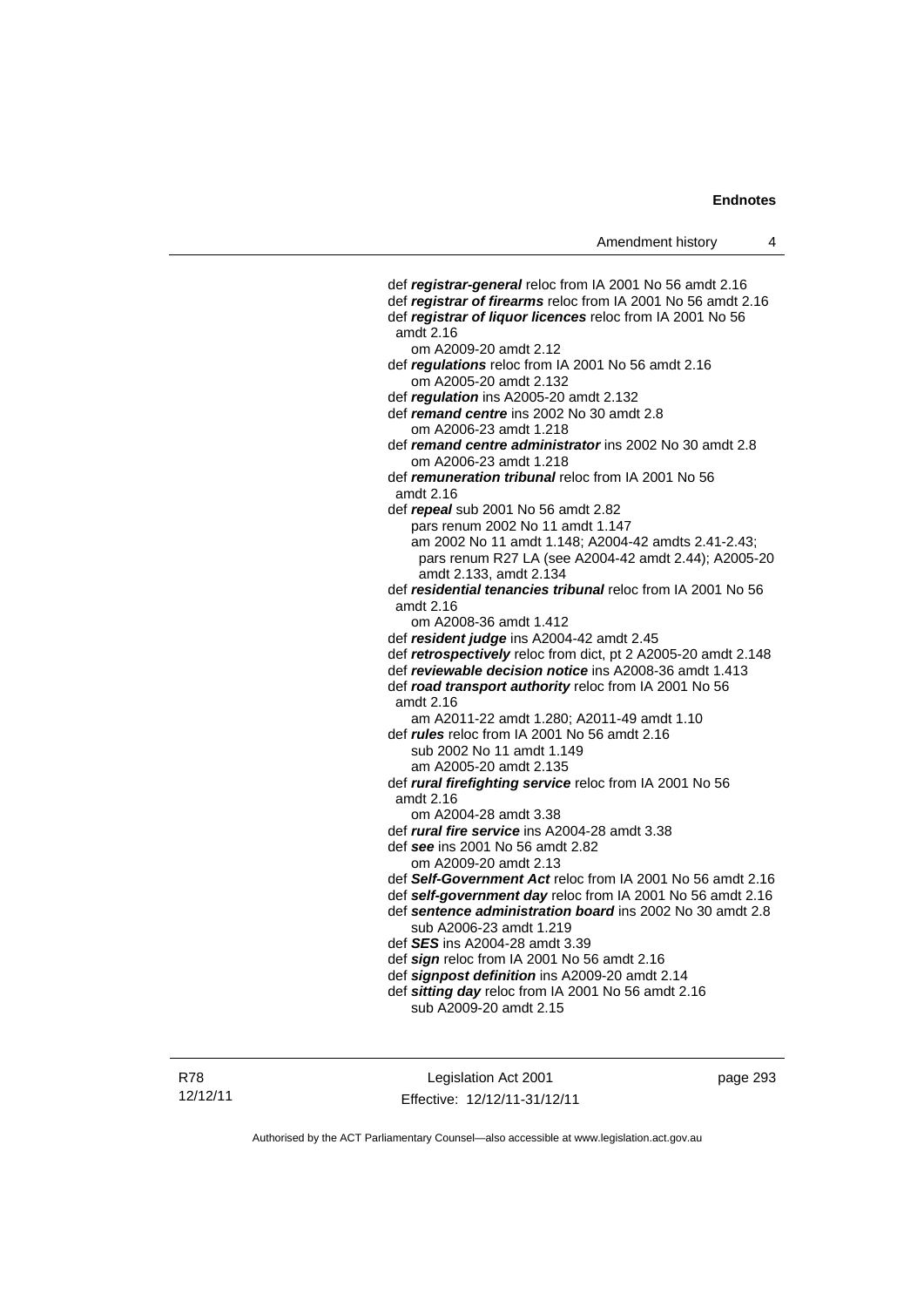| 4 | Amendment history |                                                                                                                 |
|---|-------------------|-----------------------------------------------------------------------------------------------------------------|
|   |                   |                                                                                                                 |
|   |                   | def <b>Small Claims Court</b> reloc from IA 2001 No 56 amdt 2.16                                                |
|   |                   | sub A2004-60 amdt 1.178                                                                                         |
|   |                   | om A2008-36 amdt 1.414                                                                                          |
|   |                   | def solicitor reloc from IA 2001 No 56 amdt 2.16                                                                |
|   |                   | def solicitor-general ins A2011-30 amdt 1.10                                                                    |
|   |                   | def Speaker reloc from IA 2001 No 56 amdt 2.16                                                                  |
|   |                   | def Standards Australia reloc from IA 2001 No 56 amdt 2.16                                                      |
|   |                   | def State reloc from IA 2001 No 56 amdt 2.16                                                                    |
|   |                   | def statutory declaration reloc from IA 2001 No 56 amdt 2.16                                                    |
|   |                   | def statutory instrument sub 2001 No 56 amdt 2.82                                                               |
|   |                   | def statutory office-holder ins 2001 No 56 amdt 2.82                                                            |
|   |                   | sub 2002 No 11 amdt 1.150<br>def subordinate law sub 2001 No 56 amdt 2.82                                       |
|   |                   | def summary offence ins 2001 No 56 amdt 2.82                                                                    |
|   |                   | sub 2002 No 11 amdt 1.151; A2003-56 amdt 2.67                                                                   |
|   |                   | def Supreme Court reloc from IA 2001 No 56 amdt 2.16                                                            |
|   |                   | def surveyor-general ins A2010-6 amdt 1.11                                                                      |
|   |                   | def swear reloc from IA 2001 No 56 amdt 2.16                                                                    |
|   |                   | sub A2005-53 amdt 1.97                                                                                          |
|   |                   | def take ins A2005-53 amdt 1.98                                                                                 |
|   |                   | def tenancy tribunal reloc from IA 2001 No 56 amdt 2.16                                                         |
|   |                   | om 2002 No 49 amdt 2.52                                                                                         |
|   |                   | def territory authority reloc from IA 2001 No 56 amdt 2.16                                                      |
|   |                   | sub A2003-41 amdt 2.41; A2008-28 amdt 2.1                                                                       |
|   |                   | def territory instrumentality ins 2001 No 56 amdt 2.82                                                          |
|   |                   | am A2007-3 amdt 2.4                                                                                             |
|   |                   | def territory land reloc from IA 2001 No 56 amdt 2.16                                                           |
|   |                   | def territory law ins A2005-62 amdt 2.18                                                                        |
|   |                   | def territory lease ins A2007-25 amdt 1.99                                                                      |
|   |                   | def territory-owned corporation reloc from IA 2001 No 56<br>amdt 2.16                                           |
|   |                   | def territory plan reloc from IA 2001 No 56 amdt 2.16                                                           |
|   |                   | am 2002 No 49 amdt 2.53                                                                                         |
|   |                   | sub A2007-25 amdt 1.100                                                                                         |
|   |                   | def the Territory ins 2001 No 56 amdt 2.82                                                                      |
|   |                   | def <i>transgender person</i> ins A2003-14 s 5                                                                  |
|   |                   | def <i>transitional</i> reloc from IA 2001 No 56 amdt 2.16                                                      |
|   |                   | sub A2005-20 amdt 2.136                                                                                         |
|   |                   | def Treasurer ins 2001 No 56 amdt 2.82                                                                          |
|   |                   | def <i>tribunal</i> sub 2001 No 56 amdt 2.82                                                                    |
|   |                   | def <i>UK Act</i> reloc from IA 2001 No 56 amdt 2.16                                                            |
|   |                   | def <i>under</i> ins 2001 No 52 amdt 2.82                                                                       |
|   |                   | sub 2002 No 30 amdt 2.9                                                                                         |
|   |                   | am A2005-20 amdt 2.137, amdt 2.138                                                                              |
|   |                   | def United Kingdom reloc from IA 2001 No 56 amdt 2.16<br>def United Kingdom Parliament reloc from IA 2001 No 56 |
|   |                   | amdt 2.16                                                                                                       |
|   |                   |                                                                                                                 |
|   |                   |                                                                                                                 |

page 294 Legislation Act 2001 Effective: 12/12/11-31/12/11

R78 12/12/11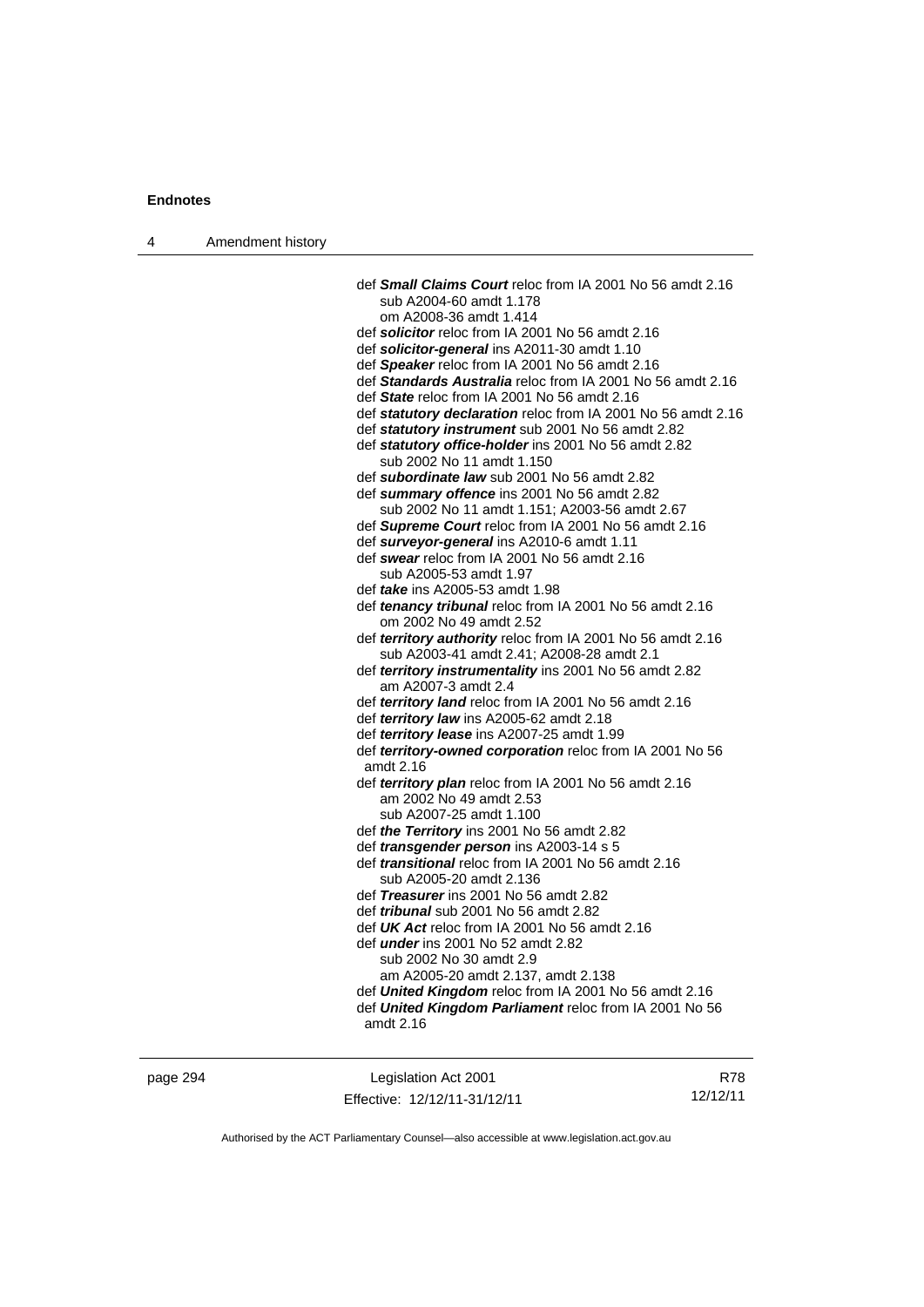|                                              | Amendment history                                                                                                                                                                                                                                                                                                                                                                                                                                                                                                                                                                                                                                                                                                                                                                                                                                                                                                                                                                                                                                                                                                                                                                                                                                                                                                                                                                                                                                                                                                                                                                                                                                         | 4 |
|----------------------------------------------|-----------------------------------------------------------------------------------------------------------------------------------------------------------------------------------------------------------------------------------------------------------------------------------------------------------------------------------------------------------------------------------------------------------------------------------------------------------------------------------------------------------------------------------------------------------------------------------------------------------------------------------------------------------------------------------------------------------------------------------------------------------------------------------------------------------------------------------------------------------------------------------------------------------------------------------------------------------------------------------------------------------------------------------------------------------------------------------------------------------------------------------------------------------------------------------------------------------------------------------------------------------------------------------------------------------------------------------------------------------------------------------------------------------------------------------------------------------------------------------------------------------------------------------------------------------------------------------------------------------------------------------------------------------|---|
|                                              | def veterinary surgeon reloc from IA 2001 No 56 amdt 2.16<br>sub A2004-39 amdt 11A.1 (as am by A2005-28 amdt 1.61)<br>def <i>will</i> ins 2001 No 56 amdt 2.82<br>def word reloc from IA 2001 No 56 amdt 2.16<br>def working day ins 2002 No 11 amdt 1.152<br>sub A2003-56 amdt 2.68<br>am A2011-28 amdt 2.23<br>def work safety commissioner ins A2009-28 amdt 2.22<br>def writing reloc from IA 2001 No 56 amdt 2.16<br>def year reloc from IA 2001 No 56 amdt 2.16                                                                                                                                                                                                                                                                                                                                                                                                                                                                                                                                                                                                                                                                                                                                                                                                                                                                                                                                                                                                                                                                                                                                                                                     |   |
| dict pt 2 hdg<br>dict pt 2 note<br>dict pt 2 | Terms for Legislation Act 2001 only<br>sub A2003-56 amdt 2.69<br>sub A2003-56 amdt 2.69<br>def Act ins A2003-41 amdt 2.42<br>def ACT law ins A2005-20 amdt 2.139<br>def administrator ins 2001 No 56 amdt 2.82<br>def agency ins 2001 No 56 amdt 2.82<br>def <i>amend</i> ins A2005-20 amdt 2.140<br>def another jurisdiction ins A2005-20 amdt 2.141<br>def <i>appointee</i> ins 2001 No 56 amdt 2.82<br>am A2003-56 amdt 2.70<br>def <i>appointer</i> ins 2001 No 56 amdt 2.82<br>am A2003-56 amdt 2.71<br>def approved website sub 2001 No 56 amdt 2.82<br>def <b>authorised republication</b> sub 2001 No 56 amdt 2.82<br>def <b>authorising law</b> sub 2001 No 56 amdt 2.82<br>def benefits sub 2001 No 56 amdt 2.82<br>def business address ins 2001 No 56 amdt 2.82<br>def corporation ins 2001 No 56 amdt 2.82<br>def costs sub 2001 No 56 amdt 2.82<br>def current legislative drafting practice sub 2001 No 56<br>amdt 2.82<br>def <i>delegate</i> ins 2001 No 56 amdt 2.82<br>def determinative provision ins 2002 No 11 amdt 1.153<br>def document ins 2001 No 56 amdt 2.82<br>def <i>editorial amendment</i> sub 2001 No 56 amdt 2.82<br>def email address ins 2001 No 56 amdt 2.82<br>def executive officer ins 2001 No 56 amdt 2.82<br>def fax number ins 2001 No 56 amdt 2.82<br>def fee sub 2001 No 56 amdt 2.82<br>def <i>home address</i> ins 2001 No 56 amdt 2.82<br>def <i>law</i> sub 2001 No 56 amdt 2.82<br>am 2002 No 11 amdt 1.154; pars renum 2002 No 11<br>amdt 1.155; A2003-41 amdt 2.43; pars renum R20 LA<br>(see A2003-41 amdt 2.44); A2005-20 amdt 2.142,<br>amdt 2.143; pars renum R34 LA (see A2005-20<br>amdt 2.144) |   |
|                                              |                                                                                                                                                                                                                                                                                                                                                                                                                                                                                                                                                                                                                                                                                                                                                                                                                                                                                                                                                                                                                                                                                                                                                                                                                                                                                                                                                                                                                                                                                                                                                                                                                                                           |   |

R78 12/12/11

Legislation Act 2001 Effective: 12/12/11-31/12/11 page 295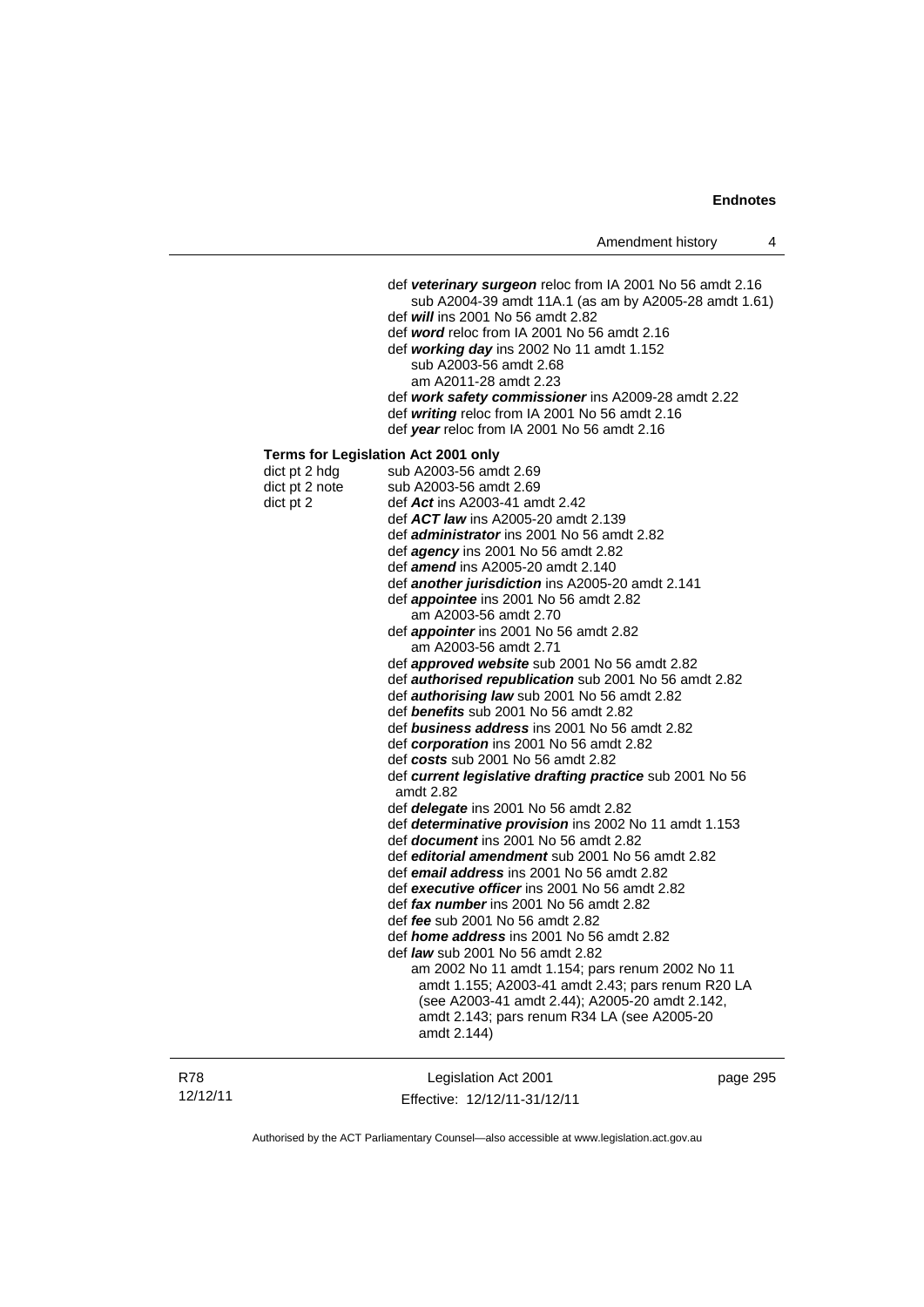| Amendment history<br>$\overline{4}$ |  |
|-------------------------------------|--|
|-------------------------------------|--|

 def *law of another jurisdiction* ins A2005-20 amdt 2.145 def *legislative material* ins A2003-41 amdt 2.45 def *non-determinative provision* ins 2002 No 11 amdt 1.156 def *provide* sub 2001 No 56 amdt 2.82 def *referential term* ins A2003-56 amdt 2.72 reloc to s 116 (2) A2005-20 amdt 2.146 def *referential words* sub 2001 No 56 amdt 2.82 om A2003-56 amdt 2.72 def *register* sub 2001 No 56 amdt 2.82 def *repeal* ins A2005-20 amdt 2.147 def *republication* sub 2001 No 56 amdt 2.82; A2003-41 amdt 2.46 def *republication date* sub 2001 No 56 amdt 2.82 def *responsible* ins 2001 No 56 amdt 2.82 def *retrospectively* ins A2003-56 amdt 2.73 reloc to dict, pt 1 A2005-20 amdt 2.148 def *scrutiny committee principles* sub 2001 No 56 amdt 2.82 def *service* sub 2001 No 56 amdt 2.82 def *working out the meaning of an Act* ins A2003-41 amdt 2.47

page 296 Legislation Act 2001 Effective: 12/12/11-31/12/11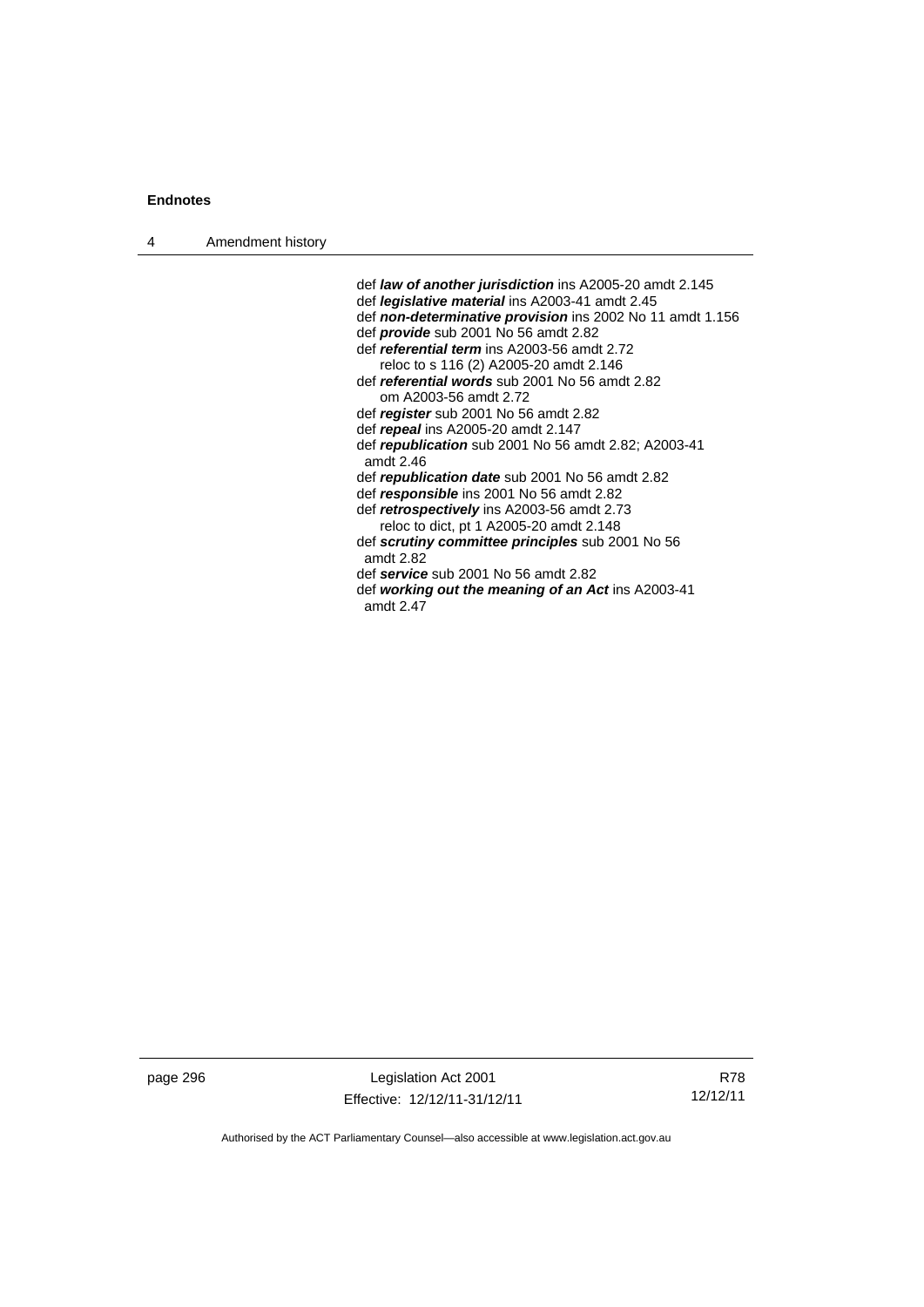# **5 Earlier republications**

Some earlier republications were not numbered. The number in column 1 refers to the publication order.

Since 12 September 2001 every authorised republication has been published in electronic pdf format on the ACT legislation register. A selection of authorised republications have also been published in printed format. These republications are marked with an asterisk (\*) in column 1. Electronic and printed versions of an authorised republication are identical.

| <b>Republication</b><br>No and date | <b>Effective</b>              | Last<br>amendment<br>made by | <b>Republication for</b>                                                              |
|-------------------------------------|-------------------------------|------------------------------|---------------------------------------------------------------------------------------|
| R <sub>0</sub> A<br>17 Sept 2002    | 12 Sept 2001-<br>12 Sept 2001 | A2001-56                     | amendments by<br>A2001-44, A2001-56<br>and retrospective<br>amendments by<br>A2002-30 |
| R <sub>1</sub><br>13 Sept 2001      | 13 Sept 2001-<br>13 Sept 2001 | SL2001-34                    | modification by<br>SL2001-34                                                          |
| R <sub>1</sub> (RI)<br>17 Sept 2001 | 13 Sept 2001-<br>13 Sept 2001 | SL2001-34                    | reissue for<br>retrospective<br>amendments by<br>A2002-30                             |
| R <sub>2</sub><br>14 Sept 2001      | 14 Sept 2001-<br>20 Feb 2002  | A2001-70                     | amendments by<br>A2001-70                                                             |
| R <sub>2</sub> (RI)<br>17 Sept 2002 | 14 Sept 2001-<br>20 Feb 2002  | A2001-70                     | reissue for<br>retrospective<br>amendments by<br>A2002-30                             |
| R <sub>3</sub><br>21 Feb 2002       | 21 Feb 2002-<br>12 Mar 2002   | A2001-88                     | changed endnotes<br>and editorial<br>changes                                          |
| R3 (RI)<br>17 Sept 2002             | 21 Feb 2002-<br>12 Mar 2002   | A2001-88                     | reissue for<br>retrospective<br>amendments by<br>A2002-30                             |
| R4<br>13 Mar 2002                   | 13 Mar 2002-<br>27 May 2002   | A2001-88                     | commenced expiry                                                                      |
|                                     |                               |                              |                                                                                       |

#### R78 12/12/11

Legislation Act 2001 Effective: 12/12/11-31/12/11 page 297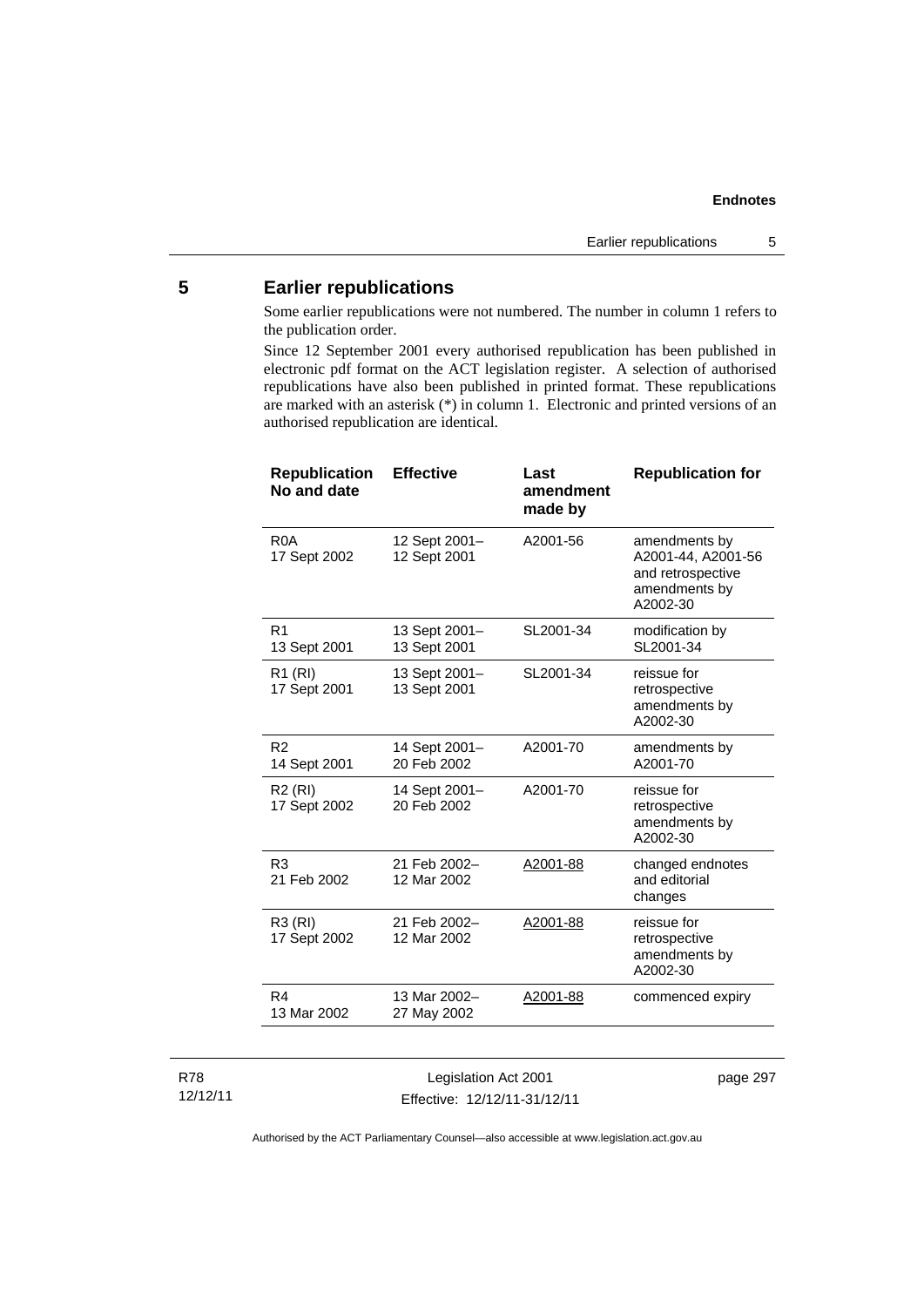| <b>Republication</b><br>No and date | <b>Effective</b>              | Last<br>amendment<br>made by | <b>Republication for</b>                                  |
|-------------------------------------|-------------------------------|------------------------------|-----------------------------------------------------------|
| R4 (RI)<br>17 Sept 2002             | 13 Mar 2002-<br>27 May 2002   | A2001-88                     | reissue for<br>retrospective<br>amendments by<br>A2002-30 |
| R5*<br>28 May 2002                  | 28 May 2002-<br>30 June 2002  | A2002-11                     | amendments by<br>A2002-11                                 |
| <b>R5 (RI)</b><br>17 Sept 2002      | 28 May 2002-<br>30 June 2002  | A2002-11                     | reissue for<br>retrospective<br>amendments by<br>A2002-30 |
| R6<br>1 July 2002                   | 1 July 2002-<br>12 Sept 2002  | A2002-11                     | amendments by<br>A2001-88                                 |
| R6 (RI)<br>17 Sept 2002             | 1 July 2002-<br>12 Sept 2002  | A2002-11                     | reissue for<br>retrospective<br>amendments by<br>A2002-30 |
| R7<br>13 Sept 2002                  | 13 Sept 2002-<br>13 Sept 2002 | A2002-27                     | commenced expiry                                          |
| <b>R7 (RI)</b><br>17 Sept 2002      | 13 Sept 2002-<br>13 Sept 2002 | A2002-27                     | reissue for<br>retrospective<br>amendments by<br>A2002-30 |
| R8<br>14 Sept 2002                  | 14 Sept 2002-<br>16 Sept 2002 | A2002-27                     | commenced expiry                                          |
| R8 (RI)<br>17 Sept 2002             | 14 Sept 2002-<br>16 Sept 2002 | A2002-27                     | reissue for<br>retrospective<br>amendments by<br>A2002-30 |
| R9<br>17 Sept 2002                  | 17 Sept 2002-<br>6 Oct 2002   | A2002-30                     | amendments by<br>A2002-30                                 |
| R <sub>10</sub><br>7 Oct 2002       | 7 Oct 2002-<br>31 Oct 2002    | A2002-30                     | amendments by<br>A2002-27                                 |
| R11<br>1 Nov 2002                   | 1 Nov 2002-<br>31 Dec 2002    | A2002-40                     | amendments by<br>A2002-40                                 |

5 Earlier republications

page 298 Legislation Act 2001 Effective: 12/12/11-31/12/11

R78 12/12/11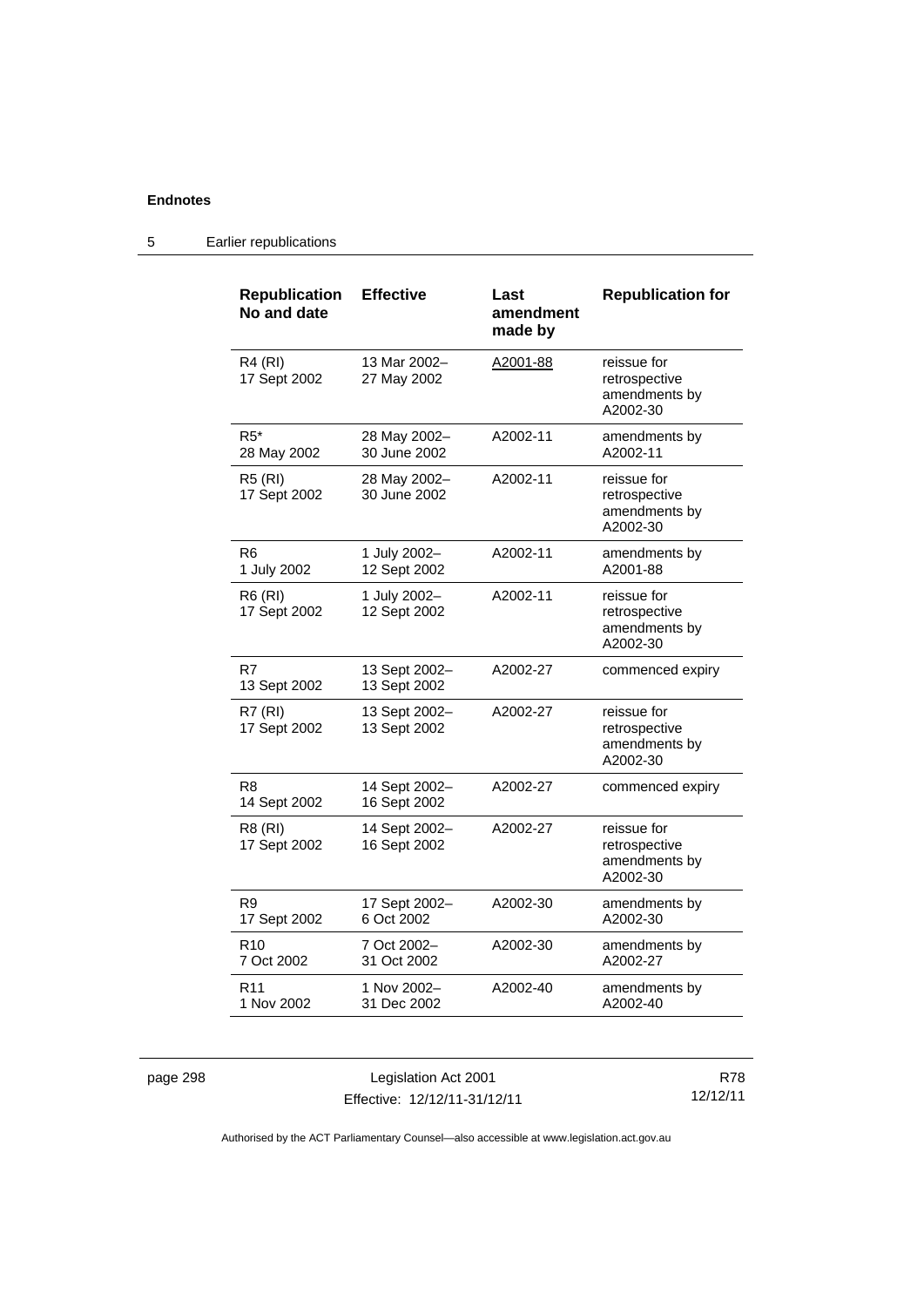Earlier republications 5

| <b>Republication</b><br>No and date | <b>Effective</b>             | Last<br>amendment<br>made by | <b>Republication for</b>                  |
|-------------------------------------|------------------------------|------------------------------|-------------------------------------------|
| R <sub>12</sub>                     | 1 Jan 2003-                  | A2002-56                     | amendments by                             |
| 1 Jan 2003                          | 16 Jan 2003                  |                              | A2002-51                                  |
| R13                                 | 17 Jan 2003–                 | A2002-56                     | amendments by                             |
| 17 Jan 2003                         | 27 Mar 2003                  |                              | A2002-49                                  |
| R <sub>14</sub>                     | 28 Mar 2003-                 | A2003-14                     | amendments by                             |
| 28 Mar 2003                         | 9 Apr 2003                   |                              | A2003-14                                  |
| R <sub>15</sub>                     | 10 Apr 2003-                 | A2003-18                     | amendments by                             |
| 10 Apr 2003                         | 28 May 2003                  |                              | A2003-18                                  |
| R16<br>29 May 2003                  | 29 May 2003-<br>30 June 2003 | A2003-18                     | commenced expiry                          |
| R <sub>17</sub>                     | 1 July 2003-                 | A2003-18                     | amendments by                             |
| 1 July 2003                         | 2 Sept 2003                  |                              | A2002-56                                  |
| R <sub>18</sub><br>3 Sept 2003      | 3 Sept 2003-<br>12 Sept 2003 | A2003-18                     | commenced expiry                          |
| R <sub>19</sub><br>13 Sept 2003     | 13 Sept 2003-<br>8 Oct 2003  | A2003-41                     | commenced expiry                          |
| R20*<br>9 Oct 2003                  | 9 Oct 2003-<br>18 Dec 2003   | A2003-41                     | amendments by<br>A2003-16 and<br>A2003-41 |
| R <sub>21</sub>                     | 19 Dec 2003-                 | A2003-56                     | amendments by                             |
| 19 Dec 2003                         | 21 Mar 2004                  |                              | A2003-56                                  |
| R22                                 | 22 Mar 2004-                 | A2004-10                     | amendments by                             |
| 22 Mar 2004                         | 4 Apr 2004                   |                              | A2004-1                                   |
| R <sub>23</sub>                     | 5 Apr 2004-                  | <u>A2004-10</u>              | amendments by                             |
| 5 Apr 2004                          | 26 May 2004                  |                              | A2004-7                                   |
| R <sub>24</sub>                     | 27 May 2004-                 | A2004-17                     | amendments by                             |
| 27 May 2004                         | 30 June 2004                 |                              | A2004-10                                  |
| R <sub>25</sub><br>1 July 2004      | 1 July 2004-<br>12 July 2004 | A2004-28                     | amendments by<br>A2004-5 and<br>A2004-28  |
| R26                                 | 13 July 2004-                | A2004-32                     | amendments by                             |
| 13 July 2004                        | 24 Aug 2004                  |                              | A2004-32                                  |

#### R78 12/12/11

Legislation Act 2001 Effective: 12/12/11-31/12/11 page 299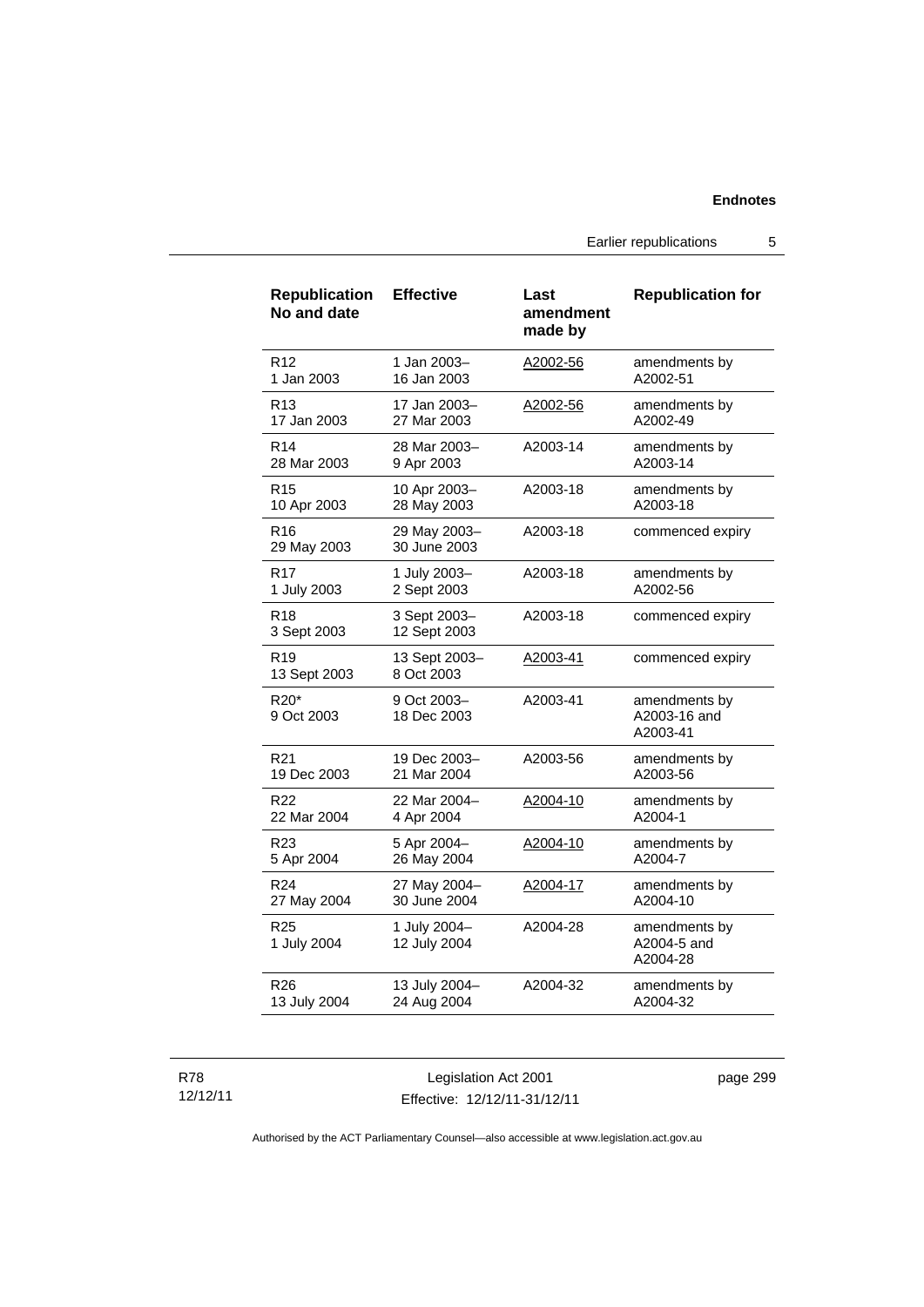| <b>Republication</b><br>No and date | <b>Effective</b>             | Last<br>amendment<br>made by | <b>Republication for</b>                                     |
|-------------------------------------|------------------------------|------------------------------|--------------------------------------------------------------|
| R <sub>27</sub>                     | 25 Aug 2004-                 | A2004-42                     | amendments by                                                |
| 25 Aug 2004                         | 31 Aug 2004                  |                              | A2004-42                                                     |
| R <sub>28</sub>                     | 1 Sept 2004-                 | A2004-42                     | amendments by                                                |
| 1 Sept 2004                         | 12 Sept 2004                 |                              | A2004-13                                                     |
| R <sub>29</sub><br>13 Sept 2004     | 13 Sept 2004-<br>22 Dec 2004 | A2004-42                     | commenced expiry                                             |
| R29A<br>23 Dec 2004                 | 23 Dec 2004–<br>31 Dec 2004  | A2004-42                     | commenced expiry                                             |
| R30 (RI)<br>5 Jan 2005              | 1 Jan 2005-<br>9 Jan 2005    | A2004-60                     | amendments by<br>A2004-17<br>reissue for<br>commenced expiry |
| R31                                 | 10 Jan 2005-                 | A2004-60                     | amendments by                                                |
| 10 Jan 2005                         | 23 Feb 2005                  |                              | A2004-60                                                     |
| R32                                 | 24 Feb 2005-                 | A2005-5                      | amendments by                                                |
| 24 Feb 2005                         | 8 Mar 2005                   |                              | A2005-5                                                      |
| R33                                 | 9 Mar 2005-                  | A2005-5                      | amendments by                                                |
| 9 Mar 2005                          | 1 June 2005                  |                              | A2004-57                                                     |
| R34*                                | 2 June 2005-                 | A2005-20                     | amendments by                                                |
| 2 June 2005                         | 6 July 2005                  |                              | A2005-20                                                     |
| R35<br>7 July 2005                  | 7 July 2005-<br>7 Sept 2005  | A2005-20                     | amendments by<br>A2004-39 as am by<br>A2005-28               |
| R36                                 | 8 Sept 2005-                 | A2005-47                     | amendments by                                                |
| 8 Sept 2005                         | 13 Sept 2005                 |                              | A2005-44                                                     |
| R37                                 | 13 Sept 2005-                | A2005-47                     | amendments by                                                |
| 14 Sept 2005                        | 22 Nov 2005                  |                              | A2005-9                                                      |
| R38                                 | 23 Nov 2005-                 | A2005-53                     | amendments by                                                |
| 23 Nov 2005                         | 10 Jan 2006                  |                              | A2005-53                                                     |
| R39                                 | 11 Jan 2006-                 | A2005-62                     | amendments by                                                |
| 11 Jan 2006                         | 16 Jan 2006                  |                              | A2005-62                                                     |
| R40                                 | 17 Jan 2006-                 | A2005-62                     | amendments by                                                |
| 17 Jan 2006                         | 22 Feb 2006                  |                              | A2004-39                                                     |

# 5 Earlier republications

page 300 Legislation Act 2001 Effective: 12/12/11-31/12/11

R78 12/12/11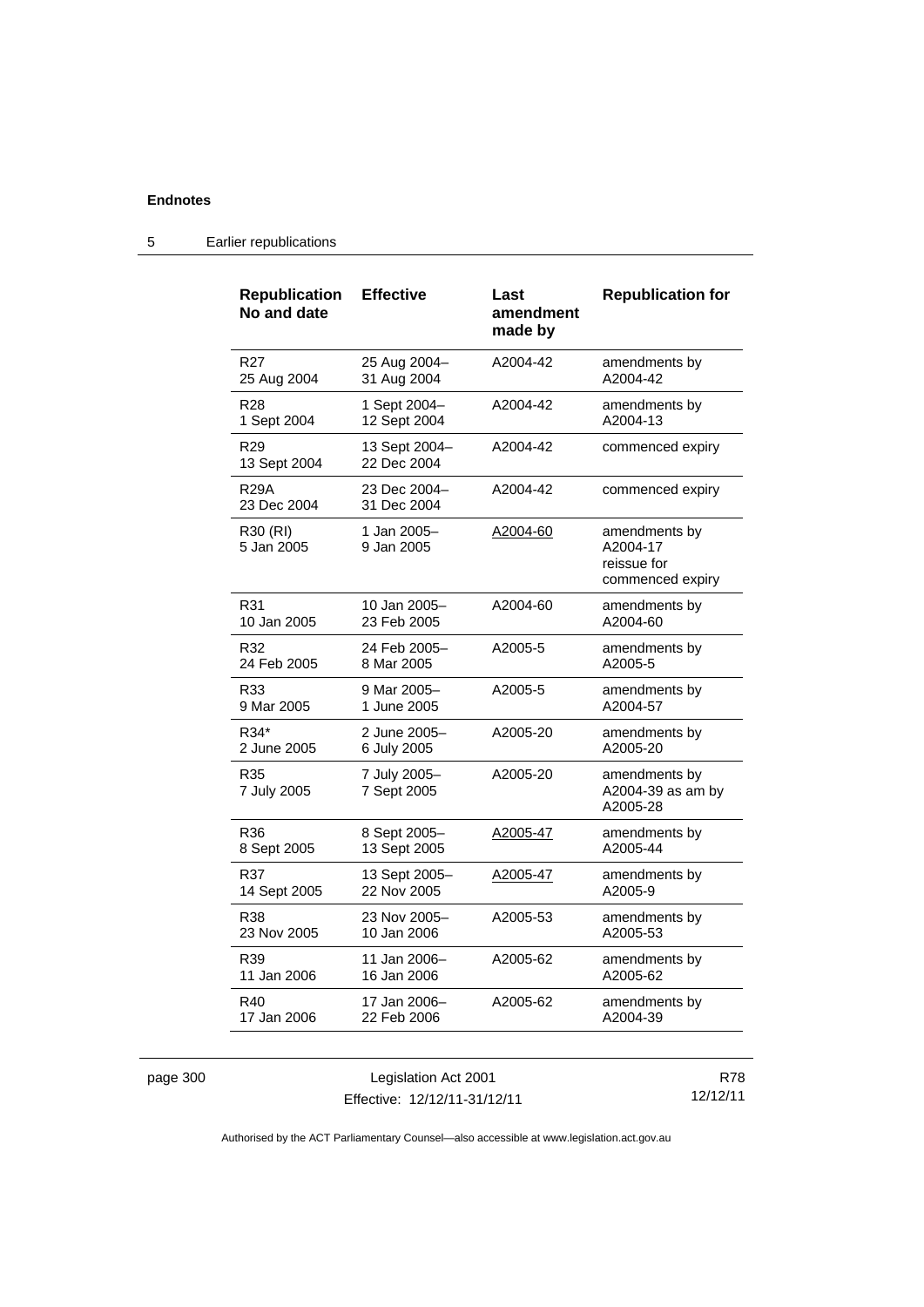Earlier republications 5

| <b>Republication</b><br>No and date | <b>Effective</b>              | Last<br>amendment<br>made by | <b>Republication for</b>                                              |
|-------------------------------------|-------------------------------|------------------------------|-----------------------------------------------------------------------|
| R41<br>23 Feb 2006                  | 23 Feb 2006-<br>28 Feb 2006   | A2006-3                      | updated endnotes as<br>amended by<br>A2006-3                          |
| R42<br>1 Mar 2006                   | 1 Mar 2006-<br>1 June 2006    | A2006-3                      | amendments by<br>A2005-47 as<br>amended by<br>A2006-3                 |
| R43<br>2 June 2006                  | 2 June 2006-<br>15 June 2006  | A2006-23                     | amendments by<br>A2006-23                                             |
| R44<br>16 June 2006                 | 16 June 2006-<br>30 June 2006 | A2006-23                     | updated endnotes as<br>amended by<br>A2006-27                         |
| R45<br>1 July 2006                  | 1 July 2006-<br>31 Oct 2006   | A2006-30                     | amendments by<br>A2006-25 and<br>A2006-30                             |
| R46<br>1 Nov 2006                   | 1 Nov 2006-<br>15 Nov 2006    | A2006-42                     | amendments by<br>A2005-41 and<br>A2005-46 as<br>amended by<br>A2006-3 |
| R47<br>16 Nov 2006                  | 16 Nov 2006-<br>17 Nov 2006   | A2006-42                     | amendments by<br>A2006-42                                             |
| R48<br>18 Nov 2006                  | 18 Nov 2006-<br>8 Jan 2007    | A2006-46                     | amendments by<br>A2006-46                                             |
| R49<br>9 Jan 2007                   | 9 Jan 2007-<br>9 Jan 2007     | A2006-46                     | amendments by<br>A2004-39                                             |
| <b>R50</b><br>10 Jan 2007           | 10 Jan 2007-<br>11 Jan 2007   | A2006-46                     | commenced expiry                                                      |
| R <sub>51</sub> *<br>12 Jan 2007    | 12 Jan 2007-<br>27 Mar 2007   | A2006-46                     | commenced expiry                                                      |
| R <sub>52</sub><br>28 Mar 2007      | 28 Mar 2007-<br>11 Apr 2007   | A2007-3                      | amendments by<br>A2006-38                                             |
| R <sub>53</sub><br>12 Apr 2007      | 12 Apr 2007-<br>10 July 2007  | A2007-3                      | amendments by<br>A2007-3                                              |

R78 12/12/11

Legislation Act 2001 Effective: 12/12/11-31/12/11 page 301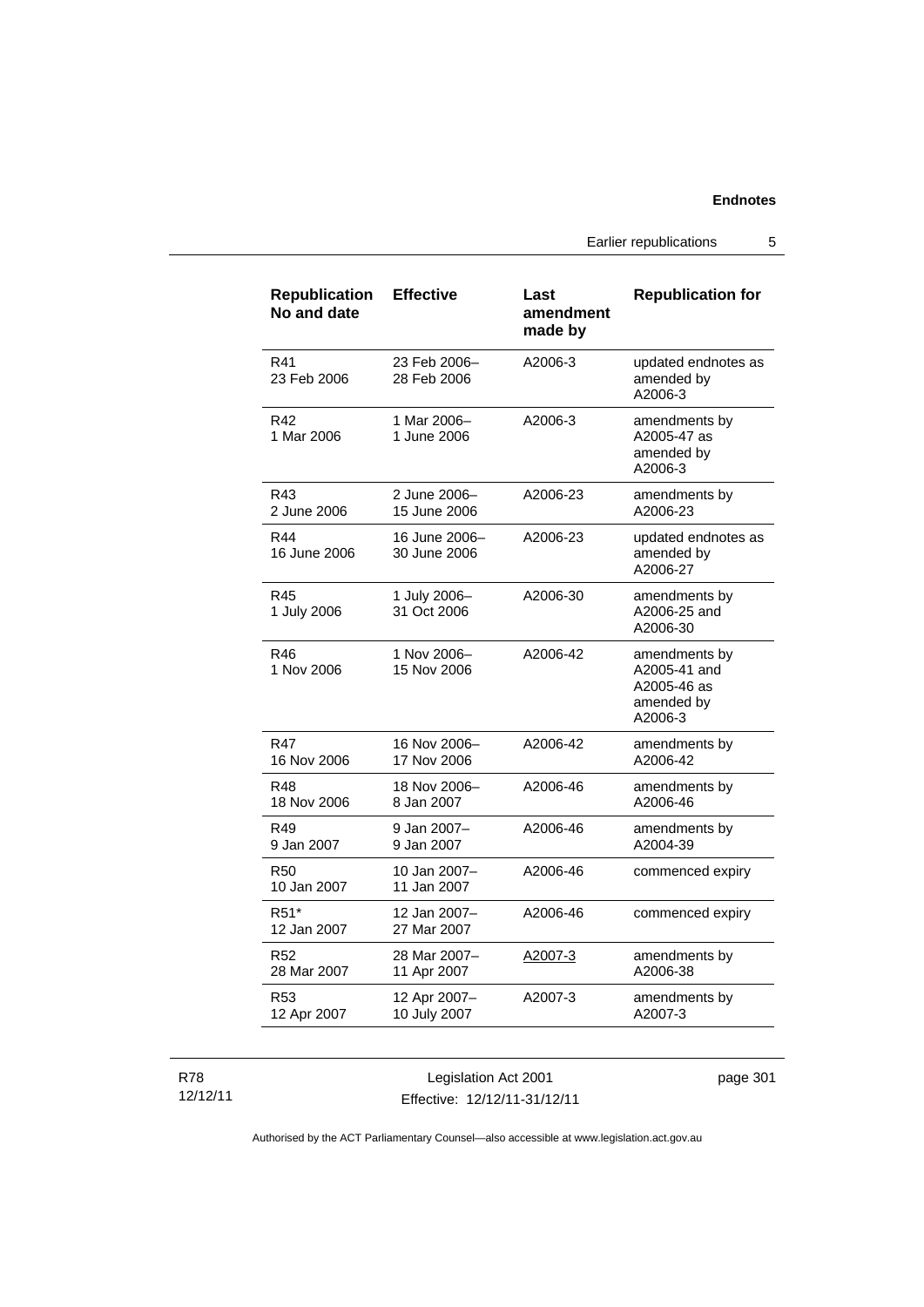|          | <b>Republication</b><br>No and date | <b>Effective</b>              | Last<br>amendment<br>made by | <b>Republication for</b>                  |  |
|----------|-------------------------------------|-------------------------------|------------------------------|-------------------------------------------|--|
|          | <b>R54</b><br>11 July 2007          | 11 July 2007-<br>9 Nov 2007   | A2007-16                     | amendments by<br>A2007-16                 |  |
|          | <b>R55</b><br>10 Nov 2007           | 10 Nov 2007-<br>13 Nov 2007   | A2007-33                     | amendments by<br>A2007-8                  |  |
|          | <b>R56</b><br>14 Nov 2007           | 14 Nov 2007-<br>30 Mar 2008   | A2007-33                     | amendments by<br>A2007-33                 |  |
|          | <b>R57</b><br>31 Mar 2008           | 31 Mar 2008-<br>18 May 2008   | A2007-33                     | amendments by<br>A2007-25                 |  |
|          | <b>R58</b><br>19 May 2008           | 19 May 2008-<br>30 June 2008  | A2008-14                     | amendments by<br>A2008-14                 |  |
|          | R <sub>59</sub><br>1 July 2008      | 1 July 2008-<br>25 Aug 2008   | A2008-15                     | amendments by<br>A2008-15                 |  |
|          | R <sub>60</sub><br>26 Aug 2008      | 26 Aug 2008-<br>8 Sept 2008   | A2008-28                     | amendments by<br>A2008-28                 |  |
|          | R <sub>61</sub><br>9 Sept 2008      | 9 Sept 2008-<br>1 Feb 2009    | A2008-44                     | amendments by<br>A2008-20                 |  |
|          | R <sub>62</sub><br>2 Feb 2009       | 2 Feb 2009-<br>26 Feb 2009    | A2008-44                     | amendments by<br>A2008-36 and<br>A2008-37 |  |
|          | R63<br>27 Feb 2009                  | 27 Feb 2009-<br>29 May 2009   | A2008-44                     | amendments by<br>A2008-20                 |  |
|          | R <sub>64</sub><br>30 May 2009      | 30 May 2009-<br>21 Sept 2009  | A2008-44                     | amendments by<br>A2008-44                 |  |
|          | <b>R65</b><br>22 Sept 2009          | 22 Sept 2009-<br>30 Sept 2009 | A2009-28                     | amendments by<br>A2009-20                 |  |
|          | R <sub>66</sub><br>1 Oct 2009       | 1 Oct 2009-<br>20 Oct 2009    | A2009-28                     | amendments by<br>A2009-28                 |  |
|          | R67<br>21 Oct 2009                  | 21 Oct 2009-<br>16 Dec 2009   | A2009-35                     | amendments by<br>A2009-35                 |  |
|          | R68<br>17 Dec 2009                  | 17 Dec 2009-<br>2 Mar 2010    | A2009-50                     | amendments by<br>A2009-49                 |  |
|          | R <sub>69</sub><br>3 Mar 2010       | 3 Mar 2010-<br>21 Mar 2010    | A2010-6                      | amendments by<br>A2010-6                  |  |
| page 302 | Legislation Act 2001                |                               | <b>R78</b>                   |                                           |  |

5 Earlier republications

Authorised by the ACT Parliamentary Counsel—also accessible at www.legislation.act.gov.au

12/12/11

Effective: 12/12/11-31/12/11